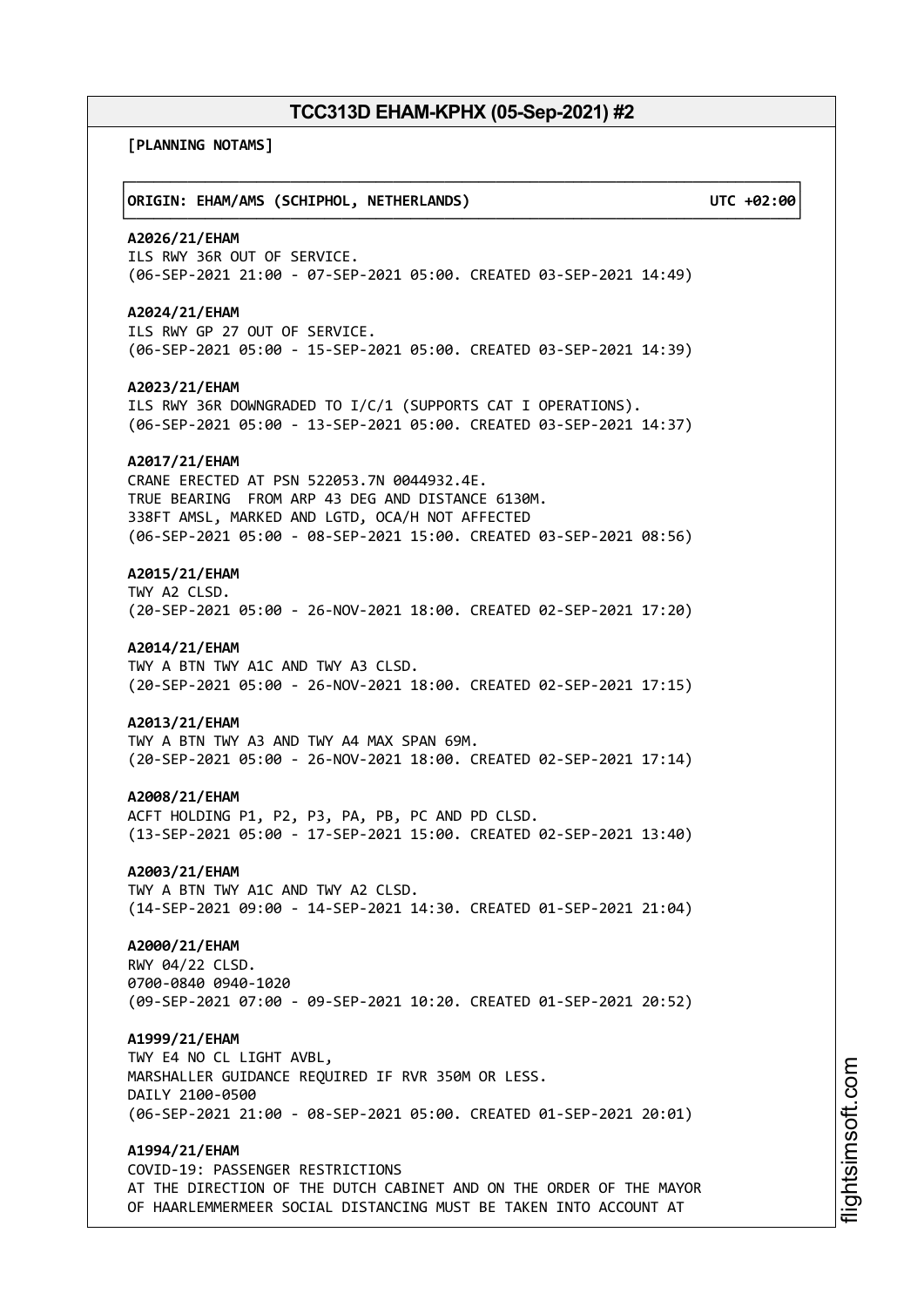AMSTERDAM AIRPORT SCHIPHOL. AN APPROPRIATE DISTANCE OF 1,5 METERS MUST BE TAKEN INTO ACCOUNT. THEREFORE, AIRLINES ARE INSTRUCTED TO BROADCAST THE FOLLOWING MESSAGE TO PASSENGERS ON BOARD, PRIOR TO DISEMBARKING UNTIL FURTHER NOTICE: WELCOME TO AMSTERDAM AIRPORT SCHIPHOL: TO MINIMIZE THE SPREAD OF THE COVID-19 DISEASE, PASSENGERS ARE OBLIGED TO KEEP A DISTANCE OF 1,5 METER TO EACH OTHER UPON DISEMBARKING THE AIRCRAFT AND MUST WEAR A FACE MASK FOR THE DURATION OF THEIR STAY IN THE TERMINAL BUILDINGS. STAY HEALTHY AND GIVE EACH OTHER SPACE. THANK YOU FOR YOUR COOPERATION. (01-SEP-2021 10:17 - 30-NOV-2021 12:00 EST. CREATED 01-SEP-2021 10:17) **A1941/21/EHAM** ACFT STAND D49 TO D57: VISUAL DOCKING GUIDANCE SYSTEM TESTS IN PROGRESS. IF DOCKED BY A MARSHALLER, INFORMATION DISPLAYED ON SIMULTANIOUSLY ACTIVED VISUAL DOCKING GUIDANCE SYSTEM SHOULD BE INGNORED. REF AIP AD2.9 AND AD2.20 PAR 3. (26-AUG-2021 15:26 - 26-NOV-2021 15:00 EST. CREATED 26-AUG-2021 15:27) **A1932/21/EHAM** TWY B BTN TWY A19 AND TWY A21 NO CL LIGHT AVBL, MARSHALLER **GUITDANCE** REQUIRED IF RVR 350M OR LESS. (07-SEP-2021 21:00 - 10-SEP-2021 05:00. CREATED 26-AUG-2021 08:11) **A1931/21/EHAM** TWY B BTN TWY A19 AND TWY A21 CLSD. (07-SEP-2021 21:00 - 10-SEP-2021 05:00. CREATED 26-AUG-2021 08:08) **A1929/21/EHAM** RWY 18L/36R CLSD. 2100-0500 (06-SEP-2021 21:00 - 08-SEP-2021 05:00. CREATED 26-AUG-2021 08:05) **A1928/21/EHAM** TWY E6 CLSD. (06-SEP-2021 05:00 - 13-SEP-2021 05:00. CREATED 26-AUG-2021 08:04) **A1927/21/EHAM** TWY N2 CLSD. (06-SEP-2021 05:00 - 13-SEP-2021 05:00. CREATED 26-AUG-2021 08:02) **A1926/21/EHAM** RWY 09/27 CLSD. (06-SEP-2021 05:00 - 15-SEP-2021 05:00. CREATED 26-AUG-2021 08:01) **A1920/21/EHAM** FIREWORKS DISPLAY AT AMSTERDAM, PSN 522225N 0045338E. GND-300FT AGL (10-SEP-2021 20:00 - 10-SEP-2021 20:30. CREATED 25-AUG-2021 14:43) **A1912/21/EHAM** TWY A BTN TWY A2 AND TWY A3 CLSD. (15-SEP-2021 09:00 - 15-SEP-2021 17:00. CREATED 24-AUG-2021 09:08)

**A1894/21/EHAM**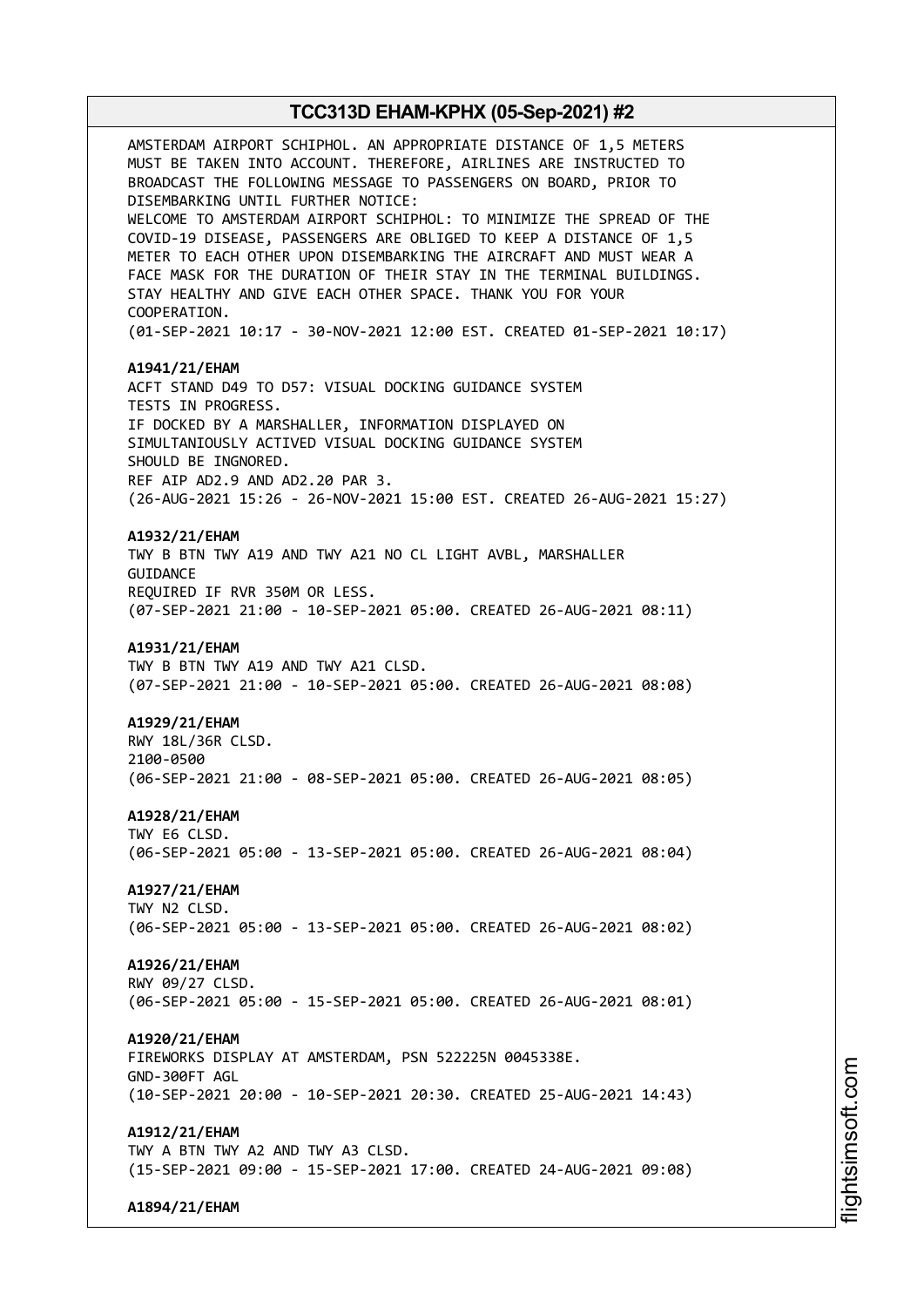TWY A BTN TWY A2 AND TWY A3 CLSD. (15-SEP-2021 09:00 - 15-SEP-2021 17:00. CREATED 20-AUG-2021 15:03)

### **A1879/21/EHAM**

CRANE ERECTED AT PSN 521711.1N 0045105.3E. TRUE BEARING FROM ARP 112DEG AND DISTANCE 6425M. 279FT AMSL, MARKED AND LGTD, OCA/H NOT AFFECTED. (19-AUG-2021 05:42 - 19-NOV-2021 12:00 EST. CREATED 19-AUG-2021 05:42)

#### **A1875/21/EHAM**

SCHIPHOL DVOR/DME SPL 108.400MHZ/CH21X OUT OF SERVICE. REF AIP SUP 07/2021 FOR TEMP CHART AMENDMENTS. (23-AUG-2021 07:00 - 25-NOV-2021 08:00. CREATED 18-AUG-2021 09:58)

#### **A1873/21/EHAM**

REMOTE HOLDING POSITIONS P3, PC AND PD CLSD. (17-AUG-2021 22:47 - 13-SEP-2021 05:00 EST. CREATED 17-AUG-2021 22:47)

#### **A1851/21/EHAM**

ARTIP 2C NIGHT TRANSITION NOT AVBL. (12-AUG-2021 15:35 - 12-NOV-2021 12:00 EST. CREATED 12-AUG-2021 15:38)

### **V0358/21/EHAM**

[US DOD PROCEDURAL NOTAM] INSTRUMENT APPROACH PROCEDURE COMPLETELY WITHDRAWN VOR RWY 09, VOR RWY 18R, VOR RWY 24, VOR RWY 27, VOR RWY 36C. DO NOT USE. (11-AUG-2021 22:00 - 08-SEP-2021 22:00. CREATED 10-AUG-2021 19:08)

### **A1825/21/EHAM**

TWY A BTN TWY A1C AND TWY A3 NO CL LIGHT AVBL, MARSHALLER GUIDANCE REQUIRED IF RVR 350M OR LESS. (15-SEP-2021 05:00 - 20-SEP-2021 05:00. CREATED 10-AUG-2021 06:53)

### **A1824/21/EHAM**

TWY A BTN TWY A2 AND TWY A3 CLSD. (16-SEP-2021 09:00 - 16-SEP-2021 17:00. CREATED 10-AUG-2021 06:50)

### **V0355/21/EHAM**

[US DOD PROCEDURAL NOTAM] INSTRUMENT APPROACH PROCEDURE AMENDMENT ILS OR LOC RWY 27. INCREASE IFR LANDING MINIMA. RAISE S-LOC 27\*\* CAT ABCD TO READ 570/2000M 582 (600-2000M). EDIT RELATED \*\*ALS INOP NOTE TO READ: \*\*WHEN ALS INOP, INCREASE CAT ABCD VIS TO 2700M, RVR NA. SEE NOTAM V0352/21 ALSO IN EFFECT 11 AUG TO 08 SEP 2021. (06-AUG-2021 16:00 - 04-NOV-2021 12:00. CREATED 06-AUG-2021 14:13)

### **A1804/21/EHAM**

REF AIP NETHERLANDS PAGE AD 2.EHAM-AOC-04-22 CRANE ERECTED AT PSN 521703,8N0044600,2E, 2090M BEYOND TORA RWY 22 AND 310M LEFT OF EXTD RCL, 122FT AMSL, MARKED AND LGTD. (06-AUG-2021 09:42 - 04-NOV-2021 12:00 EST. CREATED 06-AUG-2021 09:44)

### **A1803/21/EHAM**

CRANE ERECTED AT PSN 521938.7N 0045206.1E, TRUE BEARING FM ARP 73DEG AND DISTANCE 7425M. 315FT AMSL, MARKED AND LGTD. (06-AUG-2021 09:40 - 04-NOV-2021 12:00 EST. CREATED 06-AUG-2021 09:42)

#### **A1802/21/EHAM**

CHANGE OF OPERATING MINIMA OCA(OCH) RWY 27 DUE TO CRANE.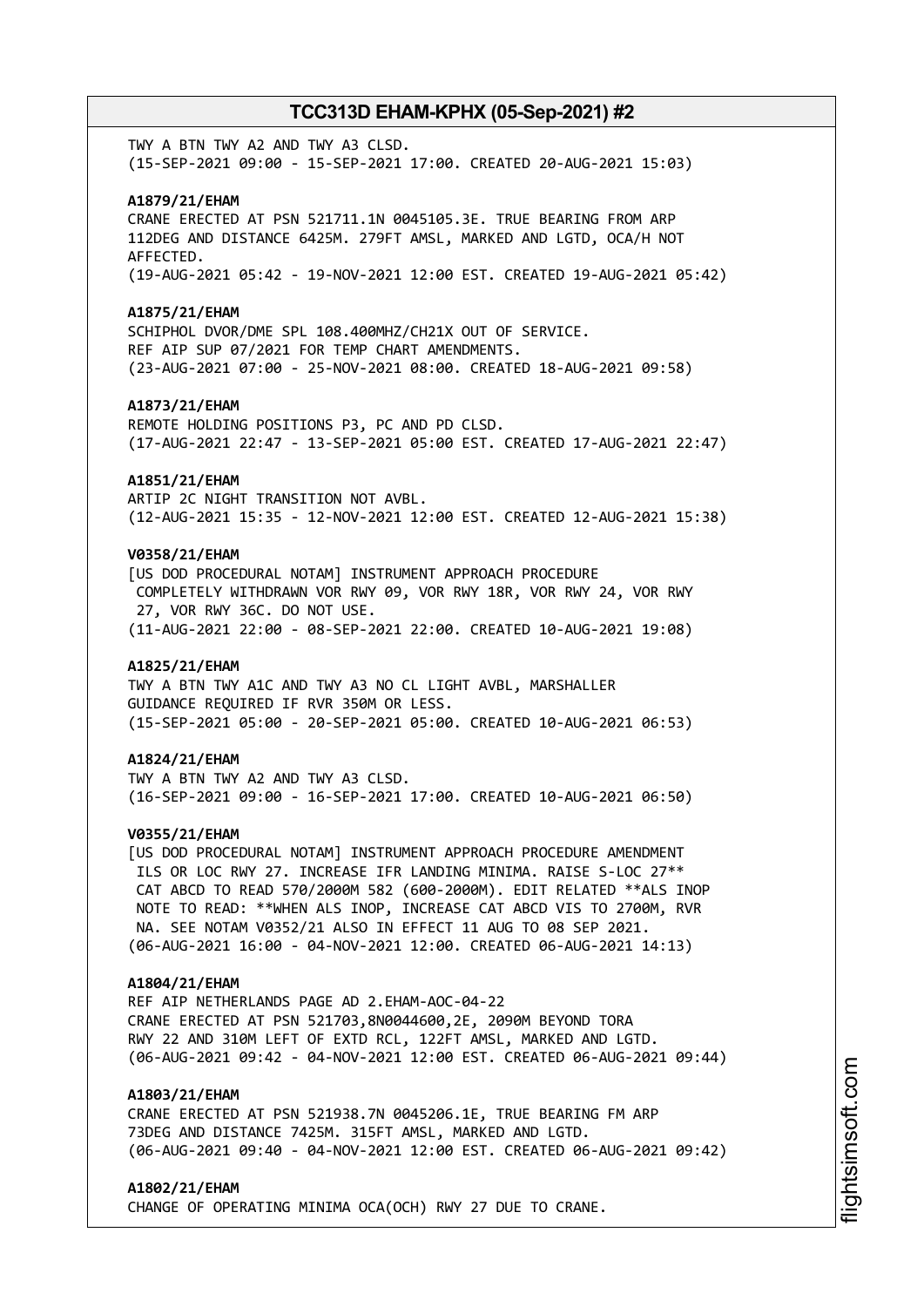LOC ACFT CAT A-D INCREASED TO 570(580). REF AIP AD 2.EHAM-IAC-27.1. (06-AUG-2021 09:33 - 04-NOV-2021 12:00 EST. CREATED 06-AUG-2021 09:37)

### **V0353/21/EHAM**

[US DOD PROCEDURAL NOTAM] STANDARD INSTRUMENT DEPARTURE (SID) NOT AUTHORIZED THE FOLLOWING SIDS ARE NOT AVAILABLE. DO NOT USE.: SID RWY 04/22 (ARNEM 2F/3G, RENDI 1F/1G) ; SID RWY 04/22 (KUDAD 1F/1G, LOPIK 1F/1G); SID RWY 06/24 (ANDIK 2R/1S, BERGI 2R/1S, SPIJKERBOOR 3K, VALKO 2S, VOLLA 1R); SID RWY 06/24 (KUDAD 1R/2S, LOPIK 1R/2S); SID RWY 09/27 (ANDIK 1N, BERGI 2N/1P, IDRID 1N, SPIJKERBOOR 1P, VALKO 4M, VOLLA 1P); SID RWY 09/27 (KUDAD 1N/1P, LOPIK 1N/1P); SID RWY 18L (ANDIK 2E, BERGI 3E, VALKO 4E); SID RWY 18L (KUDAD 1E, LOPIK 3E); SID RWY 18C/36C (BETUS 4Y, DENAG 5X, NOPSU 2W, TORGA 1X, WISPA 2X); SID RWY 18C/36C (LARAS 1X, OGINA 3W, ROVEN 2X, WOODY 2W); SID RWY 36L (BERGI 4V, SPIJKERBOOR 3V, VOLLA 2V); SID RWY 36L (KUDAD 1V, LOPIK 3V). (11-AUG-2021 22:00 - 08-SEP-2021 22:00. CREATED 05-AUG-2021 17:17)

#### **V0352/21/EHAM**

[US DOD PROCEDURAL NOTAM] INSTRUMENT APPROACH PROCEDURE NOT AUTHORIZED THE FOLLOWING INSTRUMENT APPROACH PROCEDURES ARE NOT AVAILABLE. DO NOT USE. ILS OR LOC RWY 06, ILS OR LOC RWY 18C, ILS OR LOC RWY 18R, ILS OR LOC RWY 22, ILS OR LOC RWY 27, ILS OR LOC RWY 36C, ILS OR LOC RWY 36R, RNP RWY 18C, RNP RWY 22, RNP RWY 36R. (11-AUG-2021 22:00 - 08-SEP-2021 22:00. CREATED 05-AUG-2021 16:40)

#### **W2096/21/EHAM**

[US DOD DAFIF ONLY] STANDARD INSTRUMENT DEPARTURE (SID) ; SID RWY 06/24 ARNEM 3S AND RENDI 2S TRANSITIONS UNUSABLE. (12-AUG-2021 09:00 - 09-SEP-2021 09:00. CREATED 05-AUG-2021 16:21)

#### **A1786/21/EHAM**

LIGHTSHOW AT AMSTERDAM PSN 522303N 0045406E. GND-UNL 13-17 0500-0900 1500-1900 (13-OCT-2021 05:00 - 17-OCT-2021 19:00. CREATED 04-AUG-2021 13:11)

#### **A1728/21/EHAM**

REF AIP NETHERLANDS PAGE AD 2.EHAM-AOC-09-27 CRANE ERECTED AT PSN 521855.0N 0045210.0E, 4925M BEYOND TORA RWY 09 AND 615M RIGHT OF EXTD RCL, 246FT AMSL, MARKED AND LGTD. (28-JUL-2021 07:45 - 28-OCT-2021 10:00 EST. CREATED 28-JUL-2021 07:45)

#### **A1678/21/EHAM**

CAUTION, MIGRATING GEESE CROSSING EHAM AREA AT 300-700FT AROUND SR AND SS. (20-JUL-2021 09:15 - 20-OCT-2021 09:00 EST. CREATED 20-JUL-2021 09:16)

#### **A1607/21/EHAM**

CRANES ERECTED, PSN BTN 521758.7N 0045133.8E AND 521754.6N 0045151.7E, 227FT AMSL, MARKED AND LGTD, OCA/H NOT AFFECTED. (13-SEP-2021 00:00 - 13-DEC-2021 23:59 EST. CREATED 12-JUL-2021 10:34)

### **A1606/21/EHAM**

NIGHT APPROACH NIRSI 1R TO RNP RWY 18R NOT AVBL, REF AIP CHART AD 2.EHAM-IAC-18R.4. (12-AUG-2021 00:00 - 11-NOV-2021 23:59 EST. CREATED 12-JUL-2021 10:28)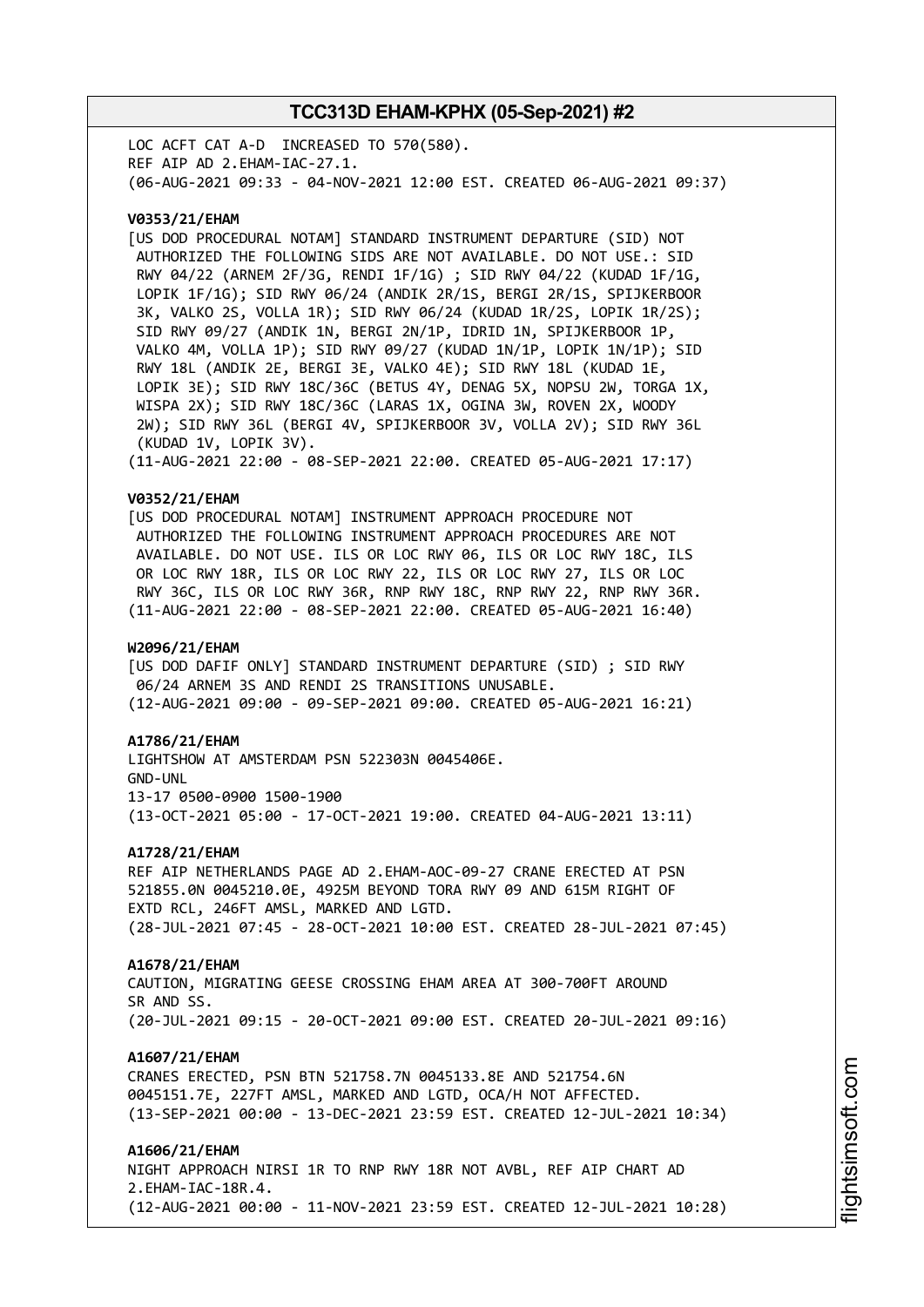# **A1599/21/EHAM** TWY Z BTN Z1 AND TWY Q CL LIGHTS U/S. (10-JUL-2021 15:31 - 08-NOV-2021 06:00. CREATED 10-JUL-2021 15:32) **A1590/21/EHAM** FIREWORKS AT SANTPOORT NOORD PSN 522625N 0043820E. GND-542FT AGL (09-OCT-2021 19:00 - 09-OCT-2021 21:00. CREATED 09-JUL-2021 16:44) **A1494/21/EHAM** CRANE ERECTED AT PSN 522049.9N0045021.8E, 4400M BEYOND TORA RWY 04 AND 570M LEFT OF EXTD RCL, 237FT AMSL, MARKED AND LGTD. REF AIP NETHERLANDS PAGE AD 2.EHAM-AOC-04-22 . (30-JUN-2021 06:03 - 30-SEP-2021 23:59 EST. CREATED 30-JUN-2021 06:03) **A1490/21/EHAM** FIREWORKS DISPLAY AT AMSTERDAM, PSN 521855N 0045733E. GND-200FT AGL (17-OCT-2021 17:30 - 17-OCT-2021 19:30. CREATED 29-JUN-2021 14:58) **A1488/21/EHAM** CRANE ERECTED PSN 521806.7N 0044534.2E, 2000M BEYOND THR RWY 06 AND 400M LEFT OF RCL 06. 134FT AMSL (148FT AGL), MARKED AND LIGHTED. (29-JUN-2021 12:55 - 29-SEP-2021 09:00 EST. CREATED 29-JUN-2021 12:56) **A1487/21/EHAM** CHANGE OF OPERATING MINIMA OCA(OCH) RWY 06 DUE TO CRANE. ILS RWY 06 CAT 1, ACFT CAT A-D INCREASED TO: A 156 (166), B 169 (179), C 177 (187), D 187 (197), DL 187 (197). ILS RWY 06 CAT II, ACFT CAT A-D INCREASED TO: A 78, B 96, C 108, D 122, DL 122. REF AIP NETHERLANDS PAGE AD 2.EHAM-IAC-06.1. (29-JUN-2021 12:54 - 29-SEP-2021 09:00 EST. CREATED 29-JUN-2021 12:54) **A1431/21/EHAM** FIREWORKS DISPLAY AT HILLEGOM, PSN 521725N 0043504E. GND-115FT AGL (19-SEP-2021 20:00 - 19-SEP-2021 21:00. CREATED 23-JUN-2021 15:03) **A1384/21/EHAM** ILS RWY 18R DOWNGRADED TO III/E/3 (SUPPORTS CAT III OPERATIONS). (18-JUN-2021 22:31 - 18-SEP-2021 12:00 EST. CREATED 18-JUN-2021 22:31) **A1355/21/EHAM** RWY 18C PAPI CHANGE MEHT 70FT TO READ 68FT. REF AIP NETHERLANDS FHAM AD 2 14 (15-JUN-2021 13:51 - PERM. CREATED 15-JUN-2021 13:51) **A1286/21/EHAM** CRANE ERECTED AT PSN 522005.9N 0045138.9E. TRUE BEARING FROM ARP 65DEG AND DISTANCE 7240M. 260FT AMSL, MARKED, OCA/H NOT AFFECTED. (07-JUN-2021 07:49 - 07-SEP-2021 09:00 EST. CREATED 07-JUN-2021 07:49) **A0207/21/EHAM** REF AIP NETHERLANDS PAGE AD 2.EHAM-AOC-04-22, CRANE ERECTED AT

PSN 521703.8N 0044600.2E, 2090M BEYOND TORA RWY 22 AND 310M LEFT OF EXTD RCL, 122FT AMSL, MARKED AND LGTD.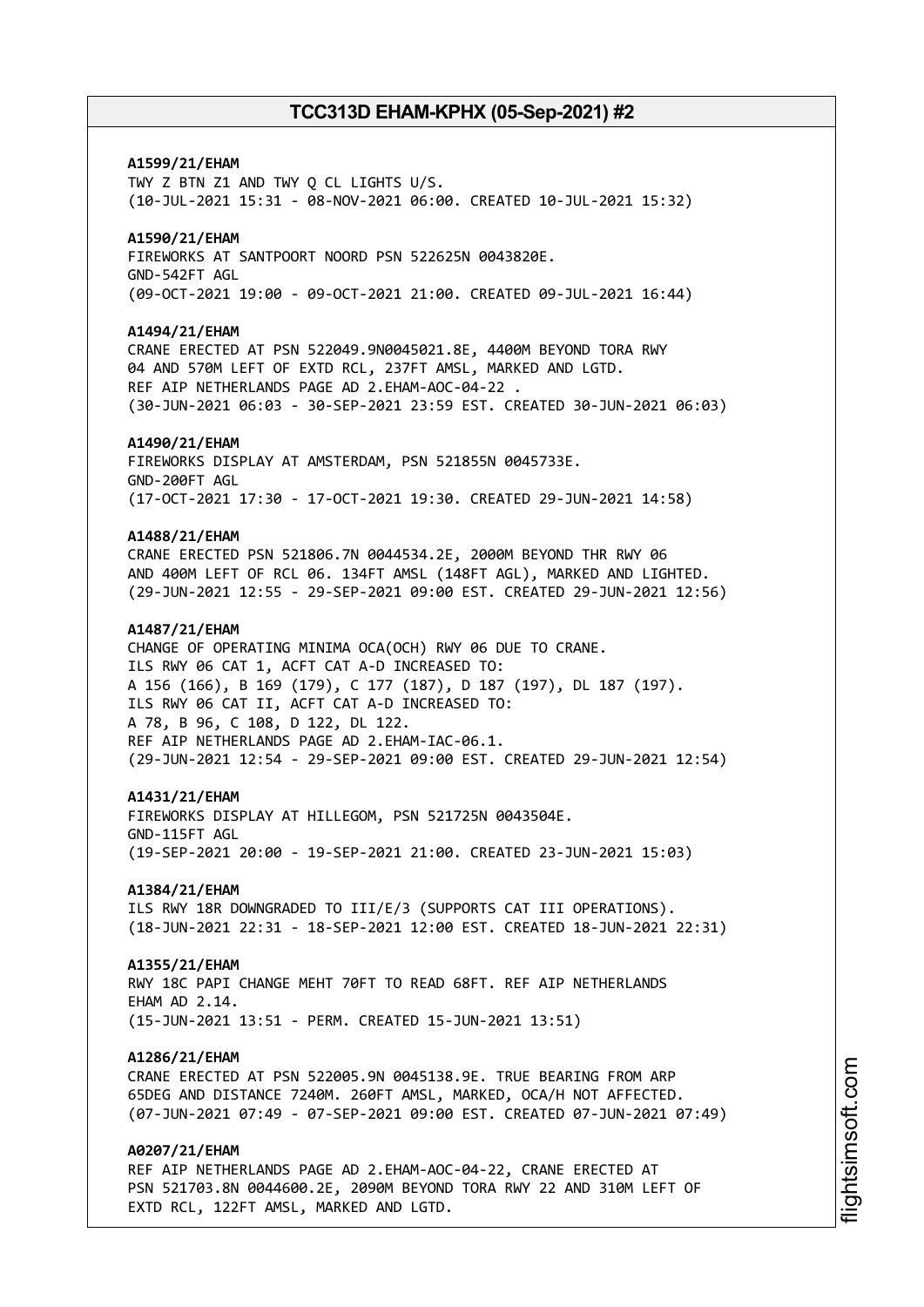0200-1600 (30-SEP-2021 02:00 - 30-OCT-2021 16:00. CREATED 01-JUN-2021 01:05) **A0206/21/EHAM** REF AIP NETHERLANDS PAGE AD 2.EHAM-AOC-04-22, CRANE ERECTED AT PSN 521703.8N 0044600.2E, 2090M BEYOND TORA RWY 22 AND 310M LEFT OF EXTD RCL, 122FT AMSL, MARKED AND LGTD. 0200-1600 (29-JUN-2021 02:00 - 29-SEP-2021 16:00. CREATED 01-JUN-2021 01:05) **A1049/21/EHAM** NEW OBSTACLES AT AMSTERDAM, 2 CRANES APRX 522308N 0045416E. HEIGHT 558FT AGL, ELEV 567FT AMSL, LGT OBST/R. REF AIP ENR 5.4. (12-MAY-2021 12:54 - PERM. CREATED 12-MAY-2021 12:54) **A0735/21/EHAM** ACFT STAND A56 WITHDRAWN. REF AIP AD 2.EHAM-APDC.1. (06-APR-2021 09:15 - PERM. CREATED 06-APR-2021 09:16) **A0734/21/EHAM** TWY A1C MAX WINGSPAN 36M. REF AIP AD 2.EHAM-APDC.1 AND AD 2.EHAM-GMC. (06-APR-2021 09:14 - PERM. CREATED 06-APR-2021 09:15) **A0379/21/EHAM** FIREWORKS AT SPAARNWOUDE, PSN 522331N0044454E. SFC-290FT AGL DAILY 1100-2100 (11-SEP-2021 11:00 - 12-SEP-2021 21:00. CREATED 16-FEB-2021 11:27) ┌──────────────────────────────────────────────────────────────────────────────┐ │**DESTINATION: KPHX/PHX (PHOENIX SKY HARBOR INTL, UNITED STATES) UTC -07:00**│ └──────────────────────────────────────────────────────────────────────────────┘ **09/027/KPHX** PHX AIRSPACE UAS WI AN AREA DEFINED AS .3NM RADIUS OF 333021N1120320W (4.4NM NW PHX) SFC-300FT AGL (06-SEP-2021 15:00 - 06-SEP-2021 18:00. CREATED 04-SEP-2021 19:26) **09/026/KPHX** PHX NAV ILS RWY 07L GP U/S (04-SEP-2021 18:55 - 07-SEP-2021 20:00 EST. CREATED 04-SEP-2021 18:56) **1/1654/KPHX** PHX IAP PHOENIX SKY HARBOR INTL, PHOENIX, AZ. ILS OR LOC RWY 25L, AMDT 1H... ILS OR LOC RWY 26, AMDT 1... ILS OR LOC RWY 7R, AMDT 2C... ILS OR LOC RWY 8, ORIG-E... ILS OR LOC/DME RWY 7L, AMDT 11B... ALTERNATE MINIMUMS NA, PXR VORTAC UNMONITORED. (04-SEP-2021 18:27 - 04-OCT-2021 18:27 EST. CREATED 04-SEP-2021 18:27) **09/008/KPHX** PHX OBST CRANE (ASN 2021-AWP-7380-OE) 332604N1120415W (3.0NM W PHX) 1223FT (150FT AGL) FLAGGED AND LGTD (01-SEP-2021 05:50 - 08-SEP-2021 06:59. CREATED 01-SEP-2021 05:50)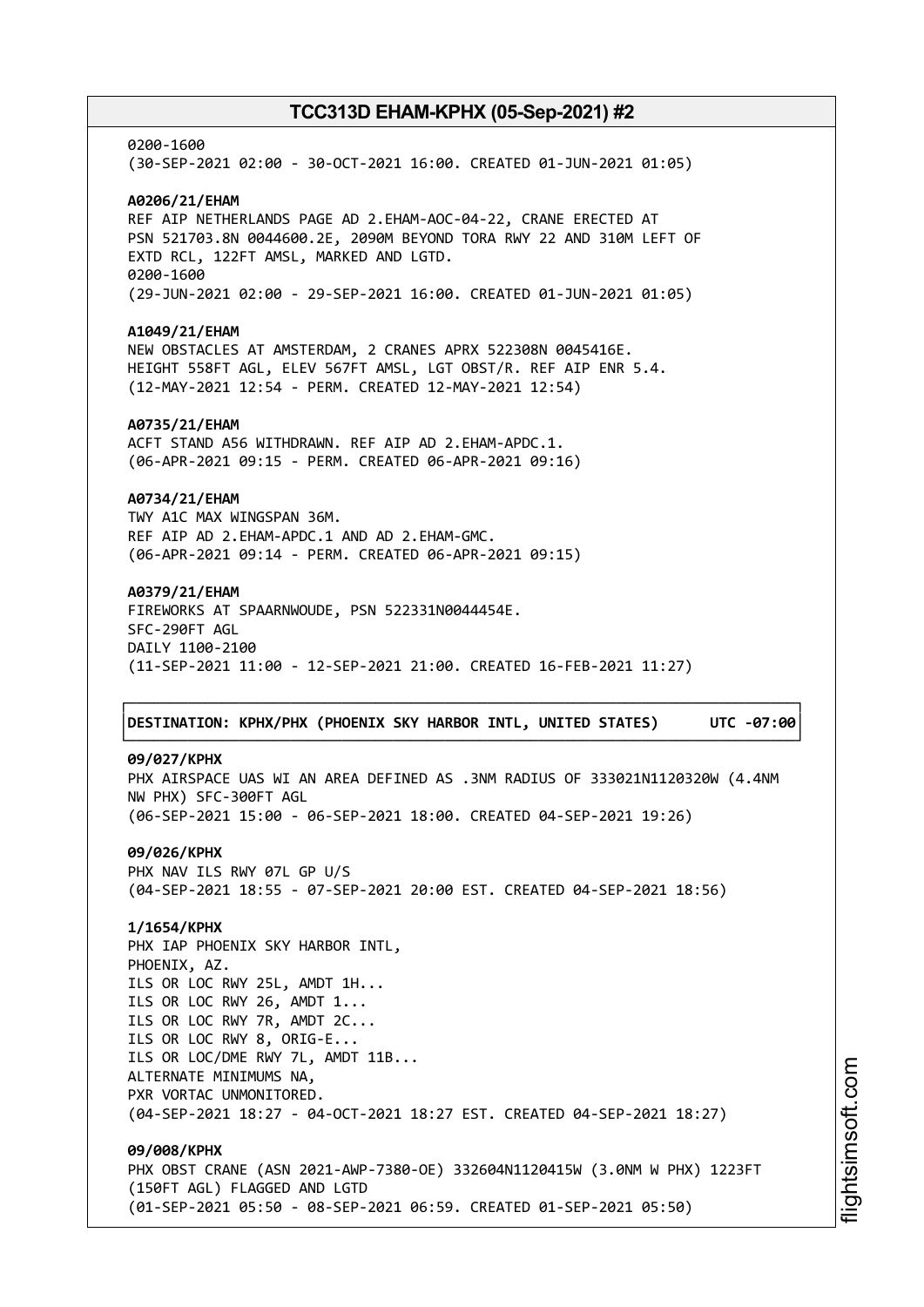**1/9600/KPHX** PHX IAP PHOENIX SKY HARBOR INTL, PHOENIX, AZ. ILS OR LOC RWY 7R, AMDT 2C... S-LOC 7R MDA 1540/HAT 424 ALL CATS. CIRCLING CAT A/B MDA 1880/ HAA 745. VDP AT I-AHA 2.58 DME; DISTANCE VDP TO THLD 1.11NM. TEMPORARY CRANE 1517 MSL 1.59NM NW OF PHX AIRPORT (2020-AWP-6202-OE), TEMPORARY CRANE 1223 MSL 2.22NM W OF PHX AIRPORT (2021-AWP-7380-OE). 2108171055-2203291055EST (PERM. CREATED 17-AUG-2021 10:55) **1/9599/KPHX** PHX IAP PHOENIX SKY HARBOR INTL, PHOENIX, AZ. ILS OR LOC RWY 26, AMDT 1... ILS OR LOC RWY 8, ORIG-E... RNAV (GPS) Y RWY 25L, AMDT 1B... RNAV (GPS) Y RWY 26, AMDT 2B... RNAV (GPS) Y RWY 7L, AMDT 1B... RNAV (GPS) Y RWY 7R, AMDT 1B... RNAV (GPS) Y RWY 8, AMDT 1A... CIRCLING CAT A/B MDA 1880/ HAA 745. TEMPORARY CRANE 1517 MSL 1.59NM NW OF PHX AIRPORT (2020-AWP-6202-OE). 2108171055-2203291055EST (PERM. CREATED 17-AUG-2021 10:55) **1/6744/KPHX** PHX IAP PHOENIX SKY HARBOR INTL, PHOENIX, AZ. ILS OR LOC RWY 25L, AMDT 1H... S-LOC 25L MDA 1780/ HAT 654 ALL CATS, VISIBILITY CATS C/D 1 3/8. CIRCLING CAT A/B MDA 1880/ HAA 745. TEMPORARY CRANE 1517 MSL 1.59NM NW OF PHX AIRPORT (2020-AWP-6202-OE), TEMPORARY CRANE 1462 MSL 2.64NM E OF RWY 25L (2020-AWP-2538-OE). 2108121615-2201051615EST (PERM. CREATED 12-AUG-2021 16:15) **1/6743/KPHX** PHX IAP PHOENIX SKY HARBOR INTL, PHOENIX, AZ. RNAV (GPS) Y RWY 25R, AMDT 2C... CIRCLING CAT A/B MDA 1880/ HAA 745. TEMPORARY CRANE 1517 MSL 1.59NM NW OF PHX AIRPORT (2020-AWP-6202-OE). 2108121615-2201051615EST (PERM. CREATED 12-AUG-2021 16:15) **1/6738/KPHX** PHX IAP PHOENIX SKY HARBOR INTL, PHOENIX, AZ. ILS OR LOC/DME RWY 7L, AMDT 11B... CIRCLING CAT A/B MDA 1880/ HAA 745. TEMPORARY CRANE 1517 MSL 1.59NM NW OF PHX AIRPORT (2020-AWP-6202-OE). 2108121615-2201051615EST (PERM. CREATED 12-AUG-2021 16:15)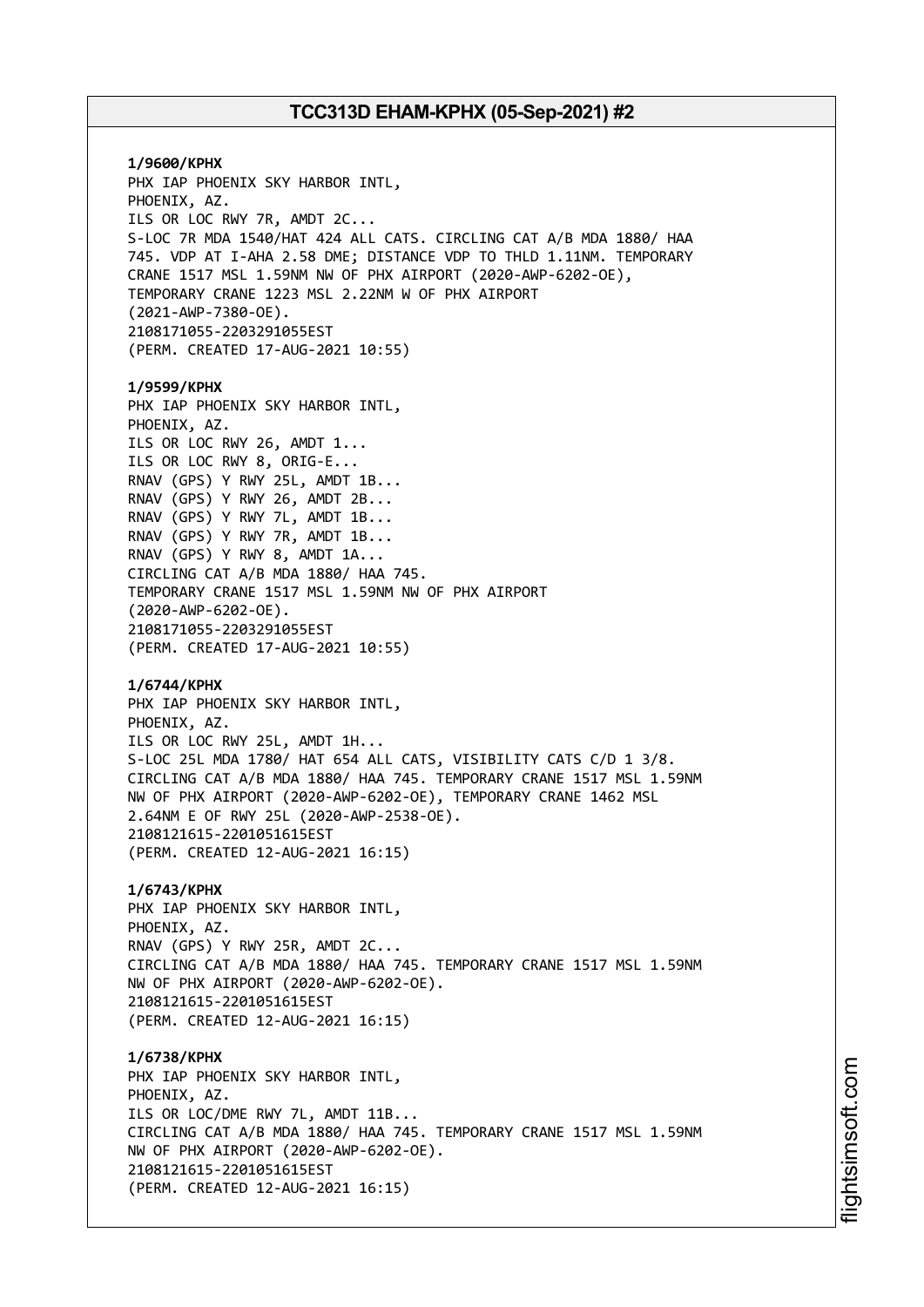#### **06/067/KPHX**

PHX OBST CRANE (ASN 2020-AWP-6202-OE) 332726N1120139W (1.6NM NNW PHX) 1517FT (400FT AGL) FLAGGED AND LGTD (17-JUN-2021 21:00 - 01-JAN-2022 06:59. CREATED 17-JUN-2021 20:38)

# **06/005/KPHX**

PHX OBST RIG (ASN 2019-AWP-5001-NRA) 332607N1120103W (0.3NM WNW PHX) 1205FT (90FT AGL) FLAGGED AND LGTD (01-JUN-2021 17:00 - 01-JAN-2022 06:59. CREATED 01-JUN-2021 16:35)

### **05/009/KPHX**

PHX OBST CRANE (ASN 2019-AWP-4270-NRA) 332604N1120000W (0.6NM E PHX) 1331FT (200FT AGL) FLAGGED AND LGTD (05-MAY-2021 15:30 - 01-JAN-2022 06:59. CREATED 05-MAY-2021 15:32)

### **05/008/KPHX**

PHX OBST CRANE (ASN 2019-AWP-4269-NRA) 332603N1120003W (0.5NM E PHX) 1330FT (200FT AGL) FLAGGED AND LGTD (05-MAY-2021 15:30 - 01-JAN-2022 06:59. CREATED 05-MAY-2021 15:31)

#### **05/007/KPHX**

PHX OBST CRANE (ASN 2019-AWP-4268-NRA) 332603N1120006W (0.5NM E PHX) 1325FT (200FT AGL) FLAGGED AND LGTD (05-MAY-2021 15:30 - 01-JAN-2022 06:59. CREATED 05-MAY-2021 15:25)

### **05/006/KPHX**

PHX OBST CRANE (ASN 2019-AWP-4267-NRA) 332601N1120008W (0.5NM E PHX) 1323FT (200FT AGL) FLAGGED AND LGTD (05-MAY-2021 15:30 - 01-JAN-2022 06:59. CREATED 05-MAY-2021 15:24)

#### **05/005/KPHX**

PHX OBST CRANE (ASN 2019-AWP-4266-NRA) 332603N1120008W (0.5NM E PHX) 1323FT (200FT AGL) FLAGGED AND LGTD (05-MAY-2021 15:30 - 01-JAN-2022 06:59. CREATED 05-MAY-2021 15:22)

#### **03/076/KPHX**

PHX OBST CRANE (ASN UNKNOWN) 332727N1120138W (1.01NM N APCH END RWY 08) 1397FT (280FT AGL) FLAGGED AND LGTD (19-MAR-2021 13:00 - 01-JAN-2022 06:59. CREATED 19-MAR-2021 10:37)

### **01/019/KPHX**

PHX TWY C BTN TWY S AND TWY R CLSD TO ACFT WINGSPAN MORE THAN 170FT (11-JAN-2021 16:01 - 01-JAN-2022 06:59. CREATED 11-JAN-2021 16:01)

#### **12/077/KPHX**

PHX OBST CRANE (ASN 2020-AWP-2538-OE) 332544N1115627W (3.6NM E PHX) 1462FT (300FT AGL) FLAGGED AND LGTD (01-JAN-2021 07:00 - 03-OCT-2021 06:59. CREATED 30-DEC-2020 14:18)

#### **12/074/KPHX**

PHX OBST CRANE (ASN 2020-AWP-6806-OE) 332646N1120440W (3.4NM WNW PHX) 1269FT (190FT AGL) FLAGGED AND LGTD (01-JAN-2021 07:00 - 31-DEC-2021 06:59. CREATED 30-DEC-2020 14:12)

### **12/073/KPHX**

PHX TWY G7 CL MARKINGS BTN RWY 07R/25L AND TWY F NOT STD (01-JAN-2021 07:00 - 01-JAN-2022 06:59. CREATED 30-DEC-2020 14:09)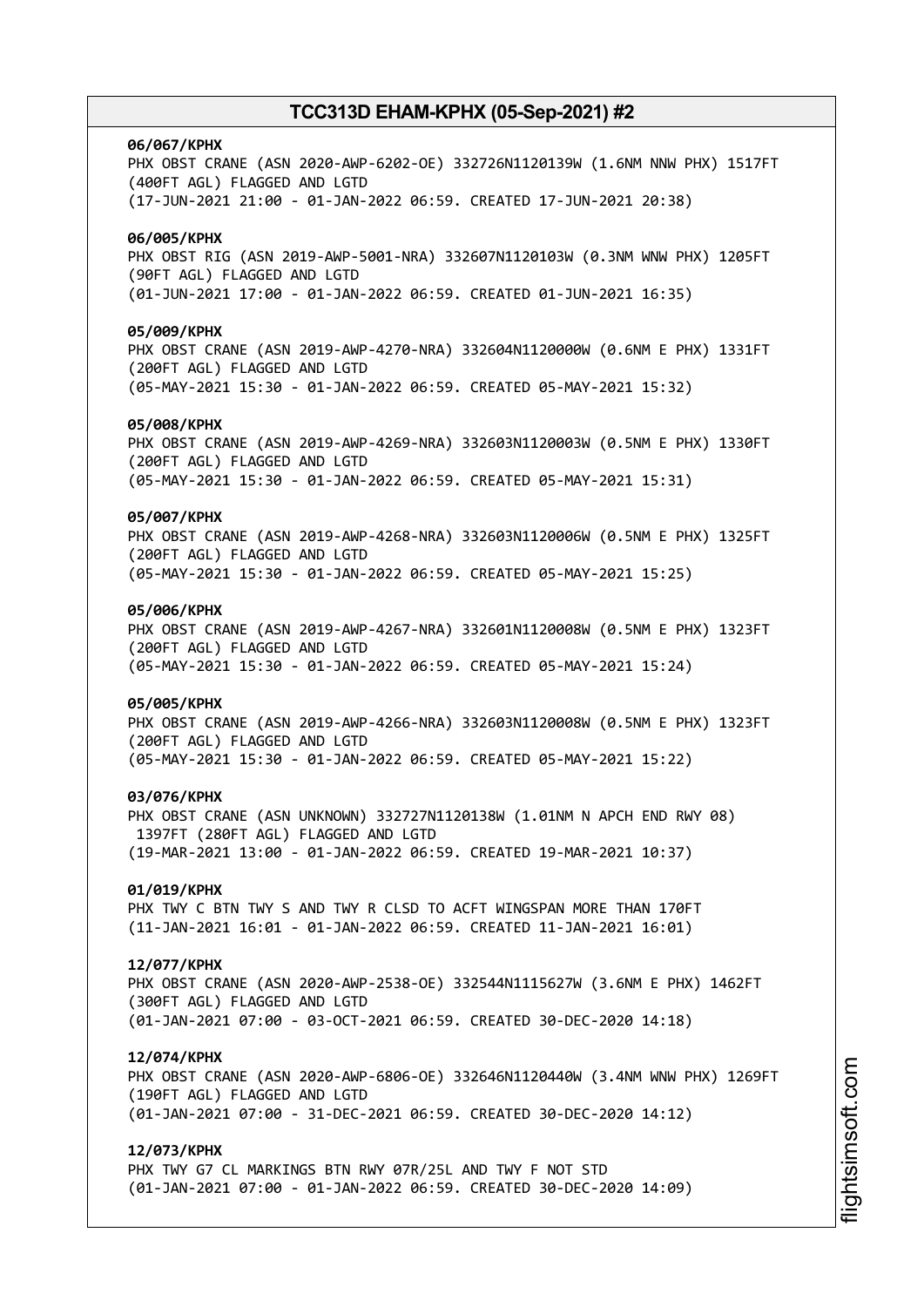#### **12/072/KPHX**

PHX RWY 07R/25L EDGE MARKINGS N SIDE NOT STD (01-JAN-2021 07:00 - 01-JAN-2022 06:59. CREATED 30-DEC-2020 14:07)

### **12/071/KPHX**

PHX TWY H BTN TWY H4 AND TWY H7 CLSD TO ACFT WINGSPAN MORE THAN 170FT (01-JAN-2021 07:00 - 01-JAN-2022 06:59. CREATED 30-DEC-2020 14:03)

### **12/070/KPHX**

PHX TWY F8 CLSD TO ACFT EXITING RWY 07L/25R 2101010700-2201010659 (PERM. CREATED 30-DEC-2020 13:40)

### **12/069/KPHX**

PHX TWY F BTN TWY G2 AND TWY G3 CLSD TO ACFT WINGSPAN MORE THAN 135FT (01-JAN-2021 07:00 - 01-JAN-2022 06:59. CREATED 30-DEC-2020 13:36)

#### **12/068/KPHX**

PHX TWY D BTN TWY S AND TWY R CLSD TO ACFT WINGSPAN MORE THAN 135FT (01-JAN-2021 07:00 - 01-JAN-2022 06:59. CREATED 30-DEC-2020 13:33)

### **12/067/KPHX**

PHX TWY D BTN TWY D8 AND TWY T CLSD TO ACFT WINGSPAN MORE THAN 135FT (01-JAN-2021 07:00 - 01-JAN-2022 06:59. CREATED 30-DEC-2020 13:22)

### **0/7378/KPHX**

PHX STAR PHOENIX SKY-HARBOR, PHOENIX, AZ, JESSE TWO ARRIVAL...REPLACE ARRIVAL ROUTE DESCRIPTION UNDER ZUNI TRANSITION WITH: ZUNI TRANSITION (ZUN.JESSE2): FROM OVER ZUN VORTAC ON ZUN R-242 TO JESSE INT. THENCE...FROM OVER JESSE ON INW R-180 TO GUMMO, THEN ON INW R-180 TO EAGUL, THEN ON PXR R-034 TO DBACK, THEN ON PXR R-034 TO HOMRR, THEN ON PXR R-034 TO BUNTR. FROM BUNTR, FLY HEADING 225. EXPECT VECTORS TO FINAL APCH COURSE. (23-OCT-2020 18:00 - 23-OCT-2021 17:59. CREATED 23-OCT-2020 15:34)

#### **0/4196/KPHX**

PHX IAP PHOENIX SKY HARBOR INTL, PHOENIX, AZ. RNAV (RNP) Z RWY 7L, ORIG-C... RNAV (RNP) Z RWY 7R, ORIG-C... RNAV (RNP) Z RWY 8, ORIG-B... CHANGE PLANVIEW NOTE TO READ: PROCEDURE NA FOR ARRIVAL ON BXK VORTAC AIRWAY RADIALS 077 CW 152. 2005281142-2205281142EST (PERM. CREATED 28-MAY-2020 11:42)

┌──────────────────────────────────────────────────────────────────────────────┐

└──────────────────────────────────────────────────────────────────────────────┘

**0/6387/KPHX** PHX IAP PHOENIX SKY HARBOR INTL, PHOENIX, AZ. ILS OR LOC RWY 8, ORIG-E... NOTE: AUTOPILOT COUPLED APPROACH NA BELOW 1307. 2004231759-2204231758EST (PERM. CREATED 23-APR-2020 18:01)

│**ALTERNATE: KTUS/TUS (TUCSON INTL, UNITED STATES) UTC -07:00**│

**09/010/KTUS**

m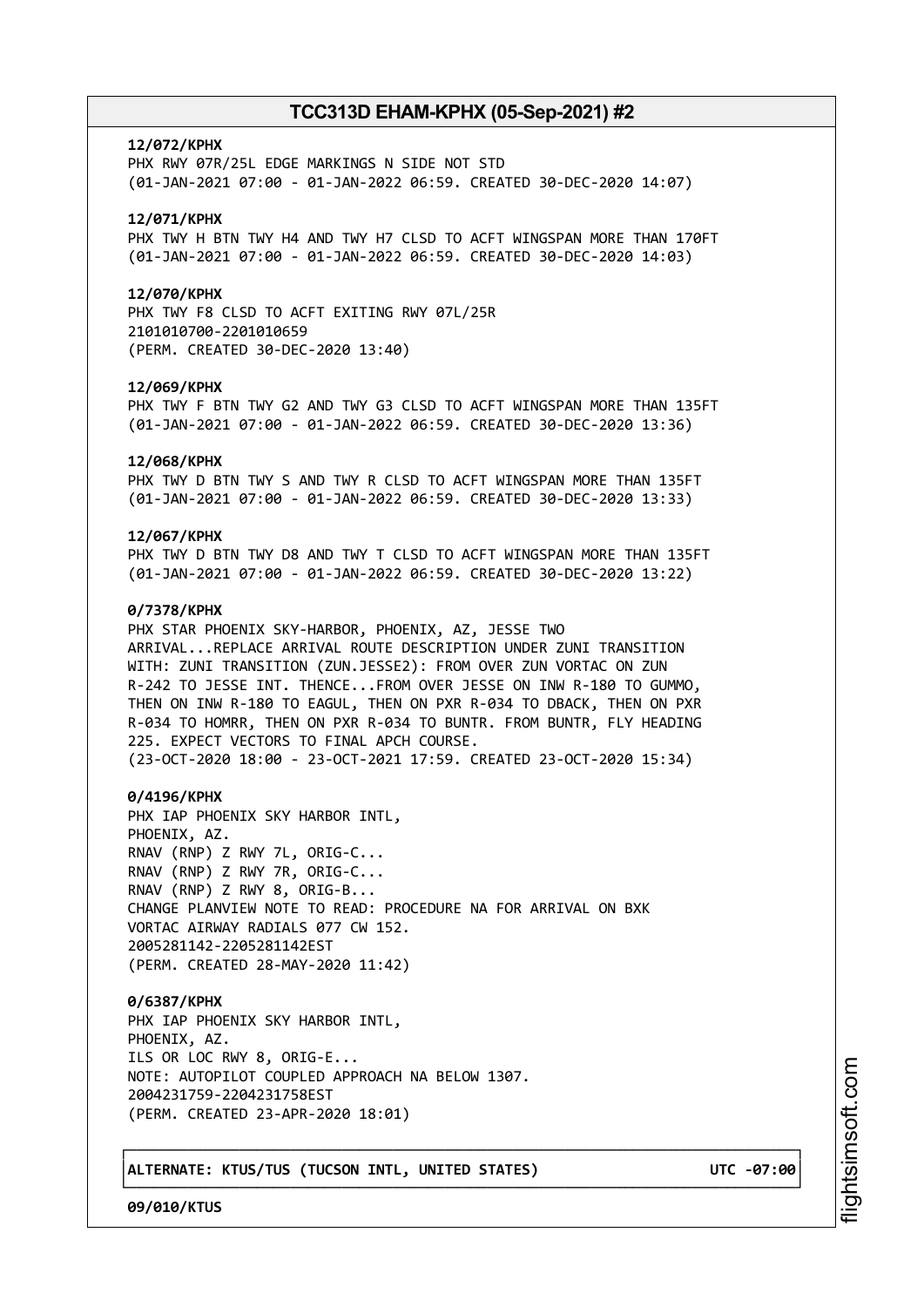TUS TWY A13 HLDG PSN SIGN SOUTHWEST SIDE FOR RWY 11R/29L LGT U/S (04-SEP-2021 04:43 - 06-SEP-2021 15:00. CREATED 04-SEP-2021 04:43) **09/009/KTUS** TUS RWY 11L/29R CLSD DLY 0630-1200 (07-SEP-2021 06:30 - 12-SEP-2021 12:00. CREATED 03-SEP-2021 16:41) **09/008/KTUS** TUS AIRSPACE PYROTECHNIC DEMONSTRATION WI AN AREA DEFINED AS .5NM RADIUS OF TUS304010 SFC-400FT AGL (06-SEP-2021 02:30 - 06-SEP-2021 03:30. CREATED 03-SEP-2021 16:22) **08/118/KTUS** TUS NAV ILS RWY 11L DME NOT MNT (31-AUG-2021 17:14 - 15-SEP-2021 20:00 EST. CREATED 31-AUG-2021 17:14) **08/214/KTUS** RYN AD AP BIRD ACT CIRCLING HAWKS (29-AUG-2021 19:18 - 30-SEP-2021 13:30. CREATED 29-AUG-2021 19:18) **M0031/21/KTUS** RWY 11L BAK-14 ARRESTING SYSTEM NON STD SERVICEABLE FOR EMERGENCY INCIDENCES ONLY. LOCATED DEPARTURE END OF RWY 11L. (26-AUG-2021 12:13 - 31-OCT-2021 23:59. CREATED 26-AUG-2021 12:13) **08/110/KTUS** TUS OBST TOWER LGT (ASR 1009810) 321511.00N1105746.00W (8.3NM N TUS) 2674.9FT (285.1FT AGL) U/S (26-AUG-2021 04:31 - 10-SEP-2021 03:31. CREATED 26-AUG-2021 04:30) **07/002/KTUS** TUS AIRSPACE UAS WI AN AREA DEFINED AS 4.5NM RADIUS OF 315131N1110514W (19.9NM S TUS) SFC-400FT AGL (02-JUL-2021 14:00 - 02-JAN-2022 01:00. CREATED 01-JUL-2021 17:19) **0/5971/KTUS** TUS SID TUCSON INTL, TUCSON, AZ. TUCSON EIGHT DEPARTURE... MESCA TRANSITION: MINIMUM ALTITUDE MESCA INT TO SAN SIMON VORTAC (SSO), 10500 FT. REDDY TRANSITION: NA EXCEPT FOR AIRCRAFT EQUIPPED WITH SUITABLE RNAV SYSTEMS, WITH GPS. SSO VORTAC UNUSABLE BELOW 14000 FT. 2011051508-2211051508EST (PERM. CREATED 05-NOV-2020 15:08) **11/009/KTUS** TUS APRON CUST RAMP RELOCATED TO BASE OF OLD TWR (03-NOV-2020 12:00 - PERM. CREATED 02-NOV-2020 22:39) ┌──────────────────────────────────────────────────────────────────────────────┐ │**EHAA (AMSTERDAM FIR/UIR)** │ └──────────────────────────────────────────────────────────────────────────────┘ **M2743/21/EHAA** TEMPORARY RESTRICTED AREA 'BAARLO' ACTIVATED FOR LAUNCHING OF MODEL ROCKETS AROUND BAARLO. AREA: PSN 524443N 0055718E RADIUS 2NM BTN GND/FL060.

AREA PROHIBITED. POLICE, SAR AND MEDICAL FLIGHTS ARE EXEMPTED. GND-FL060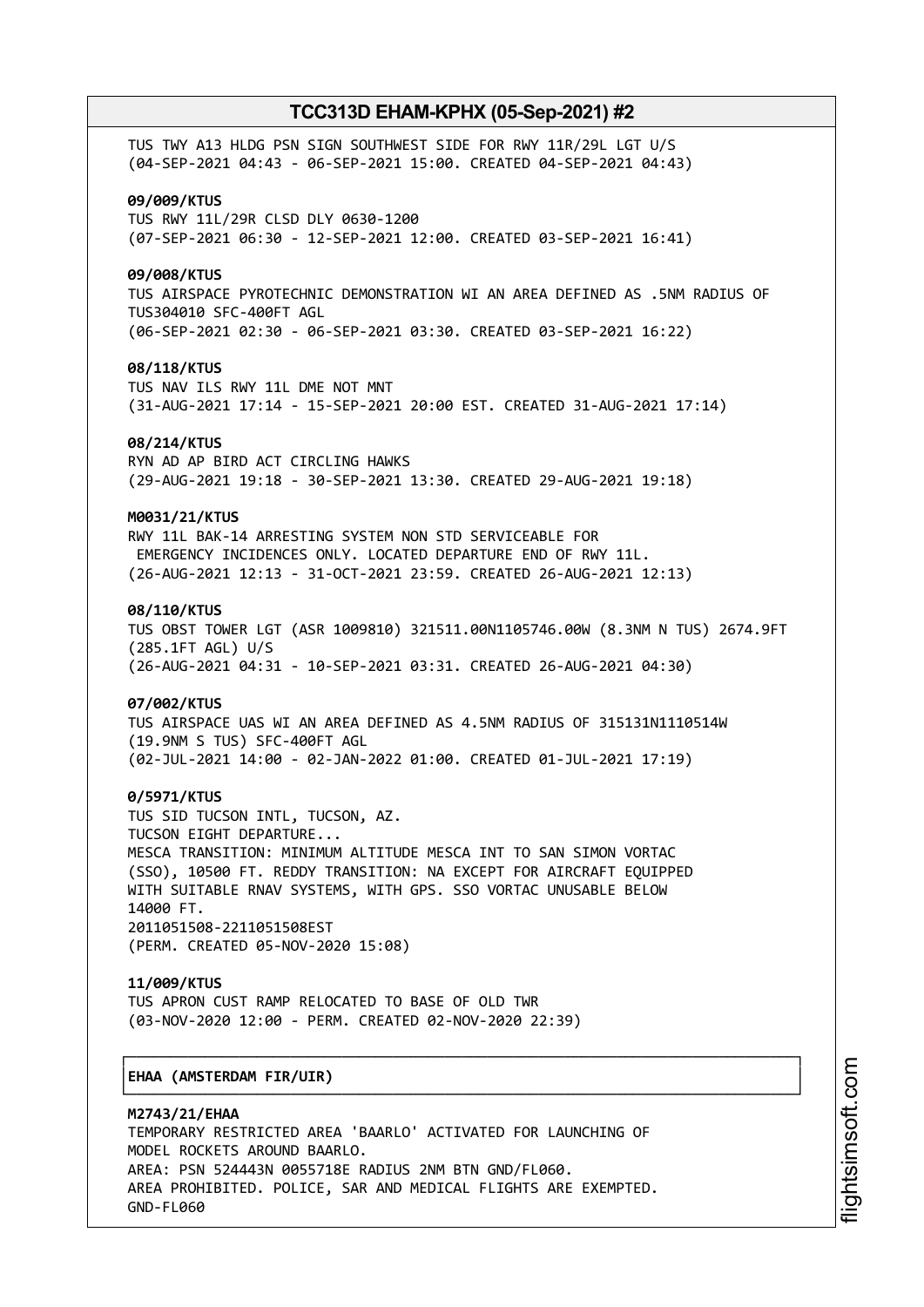(12-SEP-2021 08:00 - 12-SEP-2021 15:00. CREATED 03-SEP-2021 18:33) **M2741/21/EHAA** UAS FLYING WILL TAKE PLACE AT ZALTBOMMEL PSN 514817N 0051604E RADIUS 0.3NM BTN GND/263FT AGL. REQ TO AVOID AREA. GND-263FT AGL (06-SEP-2021 05:00 - 06-SEP-2021 08:00. CREATED 03-SEP-2021 17:24) **B0576/21/EHAA** PJE WILL TAKE PLACE AT OUDENBOSCH, PSN 513622N 0043256E. GND-3000FT AMSL 04 11 0700-1700 (04-SEP-2021 07:00 - 11-SEP-2021 17:00. CREATED 03-SEP-2021 16:04) **B0575/21/EHAA** INFO EEMSHAVEN HELIPORT IN AD.3 NOT FOR OPERATIONAL USE. REF AIP NETHERLANDS AIRAC AMDT 07/2021, AD 3.EHHE. (03-SEP-2021 12:16 - 10-SEP-2021 12:00 EST. CREATED 03-SEP-2021 12:17) **M2733/21/EHAA** TEMPORARY SEGREGATED AREA EHTSA50 (MARNE) ACTIVATED. AREA PROHIBITED. GND-1200FT AMSL 04 0600-1800, 05 0600-2200 (04-SEP-2021 06:00 - 05-SEP-2021 22:00. CREATED 03-SEP-2021 09:21) **M2730/21/EHAA** TEMPORARY SEGREGATED AREA EHTSA50 (MARNE) ACTIVATED. AREA PROHIBITED. GND-1200FT AMSL 14-16 0600-2159, 17 0600-1500 (14-SEP-2021 06:00 - 17-SEP-2021 15:00. CREATED 03-SEP-2021 08:22) **M2728/21/EHAA** RESTRICTED AREA EHR2A (MARNEWAARD A) ACTIVATED. AREA PROHIBITED. VERTICAL LIMITS CHANGED DURING ACTIVATION. GND-1200FT AGL (08-SEP-2021 14:00 - 12-SEP-2021 23:59. CREATED 03-SEP-2021 08:17) **M2721/21/EHAA** TEMPORARY RESERVED AIRSPACE EHTRA80 (DEELEN HOOG) ACTIVATED. AREA PROHIBITED. 3000FT AMSL-FL065 (24-SEP-2021 06:00 - 24-SEP-2021 15:00. CREATED 03-SEP-2021 08:04) **M2718/21/EHAA** RESTRICTED AREA EHR2A (MARNEWAARD A) ACTIVATED. AREA PROHIBITED. VERTICAL LIMITS CHANGED DURING ACTIVATION. GND-FL065 (27-OCT-2021 05:00 - 27-OCT-2021 18:00. CREATED 03-SEP-2021 07:54) **M2688/21/EHAA** FIREWORKS AT VRIEZENVEEN PSN 522408N 0063730E. GND-135FT AGL (11-SEP-2021 19:00 - 11-SEP-2021 20:30. CREATED 02-SEP-2021 10:17) **M2672/21/EHAA** DANGER AREAS EHD 41A/B/C/D ACTIVATED. AREAS PROHIBITED.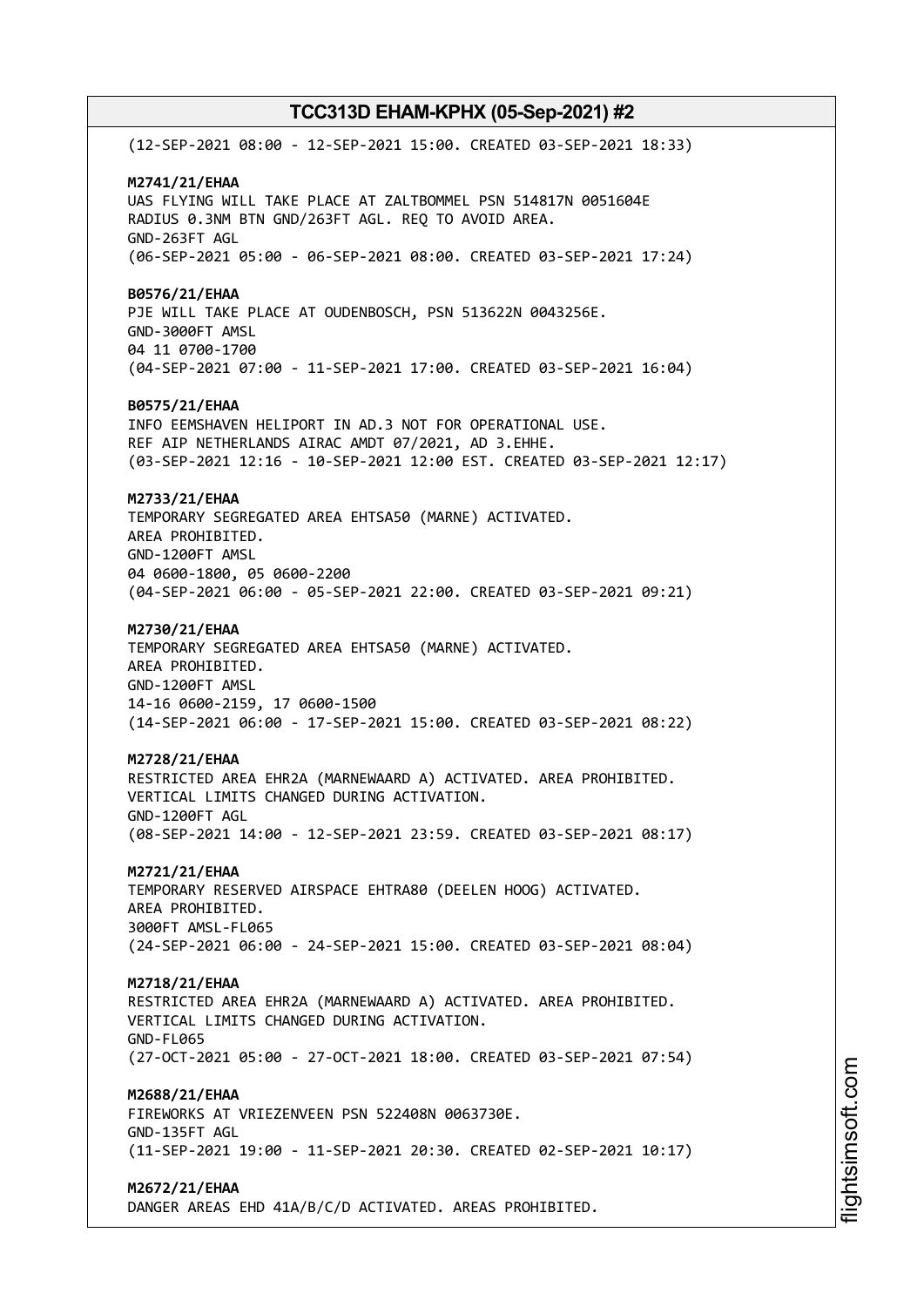VERTICAL LIMITS EHD41D CHANGED DURING ACTIVATION. SFC-FL200 (21-SEP-2021 14:00 - 21-SEP-2021 16:00. CREATED 01-SEP-2021 13:23) **M2670/21/EHAA** DANGER AREAS EHD41A/B/C ACTIVATED. AREAS PROHIBITED. SFC-FL055 21 1000-1200, 22 0830-1100 (21-SEP-2021 10:00 - 22-SEP-2021 11:00. CREATED 01-SEP-2021 13:21) **B0567/21/EHAA** FLARING OPERATIONS AT DRILLING RIG PROSPECTOR 1, PSN 522947N 0041257E. SFC-1000FT AMSL (01-SEP-2021 09:13 - 13-SEP-2021 12:00 EST. CREATED 01-SEP-2021 09:14) **M2666/21/EHAA** DUTCH MIL INFO RX FREQ 132.350 MHZ U/S IN THE NORTH EASTERN PART OF THE NETHERLANDS, IN CASE OF URGENCY CONTACT DUTCH MIL LOWER ON FREQ 128.355 MHZ. (01-SEP-2021 08:43 - 30-SEP-2021 14:00 EST. CREATED 01-SEP-2021 08:44) **M2664/21/EHAA** TEMPORARY SEGREGATED AREA EHTSA50 (MARNE) ACTIVATED. AREA PROHIBITED. GND-1200FT AMSL (05-SEP-2021 22:00 - 08-SEP-2021 22:00. CREATED 01-SEP-2021 07:59) **B0566/21/EHAA** LIMITED RADIO COVERAGE OF THE AMSTERDAM INFO FREQUENCY 119.175MHZ BETWEEN UTIRA AND EPOXU BELOW 1000FT. NORTH SEA AREA AMSTERAM IS A RADIO MANDATORY ZONE AND RADIO COMMUNICATION WITH AMSTERDAM INFORMATION IS REQUIRED. TO PREVENT SAFETY INCIDENTS KEEP TRYING TO CALL AMSTERDAM INFO WHEN OPERATING IN THIS AREA. (01-SEP-2021 06:12 - 01-DEC-2021 12:00 EST. CREATED 01-SEP-2021 06:13) **B0565/21/EHAA** CHECKLIST YEAR=2021 0274 0281 0282 0334 0335 0348 0368 0378 0384 0424 0434 0435 0452 0455 0467 0471 0476 0485 0486 0492 0496 0497 0506 0516 0517 0527 0528 0530 0532 0535 0540 0541 0543 0550 0556 0557 0558 0559 0560 0561 0563 0564 LATEST PUBLICATIONS AIP AIRAC AMDT IFR 010/2021 EFFECTIVE DATE 07 OCT 21 AIP AIRAC SUP IFR 007/2021 EFFECTIVE DATE 12 AUG 21 AIP SUP IFR 005/2021 EFFECTIVE DATE 08 APR 21 AIC IFR B003/2021 EFFECTIVE DATE 03 JUN 21 AIC IFR A004/2021 EFFECTIVE DATE 29 JUL 21 AIC CHECKLIST AIP IFR A019/1992 B061/1992 B006/2002 A016/2002 B023/2004 B001/2006 A012/2007 A001/2008 B003/2008 A009/2008 A013/2010 A014/2010 A006/2011 B009/2011 B005/2013 A006/2013 A003/2014 A004/2014 A006/2014 A004/2015 B004/2015 B005/2016 B001/2017 B002/2018 B001/2019 A002/2019 B002/2019 B003/2019 A004/2019 A006/2019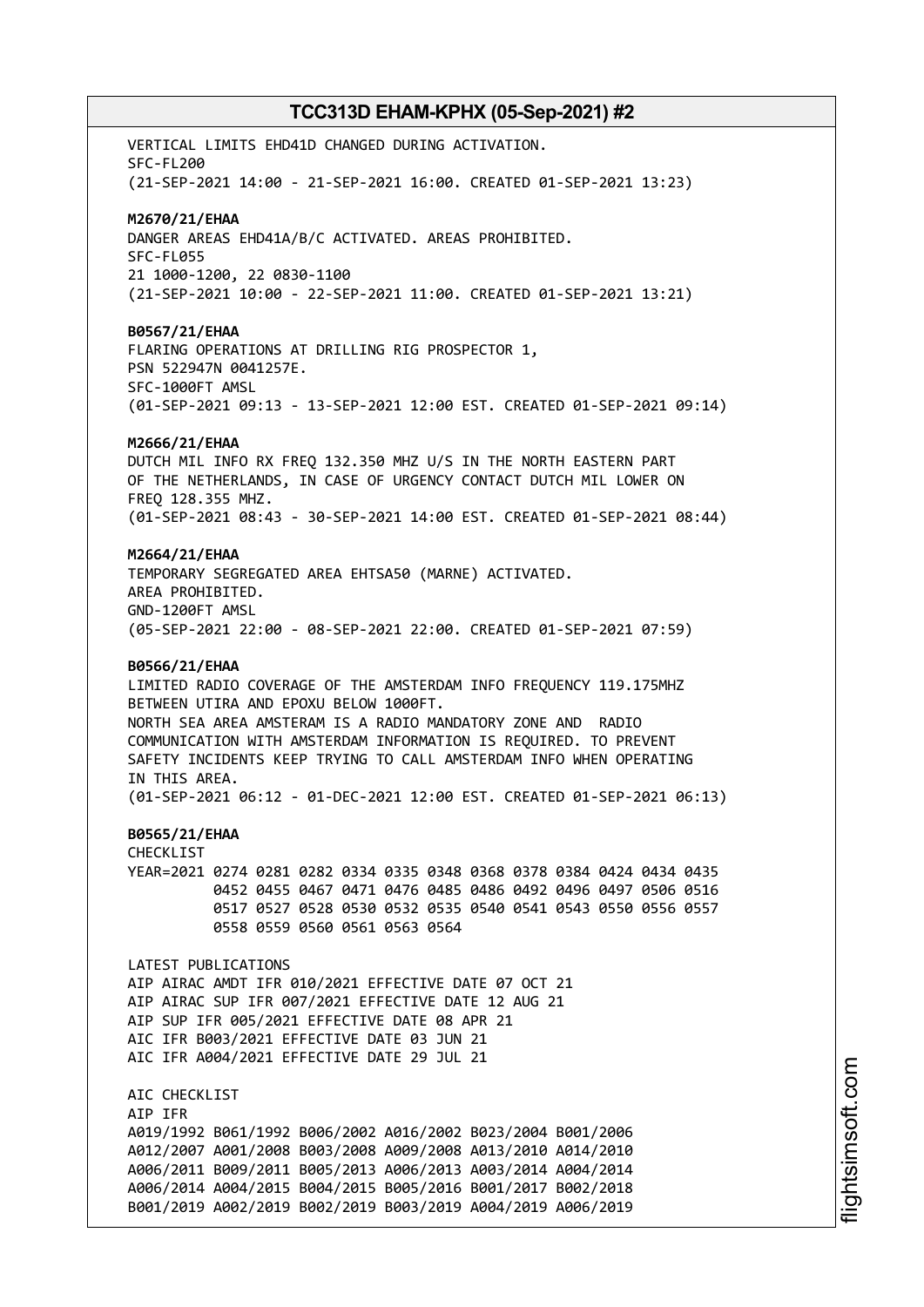A009/2019 A011/2019 A012/2019 A013/2019 A014/2019 A002/2020 A004/2020 B001/2021 A001/2021 A002/2021 B002/2021 A003/2021 B003/2021 A004/2021 AIP VFR **NTI** SUP CHECKLIST AIP IFR 004/2020 004/2021 007/2021 AIP VFR NIL (01-SEP-2021 00:05 - 01-OCT-2021 00:05 EST. CREATED 01-SEP-2021 00:07) **A1990/21/EHAA** CHECKLIST YEAR=2021 0206 0207 0379 0463 0465 0734 0735 1049 1149 1162 1230 1278 1286 1308 1355 1366 1371 1375 1379 1384 1409 1431 1484 1487 1488 1490 1494 1499 1503 1510 1538 1539 1541 1569 1590 1599 1606 1607 1611 1615 1616 1645 1664 1678 1728 1734 1746 1755 1768 1786 1788 1794 1800 1802 1803 1804 1813 1814 1815 1816 1818 1824 1825 1826 1827 1834 1851 1859 1861 1867 1873 1875 1879 1880 1893 1894 1895 1897 1899 1900 1901 1903 1905 1911 1912 1913 1920 1925 1926 1927 1928 1929 1930 1931 1932 1933 1934 1935 1939 1940 1941 1956 1960 1964 1966 1976 1979 1980 1981 1985 1987 1989 LATEST PUBLICATIONS AIP AIRAC AMDT IFR 010/2021 EFFECTIVE DATE 07 OCT 21 AIP AIRAC SUP IFR 007/2021 EFFECTIVE DATE 12 AUG 21 AIP SUP IFR 005/2021 EFFECTIVE DATE 08 APR 21 AIC IFR B003/2021 EFFECTIVE DATE 03 JUN 21 AIC IFR A004/2021 EFFECTIVE DATE 29 JUL 21 AIC CHECKLIST AIP IFR A019/1992 B061/1992 B006/2002 A016/2002 B023/2004 B001/2006 A012/2007 A001/2008 B003/2008 A009/2008 A013/2010 A014/2010 A006/2011 B009/2011 B005/2013 A006/2013 A003/2014 A004/2014 A006/2014 A004/2015 B004/2015 B005/2016 B001/2017 B002/2018 B001/2019 A002/2019 B002/2019 B003/2019 A004/2019 A006/2019 A009/2019 A011/2019 A012/2019 A013/2019 A014/2019 A002/2020 A004/2020 B001/2021 A001/2021 A002/2021 B002/2021 A003/2021 B003/2021 A004/2021 AIP VFR **NTI** SUP CHECKLIST AIP IFR 004/2020 004/2021 007/2021 AIP VFR **NTI** (01-SEP-2021 00:05 - 01-OCT-2021 00:05 EST. CREATED 01-SEP-2021 00:06) **A1989/21/EHAA** TEMPORARY RESTRICTED AREA TGB ZANDVOORT F1 WEST 1 ESTABLISHED WI AREA: 522717.17N 0043359.01E, 522550.49N 0043328.09E, 521855.05N 0043250.08E, 522054.16N 0042616.33E,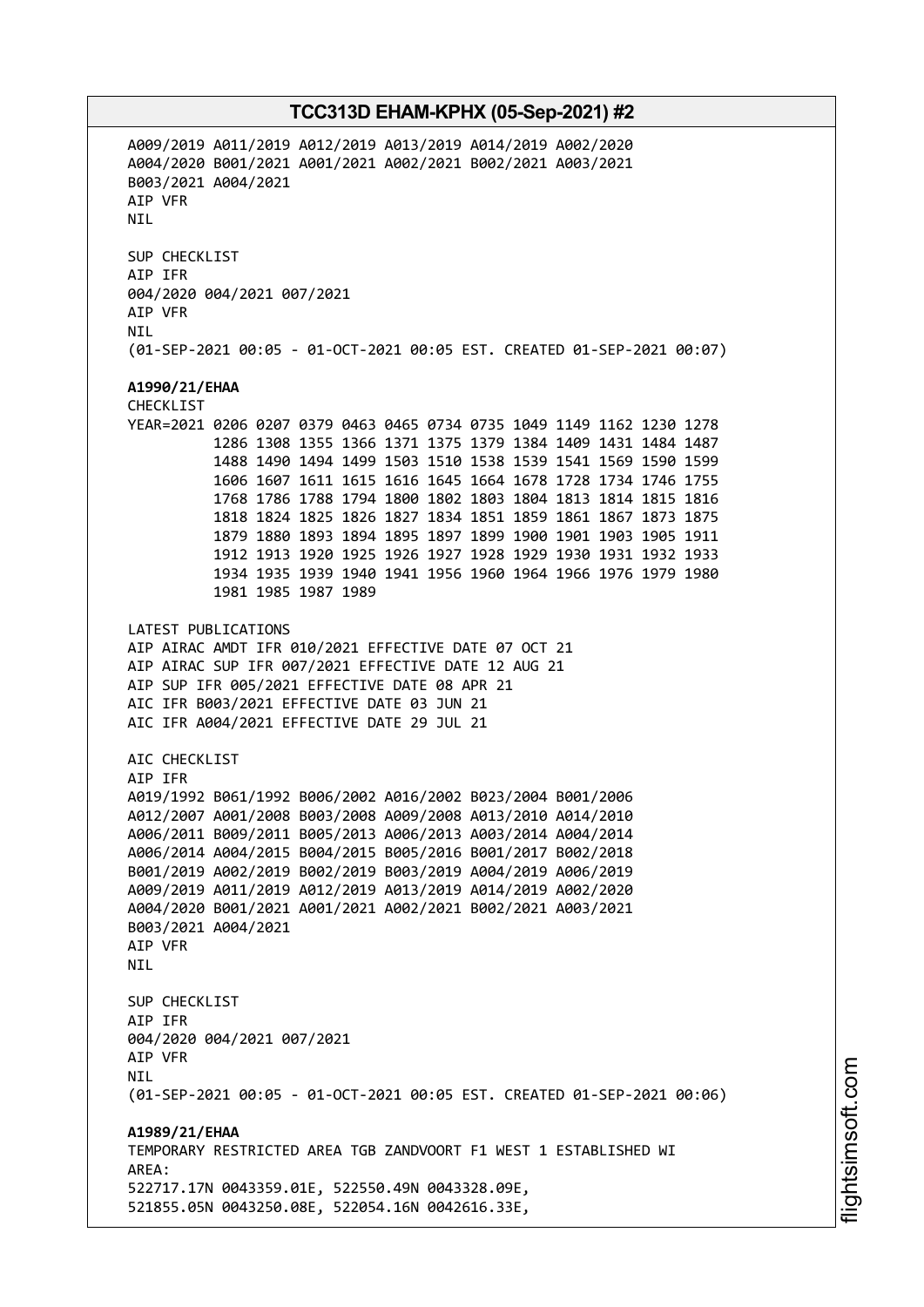522730.19N 0043033.23E BACK TO 522717.17N 0043359.01E. AREA PROHIBITED FOR CIVIL AIR TRAFFIC INCLUDING DRONES, BALLOONS, KITES AND PJE ACTIVITIES. SAR, POLICE, HELICOPTER EMERGENCY MEDICAL SERVICES, RED BULL AEROBATICS TEAM, AND AUTHORISED GP F1 RELATED (HELICOPTER) TRAFFIC ARE EXEMPTED. TRAFFIC SHALL CONTACT ZANDVOORT INFORMATION ON FREQ 120.140 MHZ BEFORE ENTERING AREA AND IS MANDATORY TO MAINTAIN TWO WAY RADIO CONTACT IN AREA. SPECIAL ROUTES GP 1, 2, 3, 4 AND 5 ONLY AVBL FOR GP F1 RELATED AUTHORISED HELICOPTERS. SEE CHART: HTTPS://WWW.LVNL.NL/OHD/TIJDELIJKE-LUCHTRUIMSLUITINGEN GND-1500FT AMSL 03 1515-1645, 05 1530-1700 (03-SEP-2021 15:15 - 05-SEP-2021 17:00. CREATED 31-AUG-2021 18:36) **A1987/21/EHAA** TEMPORARY RESTRICTED AREA TGB ZANDVOORT F1 WEST 2 ESTABLISHED WI AREA: 522717.17N 0043359.01E, 522550.49N 0043328.09E, 521855.05N 0043250.08E, 522054.16N 0042616.33E, 522730.19N 0043033.23E BACK TO 522717.17N 0043359.01E. AREA PROHIBITED FOR CIVIL AIR TRAFFIC INCLUDING DRONES, BALLOONS, KITES AND PJE ACTIVITIES. SAR, POLICE, HELICOPTER EMERGENCY MEDICAL SERVICES AND AUTHORISED GP F1 RELATED (HELICOPTERS AND 1 DRONE) AND CO-ORDINATED AUTHORISED COMMERCIAL TRAFFIC (BTW, SURVEY, AND SCENERY FLIGHTS) ARE EXEMPTED. TRAFFIC SHALL CONTACT TEL +31 881221210 24HR PN FOR AUTHORISATION. ALL AUTHORISED TRAFFIC HAS TO CONTACT ZANDVOORT INFORMATION ON FREQ 120.140 MHZ BEFORE ENTERING AREA AND IS MANDATORY TO MAINTAIN TWO WAY RADIO CONTACT IN AREA. COMMERCIAL AUTHORISED TRAFFIC (BTW, SURVEY, AND SCENERY FLIGHTS) ONLY ALLOWED ON TRACK (ONE WAY) NOVEMBER (ENTRY) - SIERRA (EXIT) AT 1400FT. SPECIAL ROUTES GP 1, 2, 3, 4 AND GP 5 ONLY AVBL FOR GP F1 RELATED AUTHORISED HELICOPTERS. SEE CHART: HTTPS://WWW.LVNL.NL/OHD/TIJDELIJKE-LUCHTRUIMSLUITINGEN GND-1500FT AMSL 03 0440-1515 1645-1837, 04 0442-1835, 05 0443-1530 1700-1833 (03-SEP-2021 04:40 - 05-SEP-2021 18:33. CREATED 31-AUG-2021 18:25) **A1985/21/EHAA** TEMPORARY RESTRICTED AREA TGB ZANDVOORT F1 EAST ESTABLISHED WI AREA: 522717.17N 0043359.01E, 522700.50N 0043817.17E, 522454.39N 0043805.45E COUNTER CLOCKWISE ALONG EHAM CTR 1 TO 521855.05N 0043250.08E, 522550.49N 0043328.09E BACK TO 522717.17N 0043359.01E. AREA PROHIBITED FOR CIVIL AIR TRAFFIC INCLUDING DRONES, BALLOONS, KITES AND PJE ACTIVITIES. SAR, POLICE, HELICOPTER EMERGENCY MEDICAL SERVICES AND AUTHORISED GP F1 RELATED (HELICOPTERS AND 1 DRONE) ARE EXEMPTED. TRAFFIC SHALL CONTACT TEL +31 881221210 24HR PN FOR AUTHORISATION. ALL AUTHORISED TRAFFIC SHALL CONTACT ZANDVOORT INFORMATION ON FREQ 120.140 MHZ BEFORE ENTERING AREA AND IS MANDATORY TO MAINTAIN TWO WAY RADIO CONTACT IN AREA. SPECIAL ROUTES GP 1, 2, 3, 4 AND 5 ONLY AVBL FOR GP F1 RELATED AUTHORIZED HELICOPTERS.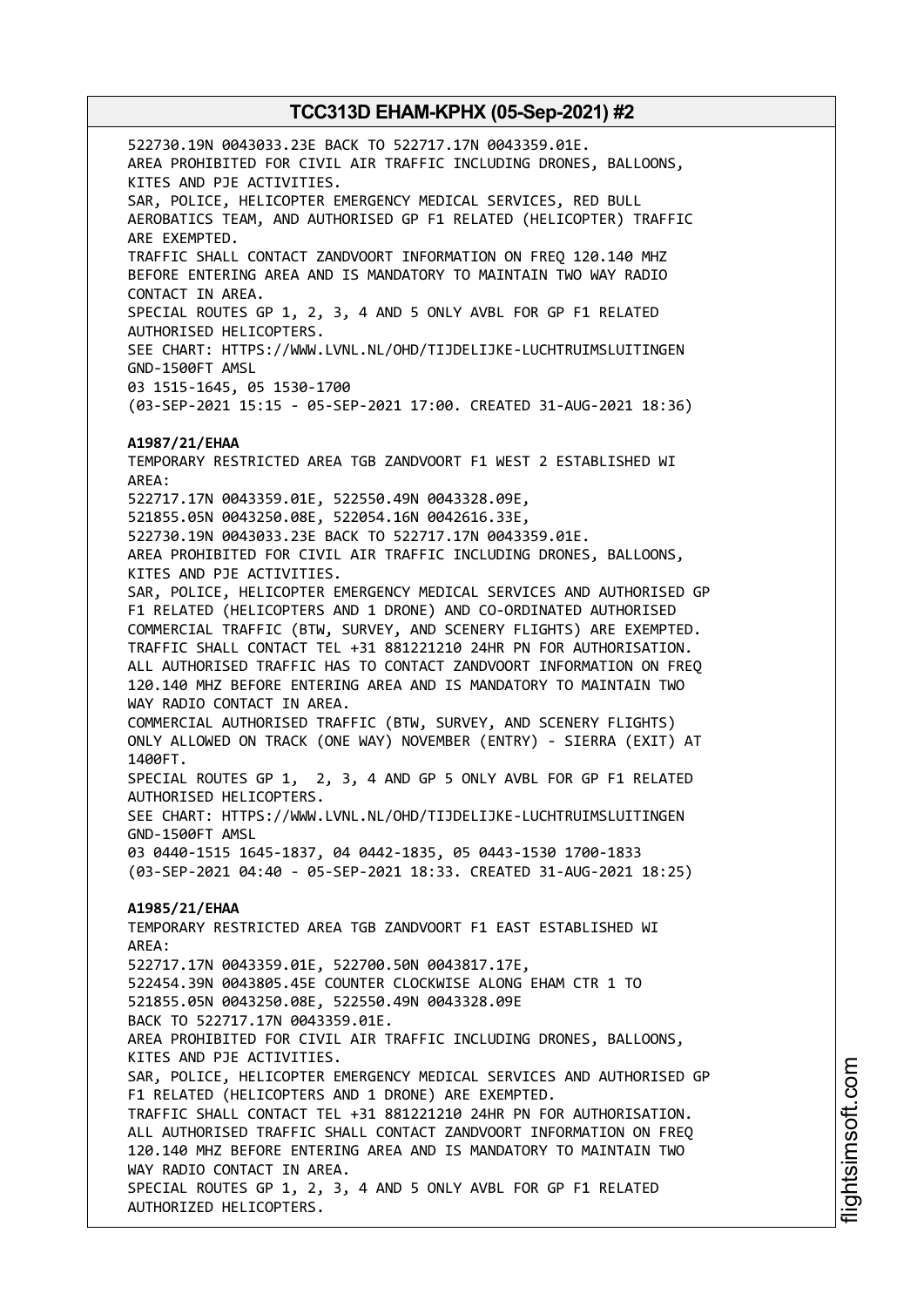SEE CHART: HTTPS://WWW.LVNL.NL/OHD/TIJDELIJKE-LUCHTRUIMSLUITINGEN GND-1200FT AMSL SR MINUS15- SS PLUS15 (03-SEP-2021 04:40 - 05-SEP-2021 18:33. CREATED 31-AUG-2021 18:19) **M2660/21/EHAA** DANGER AREAS EHD 41A/B/C/D ACTIVATED. AREAS PROHIBITED. VERTICAL LIMITS EHD41D CHANGED DURING ACTIVATION. SFC-FL360 (14-SEP-2021 09:00 - 14-SEP-2021 14:00. CREATED 31-AUG-2021 13:47) **A1981/21/EHAA** OPERATIONS IN FIR MINSK (UMMV) NETHERLANDS AIR CARRIERS AND CAPTAINS OF ACFT IN CHARGE OF AIR SERVICE MANAGED BY CARRIERS HOLDERS OF OPERATING LICENCE ISSUED BY THE NETHERLANDS, WHETHER THEY ARE CONTRACTUAL CARRIERS AND/OR DE FACTO CARRIERS, OR PERFORMING AIR SERVICE WITH COMMERCIAL CHARTER AGREEMENT OR WITH CODE SHARING AND TO ALL FLIGHT PERFORMED WITH NETHERLANDS ACFT REGISTRATION, ARE REQUESTED TO AVOID MINSK FIR (UMMV). FOREIGN AIR CARRIERS INBOUND EU ARE RECOMMENDED TO AVOID BELARUS MINSK FIR(UMMV). (31-AUG-2021 13:46 - 02-DEC-2021 23:59 EST. CREATED 31-AUG-2021 13:47) **M2658/21/EHAA** RESTRICTED AREA EHR2 (MARNEWAARD) ACTIVATED. AREA PROHIBITED. SFC-11700FT AMSL DAILY 0600-1400 (14-SEP-2021 06:00 - 16-SEP-2021 14:00. CREATED 31-AUG-2021 13:33) **M2652/21/EHAA** TEMPORARY SEGREGATED AREA EHTSA52 (HAVELTE) ACTIVATED. AREA PROHIBITED. GND-600FT AMSL (11-OCT-2021 05:00 - 15-OCT-2021 10:00. CREATED 31-AUG-2021 08:56) **M2648/21/EHAA** DANGER AREAS EHD 41A/B/C/D ACTIVATED. AREAS PROHIBITED. VERTICAL LIMITS EHD41D CHANGED DURING ACTIVATION. SFC-FL360 (22-SEP-2021 13:00 - 22-SEP-2021 15:30. CREATED 31-AUG-2021 08:36) **A1960/21/EHAA** MANDATORY DIGITAL SUBMISSION OF GENERAL DECLARATION VIA WWW.GENDEC.EU FOR ALL GENERAL AVIATION FLIGHTS ORIGINATING FROM NON-SCHENGEN COUNTRIES OR ALL FLIGHTS WITH DESTINATION TO NON-SCHENGEN COUNTRIES. GENDEC SUBMISSION AT LEAST 2 HOURS PRIOR TO ALL DEPARTURES FROM A NON-SCHENGEN COUNTRY TO THE NETHERLANDS OR ALL DEPARTURES FROM THE NETHERLANDS TO NON-SCHENGEN COUNTRIES. AIRPORTS MAY HAVE ADDITIONAL REQUIREMENTS ON MINIMUM TIME FOR SUBMISSION OF GENDEC. REF AIP NETHERLANDS GEN 1.2. (30-AUG-2021 12:10 - PERM. CREATED 30-AUG-2021 12:10) **M2637/21/EHAA** DANGER AREAS EHD41A/B/C ACTIVATED. AREAS PROHIBITED. VERTICAL LIMITS CHANGED DURING ACTIVATION.

SFC-2000FT AMSL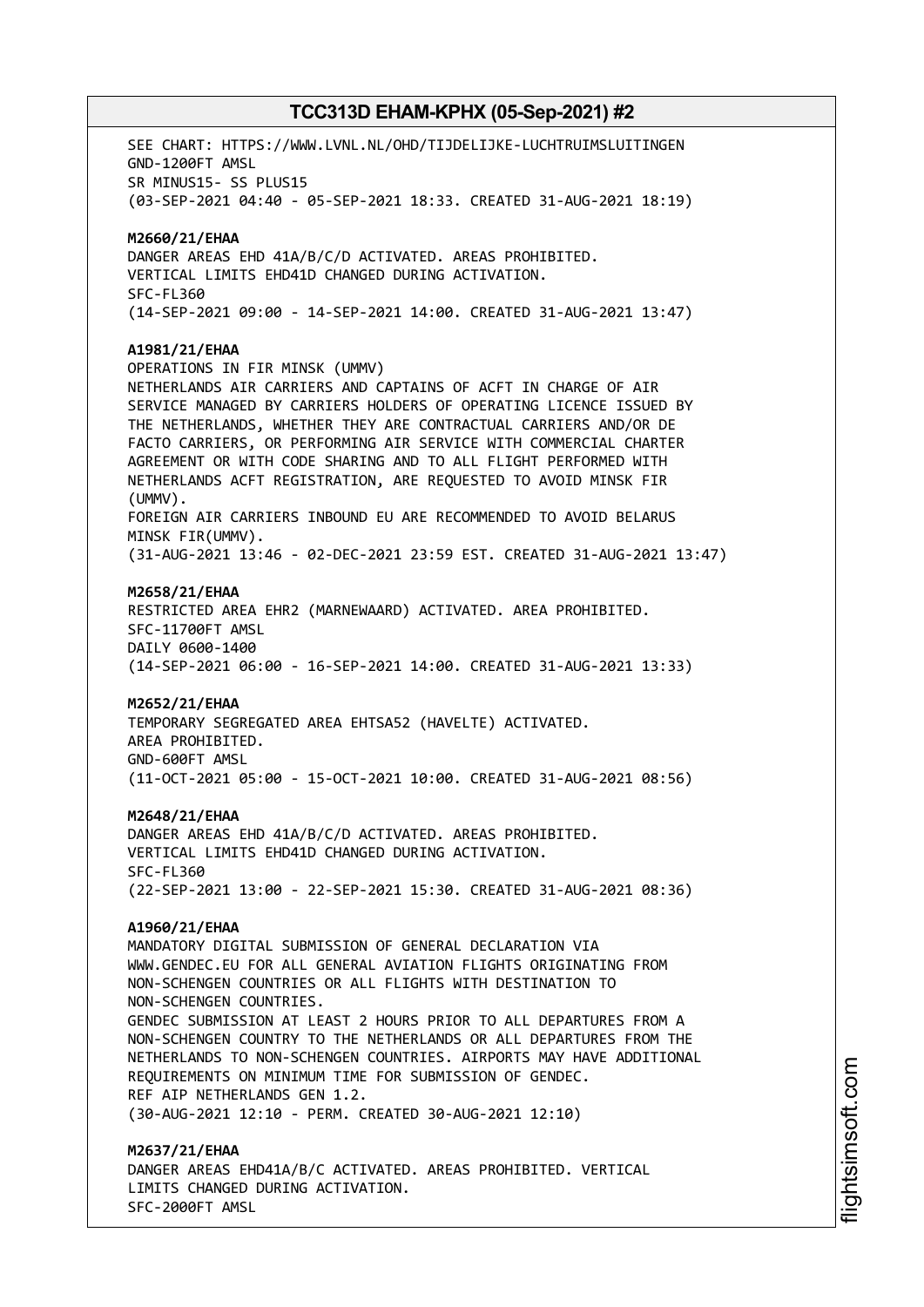16 21 22 0700-1530 (16-SEP-2021 07:00 - 22-SEP-2021 15:30. CREATED 30-AUG-2021 10:44) **M2636/21/EHAA** DANGER AREAS EHD41A/B/C ACTIVATED. AREAS PROHIBITED. VERTICAL LIMITS CHANGED DURING ACTIVATION. SFC-2000FT AMSL (08-SEP-2021 07:00 - 08-SEP-2021 15:30. CREATED 30-AUG-2021 10:43) **M2635/21/EHAA** DANGER AREAS EHD 41A/B/C/D ACTIVATED. AREAS PROHIBITED. VERTICAL LIMITS EHD41D CHANGED DURING ACTIVATION. SFC-FL360 (07-SEP-2021 09:00 - 07-SEP-2021 15:00. CREATED 30-AUG-2021 10:40) **M2634/21/EHAA** DANGER AREAS EHD41A/B/C ACTIVATED. AREAS PROHIBITED. VERTICAL LIMITS CHANGED DURING ACTIVATION. SFC-2000FT AMSL 0700-0900, 1100-1300, 1500-1530 (07-SEP-2021 07:00 - 07-SEP-2021 15:30. CREATED 30-AUG-2021 10:39) **M2632/21/EHAA** FIREWORKS AT VRIEZENVEEN PSN 522408N 0063730E. GND-135FT AGL (10-SEP-2021 19:00 - 10-SEP-2021 20:30. CREATED 30-AUG-2021 10:09) **B0561/21/EHAA** SEVERAL CRANES ERECTED AT ZEEWOLDE PSN 522055N 0052025E, 548FT AMSL/558FT AGL. (28-AUG-2021 05:25 - 26-NOV-2021 09:00 EST. CREATED 28-AUG-2021 05:26) **M2613/21/EHAA** TEMPORARY SEGREGATED AREA EHTSA55 (VLASAKKERS, RPAS) ACTIVATED. AREA PROHIBITED. GND-600FT AMSL (09-DEC-2021 09:00 - 10-DEC-2021 15:00. CREATED 27-AUG-2021 11:50) **M2604/21/EHAA** MILITARY TRAFFIC WITH DEPARTURE OR DESTINATION ETNG OVERFLYING EHAA FIR SHALL FILE A GAT FLIGHTPLAN, FILED IN ACCORDANCE WITH AIP THE NETHERLANDS SECTION ENR1.10 AND ACKNOWLEDGED BY IFPS. (27-AUG-2021 06:50 - 27-NOV-2021 23:59 EST. CREATED 27-AUG-2021 06:51) **B0559/21/EHAA** FLOATING CRANE ERECTED AT TRIANEL WINDPARK BORKUM WI AREA PSN 540000N 0062740E TO 540000N 0062745E TO 535959N 0062745E TO 535959N 0062740E BACK TO 540000N 0062740E. CRANE WILL OPERATE WITHIN OR NEXT TO THE APPROACH CORRIDOR OF DOLWIN ALPHA PLATFORM. HEIGHT 500FT AMSL, DAY/NIGHT LIGHTED. (28-AUG-2021 00:00 - 07-SEP-2021 23:59 EST. CREATED 26-AUG-2021 23:41) **A1939/21/EHAA** TRIGGER NOTAM - AIRAC AIP AMDT 10/2021 WEF 07 OCT 2021: ROUTE P999 WPT SOMPO RENAMED OLWOF. (07-OCT-2021 00:00 - 20-OCT-2021 23:59. CREATED 26-AUG-2021 15:01)

**B0558/21/EHAA**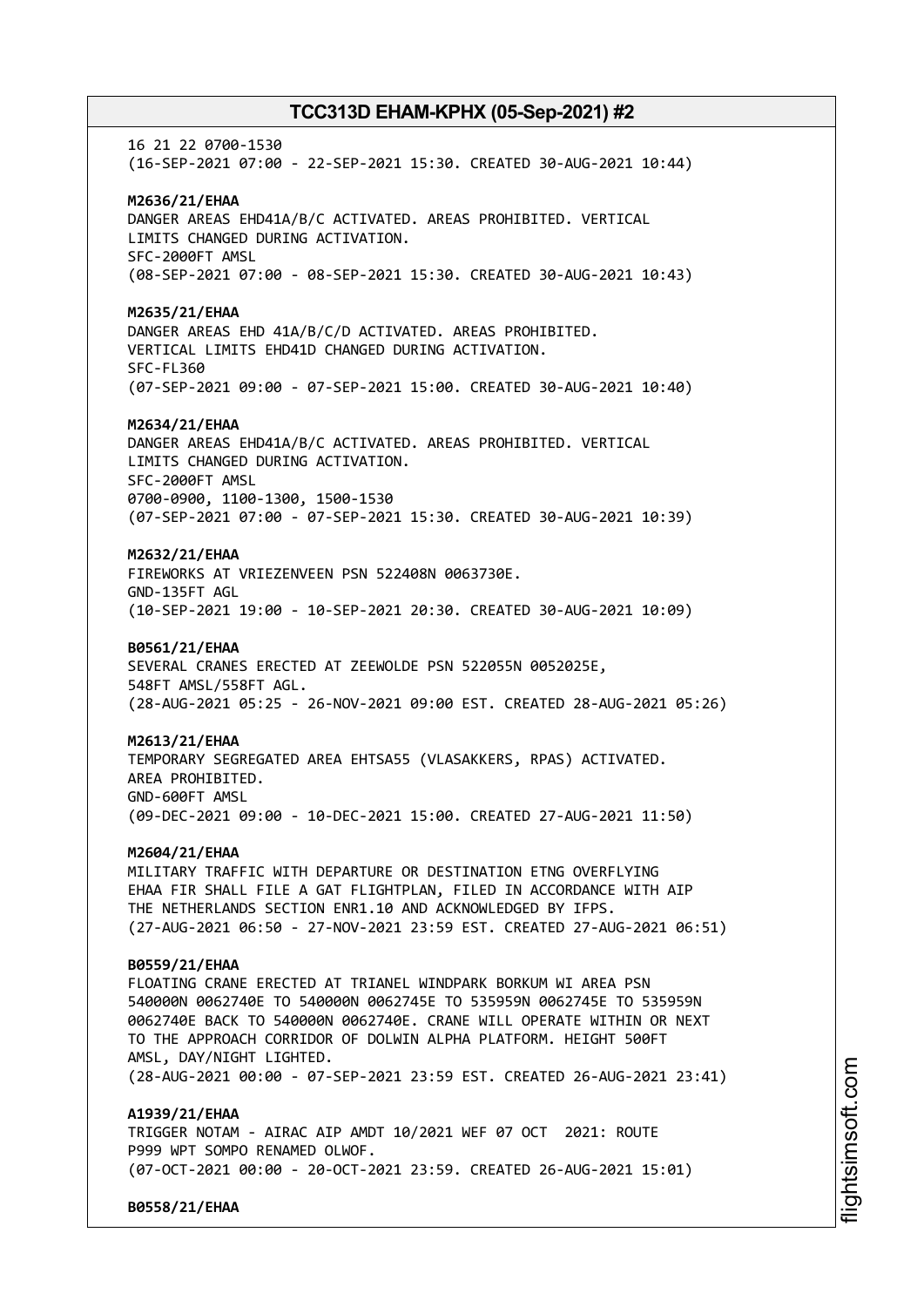OBST LIGHTS CHIMNEY NIJMEGEN 515122N 0054944E U/S. REF AIP ENR 5.4 ITEM 123. HEIGT 512FT AGL, ELEVATION 551FT AMSL. (26-AUG-2021 07:14 - 26-NOV-2021 09:00 EST. CREATED 26-AUG-2021 07:16) **M2591/21/EHAA** CROSSING AND ENTERING EHR4, EHR4A, EHR4B, EHR4C, EHR4D, EHR4E AND EHR4F (VLIEHORS) IS PROHIBITED TO GENERAL AVIATION WHEN ACTIVE. POLICE, SAR, HEMS AND FLIGHTS TO AND FROM OIL PLATFORM L15-FA-1 ARE EXEMPTED. THESE FLIGHTS MUST BE COORDINATED WITH DUTCH MIL INFO (FREQ 132.350MHZ) PRIOR TO ENTRY. AIRSPACE CLASSIFICATION G IS APPLICABLE WITHIN THE ABOVE MENTIONED AIRSPACE. SFC-FL285 (25-AUG-2021 13:37 - 23-NOV-2021 10:00 EST. CREATED 25-AUG-2021 13:38) **M2570/21/EHAA** FIREWORKS AT HOLTEN PSN 521625N 0062347E GND-365FT AGL (25-SEP-2021 18:00 - 25-SEP-2021 20:00. CREATED 25-AUG-2021 08:03) **M2556/21/EHAA** TEMPORARY SEGREGATED AREA EHTSA52 (HAVELTE) ACTIVATED. AREA PROHIBITED. GND-600FT AMSL (07-SEP-2021 13:00 - 08-SEP-2021 10:00. CREATED 24-AUG-2021 09:50) **M2538/21/EHAA** TEMPORARY RESERVED AIRSPACE EHTRA80 (DEELEN HOOG) ACTIVATED. AREA PROHIBITED. 3000FT AMSL-FL065 DAILY 0600-2159 (20-SEP-2021 06:00 - 23-SEP-2021 21:59. CREATED 23-AUG-2021 11:36) **M2526/21/EHAA** UAS FLYING WILL TAKE PLACE AT 'S-HERTOGENBOSCH PSN 514115N 0051828E RADIUS 500M BTN GND/400FT AGL, REQ TO AVOID AREA. GND-400FT AGL (16-SEP-2021 12:30 - 16-SEP-2021 17:51. CREATED 23-AUG-2021 05:34) **M2521/21/EHAA** FIREWORKS AT GRIJPSKERKE PSN 513125N 0033350E. GND-250FT AGL (18-SEP-2021 17:00 - 18-SEP-2021 23:30. CREATED 20-AUG-2021 11:39) **M2520/21/EHAA** FIREWORKS AT BAARN PSN 521309N 0051419E. GND-130FT AGL (24-SEP-2021 19:30 - 24-SEP-2021 21:55. CREATED 20-AUG-2021 11:35) **M2519/21/EHAA** FIREWORKS AT DROUWENERMOND PSN 525816N 0065228E. GND-660FT AGL (24-SEP-2021 19:00 - 24-SEP-2021 20:45. CREATED 20-AUG-2021 10:55) **M2480/21/EHAA** TEMPORARY RESTRICTED AREA 'ZEELANDBRUG' ACTIVATED. AREA: 513809N 0035450E - 513748N 0035529E - 513518N 0035203E - 513539N 0035123E BACK TO 513809N 0035450E BTN GND/1000FT AMSL.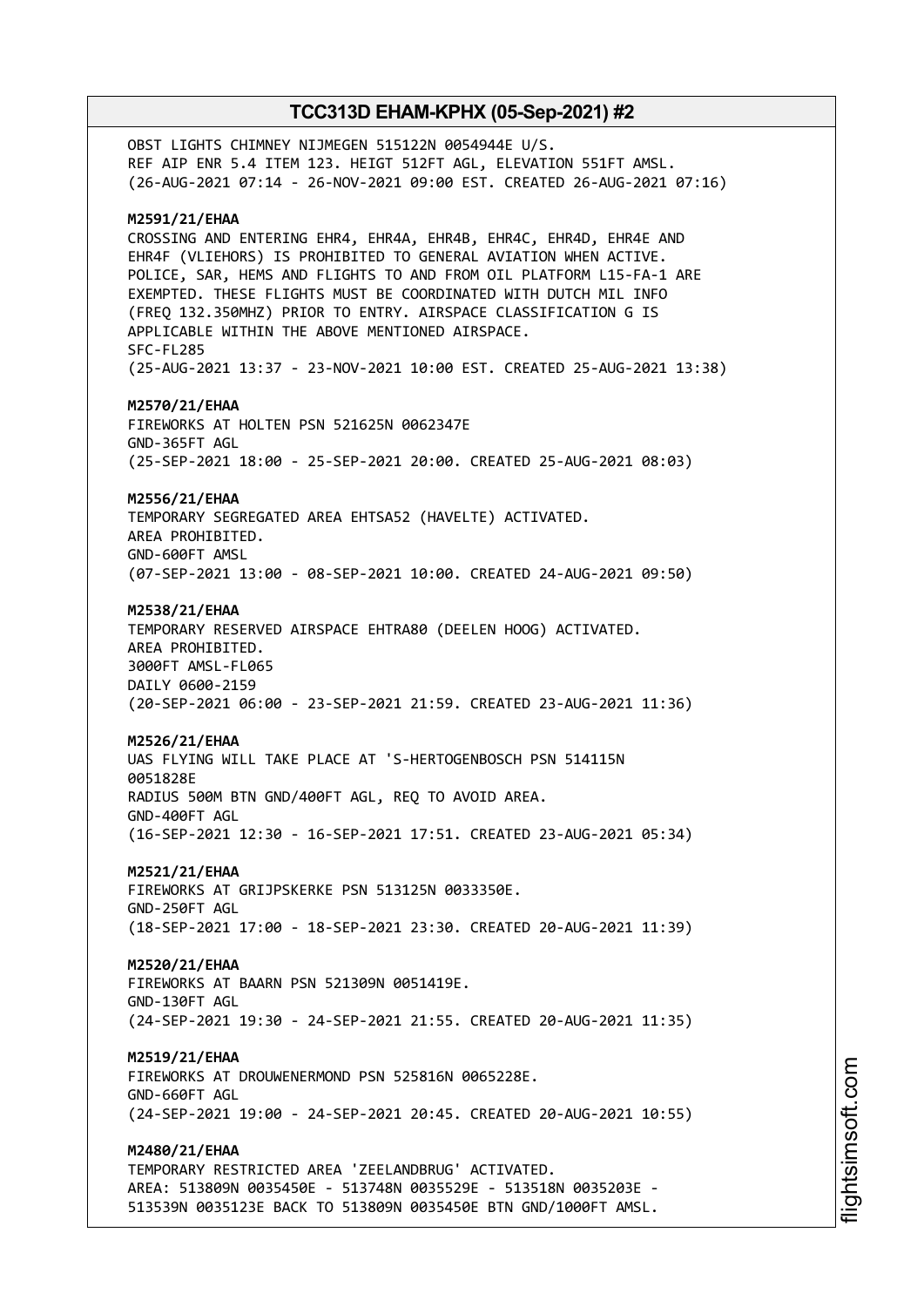AREA PROHIBITED. SAR, POLICE, HELICOPTER EMERGENCY MEDICAL SERVICE FLIGHTS AND OTHER AUTHORISED TFC ARE EXEMPTED AFTER PRIOR PERMISSION FROM MILATCC SCHIPHOL OR AMSTERDAM FIC. GND-1000FT AMSL DAILY 0600-1500 (18-OCT-2021 06:00 - 22-OCT-2021 15:00. CREATED 17-AUG-2021 19:21) **M2479/21/EHAA** TEMPORARY RESTRICTED AREA 'ZEELANDBRUG' ACTIVATED. AREA: 513809N 0035450E - 513748N 0035529E - 513518N 0035203E - 513539N 0035123E BACK TO 513809N 0035450E BTN GND/1000FT AMSL. AREA PROHIBITED. SAR, POLICE, HELICOPTER EMERGENCY MEDICAL SERVICE FLIGHTS AND OTHER AUTHORISED TFC ARE EXEMPTED AFTER PRIOR PERMISSION FROM MILATCC SCHIPHOL OR AMSTERDAM FIC. GND-1000FT AMSL DAILY 0600-1500 (04-OCT-2021 06:00 - 08-OCT-2021 15:00. CREATED 17-AUG-2021 19:20) **A1861/21/EHAA** BASED ON THE LATEST COVID-19 REGULATIONS (TIJDELIJKE REGELING MAATREGELEN COVID-19) ALL FLIGHTS SHOULD ADHERE TO THE FOLLOWING CONDITIONS: 1. DISINFECT CABIN, SEATS AND INSTRUMENTS. 2. ALL PASSENGERS ARE REQUIRED TO USE A MANDATORY NON MEDICAL FACE MASK FROM BEFORE BOARDING UNTIL AFTER DISEMBARKING (NON COMMERCIAL FLIGHTS ARE EXEMPTED) . 3. BEFORE BOARDING, A HEALTH CHECK OF ALL POB SHALL BE PERFORMED BY CREW BASED ON THE RIVM GUIDELINES: HTTPS://WWW.RIVM.NL/CORONAVIRUS-COVID-19/ADVIEZEN-WERK-VRIJE-TIJD/GEN ERIEK-KADER-CORONAMAATREGELEN 4. COMPANIES SHALL ADHERE TO COMPANY SPECIFIC PROTOCOL. NOTE: POLICE, HELICOPTER EMERGENCY SERVICES AND SAR FLIGHTS ARE EXEMPTED. (16-AUG-2021 13:44 - 19-SEP-2021 09:00 EST. CREATED 16-AUG-2021 13:44) **B0543/21/EHAA** MOBILE RIG SWIFT-10 RELOCATED, PSN 5236.7N 00350.4E. (16-AUG-2021 06:39 - 16-NOV-2021 09:00 EST. CREATED 16-AUG-2021 06:40) **B0541/21/EHAA** NEW OBSTACLES AT VEERE, BINNENHAVEN, 4 WIND TURBINES WITHIN AREA BTN: 513725N 0034124E, 513715N 0034136E, 513659N 0034131E, 513700N 0034111E. HEIGHT 669FT AGL, ELEV 682FT AMSL, LGT OBST/DAY FLG WHITE, NIGHT FLG R. REF AIP ENR 5.4. (13-AUG-2021 14:06 - PERM. CREATED 13-AUG-2021 14:06) **B0540/21/EHAA** NEW OBSTACLES AT 'S HERTOGENBOSCH, 4 WIND TURBINES WITHIN AREA  $RTN$ 514301N 0051700E, 514232N 0051631E, 514226N 0051615E, 514242N 0051611E. HEIGHT 583FT AGL, ELEV 590FT AMSL, LGT OBST/DAY FLG WHITE, NIGHT R. REF AIP ENR 5.4. (13-AUG-2021 13:06 - PERM. CREATED 13-AUG-2021 13:06) **M2402/21/EHAA**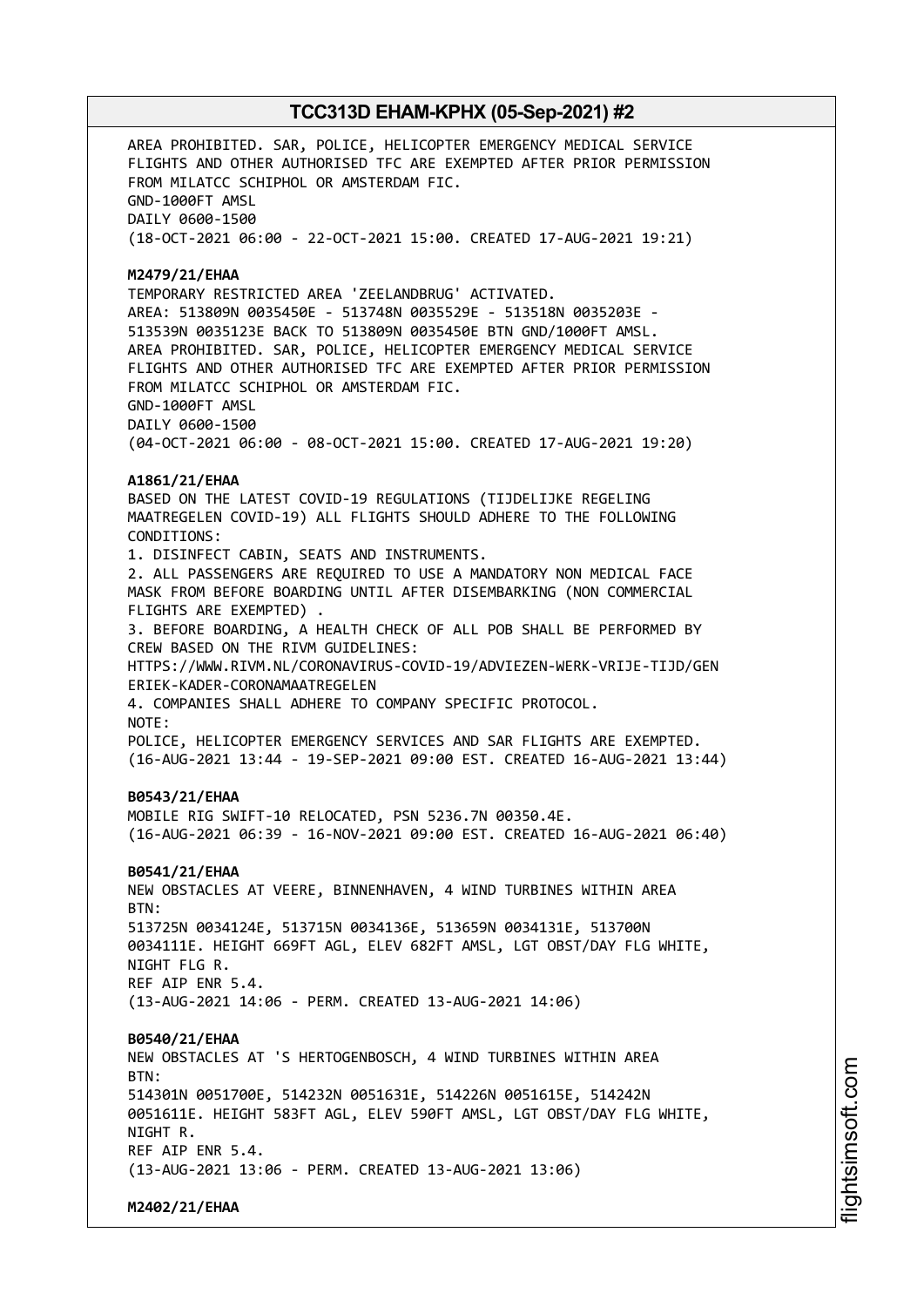TEMPORARY SEGREGATED AREA EHTSA52 (HAVELTE) ACTIVATED. AREA PROHIBITED. GND-600FT AMSL DAILY 0700-1300 (05-OCT-2021 07:00 - 06-OCT-2021 13:00. CREATED 11-AUG-2021 13:20) **M2390/21/EHAA** CHECKLIST YEAR=2020 3689 YEAR=2021 0085 0086 0087 0088 0089 0090 0091 0092 0136 0137 0175 0260 0390 0830 0844 0953 0959 0974 1150 1221 1301 1479 1494 1496 1504 1510 1511 1512 1513 1597 1598 1602 1603 1611 1612 1614 1616 1617 1618 1619 1630 1653 1670 1671 1673 1674 1675 1680 1729 1730 1731 1732 1744 1749 1757 1765 1769 1770 1794 1795 1796 1822 1826 1829 1861 1862 1863 1864 1886 1895 1899 1900 1902 1941 1945 1951 1961 1966 1974 1996 1997 1998 1999 2001 2005 2025 2026 2034 2035 2036 2042 2043 2044 2045 2050 2051 2052 2056 2059 2067 2068 2076 2082 2091 2092 2093 2094 2117 2128 2137 2150 2153 2154 2155 2157 2174 2177 2179 2192 2193 2213 2214 2215 2217 2226 2227 2228 2237 2238 2240 2241 2244 2249 2250 2253 2254 2255 2257 2260 2261 2267 2273 2274 2275 2277 2279 2285 2292 2296 2304 2309 2311 2320 2321 2322 2326 2328 2329 2330 2333 2336 2337 2342 2343 2344 2345 2348 2349 2352 2354 2356 2361 2362 2363 2364 2366 2367 2368 2369 2370 2371 2372 2373 2374 2375 2376 2377 2380 2384 2385 2386 2387 2388 2389 LATEST PUBLICATIONS AIP AIRAC AMDT MIL 009/2021 EFFECTIVE DATE 09 SEP 21 AIP AIRAC SUP MIL 002/2011 EFFECTIVE DATE 17 NOV 11 AIP SUP MIL 002/2015 EFFECTIVE DATE 21 OCT 15 AIC CHECKLIST **ATP MTL** NIL SUP CHECKLIST AIP MIL **NTI** (11-AUG-2021 09:18 - 11-SEP-2021 09:18 EST. CREATED 11-AUG-2021 09:21) **M2356/21/EHAA** PJE WILL TAKE PLACE AT NUNSPEET PSN 522301N 0054839E RADIUS 2NM. EHR3 AND EHR3A (OLDEBROEK) ARE EXCLUDED. GND-4000FT AGL (10-SEP-2021 16:15 - 10-SEP-2021 16:30. CREATED 09-AUG-2021 13:57) **B0532/21/EHAA** OBST LIGHTS U/S PART OF THE OBST LIGHTS PRINSES AMALIAWINDPARK U/S. REF AIP 5.4 ID 317. STRAIGHT LINE DEFINED BY: 523625N 0041420E - 523504N 0041547E - 523405N 0041449E - 523433N 0041059E - 523616N 0041140E. (09-AUG-2021 06:58 - 06-SEP-2021 09:00 EST. CREATED 09-AUG-2021 06:59) **B0530/21/EHAA** SEVERAL OBSTACLE LIGHTS U/S AT NOORDZEE WINDPARK BORKUM RIFFGRUND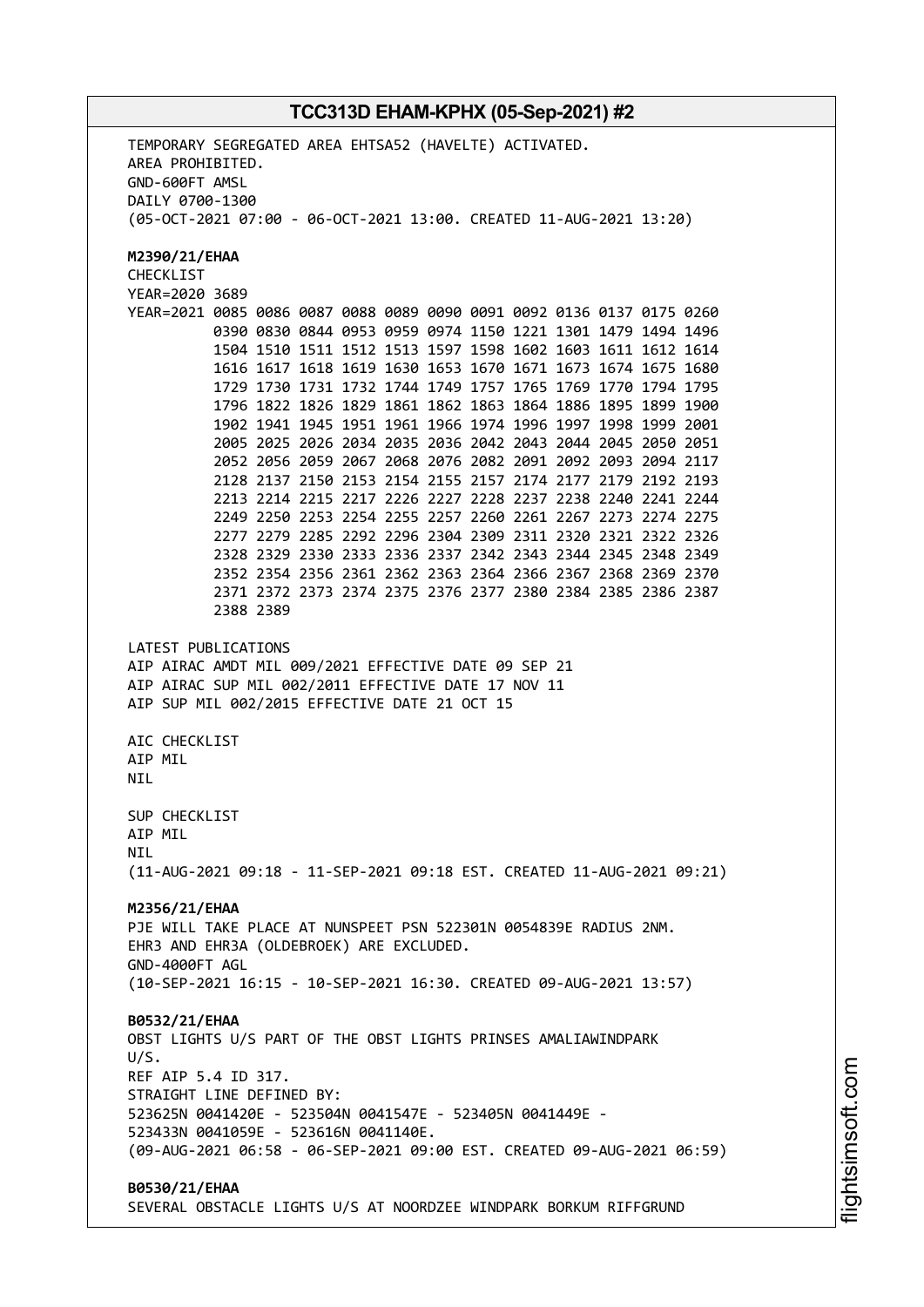2. PSN 5357N00628E RADIUS 3NM. REF AIP THE NETHERLANDS ENR 5.4 ID 518. (06-AUG-2021 12:44 - 05-NOV-2021 09:00 EST. CREATED 06-AUG-2021 12:45) **A1800/21/EHAA** COVID-19: BY ORDER OF THE GOVERNMENT OF THE KINGDOM OF THE NETHERLANDS, THERE ARE CURRENTLY COVID-19 RESTRICTIONS IN EFFECT. NOTICE 1: AS OF AUGUST 8TH 2021, CHANGES IN REGARDS TO TRAVEL AND TESTING REGULATION WILL BE IN EFFECT. NOTICE 2: AS OF AUGUST 14TH 2021, A WAITING PERIOD OF 28 DAYS IS REQUIRED FOR TRAVELLERS WHO HAVE BEEN ADMINISTERED THE JANSSEN VACCINE. TRAVELLERS WHO HAVE A JANSSEN CERTIFICATE THAT WAS ISSUED BEFORE THE 14TH OF AUGUST, HAVE A WAITING PERIOD OF 14 DAYS. PLEASE REFER TO THE FOLLOWING WEBSITE FOR MORE INFORMATION: HTTPS://WWW.GOVERNMENT.NL/COVID19NOTAM (DOCUMENTS: NL COVID-19 TRAVEL RESTRICTIONS AND VACCINE DECLARATION). DURATION OF TRAVEL RESTRICTIONS: THE TEMPORARY TRAVEL RESTRICTIONS ARE APPLICABLE UNTIL FURTHER NOTICE, REGARDLESS OF THE INDICATED ENDING TIME OF THIS NOTAM. ANY POSSIBLE CHANGE OF THIS PERIOD WILL BE ASSESSED DEPENDING ON FURTHER DEVELOPMENTS. (07-AUG-2021 22:00 - 07-OCT-2021 21:59 EST. CREATED 06-AUG-2021 08:24) **M2330/21/EHAA** TEMPORARY SEGREGATED AREA EHTSA56 (LEUSDERHEIDE) ACTIVATED. AREA PROHIBITED. GND-600FT AMSL DAILY 0700-1500 (18-OCT-2021 07:00 - 22-OCT-2021 15:00. CREATED 05-AUG-2021 10:05) **M2329/21/EHAA** TEMPORARY SEGREGATED AREA EHTSA56 (LEUSDERHEIDE) ACTIVATED. AREA PROHIBITED. GND-600FT AMSL DAILY 0700-1500 (04-OCT-2021 07:00 - 08-OCT-2021 15:00. CREATED 05-AUG-2021 10:03) **B0528/21/EHAA** SEVERAL OBST LIGHTS NOORDZEE RIFFGAT U/S. 487FT AMSL. REF AIP NETHERLANDS ENR 5.4 ID 415. (04-AUG-2021 17:57 - 05-NOV-2021 10:00 EST. CREATED 04-AUG-2021 17:58) **M2277/21/EHAA** TEMPORARY RESTRICTED AREA 'EHR49 EXT' ACTIVATED. AREA: 530103N 0051232E - 525345N 0051600E - 525329N 0051111E - 524839N 0051016E - 524847N 0050733E - 525053N 0050749E - 525600N 0050333E BACK TO 530103N 0051232E BTN 19500FT AMSL/FL350. AREA PROHIBITED. SAR, POLICE, HELICOPTER EMERGENCY MEDICAL SERVICE FLIGHTS AND OTHER AUTHORISED TFC ARE EXEMPTED AFTER PRIOR PERMISSION FROM MILATCC SCHIPHOL/AMSTERDAM ACC (BELOW FL245) OR MAASTRICHT UAC (ABOVE FL245). 19500FT AMSL-FL350 MON-FRI 0900-1130 1330-1500 (27-SEP-2021 09:00 - 08-OCT-2021 15:00. CREATED 30-JUL-2021 09:06) **A1746/21/EHAA** TRIGGER NOTAM - AIRAC AIP AMDT 09/2021 WEF 09 SEP 2021: NIL.

CONTAINS NON AIRAC INFORMATION ONLY.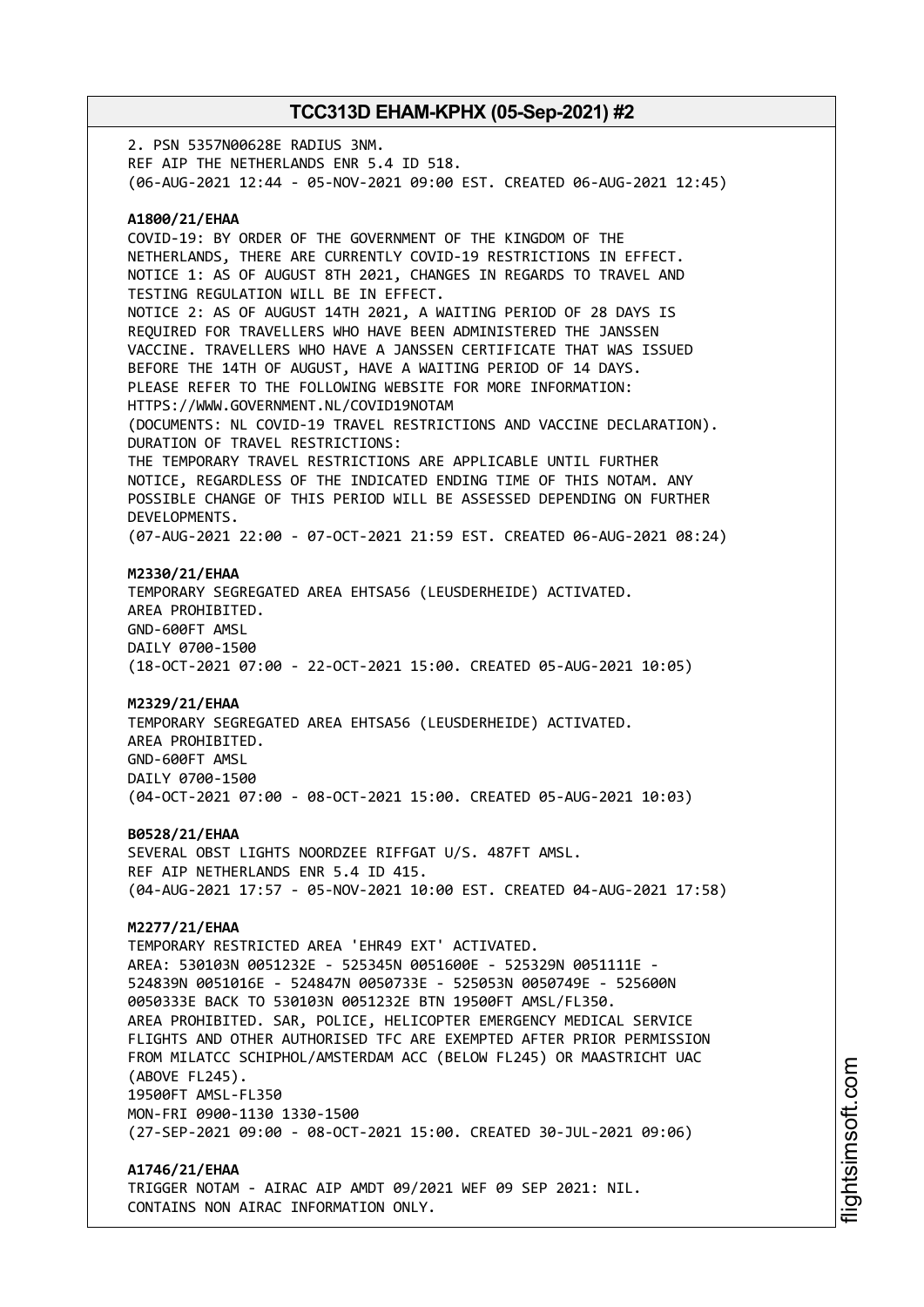(09-SEP-2021 00:00 - 22-SEP-2021 23:59. CREATED 29-JUL-2021 12:02) **M2267/21/EHAA** TEMPORARY SEGREGATED AREA EHTSA50 (MARNE) ACTIVATED. AREA PROHIBITED. GND-1200FT AMSL (29-NOV-2021 11:00 - 03-DEC-2021 11:00. CREATED 29-JUL-2021 11:24) **B0517/21/EHAA** SEVERAL OBSTACLE LIGHTS U/S AT NOORDZEE TRIANEL WINDPARK BORKUM. PSN 5403N 00627E RADIUS 5NM. REF AIP THE NETHERLANDS ENR 5.4 ID 420. (29-JUL-2021 05:30 - 29-OCT-2021 12:00 EST. CREATED 29-JUL-2021 05:30) **M2244/21/EHAA** IN EXERCISE 'LONGBOW STRIKE' INTENSE MIL ACTIVITY CAN BE EXPECTED BELOW MNM VFR ALT IN THE FOLLOWING AREA: 522853N 0060604E - 522757N 0063401E - 520955N 0064517E - 520919N 0061203E BACK TO 522853N 0060604E BTN GND/1500FT AMSL. REQ TO AVOID AREA. GND-1500FT AMSL MON-THU 1000-2030, FRI 0730-1400 (18-OCT-2021 10:00 - 22-OCT-2021 14:00. CREATED 28-JUL-2021 09:52) **A1734/21/EHAA** COVID-19: TO ENSURE SAFE AND EXPEDITIOUS DELIVERY OF COVID-19 VACCINES, AIRCRAFT OPERATORS OF FLIGHTS CARRYING SUCH VACCINES ARE EXEMPTED FROM ANY DUTCH ATFM MEASURES FOR EACH FLIGHT DEEMED CRITICAL. FOR SUCH CRITICAL FLIGHTS INSERT STS/ATFMX AND RMK/VACCINE IN ITEM 18 OF THE FLIGHT PLAN. (28-JUL-2021 08:33 - 28-OCT-2021 10:00 EST. CREATED 28-JUL-2021 08:34) **M2241/21/EHAA** TEMPORARY SEGREGATED AREA EHTSA50 (MARNE) ACTIVATED. AREA PROHIBITED. GND-1200FT AMSL 04 0600-08 1000, 11 1000-15 1000 (04-OCT-2021 06:00 - 15-OCT-2021 10:00. CREATED 27-JUL-2021 11:56) **M2240/21/EHAA** TEMPORARY SEGREGATED AREA EHTSA50 (MARNE) ACTIVATED. AREA PROHIBITED. VERTICAL LIMITS CHANGED DURING ACTIVATION. GND-600FT AMSL SEP 27 0600-OCT 01 1000 (27-SEP-2021 06:00 - 01-OCT-2021 10:00. CREATED 27-JUL-2021 11:54) **M2238/21/EHAA** MIL ACFT HAVE TO AVOID OVERFLYING THE VICINITY OF OISTERWIJK DUE TO CEREMONY. PSN: 513349N 0051151E RADIUS 1NM BTN GND/3000FT AMSL. GND-3000FT AMSL (08-SEP-2021 13:00 - 08-SEP-2021 14:30. CREATED 27-JUL-2021 10:59) **B0506/21/EHAA** MOBILE RIG SEAFOX-4 RELOCATED PSN 5318.4N00356.8E (ACP K15-G) . (22-JUL-2021 17:47 - 22-OCT-2021 09:00 EST. CREATED 22-JUL-2021 17:49)

m

**M2215/21/EHAA**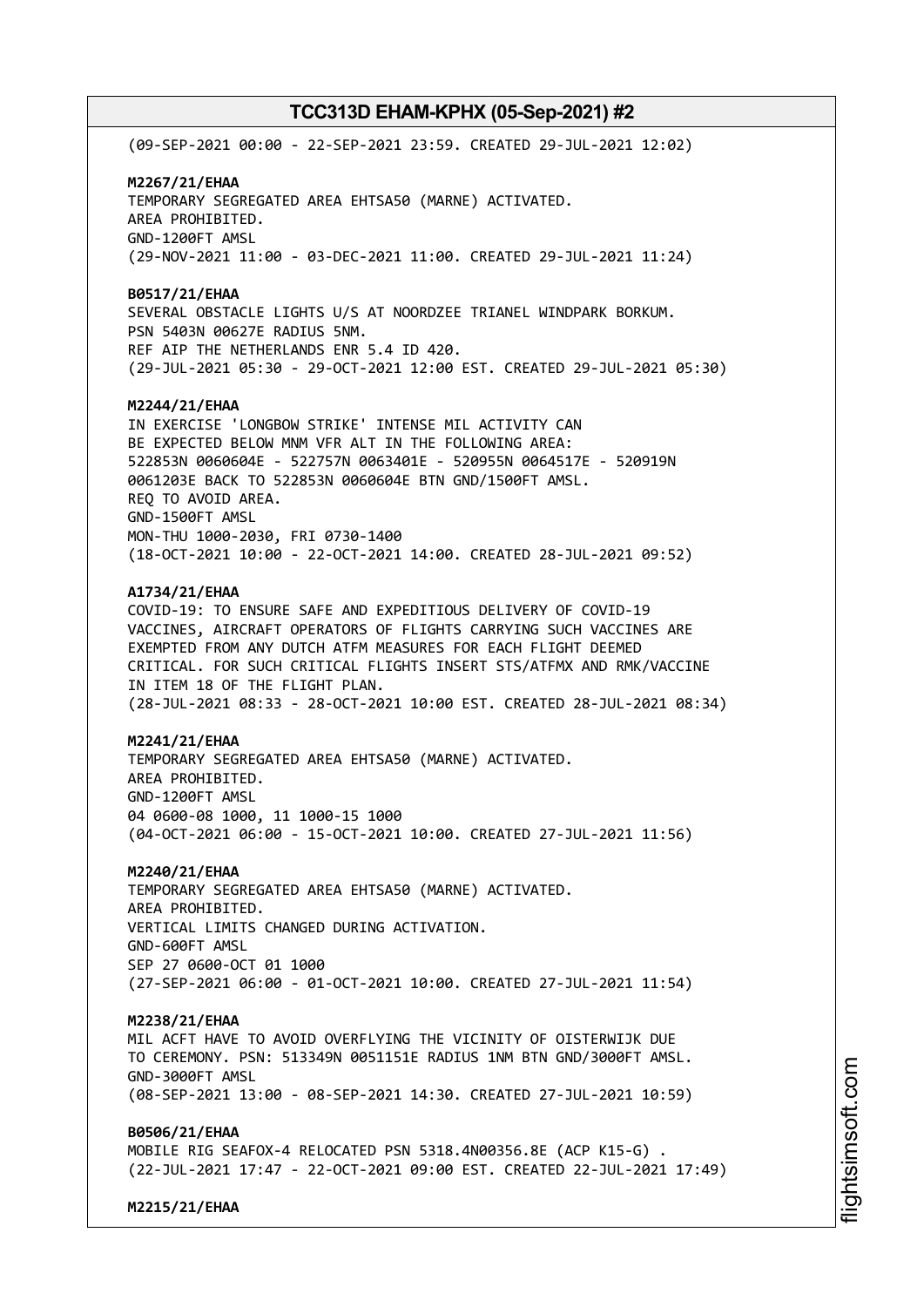TEMPORARY RESTRICTED AREA EHTRA81 (MAAS/WAAL) ACTIVATED. AREA PROHIBITED. GND-3000FT AMSL 0830-1530 1730-2130 (13-DEC-2021 08:30 - 13-DEC-2021 21:30. CREATED 22-JUL-2021 09:46) **M2193/21/EHAA** MIL ACFT HAVE TO AVOID OVERFLYING OF ZWIGGELTE AT PSN 525358N 0063348E RADIUS 0,5NM BTN GND/500FT AGL. GND-500FT AGL (20-JUL-2021 13:35 - 20-OCT-2021 23:59 EST. CREATED 20-JUL-2021 13:35) **B0497/21/EHAA** EHTRA14 AMEND CO-ORDINATES TO READ: 525716N 0071115E - ALONG DUTCH-GERMAN BORDER - 521956N 0070320E - 521811N 0064627E - 522808N 0062830E - 523821N 0062000E - 524117N 0062000E - 524157N 0063506E - 525236N 0063146E - 525716N 0071115E. REF AIP NETHERLANDS ENR 5.1. 2000FT AMSL-FL065 (19-JUL-2021 14:42 - PERM. CREATED 19-JUL-2021 14:44) **M2179/21/EHAA** UAS FLYING WILL TAKE PLACE AT NIEUW MILLIGEN PSN 521324N 0054554E RADIUS 0,5NM BTN GND/130FT AMSL, REQ TO AVOID AREA. GND-130FT AMSL DAILY 0600-1400 (06-SEP-2021 06:00 - 10-SEP-2021 14:00. CREATED 19-JUL-2021 11:53) **M2174/21/EHAA** PARAGLIDING WILL TAKE PLACE WITH WINCH LAUNCHING CABLE UP TO 2500FT AMSL AT TOLDIJK PSN 5202N00613E RADIUS 2NM, EXP INTENSE ACT IN VCY AND ABOVE. GND-2500FT AMSL DAILY SR-SS (25-JUL-2021 03:46 - 25-OCT-2021 16:20. CREATED 19-JUL-2021 07:42) **B0496/21/EHAA** MOBILE RIG PROSPECTOR-1 RELOCATED, PSN 5229.7N 00412.8E (ACP  $010 - A$ ). (18-JUL-2021 17:04 - 18-OCT-2021 09:00 EST. CREATED 18-JUL-2021 17:05) **A1645/21/EHAA** IN LINE WITH THE DATA LINK SERVICE IMPLEMENTING RULE EU 29/2009, MAASTRICHT-UAC, WILL AS OF 24 AUG 2021 ONLY SUPPORT CONTROLLER PILOT DATA LINK COMMUNICATIONS (CPDLC) VIA ATN. LEGACY FANS 1/A SUPPORT WILL SEIZE AS OF THEN. WIE ALL AIRLINES WITH EUROCONTROL NM LOG-ON LISTED DUAL STACK AIRFRAMES, SHOULD ENSURE THE APPROPRIATE AVIONICS CONFIGURATION AND COCKPIT PROCEDURES TO LOG-ON VIA ATN TO EDYY (ISO FANS 1/A), TO SMOOTHEN THE OPERATIONAL TRANSITION TO ATN ONLY CPDLC AS SOON AS PRACTICABLE.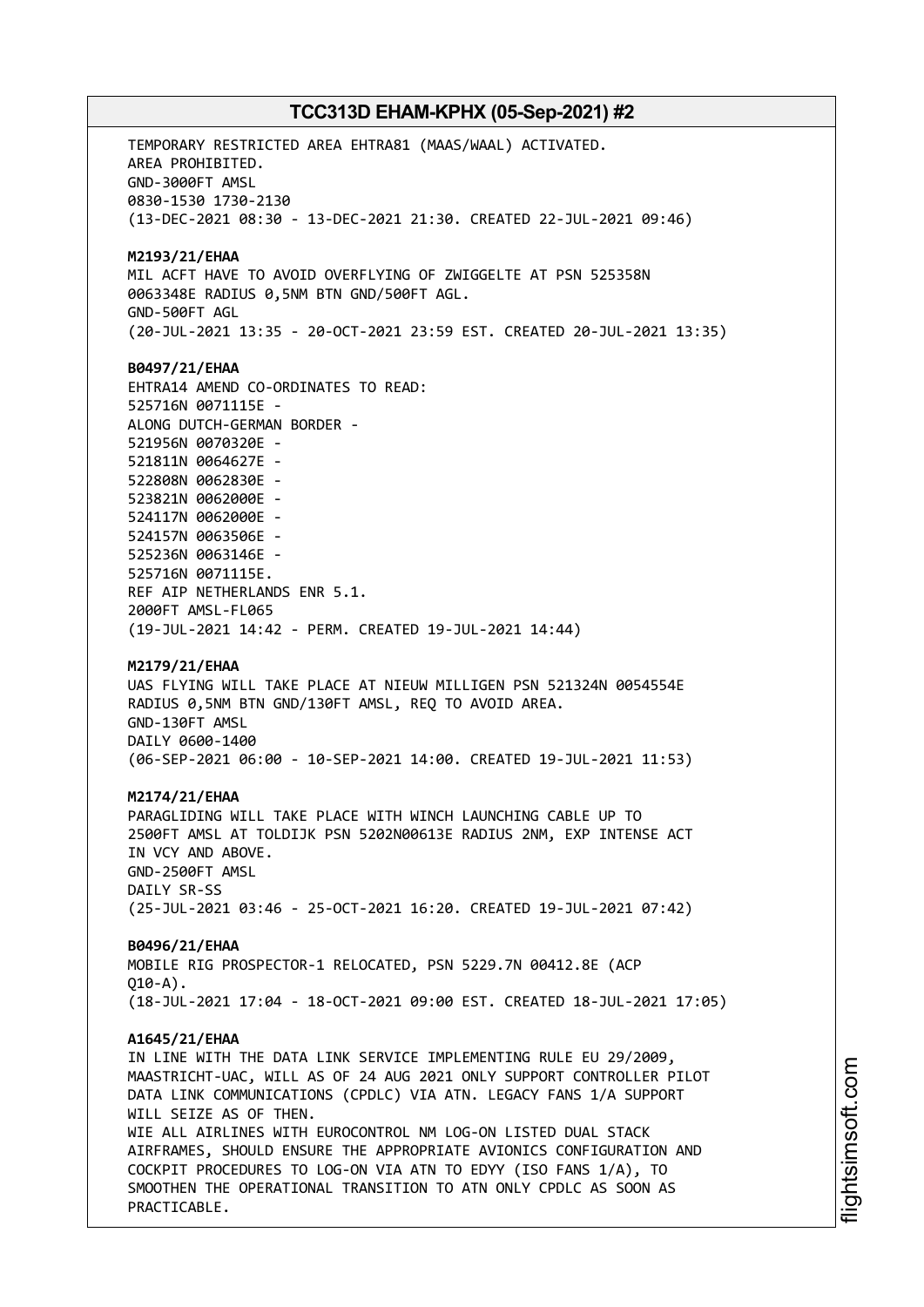VALIDITY OF THE AIRCRAFT DATA PROVIDED TO EUROCONTROL NM IN THE LOG ON LIST AND NECESSARY UPDATES UPDATES SHOULD BE PROVIDED VIA ONE SKY TEAMS. THE PROCESS TO ADD AIRCRAFT TO THE LOGON LIST IS DESCRIBED: HTTPS://EXT.EUROCONTROL.INT/WIKILINK/INDEX.PHP/LOGON(UNDERSCORE)LIST IN CASE AIRCRAFT/FLEET ARE ELIGIBLE FOR LOG ON LISTING, BUT NOT YET L ISTED, REGISTRATION PROCESS SHOULD BE STARTED ASAP DUE TO THE ATN LOG -ON REQUIREMENTS AT MAASTRICHT-UAC. (15-JUL-2021 12:00 - 15-SEP-2021 12:00 EST. CREATED 15-JUL-2021 10:06) **M2137/21/EHAA** RESTRICTED AREA EHR2A (MARNEWAARD A) ACTIVATED. AREA PROHIBITED. VERTICAL LIMITS CHANGED DURING ACTIVATION. GND-FL065 SEP 27-29 0700-1000 1130-1330, OCT 01 0700-1000 1130-1330 (27-SEP-2021 07:00 - 01-OCT-2021 13:30. CREATED 15-JUL-2021 08:23) **M2094/21/EHAA** TEMPORARY SEGREGATED AREA EHTSA50 (MARNE) ACTIVATED. AREA PROHIBITED. GND-1200FT AMSL (13-SEP-2021 10:00 - 13-SEP-2021 21:59. CREATED 12-JUL-2021 13:56) **M2076/21/EHAA** FIREWORKS AT ZWOLLE PSN 523053N 0060520E GND-100FT AGL (09-SEP-2021 19:00 - 09-SEP-2021 21:00. CREATED 12-JUL-2021 06:28) **M2056/21/EHAA** TEMPORARY SEGREGATED AREA EHTSA52 (HAVELTE) ACTIVATED. AREA PROHIBITED. GND-600FT AMSL DAILY 0600-1300 (06-SEP-2021 06:00 - 07-SEP-2021 13:00. CREATED 09-JUL-2021 06:06) **A1569/21/EHAA** CROSSING AND ENTERING EHR4, EHR4A, EHR4B, EHR4C, EHR4D, EHR4E AND EHR4F (VLIEHORS) IS PROHIBITED TO GENERAL AVIATION WHEN ACTIVE. POLICE, SAR, HEMS AND FLIGHTS TO AND FROM OIL PLATFORM L15-FA-1 ARE EXEMPTED. THESE FLIGHTS MUST BE COORDINATED WITH DUTCH MIL INFO (132.350) PRIOR TO ENTRY. AIRSPACE CLASSIFICATION G IS APPLICABLE WITHIN THE ABOVE MENTIONED AIRSPACE. REF AIP NETHERLANDS ENR 5.1 PARA 7.2. SFC-FL285 (08-JUL-2021 11:22 - PERM. CREATED 08-JUL-2021 11:22) **M2052/21/EHAA** RESTRICTED AREA EHR2C (MARNEWAARD C) ACTIVATED. AREA PROHIBITED. 1200FT AMSL-2500FT AMSL (30-SEP-2021 06:00 - 30-SEP-2021 14:30. CREATED 08-JUL-2021 10:07) **M2050/21/EHAA** RESTRICTED AREA EHR2A (MARNEWAARD A) ACTIVATED. AREA PROHIBITED. VERTICAL LIMITS CHANGED DURING ACTIVATION. GND-FL065 (30-SEP-2021 06:00 - 30-SEP-2021 14:30. CREATED 08-JUL-2021 10:05) **M2044/21/EHAA** FIREWORKS AT ELIM PSN 524056N 0063414E.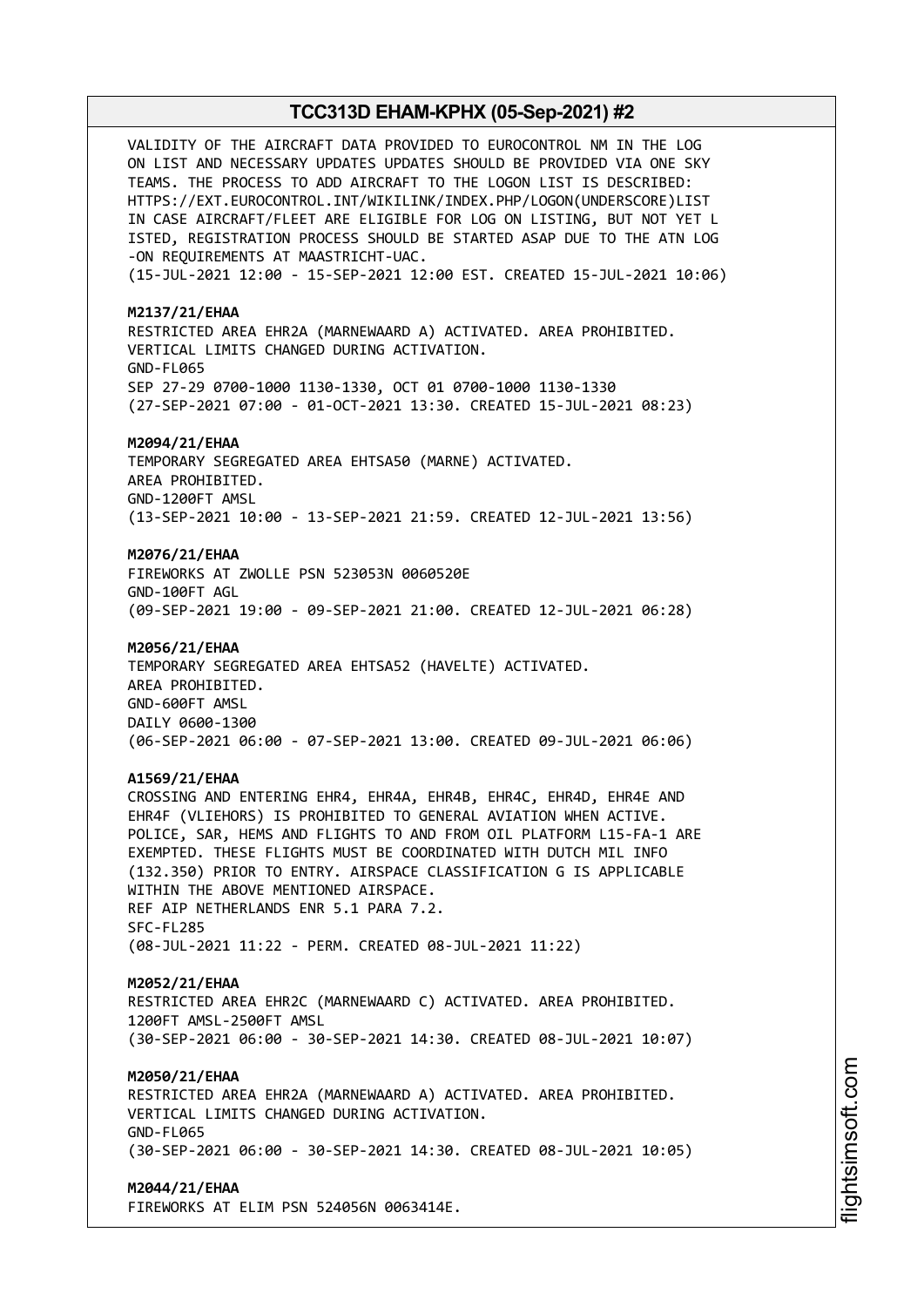# GND-135FT AGL (06-SEP-2021 19:00 - 06-SEP-2021 21:00. CREATED 08-JUL-2021 06:48) **M2035/21/EHAA** DUE TO LACK OF PERSONNEL NO OAT ATS WILL BE PROVIDED IN EHAA FIR BY DUTCHMIL BTN GND AND FL245 UNLESS PPR OBTAINED VIA DUTCHMIL SUPERVISOR PHONE +31 (0)577 45 8700. DAILY 0600-1500 (07-JUL-2021 13:54 - 07-OCT-2021 15:00. CREATED 07-JUL-2021 13:55) **A1539/21/EHAA** AMSTERDAM INFORMATION 124.300MHZ EXPECT LIMITED RADIO COVERAGE BELOW 1500FT BETWEEN EHRD CTR AND EHSE. (02-JUL-2021 14:10 - 02-OCT-2021 12:00 EST. CREATED 02-JUL-2021 13:31) **A1538/21/EHAA** AMSTERDAM INFORMATION 119.175MHZ EXPECT LIMITED RADIO COVERAGE BELOW 2000FT AROUND ATRIX RADIUS 10NM. (02-JUL-2021 14:10 - 02-OCT-2021 12:00 EST. CREATED 02-JUL-2021 13:27) **M1966/21/EHAA** DUE TO TECHNICAL ISSUES DUTCH MIL LOWER FREQUENCY 128.355MHZ HAS LIMITED RADIO COVERAGE IN CTA NORTH AND TMA A. CONTACT DUTCH MIL INFO ON 132.350MHZ WHEN UNABLE TO MAKE RADIO CONTACT. (02-JUL-2021 12:28 - 02-OCT-2021 23:59. CREATED 02-JUL-2021 12:32) **B0467/21/EHAA** NEW PARAGLIDING SITE VELDHOEK, PSN 520200N 0062510E. MAX CABLE HGT 1500FT AMSL, ACTIVE DAILY UDP. REF AIP NETHERLANDS ENR 5.5. GND-1500FT AMSL (30-JUN-2021 09:50 - PERM. CREATED 30-JUN-2021 09:51) **B0452/21/EHAA** NEW OBSTACLE UNDER CONSTRUCTION IJSSELMEER WINDFARM FRYSLAN, 89 WIND TURBINES WITHIN AREA: 530153N0051541E-530145N0051700E-525933N0051851E-525816N0051633E-52583 4N0051357E-530040N0051246E-530144N0051433E-530153N0051541E. ELEV 590FT AMSL, NOT LGTD. REF AIP ENR 5.4 (28-JUN-2021 14:48 - PERM. CREATED 28-JUN-2021 14:49) **M1829/21/EHAA** RESTRICTED AREA EHR49 (BREEZANDDIJK) ACTIVATED. AREA PROHIBITED. SFC-19500FT AMSL MON-FRI 0600-1500 (27-SEP-2021 06:00 - 08-OCT-2021 15:00. CREATED 22-JUN-2021 10:13) **M1749/21/EHAA** PJE WILL TAKE PLACE AT GROESBEEK PSN 514512N 0055527E RADIUS 2NM. GND-3000FT AGL (17-SEP-2021 04:59 - 17-SEP-2021 18:01. CREATED 15-JUN-2021 07:49) **B0435/21/EHAA** OBST LIGHTS WIND FARM BARD OFFSHORE 1 PARTLY U/S. ELEVATION 492FT AMSL. REF AIP THE NETHERLANDS ENR 5.4 ID 333. (14-JUN-2021 14:44 - 14-SEP-2021 09:00 EST. CREATED 14-JUN-2021 14:45)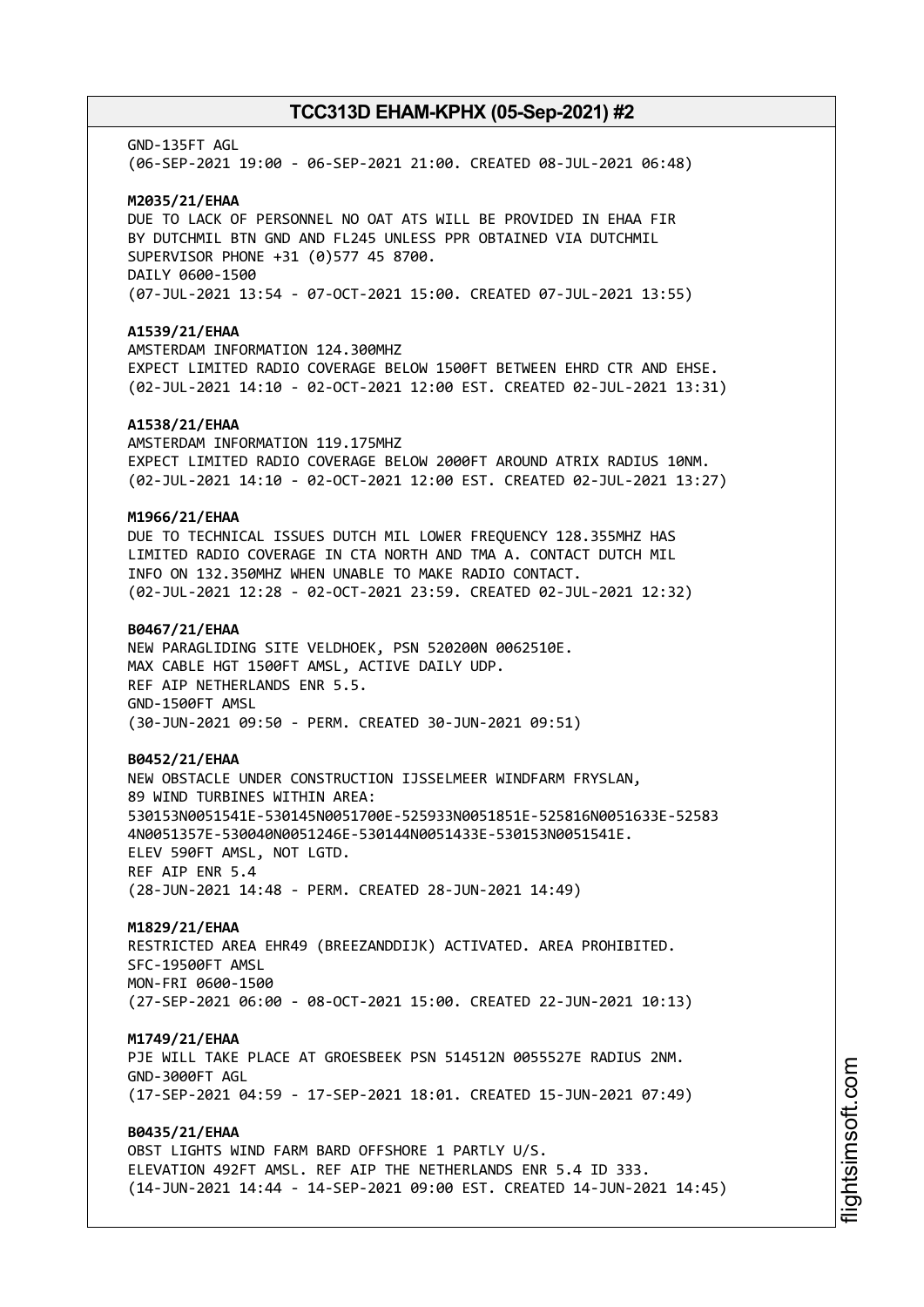### **B0434/21/EHAA**

MOBILE RIG MAERSK RESOLUTE RELOCATED, PSN 5222.7N 00323.9E (ACP P11-UNITY). (13-JUN-2021 00:53 - 13-SEP-2021 09:00 EST. CREATED 13-JUN-2021 00:54)

### **M1732/21/EHAA**

MIL ACFT HAVE TO AVOID OVERFLYING OF DIERENPARK APENHEUL AT PSN 521257N 0055505E RADIUS 0.5NM BTN GND/1000FT AGL. GND-1000FT AGL (11-JUN-2021 11:41 - 11-SEP-2021 23:59 EST. CREATED 11-JUN-2021 11:41)

### **M1731/21/EHAA**

ACFT HAVE TO AVOID OVERFLYING OF OUWEHANDS DIERENPARK RHENEN AT PSN 515727N 0053525E RADIUS 1.5NM BTN GND/3000FT AGL. GND-3000FT AGL (11-JUN-2021 11:40 - 11-SEP-2021 23:59 EST. CREATED 11-JUN-2021 11:41)

#### **M1730/21/EHAA**

MIL ACFT HAVE TO AVOID OVERFLYING OF SLUIS DUE TO OSTRICH FARM AT PSN 511658N 0032501E RADIUS 2NM BTN GND/3000FT AGL. GND-3000FT AGL (11-JUN-2021 11:40 - 11-SEP-2021 23:59 EST. CREATED 11-JUN-2021 11:41)

### **M1729/21/EHAA**

MIL ACFT HAVE TO AVOID OVERFLYING OF LITHOIJEN PSN 514600N 0052622E RADIUS 1NM BTN GND/500FT AGL. GND-500FT AGL (11-JUN-2021 11:39 - 11-SEP-2021 23:59 EST. CREATED 11-JUN-2021 11:40)

#### **B0424/21/EHAA**

MOBILE RIG TEST PLATFORM 590021-TEST PSN 5314.0N 00314.5E. (11-JUN-2021 07:45 - 06-SEP-2021 12:00 EST. CREATED 11-JUN-2021 07:46)

### **A1278/21/EHAA**

ALL FLIGHTS TO/FROM AIRPORTS IN THE NETHERLANDS, OR OVERFLYING NETHERLANDS TERRITORY, ARE NOT ALLOWED IF AIRCRAFT ARE OPERATED BY BELARUSIAN AIR CARRIERS AND/OR REGISTERED IN BELARUS, EXCEPT FOR AIRCRAFT IN EMERGENCY OR HUMANITARIAN FLIGHTS. (05-JUN-2021 00:00 - 06-SEP-2021 12:00 EST. CREATED 04-JUN-2021 18:50)

### **M1611/21/EHAA**

TEMPORARY RESTRICTED AREA 'TGB MARNEWAARD' ACTIVATED FOR EXERCISE 'FALCON LEAP'. AREA: PSN 532300N 0061504E RADIUS 5NM BTN GND/3000FT AMSL. AREA PROHIBITED. SAR, POLICE, HELICOPTER EMERGENCY MEDICAL SERVICES AND OTHER AUTHORISED TFC ARE EXEMPTED AFTER PRIOR PERMISSION FROM MILATCC SCHIPHOL. GND-3000FT AMSL 07 08 0800-1000 1200-1400 1600-1800, 13 0700-1600 (07-SEP-2021 08:00 - 13-SEP-2021 16:00. CREATED 02-JUN-2021 10:04)

### **M1598/21/EHAA**

IN EXERCISE 'WEAPON INSTRUCTOR COURSE' INTENSE MIL ACTIVITY CAN BE EXPECTED BELOW MNM VFR ALT IN THE FOLLOWING AREA: 532732N 0064038E - 532437N 0063630E - 524803N 0051711E - 524350N 0043648E ALONG A LINE (1NM WEST OF THE NORTH SEA COAST) TO 525835N 0044259E ALONG THE SOUTHERN BOUNDARY OF THE 'WADDENZEE' AREA (SEE: AIP ENR 5.6 AND ENR 6-5.3) TO 532441N 0060956E ALONG A CLOCKWISE ARC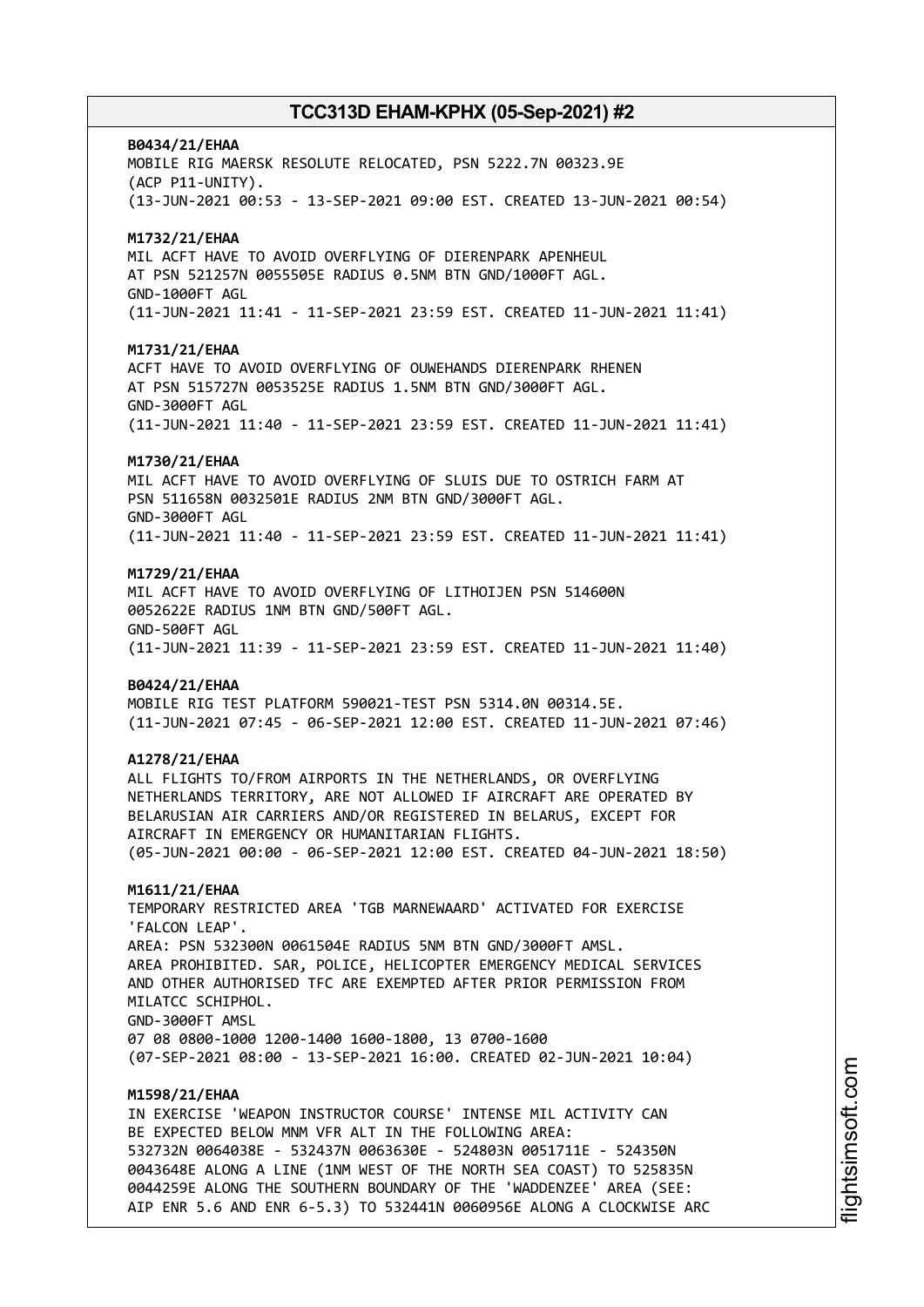(RADIUS 4NM WITH CENTRE 532300N 0061600E) TO 532446N 0062159E ALONG THE SOUTHERN BOUNDARY OF THE 'WADDENZEE' AREA (SEE: AIP ENR 5.6 AND ENR 6-5.3) BACK TO 532732N 0064038E BTN SFC/1500FT AGL. BIRD SANCTUARIES (AS DEFINED IN AIP ENR 5.6.3 AND ENR 6-5.3) 'LAUWERSMEER/WIERUMMER WAD/WAD FERWERADEEL' AND 'HORNHUIZER WAD' ARE EXCLUDED. REQ TO AVOID AREA. SFC-1500FT AGL DAILY 0700-1000 1130-1330 (27-SEP-2021 07:00 - 01-OCT-2021 13:30. CREATED 01-JUN-2021 12:13) **M1496/21/EHAA** TEMPORARY RESTRICTED AREA 'MARNEWAARD' ACTIVATED FOR MIL EXER 'WEAPON INSTRUCTOR COURSE'. AREA: 532422N 0060943E ALONG CLOCKWISE ARC (RADIUS 4NM WITH CENTRE 532300N 0061600E) TO 532500N 0062147E ALONG THE BOUNDARY OF EHR2A (MARNEWAARD A) BACK TO 532422N 0060943E BTN SFC/2000FT AMSL. AREA PROHIBITED. POLICE, SAR, HELICOPTER EMERGENCY MEDICAL SERVICE FLIGHTS AND PARTICIPATING FLIGHTS ARE EXEMPTED AFTER PRIOR PERMISSION FROM MILATCC SCHIPHOL. SFC-2000FT AMSL DAILY 0700-1000 1130-1330 (27-SEP-2021 07:00 - 01-OCT-2021 13:30. CREATED 21-MAY-2021 12:50) **B0348/21/EHAA** NEW OBSTACLES UNDER CONSTRUCTION AT OSPELDIJK, 4 WIND TURBINES (LINE) BTN PSN 511858N 0055138E AND 511827N 0055008E. HEIGHT 689FT AGL, ELEV 784FT AMSL. NOT LGT. REF AIP ENR 5.4. (20-MAY-2021 14:15 - PERM. CREATED 20-MAY-2021 14:16) **B0334/21/EHAA** NEW OBSTACLES AT HATTEMERBROEK, 4 WIND TURBINES (LINE) BTN PSN 522958N 0060004E AND 522929N 0060048E. HEIGHT 492FT AGL, ELEV 495FT AMSL, NOT LGT. REF AIP ENR 5.4. (18-MAY-2021 12:15 - PERM. CREATED 18-MAY-2021 12:15) **B0282/21/EHAA** NEW OBSTACLES AT NEER UNDER CONSTRUCTION, 3 WIND TURBINES IN LINE BTN 511706N 0055851E AND 511646N 0055950E. HEIGHT 659FT AGL, ELEV 751FT AMSL. LGT OBST/DAY FLG WHITE, NIGHT RED. REF AIP ENR 5.4. (26-APR-2021 14:34 - PERM. CREATED 26-APR-2021 14:34) **B0281/21/EHAA** NEW OBSTACLES AT EGCHEL UNDER CONSTRUCTION, 5 WIND TURBINES IN **LTNF** BTN 511917N 0055423E AND 511839N 0055638E. HEIGHT 656FT AGL, ELEV 757FT AMSL. LGT OBST/DAY FLG WHITE, NIGHT RED. REF AIP ENR 5.4. (26-APR-2021 14:21 - PERM. CREATED 26-APR-2021 14:25) **B0274/21/EHAA** OBST ERECTED, 4 NEW WIND TUNBINES AT ANGERLO BTN PSN 515833N 0060722E AND 515850N 0060825E. HEIGHT 577 FT AGL, ELEV 606FT AMSL, LGT OBST/DAY FLG W, NIGHT R. REF AIP ENR 5.4. (22-APR-2021 14:45 - PERM. CREATED 22-APR-2021 14:45) **M0844/21/EHAA**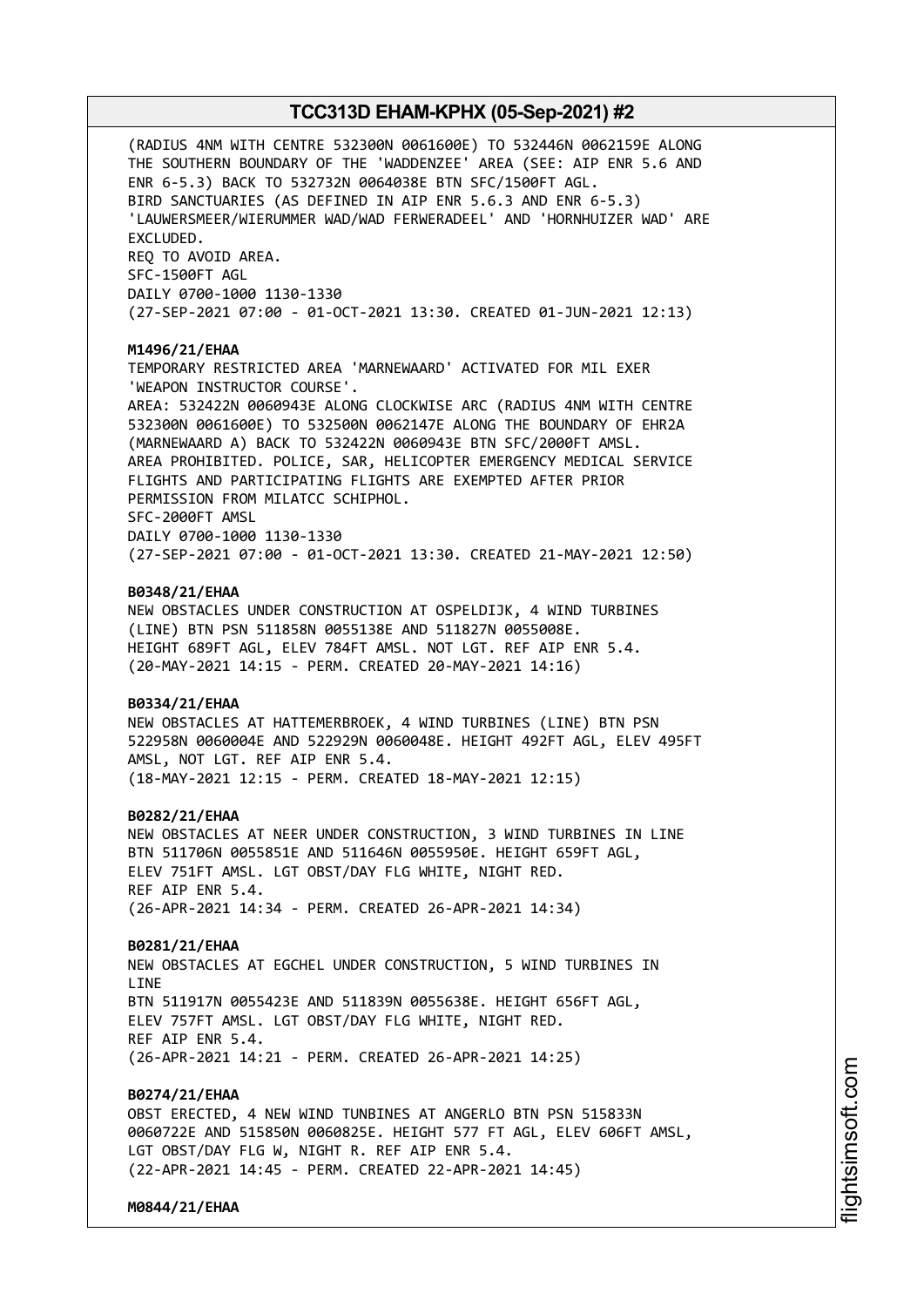┌──────────────────────────────────────────────────────────────────────────────┐

└──────────────────────────────────────────────────────────────────────────────┘

TEMPORARY RESTRICTED AREA 'TGB HOUTDORPERVELD' ACTIVATED. AREA: PSN 521528N 0054345E RADIUS 5NM BTN GND/3000FT AMSL. AREA PROHIBITED. SAR, POLICE, HELICOPTER EMERGENCY MEDICAL SERVICES AND OTHER AUTHORISED TFC EXEMPTED AFTER PRIOR PERMISSION FROM MILATCC SCHIPHOL. GND-3000FT AMSL 14 16 0700-1600 (14-SEP-2021 07:00 - 16-SEP-2021 16:00. CREATED 26-MAR-2021 12:06)

│**EGTT (LONDON FIR/UIR)** │

### **B2198/21/EGTT**

COVID-19 INFORMATION: NEWCASTLE LOWER AIRSPACE RADAR SERVICE OPR HR 0500-2200

(06-SEP-2021 00:00 - 24-OCT-2021 23:59. CREATED 05-SEP-2021 08:14)

### **C8880/21/EGTT**

COVID-19 INFORMATION : NEWCASTLE CTA/CTR/ATZ HOURS ACTIVE 06-10 0000-0130 0445-2359 11-12 0000-0130 0500-2359 (06-SEP-2021 00:00 - 12-SEP-2021 23:59. CREATED 05-SEP-2021 08:08)

### **H6040/21/EGTT**

FLIGHT OPERATIONS AREA ALPHA. A SKYGUARDIAN REMOTELEY PILOTED AIRCRAFT SYSTEM OPR BEYOND VISUAL LINE OF SIGHT WILL TRANSIT FROM EG D397B TO ENTER AND EXIT CONTROLLED AIRSPACE WI AREA BOUNDED BY STRAIGHT LINES JOINING 534833N 0001013W - 534415N 0000500E - 530225N 0002808W - 530639N 0004310W - 534833N 0001013W. SKYGUARDIAN OPR WITH TCAS, ADS-B AND AIR TO AIR RADAR SYSTEM. BREIFING SHEET AVBL AT WWW.NATS-UK.EAD-IT.COM. SEE J SERIES NOTAM FOR TEMPORARY DANGER AREAS (VCY WADDINGTON AIC, Y 68/2021 REFERS). FOR FURTHER INFORMATION CTC 07305 096784. 2021-08-0031/AS2 FL100-FL195 (06-SEP-2021 09:30 - 06-SEP-2021 18:30. CREATED 03-SEP-2021 15:29)

#### **H6038/21/EGTT**

AIR EXER. MULTIPLE FAST JET ACFT WILL CONDUCT HIGH ENERGY MANOEUVRES IN SUPPORT OF GROUND OPS WI 5NM RADIUS 532830N 0000915E (DONNA NOOK, LINCOLNSHIRE). ACFT MAY OPERATE AT SPEEDS OF UP TO 450 KNOTS IAS AND MAY BE UNABLE TO COMPLY WITH RAC. FOR FURTHER INFO AIC Y042/2020 REFERS. OPS CTC 357.600 MHZ / 07769 276334. 2021-09-0338/AS5 SFC-8000FT AMSL 07-09 0800-1600, 10 0800-1200 (07-SEP-2021 08:00 - 10-SEP-2021 12:00. CREATED 03-SEP-2021 14:35)

### **H6037/21/EGTT**

MILITARY EXERCISE. PJE WI 18NM RADIUS: 520157N 0033146W (SENNYBRIDGE, POWYS). DROP CONTAINED WI FLW CONE (ALL HGT AMSL): SFC-6000FT 6NM RADIUS, 6001FT-9000FT 9NM RADIUS, 9001FT-12000FT 12NM RADIUS, 12001FT-15000FT 15NM RADIUS, 15001FT-25000FT 18NM **RADIUS** DROP HGT SUBJ ATC CLR. ACCESS TO CONTROLLED AIRSPACE SUBJ ATC CLR. NON-PARTICIPATING MIL ACFT SHOULD AVOID THE AREA AT NIGHT. AIRSPACE COORDINATION NOTICE 2021-08-0055 (SENNYBRIDGE DROP ZONE) REFERS. FOR INFO AND UP TO DATE DROP TIMINGS CTC 07970 363249.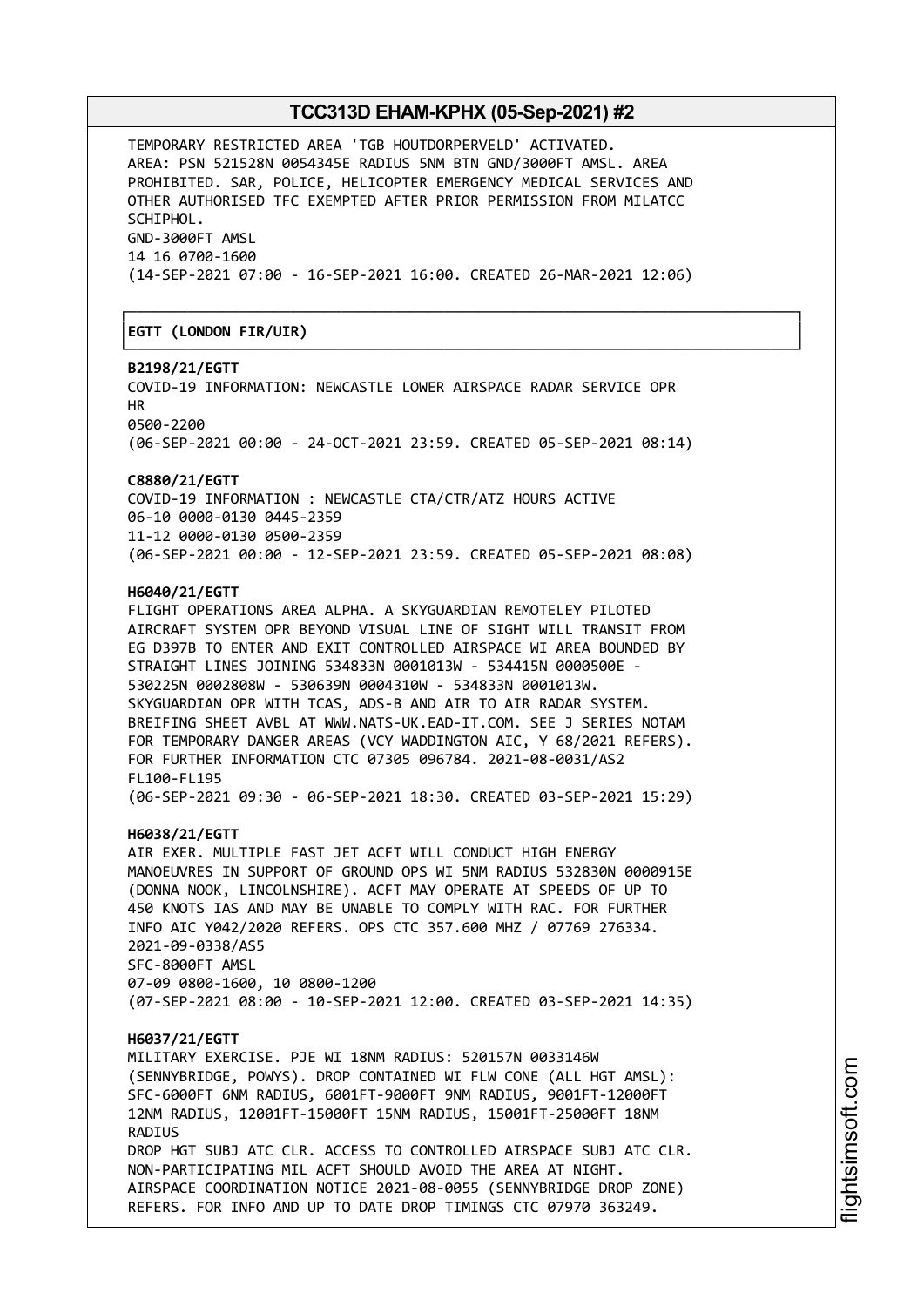2021-09-0305/AS5. SFC-25000FT AMSL 1900-0300 (04-SEP-2021 19:00 - 06-SEP-2021 03:00. CREATED 03-SEP-2021 14:34) **H6034/21/EGTT** MILITARY EXERCISE. PJE WI 18NM RADIUS: 525101N 0004610E (SCULTHORPE, NORFOLK). DROP CONTAINED WI FLW CONE (ALL HGT AMSL): SFC-3000FT 3NM RADIUS, 3001FT-6000FT 6NM RADIUS, 6001FT-9000FT 9NM RADIUS, 9001FT-12000FT 12NM RADIUS, 12001FT-15000FT 15NM RADIUS, 15001FT-24000FT 18NM RADIUS. DROP HGT SUBJ ATC CLR. ACCESS TO CONTROLLED AIRSPACE SUBJ ATC CLR. NON-PARTICIPATING MIL ACFT SHOULD AVOID THE AREA AT NIGHT. AIRSPACE COORDINATION NOTICE 2021-08-0055 (SCULTHORPE DROP ZONE) REFERS. FOR INFO AND UP TO DATE DROP TIMINGS CTC 07970 363249. 2021-09-0348/AS5. SFC-24000FT AMSL (05-SEP-2021 19:00 - 06-SEP-2021 03:00. CREATED 03-SEP-2021 14:32) **H6029/21/EGTT** KITE FLYING WI 1NM RADIUS 532120N 0031855W (TALACRE, FLINTSHIRE). MAX HGT 2000FT AGL. FOR INFO 07872 935741 OR 07380 272742. 2021-09-0310/ AS7 SFC-2000FT AMSL (05-SEP-2021 05:00 - 05-SEP-2021 20:00. CREATED 03-SEP-2021 14:18) **H6030/21/EGTT** KITE FLYING WI 1NM RADIUS 541308N 0032104W (SILECROFT, CUMBRIA). MAX HGT 3000FT AGL. FOR INFO 07872 935741 OR 07380 272742. 2021-09-0310/ AS7 SFC-3200FT AMSL (05-SEP-2021 05:00 - 05-SEP-2021 20:00. CREATED 03-SEP-2021 14:18) **H6028/21/EGTT** KITE FLYING WI 1NM RADIUS 535300N 0030250W (CLEVELEYS, LANCASHIRE). MAX HGT 3000FT AGL. FOR INFO 07872 935741 OR 07380 272742. 2021-09-0310/ AS7 SFC-3100FT AMSL (05-SEP-2021 05:00 - 05-SEP-2021 20:00. CREATED 03-SEP-2021 14:17) **H6027/21/EGTT** KITE FLYING WI 1NM RADIUS 540643N 0030717W (NEWBIGGIN, CUMBRIA). MAX HGT 3000FT AGL. FOR INFO 07872935741 OR 07380272742. 2021-09-0310/ AS7 SFC-3100FT AMSL (05-SEP-2021 05:00 - 05-SEP-2021 20:00. CREATED 03-SEP-2021 14:16) **B2184/21/EGTT** BOSCOMBE LOWER AIRSPACE RADAR SERVICE CLOSED (08-SEP-2021 07:30 - 08-SEP-2021 09:30. CREATED 03-SEP-2021 14:15) **H6024/21/EGTT** AERIAL FILMING WI AREA BOUNDED BY 545256N 0025938W - 545148N 0025335W - 550023N 0020528W - 545440N 0014732W - 545725N 0013538W - 545445N 0013435W - 543140N 0025751W - 544624N 0030440W - 545256N 0025938W (AREA TO SOUTH WEST OF NEWCASTLE AD) . R44 HELICOPTER OPERATING BETWEEN 250-500FT AGL REMAINING CLEAR OF ANY CONTROLLED AIRSPACE AND AVOIDING CONGESTED AREAS. MAX ALT 500FT AGL. FOR INFO 07813 609196. 2021-09-0280/AS5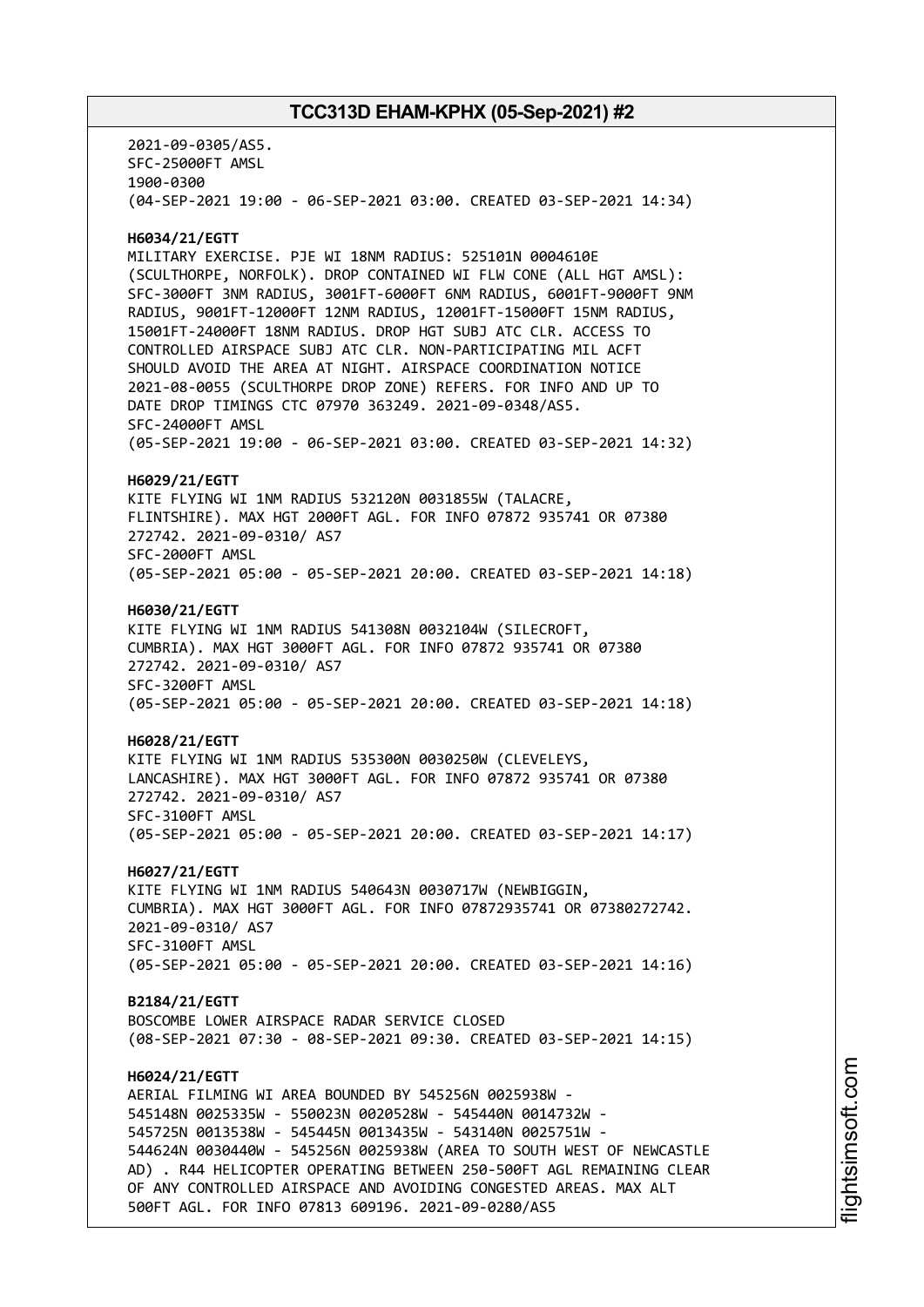SFC-3500FT AMSL (10-SEP-2021 09:30 - 10-SEP-2021 15:30. CREATED 03-SEP-2021 14:01) **H6022/21/EGTT** AERIAL FILMING WI AREA BOUNDED BY 532101N 0035255W - 532022N 0034643W - 530346N 0034533W - 523524N 0034844W - 521325N 0040810W - 521327N 0041805W - 522526N 0040752W - 525446N 0041111W - 530612N 0035235W (AREA SOUTH EAST OF CAERNAFON AD) . R44 HELICOPTER OPERATING BETWEEN 250-500FT AGL REMAINING CLEAR OF ANY CONTROLLED AIRSPACE AND AVOIDING CONGESTED AREAS. MAX ALT 500FT AGL. FOR INFO 07813 609196. 2021-09-0280/AS5 SFC-3100FT AMSL (08-SEP-2021 09:15 - 08-SEP-2021 15:30. CREATED 03-SEP-2021 13:57) **H6021/21/EGTT** AERIAL FILMING WI AREA BOUNDED BY 515219N 0041259W - 515323N 0035857W - 515206N 0035855W - 514935N 0040844W - 515058N 0041256W - 515219N 0041259W (AREA NORTH EAST OF CAMARTHEN AD) . R44 HELICOPTER OPERATING BETWEEN 250-500FT AGL REMAINING CLEAR OF ANY CONTROLLED AIRSPACE AND AVOIDING CONGESTED AREAS. MAX ALT 500FT AGL. FOR INFO 07813 609196. 2021-09-0280/AS5 SFC-1200FT AMSL (07-SEP-2021 11:45 - 07-SEP-2021 14:15. CREATED 03-SEP-2021 13:56) **H6020/21/EGTT** AERIAL FILMING WI AREA BOUNDED BY 503325N 0041037W - 503418N 0035829W - 504016N 0034748W - 504335N 0033324W - 502648N 0033730W - 502038N 0033145W - 501303N 0033808W - 501154N 0034304W - 501224N 0034741W - 502108N 0040421W - 502404N 0040418W - 503325N 0041037W (AREA SOUTH WEST OF EXETER AD) . R44 HELICOPTER OPERATING BETWEEN 250-500FT AGL REMAINING CLEAR OF ANY CONTROLLED AIRSPACE AND AVOIDING CONGESTED AREAS. MAX ALT 500FT AGL. FOR INFO 07813 609196. 2021-09-0280/AS5 SFC-2300FT AMSL (06-SEP-2021 09:45 - 06-SEP-2021 15:15. CREATED 03-SEP-2021 13:54) **H6019/21/EGTT** AERIAL FILMING WI AREA BOUNDED BY 502602N 0050612W - 502242N 0045813W - 502844N 0044448W - 502844N 0044159W - 502014N 0044157W - 501514N 0050119W - 500838N 0050125W - 500752N 0050452W - 501052N 0051536W - 500511N 0053219W - 500906N 0054054W - 501339N 0052943W - 501244N 0052613W - 501849N 0050702W - 502602N 0050612W (CORNWALL). R44 HELICOPTER OPERATING BETWEEN 250-500FT AGL REMAINING CLEAR OF ANY CONTROLLED AIRSPACE AND AVOIDING CONGESTED AREAS. MAX ALT 500FT AGL. FOR INFO 07813 609196. 2021-09-0280/AS5 SFC-1400FT AMSL (05-SEP-2021 09:45 - 05-SEP-2021 15:15. CREATED 03-SEP-2021 13:51) **J3531/21/EGTT** TEMPO DANGER AREA (TDA) EG D098G ESTABLISHED WI AN AREA BOUNDED BY: 504118N 0002647E - 504815N 0004937E - 503926N 0010808E - 503300N 0005110E - 504118N 0002647E. (ENGLISH CHANNEL) BEYOND VISUAL LINE OF SIGHT UAS OPS CONTAINED WHOLLY WI THE TDA. A DANGER AREA ACTIVITY INFO SERVICE (DAAIS) WILL BE AVBL FM EITHER LONDON INFO ON FREQ 124.600MHZ (OPR H24) OR FM LYDD ATC ON FREQ 120.705MHZ LYDD APPROACH) DURING THE HR OF WATCH. AIC Y058/21 REFERS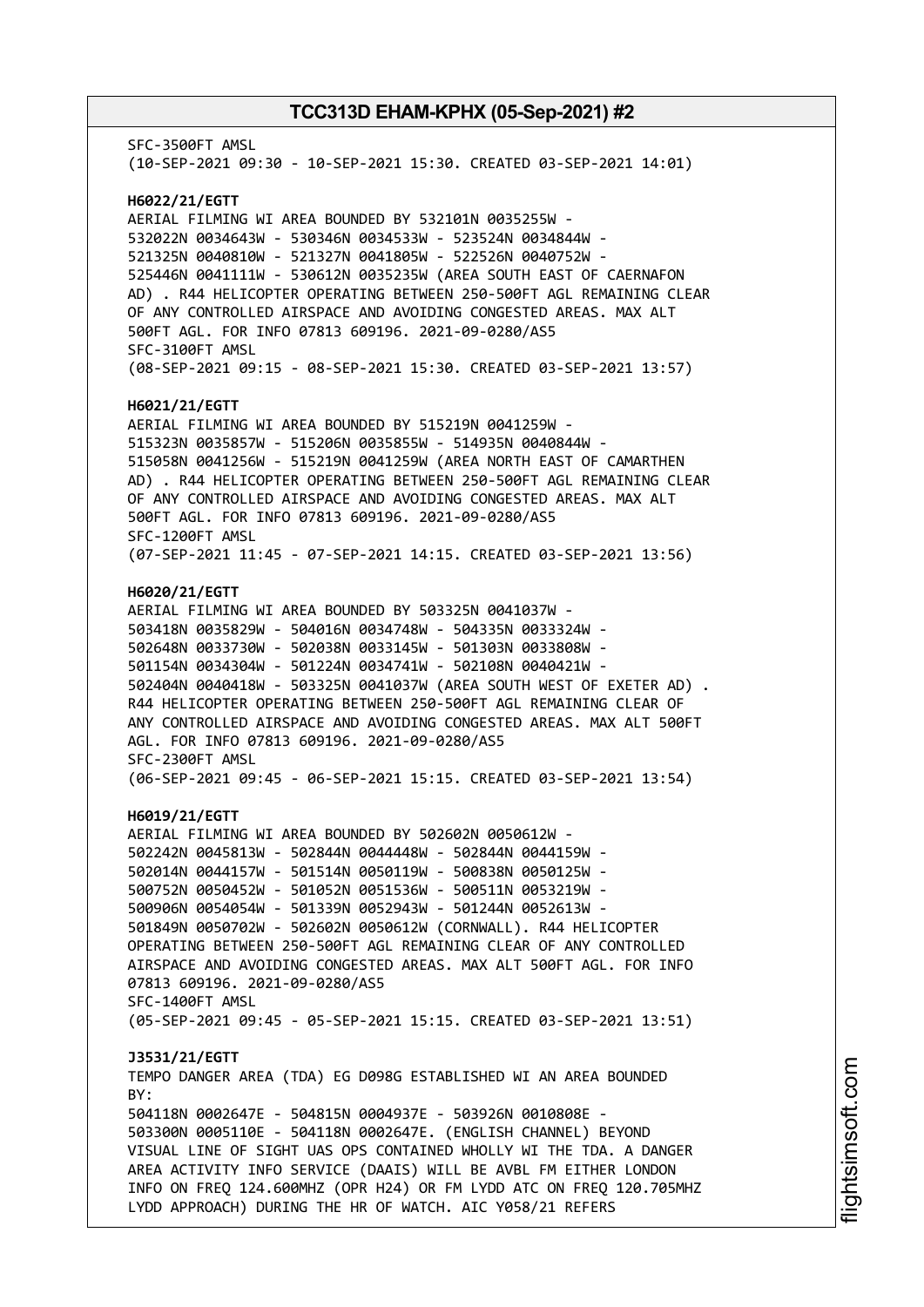2020-12-0038/AS2 SFC-1500FT AMSL (07-SEP-2021 04:00 - 07-SEP-2021 13:30. CREATED 03-SEP-2021 13:38) **J3530/21/EGTT** TEMPO DANGER AREA (TDA) EG D098F ESTABLISHED WI AN AREA BOUNDED BY: 510352N 0010451E - 510550N 0011325E - 510425N 0011438E - 510326N 0011118E - 510008N 0010648E - 510351N 0010451E. (ENGLISH CHANNEL) BEYOND VISUAL LINE OF SIGHT UAS OPS CONTAINED WHOLLY WI THE TDA. A DANGER AREA ACTIVITY INFO SERVICE (DAAIS) WILL BE AVBL FM EITHER LONDON INFO ON FREQ 124.600MHZ (OPR H24) OR FM LYDD ATC ON FREQ 120.705MHZ LYDD APPROACH) DURING THE HR OF WATCH. AIC Y058/21 REFERS 2020-12-0038/AS2 SFC-1500FT AMSL (07-SEP-2021 04:00 - 07-SEP-2021 13:30. CREATED 03-SEP-2021 13:37) **J3529/21/EGTT** TEMPO DANGER AREA (TDA) ESTABLISHED (EG D597) WI AREA BOUNDED BY: FOR FURTHER INFO SUP 39/2021 REFERS. 561522.01N 0003907.58E - 554828.32N 0020147.56E - 542336.85N 0012224.70E - 550309.65N 0010229.13W - 550418.68N 0010502.80W - THENCE COUNTER-CLOCKWISE BY THE ARC OF A CIRCLE RADIUS 21NM CENTRED ON 550216.52N 0014123.32W TO 551920.19N 0012006.56W - 551609.66N 0013433.36W - 551426.45N 0014100.04W - 551402.96N 0014228.53W - 552951.71N 0023046.94W - 553928.34N 0024211.52W - 560121.54N 0023945.40W - 561317.02N 0025226.34W - 563754.07N 0024600.56W - 564943.66N 0023058.81W - 561522.01N 0003907.58E FL085-FL660 (06-SEP-2021 09:00 - 06-SEP-2021 12:00. CREATED 03-SEP-2021 13:34) **J3528/21/EGTT** TEMPO DANGER AREA (TDA) EG D098E ESTABLISHED WI AN AREA BOUNDED BY: 510756N 0012635E - 511454N 0013137E - 512251N 0013322E - 511740N 0015439E - 511447N 0020000E - 511153N 0015200E - 510607N 0014309E - 510336N 0013547E - 510756N 0012635E. (ENGLISH CHANNEL) BEYOND VISUAL LINE OF SIGHT UAS OPS CONTAINED WHOLLY WI THE TDA. A DANGER AREA ACTIVITY INFO SERVICE (DAAIS) WILL BE AVBL FM EITHER LONDON INFO ON FREQ 124.600MHZ (OPR H24) OR FM LYDD ATC ON FREQ 120.705MHZ LYDD APPROACH) DURING THE HR OF WATCH. AIC Y058/21 REFERS 2020-12-0038/AS2 SFC-1500FT AMSL (07-SEP-2021 04:00 - 07-SEP-2021 13:30. CREATED 03-SEP-2021 13:34) **J3527/21/EGTT** TEMPO DANGER AREA (TDA) EG D098D ESTABLISHED WI AN AREA BOUNDED  $RY$ 505315N 0010128E - 510149N 0011316E - 510635N 0012927E - 510336N 0013547E - 510227N 0013230E - 505659N 0012114E - 505345N 0011650E - 504948N 0011548E - 505315N 0010128E. (ENGLISH CHANNEL) BEYOND VISUAL LINE OF SIGHT UAS OPS CONTAINED WHOLLY WI THE TDA. A DANGER AREA ACTIVITY INFO SERVICE (DAAIS) WILL BE AVBL FM EITHER LONDON INFO ON FREQ 124.600MHZ (OPR H24) OR FM LYDD ATC ON FREQ 120.705MHZ LYDD APPROACH) DURING THE HR OF WATCH. AIC Y058/21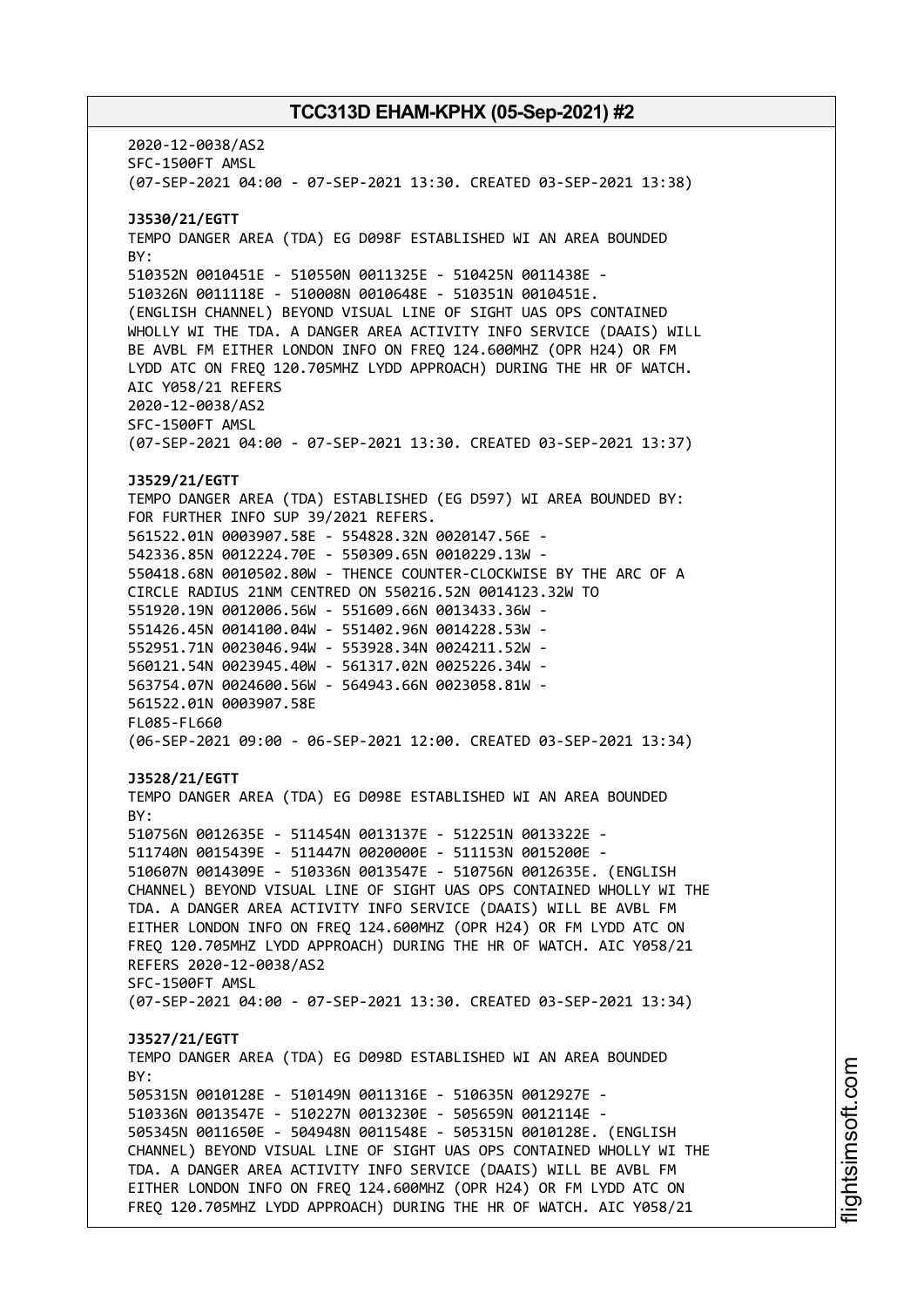REFERS 2020-12-0038/AS2 SFC-1500FT AMSL (07-SEP-2021 04:00 - 07-SEP-2021 13:30. CREATED 03-SEP-2021 13:33) **J3526/21/EGTT** TEMPO DANGER AREA (TDA) EG D098B ESTABLISHED WI AN AREA BOUNDED BY: 504703N 0005208E - 505315N 0010128E - 504948N 0011548E - 504139N 0011414E - 503926N 0010808E - 504703N 0005208E. (ENGLISH CHANNEL) BEYOND VISUAL LINE OF SIGHT UAS OPS CONTAINED WHOLLY WI THE TDA. A DANGER AREA ACTIVITY INFO SERVICE (DAAIS) WILL BE AVBL FM EITHER LONDON INFO ON FREQ 124.600MHZ (OPR H24), OR FM LYDD ATC ON FREQ 120.705MHZ LYDD APPROACH) DURING THE HR OF WATCH. AIC Y058/21 REFERS 2020-12-0038/AS2 SFC-1500FT AMSL (07-SEP-2021 04:00 - 07-SEP-2021 13:30. CREATED 03-SEP-2021 13:32) **J3525/21/EGTT** TEMPO DANGER AREA (TDA) EG D098A ESTABLISHED WI AN AREA BOUNDED BY: 504815N 0004937E - 505359N 0005825E - 505315N 0010128E - 504703N 0005208E - 504815N 0004937E. (ENGLISH CHANNEL) BEYOND VISUAL LINE OF SIGHT UAS OPS CONTAINED WHOLLY WI THE TDA. A DANGER AREA ACTIVITY INFO SERVICE (DAAIS) WILL BE AVBL FM EITHER LONDON INFO ON FREQ 124.600MHZ (OPR H24) OR FM LYDD ATC ON FREQ 120.705MHZ LYDD APPROACH) DURING THE HR OF WATCH. AIC Y058/21 REFERS 2020-12-0038/AS2 SFC-1500FT AMSL (07-SEP-2021 04:00 - 07-SEP-2021 13:30. CREATED 03-SEP-2021 13:31) **J3524/21/EGTT** TEMPO DANGER AREA (TDA) EG D098H ESTABLISHED WI AN AREA BOUNDED BY: STRAIGHT LINES JOINING 510831N 0012227E - 510756N 0012635E - 510629N 0012136E THENCE THE ANTICLOCKWISE ARC OF A CIRCLE OF RADIUS OF 2.25 NAUTICAL MILES CENTRED ON 510800N 0011900E BETWEEN 510629N 0012136E AND 510831N 0012227E (PORT OF DOVER). (ENGLISH CHANNEL) BEYOND VISUAL LINE OF SIGHT UAS OPS CONTAINED WHOLLY WI THE TDA. A DANGER AREA ACTIVITY INFO SERVICE (DAAIS) WILL BE AVBL FM EITHERLONDON INFO ON FREQ 124.600MHZ (OPR H24) OR FM LYDD ATC ON FREQ 120.705MHZ LYDD APPROACH) DURING THE HR OF WATCH. AIC Y058/21 REFERS 2020-12-0038/AS2 SFC-800FT AMSL (06-SEP-2021 04:00 - 06-SEP-2021 13:30. CREATED 03-SEP-2021 13:31) **J3523/21/EGTT** TEMPO DANGER AREA (TDA) EG D098F ESTABLISHED WI AN AREA BOUNDED BY: 510352N 0010451E - 510550N 0011325E - 510425N 0011438E - 510326N 0011118E - 510008N 0010648E - 510351N 0010451E. (ENGLISH CHANNEL) BEYOND VISUAL LINE OF SIGHT UAS OPS CONTAINED WHOLLY WI THE TDA. A DANGER AREA ACTIVITY INFO SERVICE (DAAIS) WILL BE AVBL FM EITHER LONDON INFO ON FREQ 124.600MHZ (OPR H24) OR FM LYDD ATC ON FREQ 120.705MHZ LYDD APPROACH) DURING THE HR OF WATCH. AIC Y058/21 REFERS 2020-12-0038/AS2 SFC-1500FT AMSL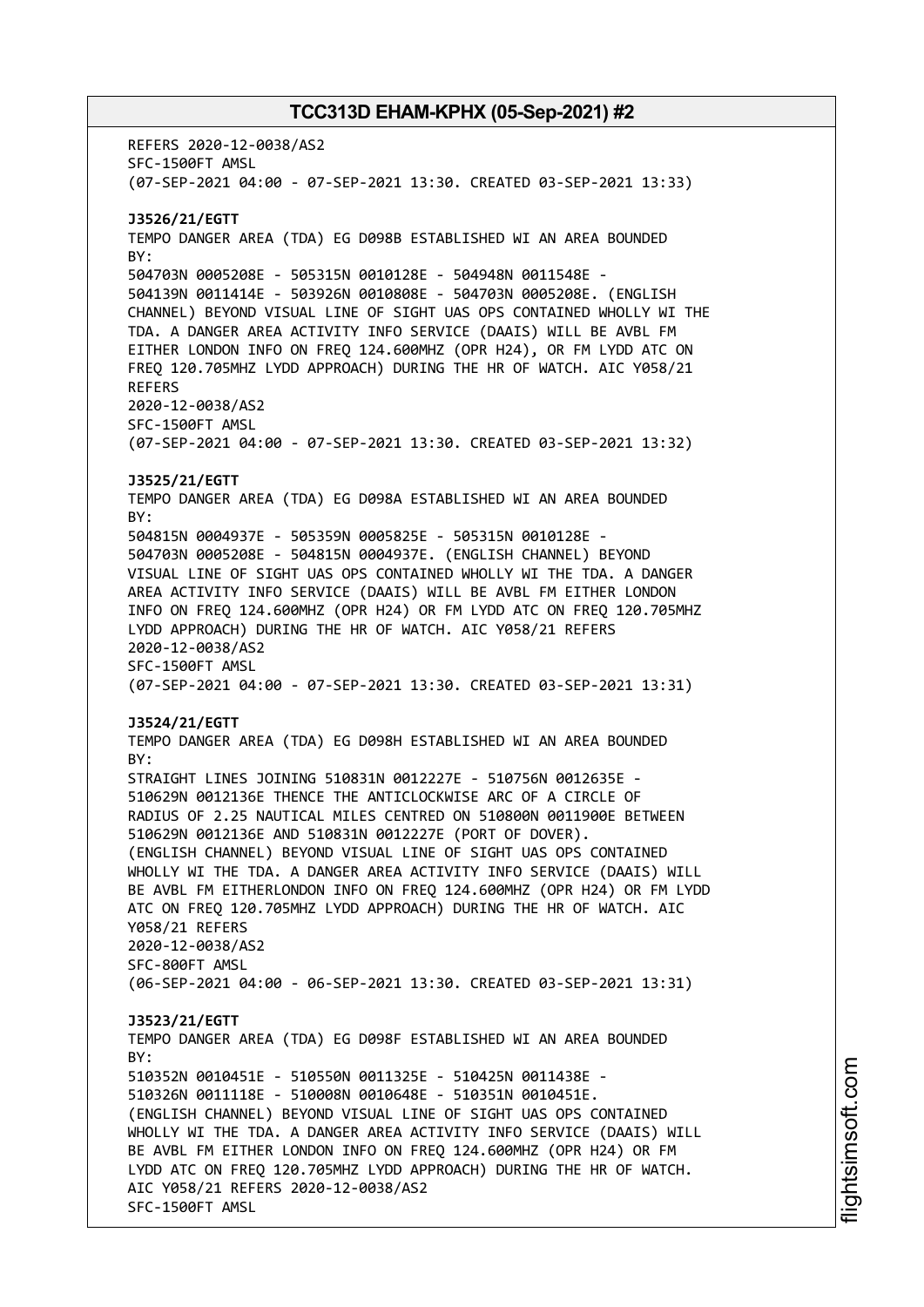(06-SEP-2021 04:00 - 06-SEP-2021 13:30. CREATED 03-SEP-2021 13:30) **J3522/21/EGTT** TEMPO DANGER AREA (TDA) EG D098E ESTABLISHED WI AN AREA BOUNDED BY: 510756N 0012635E - 511454N 0013137E - 512251N 0013322E - 511740N 0015439E - 511447N 0020000E - 511153N 0015200E - 510607N 0014309E - 510336N 0013547E - 510756N 0012635E. (ENGLISH CHANNEL) BEYOND VISUAL LINE OF SIGHT UAS OPS CONTAINED WHOLLY WI THE TDA. A DANGER AREA ACTIVITY INFO SERVICE (DAAIS) WILL BE AVBL FM EITHER LONDON INFO ON FREQ 124.600MHZ (OPR H24) OR FM LYDD ATC ON FREQ 120.705MHZ LYDD APPROACH) DURING THE HR OF WATCH. AIC Y058/21 REFERS 2020-12-0038/AS2 SFC-1500FT AMSL (06-SEP-2021 04:00 - 06-SEP-2021 13:30. CREATED 03-SEP-2021 13:29) **J3521/21/EGTT** TEMPO DANGER AREA (TDA) EG D098G ESTABLISHED WI AN AREA BOUNDED BY: 504118N 0002647E - 504815N 0004937E - 503926N 0010808E - 503300N 0005110E - 504118N 0002647E. (ENGLISH CHANNEL) BEYOND VISUAL LINE OF SIGHT UAS OPS CONTAINED WHOLLY WI THE TDA. A DANGER AREA ACTIVITY INFO SERVICE (DAAIS) WILL BE AVBL FM EITHER LONDON INFO ON FREQ 124.600MHZ (OPR H24) OR FM LYDD ATC ON FREQ 120.705MHZ LYDD APPROACH) DURING THE HR OF WATCH. AIC Y058/21 REFERS 020-12-0038/AS2 SFC-1500FT AMSL (06-SEP-2021 04:00 - 06-SEP-2021 13:30. CREATED 03-SEP-2021 13:29) **J3519/21/EGTT** TEMPO DANGER AREA (TDA) EG D098C ESTABLISHED WI AN AREA BOUNDED BY: 505359N 0005825E - 510326N 0011118E - 510756N 0012635E - 510635N 0012927E - 510149N 0011316E - 505315N 0010128E - 505359N 0005825E. (ENGLISH CHANNEL) BEYOND VISUAL LINE OF SIGHT UAS OPS CONTAINED WHOLLY WI THE TDA. A DANGER AREA ACTIVITY INFO SERVICE (DAAIS) WILL BE AVBL FM EITHER LONDON INFO ON FREQ 124.600MHZ (OPR H24) OR FM LYDD ATC ON FREQ 120.705MHZ LYDD APPROACH) DURING THE HR OF WATCH. AIC Y058/21 REFERS 2020-12-0038/AS2 SFC-1500FT AMSL (06-SEP-2021 04:00 - 06-SEP-2021 13:30. CREATED 03-SEP-2021 13:28) **J3520/21/EGTT** TEMPO DANGER AREA (TDA) EG D098D ESTABLISHED WI AN AREA BOUNDED  $RY$ 505315N 0010128E - 510149N 0011316E - 510635N 0012927E - 510336N 0013547E - 510227N 0013230E - 505659N 0012114E - 505345N 0011650E - 504948N 0011548E - 505315N 0010128E. (ENGLISH CHANNEL) BEYOND VISUAL LINE OF SIGHT UAS OPS CONTAINED WHOLLY WI THE TDA. A DANGER AREA ACTIVITY INFO SERVICE (DAAIS) WILL BE AVBL FM EITHER LONDON INFO ON FREQ 124.600MHZ (OPR H24) OR FM LYDD ATC ON FREQ 120.705MHZ LYDD APPROACH) DURING THE HR OF WATCH. AIC Y058/21 REFERS 2020-12-0038/AS2 SFC-1500FT AMSL (06-SEP-2021 04:00 - 06-SEP-2021 13:30. CREATED 03-SEP-2021 13:28) **J3518/21/EGTT**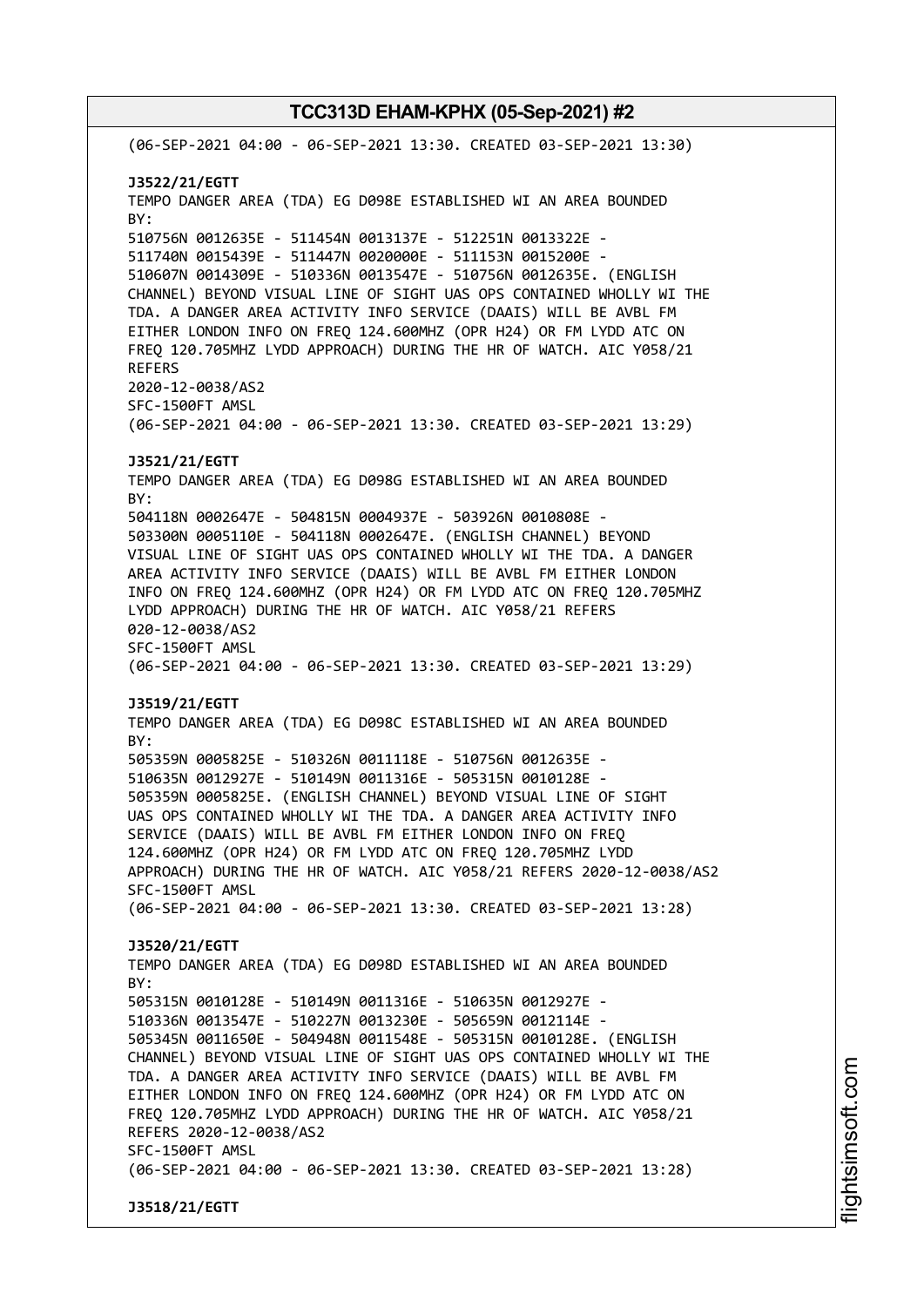TEMPO DANGER AREA (TDA) EG D098B ESTABLISHED WI AN AREA BOUNDED BY: 504703N 0005208E - 505315N 0010128E - 504948N 0011548E - 504139N 0011414E - 503926N 0010808E - 504703N 0005208E. (ENGLISH CHANNEL) BEYOND VISUAL LINE OF SIGHT UAS OPS CONTAINED WHOLLY WI THE TDA. A DANGER AREA ACTIVITY INFO SERVICE (DAAIS) WILL BE AVBL FM EITHER LONDON INFO ON FREQ 124.600MHZ (OPR H24), OR FM LYDD ATC ON FREQ 120.705MHZ LYDD APPROACH) DURING THE HR OF WATCH. AIC Y058/21 REFERS 2020-12-0038/AS2 SFC-1500FT AMSL (06-SEP-2021 04:00 - 06-SEP-2021 13:30. CREATED 03-SEP-2021 13:27) **J3517/21/EGTT** TEMPO DANGER AREA (TDA) EG D098A ESTABLISHED WI AN AREA BOUNDED BY: 504815N 0004937E - 505359N 0005825E - 505315N 0010128E - 504703N 0005208E - 504815N 0004937E. (ENGLISH CHANNEL) BEYOND VISUAL LINE OF SIGHT UAS OPS CONTAINED WHOLLY WI THE TDA. A DANGER AREA ACTIVITY INFO SERVICE (DAAIS) WILL BE AVBL FM EITHER LONDON INFO ON FREQ 124.600MHZ (OPR H24) OR FM LYDD ATC ON FREQ 120.705MHZ LYDD APPROACH) DURING THE HR OF WATCH. AIC Y058/21 REFERS 2020-12-0038/AS2 SFC-1500FT AMSL (06-SEP-2021 04:00 - 06-SEP-2021 13:30. CREATED 03-SEP-2021 13:26) **J3516/21/EGTT** TEMPO DANGER AREA (TDA) EG D098H ESTABLISHED WI AN AREA BOUNDED BY: STRAIGHT LINES JOINING 510831N 0012227E - 510756N 0012635E - 510629N 0012136E THENCE THE ANTICLOCKWISE ARC OF A CIRCLE OF RADIUS OF 2.25 NAUTICAL MILES CENTRED ON 510800N 0011900E BETWEEN 510629N 0012136E AND 510831N 0012227E (PORT OF DOVER). (ENGLISH CHANNEL) BEYOND VISUAL LINE OF SIGHT UAS OPS CONTAINED WHOLLY WI THE TDA. A DANGER AREA ACTIVITY INFO SERVICE (DAAIS) WILL BE AVBL FM EITHER LONDON INFO ON FREQ 124.600MHZ (OPR H24) OR FM LYDD ATC ON FREQ 120.705MHZ LYDD APPROACH) DURING THE HR OF WATCH. AIC Y058/21 REFERS 2020-12-0038/AS2 SFC-800FT AMSL (05-SEP-2021 04:00 - 05-SEP-2021 13:30. CREATED 03-SEP-2021 13:24) **J3515/21/EGTT** TEMPO DANGER AREA (TDA) EG D098G ESTABLISHED WI AN AREA BOUNDED BY: BY 504118N 0002647E - 504815N 0004937E - 503926N 0010808E - 503300N 0005110E - 504118N 0002647E. (ENGLISH CHANNEL) BEYOND VISUAL LINE OF SIGHT UAS OPS CONTAINED WHOLLY WI THE TDA. A DANGER AREA ACTIVITY INFO SERVICE (DAAIS) WILL BE AVBL FM EITHER LONDON INFO ON FREQ 124.600MHZ (OPR H24) OR FM LYDD ATC ON FREQ 120.705MHZ LYDD APPROACH) DURING THE HR OF WATCH. AIC Y058/21 REFERS 2020-12-0038/AS2 SFC-1500FT AMSL (05-SEP-2021 04:00 - 05-SEP-2021 13:30. CREATED 03-SEP-2021 13:23) **J3514/21/EGTT** TEMPO DANGER AREA (TDA) EG D098F ESTABLISHED WI AN AREA BOUNDED  $RY$ 510352N 0010451E - 510550N 0011325E - 510425N 0011438E -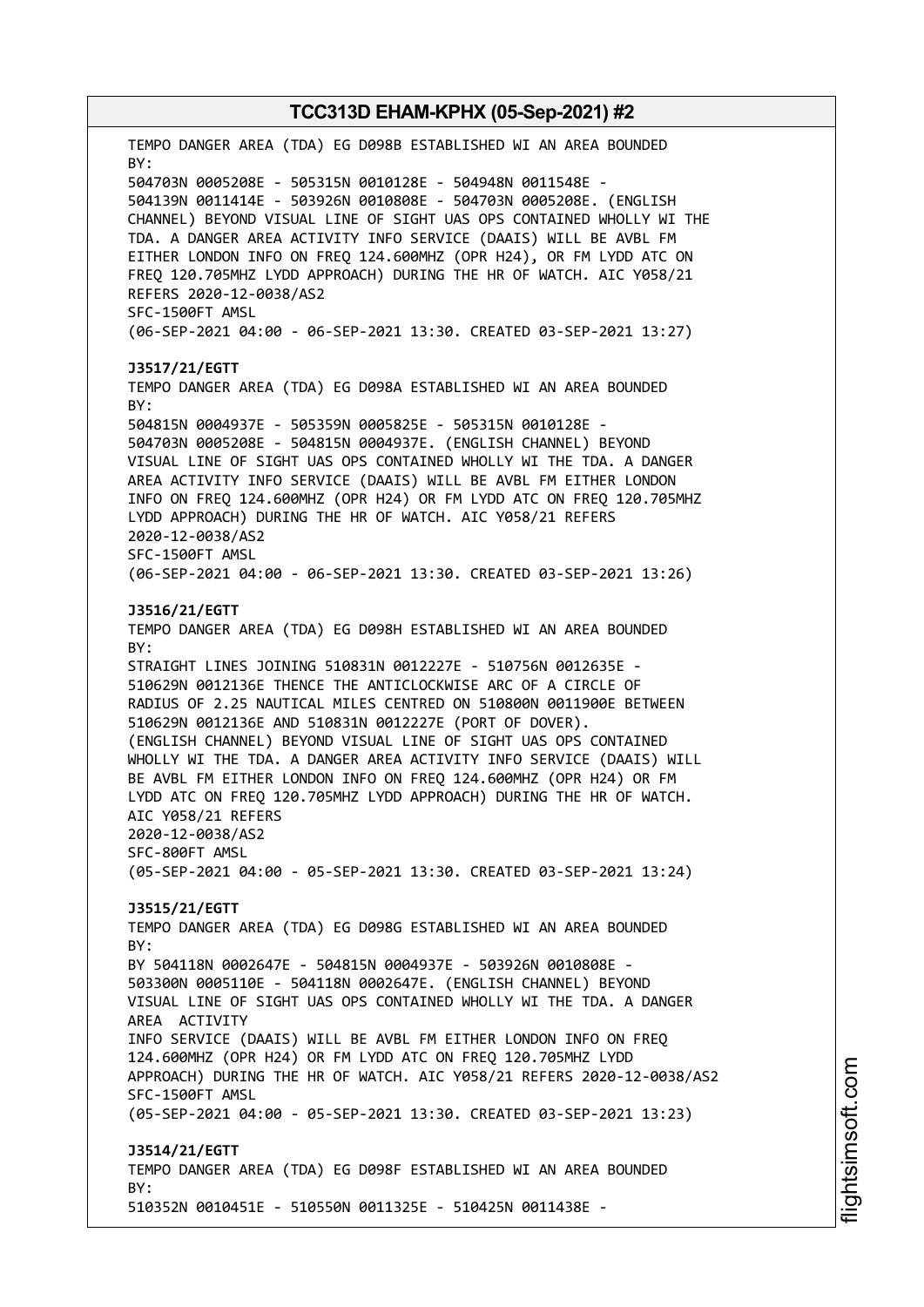510326N 0011118E - 510008N 0010648E - 510351N 0010451E. (ENGLISH CHANNEL) BEYOND VISUAL LINE OF SIGHT UAS OPS CONTAINED WHOLLY WI THE TDA. A DANGER AREA ACTIVITY INFO SERVICE (DAAIS) WILL BE AVBL FM EITHER LONDON INFO ON FREQ 124.600MHZ (OPR H24) OR FM LYDD ATC ON FREQ 120.705MHZ LYDD APPROACH) DURING THE HR OF WATCH. AIC Y058/21 REFERS 2020-12-0038/AS2 SFC-1500FT AMSL (05-SEP-2021 04:00 - 05-SEP-2021 13:30. CREATED 03-SEP-2021 13:21) **J3513/21/EGTT** TEMPO DANGER AREA (TDA) EG D098H ESTABLISHED WI AN AREA BOUNDED BY: STRAIGHT LINES JOINING 510831N 0012227E - 510756N 0012635E - 510629N 0012136E THENCE THE ANTICLOCKWISE ARC OF A CIRCLE OF RADIUS OF 2.25 NAUTICAL MILES CENTRED ON 510800N 0011900E BETWEEN 510629N 0012136E AND 510831N 0012227E (PORT OF DOVER). (ENGLISH CHANNEL) BEYOND VISUAL LINE OF SIGHT UAS OPS CONTAINED WHOLLY WI THE TDA. A DANGER AREA ACTIVITY INFO SERVICE (DAAIS) WILL BE AVBL FM EITHER LONDON INFO ON FREQ 124.600MHZ (OPR H24) OR FM LYDD ATC ON FREQ 120.705MHZ LYDD APPROACH) DURING THE HR OF WATCH. AIC Y058/21 REFERS 2020-12-0038/AS2 SFC-800FT AMSL (07-SEP-2021 04:00 - 07-SEP-2021 13:30. CREATED 03-SEP-2021 13:20) **J3512/21/EGTT** TEMPO DANGER AREA (TDA) EG D098C ESTABLISHED WI AN AREA BOUNDED BY: 505359N 0005825E - 510326N 0011118E - 510756N 0012635E - 510635N 0012927E - 510149N 0011316E - 505315N 0010128E - 505359N 0005825E. (ENGLISH CHANNEL) BEYOND VISUAL LINE OF SIGHT UAS OPS CONTAINED WHOLLY WI THE TDA. A DANGER AREA ACTIVITY INFO SERVICE(DAAIS) WILL BE AVBL FM EITHER LONDON INFO ON FREQ 124.600MHZ (OPR H24) OR FM LYDD ATC ON FREQ 120.705MHZ LYDD APPROACH) DURING THE HR OF WATCH. AIC Y058/21 REFERS 2020-12-0038/AS2 SFC-1500FT AMSL (07-SEP-2021 04:00 - 07-SEP-2021 13:30. CREATED 03-SEP-2021 13:15) **J3511/21/EGTT** TEMPO DANGER AREA (TDA) EG D098E ESTABLISHED WI AN AREA BOUNDED BY: 510756N 0012635E - 511454N 0013137E - 512251N 0013322E - 511740N 0015439E - 511447N 0020000E - 511153N 0015200E - 510607N 0014309E - 510336N 0013547E - 510756N 0012635E. (ENGLISH CHANNEL) BEYOND VISUAL LINE OF SIGHT UAS OPS CONTAINED WHOLLY WI THE TDA. A DANGER AREA ACTIVITY INFO SERVICE (DAAIS) WILL BE AVBL FM EITHER LONDON INFO ON FREQ 124.600MHZ (OPR H24) OR FM LYDD ATC ON FREQ 120.705MHZ LYDD APPROACH) DURING THE HR OF WATCH. AIC Y058/21 REFERS 2020-12-0038/AS2 SFC-1500FT AMSL (05-SEP-2021 04:00 - 05-SEP-2021 13:30. CREATED 03-SEP-2021 13:13) **J3509/21/EGTT** TEMPO DANGER AREA (TDA) EG D098D ESTABLISHED WI AN AREA BOUNDED  $RY$ 505315N 0010128E - 510149N 0011316E - 510635N 0012927E - 510336N 0013547E - 510227N 0013230E - 505659N 0012114E -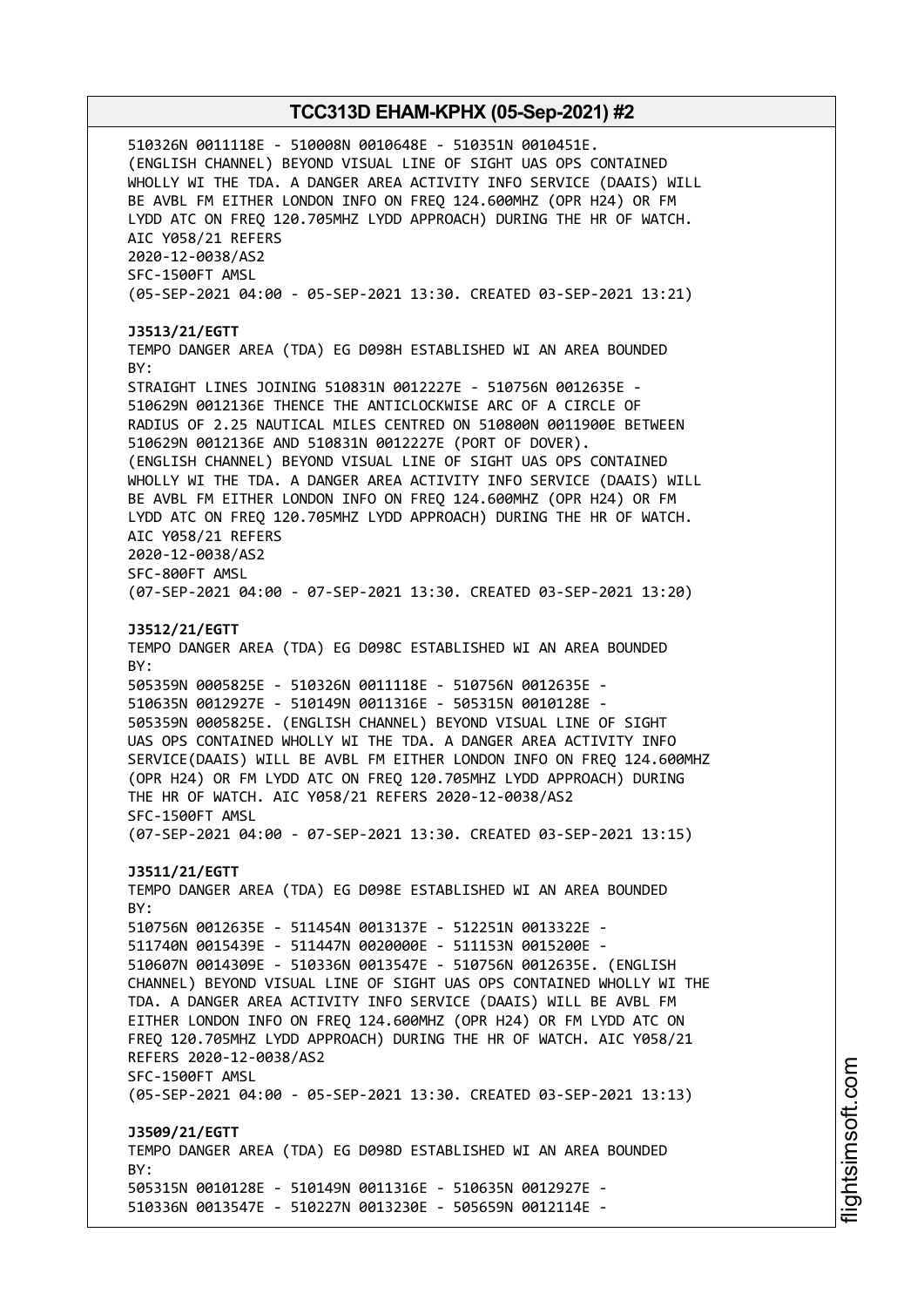505345N 0011650E - 504948N 0011548E - 505315N 0010128E. (ENGLISH CHANNEL) BEYOND VISUAL LINE OF SIGHT UAS OPS CONTAINED WHOLLY WI THE TDA. A DANGER AREA ACTIVITY INFO SERVICE (DAAIS) WILL BE AVBL FM EITHER LONDON INFO ON FREQ 124.600MHZ (OPR H24) OR FM LYDD ATC ON FREQ 120.705MHZ LYDD APPROACH) DURING THE HR OF WATCH. AIC Y058/21 REFERS 2020-12-0038/AS2 SFC-1500FT AMSL (05-SEP-2021 04:00 - 05-SEP-2021 13:30. CREATED 03-SEP-2021 13:12) **J3510/21/EGTT** TEMPO DANGER AREA (TDA) EG D098C ESTABLISHED WI AN AREA BOUNDED BY: 505359N 0005825E - 510326N 0011118E - 510756N 0012635E - 510635N 0012927E - 510149N 0011316E - 505315N 0010128E - 505359N 0005825E. (ENGLISH CHANNEL) BEYOND VISUAL LINE OF SIGHT UAS OPS CONTAINED WHOLLY WI THE TDA. A DANGER AREA ACTIVITY INFO SERVICE (DAAIS) WILL BE AVBL FM EITHER LONDON INFO ON FREQ 124.600MHZ (OPR H24)OR FM LYDD ATC ON FREQ 120.705MHZ LYDD APPROACH) DURING THE HR OF WATCH. AIC Y058/21 REFERS 2020-12-0038/AS2 SFC-1500FT AMSL (05-SEP-2021 04:00 - 05-SEP-2021 13:30. CREATED 03-SEP-2021 13:12) **J3508/21/EGTT** TEMPO DANGER AREA (TDA) EG D098B ESTABLISHED WI AN AREA BOUNDED BY: 504703N 0005208E - 505315N 0010128E - 504948N 0011548E - 504139N 0011414E - 503926N 0010808E - 504703N 0005208E. (ENGLISH CHANNEL) BEYOND VISUAL LINE OF SIGHT UAS OPS CONTAINED WHOLLY WI THE TDA. A DANGER AREA ACTIVITY INFO SERVICE (DAAIS) WILL BE AVBL FM EITHER LONDON INFO ON FREQ 124.600MHZ (OPR H24), OR FM LYDD ATC ON FREQ 120.705MHZ LYDD APPROACH) DURING THE HR OF WATCH. AIC Y058/21 REFERS 2020-12-0038/AS2 SFC-1500FT AMSL (05-SEP-2021 04:00 - 05-SEP-2021 13:30. CREATED 03-SEP-2021 13:10) **J3507/21/EGTT** TEMPO DANGER AREA (TDA) EG D098A ESTABLISHED WI AN AREA BOUNDED BY: 504815N 0004937E - 505359N 0005825E - 505315N 0010128E - 504703N 0005208E - 504815N 0004937E. (ENGLISH CHANNEL) BEYOND VISUAL LINE OF SIGHT UAS OPS CONTAINED WHOLLY WI THE TDA. A DANGER AREAACTIVITY INFO SERVICE (DAAIS) WILL BE AVBL FM EITHER LONDON INFO ON FREQ 124.600MHZ (OPR H24) OR FM LYDD ATC ON FREQ 120.705MHZ LYDD APPROACH) DURING THE HR OF WATCH. AIC Y058/21 REFERS 2020-12-0038/AS2 SFC-1500FT AMSL (05-SEP-2021 04:00 - 05-SEP-2021 13:30. CREATED 03-SEP-2021 13:08) **J3506/21/EGTT** TEMPO DANGER AREA (TDA) ESTABLISHED (EG D396J) WI AN AREA BOUNDED BY: 524550N 0044520W - 524851N 0044518W - 524747N 0043851W - 524520N 0044018W - 524550N 0044520W. (YNYS GWYLAN-FAWR, GWYNEDD) . BEYOND VISUAL LINE OF SIGHT UAS OPERATIONS CONTAINED WHOLLY WITHIN THE TDA. A DANGER AREA CROSSING SERVICE OR A DANGER AREA ACTIVITY INFORMATION SERVICE WILL BE AVAILABLE FROM RAF VALLEY ON 125.225 MHZ / 01407 762241 EXTENSION 7461 DURING NOTIFIED OPERATING HOURS. OUTSIDE RAF VALLEY OPERATING HOURS A DANGER AREA ACTIVITY INFORMATION SERVICE WILL BE AVAILABLE FROM LONDON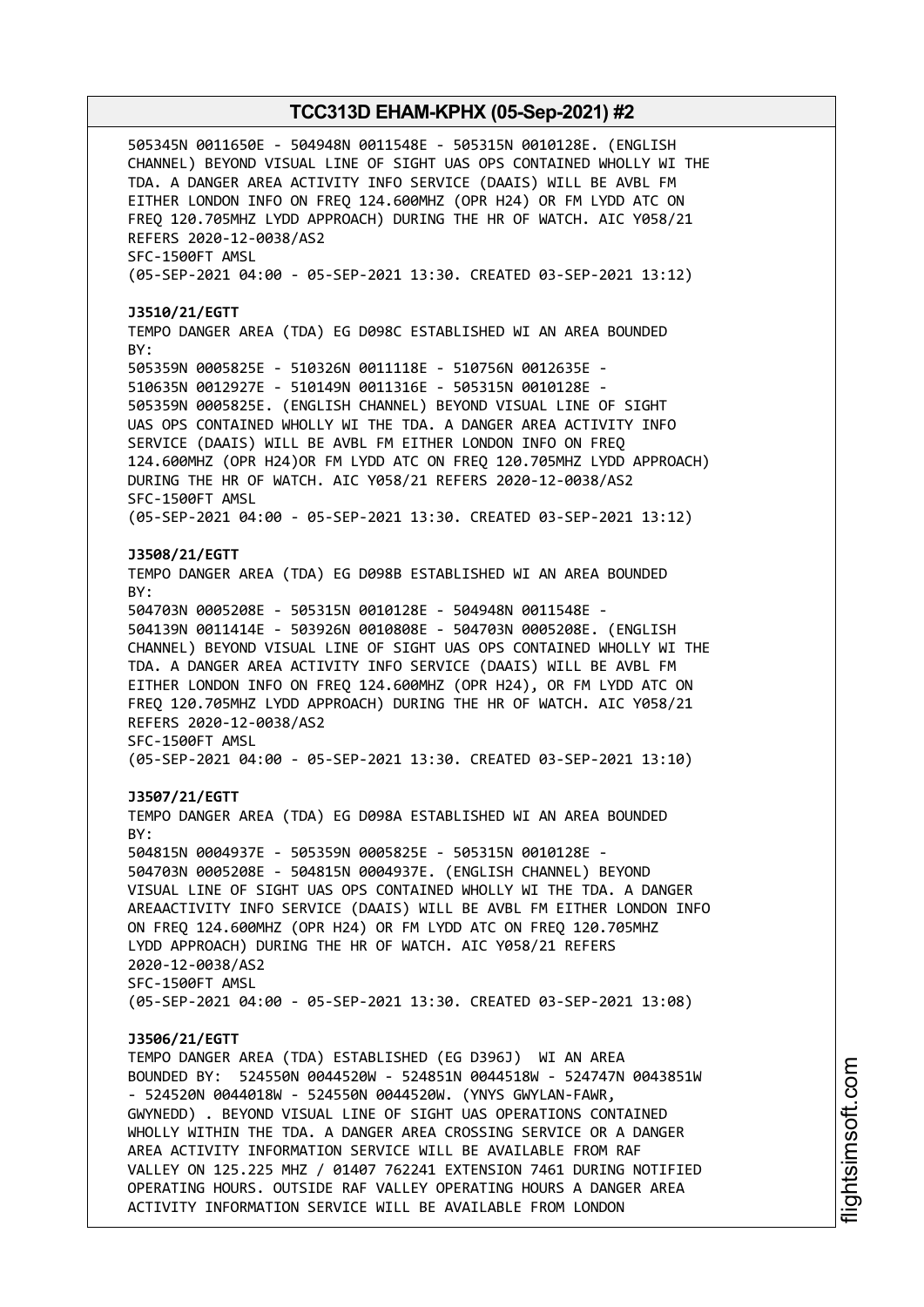INFORMATION ON 124.750 MHZ. A BRIEFING SHEET IS AVAILABLE AT HTTPS://NATS-UK.EAD-IT.COM/CMS-NATS/OPENCMS/EN/PUBLICATIONS/BRIEFIN G-SHEETS/. 2021-08-0317/AS4 2000FT AMSL-5500FT AMSL (12-SEP-2021 11:30 - 12-SEP-2021 15:30. CREATED 03-SEP-2021 13:00) **J3504/21/EGTT** TEMPO DANGER AREA (TDA) ESTABLISHED (EG D396H) WI AN AREA BOUNDED BY: 525614N 0043925W - 525358N 0043534W - 524851N 0044518W - 525118N 0044916W - 525614N 0043925W. (VCY PENRHYN COLMON, GWYNEDD) . BEYOND VISUAL LINE OF SIGHT UAS OPERATIONS CONTAINED WHOLLY WITHIN THE TDA. A DANGER AREA CROSSING SERVICE OR A DANGER AREA ACTIVITY INFORMATION SERVICE WILL BE AVAILABLE FROM RAF VALLEY ON 125.225 MHZ / 01407 762241 EXTENSION 7461 DURING NOTIFIED OPERATING HOURS. OUTSIDE RAF VALLEY OPERATING HOURS A DANGER AREA ACTIVITY INFORMATION SERVICE WILL BE AVAILABLE FROM LONDON INFORMATION ON 124.750 MHZ. A BRIEFING SHEET IS AVAILABLE AT HTTPS://NATS-UK.EAD-IT.COM/CMS-NATS/OPENCMS/EN/PUBLICATIONS/BRIEFIN G-SHEETS/. 2021-08-0317/AS4 2000FT AMSL-4000FT AMSL (12-SEP-2021 11:30 - 12-SEP-2021 15:30. CREATED 03-SEP-2021 12:59) **J3505/21/EGTT** TEMPO DANGER AREA (TDA) ESTABLISHED (EG D396K) WI AN AREA BOUNDED BY: 524747N 0043851W - 524757N 0043441W - 524540N 0043000W - 524520N 0044018W - 524747N 0043851W (SOUTH WEST OF PORTH NEIGWL, OVER SEA). BEYOND VISUAL LINE OF SIGHT UAS OPERATIONS CONTAINED WHOLLY WITHIN THE TDA. A DANGER AREA CROSSING SERVICE OR A DANGER AREA ACTIVITY INFORMATION SERVICE WILL BE AVAILABLE FROM RAF VALLEY ON 125.225 MHZ / 01407 762241 EXT 7461 DURING NOTIFIED OPERATING HOURS. OUTSIDE RAF VALLEY OPERATING HOURS A DANGER AREA ACTIVITY INFORMATION SERVICE WILL BE AVAILABLE FROM LONDON INFORMATION ON 124.750 MHZ. A BRIEFING SHEET IS AVAILABLE AT HTTPS://NATS-UK.EAD-IT.COM/CMS-NATS/OPENCMS/EN/PUBLICATIONS/BRIEFIN G-SHEETS/. 2021-08-0317/AS4 4500FT AMSL-6500FT AMSL (12-SEP-2021 11:30 - 12-SEP-2021 15:30. CREATED 03-SEP-2021 12:59) **J3503/21/EGTT** TEMPO DANGER AREA (TDA) ESTABLISHED (EG D396I) WI AN AREA BOUNDED BY: 525118N 0044916W - 524851N 0044518W - 524550N 0044520W - 524737N 0045223W - 525118N 0044916W (BRAICH Y PWYLL, GWYNEDD) . BEYOND VISUAL LINE OF SIGHT UAS OPERATIONS CONTAINED WHOLLY WITHIN THE TDA. A DANGER AREA CROSSING SERVICE OR A DANGER AREA ACTIVITY INFORMATION SERVICE WILL BE AVAILABLE FROM RAF VALLEY ON 125.225 MHZ / 01407 762241 EXTENSION 7461 DURING NOTIFIED OPERATING HOURS. OUTSIDE RAF VALLEY OPERATING HOURS A DANGER AREA ACTIVITY INFORMATION SERVICE WILL BE AVAILABLE FROM LONDON INFORMATION ON 124.750 MHZ. A BRIEFING SHEET IS AVAILABLE AT HTTPS://NATS-UK.EAD-IT.COM/CMS-NATS/OPENCMS/EN/PUBLICATIONS/BRIEFIN G-SHEETS/. 2021-08-0317/AS4 2000FT AMSL-4000FT AMSL (12-SEP-2021 11:30 - 12-SEP-2021 15:30. CREATED 03-SEP-2021 12:58) **J3502/21/EGTT**

TEMPO DANGER AREA (TDA) ESTABLISHED (EG D396G) WI AN AREA BOUNDED BY: 525815N 0043508W - 525605N 0043122W - 525358N 0043534W -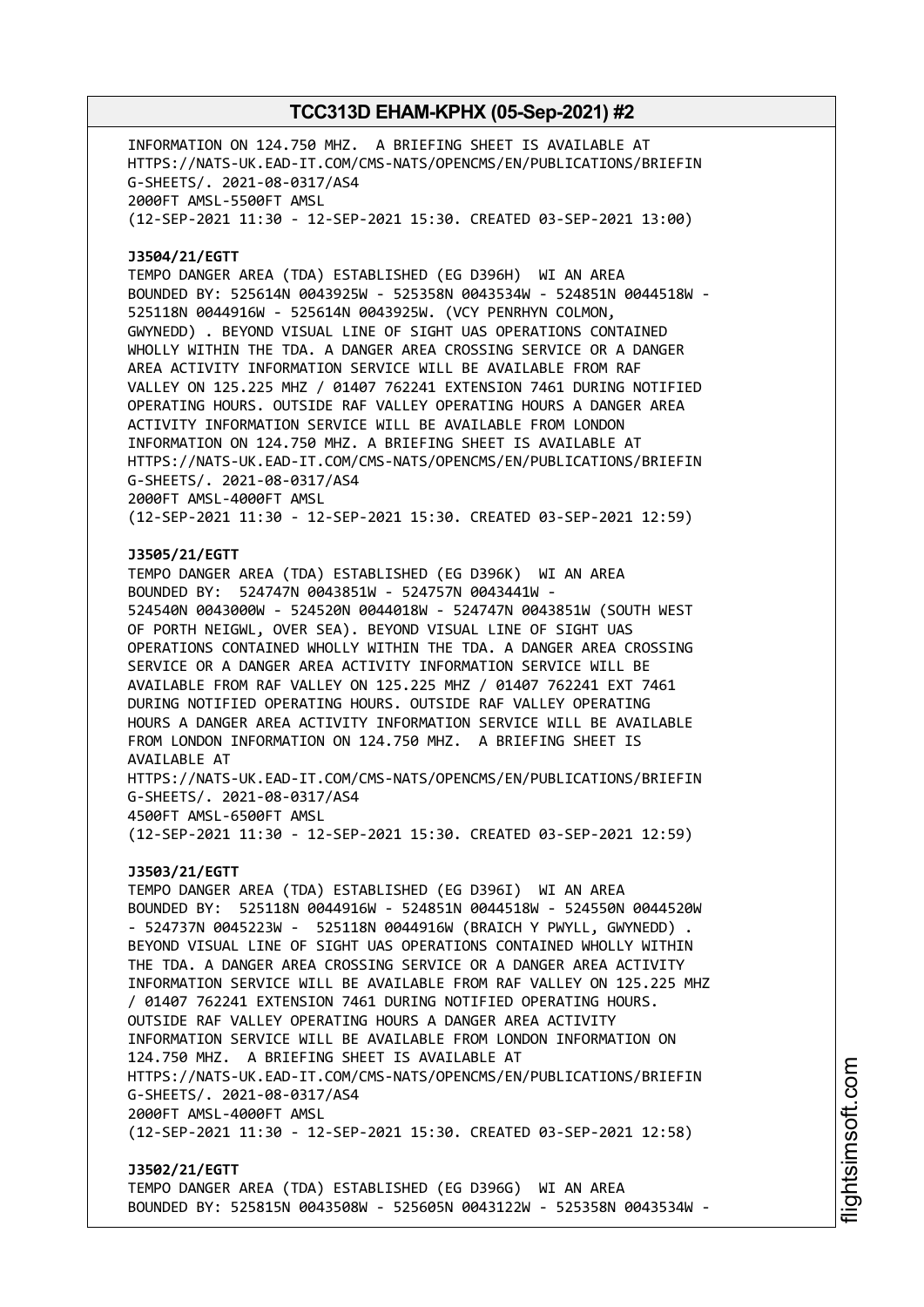525614N 0043925W - 525815N 0043508W (VCY CARREG DDU, GWYNEDD) . BEYOND VISUAL LINE OF SIGHT UAS OPERATIONS CONTAINED WHOLLY WITHIN THE TDA. A DANGER AREA CROSSING SERVICE OR A DANGER AREA ACTIVITY INFORMATION SERVICE WILL BE AVAILABLE FROM RAF VALLEY ON 125.225 MHZ / 01407 762241 EXTENSION 7461 DURING NOTIFIED OPERATING HOURS. OUTSIDE RAF VALLEY OPERATING HOURS A DANGER AREA ACTIVITY INFORMATION SERVICE WILL BE AVAILABLE FROM LONDON INFORMATION ON 124.750 MHZ. A BRIEFING SHEET IS AVAILABLE AT HTTPS://NATS-UK.EAD-IT.COM/CMS-NATS/OPENCMS/EN/PUBLICATIONS/BRIEFIN G-SHEETS/. 2021-08-0317/AS4 2000FT AMSL-4000FT AMSL (12-SEP-2021 11:30 - 12-SEP-2021 15:30. CREATED 03-SEP-2021 12:56)

#### **J3500/21/EGTT**

TEMPO DANGER AREA (TDA) ESTABLISHED (EG D396E) WI AN AREA BOUNDED BY STRAIGHT LINES JOINING 530329N 0042425W - 530507N 0042307W THENCE THE ANTICLOCKWISE ARC OF A CIRCLE OF RADIUS 2 NM CENTRED ON 530607N 0042015W BETWEEN 530507N 0042307W AND 530427N 0041826W THENCE STRAIGHT LINES JOINING 530427N 0041826W - 530317N 0042026W - 530329N 0042425W (SOUTH WEST OF CAERNARFON AD, OVER SEA). BEYOND VISUAL LINE OF SIGHT UAS OPERATIONS CONTAINED WHOLLY WITHIN THE TDA. A DANGER AREA CROSSING SERVICE OR A DANGER AREA ACTIVITY INFORMATION SERVICE WILL BE AVAILABLE FROM RAF VALLEY ON 125.225 MHZ / 01407 762241 EXT 7461 DURING NOTIFIED OPERATING HOURS. OUTSIDE RAF VALLEY OPERATING HOURS A DANGER AREA ACTIVITY INFORMATION SERVICE WILL BE AVAILABLE FROM LONDON INFORMATION ON 124.750 MHZ. A BRIEFING SHEET IS AVAILABLE AT HTTPS://NATS-UK.EAD-IT.COM/CMS-NATS/OPENCMS/EN/PUBLICATIONS/BRIEFIN G-SHEETS. 2021-08-0317/AS4 1000FT AMSL-2000FT AMSL (12-SEP-2021 11:30 - 12-SEP-2021 15:30. CREATED 03-SEP-2021 12:54)

#### **J3501/21/EGTT**

TEMPO DANGER AREA (TDA) ESTABLISHED (EG D396F) WI AN AREA BOUNDED BY: 530329N 0042425W - 525815N 0043508W - 525653N 0043248W - 530317N 0042026W - 530329N 0042425W. (SOUTH WEST OF CAERNARFON AD, OVER SEA). BEYOND VISUAL LINE OF SIGHT UAS OPERATIONS CONTAINED WHOLLY WITHIN THE TDA. A DANGER AREA CROSSING SERVICE OR A DANGER AREA ACTIVITY INFORMATION SERVICE WILL BE AVAILABLE FROM RAF VALLEY ON 125.225 MHZ / 01407 762241 EXTENSION 7461 DURING NOTIFIED OPERATING HOURS. OUTSIDE RAF VALLEY OPERATING HOURS A DANGER AREA ACTIVITY INFORMATION SERVICE WILL BE AVAILABLE FROM LONDON INFORMATION ON 124.750 MHZ. A BRIEFING SHEET IS AVAILABLE AT HTTPS://NATS-UK.EAD-IT.COM/CMS-NATS/OPENCMS/EN/PUBLICATIONS/BRIEFIN G-SHEETS/. 2021-08-0317/AS4 1500FT AMSL-3000FT AMSL

(12-SEP-2021 11:30 - 12-SEP-2021 15:30. CREATED 03-SEP-2021 12:54)

#### **J3499/21/EGTT**

TEMPO DANGER AREA (TDA) ESTABLISHED (EG D396J) WI AN AREA BOUNDED BY: 524550N 0044520W - 524851N 0044518W - 524747N 0043851W - 524520N 0044018W - 524550N 0044520W. (YNYS GWYLAN-FAWR, GWYNEDD) . BEYOND VISUAL LINE OF SIGHT UAS OPERATIONS CONTAINED WHOLLY WITHIN THE TDA. A DANGER AREA CROSSING SERVICE OR A DANGER AREA ACTIVITY INFORMATION SERVICE WILL BE AVAILABLE FROM RAF VALLEY ON 125.225 MHZ / 01407 762241 EXTENSION 7461 DURING NOTIFIED OPERATING HOURS. OUTSIDE RAF VALLEY OPERATING HOURS A DANGER AREA ACTIVITY INFORMATION SERVICE WILL BE AVAILABLE FROM LONDON INFORMATION ON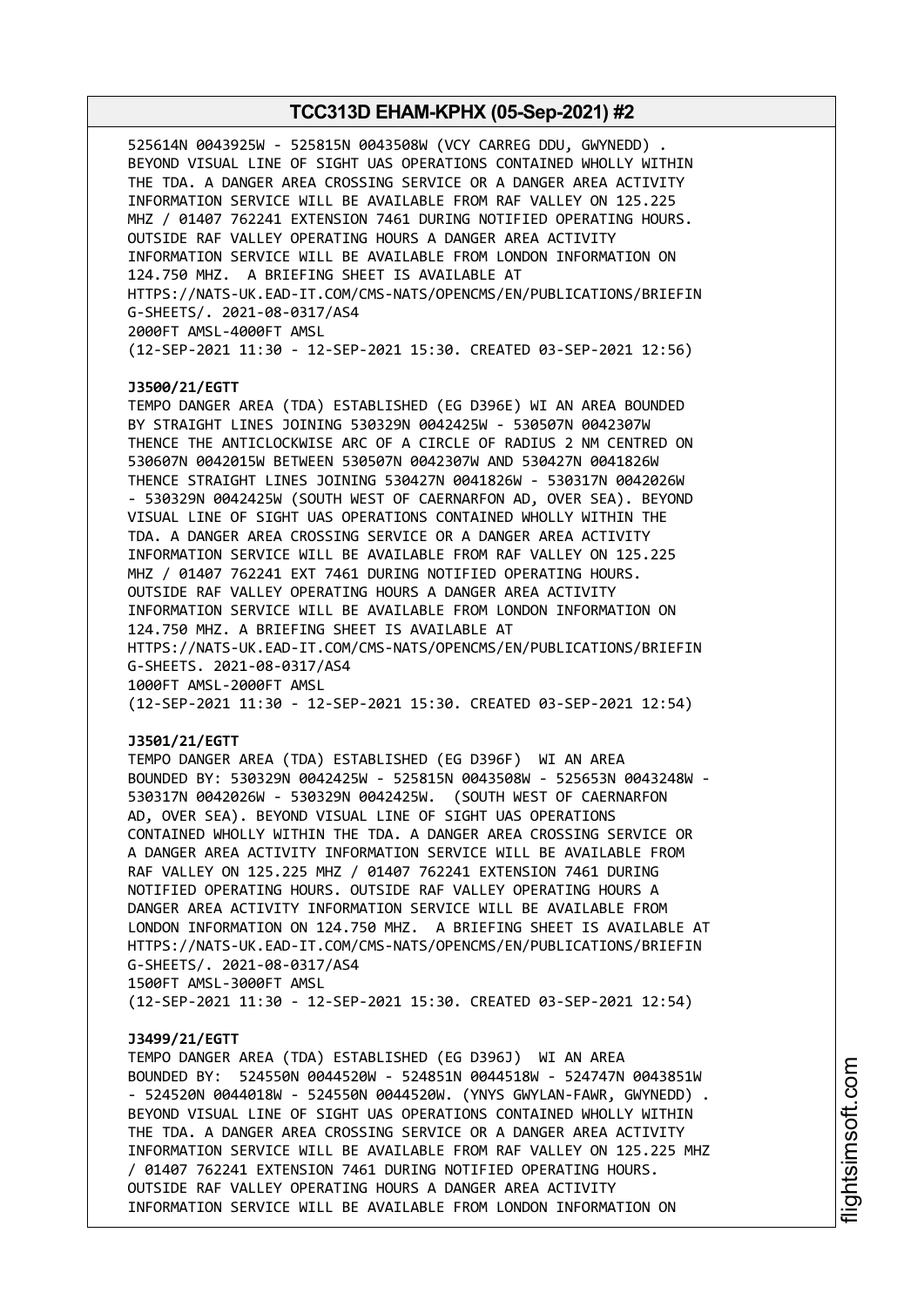124.750 MHZ. A BRIEFING SHEET IS AVAILABLE AT HTTPS://NATS-UK.EAD-IT.COM/CMS-NATS/OPENCMS/EN/PUBLICATIONS/BRIEFIN G-SHEETS/. 2021-08-0317/AS4 2000FT AMSL-5500FT AMSL (11-SEP-2021 11:30 - 11-SEP-2021 15:30. CREATED 03-SEP-2021 12:53) **J3498/21/EGTT** TEMPO DANGER AREA (TDA) ESTABLISHED (EG D396K) WI AN AREA BOUNDED BY: 524747N 0043851W - 524757N 0043441W - 524540N 0043000W - 524520N 0044018W - 524747N 0043851W (SOUTH WEST OF PORTH NEIGWL, OVER SEA). BEYOND VISUAL LINE OF SIGHT UAS OPERATIONS CONTAINED WHOLLY WITHIN THE TDA. A DANGER AREA CROSSING SERVICE OR A DANGER AREA ACTIVITY INFORMATION SERVICE WILL BE AVAILABLE FROM RAF VALLEY ON 125.225 MHZ / 01407 762241 EXTENSION 7461 DURING NOTIFIED OPERATING HOURS. OUTSIDE RAF VALLEY OPERATING HOURS A DANGER AREA ACTIVITY INFORMATION SERVICE WILL BE AVAILABLE FROM LONDON INFORMATION ON 124.750 MHZ. A BRIEFING SHEET IS AVAILABLE AT HTTPS://NATS-UK.EAD-IT.COM/CMS-NATS/OPENCMS/EN/PUBLICATIONS/BRIEFIN G-SHEETS/. 2021-08-0317/AS4 4500FT AMSL-6500FT AMSL (11-SEP-2021 11:30 - 11-SEP-2021 15:30. CREATED 03-SEP-2021 12:52) **J3497/21/EGTT** TEMPO DANGER AREA (TDA) ESTABLISHED (EG D396I) WI AN AREA BOUNDED BY: 525118N 0044916W - 524851N 0044518W - 524550N 0044520W - 524737N 0045223W - 525118N 0044916W (BRAICH Y PWYLL, GWYNEDD) . BEYOND VISUAL LINE OF SIGHT UAS OPERATIONS CONTAINED WHOLLY WITHIN THE TDA. A DANGER AREA CROSSING SERVICE OR A DANGER AREA ACTIVITY INFORMATION SERVICE WILL BE AVAILABLE FROM RAF VALLEY ON 125.225 MHZ / 01407 762241 EXTENSION 7461 DURING NOTIFIED OPERATING HOURS. OUTSIDE RAF VALLEY OPERATING HOURS A DANGER AREA ACTIVITY INFORMATION SERVICE WILL BE AVAILABLE FROM LONDON INFORMATION ON 124.750 MHZ. A BRIEFING SHEET IS AVAILABLE AT HTTPS://NATS-UK.EAD-IT.COM/CMS-NATS/OPENCMS/EN/PUBLICATIONS/BRIEFIN G-SHEETS/. 2021-08-0317/AS4 2000FT AMSL-4000FT AMSL (11-SEP-2021 11:30 - 11-SEP-2021 15:30. CREATED 03-SEP-2021 12:51) **J3496/21/EGTT** TEMPO DANGER AREA (TDA) ESTABLISHED (EG D396H) WI AN AREA BOUNDED BY: 525614N 0043925W - 525358N 0043534W - 524851N 0044518W - 525118N 0044916W - 525614N 0043925W. (VCY PENRHYN COLMON, GWYNEDD) . BEYOND VISUAL LINE OF SIGHT UAS OPERATIONS CONTAINED WHOLLY WITHIN THE TDA. A DANGER AREA CROSSING SERVICE OR A DANGER AREA ACTIVITY INFORMATION SERVICE WILL BE AVAILABLE FROM RAF VALLEY ON 125.225 MHZ / 01407 762241 EXTENSION 7461 DURING NOTIFIED OPERATING HOURS. OUTSIDE RAF VALLEY OPERATING HOURS A DANGER AREA ACTIVITY INFORMATION SERVICE WILL BE AVAILABLE FROM LONDON INFORMATION ON 124.750 MHZ. A BRIEFING SHEET IS AVAILABLE AT HTTPS://NATS-UK.EAD-IT.COM/CMS-NATS/OPENCMS/EN/PUBLICATIONS/BRIEFIN G-SHEETS/. 2021-08-0317/AS4 2000FT AMSL-4000FT AMSL (11-SEP-2021 11:30 - 11-SEP-2021 15:30. CREATED 03-SEP-2021 12:49) **J3495/21/EGTT**

TEMPO DANGER AREA (TDA) ESTABLISHED (EG D396G) WI AN AREA BOUNDED BY: 525815N 0043508W - 525605N 0043122W - 525358N 0043534W - 525614N 0043925W - 525815N 0043508W (VCY CARREG DDU, GWYNEDD) .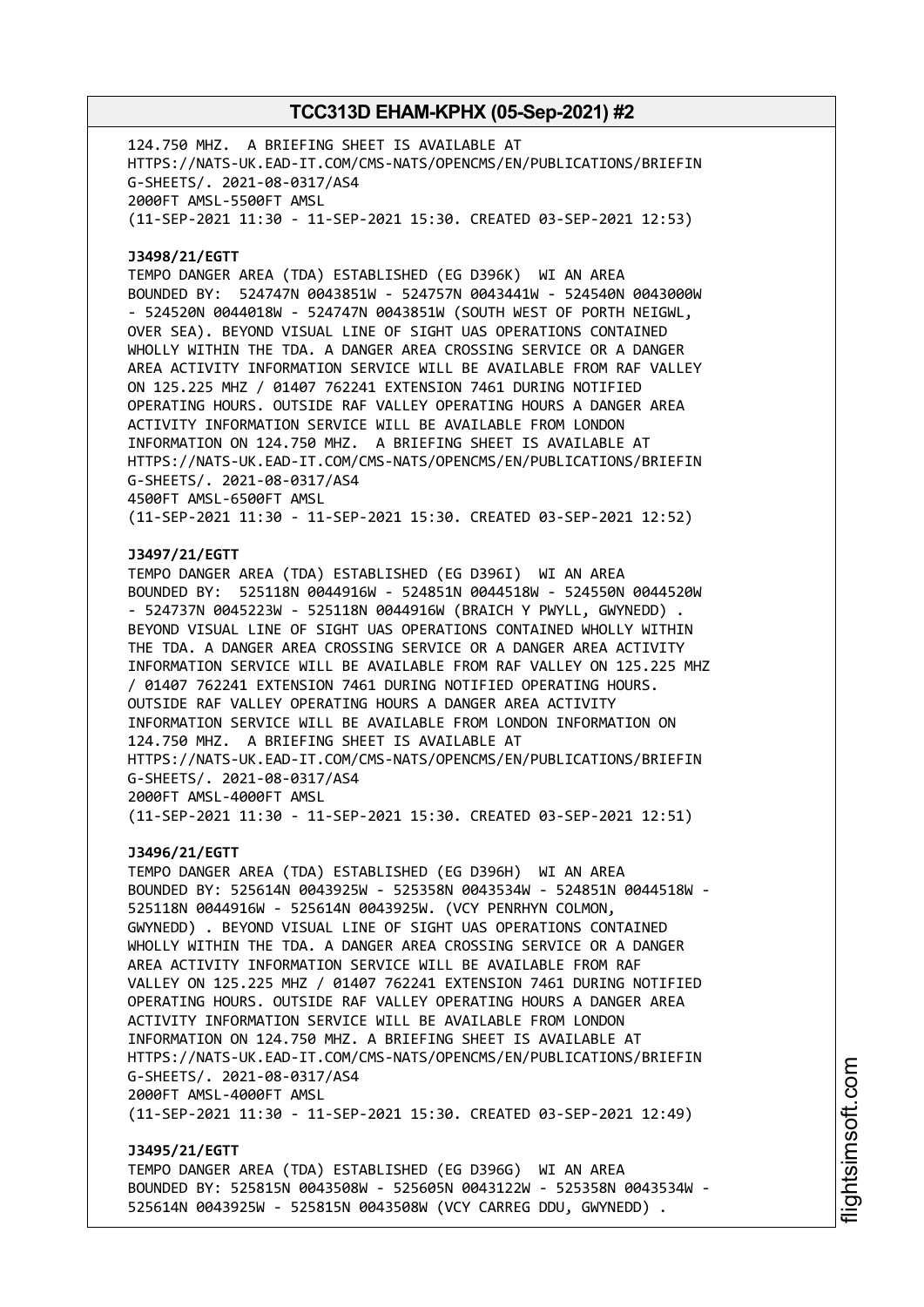BEYOND VISUAL LINE OF SIGHT UAS OPERATIONS CONTAINED WHOLLY WITHIN THE TDA. A DANGER AREA CROSSING SERVICE OR A DANGER AREA ACTIVITY INFORMATION SERVICE WILL BE AVAILABLE FROM RAF VALLEY ON 125.225 MHZ / 01407 762241 EXTENSION 7461 DURING NOTIFIED OPERATING HOURS. OUTSIDE RAF VALLEY OPERATING HOURS A DANGER AREA ACTIVITY INFORMATION SERVICE WILL BE AVAILABLE FROM LONDON INFORMATION ON 124.750 MHZ. A BRIEFING SHEET IS AVAILABLE AT HTTPS://NATS-UK.EAD-IT.COM/CMS-NATS/OPENCMS/EN/PUBLICATIONS/BRIEFIN G-SHEETS/. 2021-08-0317/AS4 2000FT AMSL-4000FT AMSL (11-SEP-2021 11:30 - 11-SEP-2021 15:30. CREATED 03-SEP-2021 12:48) **J3494/21/EGTT** TEMPO DANGER AREA (TDA) ESTABLISHED (EG D396E) WI AN AREA BOUNDED BY STRAIGHT LINES JOINING 530329N 0042425W - 530507N 0042307W THENCE THE ANTICLOCKWISE ARC OF A CIRCLE OF RADIUS 2 NM CENTRED ON 530607N 0042015W BETWEEN 530507N 0042307W AND 530427N 0041826W THENCE STRAIGHT LINES JOINING 530427N 0041826W - 530317N 0042026W - 530329N 0042425W (SOUTH WEST OF CAERNARFON AD, OVER SEA). BEYOND VISUAL LINE OF SIGHT UAS OPERATIONS CONTAINED WHOLLY WITHIN THE TDA. A DANGER AREA CROSSING SERVICE OR A DANGER AREA ACTIVITY INFORMATION SERVICE WILL BE AVAILABLE FROM RAF VALLEY ON 125.225 MHZ / 01407 762241 EXTENSION 7461 DURING NOTIFIED OPERATING HOURS. OUTSIDE RAF VALLEY OPERATING HOURS A DANGER AREA ACTIVITY INFORMATION SERVICE WILL BE AVAILABLE FROM LONDON INFORMATION ON 124.750 MHZ. A BRIEFING SHEET IS AVAILABLE AT HTTPS://NATS-UK.EAD-IT.COM/CMS-NATS/OPENCMS/EN/PUBLICATIONS/BRIEFIN G-SHEETS. 2021-08-0317/AS4 1000FT AMSL-2000FT AMSL (11-SEP-2021 11:30 - 11-SEP-2021 15:30. CREATED 03-SEP-2021 12:47)

#### **J3493/21/EGTT**

TEMPO DANGER AREA (TDA) ESTABLISHED (EG D396F) WI AN AREA BOUNDED BY: 530329N 0042425W - 525815N 0043508W - 525653N 0043248W - 530317N 0042026W - 530329N 0042425W. (SOUTH WEST OF CAERNARFON AD, OVER SEA). BEYOND VISUAL LINE OF SIGHT UAS OPERATIONS CONTAINED WHOLLY WITHIN THE TDA. A DANGER AREA CROSSING SERVICE OR A DANGER AREA ACTIVITY INFORMATION SERVICE WILL BE AVAILABLE FROM RAF VALLEY ON 125.225 MHZ / 01407 762241 EXTENSION 7461 DURING NOTIFIED OPERATING HOURS. OUTSIDE RAF VALLEY OPERATING HOURS A DANGER AREA ACTIVITY INFORMATION SERVICE WILL BE AVAILABLE FROM LONDON INFORMATION ON 124.750 MHZ. A BRIEFING SHEET IS AVAILABLE AT HTTPS://NATS-UK.EAD-IT.COM/CMS-NATS/OPENCMS/EN/PUBLICATIONS/BRIEFIN G-SHEETS/. 2021-08-0317/AS4 1500FT AMSL-3000FT AMSL (11-SEP-2021 11:30 - 11-SEP-2021 15:30. CREATED 03-SEP-2021 12:46)

**M3493/21/EGTT** THE FOLLOWING ESKMEALS DANGER AREAS ARE ACTIVATED: EG D406A 0700-1900 SFC-50000FT AMSL EG D406B 0700-1900 SFC-50000FT AMSL SFC-50000FT AMSL (06-SEP-2021 07:00 - 06-SEP-2021 19:00. CREATED 03-SEP-2021 12:35)

**H6015/21/EGTT** FLIGHT OPS AREA CHARLIE. A SKYGUARDIAN REMOTELEY PILOTED ACFT SYSTEM OPR BEYOND VISUAL LINE OF SIGHT WILL TRANSIT FROM EG D397B TO ENTER AND EXIT CONTROLLED AIRSPACE WI AREA BOUNDED BY STRAIGHT LINES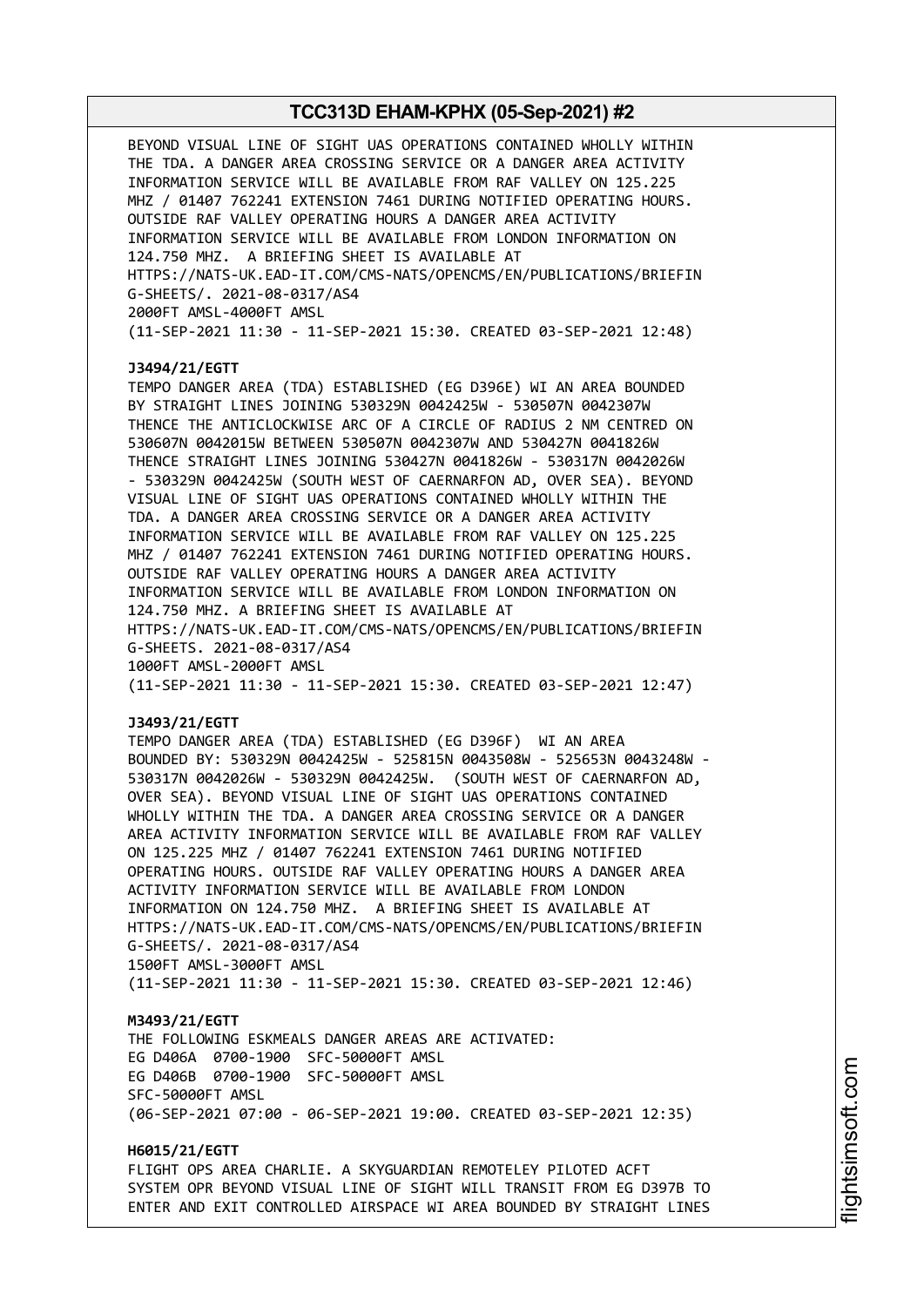JOINING 531739N 0002906W - 522642N 0001752E - 521034N 0002130W - 521910N 0002950W - 531243N 0004335W - 531739N 0002906W. SKYGUARDIAN OPR WITH TCAS, ADS-B AND AIR TO AIR RADAR SYSTEM. BRIEFING SHEET AVBL AT WWW.NATS-UK.EAD-IT.COM. SEE J SERIES NOTAM FOR TEMPO DANGER AREAS (VCY WADDINGTON AIC, Y68/2021 REFERS). FOR FURTHER INFO CTC 07305 096784. 2021-08-0031/AS2 FL100-FL195 (06-SEP-2021 08:00 - 06-SEP-2021 18:00. CREATED 03-SEP-2021 12:31) **H6014/21/EGTT** PIPELINE INSPECTION NOTIFICATION PROCEDURE SYSTEM (PINS) WILL TAKE PLACE IN THE FOLLOWING LOW FLYING AREAS - 1, 2, 4, 5, 6, 7N, 8, 9, 10, 11N, 11S, 12, 13, 14E, 16, 17, 18, THAMES VALLEY AVOIDANCE AREA MAX HEIGHT 2000FT AGL. UK AIP ENR 6 (PINS AREAS AND UK DAY LOW FLYING SYSTEM (DLFS)) REFERS. 21/09/016/LFBC SFC-6500FT AMSL (06-SEP-2021 06:00 - 06-SEP-2021 16:00. CREATED 03-SEP-2021 12:14) **M3491/21/EGTT** THE FOLLOWING KIRKCUDBRIGHT DANGER AREA IS ACTIVATED: EG D405 0800-1500 SFC-15000FT AMSL SFC-15000FT AMSL (06-SEP-2021 08:00 - 06-SEP-2021 15:00. CREATED 03-SEP-2021 12:12) **M3490/21/EGTT** THE FOLLOWING SHOEBURYNESS DANGER AREAS ARE ACTIVATED: EG D138C 0730-1700 SFC-6000FT AMSL EG D138D 0730-1700 SFC-13000FT AMSL SFC-13000FT AMSL (06-SEP-2021 07:30 - 06-SEP-2021 17:00. CREATED 03-SEP-2021 12:11) **N0171/21/EGTT** LIT CRANE OPR AT 545850.1N 0013719.2W NEWCASTLE UPON TYNE (ROYAL VICTORIA INFIRMARY) MAX HGT 176FT AGL, 360FT AMSL. (04-SEP-2021 06:00 - 05-SEP-2021 16:00. CREATED 03-SEP-2021 12:10) **M3488/21/EGTT** THE FOLLOWING MANORBIER DANGER AREAS ARE ACTIVATED: EG D115A 0730-1600 SFC-23000FT AMSL EG D115B 0730-1600 SFC-40000FT AMSL SFC-40000FT AMSL (06-SEP-2021 07:30 - 06-SEP-2021 16:00. CREATED 03-SEP-2021 12:06) **M3487/21/EGTT** THE FOLLOWING EAST ANGLIA MILITARY TRAINING AREAS ACTIVATED: EAMTA LOW 1300-1415 FL245-FL285 EAMTA HIGH 1300-1415 FL285-FL660 FL245-FL660 (06-SEP-2021 13:00 - 06-SEP-2021 14:15. CREATED 03-SEP-2021 12:02) **M3486/21/EGTT** THE FOLLOWING NORTH WALES MILITARY TRAINING AREAS ACTIVATED: NORTH (LOW) 1700-1745 FL195-FL285 SOUTH (LOW) 1700-1745 FL195-FL285 FL195-FL285 (06-SEP-2021 17:00 - 06-SEP-2021 17:45. CREATED 03-SEP-2021 12:01)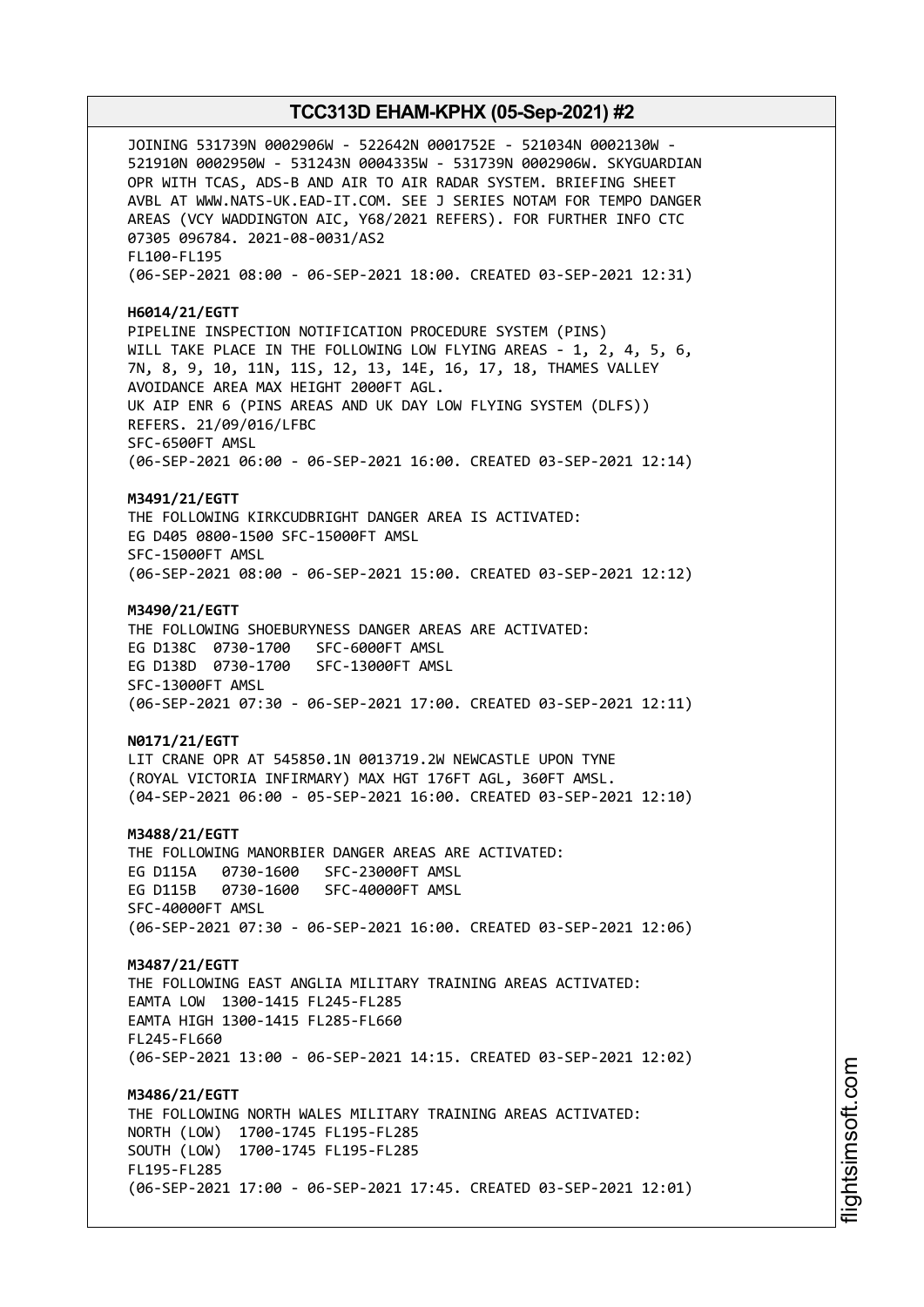**M3482/21/EGTT** THE FOLLOWING SOUTHERN MANAGED DANGER AREAS ARE ACTIVATED: EG D323E 1230-1415 FL050-FL660 FL050-FL660 (06-SEP-2021 12:30 - 06-SEP-2021 14:15. CREATED 03-SEP-2021 11:57) **M3481/21/EGTT** THE FOLLOWING SOUTHERN MANAGED DANGER AREAS ARE ACTIVATED: EG D323D 1230-1415 FL050-FL660 EG D323K 1230-1415 FL150-FL660 EG D323P 1230-1415 FL100-FL660 FL050-FL660 (06-SEP-2021 12:30 - 06-SEP-2021 14:15. CREATED 03-SEP-2021 11:56) **M3480/21/EGTT** THE FOLLOWING SOUTHERN MANAGED DANGER AREAS ARE ACTIVATED: EG D323C 1230-1415 FL050-FL660 EG D323J 1230-1415 FL150-FL660 EG D323N 1230-1415 FL100-FL660 FL050-FL660 (06-SEP-2021 12:30 - 06-SEP-2021 14:15. CREATED 03-SEP-2021 11:55) **M3479/21/EGTT** THE FOLLOWING SOUTHERN MANAGED DANGER AREAS ARE ACTIVATED: EG D323B 1300-1415 FL050-FL660 EG D323H 1300-1415 FL150-FL660 EG D323M 1300-1415 FL100-FL660 EG D323R 1300-1415 FL100-FL660 FL050-FL660 (06-SEP-2021 13:00 - 06-SEP-2021 14:15. CREATED 03-SEP-2021 11:53) **M3478/21/EGTT** THE FOLLOWING SOUTHERN MANAGED DANGER AREAS ARE ACTIVATED: EG D323A 1300-1415 FL050-FL660 EG D323G 1300-1415 FL150-FL660 EG D323L 1300-1415 FL100-FL660 EG D323Q 1300-1415 FL100-FL660 FL050-FL660 (06-SEP-2021 13:00 - 06-SEP-2021 14:15. CREATED 03-SEP-2021 11:50) **B2177/21/EGTT** COVID-19: INFORMATION WARTON LOWER AIRSPACE RADAR SERVICE REVISED OPR HOURS: MON-FRI 0800-1500. (06-SEP-2021 06:30 - 24-SEP-2021 16:00. CREATED 03-SEP-2021 11:32) **B2176/21/EGTT** YEOVILTON LOWER AIRSPACE RADAR SERVICE AVAILABILITY: MON 06 SEP-THU 09 SEP 0900-1600 FRI 10 SEP 0900-1300 SUBJECT TO MANPOWER AVAILABILITY AND OPERATIONAL COMMITMENTS. TIMINGS MAY BE SUBJECT TO CHANGE OR CANCELLATION AT SHORT NOTICE. (06-SEP-2021 09:00 - 10-SEP-2021 13:00. CREATED 03-SEP-2021 11:20) **F0852/21/EGTT** DANGER AREA EG D012 LYME BAY NORTH ACTIVATED SFC-5000FT AMSL (07-SEP-2021 19:30 - 07-SEP-2021 23:30. CREATED 03-SEP-2021 10:41)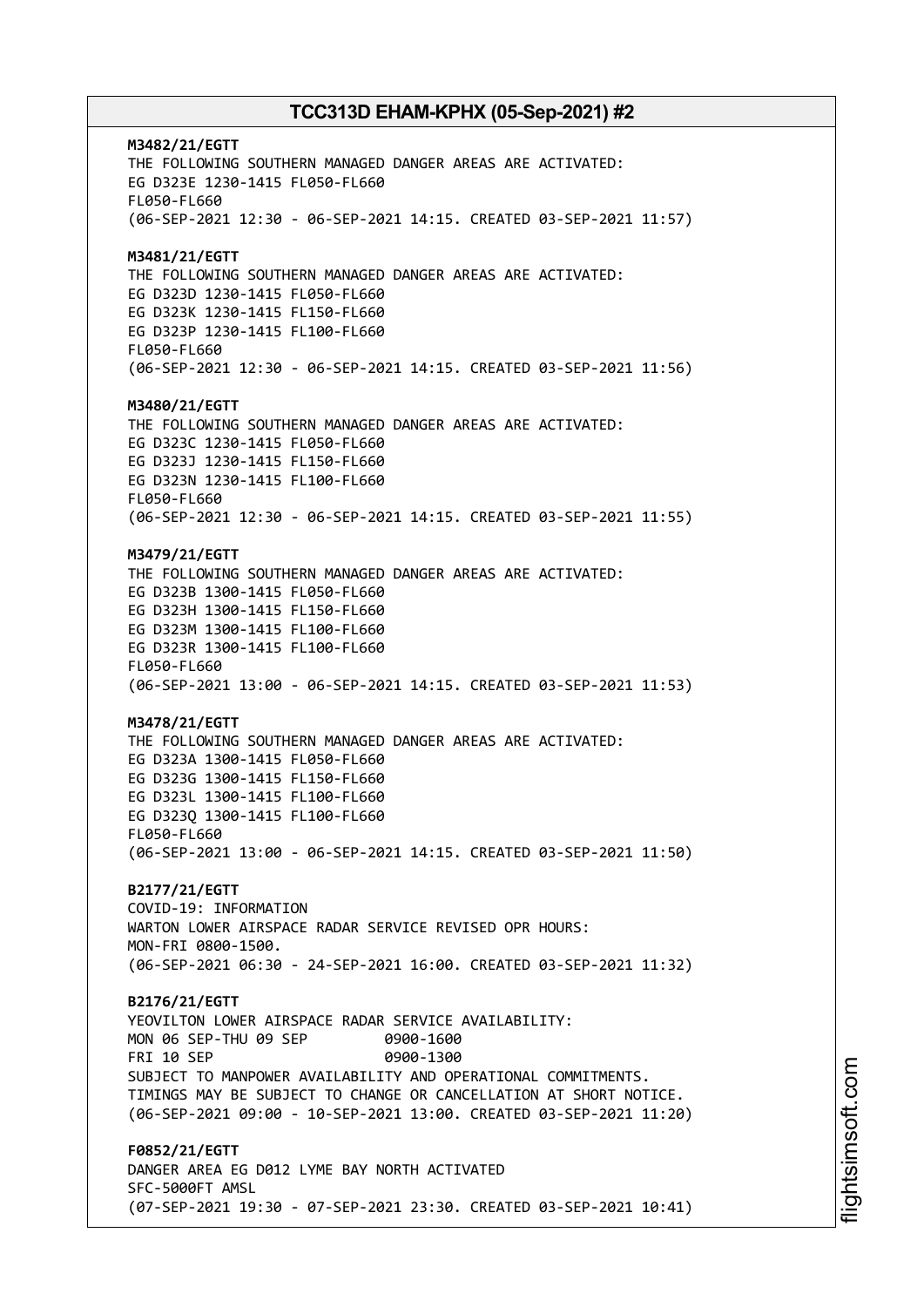**F0851/21/EGTT** DANGER AREA EG D013 LYME BAY ACTIVATED SFC-5000FT AMSL (07-SEP-2021 19:30 - 07-SEP-2021 23:30. CREATED 03-SEP-2021 10:41) **F0850/21/EGTT** DANGER AREA EG D012 LYME BAY NORTH ACTIVATED SFC-5000FT AMSL (07-SEP-2021 16:00 - 07-SEP-2021 17:00. CREATED 03-SEP-2021 10:40) **F0849/21/EGTT** DANGER AREA EG D013 LYME BAY ACTIVATED SFC-5000FT AMSL (07-SEP-2021 16:00 - 07-SEP-2021 17:00. CREATED 03-SEP-2021 10:39) **H6013/21/EGTT** CIVIL AIRCRAFT NOTIFICATION PROCEDURE - MULTIPLE PARAGLIDERS OPERATING IN LOW FLYING AREA 1C WI 2NM RADIUS OF PSN 513634N 0012848W (CHALLOW HILL, OXFORDSHIRE). 2000FT AGL. CTC 07511957129. 21/09/015/LFC SFC-2600FT AMSL SR-SS (06-SEP-2021 05:26 - 07-SEP-2021 18:39. CREATED 03-SEP-2021 10:37) **F0847/21/EGTT** DANGER AREA EG D038 PORTSMOUTH ACTIVATED SFC-16000FT AMSL (05-SEP-2021 15:00 - 05-SEP-2021 16:00. CREATED 03-SEP-2021 10:29) **F0846/21/EGTT** DANGER AREA EG D037 PORTSMOUTH ACTIVATED SFC-16000FT AMSL (05-SEP-2021 15:00 - 05-SEP-2021 16:00. CREATED 03-SEP-2021 10:28) **H6012/21/EGTT** CIVIL AIRCRAFT NOTIFICATION PROCEDURE - MULTIPLE PARAGLIDERS OPR **TN** LOW FLYING AREA 1C WI 2NM RADIUS OF PSN 513634N 0012848W (CHALLOW HILL, OXFORDSHIRE). 2000FT AGL. CTC 07511 957129. 21/09/014/LFC SFC-2600FT AMSL SR-SS (03-SEP-2021 10:15 - 05-SEP-2021 18:43. CREATED 03-SEP-2021 10:27) **F0844/21/EGTT** DANGER AREA EG D039 PORTSMOUTH ACTIVATED SFC-16000FT AMSL (05-SEP-2021 15:00 - 05-SEP-2021 16:00. CREATED 03-SEP-2021 10:26) **B2175/21/EGTT** THE NOTAM OFFICE WILL BE UNABLE TO ISSUE NOTAM DUE TO A PLANNED EUROPEAN AIS DATABASE (EAD) OUTAGE. DURING THIS TIME, ONLY TIME CRITICAL NOTAM WILL BE TRANSMITTED AS AN X SERIES NOTAM IF SENT TO EGGNYNYX. ADDITIONALLY, THE AIS WEBSITE, INTEGRATED AIP (IAIP) AND NOTAM PIB WILL ALSO BE UNAVAILABLE. (08-SEP-2021 19:05 - 08-SEP-2021 19:35 EST. CREATED 03-SEP-2021 10:23)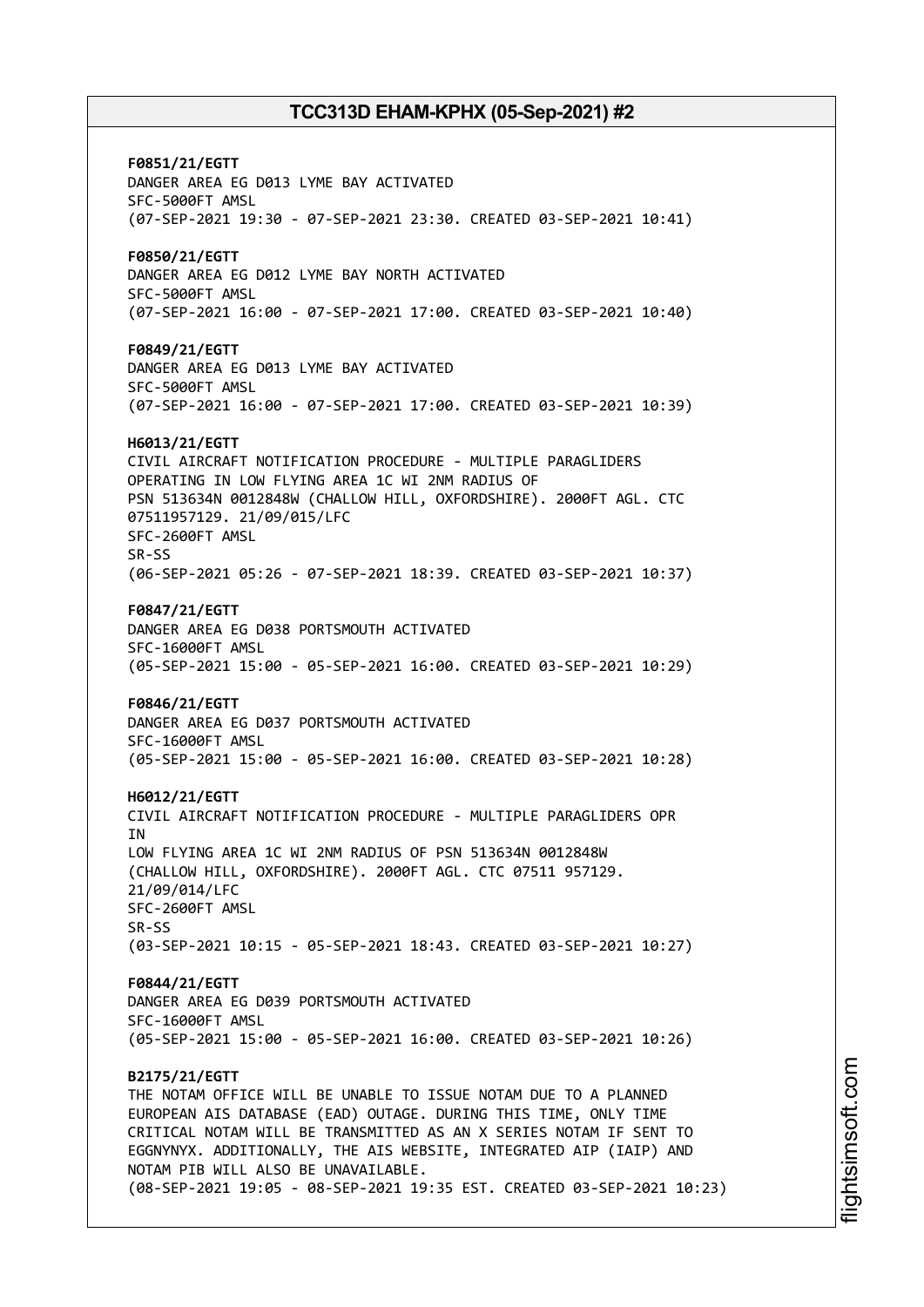**F0843/21/EGTT** DANGER AREA EG D005A PREDANNACK ACTIVATED SFC-8000FT AMSL (08-SEP-2021 08:00 - 08-SEP-2021 11:00. CREATED 03-SEP-2021 09:42) **F0842/21/EGTT** DANGER AREA EG D005A PREDANNACK ACTIVATED SFC-8000FT AMSL (09-SEP-2021 08:00 - 09-SEP-2021 11:00. CREATED 03-SEP-2021 09:28) **F0841/21/EGTT** DANGER AREA EG D005B PREDANNACK CORRIDOR ACTIVATED SFC-8000FT AMSL (09-SEP-2021 08:00 - 09-SEP-2021 11:00. CREATED 03-SEP-2021 09:27) **F0840/21/EGTT** DANGER AREA EG D005B PREDANNACK CORRIDOR ACTIVATED SFC-8000FT AMSL (08-SEP-2021 08:00 - 08-SEP-2021 11:00. CREATED 03-SEP-2021 09:25) **F0838/21/EGTT** DANGER AREA EG D005A PREDANNACK ACTIVATED SFC-8000FT AMSL (07-SEP-2021 08:00 - 07-SEP-2021 11:00. CREATED 03-SEP-2021 09:24) **F0839/21/EGTT** DANGER AREA EG D005B PREDANNACK CORRIDOR ACTIVATED SFC-8000FT AMSL (07-SEP-2021 08:00 - 07-SEP-2021 11:00. CREATED 03-SEP-2021 09:24) **J3488/21/EGTT** RESTRICTED AREA (TEMPORARY) AT (ABINGDON AIRFIELD, OXFORDSHIRE). RESTRICTION OF FLYING REGULATIONS MADE UNDER ARTICLE 239 OF THE AIR NAVIGATION ORDER 2016. AIC M073/2021, WHICH INCLUDES A CHART, WILL REFER. NO ACFT IS TO FLY WI 4NM RADIUS 514128N 0011900W EXCEPT ACFT FLYING IN ACCORDANCE WITH A CLEARANCE ISSUED BY THE AIR TRAFFIC CONTROL UNIT AT ROYAL AIR FORCE BRIZE NORTON, MAKING AN APPROACH TO OR DEPARTURE FROM OXFORD AIRPORT WHILST UNDER THE CONTROL OF THE AIR TRAFFIC CONTROL UNIT AT THAT AIRPORT OR FLYING WITH THE PRIOR PERMISSION OF THE ABINGDON AIR AND COUNTRY SHOW FLYING DISPLAY DIRECTOR WHO MAY BE CONTACTED ON TELEPHONE NUMBER 07977 901711. 2021-09-0006/AS6 SFC-6000FT AMSL 10 1200-1400, 11 0700-1700 (10-SEP-2021 12:00 - 11-SEP-2021 17:00. CREATED 03-SEP-2021 08:59) **J3486/21/EGTT** RESTRICTED AREA (TEMPORARY) FOR WIRELESS MUSIC FESTIVAL (CRYSTAL PALACE PARK, LONDON) FOR UNMANNED ACFT ONLY. RESTRICTION OF FLYING REGULATIONS MADE UNDER ARTICLE 239 OF THE AIR NAVIGATION ORDER 2016. AIC M077/2021, WHICH INCLUDES A CHART, WILL REFER. NO UNMANNED ACFT IS TO FLY WITHIN AREA BOUNDED BY CIRCLE RADIUS 0.4NM CENTRED AT 512520N 0000421W EXCEPT ACFT FLYING WITH THE PERMISSION OF THE FESTIVAL AIRSPACE COORDINATOR CONTACTABLE ON 0330 2210662. AR 2021-09-0021-AS6. SFC-1380FT AMSL (10-SEP-2021 09:00 - 12-SEP-2021 21:00. CREATED 03-SEP-2021 08:58)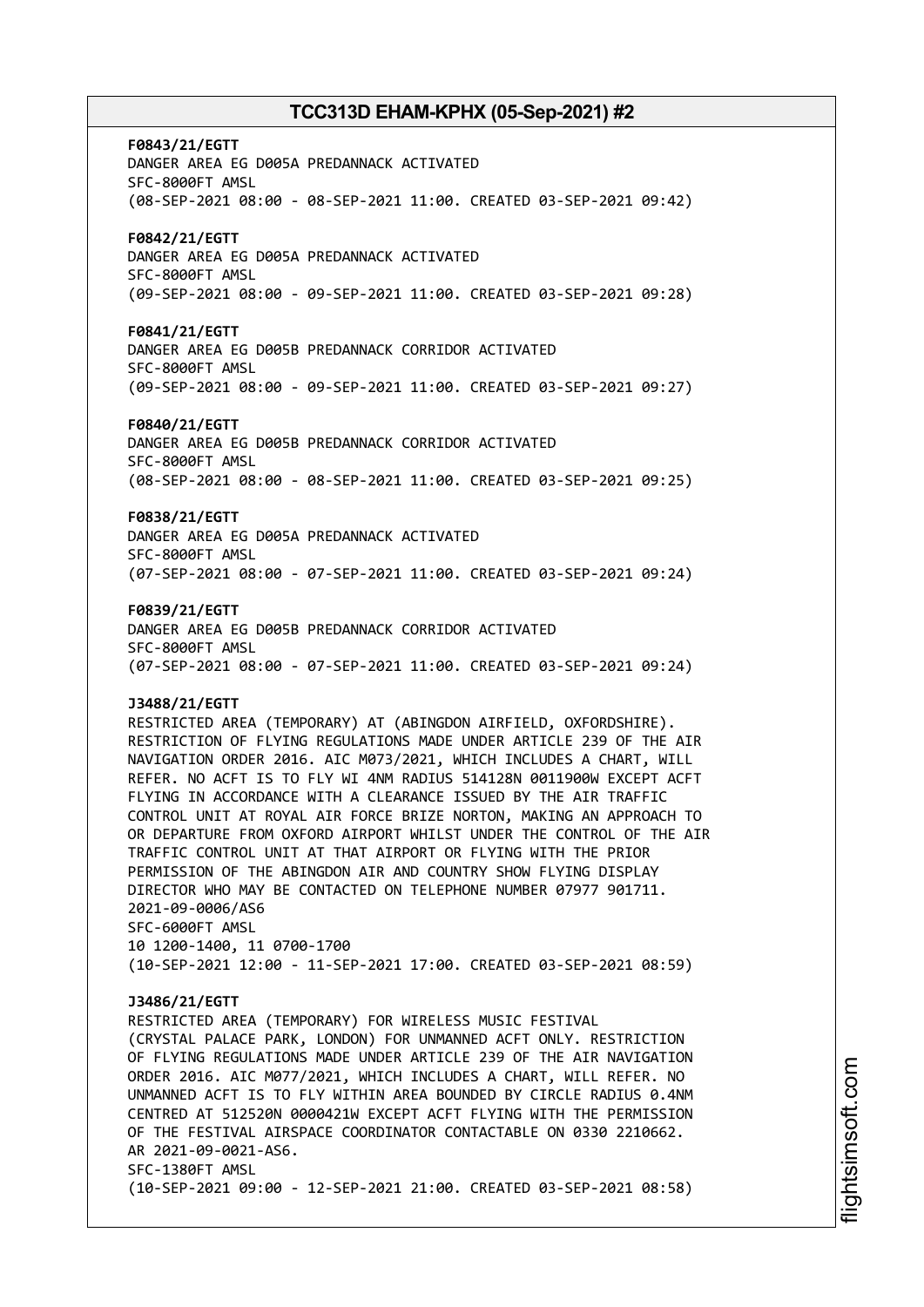# **J3484/21/EGTT** RESTRICTED AREA (TEMPORARY) FOR PARK LIFE MUSIC FESTIVAL (HEATON PARK, WARRINGTON) FOR UNMANNED ACFT ONLY. RESTRICTION OF FLYING REGULATIONS MADE UNDER ARTICLE 239 OF THE AIR NAVIGATION ORDER 2016. AIC M077/2021, WHICH INCLUDES A CHART, WILL REFER. NO UNMANNED ACFT IS TO FLY WITHIN AREA BOUNDED BY CIRCLE RADIUS 0.3NM CENTRED AT 533141N 0021531W EXCEPT ACFT FLYING WITH THE PERMISSION OF THE FESTIVAL AIRSPACE COORDINATOR CONTACTABLE ON 0330 2210662. AR 2021-09-0020-AS6. SFC-1340FT AMSL (10-SEP-2021 09:00 - 12-SEP-2021 21:00. CREATED 03-SEP-2021 08:56) **H6000/21/EGTT** UAS OPR WI 1.0NM RADIUS OF 525657N 0010725E (WEYBOURNE AD). MAX HGT 700FT AGL. WEYBOURNE AD CLOSED DURING ACTIVITY. FOR INFO 07578 940640 / 07595 497911. 2021-09-0307/AS2 SFC-950FT AMSL 0945-1500 (04-SEP-2021 09:45 - 05-SEP-2021 15:00. CREATED 03-SEP-2021 08:36) **D1243/21/EGTT** DANGER AREA EG D118 PEMBREY DEACTIVATED SFC-12000FT AMSL 0800-1200 (06-SEP-2021 08:00 - 09-SEP-2021 12:00. CREATED 03-SEP-2021 08:32) **D1242/21/EGTT** DANGER AREA EG D118 PEMBREY ACTIVATED SFC-12000FT AMSL 1600-2300 (06-SEP-2021 16:00 - 09-SEP-2021 23:00. CREATED 03-SEP-2021 08:31) **H5997/21/EGTT** UAS SWARM COMPRISED 150 UAS OPR WI 0.5NM RADIUS OF 522128N 0010456W (WINWICK HALL, WINWICK, NORTHAMPTONSHIRE). MAX HGT 400FT AGL. FOR INFO 07970 017256. 2021-09-0295/AS2 SFC-950FT AMSL SEP 07-OCT 30 1600-0200, OCT 31-NOV 07 1700-0300 (07-SEP-2021 16:00 - 08-NOV-2021 03:00. CREATED 03-SEP-2021 08:30) **D1241/21/EGTT** DANGER AREA EG D011C MERRIVALE ACTIVATED SFC-10000FT AMSL 07-09 0730-2259 (07-SEP-2021 07:30 - 09-SEP-2021 22:59. CREATED 03-SEP-2021 08:15) **D1240/21/EGTT** DANGER AREA EG D011B WILLSWORTHY ACTIVATED SFC-4500FT AMSL 06-10 13-17 0730-2259, 11 12 0730-1630 (06-SEP-2021 07:30 - 17-SEP-2021 22:59. CREATED 03-SEP-2021 08:13) **H5982/21/EGTT** CIVIL AIRCRAFT NOTIFICATION PROCEDURE - MULTIPLE PARAGLIDERS OPR **TN** LOW FLYING AREA 6 WI 2NM RADIUS OF PSN 520955N 0000907W (LITTLE GRANSDEN, CAMBRIDGESHIRE) 2000FT AGL. CTC 07785 538317. 21/09/013/LFC SFC-2500FT AMSL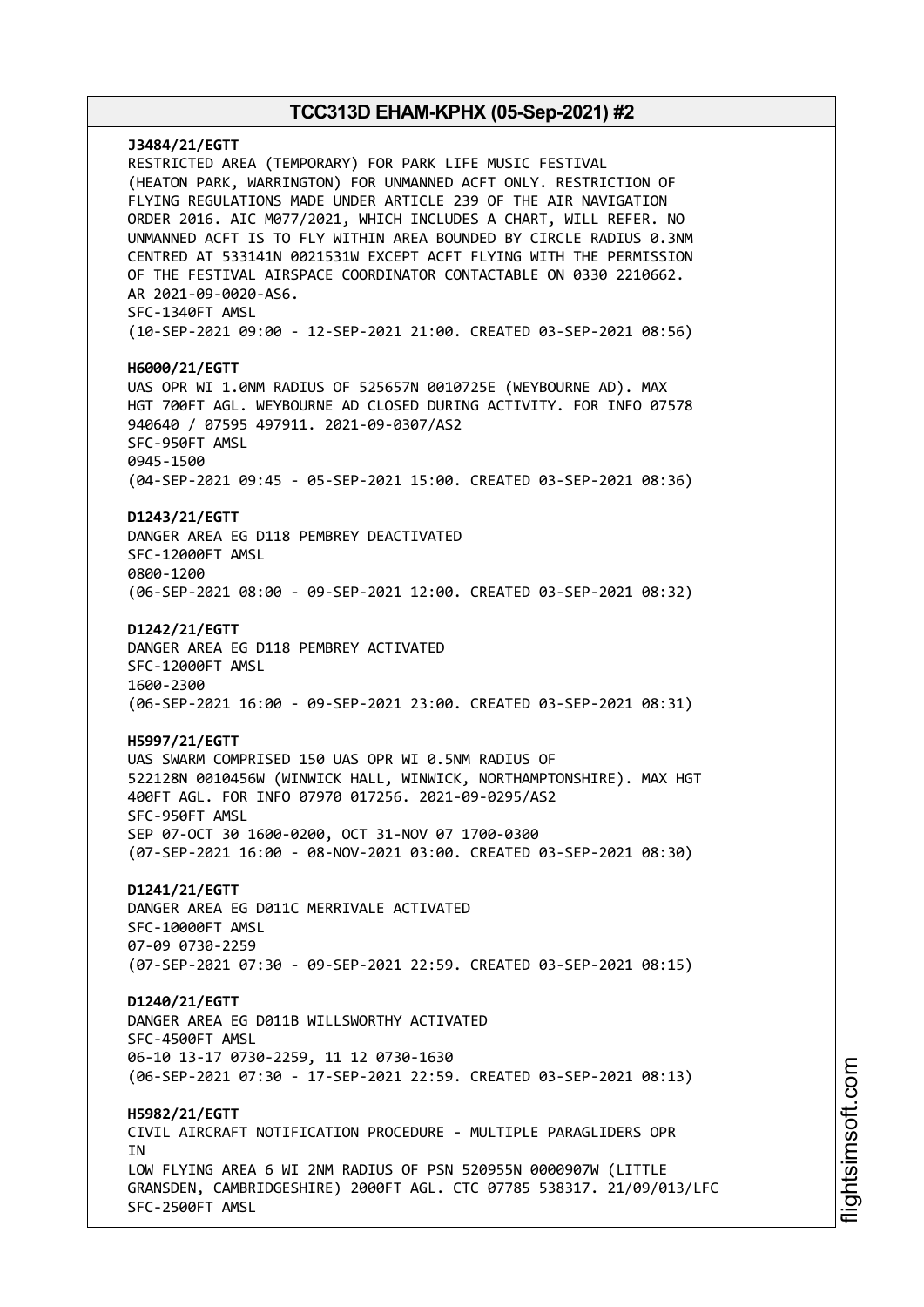SR-SS (03-SEP-2021 07:46 - 05-SEP-2021 18:39. CREATED 03-SEP-2021 07:47) **H5978/21/EGTT** UAS OPR BEYOND VISUAL LINE OF SIGHT (BVLOS) WITHOUT VISUAL OBSERVERS WI 1.3NM RADIUS OF 512250N 0010602W (PADWORTH COMMON, READING, BERKSHIRE) MAX HGT 400FT AGL. FOR INFO 01189 701103. 2021-08-0221/AS2 SFC-740FT AMSL 0800-1600 (03-SEP-2021 08:00 - 30-SEP-2021 16:00. CREATED 03-SEP-2021 07:38) **F0837/21/EGTT** DANGER AREA EG D509 CAMPBELTOWN ACTIVATED SFC-22000FT AMSL (07-SEP-2021 06:00 - 07-SEP-2021 23:59. CREATED 03-SEP-2021 05:29) **H5963/21/EGTT** MIL PARACHUTING AND ARTICLE DROPS WI 5NM RADIUS: 525101N 0004611E (SCULTHORPE, NORFOLK). FOR INFO 01638 545012. 20201-09-0313/AS5. SFC-14500FT AMSL 07 1000-1430 1830-2000, 08 1830-2130, 09 1830-2130 (07-SEP-2021 10:00 - 09-SEP-2021 21:30. CREATED 02-SEP-2021 16:04) **J3482/21/EGTT** TEMPO DANGER AREA (TDA) ESTABLISHED (EG D297E) WI AN AREA BOUNDED BY: 531120N 0013134E - 531616N 0014344E - 530726N 0020323E - 530724N 0021237E - 530502N 0021236E - 530325N 0020947E - 530325N 0020110E - 531111N 0014400E - 530824N 0014016E - 531120N 0013134E (NE OF WEYBOURNE, NORTH SEA) BEYOND VISUAL LINE OF SIGHT UAS OPERATIONS CONTAINED WHOLLY WITHIN THE TDA. A DANGER AREA CROSSING SERVICE (DACS) WILL BE AVAILABLE FM ANGLIA RADAR 125.275 MHZ. AIC Y084/21 REFERS. 2021-08-0702/AS2 SFC-1300FT AMSL (05-SEP-2021 09:45 - 05-SEP-2021 15:00. CREATED 02-SEP-2021 16:00) **J3481/21/EGTT** TEMPO DANGER AREA (TDA) ESTABLISHED (EG D297A) WI AN AREA BOUNDED BY: 525707N 0010759E - 525743N 0010455E - 530134N 0011229E - 531120N 0013134E - 530824N 0014016E - 525718N 0013712E - 525823N 0011626E - 525649N 0011218E - 525707N 0010759E (NE OF WEYBOURNE, NORTH SEA) BEYOND VISUAL LINE OF SIGHT UAS OPERATIONS CONTAINED WHOLLY WITHIN THE TDA. A DANGER AREA CROSSING SERVICE (DACS) WILL BE AVAILABLE FM ANGLIA RADAR 125.275 MHZ. AIC Y084/21 REFERS. 2021-08-0702/AS2 SFC-1300FT AMSL (05-SEP-2021 09:45 - 05-SEP-2021 15:00. CREATED 02-SEP-2021 15:58) **B2172/21/EGTT** AIRSPACE RESTRICTION ISSUED BY THE DEPARTMENT FOR TRANSPORT - AIRCRAFT OPERATING SCHEDULED SERVICES BY OR ON BEHALF OF BELAVIA BELARUSIAN AIRLINES ARE PROHIBITED FROM FLYING IN UK AIRSPACE, INCLUDING THAT AIRSPACE ABOVE THE TERRITORIAL SEA OF THE UK. THIS REGULATION DOES NOT APPLY TO ANY AIRCRAFT FLYING IN ACCORDANCE WITH THE PERMISSION OF THE UK SECRETARY OF STATE FOR TRANSPORT OR TO ACFT FLYING IN ACCORDANCE WITH A CLEARANCE ISSUED BY LONDON TERMINAL CONTROL CENTRE SWANWICK THE AIR TRAFFIC CONTROL CENTRE PRESTWICK. PERMISSION AVAILABLE FROM UK DEPARTMENT FOR TRANSPORT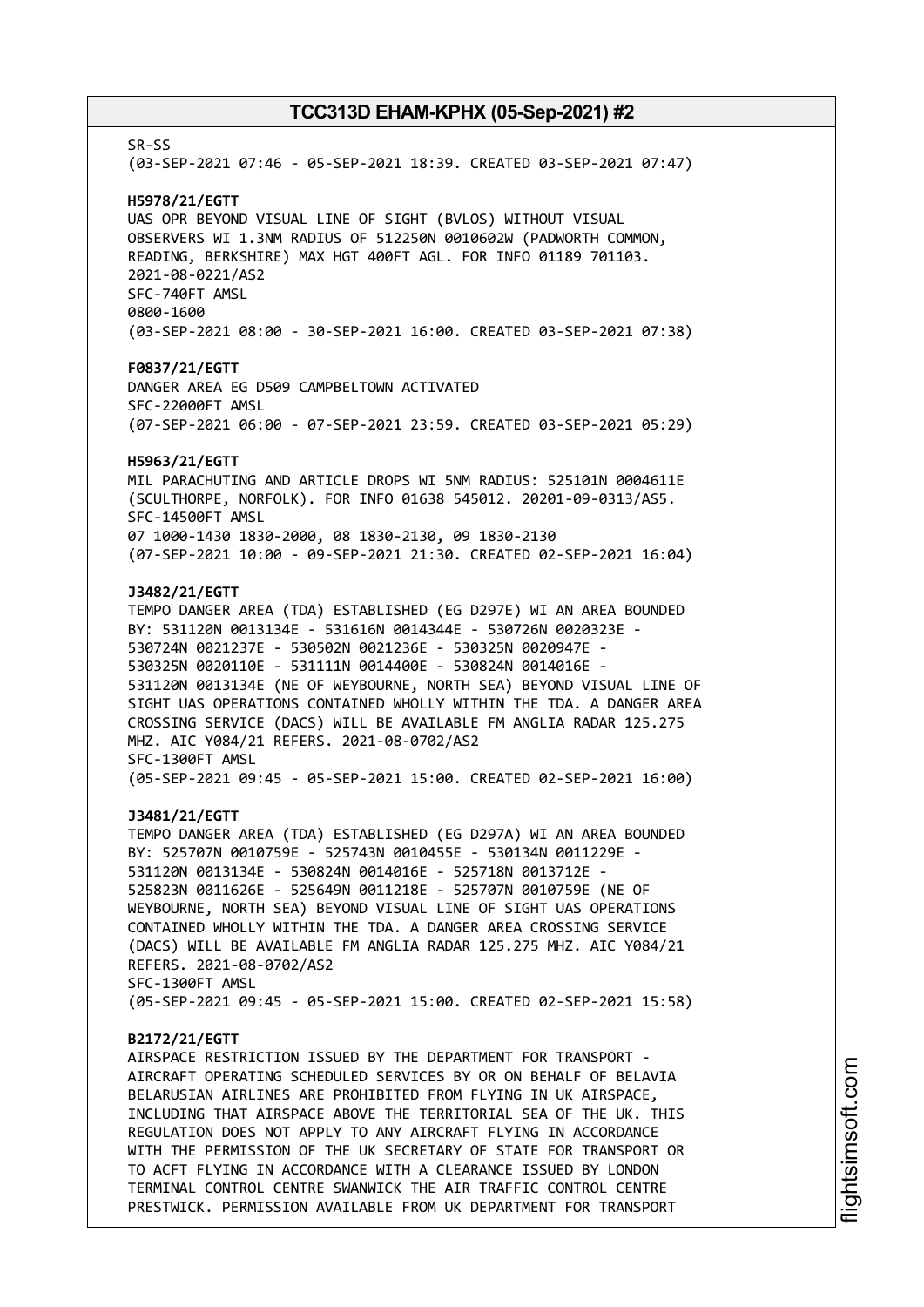+44 0300 330 3000, MON - FRI 0830-1730, OR VIA DUTYOFFICERS AT DFT.GOV.UK, OR IN WRITING TO CONTACTDFT AT DFT.GOV.UK 2021-05-0542/AS6 (02-SEP-2021 15:49 - 30-NOV-2021 10:59 EST. CREATED 02-SEP-2021 15:50)

#### **J3478/21/EGTT**

TEMPO DANGER AREA (TDA) ESTABLISHED (EG D396D) WI AN AREA BOUNDED BY: 531955N 0044653W - 532212N 0044338W - 531930N 0043821W - 531721N 0044155W - 531955N 0044653W. (NORTH WEST OF HOLYHEAD, OVER SEA) BEYOND VISUAL LINE OF SIGHT UAS OPERATIONS CONTAINED WHOLLY WITHIN THE TDA. A DANGER AREA CROSSING SERVICE OR A DANGER AREA ACTIVITY INFORMATION SERVICE WILL BE AVAILABLE FROM RAF VALLEY ON 125.225 MHZ / 01407 762241 EXTENSION 7461 DURING NOTIFIED OPERATING HOURS. OUTSIDE RAF VALLEY OPERATING HOURS A DANGER AREA ACTIVITY INFORMATION SERVICE WILL BE AVAILABLE FROM LONDON INFORMATION ON 124.750 MHZ. A BRIEFING SHEET IS AVAILABLE AT HTTPS://NATS-UK.EAD-IT.COM/CMS-NATS/OPENCMS/EN/PUBLICATIONS/BRIEFIN G-SHEETS/. 2021-08-0317/AS4 1500FT AMSL-3000FT AMSL (12-SEP-2021 11:30 - 12-SEP-2021 15:30. CREATED 02-SEP-2021 15:49)

### **J3477/21/EGTT**

TEMPO DANGER AREA (TDA) ESTABLISHED (EG D396B) WI AN AREA BOUNDED BY: 530956N 0042902W - 530759N 0043115W - 531327N 0044159W - 531512N 0043922W - 530956N 0042902W (WEST OF CAERNARFON, OVER SEA) BEYOND VISUAL LINE OF SIGHT UAS OPERATIONS CONTAINED WHOLLY WITHIN THE TDA. A DANGER AREA CROSSING SERVICE OR A DANGER AREA ACTIVITY INFORMATION SERVICE WILL BE AVAILABLE FROM RAF VALLEY ON 125.225 MHZ / 01407 762241 EXTENSION 7461 DURING NOTIFIED OPERATING HOURS. OUTSIDE RAF VALLEY OPERATING HOURS A DANGER AREA ACTIVITY INFORMATION SERVICE WILL BE AVAILABLE FROM LONDON INFORMATION ON 124.750 MHZ. A BRIEFING SHEET IS AVAILABLE AT HTTPS://NATS-UK.EAD-IT.COM/CMS-NATS/OPENCMS/EN/PUBLICATIONS/BRIEFIN G-SHEETS/. 2021-08-0317/AS4 1500FT AMSL-3000FT AMSL (12-SEP-2021 11:30 - 12-SEP-2021 15:30. CREATED 02-SEP-2021 15:48)

# **J3476/21/EGTT**

TEMPO DANGER AREA (TDA) ESTABLISHED (EG D396C) WI AN AREA BOUNDED BY: 531327N 0044159W - 531718N 0044843W - 531955N 0044653W - 531721N 0044155W - 531512N 0043922W - 531327N 0044159W. (WEST OF HOLYHEAD, OVER SEA) BEYOND VISUAL LINE OF SIGHT UAS OPERATIONS CONTAINED WHOLLY WITHIN THE TDA. A DANGER AREA CROSSING SERVICE OR A DANGER AREA ACTIVITY INFORMATION SERVICE WILL BE AVAILABLE FROM RAF VALLEY ON 125.225 MHZ / 01407 762241 EXTENSION 7461 DURING NOTIFIED OPERATING HOURS. OUTSIDE RAF VALLEY OPERATING HOURS A DANGER AREA ACTIVITY INFORMATION SERVICE WILL BE AVAILABLE FROM LONDON INFORMATION ON 124.750 MHZ. A BRIEFING SHEET IS AVAILABLE AT HTTPS://NATS-UK.EAD-IT.COM/CMS-NATS/OPENCMS/EN/PUBLICATIONS/BRIEFIN G-SHEETS/. 2021-08-0317/AS4 1500FT AMSL-3000FT AMSL

(12-SEP-2021 11:30 - 12-SEP-2021 15:30. CREATED 02-SEP-2021 15:47)

#### **J3475/21/EGTT**

TEMPO DANGER AREA (TDA) ESTABLISHED (EG D396A) WI AN AREA BOUNDED BY STRAIGHT LINES JOINING 530956N 0042902W - 530731N 0042235W THENCE ANTICLOCKWISE BY THE ARC OF A CIRCLE RADIUS 2 NM CENTRED ON 530607N 0042015W BETWEEN 530731N 0042235W AND 530555N 0042333W -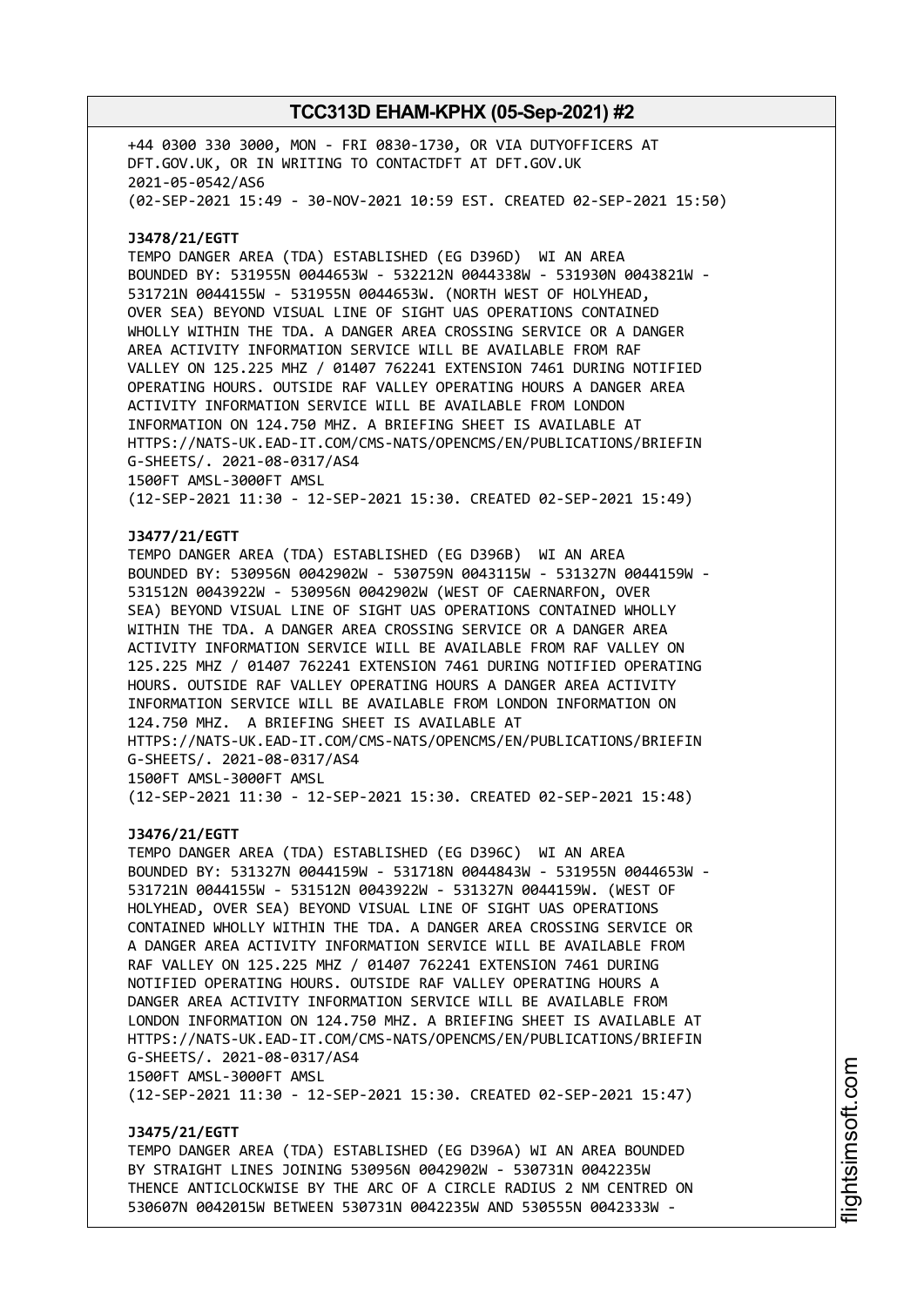530555N 0042333W - 530759N 0043115W - 530956N 0042902W LAT/LONG (WEST OF CAERNARFON, OVER SEA) BEYOND VISUAL LINE OF SIGHT UAS OPERATIONS CONTAINED WHOLLY WITHIN THE TDA. A DANGER AREA CROSSING SERVICE OR A DANGER AREA ACTIVITY INFORMATION SERVICE WILL BE AVAILABLE FROM RAF VALLEY ON 125.225 MHZ / 01407-762241 EXTENSION 7461 DURING NOTIFIED OPERATING HOURS. OUTSIDE RAF VALLEY OPERATING HOURS A DANGER AREA ACTIVITY INFORMATION SERVICE WILL BE AVAILABLE FROM LONDON INFORMATION ON 124.750 MHZ. A BRIEFING SHEET IS AVAILABLE AT HTTPS://NATS-UK.EAD-IT.COM/CMS-NATS/OPENCMS/EN/PUBLICATIONS/BRIEFIN G-SHEETS/. 2021-08-0317/AS4 1000FT AMSL-2000FT AMSL (12-SEP-2021 11:30 - 12-SEP-2021 15:30. CREATED 02-SEP-2021 15:45) **J3474/21/EGTT** TEMPO DANGER AREA (TDA) ESTABLISHED (EG D396D) WI AN AREA BOUNDED BY: 531955N 0044653W - 532212N 0044338W - 531930N 0043821W - 531721N 0044155W - 531955N 0044653W. (NORTH WEST OF HOLYHEAD, OVER SEA) BEYOND VISUAL LINE OF SIGHT UAS OPERATIONS CONTAINED WHOLLY WITHIN THE TDA. A DANGER AREA CROSSING SERVICE OR A DANGER AREA ACTIVITY INFORMATION SERVICE WILL BE AVAILABLE FROM RAF VALLEY ON 125.225 MHZ / 01407 762241 EXTENSION 7461 DURING NOTIFIED OPERATING HOURS. OUTSIDE RAF VALLEY OPERATING HOURS A DANGER AREA ACTIVITY INFORMATION SERVICE WILL BE AVAILABLE FROM LONDON INFORMATION ON 124.750 MHZ. A BRIEFING SHEET IS AVAILABLE AT HTTPS://NATS-UK.EAD-IT.COM/CMS-NATS/OPENCMS/EN/PUBLICATIONS/BRIEFIN G-SHEETS/. 2021-08-0317/AS4 1500FT AMSL-3000FT AMSL (11-SEP-2021 11:30 - 11-SEP-2021 15:30. CREATED 02-SEP-2021 15:44) **J3473/21/EGTT** TEMPO DANGER AREA (TDA) ESTABLISHED (EG D396C) WI AN AREA BOUNDED BY: 531327N 0044159W - 531718N 0044843W - 531955N 0044653W - 531721N 0044155W - 531512N 0043922W - 531327N 0044159W. (WEST OF HOLYHEAD, OVER SEA) BEYOND VISUAL LINE OF SIGHT UAS OPERATIONS CONTAINED WHOLLY WITHIN THE TDA. A DANGER AREA CROSSING SERVICE OR A DANGER AREA ACTIVITY INFORMATION SERVICE WILL BE AVAILABLE FROM RAF VALLEY ON 125.225 MHZ / 01407 762241 EXTENSION 7461 DURING NOTIFIED OPERATING HOURS. OUTSIDE RAF VALLEY OPERATING HOURS A DANGER AREA ACTIVITY INFORMATION SERVICE WILL BE AVAILABLE FROM LONDON INFORMATION ON 124.750 MHZ. A BRIEFING SHEET IS AVAILABLE AT HTTPS://NATS-UK.EAD-IT.COM/CMS-NATS/OPENCMS/EN/PUBLICATIONS/BRIEFIN G-SHEETS/. 2021-08-0317/AS4 1500FT AMSL-3000FT AMSL (11-SEP-2021 11:30 - 11-SEP-2021 15:30. CREATED 02-SEP-2021 15:43) **J3472/21/EGTT** TEMPO DANGER AREA (TDA) ESTABLISHED (EG D396B) WI AN AREA BOUNDED BY: 530956N 0042902W - 530759N 0043115W - 531327N 0044159W - 531512N 0043922W - 530956N 0042902W (WEST OF CAERNARFON, OVER SEA) BEYOND VISUAL LINE OF SIGHT UAS OPERATIONS CONTAINED WHOLLY WITHIN THE TDA. A DANGER AREA CROSSING SERVICE OR A DANGER AREA ACTIVITY INFORMATION SERVICE WILL BE AVAILABLE FROM RAF VALLEY ON 125.225 MHZ / 01407 762241 EXTENSION 7461 DURING NOTIFIED OPERATING HOURS. OUTSIDE RAF VALLEY OPERATING HOURS A DANGER AREA ACTIVITY INFORMATION SERVICE WILL BE AVAILABLE FROM LONDON INFORMATION ON 124.750 MHZ. A BRIEFING SHEET IS AVAILABLE AT HTTPS://NATS-UK.EAD-IT.COM/CMS-NATS/OPENCMS/EN/PUBLICATIONS/BRIEFIN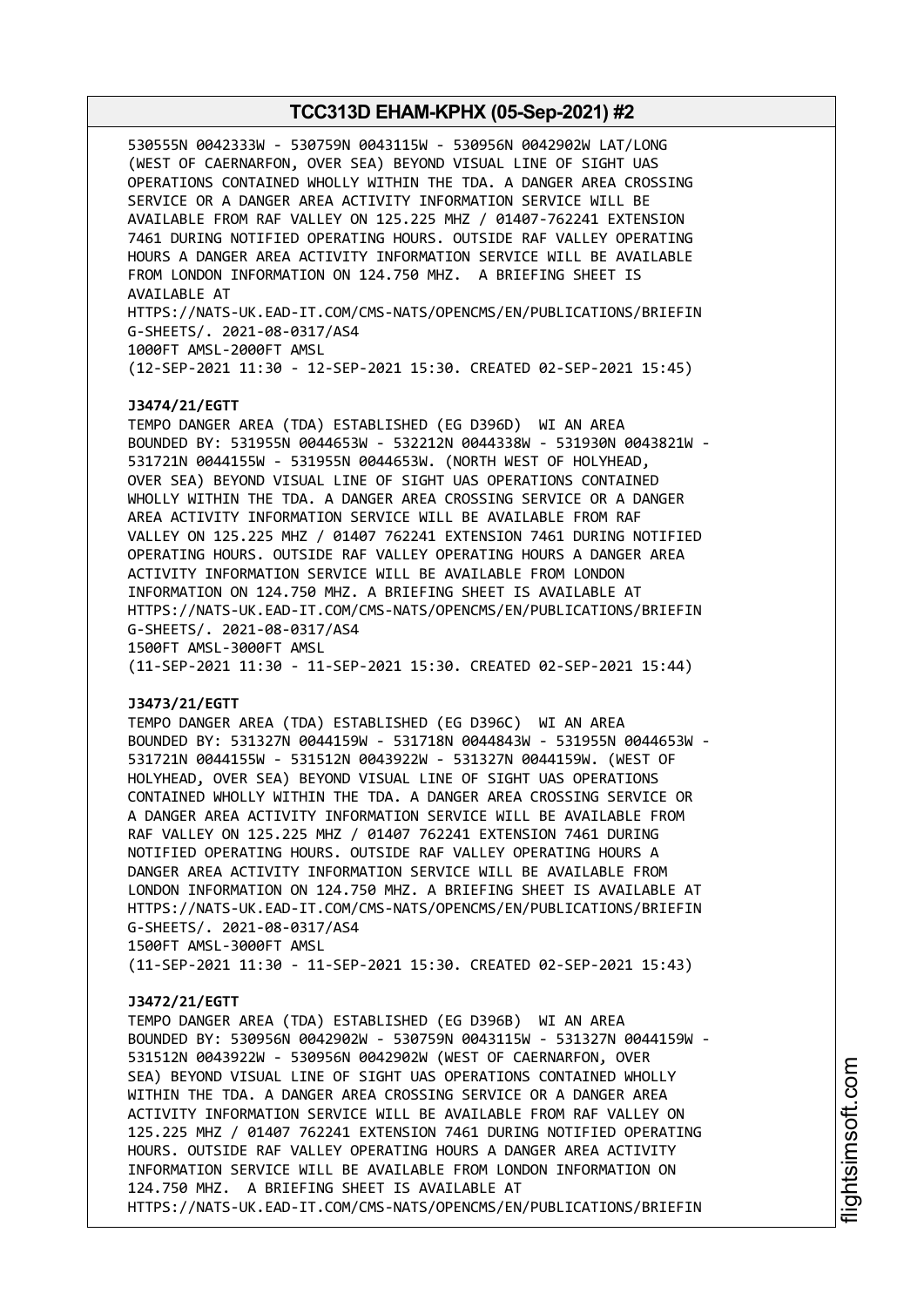G-SHEETS/. 2021-08-0317/AS4 1500FT AMSL-3000FT AMSL (11-SEP-2021 11:30 - 11-SEP-2021 15:30. CREATED 02-SEP-2021 15:42)

### **J3471/21/EGTT**

TEMPO DANGER AREA (TDA) ESTABLISHED (EG D396A) WI AN AREA BOUNDED BY STRAIGHT LINES JOINING 530956N 0042902W - 530731N 0042235W THENCE ANTICLOCKWISE BY THE ARC OF A CIRCLE RADIUS 2 NM CENTRED ON 530607N 0042015W BETWEEN 530731N 0042235W AND 530555N 0042333W - 530555N 0042333W - 530759N 0043115W - 530956N 0042902W LAT/LONG (WEST OF CAERNARFON, OVER SEA) BEYOND VISUAL LINE OF SIGHT UAS OPERATIONS CONTAINED WHOLLY WITHIN THE TDA. A DANGER AREA CROSSING SERVICE OR A DANGER AREA ACTIVITY INFORMATION SERVICE WILL BE AVAILABLE FROM RAF VALLEY ON 125.225 MHZ / 01407-762241 EXTENSION 7461 DURING NOTIFIED OPERATING HOURS. OUTSIDE RAF VALLEY OPERATING HOURS A DANGER AREA ACTIVITY INFORMATION SERVICE WILL BE AVAILABLE FROM LONDON INFORMATION ON 124.750 MHZ. A BRIEFING SHEET IS AVAILABLE AT

HTTPS://NATS-UK.EAD-IT.COM/CMS-NATS/OPENCMS/EN/PUBLICATIONS/BRIEFIN G-SHEETS/. 2021-08-0317/AS4

1000FT AMSL-2000FT AMSL

(11-SEP-2021 11:30 - 11-SEP-2021 15:30. CREATED 02-SEP-2021 15:41)

#### **J3470/21/EGTT**

TEMPO DANGER AREA (TDA) ESTABLISHED (EG D396K) WI AN AREA BOUNDED BY: 524747N 0043851W - 524757N 0043441W - 524540N 0043000W - 524520N 0044018W - 524747N 0043851W (SOUTH WEST OF PORTH NEIGWL, OVER SEA). BEYOND VISUAL LINE OF SIGHT UAS OPERATIONS CONTAINED WHOLLY WITHIN THE TDA. A DANGER AREA CROSSING SERVICE OR A DANGER AREA ACTIVITY INFORMATION SERVICE WILL BE AVAILABLE FROM RAF VALLEY ON 125.225 MHZ / 01407 762241 EXTENSION 7461 DURING NOTIFIED OPERATING HOURS. OUTSIDE RAF VALLEY OPERATING HOURS A DANGER AREA ACTIVITY INFORMATION SERVICE WILL BE AVAILABLE FROM LONDON INFORMATION ON 124.750 MHZ. A BRIEFING SHEET IS AVAILABLE AT HTTPS://NATS-UK.EAD-IT.COM/CMS-NATS/OPENCMS/EN/PUBLICATIONS/BRIEFIN G-SHEETS/. 2021-08-0317/AS4 4500FT AMSL-6500FT AMSL

(10-SEP-2021 11:30 - 10-SEP-2021 15:30. CREATED 02-SEP-2021 15:40)

### **J3469/21/EGTT**

TEMPO DANGER AREA (TDA) ESTABLISHED (EG D396I) WI AN AREA BOUNDED BY: 525118N 0044916W - 524851N 0044518W - 524550N 0044520W - 524737N 0045223W - 525118N 0044916W (BRAICH Y PWYLL, GWYNEDD) . BEYOND VISUAL LINE OF SIGHT UAS OPERATIONS CONTAINED WHOLLY WITHIN THE TDA. A DANGER AREA CROSSING SERVICE OR A DANGER AREA ACTIVITY INFORMATION SERVICE WILL BE AVAILABLE FROM RAF VALLEY ON 125.225 MHZ / 01407 762241 EXTENSION 7461 DURING NOTIFIED OPERATING HOURS. OUTSIDE RAF VALLEY OPERATING HOURS A DANGER AREA ACTIVITY INFORMATION SERVICE WILL BE AVAILABLE FROM LONDON INFORMATION ON 124.750 MHZ. A BRIEFING SHEET IS AVAILABLE AT HTTPS://NATS-UK.EAD-IT.COM/CMS-NATS/OPENCMS/EN/PUBLICATIONS/BRIEFIN G-SHEETS/. 2021-08-0317/AS4 2000FT AMSL-4000FT AMSL (10-SEP-2021 11:30 - 10-SEP-2021 15:30. CREATED 02-SEP-2021 15:38)

#### **J3468/21/EGTT** TEMPO DANGER AREA (TDA) ESTABLISHED (EG D396J) WI AN AREA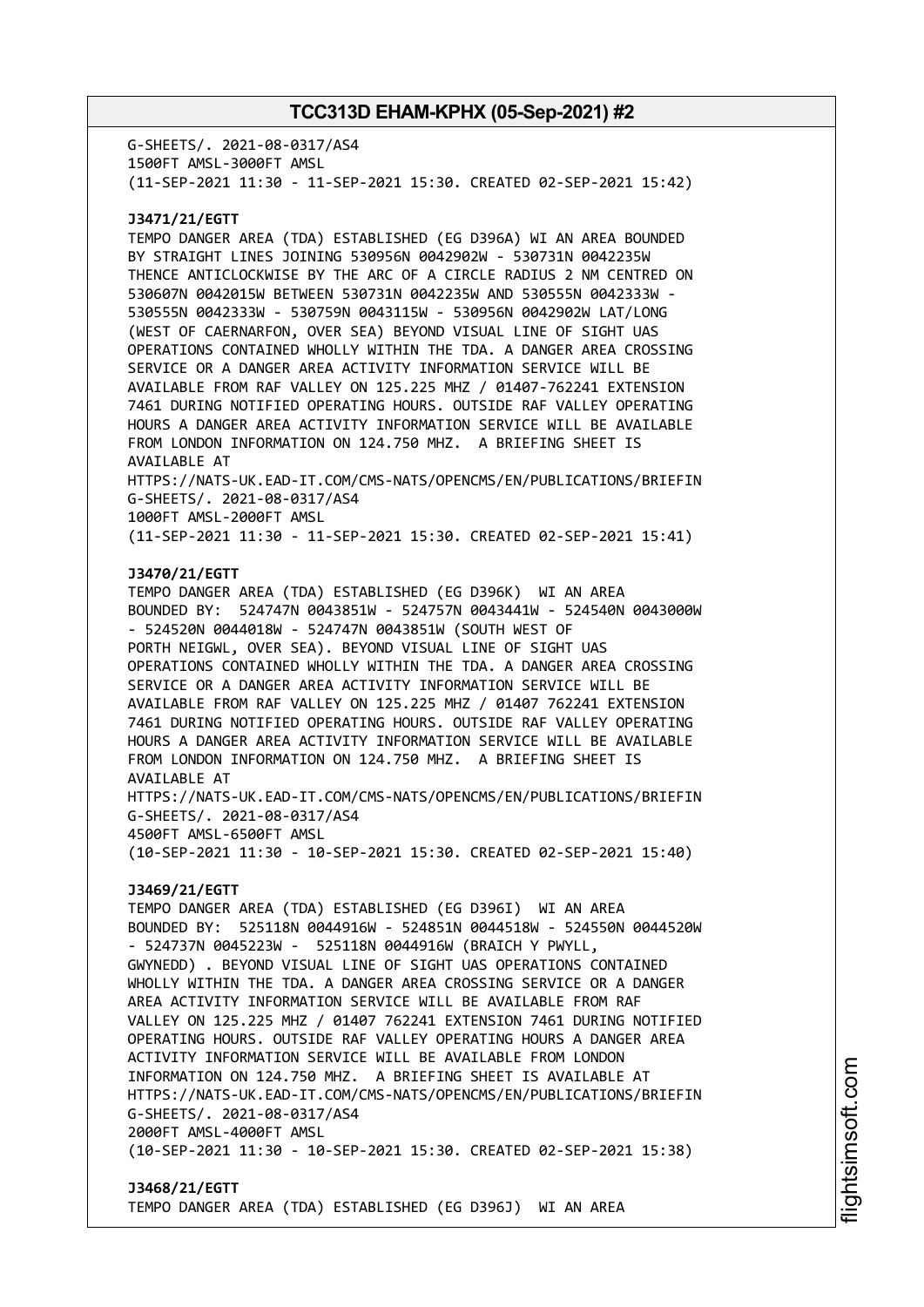BOUNDED BY: 524550N 0044520W - 524851N 0044518W - 524747N 0043851W - 524520N 0044018W - 524550N 0044520W. (YNYS GWYLAN-FAWR, GWYNEDD) . BEYOND VISUAL LINE OF SIGHT UAS OPERATIONS CONTAINED WHOLLY WITHIN THE TDA. A DANGER AREA CROSSING SERVICE OR A DANGER AREA ACTIVITY INFORMATION SERVICE WILL BE AVAILABLE FROM RAF VALLEY ON 125.225 MHZ / 01407 762241 EXTENSION 7461 DURING NOTIFIED OPERATING HOURS. OUTSIDE RAF VALLEY OPERATING HOURS A DANGER AREA ACTIVITY INFORMATION SERVICE WILL BE AVAILABLE FROM LONDON INFORMATION ON 124.750 MHZ. A BRIEFING SHEET IS AVAILABLE AT HTTPS://NATS-UK.EAD-IT.COM/CMS-NATS/OPENCMS/EN/PUBLICATIONS/BRIEFIN G-SHEETS/. 2021-08-0317/AS4 2000FT AMSL-5500FT AMSL (10-SEP-2021 11:30 - 10-SEP-2021 15:30. CREATED 02-SEP-2021 15:37) **J3467/21/EGTT** TEMPO DANGER AREA (TDA) ESTABLISHED (EG D396H) WI AN AREA BOUNDED BY: 525614N 0043925W - 525358N 0043534W - 524851N 0044518W - 525118N 0044916W - 525614N 0043925W. (VCY PENRHYN COLMON, GWYNEDD) . BEYOND VISUAL LINE OF SIGHT UAS OPERATIONS CONTAINED WHOLLY WITHIN THE TDA. A DANGER AREA CROSSING SERVICE OR A DANGER AREA ACTIVITY INFORMATION SERVICE WILL BE AVAILABLE FROM RAF VALLEY ON 125.225 MHZ / 01407 762241 EXTENSION 7461 DURING NOTIFIED OPERATING HOURS. OUTSIDE RAF VALLEY OPERATING HOURS A DANGER AREA ACTIVITY INFORMATION SERVICE WILL BE AVAILABLE FROM LONDON INFORMATION ON 124.750 MHZ. A BRIEFING SHEET IS AVAILABLE AT HTTPS://NATS-UK.EAD-IT.COM/CMS-NATS/OPENCMS/EN/PUBLICATIONS/BRIEFIN G-SHEETS/. 2021-08-0317/AS4 2000FT AMSL-4000FT AMSL (10-SEP-2021 11:30 - 10-SEP-2021 15:30. CREATED 02-SEP-2021 15:36) **J3466/21/EGTT** TEMPO DANGER AREA (TDA) ESTABLISHED (EG D396G) WI AN AREA BOUNDED BY: 525815N 0043508W - 525605N 0043122W - 525358N 0043534W - 525614N 0043925W - 525815N 0043508W (VCY CARREG DDU, GWYNEDD) . BEYOND VISUAL LINE OF SIGHT UAS OPERATIONS CONTAINED WHOLLY WITHIN THE TDA. A DANGER AREA CROSSING SERVICE OR A DANGER AREA ACTIVITY INFORMATION SERVICE WILL BE AVAILABLE FROM RAF VALLEY ON 125.225 MHZ / 01407 762241 EXTENSION 7461 DURING NOTIFIED OPERATING HOURS. OUTSIDE RAF VALLEY OPERATING HOURS A DANGER AREA ACTIVITY INFORMATION SERVICE WILL BE AVAILABLE FROM LONDON INFORMATION ON 124.750 MHZ. A BRIEFING SHEET IS AVAILABLE AT HTTPS://NATS-UK.EAD-IT.COM/CMS-NATS/OPENCMS/EN/PUBLICATIONS/BRIEFIN G-SHEETS/. 2021-08-0317/AS4 2000FT AMSL-4000FT AMSL (10-SEP-2021 11:30 - 10-SEP-2021 15:30. CREATED 02-SEP-2021 15:32) **J3465/21/EGTT** TEMPO DANGER AREA (TDA) ESTABLISHED (EG D396F) WI AN AREA BOUNDED BY: 530329N 0042425W - 525815N 0043508W - 525653N 0043248W - 530317N 0042026W - 530329N 0042425W. (SOUTH WEST OF CAERNARFON AD, OVER SEA). BEYOND VISUAL LINE OF SIGHT UAS OPERATIONS CONTAINED WHOLLY WITHIN THE TDA. A DANGER AREA CROSSING SERVICE OR A DANGER AREA ACTIVITY INFORMATION SERVICE WILL BE AVAILABLE FROM RAF VALLEY ON 125.225 MHZ / 01407 762241 EXTENSION 7461 DURING NOTIFIED OPERATING HOURS. OUTSIDE RAF VALLEY OPERATING HOURS A DANGER AREA ACTIVITY INFORMATION SERVICE WILL BE AVAILABLE FROM LONDON INFORMATION ON 124.750 MHZ. A BRIEFING SHEET IS AVAILABLE AT HTTPS://NATS-UK.EAD-IT.COM/CMS-NATS/OPENCMS/EN/PUBLICATIONS/BRIEFIN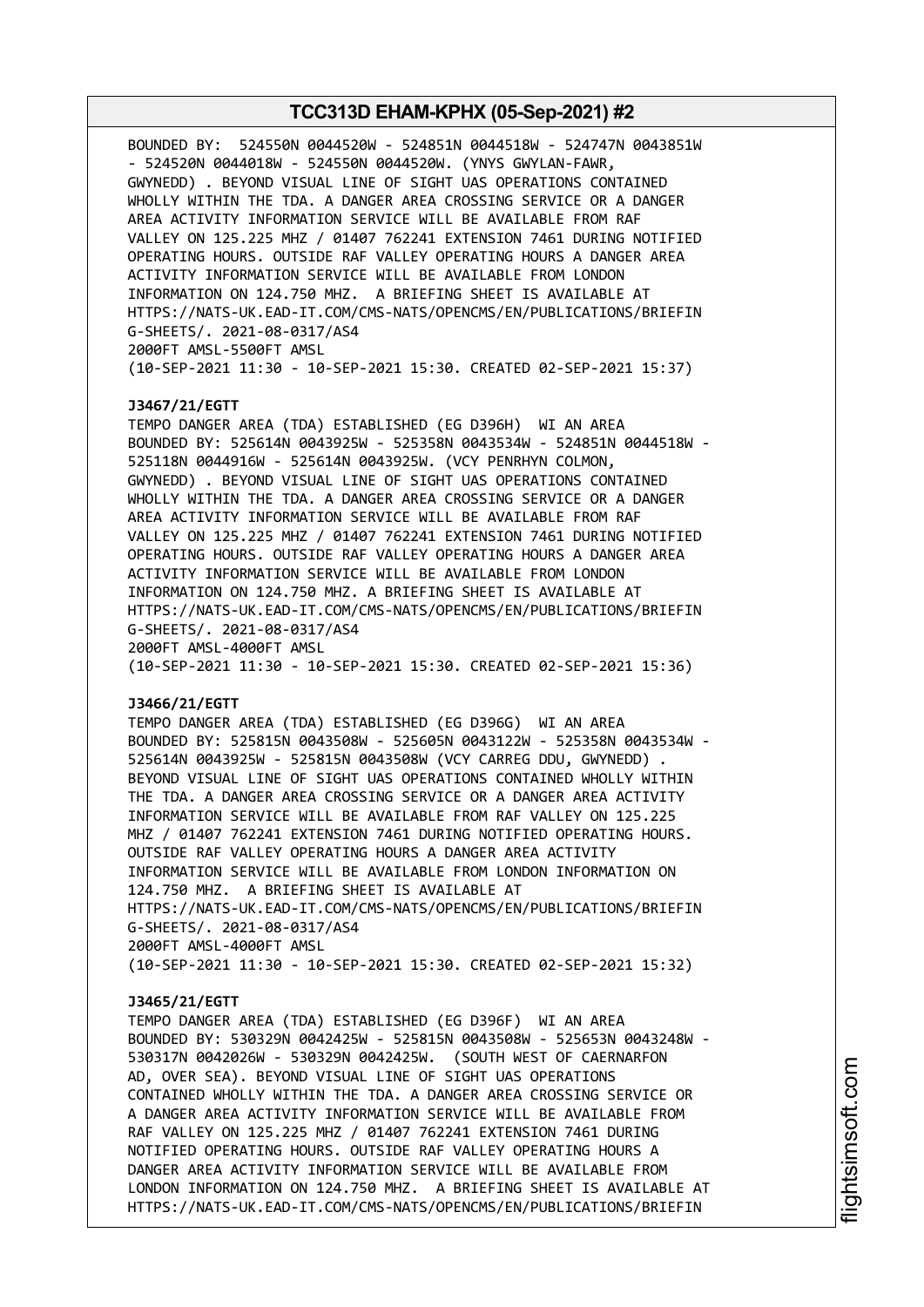G-SHEETS/. 2021-08-0317/AS4 1500FT AMSL-3000FT AMSL (10-SEP-2021 11:30 - 10-SEP-2021 15:30. CREATED 02-SEP-2021 15:31)

### **J3464/21/EGTT**

TEMPO DANGER AREA (TDA) ESTABLISHED (EG D396E) WI AN AREA BOUNDED BY STRAIGHT LINES JOINING 530329N 0042425W - 530507N 0042307W THENCE THE ANTICLOCKWISE ARC OF A CIRCLE OF RADIUS 2 NM CENTRED ON 530607N 0042015W BETWEEN 530507N 0042307W AND 530427N 0041826W THENCE STRAIGHT LINES JOINING 530427N 0041826W - 530317N 0042026W - 530329N 0042425W (SOUTH WEST OF CAERNARFON AD, OVER SEA). BEYOND VISUAL LINE OF SIGHT UAS OPERATIONS CONTAINED WHOLLY WITHIN THE TDA. A DANGER AREA CROSSING SERVICE OR A DANGER AREA ACTIVITY INFORMATION SERVICE WILL BE AVAILABLE FROM RAF VALLEY ON 125.225 MHZ / 01407 762241 EXTENSION 7461 DURING NOTIFIED OPERATING HOURS. OUTSIDE RAF VALLEY OPERATING HOURS A DANGER AREA ACTIVITY INFORMATION SERVICE WILL BE AVAILABLE FROM LONDON INFORMATION ON 124.750 MHZ. A BRIEFING SHEET IS AVAILABLE AT HTTPS://NATS-UK.EAD-IT.COM/CMS-NATS/OPENCMS/EN/PUBLICATIONS/BRIEFIN G-SHEETS. 2021-08-0317/AS4 1000FT AMSL-2000FT AMSL (10-SEP-2021 11:30 - 10-SEP-2021 15:30. CREATED 02-SEP-2021 15:28)

#### **J3463/21/EGTT**

TEMPO DANGER AREA (TDA) ESTABLISHED (EG D396K) WI AN AREA BOUNDED BY: 524747N 0043851W - 524757N 0043441W - 524540N 0043000W - 524520N 0044018W - 524747N 0043851W (SOUTH WEST OF PORTH NEIGWL, OVER SEA). BEYOND VISUAL LINE OF SIGHT UAS OPERATIONS CONTAINED WHOLLY WITHIN THE TDA. A DANGER AREA CROSSING SERVICE OR A DANGER AREA ACTIVITY INFORMATION SERVICE WILL BE AVAILABLE FROM RAF VALLEY ON 125.225 MHZ / 01407 762241 EXTENSION 7461 DURING NOTIFIED OPERATING HOURS. OUTSIDE RAF VALLEY OPERATING HOURS A DANGER AREA ACTIVITY INFORMATION SERVICE WILL BE AVAILABLE FROM LONDON INFORMATION ON 124.750 MHZ. A BRIEFING SHEET IS AVAILABLE AT HTTPS://NATS-UK.EAD-IT.COM/CMS-NATS/OPENCMS/EN/PUBLICATIONS/BRIEFIN G-SHEETS/. 2021-08-0317/AS4 4500FT AMSL-6500FT AMSL

(09-SEP-2021 11:30 - 09-SEP-2021 15:30. CREATED 02-SEP-2021 15:27)

#### **J3462/21/EGTT**

TEMPO DANGER AREA (TDA) ESTABLISHED (EG D396J) WI AN AREA BOUNDED BY: 524550N 0044520W - 524851N 0044518W - 524747N 0043851W - 524520N 0044018W - 524550N 0044520W. (YNYS GWYLAN-FAWR, GWYNEDD) . BEYOND VISUAL LINE OF SIGHT UAS OPERATIONS CONTAINED WHOLLY WITHIN THE TDA. A DANGER AREA CROSSING SERVICE OR A DANGER AREA ACTIVITY INFORMATION SERVICE WILL BE AVAILABLE FROM RAF VALLEY ON 125.225 MHZ / 01407 762241 EXTENSION 7461 DURING NOTIFIED OPERATING HOURS. OUTSIDE RAF VALLEY OPERATING HOURS A DANGER AREA ACTIVITY INFORMATION SERVICE WILL BE AVAILABLE FROM LONDON INFORMATION ON 124.750 MHZ. A BRIEFING SHEET IS AVAILABLE AT HTTPS://NATS-UK.EAD-IT.COM/CMS-NATS/OPENCMS/EN/PUBLICATIONS/BRIEFIN G-SHEETS/. 2021-08-0317/AS4 2000FT AMSL-5500FT AMSL (09-SEP-2021 11:30 - 09-SEP-2021 15:30. CREATED 02-SEP-2021 15:26)

**J3461/21/EGTT** TEMPO DANGER AREA (TDA) ESTABLISHED (EG D396I) WI AN AREA BOUNDED BY: 525118N 0044916W - 524851N 0044518W - 524550N 0044520W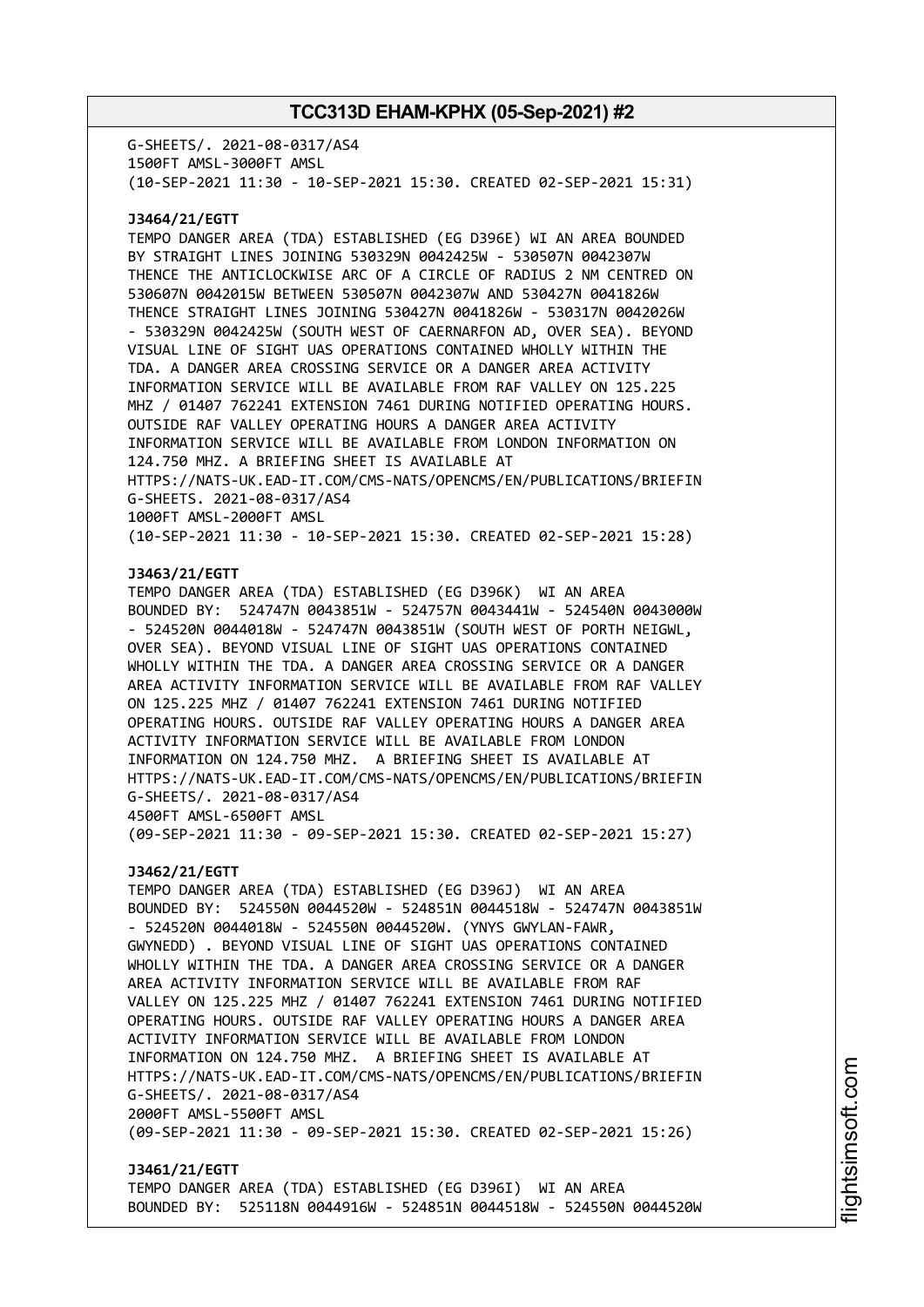- 524737N 0045223W - 525118N 0044916W (BRAICH Y PWYLL, GWYNEDD) . BEYOND VISUAL LINE OF SIGHT UAS OPERATIONS CONTAINED WHOLLY WITHIN THE TDA. A DANGER AREA CROSSING SERVICE OR A DANGER AREA ACTIVITY INFORMATION SERVICE WILL BE AVAILABLE FROM RAF VALLEY ON 125.225 MHZ / 01407 762241 EXTENSION 7461 DURING NOTIFIED OPERATING HOURS. OUTSIDE RAF VALLEY OPERATING HOURS A DANGER AREA ACTIVITY INFORMATION SERVICE WILL BE AVAILABLE FROM LONDON INFORMATION ON 124.750 MHZ. A BRIEFING SHEET IS AVAILABLE AT HTTPS://NATS-UK.EAD-IT.COM/CMS-NATS/OPENCMS/EN/PUBLICATIONS/BRIEFIN G-SHEETS/. 2021-08-0317/AS4 2000FT AMSL-4000FT AMSL (09-SEP-2021 11:30 - 09-SEP-2021 15:30. CREATED 02-SEP-2021 15:25) **J3460/21/EGTT** TEMPO DANGER AREA (TDA) ESTABLISHED (EG D396H) WI AN AREA BOUNDED BY: 525614N 0043925W - 525358N 0043534W - 524851N 0044518W - 525118N 0044916W - 525614N 0043925W. (VCY PENRHYN COLMON, GWYNEDD) . BEYOND VISUAL LINE OF SIGHT UAS OPERATIONS CONTAINED WHOLLY WITHIN THE TDA. A DANGER AREA CROSSING SERVICE OR A DANGER AREA ACTIVITY INFORMATION SERVICE WILL BE AVAILABLE FROM RAF VALLEY ON 125.225 MHZ / 01407 762241 EXTENSION 7461 DURING NOTIFIED OPERATING HOURS. OUTSIDE RAF VALLEY OPERATING HOURS A DANGER AREA ACTIVITY INFORMATION SERVICE WILL BE AVAILABLE FROM LONDON INFORMATION ON 124.750 MHZ. A BRIEFING SHEET IS AVAILABLE AT HTTPS://NATS-UK.EAD-IT.COM/CMS-NATS/OPENCMS/EN/PUBLICATIONS/BRIEFIN G-SHEETS/. 2021-08-0317/AS4 2000FT AMSL-4000FT AMSL (09-SEP-2021 11:30 - 09-SEP-2021 15:30. CREATED 02-SEP-2021 15:24) **J3459/21/EGTT** TEMPO DANGER AREA (TDA) ESTABLISHED (EG D396G) WI AN AREA BOUNDED BY: 525815N 0043508W - 525605N 0043122W - 525358N 0043534W - 525614N 0043925W - 525815N 0043508W (VCY CARREG DDU, GWYNEDD) . BEYOND VISUAL LINE OF SIGHT UAS OPERATIONS CONTAINED WHOLLY WITHIN THE TDA. A DANGER AREA CROSSING SERVICE OR A DANGER AREA ACTIVITY INFORMATION SERVICE WILL BE AVAILABLE FROM RAF VALLEY ON 125.225 MHZ / 01407 762241 EXTENSION 7461 DURING NOTIFIED OPERATING HOURS. OUTSIDE RAF VALLEY OPERATING HOURS A DANGER AREA ACTIVITY INFORMATION SERVICE WILL BE AVAILABLE FROM LONDON INFORMATION ON 124.750 MHZ. A BRIEFING SHEET IS AVAILABLE AT HTTPS://NATS-UK.EAD-IT.COM/CMS-NATS/OPENCMS/EN/PUBLICATIONS/BRIEFIN G-SHEETS/. 2021-08-0317/AS4 2000FT AMSL-4000FT AMSL (09-SEP-2021 11:30 - 09-SEP-2021 15:30. CREATED 02-SEP-2021 15:23) **J3458/21/EGTT** TEMPO DANGER AREA (TDA) ESTABLISHED (EG D396F) WI AN AREA BOUNDED BY: 530329N 0042425W - 525815N 0043508W - 525653N 0043248W - 530317N 0042026W - 530329N 0042425W. (SOUTH WEST OF CAERNARFON AD, OVER SEA). BEYOND VISUAL LINE OF SIGHT UAS OPERATIONS CONTAINED WHOLLY WITHIN THE TDA. A DANGER AREA CROSSING SERVICE OR A DANGER AREA ACTIVITY INFORMATION SERVICE WILL BE AVAILABLE FROM RAF VALLEY ON 125.225 MHZ / 01407 762241 EXTENSION 7461 DURING NOTIFIED OPERATING HOURS. OUTSIDE RAF VALLEY OPERATING HOURS A DANGER AREA ACTIVITY INFORMATION SERVICE WILL BE AVAILABLE FROM LONDON INFORMATION ON 124.750 MHZ. A BRIEFING SHEET IS AVAILABLE AT HTTPS://NATS-UK.EAD-IT.COM/CMS-NATS/OPENCMS/EN/PUBLICATIONS/BRIEFIN G-SHEETS/. 2021-08-0317/AS4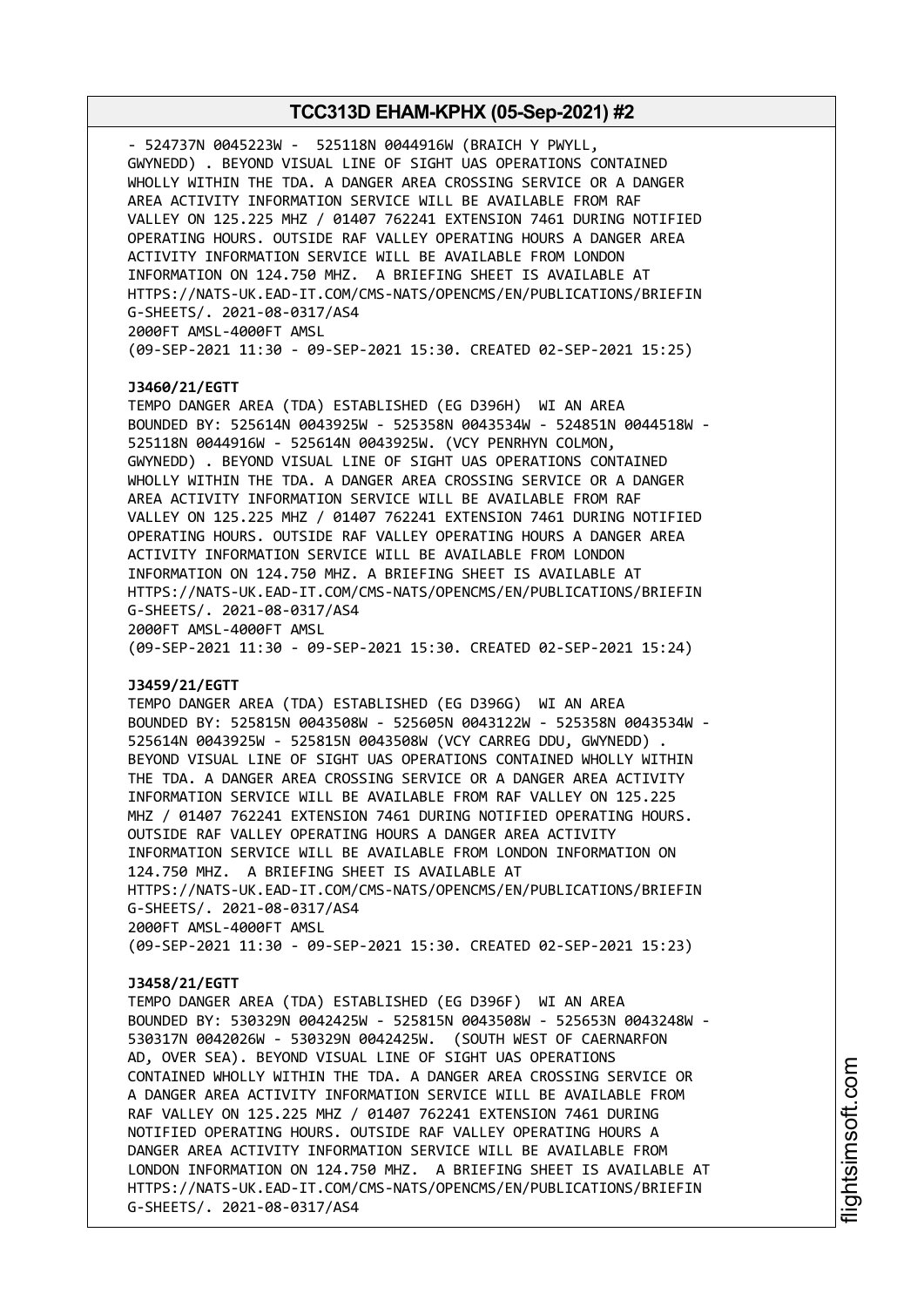1500FT AMSL-3000FT AMSL (09-SEP-2021 11:30 - 09-SEP-2021 15:30. CREATED 02-SEP-2021 15:22) **J3457/21/EGTT** TEMPO DANGER AREA (TDA) ESTABLISHED (EG D396E) WI AN AREA BOUNDED BY STRAIGHT LINES JOINING 530329N 0042425W - 530507N 0042307W THENCE THE ANTICLOCKWISE ARC OF A CIRCLE OF RADIUS 2 NM CENTRED ON 530607N 0042015W BETWEEN 530507N 0042307W AND 530427N 0041826W THENCE STRAIGHT LINES JOINING 530427N 0041826W - 530317N 0042026W - 530329N 0042425W (SOUTH WEST OF CAERNARFON AD, OVER SEA). BEYOND VISUAL LINE OF SIGHT UAS OPERATIONS CONTAINED WHOLLY WITHIN THE TDA. A DANGER AREA CROSSING SERVICE OR A DANGER AREA ACTIVITY INFORMATION SERVICE WILL BE AVAILABLE FROM RAF VALLEY ON 125.225 MHZ / 01407 762241 EXTENSION 7461 DURING NOTIFIED OPERATING HOURS. OUTSIDE RAF VALLEY OPERATING HOURS A DANGER AREA ACTIVITY INFORMATION SERVICE WILL BE AVAILABLE FROM LONDON INFORMATION ON 124.750 MHZ. A BRIEFING SHEET IS AVAILABLE AT HTTPS://NATS-UK.EAD-IT.COM/CMS-NATS/OPENCMS/EN/PUBLICATIONS/BRIEFIN G-SHEETS. 2021-08-0317/AS4 1000FT AMSL-2000FT AMSL (09-SEP-2021 11:30 - 09-SEP-2021 15:30. CREATED 02-SEP-2021 15:20) **J3456/21/EGTT** TEMPO DANGER AREA (TDA) ESTABLISHED (EG D396K) WI AN AREA BOUNDED BY: 524747N 0043851W - 524757N 0043441W - 524540N 0043000W - 524520N 0044018W - 524747N 0043851W (SOUTH WEST OF PORTH NEIGWL, OVER SEA). BEYOND VISUAL LINE OF SIGHT UAS OPERATIONS CONTAINED WHOLLY WITHIN THE TDA. A DANGER AREA CROSSING SERVICE OR A DANGER AREA ACTIVITY INFORMATION SERVICE WILL BE AVAILABLE FROM RAF VALLEY ON 125.225 MHZ / 01407 762241 EXTENSION 7461 DURING NOTIFIED OPERATING HOURS. OUTSIDE RAF VALLEY OPERATING HOURS A DANGER AREA ACTIVITY INFORMATION SERVICE WILL BE AVAILABLE FROM LONDON INFORMATION ON 124.750 MHZ. A BRIEFING SHEET IS AVAILABLE AT HTTPS://NATS-UK.EAD-IT.COM/CMS-NATS/OPENCMS/EN/PUBLICATIONS/BRIEFIN G-SHEETS/. 2021-08-0317/AS4 4500FT AMSL-6500FT AMSL (08-SEP-2021 11:30 - 08-SEP-2021 15:30. CREATED 02-SEP-2021 15:19) **J3455/21/EGTT** TEMPO DANGER AREA (TDA) ESTABLISHED (EG D396I) WI AN AREA BOUNDED BY: 525118N 0044916W - 524851N 0044518W - 524550N 0044520W - 524737N 0045223W - 525118N 0044916W (BRAICH Y PWYLL, GWYNEDD) . BEYOND VISUAL LINE OF SIGHT UAS OPERATIONS CONTAINED WHOLLY WITHIN THE TDA. A DANGER AREA CROSSING SERVICE OR A DANGER AREA ACTIVITY INFORMATION SERVICE WILL BE AVAILABLE FROM RAF VALLEY ON 125.225 MHZ / 01407 762241 EXTENSION 7461 DURING NOTIFIED OPERATING HOURS. OUTSIDE RAF VALLEY OPERATING HOURS A DANGER AREA ACTIVITY INFORMATION SERVICE WILL BE AVAILABLE FROM LONDON INFORMATION ON 124.750 MHZ. A BRIEFING SHEET IS AVAILABLE AT HTTPS://NATS-UK.EAD-IT.COM/CMS-NATS/OPENCMS/EN/PUBLICATIONS/BRIEFIN G-SHEETS/. 2021-08-0317/AS4 2000FT AMSL-4000FT AMSL (08-SEP-2021 11:30 - 08-SEP-2021 15:30. CREATED 02-SEP-2021 15:18) **J3454/21/EGTT** TEMPO DANGER AREA (TDA) ESTABLISHED (EG D396J) WI AN AREA

BOUNDED BY: 524550N 0044520W - 524851N 0044518W - 524747N 0043851W - 524520N 0044018W - 524550N 0044520W. (YNYS GWYLAN-FAWR,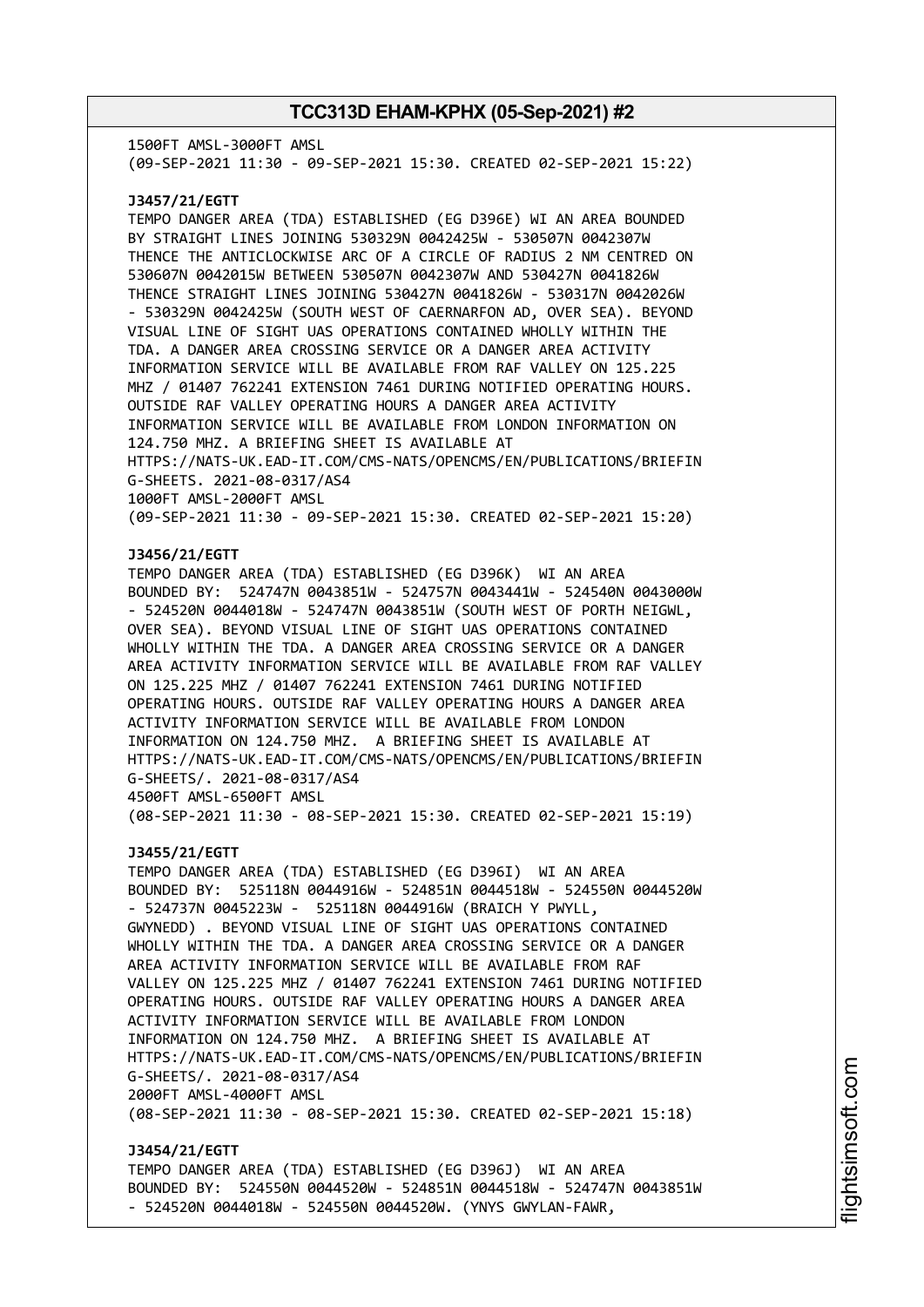GWYNEDD) . BEYOND VISUAL LINE OF SIGHT UAS OPERATIONS CONTAINED WHOLLY WITHIN THE TDA. A DANGER AREA CROSSING SERVICE OR A DANGER AREA ACTIVITY INFORMATION SERVICE WILL BE AVAILABLE FROM RAF VALLEY ON 125.225 MHZ / 01407 762241 EXTENSION 7461 DURING NOTIFIED OPERATING HOURS. OUTSIDE RAF VALLEY OPERATING HOURS A DANGER AREA ACTIVITY INFORMATION SERVICE WILL BE AVAILABLE FROM LONDON INFORMATION ON 124.750 MHZ. A BRIEFING SHEET IS AVAILABLE AT HTTPS://NATS-UK.EAD-IT.COM/CMS-NATS/OPENCMS/EN/PUBLICATIONS/BRIEFIN G-SHEETS/. 2021-08-0317/AS4 2000FT AMSL-5500FT AMSL (08-SEP-2021 11:30 - 08-SEP-2021 15:30. CREATED 02-SEP-2021 15:17) **J3453/21/EGTT** TEMPO DANGER AREA (TDA) ESTABLISHED (EG D396H) WI AN AREA BOUNDED BY: 525614N 0043925W - 525358N 0043534W - 524851N 0044518W - 525118N 0044916W - 525614N 0043925W. (VCY PENRHYN COLMON, GWYNEDD) . BEYOND VISUAL LINE OF SIGHT UAS OPERATIONS CONTAINED WHOLLY WITHIN THE TDA. A DANGER AREA CROSSING SERVICE OR A DANGER AREA ACTIVITY INFORMATION SERVICE WILL BE AVAILABLE FROM RAF VALLEY ON 125.225 MHZ / 01407 762241 EXTENSION 7461 DURING NOTIFIED OPERATING HOURS. OUTSIDE RAF VALLEY OPERATING HOURS A DANGER AREA ACTIVITY INFORMATION SERVICE WILL BE AVAILABLE FROM LONDON INFORMATION ON 124.750 MHZ. A BRIEFING SHEET IS AVAILABLE AT HTTPS://NATS-UK.EAD-IT.COM/CMS-NATS/OPENCMS/EN/PUBLICATIONS/BRIEFIN G-SHEETS/. 2021-08-0317/AS4 2000FT AMSL-4000FT AMSL (08-SEP-2021 11:30 - 08-SEP-2021 15:30. CREATED 02-SEP-2021 15:16) **J3452/21/EGTT** TEMPO DANGER AREA (TDA) ESTABLISHED (EG D396F) WI AN AREA BOUNDED BY: 530329N 0042425W - 525815N 0043508W - 525653N 0043248W - 530317N 0042026W - 530329N 0042425W. (SOUTH WEST OF CAERNARFON AD, OVER SEA). BEYOND VISUAL LINE OF SIGHT UAS OPERATIONS CONTAINED WHOLLY WITHIN THE TDA. A DANGER AREA CROSSING SERVICE OR A DANGER AREA ACTIVITY INFORMATION SERVICE WILL BE AVAILABLE FROM RAF VALLEY ON 125.225 MHZ / 01407 762241 EXTENSION 7461 DURING NOTIFIED OPERATING HOURS. OUTSIDE RAF VALLEY OPERATING HOURS A DANGER AREA ACTIVITY INFORMATION SERVICE WILL BE AVAILABLE FROM LONDON INFORMATION ON 124.750 MHZ. A BRIEFING SHEET IS AVAILABLE AT HTTPS://NATS-UK.EAD-IT.COM/CMS-NATS/OPENCMS/EN/PUBLICATIONS/BRIEFIN G-SHEETS/. 2021-08-0317/AS4 1500FT AMSL-3000FT AMSL (08-SEP-2021 11:30 - 08-SEP-2021 15:30. CREATED 02-SEP-2021 15:14) **J3451/21/EGTT** TEMPO DANGER AREA (TDA) ESTABLISHED (EG D396G) WI AN AREA BOUNDED BY: 525815N 0043508W - 525605N 0043122W - 525358N 0043534W - 525614N 0043925W - 525815N 0043508W (VCY CARREG DDU, GWYNEDD) . BEYOND VISUAL LINE OF SIGHT UAS OPERATIONS CONTAINED WHOLLY WITHIN THE TDA. A DANGER AREA CROSSING SERVICE OR A DANGER AREA ACTIVITY INFORMATION SERVICE WILL BE AVAILABLE FROM RAF VALLEY ON 125.225 MHZ / 01407 762241 EXTENSION 7461 DURING NOTIFIED OPERATING HOURS. OUTSIDE RAF VALLEY OPERATING HOURS A DANGER AREA ACTIVITY INFORMATION SERVICE WILL BE AVAILABLE FROM LONDON INFORMATION ON 124.750 MHZ. A BRIEFING SHEET IS AVAILABLE AT HTTPS://NATS-UK.EAD-IT.COM/CMS-NATS/OPENCMS/EN/PUBLICATIONS/BRIEFIN G-SHEETS/. 2021-08-0317/AS4 2000FT AMSL-4000FT AMSL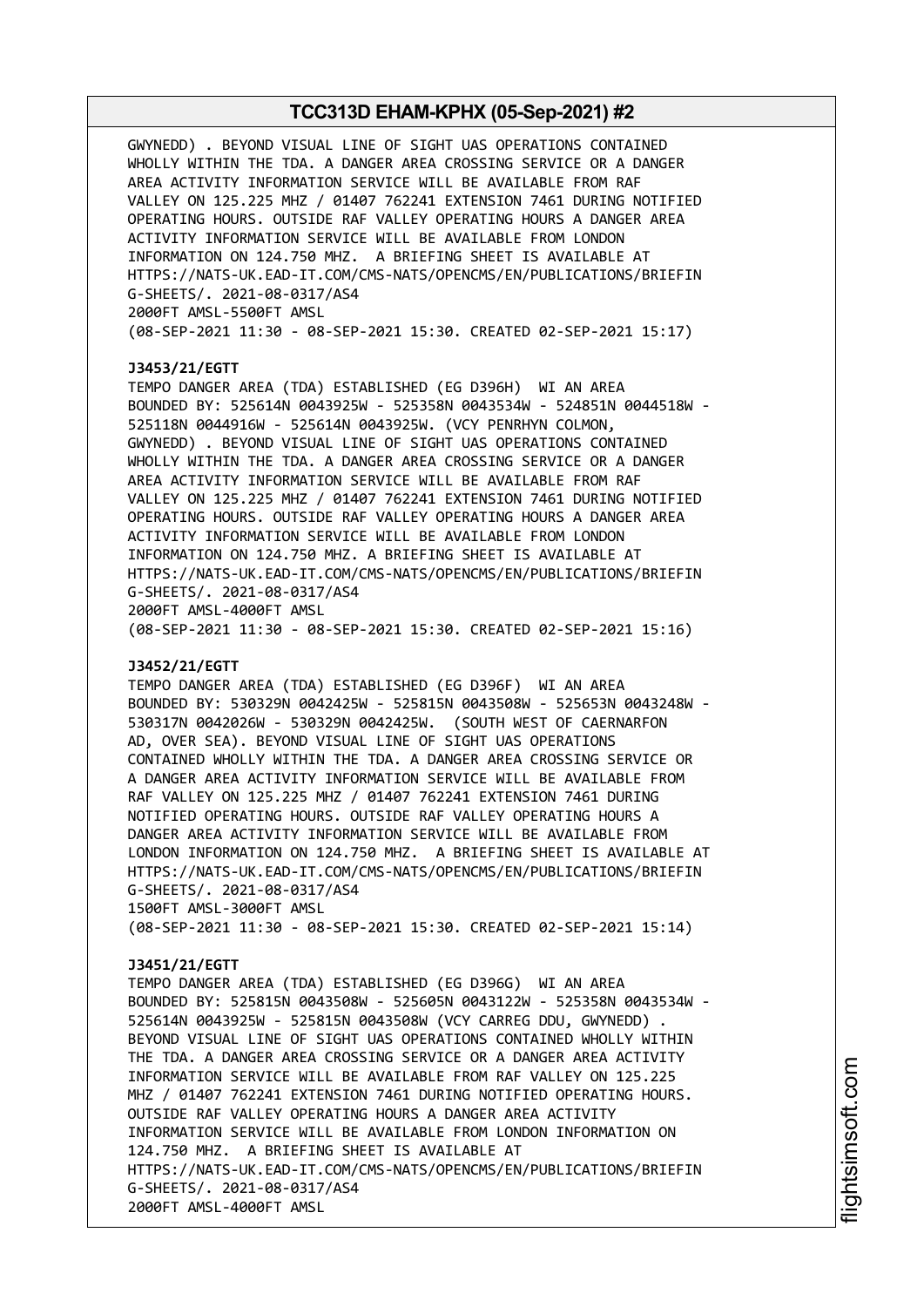(08-SEP-2021 11:30 - 08-SEP-2021 15:30. CREATED 02-SEP-2021 15:13)

#### **J3450/21/EGTT**

TEMPO DANGER AREA (TDA) ESTABLISHED (EG D396E) WI AN AREA BOUNDED BY STRAIGHT LINES JOINING 530329N 0042425W - 530507N 0042307W THENCE THE ANTICLOCKWISE ARC OF A CIRCLE OF RADIUS 2NM CENTRED ON 530607N 0042015W BETWEEN 530507N 0042307W AND 530427N 0041826W THENCE STRAIGHT LINES JOINING 530427N 0041826W - 530317N 0042026W - 530329N 0042425W (SOUTH WEST OF CAERNARFON AD, OVER SEA). BEYOND VISUAL LINE OF SIGHT UAS OPERATIONS CONTAINED WHOLLY WITHIN THE TDA. A DANGER AREA CROSSING SERVICE OR A DANGER AREA ACTIVITY INFORMATION SERVICE WILL BE AVAILABLE FROM RAF VALLEY ON 125.225 MHZ / 01407 762241 EXTENSION 7461 DURING NOTIFIED OPERATING HOURS. OUTSIDE RAF VALLEY OPERATING HOURS A DANGER AREA ACTIVITY INFORMATION SERVICE WILL BE AVAILABLE FROM LONDON INFORMATION ON 124.750 MHZ. A BRIEFING SHEET IS AVAILABLE AT HTTPS://NATS-UK.EAD-IT.COM/CMS-NATS/OPENCMS/EN/PUBLICATIONS/BRIEFIN G-SHEETS. 2021-08-0317/AS4 1000FT AMSL-2000FT AMSL (08-SEP-2021 11:30 - 08-SEP-2021 15:30. CREATED 02-SEP-2021 15:11)

### **J3449/21/EGTT**

TEMPO DANGER AREA (TDA) ESTABLISHED (EG D396I) WI AN AREA BOUNDED BY: 525118N 0044916W - 524851N 0044518W - 524550N 0044520W - 524737N 0045223W - 525118N 0044916W (BRAICH Y PWYLL, GWYNEDD) . BEYOND VISUAL LINE OF SIGHT UAS OPERATIONS CONTAINED WHOLLY WITHIN THE TDA. A DANGER AREA CROSSING SERVICE OR A DANGER AREA ACTIVITY INFORMATION SERVICE WILL BE AVAILABLE FROM RAF VALLEY ON 125.225 MHZ / 01407 762241 EXTENSION 7461 DURING NOTIFIED OPERATING HOURS. OUTSIDE RAF VALLEY OPERATING HOURS A DANGER AREA ACTIVITY INFORMATION SERVICE WILL BE AVAILABLE FROM LONDON INFORMATION ON 124.750 MHZ. A BRIEFING SHEET IS AVAILABLE AT HTTPS://NATS-UK.EAD-IT.COM/CMS-NATS/OPENCMS/EN/PUBLICATIONS/BRIEFIN G-SHEETS/. 2021-08-0317/AS4 2000FT AMSL-4000FT AMSL

(07-SEP-2021 11:30 - 07-SEP-2021 15:30. CREATED 02-SEP-2021 15:05)

### **J3448/21/EGTT**

TEMPO DANGER AREA (TDA) ESTABLISHED (EG D396J) WI AN AREA BOUNDED BY: 524550N 0044520W - 524851N 0044518W - 524747N 0043851W - 524520N 0044018W - 524550N 0044520W. (YNYS GWYLAN-FAWR, GWYNEDD) . BEYOND VISUAL LINE OF SIGHT UAS OPERATIONS CONTAINED WHOLLY WITHIN THE TDA. A DANGER AREA CROSSING SERVICE OR A DANGER AREA ACTIVITY INFORMATION SERVICE WILL BE AVAILABLE FROM RAF VALLEY ON 125.225 MHZ / 01407 762241 EXTENSION 7461 DURING NOTIFIED OPERATING HOURS. OUTSIDE RAF VALLEY OPERATING HOURS A DANGER AREA ACTIVITY INFORMATION SERVICE WILL BE AVAILABLE FROM LONDON INFORMATION ON 124.750 MHZ. A BRIEFING SHEET IS AVAILABLE AT HTTPS://NATS-UK.EAD-IT.COM/CMS-NATS/OPENCMS/EN/PUBLICATIONS/BRIEFIN G-SHEETS/. 2021-08-0317/AS4 2000FT AMSL-5500FT AMSL

(07-SEP-2021 11:30 - 07-SEP-2021 15:30. CREATED 02-SEP-2021 15:00)

#### **J3447/21/EGTT**

TEMPO DANGER AREA (TDA) ESTABLISHED (EG D396K) WI AN AREA BOUNDED BY: 524747N 0043851W - 524757N 0043441W - 524540N 0043000W - 524520N 0044018W - 524747N 0043851W (SOUTH WEST OF PORTH NEIGWL, OVER SEA). BEYOND VISUAL LINE OF SIGHT UAS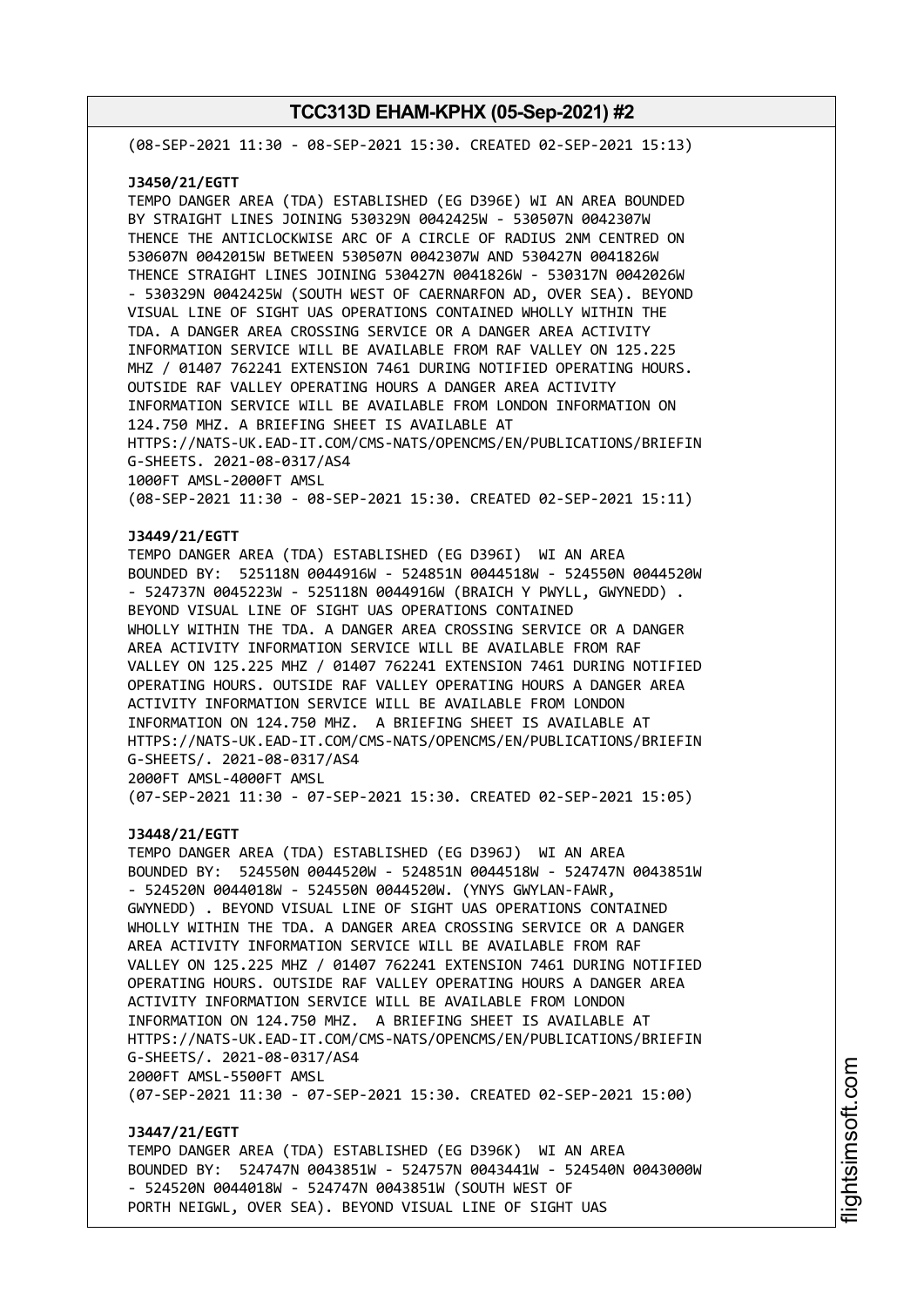OPERATIONS CONTAINED WHOLLY WITHIN THE TDA. A DANGER AREA CROSSING SERVICE OR A DANGER AREA ACTIVITY INFORMATION SERVICE WILL BE AVAILABLE FROM RAF VALLEY ON 125.225 MHZ / 01407 762241 EXTENSION 7461 DURING NOTIFIED OPERATING HOURS. OUTSIDE RAF VALLEY OPERATING HOURS A DANGER AREA ACTIVITY INFORMATION SERVICE WILL BE AVAILABLE FROM LONDON INFORMATION ON 124.750 MHZ. A BRIEFING SHEET IS AVAILABLE AT HTTPS://NATS-UK.EAD-IT.COM/CMS-NATS/OPENCMS/EN/PUBLICATIONS/BRIEFIN G-SHEETS/. 2021-08-0317/AS4 4500FT AMSL-6500FT AMSL (07-SEP-2021 11:30 - 07-SEP-2021 15:30. CREATED 02-SEP-2021 14:58) **J3446/21/EGTT** TEMPO DANGER AREA (TDA) ESTABLISHED (EG D396H) WI AN AREA BOUNDED BY: 525614N 0043925W - 525358N 0043534W - 524851N 0044518W - 525118N 0044916W - 525614N 0043925W. (VCY PENRHYN COLMON, GWYNEDD) . BEYOND VISUAL LINE OF SIGHT UAS OPERATIONS CONTAINED WHOLLY WITHIN THE TDA. A DANGER AREA CROSSING SERVICE OR A DANGER AREA ACTIVITY INFORMATION SERVICE WILL BE AVAILABLE FROM RAF VALLEY ON 125.225 MHZ / 01407 762241 EXTENSION 7461 DURING NOTIFIED OPERATING HOURS. OUTSIDE RAF VALLEY OPERATING HOURS A DANGER AREA ACTIVITY INFORMATION SERVICE WILL BE AVAILABLE FROM LONDON INFORMATION ON 124.750 MHZ. A BRIEFING SHEET IS AVAILABLE AT HTTPS://NATS-UK.EAD-IT.COM/CMS-NATS/OPENCMS/EN/PUBLICATIONS/BRIEFIN G-SHEETS/. 2021-08-0317/AS4 2000FT AMSL-4000FT AMSL (07-SEP-2021 11:30 - 07-SEP-2021 15:30. CREATED 02-SEP-2021 14:57)

# **J3445/21/EGTT**

TEMPO DANGER AREA (TDA) ESTABLISHED (EG D396G) WI AN AREA BOUNDED BY: 525815N 0043508W - 525605N 0043122W - 525358N 0043534W - 525614N 0043925W - 525815N 0043508W (VCY CARREG DDU, GWYNEDD) . BEYOND VISUAL LINE OF SIGHT UAS OPERATIONS CONTAINED WHOLLY WITHIN THE TDA. A DANGER AREA CROSSING SERVICE OR A DANGER AREA ACTIVITY INFORMATION SERVICE WILL BE AVAILABLE FROM RAF VALLEY ON 125.225 MHZ / 01407 762241 EXTENTION 7461 DURING NOTIFIED OPERATING HOURS. OUTSIDE RAF VALLEY OPERATING HOURS A DANGER AREA ACTIVITY INFORMATION SERVICE WILL BE AVAILABLE FROM LONDON INFORMATION ON 124.750 MHZ. A BRIEFING SHEET IS AVAILABLE AT HTTPS://NATS-UK.EAD-IT.COM/CMS-NATS/OPENCMS/EN/PUBLICATIONS/BRIEFIN G-SHEETS/. 2021-08-0317/AS4 2000FT AMSL-4000FT AMSL (07-SEP-2021 11:30 - 07-SEP-2021 15:30. CREATED 02-SEP-2021 14:55)

#### **J3444/21/EGTT**

TEMPO DANGER AREA (TDA) ESTABLISHED (EG D396E) WI AN AREA BOUNDED BY STRAIGHT LINES JOINING 530329N 0042425W - 530507N 0042307W THENCE THE ANTICLOCKWISE ARC OF A CIRCLE OF RADIUS 2NM CENTRED ON 530607N 0042015W BETWEEN 530507N 0042307W AND 530427N 0041826W THENCE STRAIGHT LINES JOINING 530427N 0041826W - 530317N 0042026W - 530329N 0042425W (SOUTH WEST OF CAERNARFON AD, OVER SEA). BEYOND VISUAL LINE OF SIGHT UAS OPERATIONS CONTAINED WHOLLY WITHIN THE TDA. A DANGER AREA CROSSING SERVICE OR A DANGER AREA ACTIVITY INFORMATION SERVICE WILL BE AVAILABLE FROM RAF VALLEY ON 125.225 MHZ / 01407 762241 EXTENTION 7461 DURING NOTIFIED OPERATING HOURS. OUTSIDE RAF VALLEY OPERATING HOURS A DANGER AREA ACTIVITY INFORMATION SERVICE WILL BE AVAILABLE FROM LONDON INFORMATION ON 124.750 MHZ. A BRIEFING SHEET IS AVAILABLE AT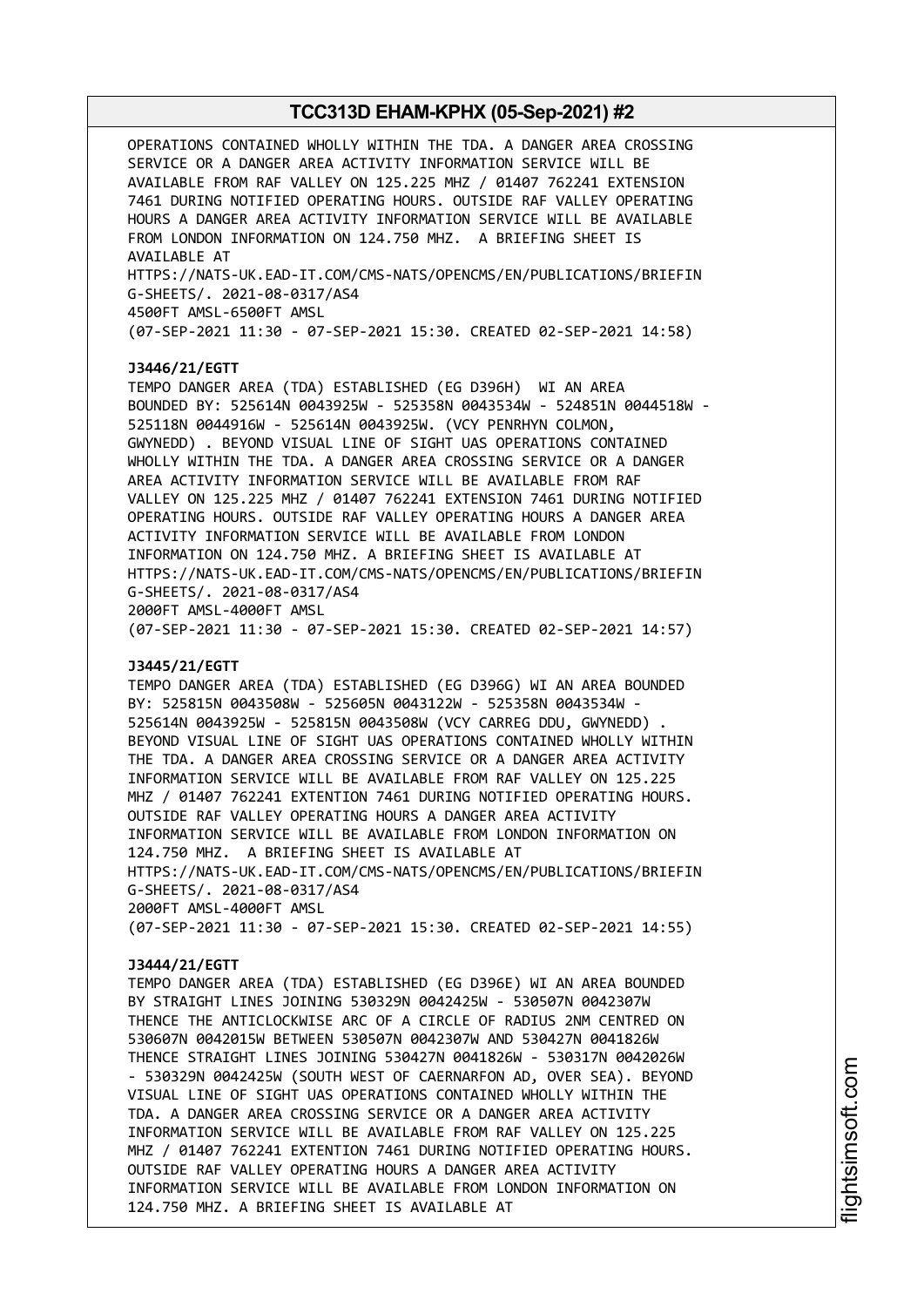HTTPS://NATS-UK.EAD-IT.COM/CMS-NATS/OPENCMS/EN/PUBLICATIONS/BRIEFIN G-SHEETS. 2021-08-0317/AS4 1000FT AMSL-2000FT AMSL (07-SEP-2021 11:30 - 07-SEP-2021 15:30. CREATED 02-SEP-2021 14:54) **J3443/21/EGTT** TEMPO DANGER AREA (TDA) ESTABLISHED (EG D396F) WI AN AREA BOUNDED BY: 530329N 0042425W - 525815N 0043508W - 525653N 0043248W - 530317N 0042026W - 530329N 0042425W. (SOUTH WEST OF CAERNARFON AD, OVER SEA). BEYOND VISUAL LINE OF SIGHT UAS OPERATIONS CONTAINED WHOLLY WITHIN THE TDA. A DANGER AREA CROSSING SERVICE OR A DANGER AREA ACTIVITY INFORMATION SERVICE WILL BE AVAILABLE FROM RAF VALLEY ON 125.225 MHZ / 01407 762241 EXT 7461 DURING NOTIFIED OPERATING HOURS. OUTSIDE RAF VALLEY OPERATING HOURS A DANGER AREA ACTIVITY INFORMATION SERVICE WILL BE AVAILABLE FROM LONDON INFORMATION ON 124.750 MHZ. A BRIEFING SHEET IS AVAILABLE AT HTTPS://NATS-UK.EAD-IT.COM/CMS-NATS/OPENCMS/EN/PUBLICATIONS/BRIEFIN G-SHEETS/. 2021-08-0317/AS4 1500FT AMSL-3000FT AMSL (07-SEP-2021 11:30 - 07-SEP-2021 15:30. CREATED 02-SEP-2021 14:53) **H5953/21/EGTT** E BAND HIGH INTENSITY RADIO TRANSMISSION AREA (HIRTA) IN LOW FLYING AREA 11 NIGHT SECTOR 4BE AT PSN 540945N 0001535W, (SPEETON, YORKSHIRE) RADIUS 2NM. MAX HEIGHT 296FT AGL. SAFE DISTANCES CIVILIAN ACFT 0.053NM 96FT AGL MIL ACFT SUSCEPTIBILITY VERY LOW 0.046NM 53FT AGL LOW 0.058NM 123FT AGL MEDIUM 0.065NM 169FT AGL HIGH 0.086NM 296FT AGL PULSE LOW 0.051NM 82FT AGL PULSE MEDIUM 0.057NM 122FT AGL PULSE HIGH 0.071NM 202FT AGL 21/09/010/LFTP SFC-725FT AMSL (03-SEP-2021 00:00 - 10-SEP-2021 22:00. CREATED 02-SEP-2021 13:14) **K0381/21/EGTT** UNLIT SUSPENDED CABLE REPORTED IN PSN 530407N 0030452W TO 530356N 0030444W IN LOW FLYING AREA 9 AND NIGHT ROTARY REGION 9. HGT 216FT AGL/967FT AMSL. 21/09/008/LFTP (02-SEP-2021 12:40 - 04-NOV-2021 23:59. CREATED 02-SEP-2021 12:50) **H5941/21/EGTT** AIR EXER. ONE HEL WILL CONDUCT HIGH ENERGY MANOEUVRES IN SUPPORT OF GROUND OPS WI 3NM RADIUS 502152N 0040814W (THE CITADEL, PLYMOUTH). ACFT MAY BE UNABLE TO COMPLY WITH RAC. OPS CTC 231.850MHZ / 259.800MHZ / 122.515MHZ / 07949 259734. 2021-09-0290/AS5 SFC-5000FT AMSL (06-SEP-2021 09:00 - 06-SEP-2021 15:00. CREATED 02-SEP-2021 10:35) **B2170/21/EGTT** STRUMBLE DVOR/DME STU FREQ 113.10MHZ CHANNEL 078X BOTH U/S (08-SEP-2021 08:30 - 08-SEP-2021 13:30. CREATED 02-SEP-2021 10:04)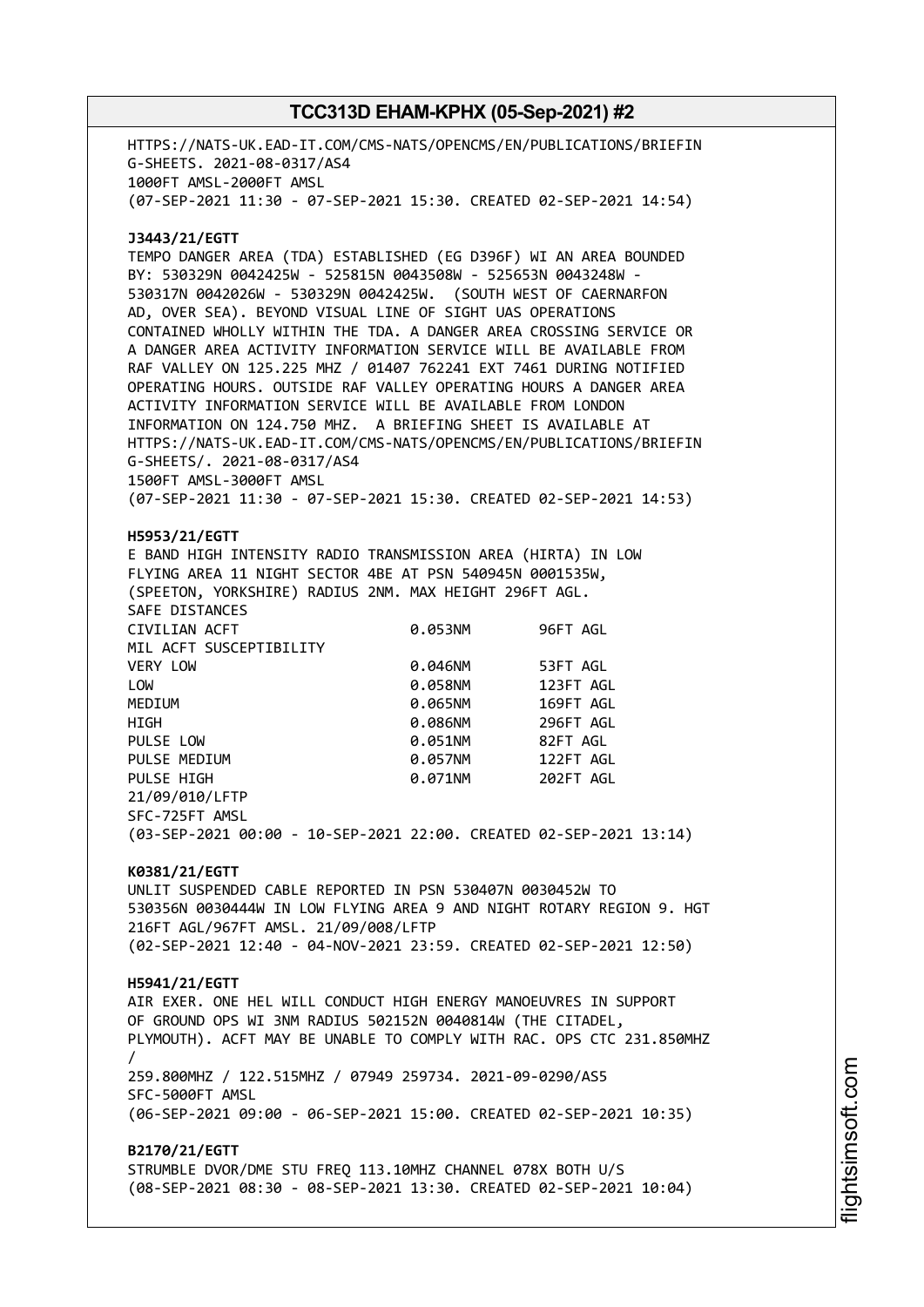**B2168/21/EGTT** TRENT DVOR/DME TNT FREQ 115.70MHZ CHANNEL 104X BOTH U/S (14-SEP-2021 08:00 - 14-SEP-2021 12:00. CREATED 02-SEP-2021 10:00) **H5931/21/EGTT** FORMATION TRANSIT BY RED ARROWS ACFT ROUTING: 504648N 0015033W BOURNEMOUTH 1730 505327N 0015319W NW OF VERWOOD 1732 505718N 0015754W E OF SIXPENNY HADLEY 1733 505220N 0021249W NE OF BLANDFORD FORUM 1734 511134N 0023155W VCY OF SHEPTON MALLET 1738 513959N 0011725W VCY ABINGDON-ON-THAMES 1747 515521N 0004012W VCY OF LEIGHTON BUZZARD 1752 520214N 0002614W NE OF MAULDEN 1754 520214N 0001902W SHUTTLEWORTH 1755 520740N 0001330W VCY OF POTTON 1756 521923N 0002603W E OF COVINGTON 1758 522607N 0011946W SW OF MONKS KIRKBY 1803 523930N 0012733W W OF SHACKERSTONE 1806 524126N 0012247W VCY OF IBSTOCK 1807 524429N 0011111W MANOR HOUSE 1808 524942N 0005100W W OF GOADBY MARWOOD 1810 530819N 0004520W S OF COLLINGHAM 1813 531828N 0003303W SCAMPTON 1815 FORMATION PLANS TO TRANSIT AT 250FT-2000FT AGL. TIMINGS, HGT AND ROUTE ARE APRX AND MAY CHANGE DUE TO WX OR OTHER REQUIREMENTS. 2021-09-0285/AS2 SFC-3000FT AMSL (05-SEP-2021 17:15 - 05-SEP-2021 18:30. CREATED 02-SEP-2021 09:37) **H5926/21/EGTT** FLYPAST WI 2NM RADIUS 530541N 0005903W (EDINGLEY, LINCOLNSHIRE). 2021-09-0269/AS2 SFC-2420FT AMSL (05-SEP-2021 13:55 - 05-SEP-2021 14:25. CREATED 02-SEP-2021 09:31) **H5925/21/EGTT** FLYPAST WI 2NM RADIUS 511247N 0003433E (CHART SUTTON, KENT). 2021-09-0265/AS1 SFC-2460FT AMSL (05-SEP-2021 13:25 - 05-SEP-2021 13:55. CREATED 02-SEP-2021 09:30) **J3430/21/EGTT** TEMPO DANGER AREA (TDA) EG 095 ESTABLISHED WI AREA BOUNDED BY STRAIGHT LINES JOINING 504115N 0011437E - 504018N 0011441E - 503949N 0011445E - 503921N 0011452E - 503810N 0011459E - 503706N 0011509E - 503618N 0011449E - 503529N 0011435E - 503439N 0011425E - 502919N 0010000E - 503540N 0010000E - 504115N 0011437E (ENGLISH CHANNEL). BEYOND VISUAL LINE OF SIGHT UAS OPERATIONS CONTAINED WHOLLY WITHIN THE TDA. A DANGER AREA ACTIVITY INFORMATION SERVICE (DAAIS) WILL BE AVAILABLE FROM LONDON INFORMATION 124.600 MHZ AND LILLE INFORMATION 120.275MHZ. UK AIC Y050/2021 WITH ASSOCIATED CHANGES BY B SERIES NOTAM REFERS. FRENCH AIP SUP 080/21 REFERS. SEE FUTHER FRENCH ISSUED NOTAM FOR ASSOCIATED FRENCH AIRSPACE RESTRICTIONS AND TEMPO DANGER AREA. 2021-04-0275/AS2 SFC-1500FT AMSL (07-SEP-2021 06:00 - 07-SEP-2021 16:00. CREATED 02-SEP-2021 09:15)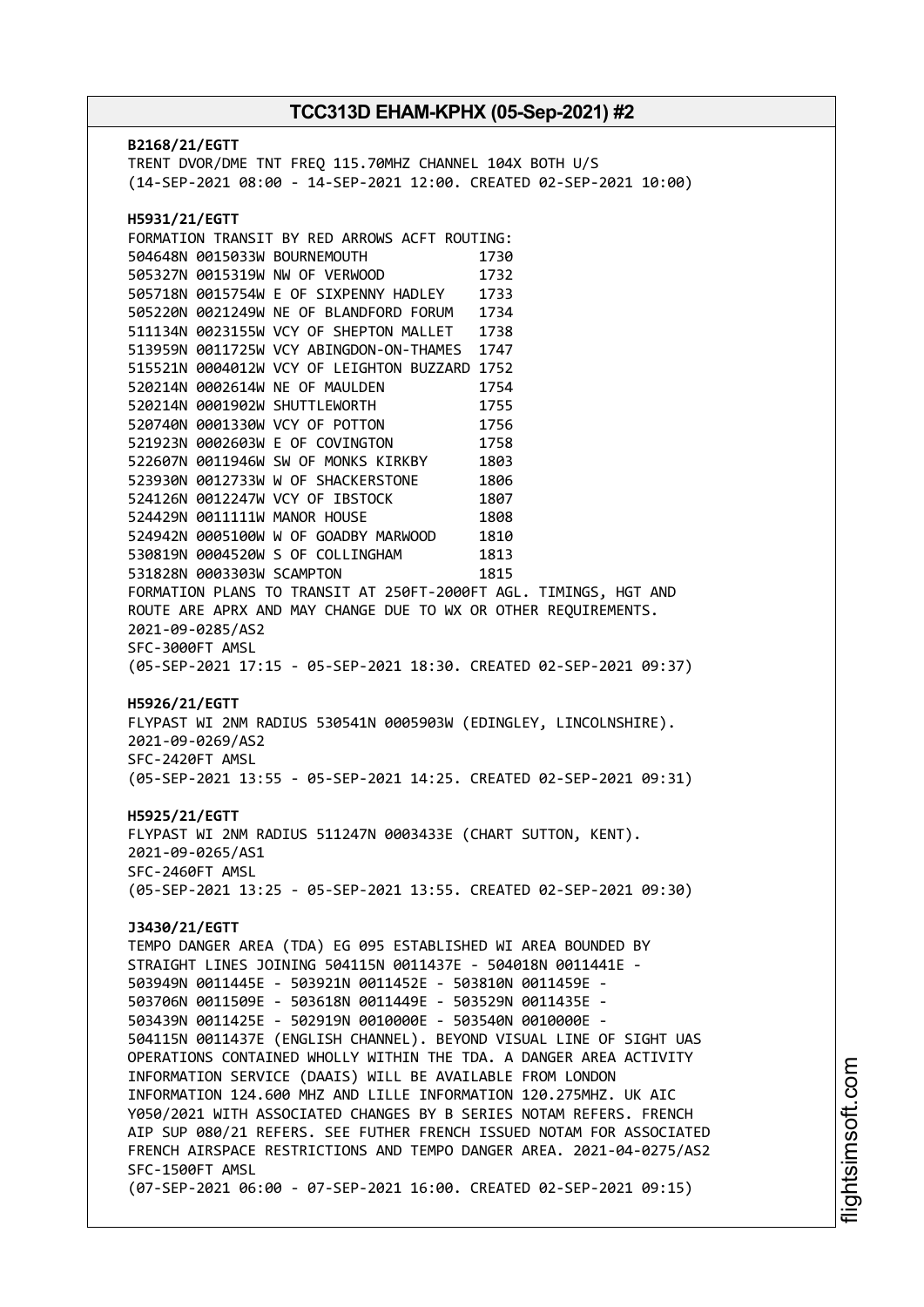**J3429/21/EGTT** TEMPO DANGER AREA (TDA) EG D095 ESTABLISHED WI AREA BOUNDED BY STRAIGHT LINES JOINING 504115N 0011437E - 504018N 0011441E - 503949N 0011445E - 503921N 0011452E - 503810N 0011459E - 503706N 0011509E - 503618N 0011449E - 503529N 0011435E - 503439N 0011425E - 502919N 0010000E - 503540N 0010000E - 504115N 0011437E (ENGLISH CHANNEL). BEYOND VISUAL LINE OF SIGHT UAS OPERATIONS CONTAINED WHOLLY WITHIN THE TDA. A DANGER AREA ACTIVITY INFORMATION SERVICE (DAAIS) WILL BE AVAILABLE FROM LONDON INFORMATION 124.600 MHZ AND LILLE INFORMATION 120.275 MHZ. UK AIC Y050/2021 WITH ASSOCIATED CHANGES BY B SERIES NOTAM REFERS. FRENCH AIP SUP 080/21 REFERS. SEE FUTHER FRENCH ISSUED NOTAM FOR ASSOCIATED FRENCH AIRSPACE RESTRICTIONS AND TEMPO DANGER AREA. 2021-04-0275/AS2 SFC-1500FT AMSL (06-SEP-2021 06:00 - 06-SEP-2021 16:00. CREATED 02-SEP-2021 09:04) **H5921/21/EGTT** MAJOR GLIDING COMPETITION. INTENSE ACT WI 81NM RADIUS 522730N 0010918E (TIBENHAM AD, NORFOLK). UP TO 30 GLIDERS MAY PARTICIPATE. CONTROLLED AIRSPACE WILL BE AVOIDED. FOR DAILY ROUTE INFO WWW.GLIDINGTASKS.CO.UK OR 07534 903591 AND 129.98MHZ 2021-09-0282/AS5 SFC-5400FT AMSL 0800-1700 (04-SEP-2021 08:00 - 05-SEP-2021 17:00. CREATED 02-SEP-2021 08:44) **H5917/21/EGTT** MULTIPLE FAST JET ACFT WILL OPR FIGHTER CTL TRAINING NON-SEGREGATED WI 4 AREAS BOUNDED BY: AREA 1: 510118N 0043133W - 510100N 0055000W - 512100N 0054100W - 514000N 0051900W - 514700N 0045800W - 514600N 0043200W - 510118N 0043133W. AREA 2: 510118N 0043133W - 502300N 0043200W - 502000N 0051100W - 504400N 0054100W - 510000N 0054800W - 510100N 0055000W - 510118N 0043133W. AREA 3: 510118N 0043133W - 514600N 0043200W - 513600N 0034300W - 510100N 0033700W - 510118N 0043133W. AREA 4: 510118N 0043133W - 510100N 0033700W - 502700N 0034300W - 502300N 0043200W - 510118N 0043133W. FOR INFO 01935 452335. 2021-09-0278/CIV1 FL100-FL350 06-09 0700-1630, 10 0700-1400 (06-SEP-2021 07:00 - 10-SEP-2021 14:00. CREATED 01-SEP-2021 14:47) **K0380/21/EGTT** LIT CRANE POSITION 531552N 0020750W (BOLLINGBROOK, MACCLESFIELD) IN LOW FLYING AREA 8 AND NIGHT SECTOR 3A AND MANCHESTER AVOIDANCE AREA. HGT 748FT AMSL (248FT AGL). 21/09/007/LFTP (02-SEP-2021 04:30 - 04-NOV-2021 23:59. CREATED 01-SEP-2021 13:23) **H5899/21/EGTT** FLYPAST WI 2NM RADIUS 523314N 0011247W (COSBY, LEICESTERSHIRE).

2021-09-0255/AS2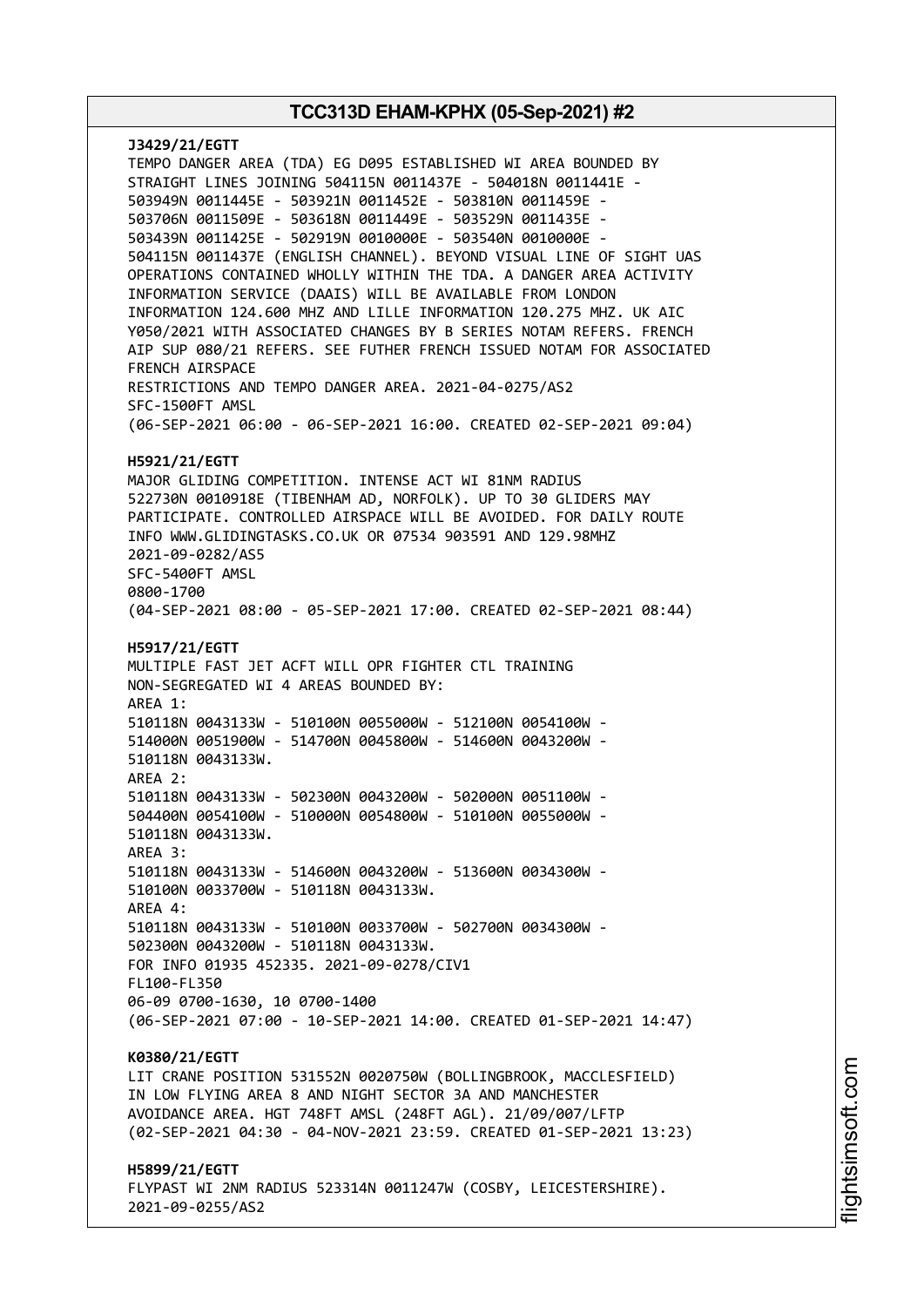SFC-2350FT AMSL (05-SEP-2021 13:50 - 05-SEP-2021 14:50. CREATED 01-SEP-2021 12:04) **H5892/21/EGTT** UNMANNED CAPTIVE BALLOON IN LOW FLYING AREA THAMES VALLEY AVOIDANCE AREA 1NM RADIUS OF PSN 513556N 0003721W (BEACONSFIELD, BUCKINGHAMSHIRE) MAX HEIGHT 200FT AGL. 21/09/002/LFTP SFC-750FT AMSL SR-SS (03-SEP-2021 05:18 - 03-NOV-2021 16:32. CREATED 01-SEP-2021 11:07) **N0170/21/EGTT** AIR NAV OBST LGT UK0229A072F RTM HE02 RIDGE HILL IBA OS U/S. PSN 515950.81N 0023223.68W, ELEV 1217FT/HGT 540FT (01-SEP-2021 03:17 - 01-OCT-2021 23:59. CREATED 01-SEP-2021 03:17) **C8733/21/EGTT** AIP MIL NIL SUP CHECKLIST AIP IFR 053/2018 060/2018 011/2019 025/2019 003/2020 017/2020 019/2020 023/2020 030/2020 031/2020 032/2020 038/2020 039/2020 046/2020 048/2020 049/2020 052/2020 002/2021 003/2021 007/2021 008/2021 012/2021 014/2021 017/2021 018/2021 019/2021 020/2021 022/2021 023/2021 024/2021 025/2021 026/2021 028/2021 029/2021 030/2021 031/2021 032/2021 034/2021 035/2021 036/2021 037/2021 038/2021 039/2021 041/2021 042/2021 043/2021 044/2021 045/2021 AIP VFR NIL AIP MIL NIL PART 3 OF 3 (01-SEP-2021 00:05 - 01-OCT-2021 00:05 EST. CREATED 01-SEP-2021 01:32) **C8733/21/EGTT** LATEST PUBLICATIONS AIP AIRAC AMDT IFR 010/2021 EFFECTIVE DATE 07 OCT 21 AIP SUP IFR 045/2021 EFFECTIVE DATE 26 AUG 21 AIC IFR W083/2021 EFFECTIVE DATE 26 AUG 21 AIC IFR P067/2021 EFFECTIVE DATE 29 JUL 21 AIC IFR Y082/2021 EFFECTIVE DATE 26 AUG 21 (01-SEP-2021 00:05 - 01-OCT-2021 00:05 EST. CREATED 01-SEP-2021 01:32) **C8733/21/EGTT CHECKLIST** YEAR=2021 2190 4325 4892 5013 5014 5015 5129 5432 5608 5655 5656 5657 5658 5659 5660 5661 5672 5753 5756 5757 5897 5922 5933 6007 6025 6055 6447 6472 6482 6495 6549 6554 6641 6772 6780 6845 6882 6914 7006 7041 7044 7066 7071 7131 7133 7193 7196 7223 7249 7296 7297 7298 7299 7301 7334 7412 7504 7505 7602 7603 7604 7605 7606 7608 7702 7743 7745 7746 7763 7765 7774 7788 7800 7814 7833 7858 7863 7888 7889 7967 7973 7996 8012 8015 8084 8130 8135 8137 8142 8143 8146 8148 8154 8199 8200 8201 8202 8203 8204 8205 8211 8250 8269 8298 8314 8316 8341 8352 8366 8377 8405 8428 8430 8432 8433 8435 8440 8441 8458 8461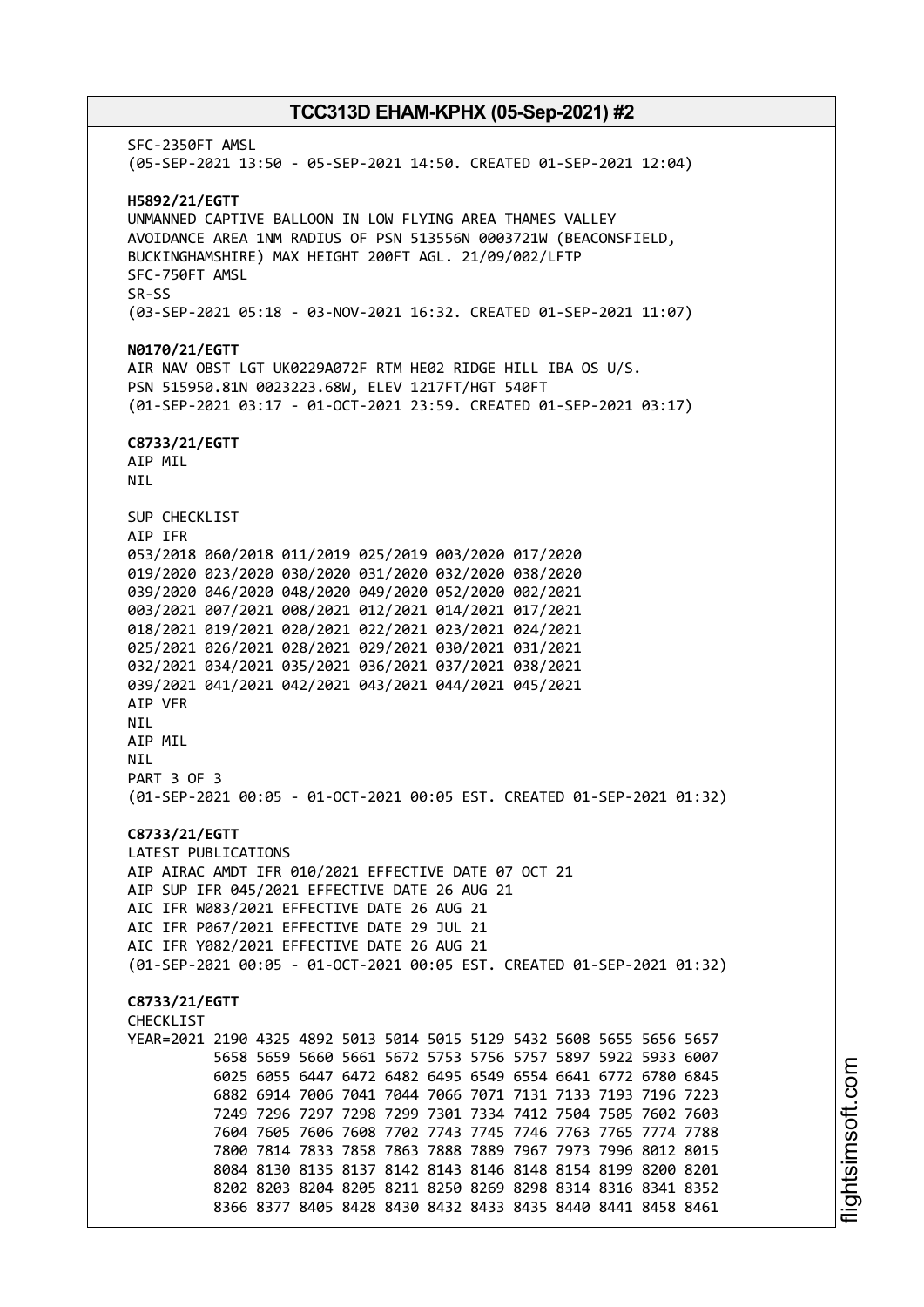**TCC313D EHAM-KPHX (05-Sep-2021) #2** 8463 8468 8469 8478 8486 8487 8488 8489 8490 8491 8492 8493 8494 8504 8512 8514 8515 8516 8517 8518 8519 8520 8521 8523 8524 8525 8527 8533 8534 8539 8542 8561 8562 8563 8564 8565 8568 8572 8576 8582 8585 8587 8590 8595 8599 8600 8603 8604 8613 8614 8615 8616 8617 8618 8619 8620 8621 8629 8643 8647 8648 8670 8671 8673 8679 8680 8693 8694 8695 8698 8699 8702 8703 8705 8707 8709 8711 8712 8713 8714 8715 8716 8717 8718 8719 8720 8721 8722 8723 8725 8727 8728 8729 8730 8731 8732 PART 1 OF 3 (01-SEP-2021 00:05 - 01-OCT-2021 00:05 EST. CREATED 01-SEP-2021 01:32) **Q0446/21/EGTT** CHECKLIST YEAR=2021 0404 0405 0406 0407 0408 0412 0424 0428 0433 0440 0441 0442 0444 0445 LATEST PUBLICATIONS AIP AIRAC AMDT IFR 010/2021 EFFECTIVE DATE 07 OCT 21 AIP SUP IFR 045/2021 EFFECTIVE DATE 26 AUG 21 AIC IFR W083/2021 EFFECTIVE DATE 26 AUG 21 AIC IFR P067/2021 EFFECTIVE DATE 29 JUL 21 AIC IFR Y082/2021 EFFECTIVE DATE 26 AUG 21 AIC IFR M079/2021 EFFECTIVE DATE 26 AUG 21 AIC IFR G097/2009 EFFECTIVE DATE 31 DEC 09 AIC CHECKLIST AIP IFR P127/2006 P008/2008 P064/2008 P086/2008 P077/2009 P070/2010 P062/2012 P138/2012 Y009/2014 P002/2018 P053/2018 Y104/2018 Y031/2019 Y055/2019 Y117/2019 Y135/2019 P136/2019 P137/2019 P138/2019 P139/2019 Y140/2019 Y141/2019 Y142/2019 Y001/2020 P003/2020 W008/2020 Y011/2020 Y012/2020 W018/2020 Y024/2020 Y028/2020 Y031/2020 P034/2020 W035/2020 Y036/2020 Y039/2020 Y040/2020 Y041/2020 Y042/2020 Y043/2020 P044/2020 Y045/2020 P046/2020 Y051/2020 Y052/2020 P053/2020 P056/2020 P060/2020 P083/2020 Y085/2020 Y086/2020 Y087/2020 Y002/2021 Y008/2021 Y010/2021 Y011/2021 M012/2021 P017/2021 P018/2021 P026/2021 Y027/2021 Y029/2021 Y037/2021 M044/2021 P045/2021 Y050/2021 Y054/2021 Y055/2021 Y058/2021 M060/2021 Y062/2021 M064/2021 M065/2021 P067/2021 Y068/2021 M070/2021 M071/2021 M072/2021 M073/2021 M074/2021 M075/2021 Y076/2021 M077/2021 M078/2021 M079/2021 Y080/2021 Y081/2021 Y082/2021 W083/2021 AIP VFR NIL AIP MIL **NTL** SUP CHECKLIST AIP IFR 053/2018 060/2018 011/2019 025/2019 003/2020 017/2020 019/2020 023/2020 030/2020 031/2020 032/2020 038/2020 (01-SEP-2021 00:05 - 01-OCT-2021 00:05 EST. CREATED 01-SEP-2021 01:28) **Q0446/21/EGTT** 039/2020 046/2020 048/2020 049/2020 052/2020 002/2021 003/2021 007/2021 008/2021 012/2021 014/2021 017/2021 018/2021 019/2021 020/2021 022/2021 023/2021 024/2021 025/2021 026/2021 028/2021 029/2021 030/2021 031/2021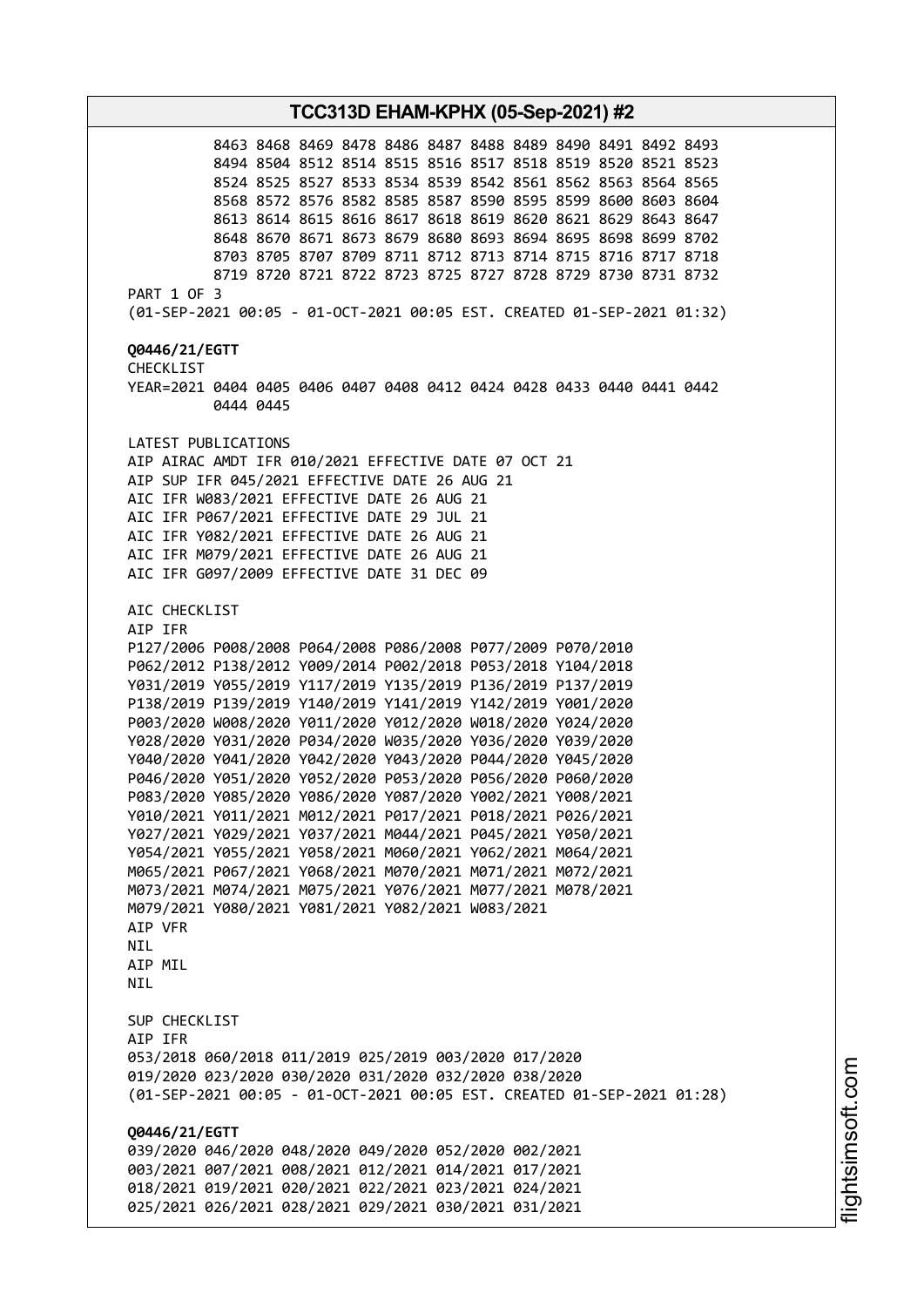032/2021 034/2021 035/2021 036/2021 037/2021 038/2021 039/2021 041/2021 042/2021 043/2021 044/2021 045/2021 AIP VFR NIL AIP MIL NIL (01-SEP-2021 00:05 - 01-OCT-2021 00:05 EST. CREATED 01-SEP-2021 01:28) **V0022/21/EGTT** P138/2019 P139/2019 Y140/2019 Y141/2019 Y142/2019 Y001/2020 P003/2020 W008/2020 Y011/2020 Y012/2020 W018/2020 Y024/2020 Y028/2020 Y031/2020 P034/2020 W035/2020 Y036/2020 Y039/2020 Y040/2020 Y041/2020 Y042/2020 Y043/2020 P044/2020 Y045/2020 P046/2020 Y051/2020 Y052/2020 P053/2020 P056/2020 P060/2020 P083/2020 Y085/2020 Y086/2020 Y087/2020 Y002/2021 Y008/2021 Y010/2021 Y011/2021 M012/2021 P017/2021 P018/2021 P026/2021 Y027/2021 Y029/2021 Y037/2021 M044/2021 P045/2021 Y050/2021 Y054/2021 Y055/2021 Y058/2021 M060/2021 Y062/2021 M064/2021 M065/2021 P067/2021 Y068/2021 M070/2021 M071/2021 M072/2021 M073/2021 M074/2021 M075/2021 Y076/2021 M077/2021 M078/2021 M079/2021 Y080/2021 Y081/2021 Y082/2021 W083/2021 AIP VFR NIL AIP MIL NIL SUP CHECKLIST AIP IFR 053/2018 060/2018 011/2019 025/2019 003/2020 017/2020 019/2020 023/2020 030/2020 031/2020 032/2020 038/2020 039/2020 046/2020 048/2020 049/2020 052/2020 002/2021 003/2021 007/2021 008/2021 012/2021 014/2021 017/2021 018/2021 019/2021 020/2021 022/2021 023/2021 024/2021 025/2021 026/2021 028/2021 029/2021 030/2021 031/2021 032/2021 034/2021 035/2021 036/2021 037/2021 038/2021 039/2021 041/2021 042/2021 043/2021 044/2021 045/2021 AIP VFR NIL AIP MIL NIL PART 2 OF 2 (01-SEP-2021 00:05 - 01-OCT-2021 00:05 EST. CREATED 01-SEP-2021 01:28) **V0022/21/EGTT CHECKLIST** YEAR=2021 0012 0014 0020 0021 LATEST PUBLICATIONS AIP AIRAC AMDT IFR 010/2021 EFFECTIVE DATE 07 OCT 21 AIP SUP IFR 045/2021 EFFECTIVE DATE 26 AUG 21 AIC IFR W083/2021 EFFECTIVE DATE 26 AUG 21 AIC IFR P067/2021 EFFECTIVE DATE 29 JUL 21 AIC IFR Y082/2021 EFFECTIVE DATE 26 AUG 21 AIC IFR M079/2021 EFFECTIVE DATE 26 AUG 21 AIC IFR G097/2009 EFFECTIVE DATE 31 DEC 09 AIC CHECKLIST AIP IFR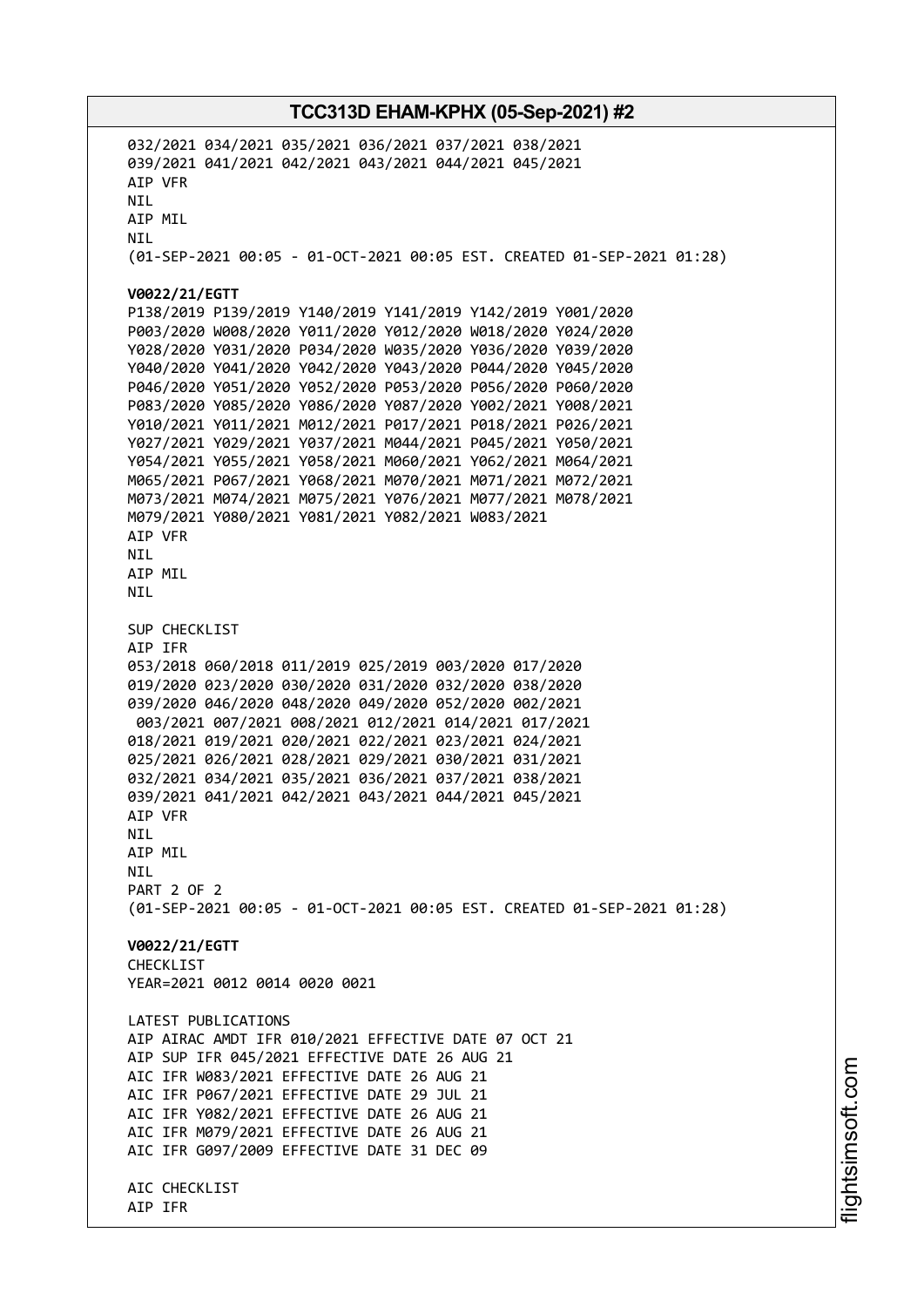P127/2006 P008/2008 P064/2008 P086/2008 P077/2009 P070/2010 P062/2012 P138/2012 Y009/2014 P002/2018 P053/2018 Y104/2018 Y031/2019 Y055/2019 Y117/2019 Y135/2019 P136/2019 P137/2019 PART 1 OF 2 (01-SEP-2021 00:05 - 01-OCT-2021 00:05 EST. CREATED 01-SEP-2021 01:28) **G0265/21/EGTT** CHECKLIST YEAR=2021 NIL LATEST PUBLICATIONS AIP AIRAC AMDT IFR 010/2021 EFFECTIVE DATE 07 OCT 21 AIP SUP IFR 045/2021 EFFECTIVE DATE 26 AUG 21 AIC IFR W083/2021 EFFECTIVE DATE 26 AUG 21 AIC IFR P067/2021 EFFECTIVE DATE 29 JUL 21 AIC IFR Y082/2021 EFFECTIVE DATE 26 AUG 21 AIC IFR M079/2021 EFFECTIVE DATE 26 AUG 21 AIC IFR G097/2009 EFFECTIVE DATE 31 DEC 09 AIC CHECKLIST AIP IFR P127/2006 P008/2008 P064/2008 P086/2008 P077/2009 P070/2010 P062/2012 P138/2012 Y009/2014 P002/2018 P053/2018 Y104/2018 Y031/2019 Y055/2019 Y117/2019 Y135/2019 P136/2019 P137/2019 PART 1 OF 2 (01-SEP-2021 00:05 - 01-OCT-2021 00:05 EST. CREATED 01-SEP-2021 01:25) **G0265/21/EGTT** P138/2019 P139/2019 Y140/2019 Y141/2019 Y142/2019 Y001/2020 P003/2020 W008/2020 Y011/2020 Y012/2020 W018/2020 Y024/2020 Y028/2020 Y031/2020 P034/2020 W035/2020 Y036/2020 Y039/2020 Y040/2020 Y041/2020 Y042/2020 Y043/2020 P044/2020 Y045/2020 P046/2020 Y051/2020 Y052/2020 P053/2020 P056/2020 P060/2020 P083/2020 Y085/2020 Y086/2020 Y087/2020 Y002/2021 Y008/2021 Y010/2021 Y011/2021 M012/2021 P017/2021 P018/2021 P026/2021 Y027/2021 Y029/2021 Y037/2021 M044/2021 P045/2021 Y050/2021 Y054/2021 Y055/2021 Y058/2021 M060/2021 Y062/2021 M064/2021 M065/2021 P067/2021 Y068/2021 M070/2021 M071/2021 M072/2021 M073/2021 M074/2021 M075/2021 Y076/2021 M077/2021 M078/2021 M079/2021 Y080/2021 Y081/2021 Y082/2021 W083/2021 AIP VFR NIL AIP MIL **NTI** SUP CHECKLIST AIP IFR 053/2018 060/2018 011/2019 025/2019 003/2020 017/2020 019/2020 023/2020 030/2020 031/2020 032/2020 038/2020 039/2020 046/2020 048/2020 049/2020 052/2020 002/2021 (01-SEP-2021 00:05 - 01-OCT-2021 00:05 EST. CREATED 01-SEP-2021 01:25) **A3094/21/EGTT CHECKLIST** YEAR=2021 1471 1740 1798 1940 1970 2025 2032 2033 2034 2078 2111 2138 2167 2168 2224 2259 2290 2320 2391 2393 2398 2410 2411 2434 2441 2445 2510 2527 2528 2530 2583 2596 2597 2598 2599 2600 2601 2602 2611 2612 2629 2641 2642 2674 2694 2701 2702 2705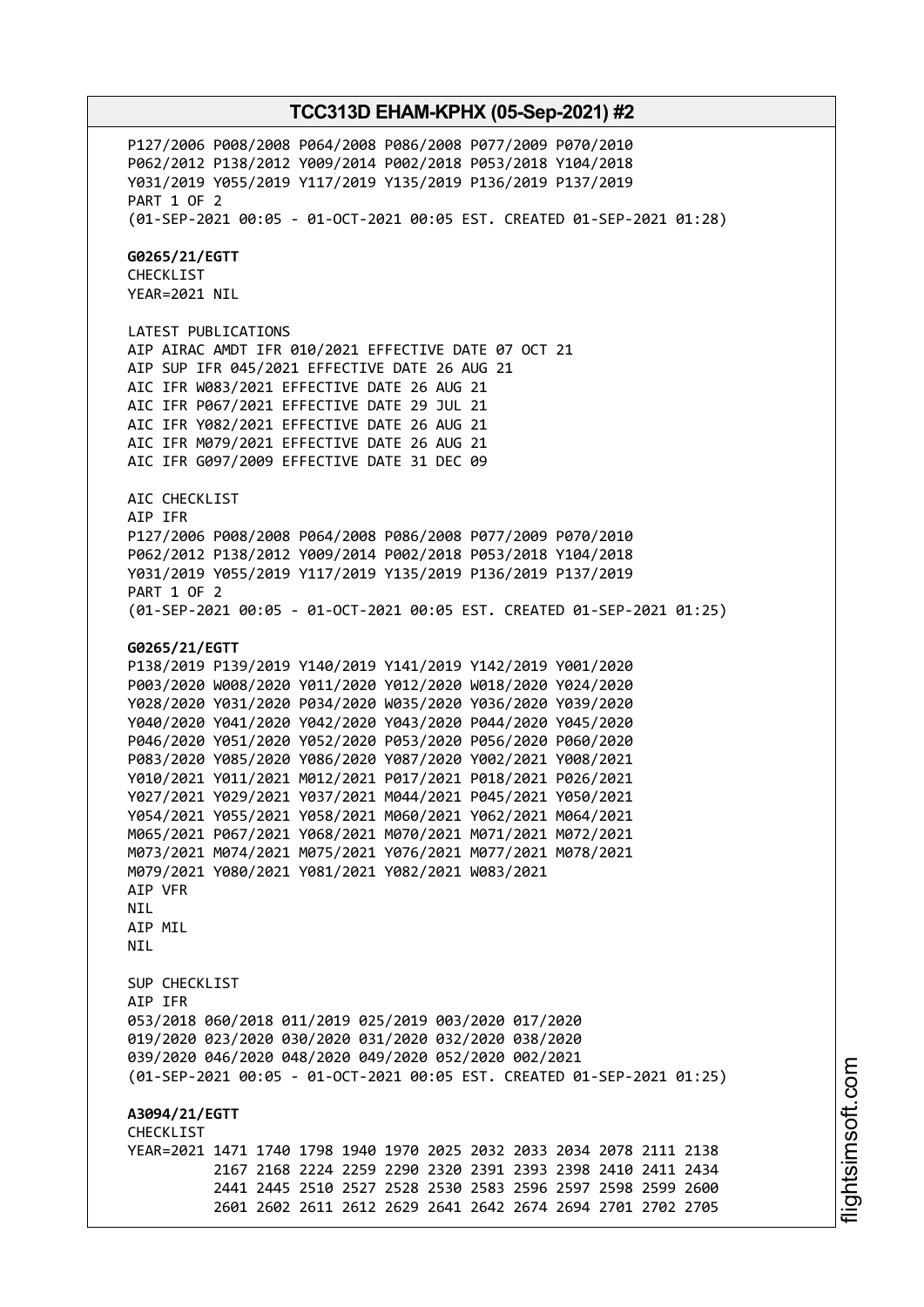2709 2745 2777 2787 2791 2818 2820 2836 2853 2879 2881 2882 2891 2905 2916 2917 2918 2936 2937 2950 2979 2980 2981 2982 2983 2998 3002 3016 3023 3024 3026 3027 3028 3029 3037 3040 3041 3042 3043 3047 3063 3064 3065 3066 3067 3069 3075 3076 3078 3079 3080 3086 3087 3088 3089 3091 3093 LATEST PUBLICATIONS AIP AIRAC AMDT IFR 010/2021 EFFECTIVE DATE 07 OCT 21 AIP SUP IFR 045/2021 EFFECTIVE DATE 26 AUG 21 AIC IFR W083/2021 EFFECTIVE DATE 26 AUG 21 AIC IFR P067/2021 EFFECTIVE DATE 29 JUL 21 AIC IFR Y082/2021 EFFECTIVE DATE 26 AUG 21 AIC IFR M079/2021 EFFECTIVE DATE 26 AUG 21 AIC IFR G097/2009 EFFECTIVE DATE 31 DEC 09 AIC CHECKLIST AIP IFR P127/2006 P008/2008 P064/2008 P086/2008 P077/2009 P070/2010 P062/2012 P138/2012 Y009/2014 P002/2018 P053/2018 Y104/2018 Y031/2019 Y055/2019 Y117/2019 Y135/2019 P136/2019 P137/2019 P138/2019 P139/2019 Y140/2019 Y141/2019 Y142/2019 Y001/2020 P003/2020 W008/2020 Y011/2020 Y012/2020 W018/2020 Y024/2020 Y028/2020 Y031/2020 P034/2020 W035/2020 Y036/2020 Y039/2020 Y040/2020 Y041/2020 Y042/2020 Y043/2020 P044/2020 Y045/2020 END PART 1 OF 2 (01-SEP-2021 00:05 - 01-OCT-2021 00:05 EST. CREATED 01-SEP-2021 01:19) **A3094/21/EGTT** P046/2020 Y051/2020 Y052/2020 P053/2020 P056/2020 P060/2020 P083/2020 Y085/2020 Y086/2020 Y087/2020 Y002/2021 Y008/2021 Y010/2021 Y011/2021 M012/2021 P017/2021 P018/2021 P026/2021 Y027/2021 Y029/2021 Y037/2021 M044/2021 P045/2021 Y050/2021 Y054/2021 Y055/2021 Y058/2021 M060/2021 Y062/2021 M064/2021 M065/2021 P067/2021 Y068/2021 M070/2021 M071/2021 M072/2021 M073/2021 M074/2021 M075/2021 Y076/2021 M077/2021 M078/2021 M079/2021 Y080/2021 Y081/2021 Y082/2021 W083/2021 AIP VFR NIL AIP MIL NIL SUP CHECKLIST AIP IFR 053/2018 060/2018 011/2019 025/2019 003/2020 017/2020 019/2020 023/2020 030/2020 031/2020 032/2020 038/2020 039/2020 046/2020 048/2020 049/2020 052/2020 002/2021 003/2021 007/2021 008/2021 012/2021 014/2021 017/2021 018/2021 019/2021 020/2021 022/2021 023/2021 024/2021 025/2021 026/2021 028/2021 029/2021 030/2021 031/2021 032/2021 034/2021 035/2021 036/2021 037/2021 038/2021 039/2021 041/2021 042/2021 043/2021 044/2021 045/2021 AIP VFR NIL AIP MIL NIL END PART 2 OF 2 (01-SEP-2021 00:05 - 01-OCT-2021 00:05 EST. CREATED 01-SEP-2021 01:19)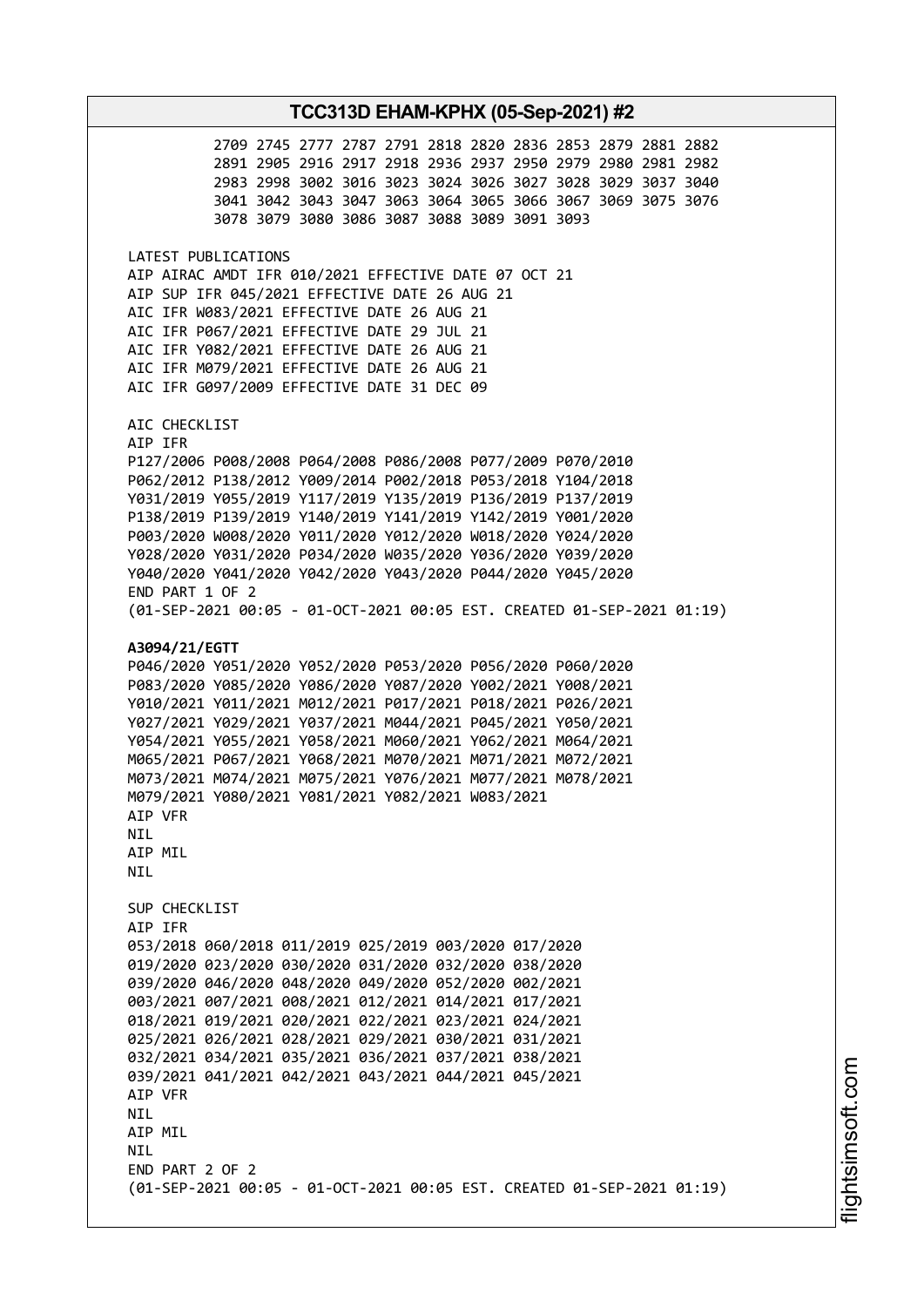**F0817/21/EGTT** CHECKLIST YEAR=2021 0811 0812 0813 0814 0815 0816 LATEST PUBLICATIONS AIP AIRAC AMDT IFR 010/2021 EFFECTIVE DATE 07 OCT 21 AIP SUP IFR 045/2021 EFFECTIVE DATE 26 AUG 21 AIC IFR W083/2021 EFFECTIVE DATE 26 AUG 21 AIC IFR P067/2021 EFFECTIVE DATE 29 JUL 21 AIC IFR Y082/2021 EFFECTIVE DATE 26 AUG 21 AIC IFR M079/2021 EFFECTIVE DATE 26 AUG 21 AIC IFR G097/2009 EFFECTIVE DATE 31 DEC 09 AIC CHECKLIST AIP IFR P127/2006 P008/2008 P064/2008 P086/2008 P077/2009 P070/2010 P062/2012 P138/2012 Y009/2014 P002/2018 P053/2018 Y104/2018 Y031/2019 Y055/2019 Y117/2019 Y135/2019 P136/2019 P137/2019 P138/2019 P139/2019 Y140/2019 Y141/2019 Y142/2019 Y001/2020 P003/2020 W008/2020 Y011/2020 Y012/2020 W018/2020 Y024/2020 Y028/2020 Y031/2020 P034/2020 W035/2020 Y036/2020 Y039/2020 Y040/2020 Y041/2020 Y042/2020 Y043/2020 P044/2020 Y045/2020 P046/2020 Y051/2020 Y052/2020 P053/2020 P056/2020 P060/2020 P083/2020 Y085/2020 Y086/2020 Y087/2020 Y002/2021 Y008/2021 END PART 1 OF 2 (01-SEP-2021 00:05 - 01-OCT-2021 00:05 EST. CREATED 01-SEP-2021 01:16) **F0817/21/EGTT** Y010/2021 Y011/2021 M012/2021 P017/2021 P018/2021 P026/2021 Y027/2021 Y029/2021 Y037/2021 M044/2021 P045/2021 Y050/2021 Y054/2021 Y055/2021 Y058/2021 M060/2021 Y062/2021 M064/2021 M065/2021 P067/2021 Y068/2021 M070/2021 M071/2021 M072/2021 M073/2021 M074/2021 M075/2021 Y076/2021 M077/2021 M078/2021 M079/2021 Y080/2021 Y081/2021 Y082/2021 W083/2021 AIP VFR **NTI** AIP MIL NIL SUP CHECKLIST AIP IFR 053/2018 060/2018 011/2019 025/2019 003/2020 017/2020 019/2020 023/2020 030/2020 031/2020 032/2020 038/2020 039/2020 046/2020 048/2020 049/2020 052/2020 002/2021 003/2021 007/2021 008/2021 012/2021 014/2021 017/2021 018/2021 019/2021 020/2021 022/2021 023/2021 024/2021 025/2021 026/2021 028/2021 029/2021 030/2021 031/2021 032/2021 034/2021 035/2021 036/2021 037/2021 038/2021 039/2021 041/2021 042/2021 043/2021 044/2021 045/2021 AIP VFR NIL AIP MIL NIL END PART 2 OF 2 (01-SEP-2021 00:05 - 01-OCT-2021 00:05 EST. CREATED 01-SEP-2021 01:16) **P0003/21/EGTT CHECKLIST**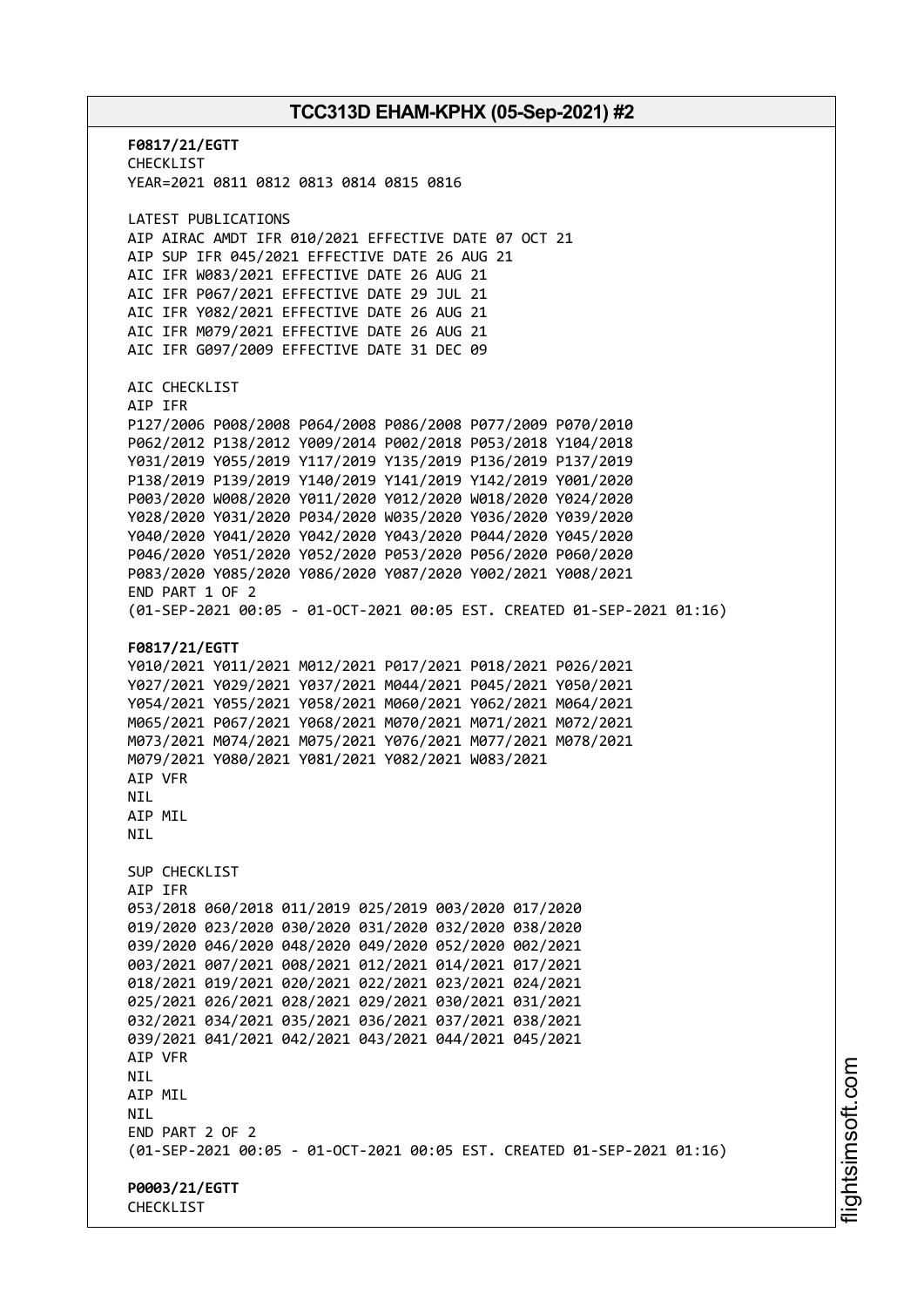YEAR=2021 0001 0002 LATEST PUBLICATIONS AIP AIRAC AMDT IFR 010/2021 EFFECTIVE DATE 07 OCT 21 AIP SUP IFR 045/2021 EFFECTIVE DATE 26 AUG 21 AIC IFR W083/2021 EFFECTIVE DATE 26 AUG 21 AIC IFR P067/2021 EFFECTIVE DATE 29 JUL 21 AIC IFR Y082/2021 EFFECTIVE DATE 26 AUG 21 AIC IFR M079/2021 EFFECTIVE DATE 26 AUG 21 AIC IFR G097/2009 EFFECTIVE DATE 31 DEC 09 AIC CHECKLIST AIP IFR P127/2006 P008/2008 P064/2008 P086/2008 P077/2009 P070/2010 P062/2012 P138/2012 Y009/2014 P002/2018 P053/2018 Y104/2018 Y031/2019 Y055/2019 Y117/2019 Y135/2019 P136/2019 P137/2019 P138/2019 P139/2019 Y140/2019 Y141/2019 Y142/2019 Y001/2020 P003/2020 W008/2020 Y011/2020 Y012/2020 W018/2020 Y024/2020 Y028/2020 Y031/2020 P034/2020 W035/2020 Y036/2020 Y039/2020 Y040/2020 Y041/2020 Y042/2020 Y043/2020 P044/2020 Y045/2020 P046/2020 Y051/2020 Y052/2020 P053/2020 P056/2020 P060/2020 P083/2020 Y085/2020 Y086/2020 Y087/2020 Y002/2021 Y008/2021 Y010/2021 Y011/2021 M012/2021 P017/2021 P018/2021 P026/2021 Y027/2021 Y029/2021 Y037/2021 M044/2021 P045/2021 Y050/2021 Y054/2021 Y055/2021 Y058/2021 M060/2021 Y062/2021 M064/2021 M065/2021 P067/2021 Y068/2021 M070/2021 M071/2021 M072/2021 M073/2021 M074/2021 M075/2021 Y076/2021 M077/2021 M078/2021 M079/2021 Y080/2021 Y081/2021 Y082/2021 W083/2021 AIP VFR **NTI** AIP MIL NIL (01-SEP-2021 00:05 - 01-OCT-2021 00:05 EST. CREATED 01-SEP-2021 01:14) **P0003/21/EGTT** SUP CHECKLIST AIP IFR 053/2018 060/2018 011/2019 025/2019 003/2020 017/2020 019/2020 023/2020 030/2020 031/2020 032/2020 038/2020 039/2020 046/2020 048/2020 049/2020 052/2020 002/2021 003/2021 007/2021 008/2021 012/2021 014/2021 017/2021 018/2021 019/2021 020/2021 022/2021 023/2021 024/2021 025/2021 026/2021 028/2021 029/2021 030/2021 031/2021 032/2021 034/2021 035/2021 036/2021 037/2021 038/2021 039/2021 041/2021 042/2021 043/2021 044/2021 045/2021 AIP VFR **NTI** AIP MIL NIL (01-SEP-2021 00:05 - 01-OCT-2021 00:05 EST. CREATED 01-SEP-2021 01:14) **K0379/21/EGTT** M065/2021 P067/2021 Y068/2021 M070/2021 M071/2021 M072/2021 M073/2021 M074/2021 M075/2021 Y076/2021 M077/2021 M078/2021 M079/2021 Y080/2021 Y081/2021 Y082/2021 W083/2021 AIP VFR NIL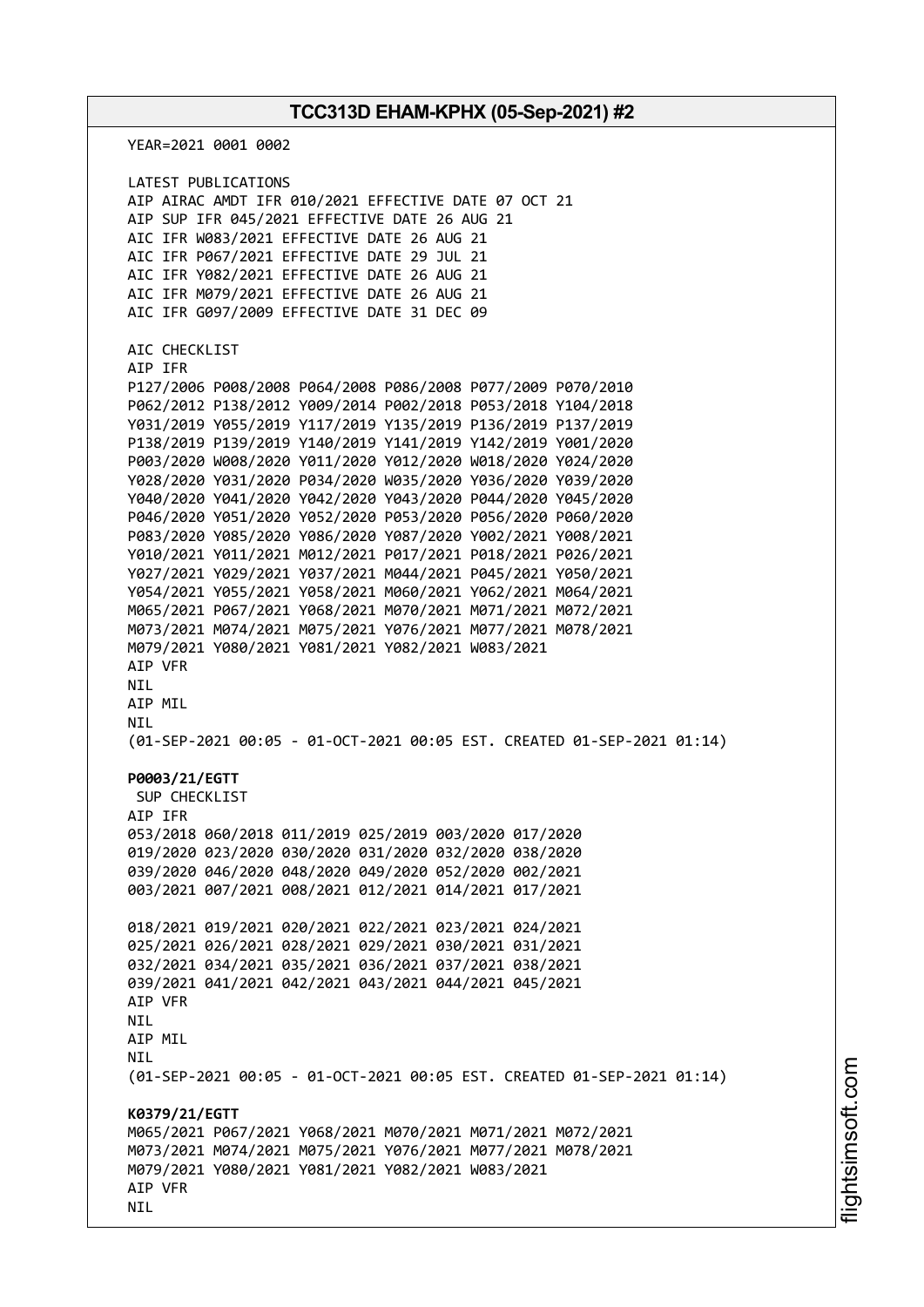AIP MIL NIL SUP CHECKLIST AIP IFR 053/2018 060/2018 011/2019 025/2019 003/2020 017/2020 019/2020 023/2020 030/2020 031/2020 032/2020 038/2020 039/2020 046/2020 048/2020 049/2020 052/2020 002/2021 003/2021 007/2021 008/2021 012/2021 014/2021 017/2021 018/2021 019/2021 020/2021 022/2021 023/2021 024/2021 025/2021 026/2021 028/2021 029/2021 030/2021 031/2021 032/2021 034/2021 035/2021 036/2021 037/2021 038/2021 039/2021 041/2021 042/2021 043/2021 044/2021 045/2021 AIP VFR NIL AIP MIL END PART 2 OF 2 (01-SEP-2021 00:05 - 01-OCT-2021 00:05 EST. CREATED 01-SEP-2021 01:11) **K0379/21/EGTT** CHECKLIST YEAR=2021 0254 0255 0259 0260 0262 0263 0271 0275 0276 0277 0281 0286 0287 0292 0293 0298 0299 0303 0307 0313 0314 0316 0319 0321 0324 0325 0329 0333 0334 0335 0338 0342 0343 0344 0345 0346 0348 0351 0352 0353 0354 0355 0359 0360 0364 0365 0367 0368 0371 0372 0374 0375 0376 0377 0378 LATEST PUBLICATIONS AIP AIRAC AMDT IFR 010/2021 EFFECTIVE DATE 07 OCT 21 AIP SUP IFR 045/2021 EFFECTIVE DATE 26 AUG 21 AIC IFR W083/2021 EFFECTIVE DATE 26 AUG 21 AIC IFR P067/2021 EFFECTIVE DATE 29 JUL 21 AIC IFR Y082/2021 EFFECTIVE DATE 26 AUG 21 AIC IFR M079/2021 EFFECTIVE DATE 26 AUG 21 AIC IFR G097/2009 EFFECTIVE DATE 31 DEC 09 AIC CHECKLIST AIP IFR P127/2006 P008/2008 P064/2008 P086/2008 P077/2009 P070/2010 P062/2012 P138/2012 Y009/2014 P002/2018 P053/2018 Y104/2018 Y031/2019 Y055/2019 Y117/2019 Y135/2019 P136/2019 P137/2019 P138/2019 P139/2019 Y140/2019 Y141/2019 Y142/2019 Y001/2020 P003/2020 W008/2020 Y011/2020 Y012/2020 W018/2020 Y024/2020 Y028/2020 Y031/2020 P034/2020 W035/2020 Y036/2020 Y039/2020 Y040/2020 Y041/2020 Y042/2020 Y043/2020 P044/2020 Y045/2020 P046/2020 Y051/2020 Y052/2020 P053/2020 P056/2020 P060/2020 P083/2020 Y085/2020 Y086/2020 Y087/2020 Y002/2021 Y008/2021 Y010/2021 Y011/2021 M012/2021 P017/2021 P018/2021 P026/2021 Y027/2021 Y029/2021 Y037/2021 M044/2021 P045/2021 Y050/2021 Y054/2021 Y055/2021 Y058/2021 M060/2021 Y062/2021 M064/2021 END PART 1 OF 2 (01-SEP-2021 00:05 - 01-OCT-2021 00:05 EST. CREATED 01-SEP-2021 01:11) **J3415/21/EGTT CHECKLIST** YEAR=2021 2841 3101 3160 3165 3311 3312 3314 3315 3318 3321 3345 3367 3369 3370 3371 3372 3373 3374 3375 3376 3377 3378 3379 3380 3381 3382 3383 3395 3396 3397 3398 3399 3400 3401 3402 3403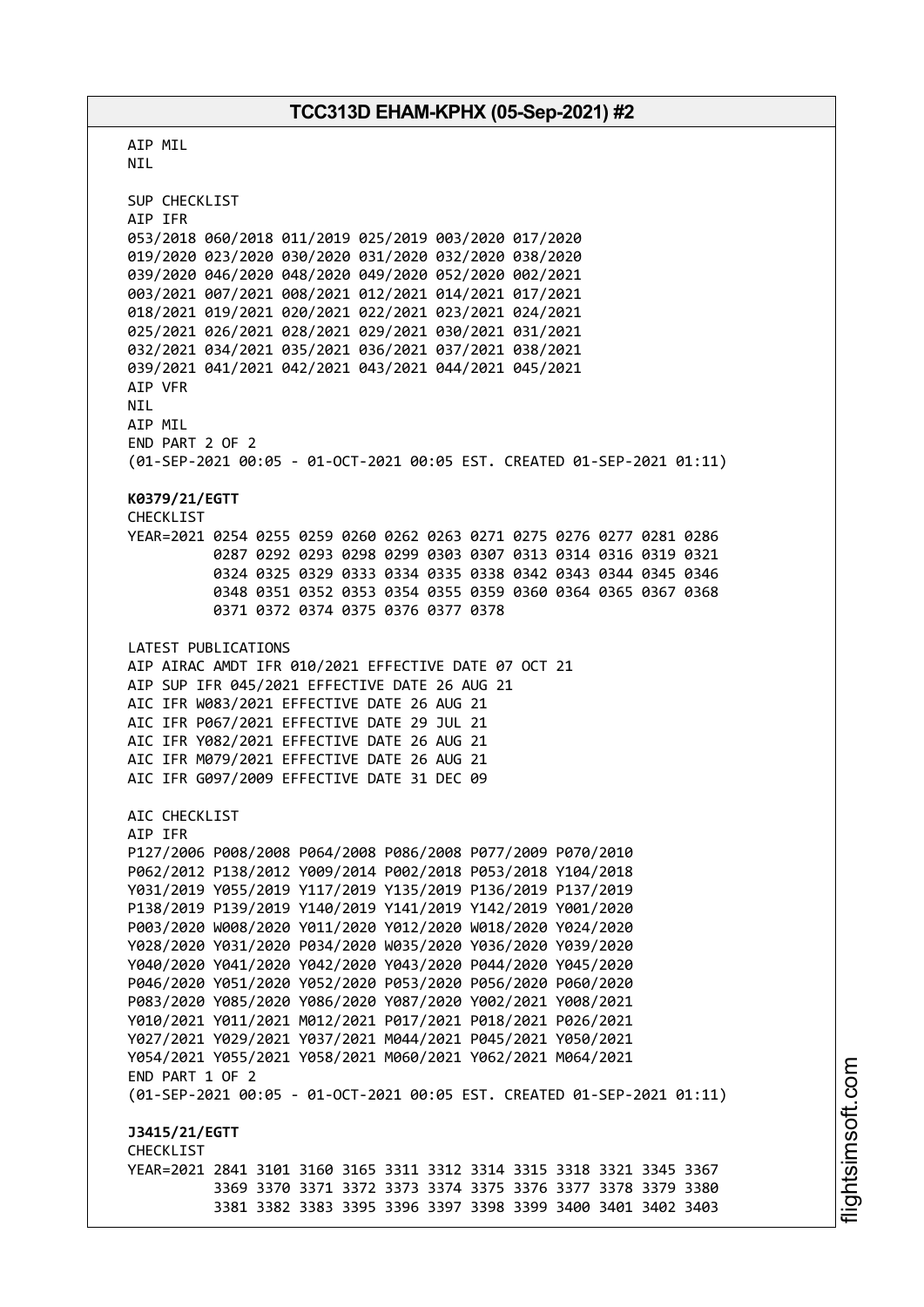| TCC313D EHAM-KPHX (05-Sep-2021) #2                                                                                                                                                                                                                                                                                                                                                                                                                                                                                                                                                                                                                                                                                                                                                                                                                                                                                                                    |  |
|-------------------------------------------------------------------------------------------------------------------------------------------------------------------------------------------------------------------------------------------------------------------------------------------------------------------------------------------------------------------------------------------------------------------------------------------------------------------------------------------------------------------------------------------------------------------------------------------------------------------------------------------------------------------------------------------------------------------------------------------------------------------------------------------------------------------------------------------------------------------------------------------------------------------------------------------------------|--|
| 3404 3405 3406 3407 3408 3410 3411 3412                                                                                                                                                                                                                                                                                                                                                                                                                                                                                                                                                                                                                                                                                                                                                                                                                                                                                                               |  |
| LATEST PUBLICATIONS<br>AIP AIRAC AMDT IFR 010/2021 EFFECTIVE DATE 07 OCT 21<br>AIP SUP IFR 045/2021 EFFECTIVE DATE 26 AUG 21<br>AIC IFR W083/2021 EFFECTIVE DATE 26 AUG 21<br>AIC IFR P067/2021 EFFECTIVE DATE 29 JUL 21<br>AIC IFR Y082/2021 EFFECTIVE DATE 26 AUG 21<br>AIC IFR M079/2021 EFFECTIVE DATE 26 AUG 21<br>AIC IFR G097/2009 EFFECTIVE DATE 31 DEC 09                                                                                                                                                                                                                                                                                                                                                                                                                                                                                                                                                                                    |  |
| AIC CHECKLIST<br>AIP IFR<br>P127/2006 P008/2008 P064/2008 P086/2008 P077/2009 P070/2010<br>P062/2012 P138/2012 Y009/2014 P002/2018 P053/2018 Y104/2018<br>Y031/2019 Y055/2019 Y117/2019 Y135/2019 P136/2019 P137/2019<br>P138/2019 P139/2019 Y140/2019 Y141/2019 Y142/2019 Y001/2020<br>P003/2020 W008/2020 Y011/2020 Y012/2020 W018/2020 Y024/2020<br>Y028/2020 Y031/2020 P034/2020 W035/2020 Y036/2020 Y039/2020<br>Y040/2020 Y041/2020 Y042/2020 Y043/2020 P044/2020 Y045/2020<br>P046/2020 Y051/2020 Y052/2020 P053/2020 P056/2020 P060/2020<br>P083/2020 Y085/2020 Y086/2020 Y087/2020 Y002/2021 Y008/2021<br>Y010/2021 Y011/2021 M012/2021 P017/2021 P018/2021 P026/2021<br>Y027/2021 Y029/2021 Y037/2021 M044/2021 P045/2021 Y050/2021<br>Y054/2021 Y055/2021 Y058/2021 M060/2021 Y062/2021 M064/2021<br>M065/2021 P067/2021 Y068/2021 M070/2021 M071/2021 M072/2021<br>(01-SEP-2021 00:05 - 01-OCT-2021 00:05 EST. CREATED 01-SEP-2021 01:11) |  |
| J3415/21/EGTT<br>SUP CHECKLIST<br>AIP IFR<br>AIP VFR<br>NIL M073/2021 M074/2021 M075/2021 Y076/2021 M077/2021 M078/2021<br>M079/2021 Y080/2021 Y081/2021 Y082/2021 W083/2021<br>(01-SEP-2021 00:05 - 01-OCT-2021 00:05 EST. CREATED 01-SEP-2021 01:10)<br>H5856/21/EGTT<br>M079/2021 Y080/2021 Y081/2021 Y082/2021 W083/2021<br>AIP VFR<br>NIL.<br>AIP MIL<br>NIL.                                                                                                                                                                                                                                                                                                                                                                                                                                                                                                                                                                                    |  |
| SUP CHECKLIST<br>AIP IFR<br>053/2018 060/2018 011/2019 025/2019 003/2020 017/2020<br>019/2020 023/2020 030/2020 031/2020 032/2020 038/2020<br>039/2020 046/2020 048/2020 049/2020 052/2020 002/2021<br>003/2021 007/2021 008/2021 012/2021 014/2021 017/2021<br>018/2021 019/2021 020/2021 022/2021 023/2021 024/2021<br>025/2021 026/2021 028/2021 029/2021 030/2021 031/2021<br>032/2021 034/2021 035/2021 036/2021 037/2021 038/2021<br>039/2021 041/2021 042/2021 043/2021 044/2021 045/2021<br>AIP VFR<br>NIL.<br>AIP MIL<br>NIL.                                                                                                                                                                                                                                                                                                                                                                                                                |  |

i⊒<br>⊫ htsim soft.c o

m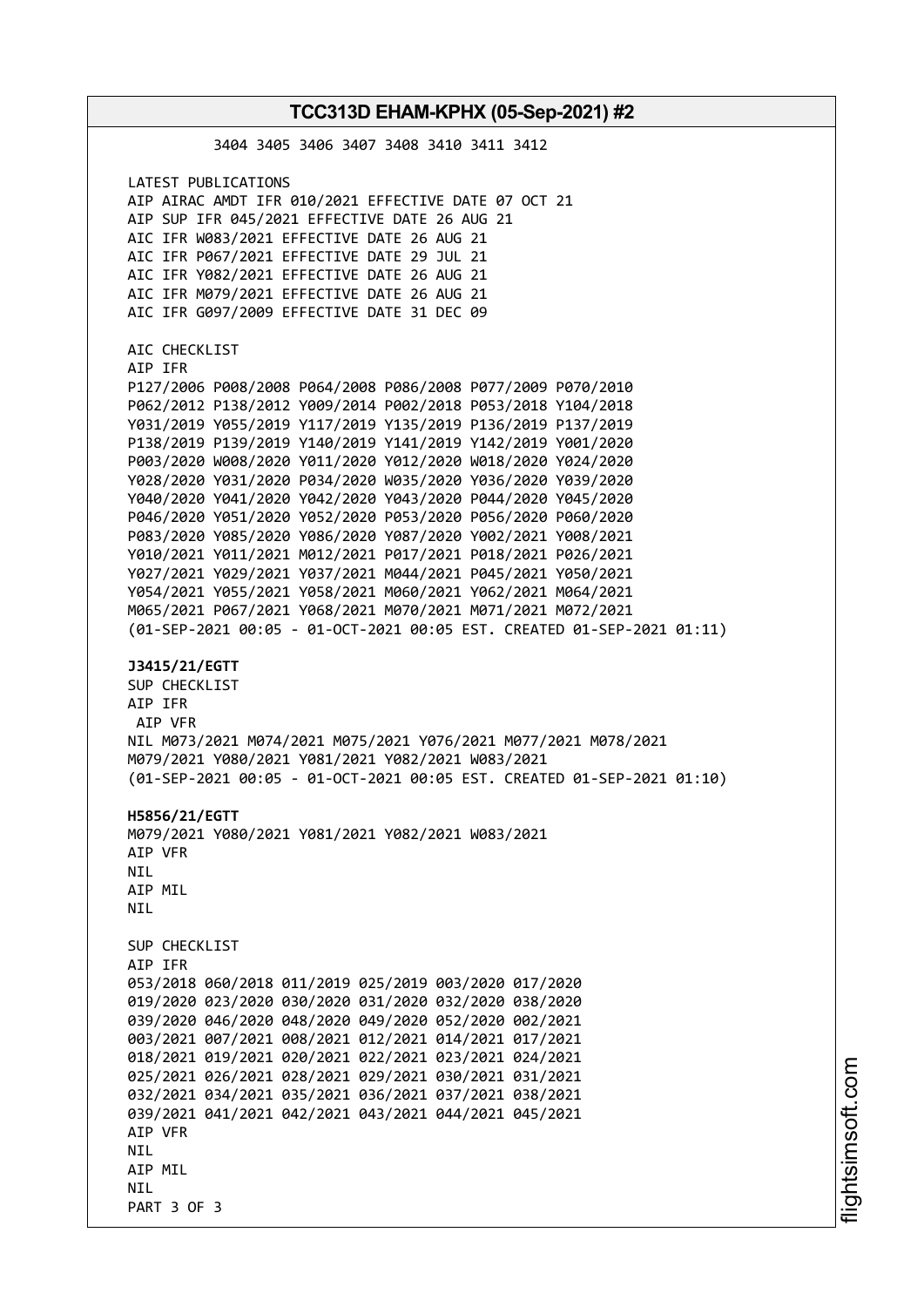(01-SEP-2021 00:05 - 01-OCT-2021 00:05 EST. CREATED 01-SEP-2021 01:10) **H5856/21/EGTT** LATEST PUBLICATIONS AIP AIRAC AMDT IFR 010/2021 EFFECTIVE DATE 07 OCT 21 AIP SUP IFR 045/2021 EFFECTIVE DATE 26 AUG 21 AIC IFR W083/2021 EFFECTIVE DATE 26 AUG 21 AIC IFR P067/2021 EFFECTIVE DATE 29 JUL 21 AIC IFR Y082/2021 EFFECTIVE DATE 26 AUG 21 AIC IFR M079/2021 EFFECTIVE DATE 26 AUG 21 AIC IFR G097/2009 EFFECTIVE DATE 31 DEC 09 AIC CHECKLIST AIP IFR P127/2006 P008/2008 P064/2008 P086/2008 P077/2009 P070/2010 P062/2012 P138/2012 Y009/2014 P002/2018 P053/2018 Y104/2018 Y031/2019 Y055/2019 Y117/2019 Y135/2019 P136/2019 P137/2019 P138/2019 P139/2019 Y140/2019 Y141/2019 Y142/2019 Y001/2020 P003/2020 W008/2020 Y011/2020 Y012/2020 W018/2020 Y024/2020 Y028/2020 Y031/2020 P034/2020 W035/2020 Y036/2020 Y039/2020 Y040/2020 Y041/2020 Y042/2020 Y043/2020 P044/2020 Y045/2020 P046/2020 Y051/2020 Y052/2020 P053/2020 P056/2020 P060/2020 P083/2020 Y085/2020 Y086/2020 Y087/2020 Y002/2021 Y008/2021 Y010/2021 Y011/2021 M012/2021 P017/2021 P018/2021 P026/2021 Y027/2021 Y029/2021 Y037/2021 M044/2021 P045/2021 Y050/2021 Y054/2021 Y055/2021 Y058/2021 M060/2021 Y062/2021 M064/2021 M065/2021 P067/2021 Y068/2021 M070/2021 M071/2021 M072/2021 M073/2021 M074/2021 M075/2021 Y076/2021 M077/2021 M078/2021 PART 2 OF 3 (01-SEP-2021 00:05 - 01-OCT-2021 00:05 EST. CREATED 01-SEP-2021 01:10) **H5856/21/EGTT** CHECKLIST YEAR=2020 4986 4987 4988 YEAR=2021 0953 0954 0955 0960 1567 1568 1571 1573 1657 1768 1770 1772 1773 1776 1778 1779 1780 1792 1832 1969 2691 2694 2695 2696 3015 3168 3211 3216 3223 3288 3301 3308 3327 3383 3384 3385 3418 3419 3562 3579 3580 3581 3631 4096 4119 4130 4131 4132 4133 4158 4478 4521 4522 4534 4538 4540 4546 4600 4684 4687 4697 4742 4757 4758 4793 4795 4798 4809 4853 4856 4914 4935 5085 5148 5169 5200 5203 5205 5206 5243 5244 5284 5294 5295 5317 5323 5326 5327 5328 5351 5352 5367 5403 5405 5423 5477 5501 5517 5538 5539 5547 5562 5587 5604 5615 5631 5632 5646 5653 5660 5667 5671 5677 5695 5696 5700 5701 5702 5703 5708 5709 5739 5740 5742 5754 5757 5762 5763 5766 5778 5779 5780 5781 5782 5783 5784 5785 5786 5787 5788 5791 5792 5793 5794 5797 5798 5799 5800 5801 5802 5803 5804 5805 5806 5807 5810 5812 5813 5814 5815 5816 5817 5818 5819 5820 5821 5822 5823 5824 5825 5827 5828 5829 5830 5831 5832 5833 5834 5835 5836 5837 5838 5839 5840 5841 5842 5843 5844 5845 5846 5847 5849 5850 5851 5852 5853 5855 PART 1 OF 3 (01-SEP-2021 00:05 - 01-OCT-2021 00:05 EST. CREATED 01-SEP-2021 01:10) **M3429/21/EGTT CHECKLIST** YEAR=2021 3332 3408 3409 3410 3411 3412 3413 3414 3415 3416 3417 3418 3419 3421 3422 3423 3424 3426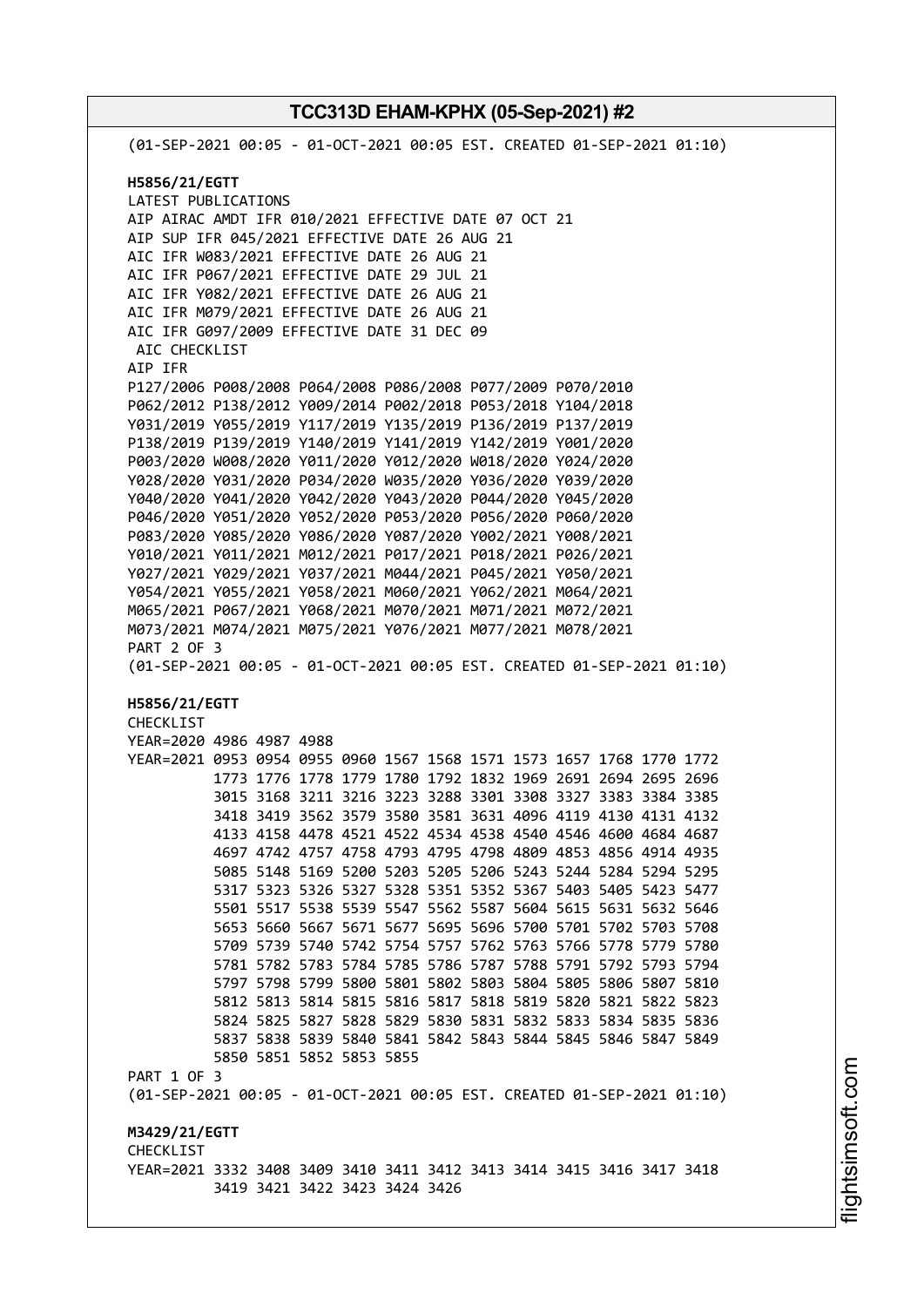LATEST PUBLICATIONS AIP AIRAC AMDT IFR 010/2021 EFFECTIVE DATE 07 OCT 21 AIP SUP IFR 045/2021 EFFECTIVE DATE 26 AUG 21 AIC IFR W083/2021 EFFECTIVE DATE 26 AUG 21 AIC IFR P067/2021 EFFECTIVE DATE 29 JUL 21 AIC IFR Y082/2021 EFFECTIVE DATE 26 AUG 21 AIC IFR M079/2021 EFFECTIVE DATE 26 AUG 21 AIC IFR G097/2009 EFFECTIVE DATE 31 DEC 09 AIC CHECKLIST AIP IFR P127/2006 P008/2008 P064/2008 P086/2008 P077/2009 P070/2010 P062/2012 P138/2012 Y009/2014 P002/2018 P053/2018 Y104/2018 Y031/2019 Y055/2019 Y117/2019 Y135/2019 P136/2019 P137/2019 P138/2019 P139/2019 Y140/2019 Y141/2019 Y142/2019 Y001/2020 P003/2020 W008/2020 Y011/2020 Y012/2020 W018/2020 Y024/2020 Y028/2020 Y031/2020 P034/2020 W035/2020 Y036/2020 Y039/2020 Y040/2020 Y041/2020 Y042/2020 Y043/2020 P044/2020 Y045/2020 P046/2020 Y051/2020 Y052/2020 P053/2020 P056/2020 P060/2020 P083/2020 Y085/2020 Y086/2020 Y087/2020 Y002/2021 Y008/2021 Y010/2021 Y011/2021 M012/2021 P017/2021 P018/2021 P026/2021 Y027/2021 Y029/2021 Y037/2021 M044/2021 P045/2021 Y050/2021 Y054/2021 Y055/2021 Y058/2021 M060/2021 Y062/2021 M064/2021 M065/2021 P067/2021 Y068/2021 M070/2021 M071/2021 M072/2021 M073/2021 M074/2021 M075/2021 Y076/2021 M077/2021 M078/2021 M079/2021 Y080/2021 Y081/2021 Y082/2021 W083/2021 AIP VFR NIL AIP MIL NIL SUP CHECKLIST AIP IFR 053/2018 060/2018 011/2019 025/2019 003/2020 017/2020 (01-SEP-2021 00:05 - 01-OCT-2021 00:05 EST. CREATED 01-SEP-2021 00:59) **B2163/21/EGTT** P138/2019 P139/2019 Y140/2019 Y141/2019 Y142/2019 Y001/2020 P003/2020 W008/2020 Y011/2020 Y012/2020 W018/2020 Y024/2020 Y028/2020 Y031/2020 P034/2020 W035/2020 Y036/2020 Y039/2020 Y040/2020 Y041/2020 Y042/2020 Y043/2020 P044/2020 Y045/2020 P046/2020 Y051/2020 Y052/2020 P053/2020 P056/2020 P060/2020 P083/2020 Y085/2020 Y086/2020 Y087/2020 Y002/2021 Y008/2021 Y010/2021 Y011/2021 M012/2021 P017/2021 P018/2021 P026/2021 Y027/2021 Y029/2021 Y037/2021 M044/2021 P045/2021 Y050/2021 Y054/2021 Y055/2021 Y058/2021 M060/2021 Y062/2021 M064/2021 M065/2021 P067/2021 Y068/2021 M070/2021 M071/2021 M072/2021 M073/2021 M074/2021 M075/2021 Y076/2021 M077/2021 M078/2021 M079/2021 Y080/2021 Y081/2021 Y082/2021 W083/2021 AIP VFR NIL AIP MIL NIL SUP CHECKLIST AIP IFR 053/2018 060/2018 011/2019 025/2019 003/2020 017/2020 019/2020 023/2020 030/2020 031/2020 032/2020 038/2020 039/2020 046/2020 048/2020 049/2020 052/2020 002/2021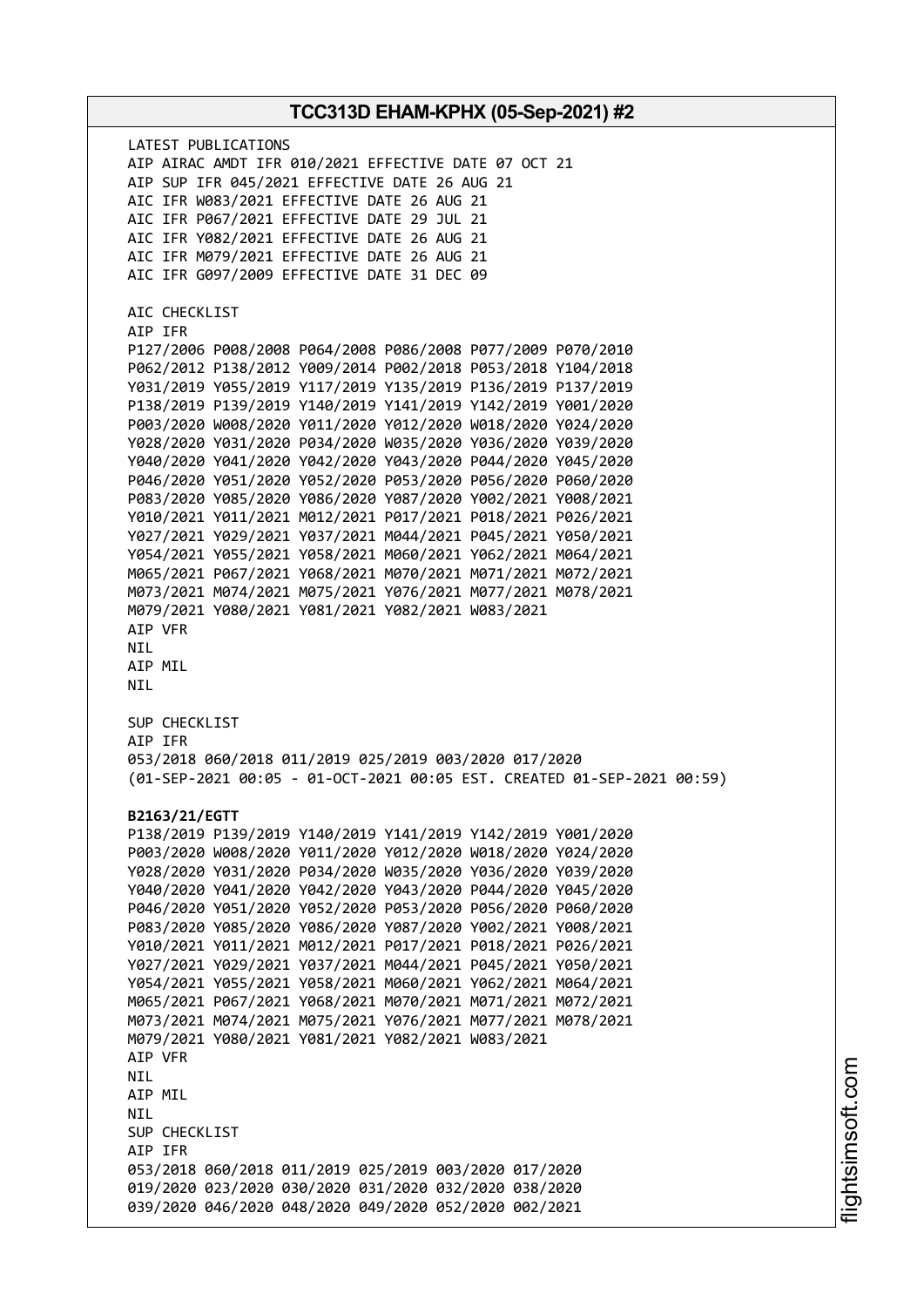003/2021 007/2021 008/2021 012/2021 014/2021 017/2021 018/2021 019/2021 020/2021 022/2021 023/2021 024/2021 025/2021 026/2021 028/2021 029/2021 030/2021 031/2021 032/2021 034/2021 035/2021 036/2021 037/2021 038/2021 039/2021 041/2021 042/2021 043/2021 044/2021 045/2021 AIP VFR NIL AIP MIL NIL PART 2 OF 2 (01-SEP-2021 00:05 - 01-OCT-2021 00:05 EST. CREATED 01-SEP-2021 00:57) **B2163/21/EGTT** CHECKLIST YEAR=2021 1036 1372 1413 1630 1717 1747 1750 1751 1836 1907 1923 1980 1990 1999 2017 2018 2033 2036 2038 2067 2073 2074 2075 2082 2087 2088 2092 2099 2107 2118 2124 2125 2126 2127 2128 2129 2130 2133 2139 2140 2145 2146 LATEST PUBLICATIONS AIP AIRAC AMDT IFR 010/2021 EFFECTIVE DATE 07 OCT 21 AIP SUP IFR 045/2021 EFFECTIVE DATE 26 AUG 21 AIC IFR W083/2021 EFFECTIVE DATE 26 AUG 21 AIC IFR P067/2021 EFFECTIVE DATE 29 JUL 21 AIC IFR Y082/2021 EFFECTIVE DATE 26 AUG 21 AIC IFR M079/2021 EFFECTIVE DATE 26 AUG 21 AIC IFR G097/2009 EFFECTIVE DATE 31 DEC 09 AIC CHECKLIST AIP IFR P127/2006 P008/2008 P064/2008 P086/2008 P077/2009 P070/2010 P062/2012 P138/2012 Y009/2014 P002/2018 P053/2018 Y104/2018 Y031/2019 Y055/2019 Y117/2019 Y135/2019 P136/2019 P137/2019 PART 1 OF 2 (01-SEP-2021 00:05 - 01-OCT-2021 00:05 EST. CREATED 01-SEP-2021 00:57) **U5399/21/EGTT** Y028/2020 Y031/2020 P034/2020 W035/2020 Y036/2020 Y039/2020 Y040/2020 Y041/2020 Y042/2020 Y043/2020 P044/2020 Y045/2020 P046/2020 Y051/2020 Y052/2020 P053/2020 P056/2020 P060/2020 P083/2020 Y085/2020 Y086/2020 Y087/2020 Y002/2021 Y008/2021 Y010/2021 Y011/2021 M012/2021 P017/2021 P018/2021 P026/2021 Y027/2021 Y029/2021 Y037/2021 M044/2021 P045/2021 Y050/2021 Y054/2021 Y055/2021 Y058/2021 M060/2021 Y062/2021 M064/2021 M065/2021 P067/2021 Y068/2021 M070/2021 M071/2021 M072/2021 M073/2021 M074/2021 M075/2021 Y076/2021 M077/2021 M078/2021 M079/2021 Y080/2021 Y081/2021 Y082/2021 W083/2021 AIP VFR **NTI** AIP MIL NIL SUP CHECKLIST AIP IFR 053/2018 060/2018 011/2019 025/2019 003/2020 017/2020 019/2020 023/2020 030/2020 031/2020 032/2020 038/2020 039/2020 046/2020 048/2020 049/2020 052/2020 002/2021 003/2021 007/2021 008/2021 012/2021 014/2021 017/2021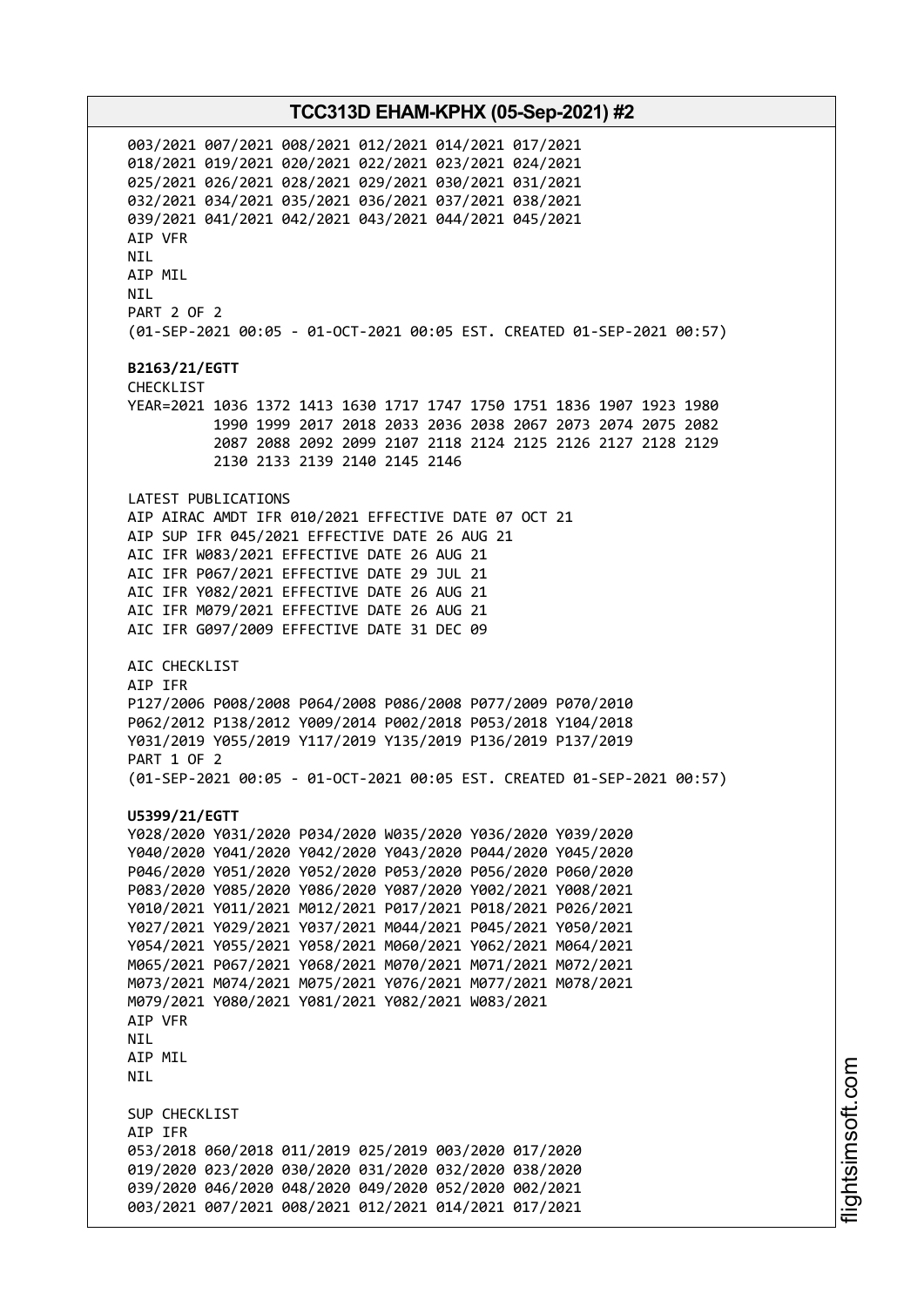018/2021 019/2021 020/2021 022/2021 023/2021 024/2021 025/2021 026/2021 028/2021 029/2021 030/2021 031/2021 032/2021 034/2021 035/2021 036/2021 037/2021 038/2021 039/2021 041/2021 042/2021 043/2021 044/2021 045/2021 AIP VFR NIL AIP MIL NIL (01-SEP-2021 00:05 - 01-OCT-2021 00:05 EST. CREATED 01-SEP-2021 00:57) **U5399/21/EGTT** CHECKLIST YEAR=2021 3136 3332 3353 3363 3411 3417 3418 3433 3434 3516 3609 3627 3729 3749 3772 3875 3876 3880 3938 3939 3979 4011 4056 4057 4058 4059 4062 4073 4074 4080 4160 4163 4203 4235 4240 4249 4260 4267 4286 4398 4405 4406 4407 4452 4464 4554 4570 4573 4586 4606 4624 4628 4642 4656 4664 4693 4777 4779 4804 4814 4822 4827 4835 4844 4894 4906 4907 4908 4909 4910 4919 4925 4929 4930 4932 4933 4942 4980 4986 4994 4996 5001 5017 5018 5019 5021 5023 5024 5050 5055 5073 5078 5079 5080 5087 5088 5129 5179 5181 5182 5184 5188 5189 5192 5196 5210 5211 5212 5215 5220 5221 5229 5233 5241 5245 5246 5247 5248 5249 5251 5255 5260 5264 5266 5277 5287 5290 5291 5323 5326 5332 5333 5341 5342 5346 5347 5355 5371 5375 5377 5379 5381 5382 5383 5385 5386 5389 5390 5391 5393 5395 5396 LATEST PUBLICATIONS AIP AIRAC AMDT IFR 010/2021 EFFECTIVE DATE 07 OCT 21 AIP SUP IFR 045/2021 EFFECTIVE DATE 26 AUG 21 AIC IFR W083/2021 EFFECTIVE DATE 26 AUG 21 AIC IFR P067/2021 EFFECTIVE DATE 29 JUL 21 AIC IFR Y082/2021 EFFECTIVE DATE 26 AUG 21 AIC IFR M079/2021 EFFECTIVE DATE 26 AUG 21 AIC IFR G097/2009 EFFECTIVE DATE 31 DEC 09 ATC CHECKLIST AIP IFR P127/2006 P008/2008 P064/2008 P086/2008 P077/2009 P070/2010 P062/2012 P138/2012 Y009/2014 P002/2018 P053/2018 Y104/2018 Y031/2019 Y055/2019 Y117/2019 Y135/2019 P136/2019 P137/2019 P138/2019 P139/2019 Y140/2019 Y141/2019 Y142/2019 Y001/2020 (01-SEP-2021 00:05 - 01-OCT-2021 00:05 EST. CREATED 01-SEP-2021 00:57) **D1226/21/EGTT** CHECKL<sub>TST</sub> YEAR=2021 1164 1165 1201 1202 1203 1204 1205 1206 1207 1208 1209 1212 1217 1218 1219 1220 1221 1222 1224 1225 LATEST PUBLICATIONS AIP AIRAC AMDT IFR 010/2021 EFFECTIVE DATE 07 OCT 21 AIP SUP IFR 045/2021 EFFECTIVE DATE 26 AUG 21 AIC IFR W083/2021 EFFECTIVE DATE 26 AUG 21 AIC IFR P067/2021 EFFECTIVE DATE 29 JUL 21 AIC IFR Y082/2021 EFFECTIVE DATE 26 AUG 21 AIC IFR M079/2021 EFFECTIVE DATE 26 AUG 21 AIC IFR G097/2009 EFFECTIVE DATE 31 DEC 09 AIC CHECKLIST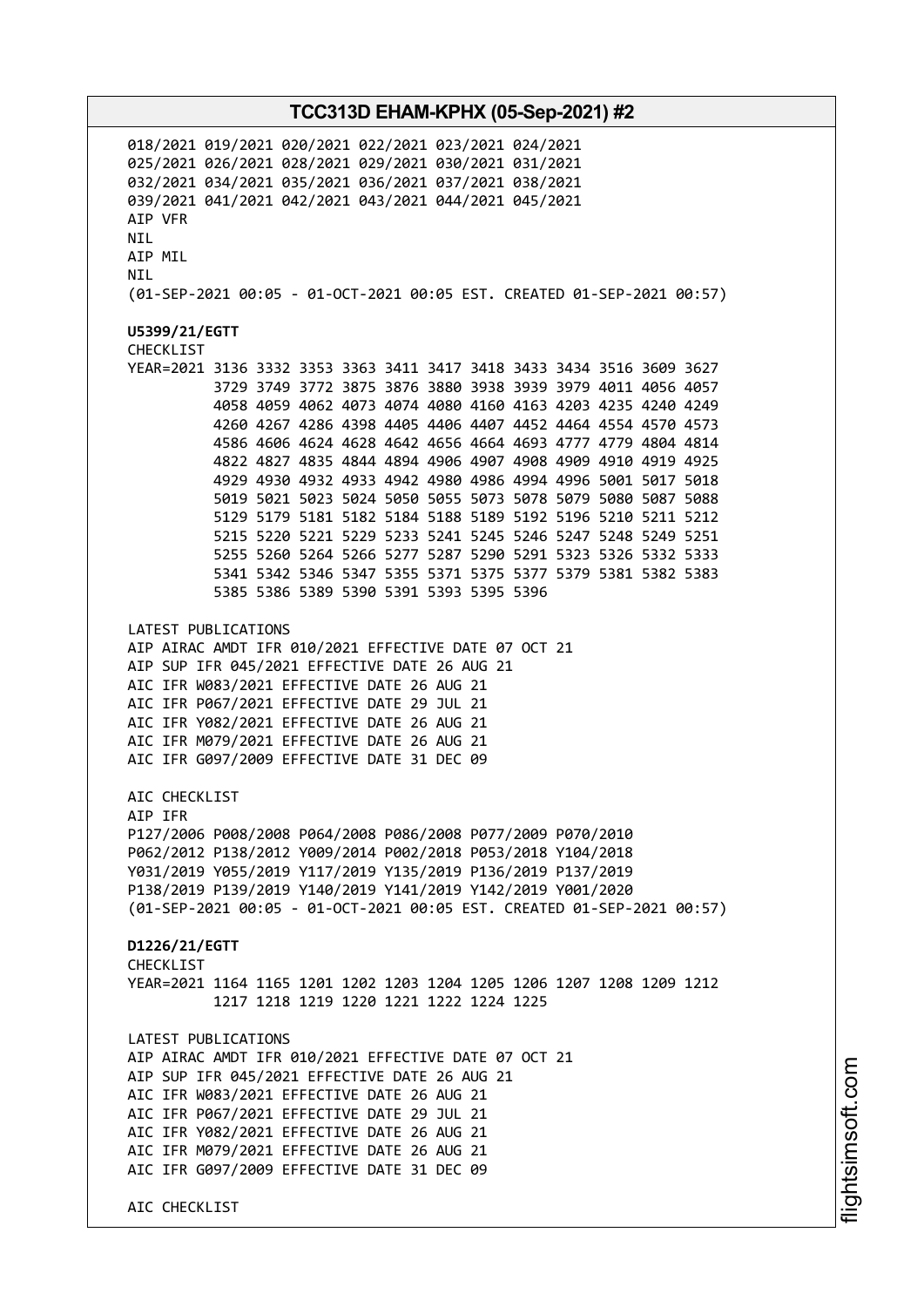| TCC313D EHAM-KPHX (05-Sep-2021) #2 |                                                                                                                                                                                                                                                                                                            |  |
|------------------------------------|------------------------------------------------------------------------------------------------------------------------------------------------------------------------------------------------------------------------------------------------------------------------------------------------------------|--|
| AIP IFR                            |                                                                                                                                                                                                                                                                                                            |  |
|                                    | P127/2006 P008/2008 P064/2008 P086/2008 P077/2009 P070/2010                                                                                                                                                                                                                                                |  |
|                                    | P062/2012 P138/2012 Y009/2014 P002/2018 P053/2018 Y104/2018                                                                                                                                                                                                                                                |  |
|                                    | Y031/2019 Y055/2019 Y117/2019 Y135/2019 P136/2019 P137/2019                                                                                                                                                                                                                                                |  |
|                                    | P138/2019 P139/2019 Y140/2019 Y141/2019 Y142/2019 Y001/2020                                                                                                                                                                                                                                                |  |
|                                    | P003/2020 W008/2020 Y011/2020 Y012/2020 W018/2020 Y024/2020                                                                                                                                                                                                                                                |  |
|                                    | Y028/2020 Y031/2020 P034/2020 W035/2020 Y036/2020 Y039/2020                                                                                                                                                                                                                                                |  |
|                                    | Y040/2020 Y041/2020 Y042/2020 Y043/2020 P044/2020 Y045/2020                                                                                                                                                                                                                                                |  |
|                                    | P046/2020 Y051/2020 Y052/2020 P053/2020 P056/2020 P060/2020                                                                                                                                                                                                                                                |  |
|                                    | P083/2020 Y085/2020 Y086/2020 Y087/2020 Y002/2021 Y008/2021<br>Y010/2021 Y011/2021 M012/2021 P017/2021 P018/2021 P026/2021                                                                                                                                                                                 |  |
|                                    | Y027/2021 Y029/2021 Y037/2021 M044/2021 P045/2021 Y050/2021                                                                                                                                                                                                                                                |  |
|                                    | Y054/2021 Y055/2021 Y058/2021 M060/2021 Y062/2021 M064/2021                                                                                                                                                                                                                                                |  |
|                                    | M065/2021 P067/2021 Y068/2021 M070/2021 M071/2021 M072/2021                                                                                                                                                                                                                                                |  |
|                                    | M073/2021 M074/2021 M075/2021 Y076/2021 M077/2021 M078/2021                                                                                                                                                                                                                                                |  |
|                                    | M079/2021 Y080/2021 Y081/2021 Y082/2021 W083/2021                                                                                                                                                                                                                                                          |  |
| AIP VFR                            |                                                                                                                                                                                                                                                                                                            |  |
| NIL                                |                                                                                                                                                                                                                                                                                                            |  |
| AIP MIL                            |                                                                                                                                                                                                                                                                                                            |  |
| NIL                                |                                                                                                                                                                                                                                                                                                            |  |
|                                    |                                                                                                                                                                                                                                                                                                            |  |
| SUP CHECKLIST                      |                                                                                                                                                                                                                                                                                                            |  |
| AIP IFR                            |                                                                                                                                                                                                                                                                                                            |  |
|                                    | 053/2018 060/2018 011/2019 025/2019 003/2020 017/2020<br>(01-SEP-2021 00:05 - 01-OCT-2021 00:05 EST. CREATED 01-SEP-2021 00:53)                                                                                                                                                                            |  |
| AIP VFR<br>NIL<br>AIP MIL<br>NIL   | 018/2021 019/2021 020/2021 022/2021 023/2021 024/2021<br>025/2021 026/2021 028/2021 029/2021 030/2021 031/2021<br>032/2021 034/2021 035/2021 036/2021 037/2021 038/2021<br>039/2021 041/2021 042/2021 043/2021 044/2021 045/2021<br>(01-SEP-2021 00:05 - 01-OCT-2021 00:05 EST. CREATED 01-SEP-2021 00:52) |  |
|                                    |                                                                                                                                                                                                                                                                                                            |  |
| L3840/21/EGTT                      |                                                                                                                                                                                                                                                                                                            |  |
| CHECKLIST                          |                                                                                                                                                                                                                                                                                                            |  |
|                                    | YEAR=2021 2289 2333 2441 2559 2560 2561 2563 2644 2648 2678 2696 2697<br>2739 2743 2746 2769 2793 2874 2880 2979 2981 2983 3082 3089                                                                                                                                                                       |  |
|                                    | 3093 3094 3108 3115 3181 3182 3219 3300 3342 3363 3369 3390                                                                                                                                                                                                                                                |  |
|                                    | 3391 3393 3394 3395 3424 3433 3434 3435 3438 3440 3465 3479                                                                                                                                                                                                                                                |  |
|                                    | 3480 3506 3529 3530 3562 3566 3577 3578 3579 3580 3581 3582                                                                                                                                                                                                                                                |  |
|                                    | 3583 3584 3605 3606 3607 3608 3611 3645 3667 3677 3703 3721                                                                                                                                                                                                                                                |  |
|                                    | 3727 3733 3734 3735 3750 3752 3755 3756 3759 3760 3761 3765                                                                                                                                                                                                                                                |  |
|                                    | 3766 3767 3774 3776 3778 3779 3781 3782 3784 3802 3807 3809                                                                                                                                                                                                                                                |  |
|                                    | 3810 3815 3817 3824 3825 3827 3828 3830 3831 3832 3833 3835                                                                                                                                                                                                                                                |  |
|                                    | 3836 3837 3838 3839                                                                                                                                                                                                                                                                                        |  |
|                                    |                                                                                                                                                                                                                                                                                                            |  |
| LATEST PUBLICATIONS                |                                                                                                                                                                                                                                                                                                            |  |
|                                    | AIP AIRAC AMDT IFR 010/2021 EFFECTIVE DATE 07 OCT 21                                                                                                                                                                                                                                                       |  |
|                                    | AIP SUP IFR 045/2021 EFFECTIVE DATE 26 AUG 21                                                                                                                                                                                                                                                              |  |
|                                    | AIC IFR W083/2021 EFFECTIVE DATE 26 AUG 21                                                                                                                                                                                                                                                                 |  |
|                                    | AIC IFR P067/2021 EFFECTIVE DATE 29 JUL 21                                                                                                                                                                                                                                                                 |  |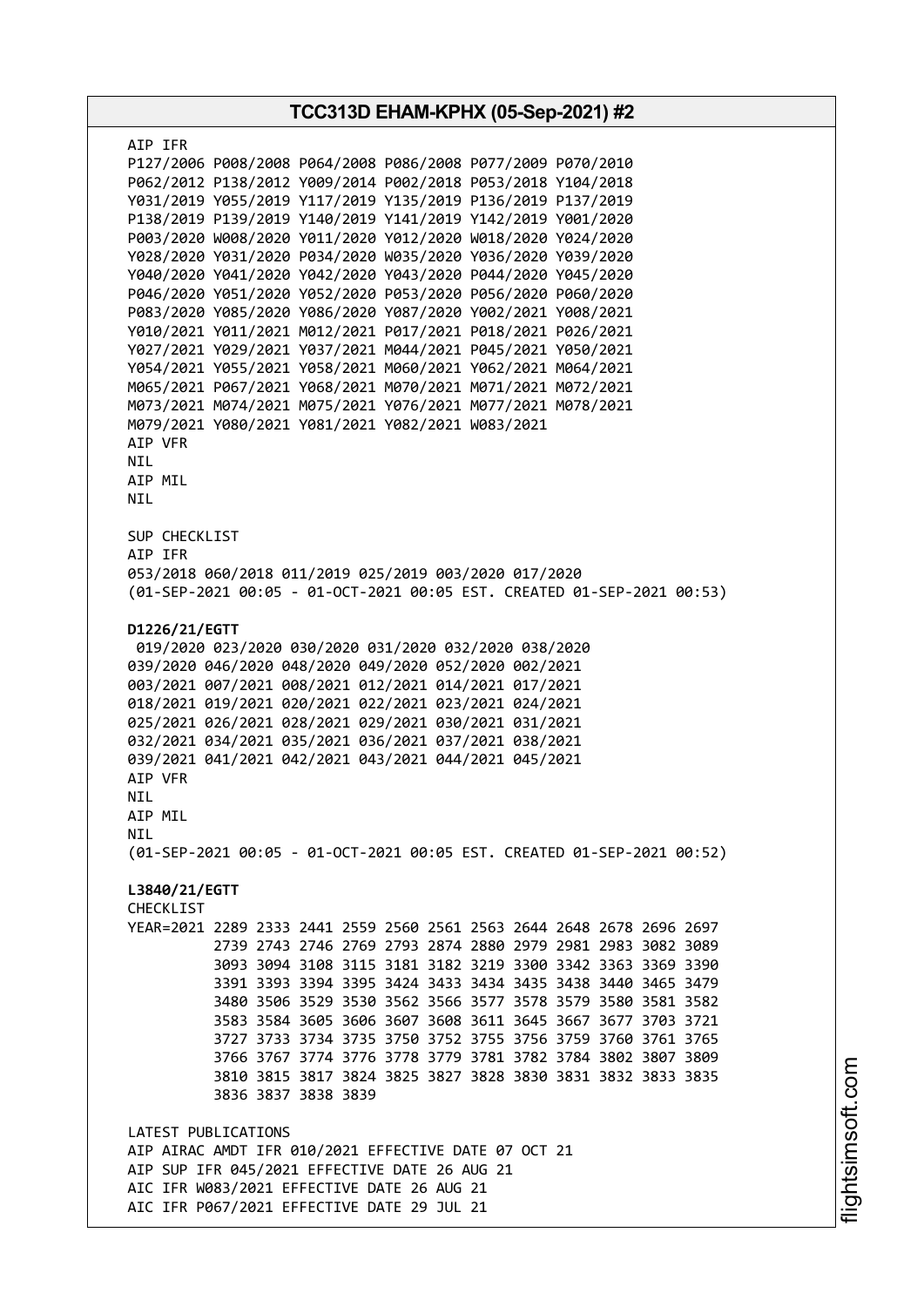**TCC313D EHAM-KPHX (05-Sep-2021) #2** AIC IFR Y082/2021 EFFECTIVE DATE 26 AUG 21 AIC IFR M079/2021 EFFECTIVE DATE 26 AUG 21 AIC IFR G097/2009 EFFECTIVE DATE 31 DEC 09 AIC CHECKLIST AIP IFR P127/2006 P008/2008 P064/2008 P086/2008 P077/2009 P070/2010 P062/2012 P138/2012 Y009/2014 P002/2018 P053/2018 Y104/2018 Y031/2019 Y055/2019 Y117/2019 Y135/2019 P136/2019 P137/2019 P138/2019 P139/2019 Y140/2019 Y141/2019 Y142/2019 Y001/2020 P003/2020 W008/2020 Y011/2020 Y012/2020 W018/2020 Y024/2020 Y028/2020 Y031/2020 P034/2020 W035/2020 Y036/2020 Y039/2020 Y040/2020 Y041/2020 Y042/2020 Y043/2020 P044/2020 Y045/2020 P046/2020 Y051/2020 Y052/2020 P053/2020 P056/2020 P060/2020 (01-SEP-2021 00:05 - 01-OCT-2021 00:05 EST. CREATED 01-SEP-2021 00:47) **L3840/21/EGTT** P083/2020 Y085/2020 Y086/2020 Y087/2020 Y002/2021 Y008/2021 Y010/2021 Y011/2021 M012/2021 P017/2021 P018/2021 P026/2021 Y027/2021 Y029/2021 Y037/2021 M044/2021 P045/2021 Y050/2021 Y054/2021 Y055/2021 Y058/2021 M060/2021 Y062/2021 M064/2021 M065/2021 P067/2021 Y068/2021 M070/2021 M071/2021 M072/2021 M073/2021 M074/2021 M075/2021 Y076/2021 M077/2021 M078/2021 M079/2021 Y080/2021 Y081/2021 Y082/2021 W083/2021 AIP VFR NIL AIP MIL NIL SUP CHECKLIST AIP IFR 053/2018 060/2018 011/2019 025/2019 003/2020 017/2020 019/2020 023/2020 030/2020 031/2020 032/2020 038/2020 039/2020 046/2020 048/2020 049/2020 052/2020 002/2021 003/2021 007/2021 008/2021 012/2021 014/2021 017/2021 018/2021 019/2021 020/2021 022/2021 023/2021 024/2021 025/2021 026/2021 028/2021 029/2021 030/2021 031/2021 032/2021 034/2021 035/2021 036/2021 037/2021 038/2021 039/2021 041/2021 042/2021 043/2021 044/2021 045/2021 AIP VFR **NTL** AIP MIL NIL (01-SEP-2021 00:05 - 01-OCT-2021 00:05 EST. CREATED 01-SEP-2021 00:47) **N0169/21/EGTT** CHECKL<sub>IST</sub> YEAR=2021 0124 0136 0147 0149 0152 0155 0156 0157 0159 0161 0164 0165 0166 0168 LATEST PUBLICATIONS AIP AIRAC AMDT IFR 010/2021 EFFECTIVE DATE 07 OCT 21 AIP SUP IFR 045/2021 EFFECTIVE DATE 26 AUG 21 AIC IFR W083/2021 EFFECTIVE DATE 26 AUG 21 AIC IFR P067/2021 EFFECTIVE DATE 29 JUL 21 AIC IFR Y082/2021 EFFECTIVE DATE 26 AUG 21 AIC IFR M079/2021 EFFECTIVE DATE 26 AUG 21 AIC IFR G097/2009 EFFECTIVE DATE 31 DEC 09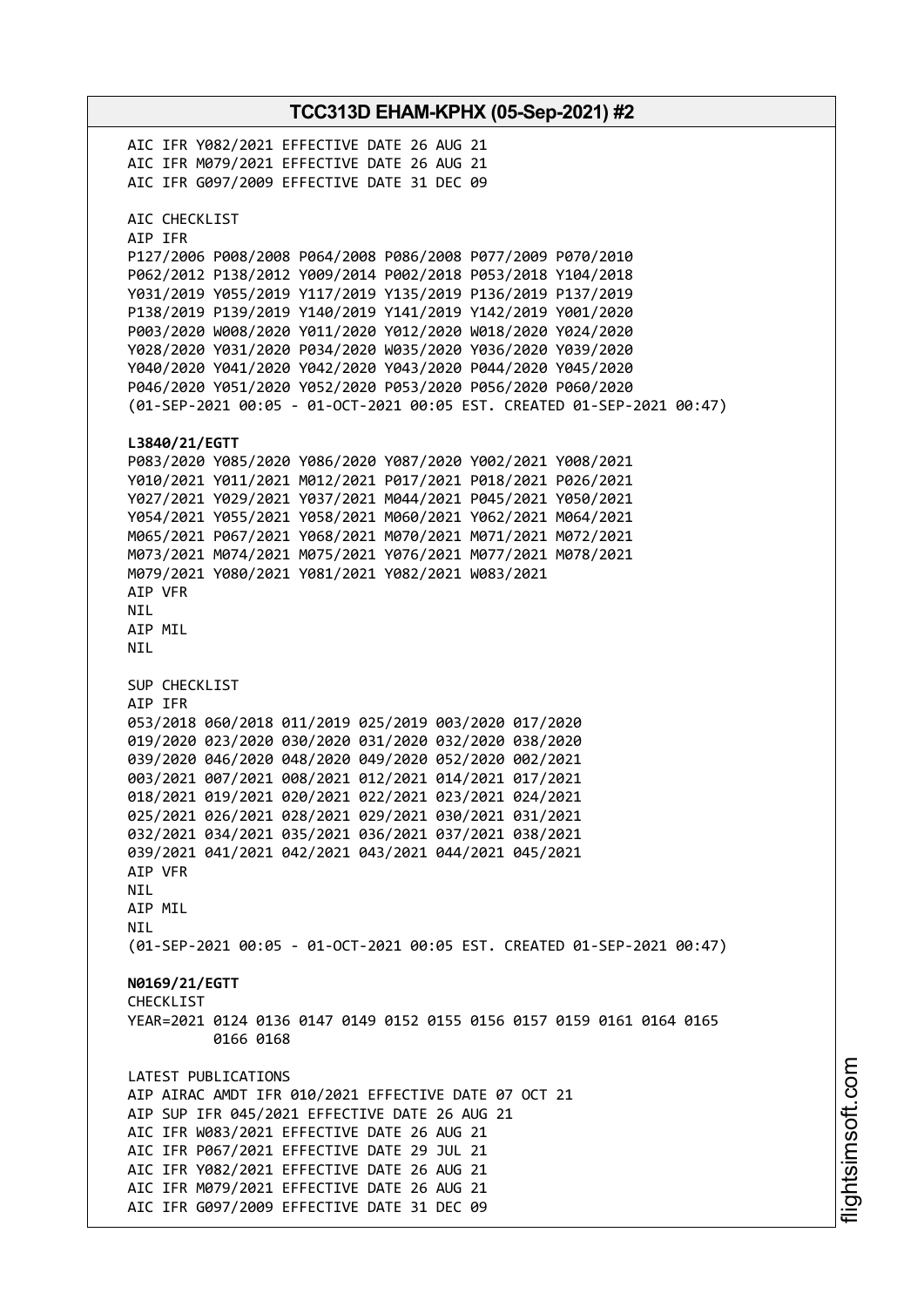| AIC CHECKLIST                                                                                                              |  |  |  |  |
|----------------------------------------------------------------------------------------------------------------------------|--|--|--|--|
| AIP IFR                                                                                                                    |  |  |  |  |
| P127/2006 P008/2008 P064/2008 P086/2008 P077/2009 P070/2010                                                                |  |  |  |  |
| P062/2012 P138/2012 Y009/2014 P002/2018 P053/2018 Y104/2018                                                                |  |  |  |  |
| Y031/2019 Y055/2019 Y117/2019 Y135/2019 P136/2019 P137/2019                                                                |  |  |  |  |
| P138/2019 P139/2019 Y140/2019 Y141/2019 Y142/2019 Y001/2020                                                                |  |  |  |  |
| P003/2020 W008/2020 Y011/2020 Y012/2020 W018/2020 Y024/2020                                                                |  |  |  |  |
| Y028/2020 Y031/2020 P034/2020 W035/2020 Y036/2020 Y039/2020                                                                |  |  |  |  |
| Y040/2020 Y041/2020 Y042/2020 Y043/2020 P044/2020 Y045/2020                                                                |  |  |  |  |
| P046/2020 Y051/2020 Y052/2020 P053/2020 P056/2020 P060/2020                                                                |  |  |  |  |
| P083/2020 Y085/2020 Y086/2020 Y087/2020 Y002/2021 Y008/2021                                                                |  |  |  |  |
| Y010/2021 Y011/2021 M012/2021 P017/2021 P018/2021 P026/2021<br>Y027/2021 Y029/2021 Y037/2021 M044/2021 P045/2021 Y050/2021 |  |  |  |  |
| Y054/2021 Y055/2021 Y058/2021 M060/2021 Y062/2021 M064/2021                                                                |  |  |  |  |
| M065/2021 P067/2021 Y068/2021 M070/2021 M071/2021 M072/2021                                                                |  |  |  |  |
| M073/2021 M074/2021 M075/2021 Y076/2021 M077/2021 M078/2021                                                                |  |  |  |  |
| M079/2021 Y080/2021 Y081/2021 Y082/2021 W083/2021                                                                          |  |  |  |  |
| AIP VFR                                                                                                                    |  |  |  |  |
| NIL.                                                                                                                       |  |  |  |  |
| AIP MIL                                                                                                                    |  |  |  |  |
| <b>NIL</b>                                                                                                                 |  |  |  |  |
|                                                                                                                            |  |  |  |  |
| SUP CHECKLIST                                                                                                              |  |  |  |  |
| AIP IFR                                                                                                                    |  |  |  |  |
| 053/2018 060/2018 011/2019 025/2019 003/2020 017/2020                                                                      |  |  |  |  |
| 019/2020 023/2020 030/2020 031/2020 032/2020 038/2020                                                                      |  |  |  |  |
| (01-SEP-2021 00:05 - 01-OCT-2021 00:05 EST. CREATED 01-SEP-2021 00:45)                                                     |  |  |  |  |
|                                                                                                                            |  |  |  |  |
| N0169/21/EGTT                                                                                                              |  |  |  |  |
| 039/2020 046/2020 048/2020 049/2020 052/2020 002/2021                                                                      |  |  |  |  |
| 003/2021 007/2021 008/2021 012/2021 014/2021 017/2021                                                                      |  |  |  |  |
| 018/2021 019/2021 020/2021 022/2021 023/2021 024/2021<br>025/2021 026/2021 028/2021 029/2021 030/2021 031/2021             |  |  |  |  |
| 032/2021 034/2021 035/2021 036/2021 037/2021 038/2021                                                                      |  |  |  |  |
| 039/2021 041/2021 042/2021 043/2021 044/2021 045/2021                                                                      |  |  |  |  |
| AIP VFR                                                                                                                    |  |  |  |  |
| NIL                                                                                                                        |  |  |  |  |
| AIP MIL                                                                                                                    |  |  |  |  |
| <b>NIL</b>                                                                                                                 |  |  |  |  |
| (01-SEP-2021 00:05 - 01-OCT-2021 00:05 EST. CREATED 01-SEP-2021 00:45)                                                     |  |  |  |  |
|                                                                                                                            |  |  |  |  |
| H5843/21/EGTT                                                                                                              |  |  |  |  |
| FLYING OF LARGE MODEL ACFT WI 0.5NM RADIUS OF 515957N 0023011W                                                             |  |  |  |  |
| (MUCH MARCLE, HEREFORDSHIRE). FOR INFO CONTACT 07711 680204.                                                               |  |  |  |  |
| 2021-09-0214/AS2.                                                                                                          |  |  |  |  |
| SFC-1825FT AMSL                                                                                                            |  |  |  |  |
| 0730-2100                                                                                                                  |  |  |  |  |
| (03-SEP-2021 07:30 - 05-SEP-2021 21:00. CREATED 31-AUG-2021 14:46)                                                         |  |  |  |  |
|                                                                                                                            |  |  |  |  |
| H5840/21/EGTT                                                                                                              |  |  |  |  |
| FLYING OF LARGE MODEL ACFT WI 0.5NM RADIUS OF 533249N 0014224W                                                             |  |  |  |  |
| (INGBIRCHWORTH, SOUTH YORKSHIRE). FOR INFO CONTACT 07778 792349.                                                           |  |  |  |  |
| 2021-08-0716/AS2.                                                                                                          |  |  |  |  |
| SFC-2350FT AMSL                                                                                                            |  |  |  |  |
| AUG 31-OCT 30 0900-1830, WED 0900-1930<br>(31-AUG-2021 14:33 - 30-OCT-2021 18:30. CREATED 31-AUG-2021 14:34)               |  |  |  |  |
|                                                                                                                            |  |  |  |  |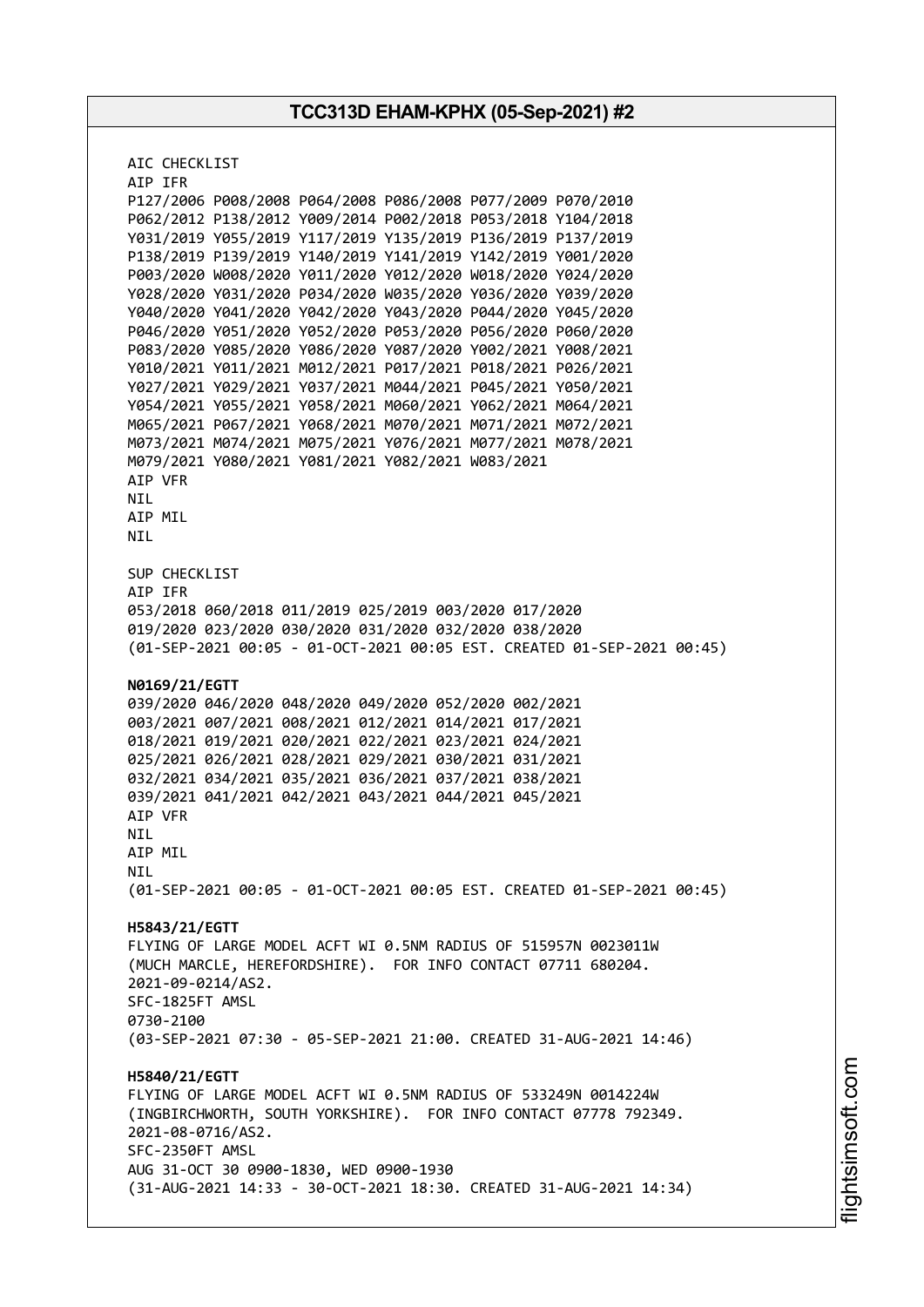**H5838/21/EGTT** FLYING OF LARGE MODEL WI 0.5NM RADIUS OF 533249N 0014224W (INGBIRCHWORTH, SOUTH YORKSHIRE). FOR INFO CONTACT 07778 792349. 2021-08-0716/AS2. SFC-2350FT AMSL OCT 31-NOV 30 1000-1930, WED 1000-2030 (31-OCT-2021 10:00 - 30-NOV-2021 19:30. CREATED 31-AUG-2021 14:25) **D1222/21/EGTT** DANGER AREA EG D408 FELDOM ACTIVATED SFC-3000FT AMSL (09-SEP-2021 16:30 - 09-SEP-2021 22:59. CREATED 31-AUG-2021 13:45) **K0378/21/EGTT** LIT CRANE POSITION 513037N 0001339W (WOOD LANE, HAMMERSMITH) IN LOW FLYING AREA THAMES VALLEY AVOIDANCE AREA DAY AND NIGHT HGT 314FT AMSL (294FT AGL). 21/08/102/LFTP (31-AUG-2021 12:37 - 04-NOV-2021 23:59. CREATED 31-AUG-2021 12:37) **H5829/21/EGTT** FLYING OF LARGE MODEL ACFT WI 0.5NM RADIUS OF 532536N 0002754W (BISHOP NORTON, LINCOLNSHIRE). FOR INFO CONTACT 07851 515104. 2021-08-0238/AS2. SFC-1533FT AMSL AUG 31-OCT 30 0800-2000, OCT 31-NOV 25 0900-2100 (31-AUG-2021 11:13 - 25-NOV-2021 21:00. CREATED 31-AUG-2021 11:13) **H5828/21/EGTT** FLYING OF MODEL ACFT WI 0.5NM RADIUS OF 510718N 0021047W (MONKTON DEVRILL, WILTSHIRE). MAX HGT 1500 AGL. FOR INFO CONTACT 07962 013388. 2021-05-0579/AS2. SFC-2200FT AMSL AUG 31-OCT 30 0800-1800, OCT 31-NOV 25 0900-1900 (31-AUG-2021 11:08 - 25-NOV-2021 19:00. CREATED 31-AUG-2021 11:10) **H5827/21/EGTT** UNMANNED CAPTIVE BALLOON IN LOW FLYING AREA AND NIGHT SECTOR WI 8 1NM RADIUS OF PSN 532158N 0030401W (BROOKWAY, PRENTON) MAX HEIGHT 150FT AGL. 21/08/100/LFTP SFC-500FT AMSL SR-SS (01-SEP-2021 05:22 - 01-NOV-2021 16:40. CREATED 31-AUG-2021 10:40) **H5823/21/EGTT** UAS OPR WI 1NM RADIUS OF 504843N 0005516W (THORNEY ISLAND, WEST SUSSEX). MAX HGT 1000FT AGL. FOR INFO 07522 791020. 2021-09-0151/AS2 SFC-1010FT AMSL 0700-1600 (06-SEP-2021 07:00 - 07-SEP-2021 16:00. CREATED 31-AUG-2021 09:55) **K0377/21/EGTT** UNLIT CRANE POSITION 510917N 0025817W (SEDGEMOOR, SOMERSET) IN LOW FLYING AREA 2 AND NIGHT ROTARY REGION 2. HGT 177FT AMSL (164FT AGL). 21/08/101/LFTP (01-SEP-2021 06:30 - 04-NOV-2021 23:59. CREATED 31-AUG-2021 09:18) **D1218/21/EGTT**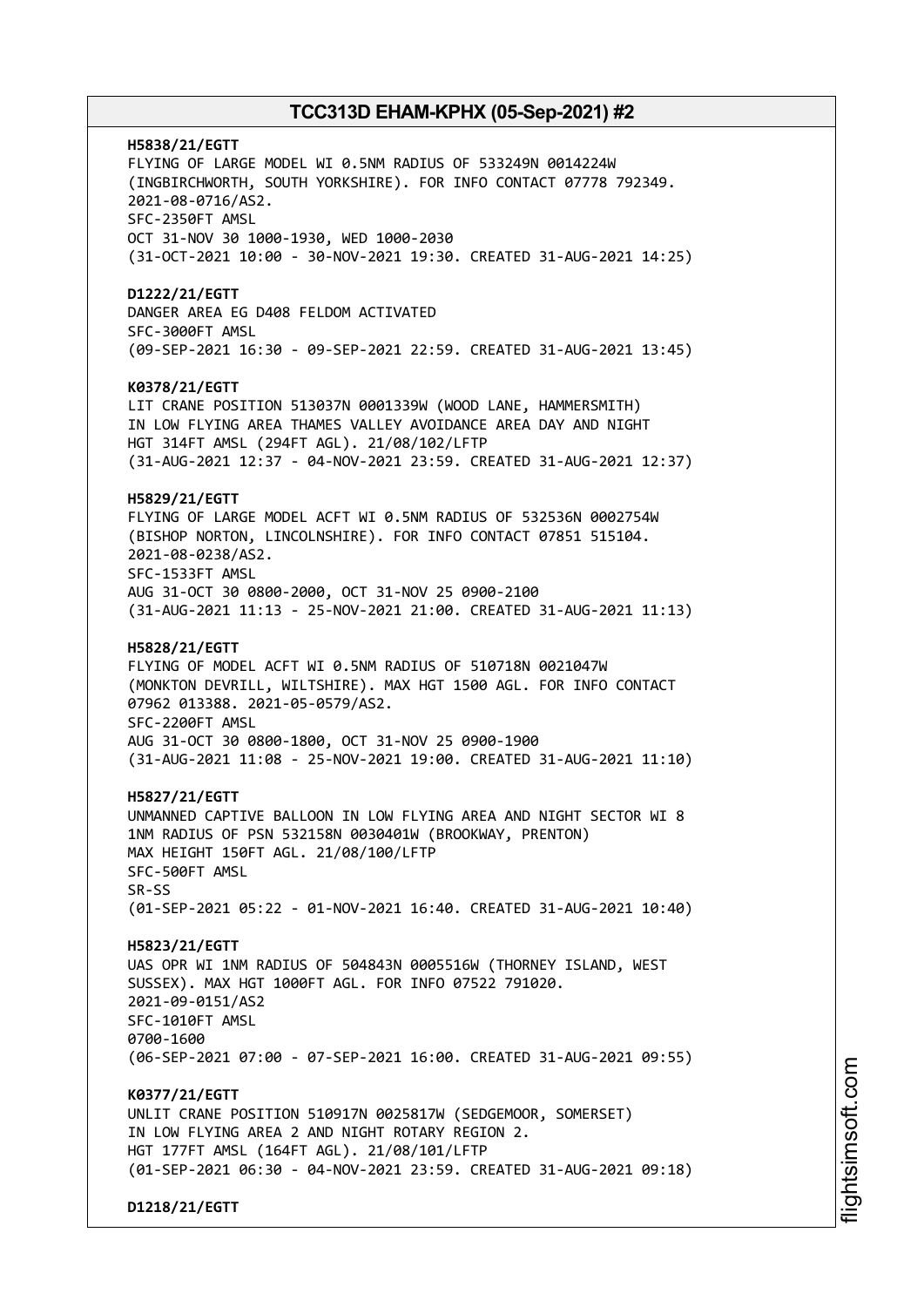THE FOLLOWING DANGER AREAS EGD 123 IMBER EGD 125 LARKHILL EGD 126 BULFORD EGD 128 EVERLEIGH NO DANGER AREA CROSSING SERVICE AVBL FM SALISBURY OPS CONTACT LONDON INFO 124.750 SFC-50000FT AMSL (31-AUG-2021 08:00 - 30-NOV-2021 08:00. CREATED 31-AUG-2021 08:49) **H5791/21/EGTT** MET BALLOON RELEASE WI 0.5NM RADIUS 521651N 0013603W (WARWICK, WARWICKSHIRE). THIS ACTIVITY MAY NOT BE WHOLLY CONTAINED WITHIN THE LATERAL DIMENSIONS AS NOTIFIED. ASSOCIATED EQUIPMENT WILL SUBSEQUENTLY DESCEND BY PARACHUTE. FOR INFO 07725 403578. 2021-09-0112/AS5. SFC-UNL (17-SEP-2021 07:00 - 17-SEP-2021 11:00. CREATED 31-AUG-2021 08:15) **H5788/21/EGTT** AN EQUESTRIAN EVENT WILL TAKE PLACE IN LOW FLYING AREA 2 WI 2NM RADIUS OF PSN 504241N 0040232W (MELDON, DEVON) MILITARY AIRCRAFT SHALL AVOID THE AREA FROM SURFACE TO 2000FT AGL. 21/08/099 LFTP SFC-2896FT AMSL (05-SEP-2021 04:30 - 05-SEP-2021 19:30. CREATED 31-AUG-2021 08:12) **H5786/21/EGTT** AN EQUESTRIAN EVENT WILL TAKE PLACE IN LOW FLYING AREA THAMES VALLEY AVOIDANCE AREA. WI 2NM RADIUS OF PSN 515901N 0002626E (BRAINTREE, ESSEX) MILITARY AIRCRAFT SHALL AVOID THE AREA FROM SURFACE TO 2000FT AGL. 21/08/098/LFTP SFC-2300FT AMSL (05-SEP-2021 04:30 - 05-SEP-2021 19:30. CREATED 31-AUG-2021 08:10) **H5784/21/EGTT** MILITARY EXERCISE. MULTIPLE LARGE MIL ACFT WILL CONDUCT TACTICAL LANDINGS WITHOUT LIGHTS WI 4NM RADIUS: 511851N 0020637W (KEEVIL, WILTSHIRE). FOR INFO 07969 332600. 2021-08-0204/AS3. SFC-4000FT AMSL AUG 31-SEP 02 0600-0100, SEP 07-10 0600-0100 (31-AUG-2021 08:06 - 11-SEP-2021 01:00. CREATED 31-AUG-2021 08:06) **H5783/21/EGTT** MILITARY EXERCISE. MULTIPLE LARGE MIL ACFT WILL CONDUCT TACTICAL LANDINGS WITHOUT LIGHTS WI 4NM RADIUS: 525101N 0004610E (SCULTHORPE DISSUSED AD, NORFOLK). FOR INFO 07969 332600. 2021-08-0200/AS3. SFC-4000FT AMSL AUG 31-SEP 02 0600-0100, SEP 07-10 0600-0100 (31-AUG-2021 08:03 - 11-SEP-2021 01:00. CREATED 31-AUG-2021 08:04) **H5781/21/EGTT** AN EQUESTRIAN EVENT WILL TAKE PLACE IN LOW FLYING AREA 17 WI 2NM RADIUS OF PSN 543112N 0023339W (EDEN, CUMBRIA) MILITARY AIRCRAFT SHALL AVOID THE AREA FROM SURFACE TO 2000FT AGL. 21/08/096 LFTP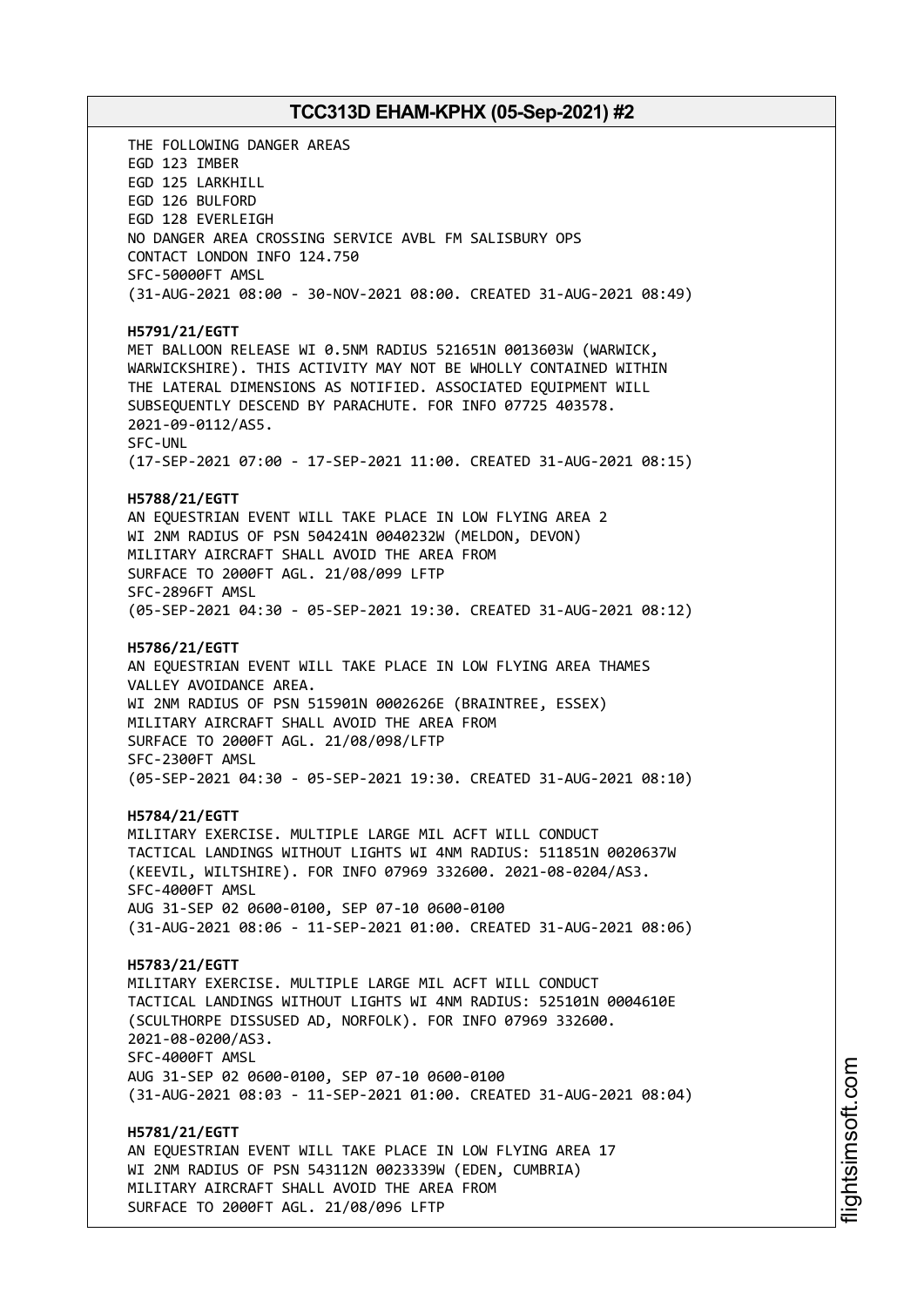SFC-2941FT AMSL SR-SS (04-SEP-2021 05:23 - 05-SEP-2021 18:52. CREATED 31-AUG-2021 07:37) **H5780/21/EGTT** AN EQUESTRIAN EVENT WILL TAKE PLACE IN LOW FLYING AREA 4 WI 2NM RADIUS OF PSN 521512N 0022927W (SAPEY, HEREFORDSHIRE) MILITARY AIRCRAFT SHALL AVOID THE AREA FROM SURFACE TO 2000FT AGL. 21/08/095 LFTP SFC-2638FT AMSL SR - SS (04-SEP-2021 05:26 - 05-SEP-2021 18:48. CREATED 31-AUG-2021 07:27) **H5779/21/EGTT** AN EQUESTRIAN EVENT WILL TAKE PLACE IN LOW FLYING AREA 11 WI 2NM RADIUS OF PSN 542202N 0014053W (RICHMOND, NORTH YORKSHIRE) MILITARY AIRCRAFT SHALL AVOID THE AREA FROM SURFACE TO 2000FT AGL. 21/08/094 LFTP SFC-2383FT AMSL SR - SS (03-SEP-2021 05:18 - 05-SEP-2021 18:48. CREATED 31-AUG-2021 07:22) **H5778/21/EGTT** AN EQUESTRIAN EVENT WILL TAKE PLACE IN LOW FLYING AREA 2 WI 2NM RADIUS OF PSN 503956N 0031930W (BICTON, DEVON) MILITARY AIRCRAFT SHALL AVOID THE AREA FROM SURFACE TO 2000FT AGL. 21/09/093 LFTP SFC-2600FT AMSL 0430-1930 (01-SEP-2021 04:30 - 05-SEP-2021 19:30. CREATED 31-AUG-2021 07:07) **B2146/21/EGTT** BOURNEMOUTH LOWER AIRSPACE RADAR SERVICE MAY BE UNAVAILABLE AT TIMES DUE TO OPERATIONAL REASONS (28-AUG-2021 16:44 - 30-OCT-2021 19:00. CREATED 28-AUG-2021 16:46) **B2145/21/EGTT** COVID-19 INFORMATION: NEWCASTLE LOWER AIRSPACE RADAR SERVICE OPERATING HOURS 0500-2200 (30-AUG-2021 00:00 - 05-SEP-2021 23:59. CREATED 28-AUG-2021 10:09) **C8604/21/EGTT** COVID-19 INFORMATION: NEWCASTLE CTA/CTR/ATZ HOURS ACTIVE 30 0445-2359 31-03 0000-0130 0445-2359 04-05 0000-0130 0500-2359 (30-AUG-2021 02:00 - 05-SEP-2021 23:59. CREATED 28-AUG-2021 09:33) **B2140/21/EGTT** VOR/DME BHD/BERRY HEAD 112.05MHZ/CH57Y, VOR PART U/S (27-AUG-2021 18:44 - 01-OCT-2021 23:59. CREATED 27-AUG-2021 18:45) **H5763/21/EGTT** MILITARY EXERCISE. MIXED ACFT INCREASED AERIAL ACTIVITY OPR WITH NO LIGHTS WI 6NM 550343N 0023539W (SPADEADAM, CUMBRIA). AIRSPACE COORDINATION NOTICE 2021-08-0055 (SPADEADAM) REFERS. FOR INFO 07969 332600. 2021-09-0074/AS3.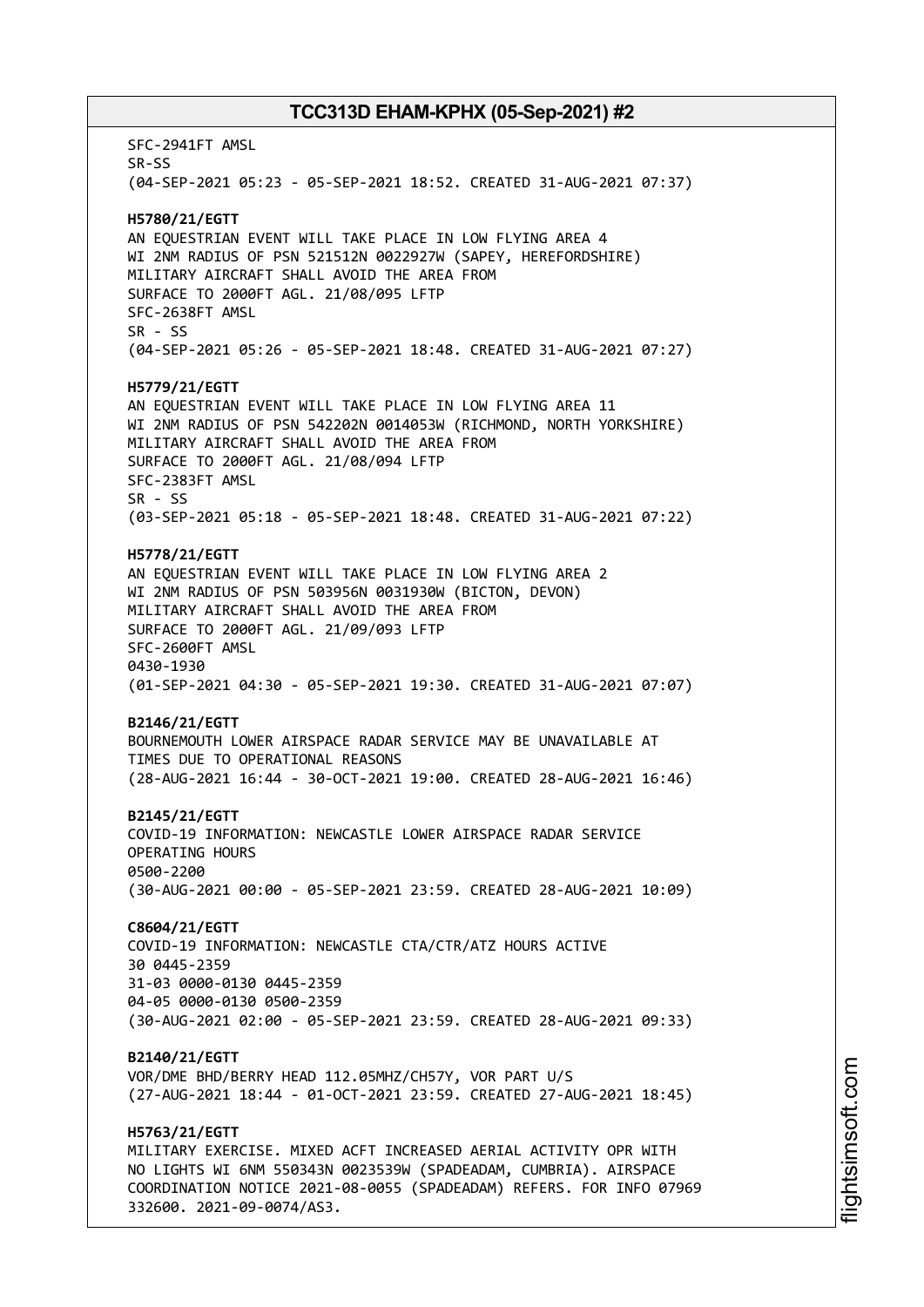SFC-5700FT AMSL 02-06 11-16 2100-0500 (02-SEP-2021 21:00 - 17-SEP-2021 05:00. CREATED 27-AUG-2021 12:59) **H5762/21/EGTT** MILITARY EXERCISE. MIXED ACFT INCREASED AERIAL ACTIVITY OPR WITH NO LIGHTS WI 6NM 520205N 0033643W (SENNYBRIDGE, POWYS). AIRSPACE COORDINATION NOTICE 2021-08-0055 (SENNYBRIDGE) REFERS. FOR INFO 07969 332600. 2021-09-0077/AS3. SFC-5600FT AMSL 02-06 11-16 2100-0500 (02-SEP-2021 21:00 - 17-SEP-2021 05:00. CREATED 27-AUG-2021 12:52) **H5757/21/EGTT** KITE FLYING WI 0.25NM RADIUS 540555N 0001016W (BRIDLINGTON, EAST RIDING OF YORKSHIRE). MAX HGT 1000FT AGL. FOR INFO 07873 300339. 2021-07-0613/AS7 SFC-1200FT AMSL 0700-1700 (11-SEP-2021 07:00 - 12-SEP-2021 17:00. CREATED 27-AUG-2021 12:44) **B2133/21/EGTT** COVID-19: EMERGENCY DIVERSIONS. THE ABILITY FOR AERODROMES TO ACCEPT NON-EMERGENCY DIVERSIONS MAY BE LIMITED DURING COVID-19. NON-EMERGENCY DIVERSION REQUESTS WILL TAKE TIME TO COORDINATE AND OPERATORS SHOULD BE AWARE THAT THE EXPECTED ALTERNATE MAY NOT BE ABLE TO ACCEPT THE REQUEST AND ALTERNATE OPTIONS MAY NEED TO BE CONSIDERED IN ADVANCE. SHOULD A DIVERSION EXPECT TO ARRIVE WITH LESS THAN THE FINAL RESERVE FUEL THE COMMANDER SHALL IMMEDIATELY INFORM ATC AND DECLARE AN EMERGENCY. AIRCRAFT EMERGENCIES WILL BE OFFERED ANY SUITABLE AND AVAILABLE AERODROME. 2001-05-0459/AS3. (27-AUG-2021 12:28 - 25-NOV-2021 23:59 EST. CREATED 27-AUG-2021 12:29) **H5740/21/EGTT** LASER DISPLAY WI 1NM 523110N 0003610W (DEENE PARK, CORBY). FOR INFO 07446 244884. 2021-09-0137/AS2 SFC-UNL 1900-0300 (01-SEP-2021 19:00 - 06-SEP-2021 03:00. CREATED 27-AUG-2021 12:10) **B2124/21/EGTT** COVID-19 INFORMATION COMMERCIAL AND PRIVATE PASSENGER FLIGHTS WHERE THE LAST POINT OF DEPATURE WAS ARGENTINA, BANGLADESH, BRAZIL, CAPE VERDE, CHILE, CUBA, DOMINICAN REPUBLIC, EGYPT, ETHIOPIA, INDONESIA, KENYA, THE MALDIVES, MONTENEGRO, OMAN, PAKISTAN, SOUTH AFRICA, SRI LANKA, THAILAND, TUNISIA OR TURKEY WILL BE PERMITTED TO LAND IN ENGLAND ONLY IF THEY LAND AT LONDON HEATHROW (LHR/EGLL) OR BIRMINGHAM INTERNATIONAL (BHX/EGBB) AND DISEMBARK PASSENGERS THROUGH DEDICATED TERMINALS. THIS REGULATION DOES NOT APPLY TO AIR AMBULANCE ACFT WHERE THE LANDING IS FOR THE PURPOSE OF TRANSPORTING A PERSON FOR MEDICAL TREATMENT. ALL FLIGHTS LANDING TO SECURE THE SAFETY OF THE AIRCRAFT OR FOR HEALTH AND SAFETY OF ANY PERSON ABOARD WILL CONTINUE TO BE PERMITTED. 2020-10-0279 AS6 (30-AUG-2021 03:00 - 19-NOV-2021 11:59. CREATED 27-AUG-2021 09:47)

### **V0021/21/EGTT** KABUL ATS: IT IS ADVISED THAT OPERATORS SHOULD AVOID KABUL FIR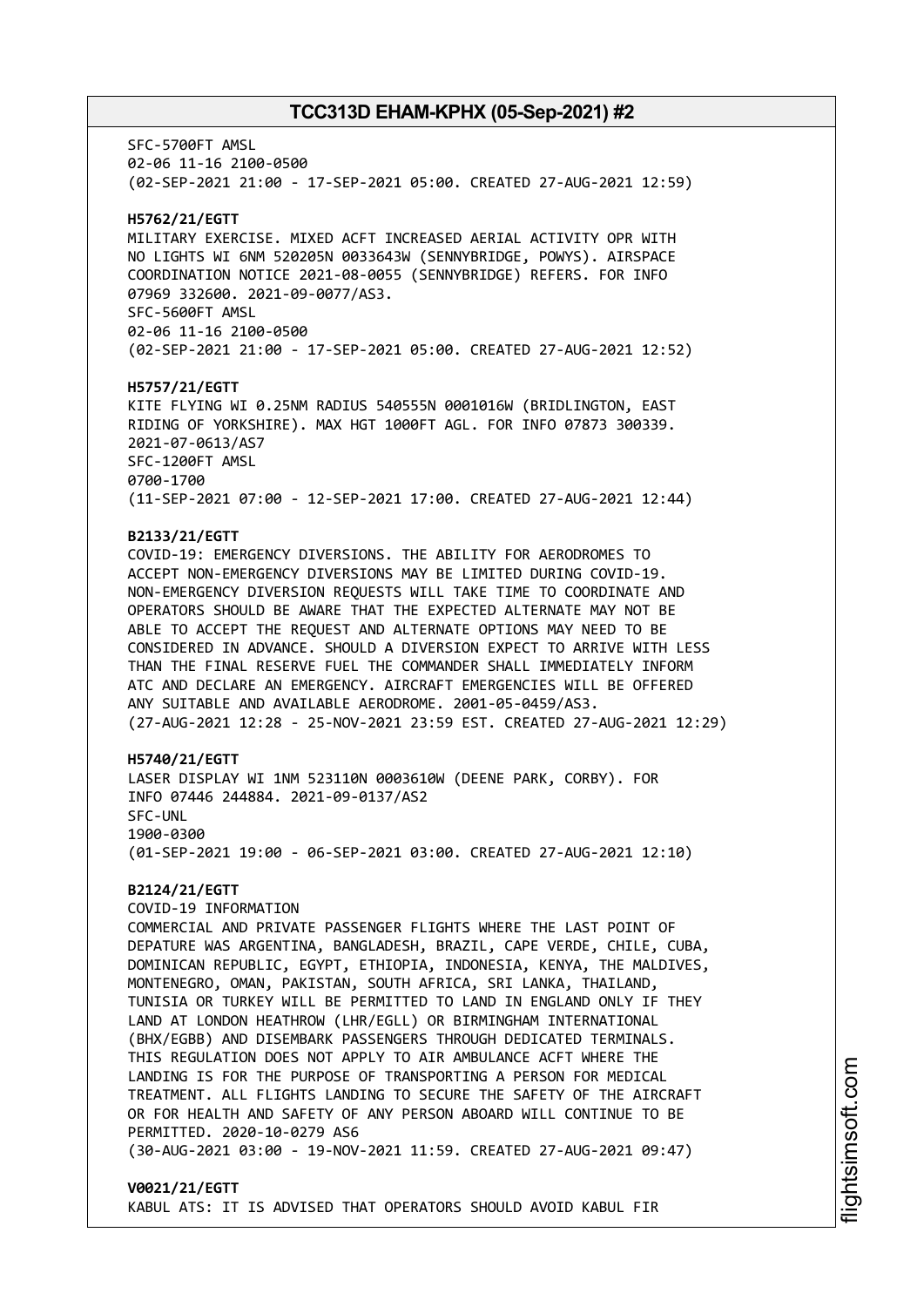FOR THE FORESEEABLE FUTURE AS ATS IS NOT AVAILABLE. 2021-08-0694/AS4 SFC-UNL (26-AUG-2021 15:55 - 24-NOV-2021 16:00 EST. CREATED 26-AUG-2021 16:04) **V0020/21/EGTT** AIRSPACE SECURITY WARNINGS ISSUED BY THE DEPARTMENT FOR TRANSPORT IN RESPONSE TO HAZARDOUS SITUATIONS WITHIN THE TERRITORY AND/OR AIRSPACE IN AFGHANISTAN. OPERATORS ARE ADVISED TO AVOID OPERATING AT LESS THAN 25,000 FT AGL IN AFGHANISTAN (KABUL FIR - OAKX) WITH THE EXCEPTION OF ROUTE P500/G500 FOR TRANSITING OVERFLIGHTS ONLY. THIS IS DUE TO THE THREAT FROM DEDICATED ANTI-AVIATION WEAPONRY. CONTACT UK DEPARTMENT FOR TRANSPORT +44 (0)207-082-6639 OR +44 (0)207-944 5999 OUT OF HOURS. THIS NOTAM IS AN AMENDMENT TO UK AIP ENR1.1.1.4.5 CURRENT AIRSPACE WARNINGS, SERIAL 8. 2021-08-0694/AS4 SFC-UNL (26-AUG-2021 15:40 - 24-NOV-2021 16:00 EST. CREATED 26-AUG-2021 15:45) **J3345/21/EGTT** RESTRICTED AREA (TEMPORARY) AT (COSBY, LEICESTERSHIRE). ESTABLISHED UNDER ARTICLE 239 OF THE AIR NAVIGATION ORDER 2016. AIC M 074/2021 WHICH INCLUDES A CHART WILL REFER. NO ACFT IS TO FLY WITHIN AREA BOUNDED BY A CIRCLE RADIUS 3.5NM CENTRED AT 523314N 0011234W. EXCEPT ACFT FLYING WITH THE PERMISSION OF THE COSBY FLYING DIRECTOR OR IN ACCORDANCE WITH PRIOR PERMISSION ISSUED BY THE AERODROME. 2021-09-0018/AS6 SFC-3700FT AMSL 03 1800-2000, 04 05 1100 - 1630 (03-SEP-2021 18:00 - 05-SEP-2021 16:30. CREATED 26-AUG-2021 15:28) **H5696/21/EGTT** PJE. PARACHUTING WI 3NM RADIUS: 543124N 0031507W (BUTTERMERE, CUMBRIA). DROP HGT SUBJ ATC CLR. ACCESS TO CONTROLLED AIRSPACE SUBJ ATC CLR. DROP HGT IS VARIABLE UP TO 12000FT AMSL. FOR INFO: 07379 427394 / 07836 666229. 2021-08-0619/AS3. SFC-12000FT AMSL 0500-SS PLUS30 (31-AUG-2021 05:00 - 30-SEP-2021 18:21. CREATED 26-AUG-2021 13:23) **H5695/21/EGTT** PJE. PARACHUTING WI 3NM RADIUS: 543147N 0031523W (BUTTERMERE, CUMBRIA). DROP HGT SUBJ ATC CLR. ACCESS TO CONTROLLED AIRSPACE SUBJ ATC CLR. DROP HGT IS VARIABLE UP TO 12000FT AMSL. FOR INFO: 07379 427394 / 07836 666229. 2021-08-0619/AS3. SFC-12000FT AMSL 0500-SS PLUS30 (31-AUG-2021 05:00 - 30-SEP-2021 18:21. CREATED 26-AUG-2021 13:20) **H5671/21/EGTT** PYROTECHNICS WI 0.5NM RADIUS 514136N 0011919W (ABINGDON AD, OXFORDSHIRE). FOR INFO 07717 682347. 2021-07-0690/AS5 SFC-600FT AMSL AUG 26 1100-2200, AUG 27-SEP 25 0700-2200 (26-AUG-2021 11:00 - 25-SEP-2021 22:00. CREATED 26-AUG-2021 10:57) **B2099/21/EGTT** TRIGGER NOTAM - PERM AIRAC AIP AMDT 10/21 WEF 07 OCT 2021. - CHANGES TO PERSHORE AND PORTSDOWN HIRTA REINSTATED, MADLEY, SUTTON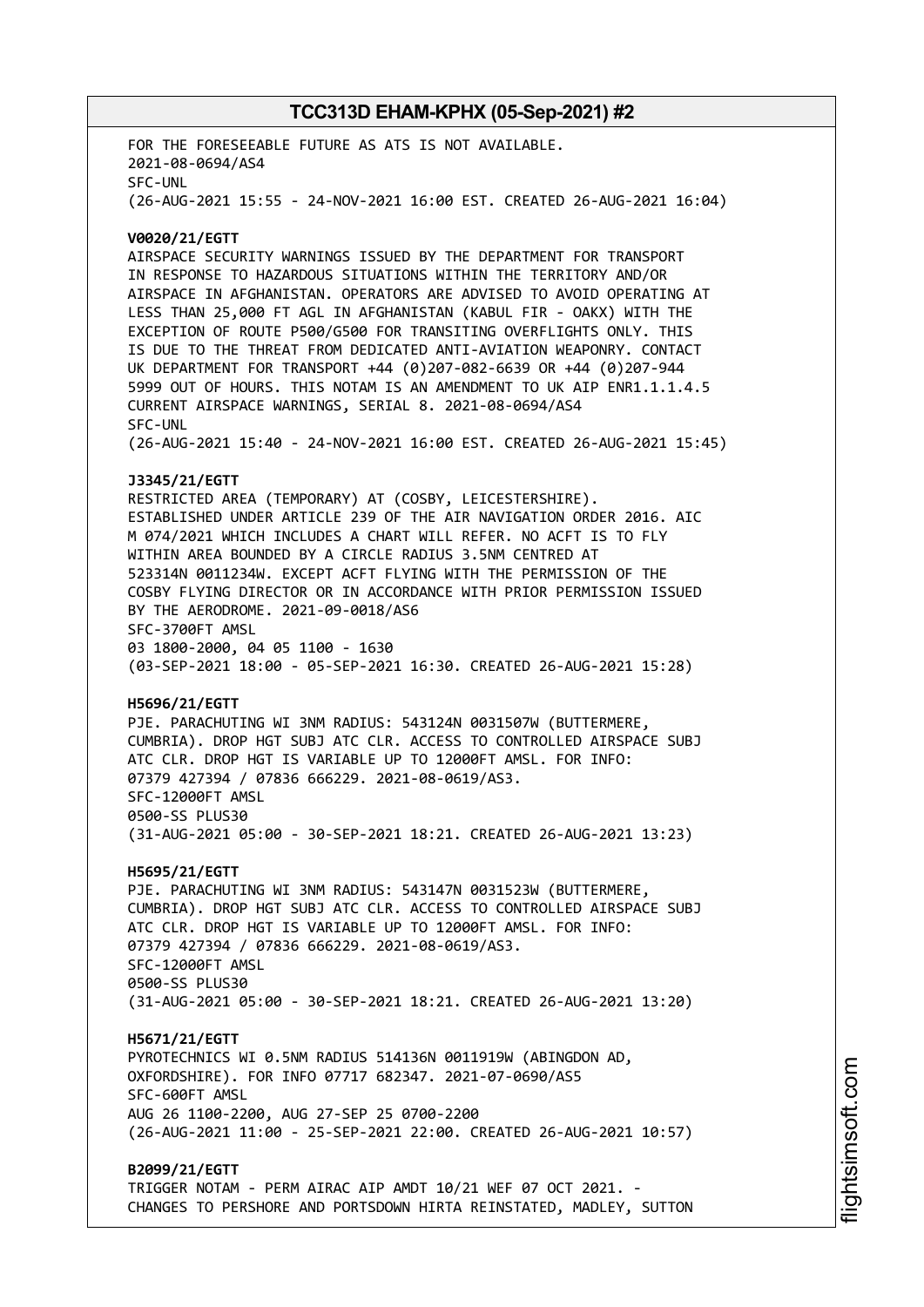COLDFIELD AND COLERNE HIRTA RE-MOVED. UK AIP ENR 5.3 AND ENR 6 (07-OCT-2021 00:00 - 20-OCT-2021 23:59. CREATED 26-AUG-2021 00:20) **B2092/21/EGTT** MILITARY EXERCISE. SSR MODE 3/A CODES 1600-1677 AND 1700-1727 TEMPO ALLOCATED TO EXER JOINT WARRIOR 21. INFO CTC 01436 674321 (FASLENE EXTENSION 4379). 2021-09-0168/AS3. (18-SEP-2021 00:01 - 30-SEP-2021 23:59. CREATED 25-AUG-2021 13:12) **B2082/21/EGTT** DVOR/DME STU/STRUMBLE CH78X FREQ 113.1MHZ BOTH U/S (07-SEP-2021 08:00 - 07-SEP-2021 15:00. CREATED 24-AUG-2021 15:34) **M3332/21/EGTT** TEMPO AIP CHANGE ENR5.1. ADD BEYOND VISUAL LINE OF SIGHT UAS ACTIVITY DESIGNATOR FOR EG D323 COMPLEX. 2021-08-0031/AS2 SFC-UNL (25-AUG-2021 00:01 - 12-SEP-2021 22:59. CREATED 24-AUG-2021 14:16) **K0376/21/EGTT** UNLIT CRANE PSN 513507N 0000109W (WALTHAMSTOW, LONDON) IN THE THAMES VALLEY AVOIDANCE AREA DAY AND NIGHT. HGT 294FT AMSL (194FT AGL). 21/08/087/LFTP (24-AUG-2021 12:30 - 04-NOV-2021 23:59. CREATED 24-AUG-2021 12:30) **K0375/21/EGTT** UNLIT CRANE PSN 532301N 0022904W (LYMM, WARRINGTON) IN LOW FLYING AREA 8 AND NIGHT SECTOR 3A HGT 203FT AMSL (141FT AGL). 21/08/086/LFTP (24-AUG-2021 12:20 - 04-NOV-2021 23:59. CREATED 24-AUG-2021 12:26) **U5266/21/EGTT** LATEST UK MIL AIS PUBLICATIONS. UK MIL AIP AIRAC AMDT 009/2021 EFFECTIVE 09 SEP 21. UK MIL AIP SUPP 002/21. GO TO WWW.AIDU.MOD.UK/AIP/INDEX.HTML FOR FURTHER INFORMATION. (09-SEP-2021 00:00 - 06-OCT-2021 23:59. CREATED 24-AUG-2021 11:05) **N0164/21/EGTT** AIR NAV OBS LGT WITHDRAWN POWER STATION CHIMNEY UK0230D709F PSN 504903N 0011940W (FAWLEY POWER STATION, HAMPSHIRE). HGT 635FT AGL/648FT AMSL. 2021-08-0649/AS4 (26-AUG-2021 16:00 - 24-NOV-2021 23:59. CREATED 24-AUG-2021 10:49) **K0374/21/EGTT** LIT CRANE PSN 511646N 0005742W (HOOK, HAMPSHIRE) IN LOW FLYING AREA 1B AND NIGHT ROTARY REGION 1 HGT 397FT AMSL (129FT AGL). 21/08/070/LFTP (25-AUG-2021 04:30 - 07-OCT-2021 19:30. CREATED 24-AUG-2021 10:38) **H5547/21/EGTT** FIREWORK DISPLAY WI 0.5NM RADIUS 545914N 0013718W (EXHIBITION PARK, NEWCASTLE UPON TYNE). FOR INFO 07983 660448. 2021-09-0073/AS5 SFC-640FT AMSL (18-SEP-2021 19:00 - 18-SEP-2021 22:30. CREATED 23-AUG-2021 15:04) **H5539/21/EGTT** UNMANNED CAPTIVE BALLOON IN LOW FLYING AREA 9 WI 1NM RADIUS OF PSN 530053N 0021159W (CLIFFE VALE, STOKE ON TRENT) MAX HEIGHT 200FT AGL. 21/08/074/LFTP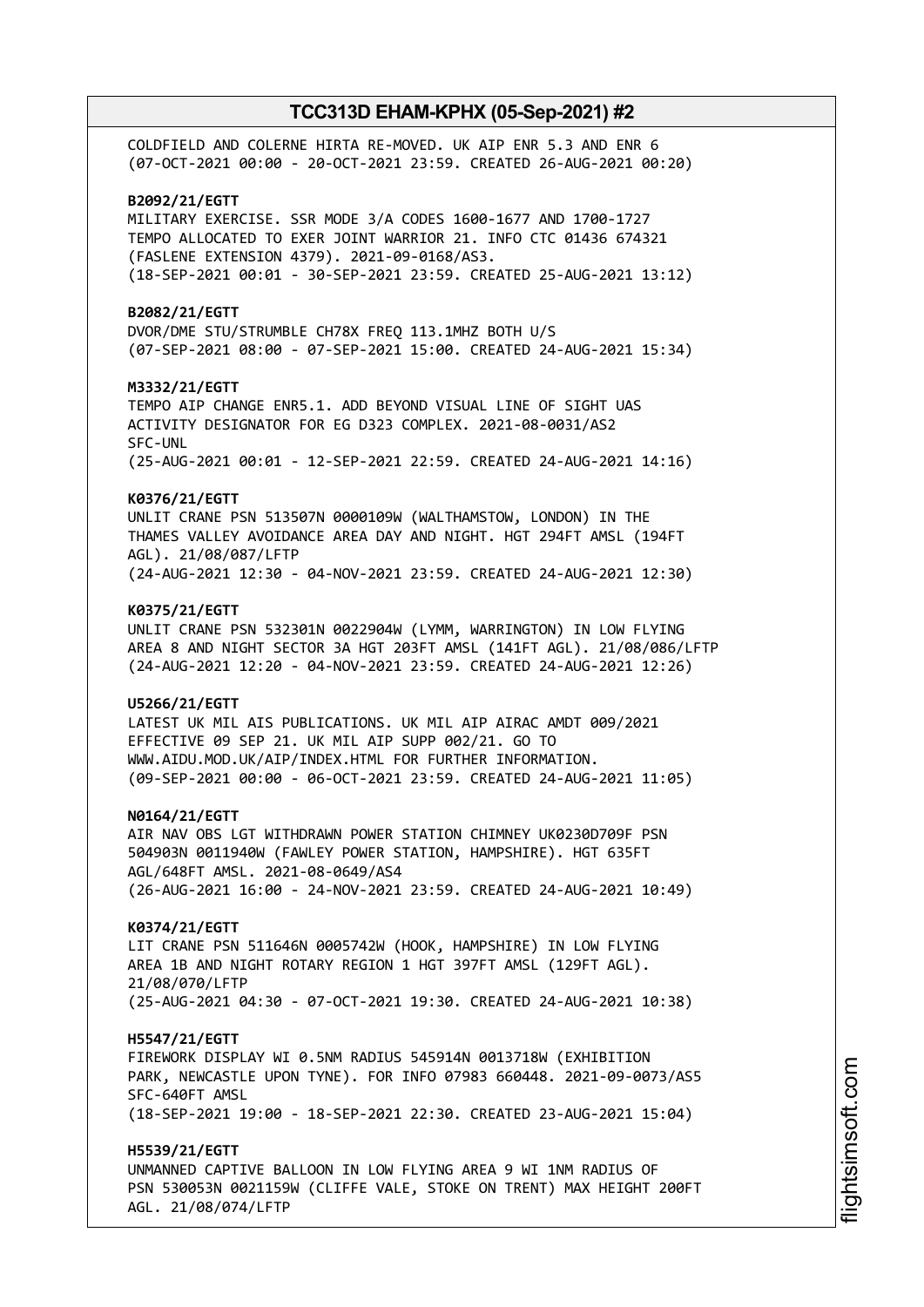SFC-900FT AMSL AUG 26-OCT 30 0700-1600, OCT 31-NOV 19 0800-1700 (26-AUG-2021 07:00 - 19-NOV-2021 17:00. CREATED 23-AUG-2021 12:59) **H5538/21/EGTT** UNMANNED CAPTIVE BALLOON IN LOW FLYING AREA 2WI 1NM RADIUS OF PSN 514502N 0021815W (STONEHOUSE, GLOUCESTERSHIRE) MAX HEIGHT 200FT AGL. 21/08/075/LFTP SFC-800FT AMSL AUG 30-OCT 30 0430-1930, OCT 31-NOV 19 0530-2130 (30-AUG-2021 04:30 - 19-NOV-2021 21:30. CREATED 23-AUG-2021 12:53) **B2067/21/EGTT** AMEND LONDON FIR, COLUMN 3 WESTERN RADAR HOURS TO READ 0645-2015 (SUMMER ONE HOUR EARLIER). UK AIP ENR 2.1 REFERS (01-SEP-2021 00:00 - PERM. CREATED 23-AUG-2021 12:28) **K0372/21/EGTT** LIT CRANE POSITION 512956N 0000337W (WOOLWICH, NEWHAM) IN LOW FLYING AREA THAMES VALLEY AVOIDANCE AREA HGT 200FT AMSL (197FT AGL). 21/08/073/LFTP (27-AUG-2021 04:30 - 07-OCT-2021 20:30. CREATED 23-AUG-2021 11:04) **K0371/21/EGTT** LIT CRANE POSITION 513104N 0000335W (STEPNEY WAY/ WHITECHAPEL) IN LOW FLYING AREA THAMES VALLEY AVOIDANCE AREA HGT 159FT AMSL (120FT AGL). 21/08/071/LFTP 0700-1900 (28-AUG-2021 07:00 - 05-SEP-2021 19:00. CREATED 23-AUG-2021 10:29) **K0368/21/EGTT** LIT CRANE POSITION 534421N 0025338W (WARTON/ LANCASHIRE) IN LOW FLYING AREA 8 AND NIGHT SECTOR 3A HGT 121FT AMSL (85FT AGL). 21/08/067/LFTP (31-AUG-2021 04:30 - 19-SEP-2021 21:30. CREATED 23-AUG-2021 09:37) **V0014/21/EGTT** AIRSPACE SECURITY WARNING ISSUED BY THE DEPARTMENT FOR TRANSPORT - RISK TO CIVIL AVIATION IN BELARUS. OPERATORS ARE ADVISED NOT TO ENTER THE TERRITORY AND AIRSPACE OF BELARUS DUE TO SERIOUS SAFETY AND SECURITY CONCERNS POSED TO COMMERCIAL AVIATION. OPERATORS ARE ADVISED TO TAKE THIS INFORMATION INTO ACCOUNT IN THEIR OWN RISK ASSESSMENTS AND ROUTING DECISIONS. CONTACT UK DEPARTMENT FOR TRANSPORT +44(0)207 082 6639 OR +44(0)207 944 5999 OUT OF HOURS. FOR FURTHER DETAILS. 2021-05-0542/AS6 SFC-UNL (20-AUG-2021 08:18 - 17-NOV-2021 11:59 EST. CREATED 20-AUG-2021 08:18) **K0367/21/EGTT** LIT CRANE POSITION 520522N 0000117E (MELBOURN, CAMBRIDGESHIRE) IN LOW FLYING AREA 6 AND NIGHT ROTARY REGION 4A HGT 215FT AMSL (148FT AGL). 21/08/066/LFTP (23-AUG-2021 00:01 - 04-NOV-2021 00:01. CREATED 20-AUG-2021 07:23) **K0365/21/EGTT** LIT CRANE POSITION 513739N 0003318W (CHALFONT ST PETERS,

i⊒<br>⊫ htsim soft.c o

m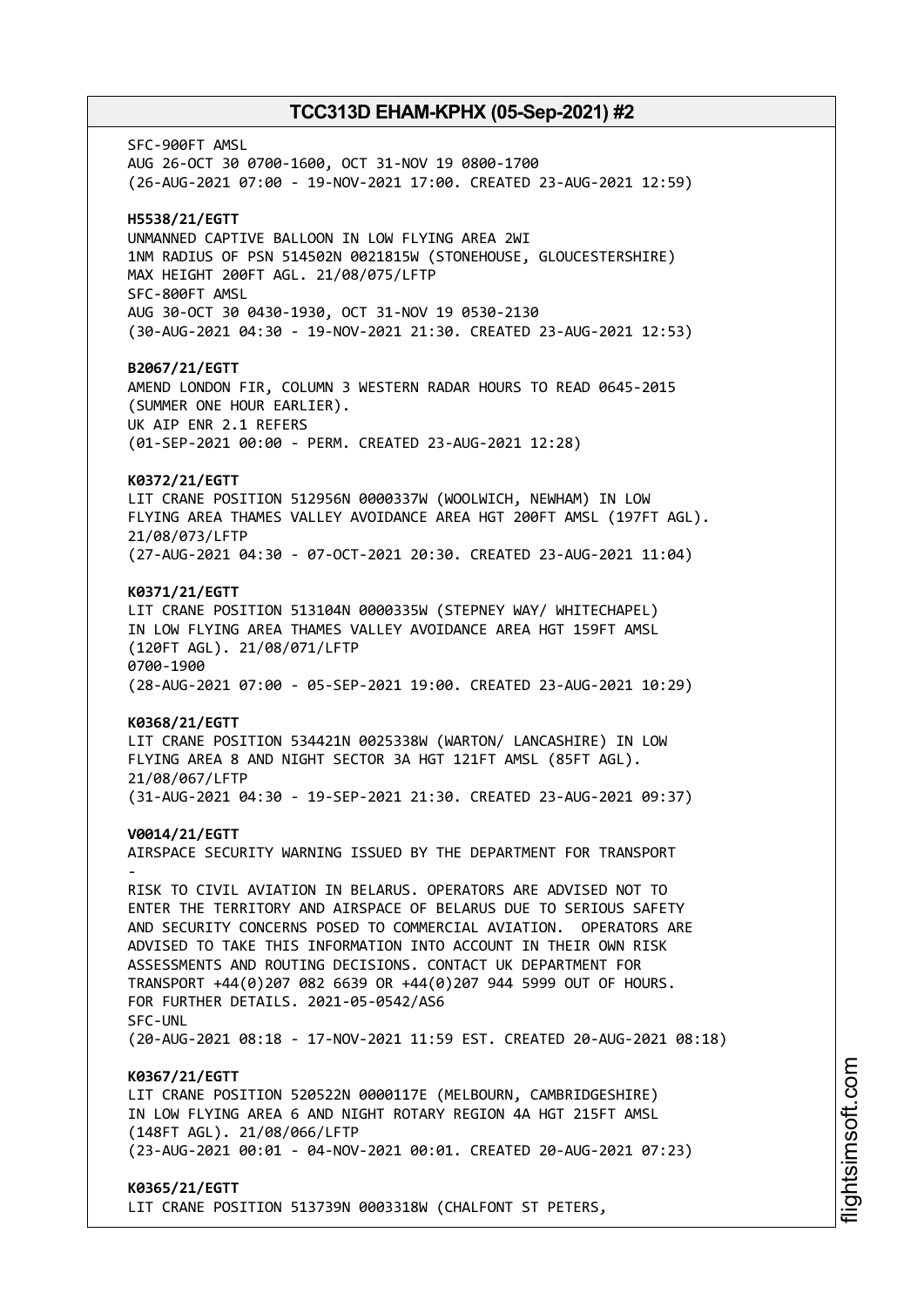BUCKINGHAMSHIRE) IN THE THAMES VALLEY AVOIDANCE AREA, HGT 458FT AMSL (123FT AGL). 21/08/064/LFTP (23-AUG-2021 00:01 - 04-NOV-2021 00:01. CREATED 20-AUG-2021 06:51) **K0364/21/EGTT** LIT CRANE POSITION 504407N 0032744W (EXETER, DEVON) IN LOW FLYING AREA 2 AND NIGHT ROTARY REGION 2 HGT 323FT AMSL (207FT AGL). 21/08/063/LFTP (23-AUG-2021 00:01 - 04-NOV-2021 00:01. CREATED 20-AUG-2021 06:42) **B2036/21/EGTT** WEF 01 OCT UNTIL 31 DEC THE UK C SERIES NOTAM WILL CHANGE TO P SERIES. ALL EXISTING C SERIES NOTAM WILL BE REISSUED AS A P SERIES ON 01 OCT. ALL NEW NOTAM REQUESTS AFTER 01 OCT WILL BE ISSUED AS A P SERIES. RECIPIENTS OF C SERIES NOTAM WILL AUTOMATICALLY BE MOVED TO THE P SERIES DISTRIBUTION LIST. AIC Y087/21 EFFECTIVE 23 SEP 21 REFERS. UK NOTAM SERIES DETAILS ARE CONTAINED IN UK AIP GEN 3.1 TABLE 3.6.3.4 (01-OCT-2021 00:00 - 31-DEC-2021 23:59. CREATED 18-AUG-2021 14:43) **B2033/21/EGTT** GEN 3.1 PARAGRAPH 3.6.3.4 TABLE - UK NOTAM SERIES K AND SERIES N. REPLACE 300FT AGL WITH 100M (328FT) AGL. (18-AUG-2021 13:25 - PERM. CREATED 18-AUG-2021 13:26) **N0159/21/EGTT** CRANE. CONSTRUCTION SITE CRANE OPERATING AT PSN 534916N 0030303W (BLACKPOOL, LANCASHIRE). UP TO 345FT AGL/415FT AMSL. FOR INFO CONTACT 07985 699920. ON EXPIRY OF THIS NOTAM DETAILS WILL BE INCLUDED IN THE UK AIP ENR 5.4 2021-08-0560/AS4 (26-AUG-2021 01:00 - 24-NOV-2021 23:59. CREATED 18-AUG-2021 09:31) **D1165/21/EGTT** DANGER AREA EG D128 EVERLEIGH ACTIVATED SFC-9000FT AMSL (13-SEP-2021 14:00 - 13-SEP-2021 16:00. CREATED 17-AUG-2021 13:23) **D1164/21/EGTT** DANGER AREA EG D128 EVERLEIGH ACTIVATED. SFC-9000FT AMSL (11-SEP-2021 09:00 - 11-SEP-2021 11:00. CREATED 17-AUG-2021 13:21) **J3165/21/EGTT** AIC Y 010/201 CHANGE OF DAAIS PROVIDER. REMOVE CAERNARFON RADIO ON 122.255 MHZ AS DANGER AREA ACTIVITY INFORMATION SERVICE (DAAIS) PROVIDER. PARAGRAPH 6 REPLACED WITH OUTSIDE RAF VALLEY ATC OPERATING HOURS, THE OPERATING AUTHORITY FOR THE TDA AREAS EG D398A-I WILL BE CAERNARFON AIRPORT. A DANGER AREA ACTIVITY INFORMATION SERVICE (DAAIS) WILL BE AVAILABLE FROM LONDON INFORMATION ON 124.755 MHZ. FURTHER INFO FROM CAERNARFON AIRPORT ON TELEPHONE NUMBER 01286-830800. 2021-04-0060/AS2 SFC-UNL (17-AUG-2021 11:00 - 08-OCT-2021 22:59. CREATED 17-AUG-2021 11:34) **H5352/21/EGTT** AIR DISPLAY/AEROBATICS. WI 4NM RADIUS 510130N 0003719E (KENT AND

SUSSEX RAILWAY, ROLVENDEN,KENT). FOR INFO 01580 848768.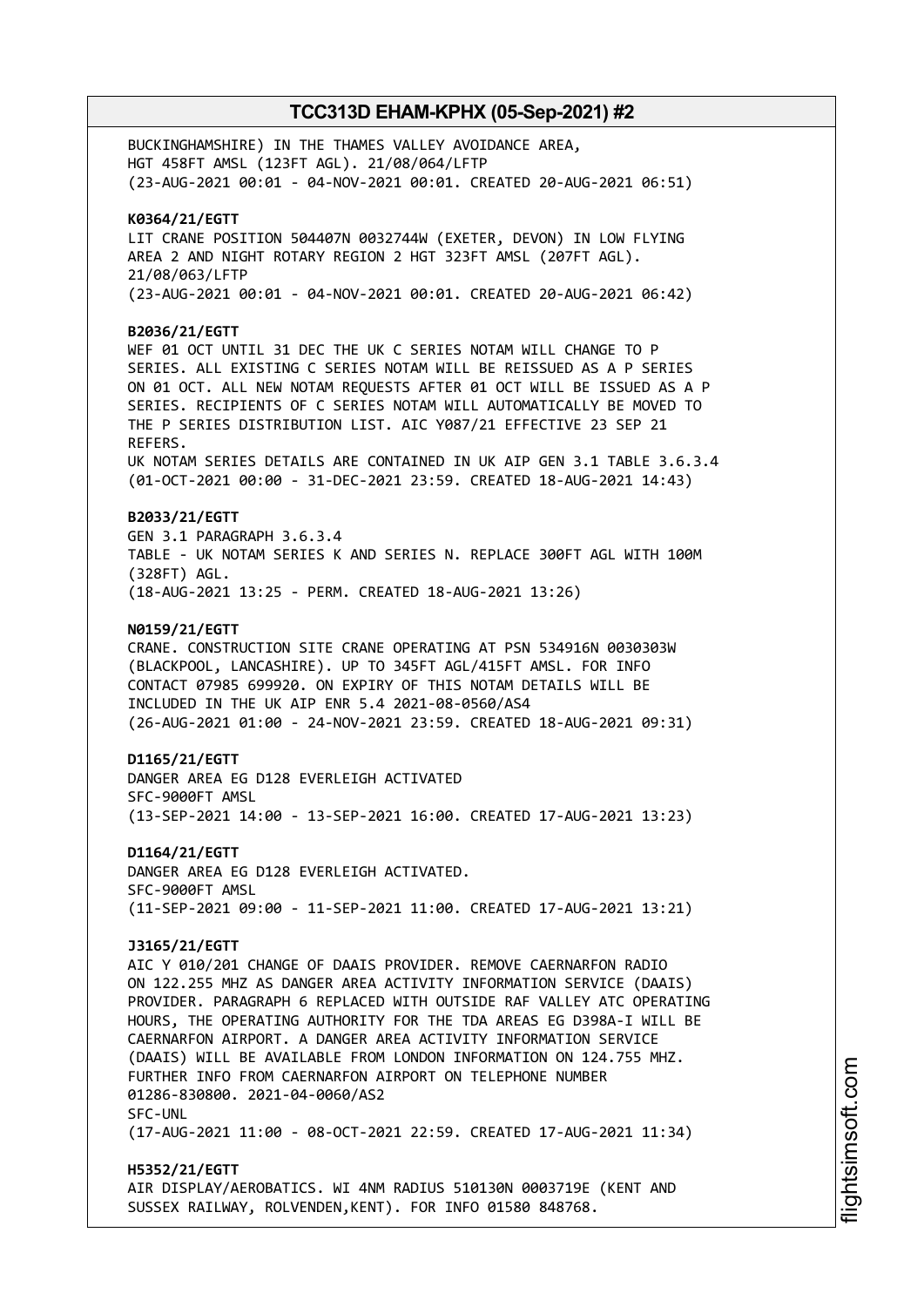2021-09-0085/AS1 SFC-2500FT AMSL (11-SEP-2021 13:00 - 11-SEP-2021 14:15. CREATED 17-AUG-2021 08:49) **K0359/21/EGTT** (OBSTRUCTION, CRANE) POSITION 510044N 0013054W (AWBRIDGE, HAMPSHIRE) IN LOW FLYING AREA 1A AND NIGHT ROTARY REGION 1 HGT 279FT AMSL (200FT AGL) UNLIT. 21/08/055/LFTP (17-AUG-2021 08:20 - 04-NOV-2021 00:01. CREATED 17-AUG-2021 08:33) **N0157/21/EGTT** AIR NAV OBST LGT UK0229G559F RTM REDRUTH MAST U/S PSN 501235.37N 0051418.47W, ELEV 1358FT / 576FT (16-AUG-2021 16:16 - 16-SEP-2021 23:59. CREATED 16-AUG-2021 16:16) **N0156/21/EGTT** AIR NAV OBST LGT UK0171A125F RTM ARFON MAST. LFA7 U/S PSN 530111.75N 0041624.67W, ELEV 2079FT / 1107FT (16-AUG-2021 15:21 - 16-SEP-2021 23:59. CREATED 16-AUG-2021 15:24) **B2018/21/EGTT** COVID-19: CREWS/PASSENGERS REQUIREMENTS. CREWS SHOULD COMPLETE THE ENHANCED GENERAL AIRCRAFT DECLARATION (GAD) PROCESS FOR ALL INTERNATIONAL FLIGHTS INTO THE UK, INCLUDING THE ACTIVE REPORTING OF NIL RETURNS. IF SYMPTOMATIC PASSENGERS ARE IDENTIFIED, THIS MUST BE NOTIFIED. GADS FOR FLIGHTS TO ENGLAND SHOULD BE SENT TO THE HEALTH CONTROL UNIT TEL: +44 (0) 20 8745 7209 EMAIL: HEATHROW.HCU(AT)PHE.GOV.UK.GADS. FOR FLIGHTS TO SCOTLAND SHOULD BE SENT TO PUBLIC HEALTH SCOTLAND TEL: +44 (0)141 300 1414 EMAIL: NSS.HPSCORONAVIRUS(AT)NHS.NET (SUBJECT: AIRCRAFT DECLARATION). GADS FOR FLIGHTS TO NORTHERN IRELAND SHOULD BE SENT TO PUBLIC HEALTH AGENCY TEL: +44 (0)141 300 1414 EMAIL: NIPORTHEALTH(AT)HSCNI.NET. 2021-05-0359/AS6 (16-AUG-2021 14:00 - 12-NOV-2021 11:59. CREATED 16-AUG-2021 13:53) **H5326/21/EGTT** FLYPAST WI 1.5NM RADIUS 511801N 0023031W (PAULTON, SOMERSET). FOR INFO 07980 613222. 2021-09-0109/AS1 SFC-2500FT AMSL (05-SEP-2021 13:10 - 05-SEP-2021 13:55. CREATED 16-AUG-2021 10:12) **H5323/21/EGTT** AIR DISPLAY/AEROBATICS WI 2NM RADIUS 524112N 0021648W (WESTON PARK, SHROPSHIRE). FOR INFO 07758 895068. 2021-09-0044/AS1 SFC-3000FT AMSL 04 0945-1545 1835-1935, 05 0945-1545 (04-SEP-2021 09:45 - 05-SEP-2021 15:45. CREATED 16-AUG-2021 09:18) **B2017/21/EGTT** SAFETY AND OPERATIONAL DIRECTIVE, NUMBER 2021/003 ISSUED 14 MAY 2021, BOEING 737-8 BOEING 737-8200 AND BOEING 737-9 (MAX) RETURN TO SERVICE. IN ACCORDANCE WITH SD-2021/003 THE CIVIL AVIATION AUTHORITY (CAA), IN EXERCISE OF ITS POWERS UNDER ARTICLE 248, AND IN ACCORDANCE WITH ARTICLE 17(1), OF THE AIR NAVIGATION ORDER 2016, AND SUBJECT TO, AND IN ACCORDANCE WITH, UK REGULATION (EU) 2018/1139 (AS RETAINED IN UK LAW), ARTICLE 70, DIRECTS OPERATORS AND PILOTS IN COMMAND OF ANY BOEING 737-8 MAX OR BOEING 737-9 MAX AIRCRAFT WHICH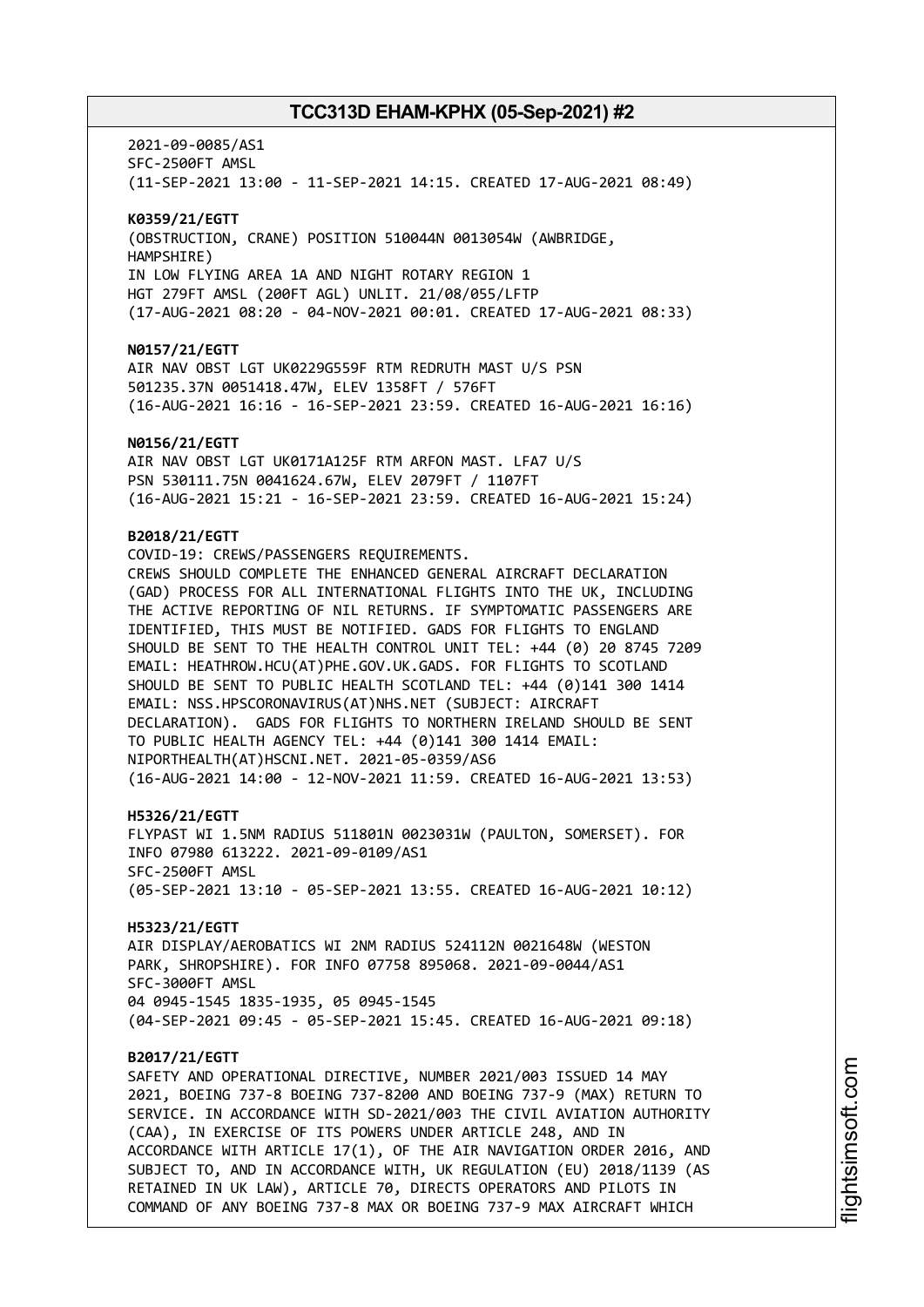IS REGISTERED OTHER THAN IN THE UK NOT TO CONDUCT FLIGHTS WITHIN UK AIRSPACE UNLESS THEY HAVE SUBMITTED A DECLARATION TO THE CAA. ADDITIONALLY SUCH AEROPLANES TOGETHER WITH ANY BOEING 737-8200 AEROPLANE ARE NOT TO CONDUCT RNP-AUTHORISATION REQUIRED APPROACH OPERATIONS WITHIN THE UK. NOTWITHSTANDING THE ABOVE OPERATORS AND PILOTS IN COMMAND OF ANY SUCH BOEING 737-8 MAX OR BOEING 737-9 MAX AIRCRAFT REGISTERED OTHER THAN IN THE UK MAY CONDUCT A FERRY FLIGHT OPERATION FOR THE PURPOSE OF ESSENTIAL MAINTENANCE OR MODIFICATION INTO, OUT OF OR THROUGH UK AIRSPACE, SUBJECT TO THE EXPRESS PERMISSION OF THE CAA AND SUBJECT TO SUCH REQUIREMENTS AND CONDITIONS AS THE PERMISSION CONTAINS. TO BE GRANTED A PERMISSION FOR ANY ABOVE FERRY FLIGHT, THE OPERATOR MUST APPLY TO THE CAA AND COMPLY WITH THEIR REQUIREMENTS AND CONDITIONS. PERMISSION WILL BE PROVIDED TO THE OPERATOR IN WRITING. 2019-03-0217/AS4 (16-AUG-2021 08:40 - 12-NOV-2021 12:00 EST. CREATED 16-AUG-2021 09:08)

#### **K0355/21/EGTT**

LIT CRANE POSITION 532806N 0021432W (HULME, GREATER MANCHESTER) IN LOW FLYING AREA 8, NIGHT SECTOR 3A AND THE LIVERPOOL/MANCHESTER AVOIDANCE AREA HGT 270FT AGL/384FT AMSL. 21/08/044/LFTP (17-AUG-2021 00:01 - 04-NOV-2021 00:01. CREATED 16-AUG-2021 07:29)

#### **K0353/21/EGTT**

LIT CRANE POSITION 505203N 0001514W (HAILSHAM, SUSSEX) IN LOW FLYING AREA 18 AND NIGHT ROTARY REGION 18 HGT 180FT AGL/275FT AMSL. 21/08/042/LFTP (16-AUG-2021 06:40 - 04-NOV-2021 00:01. CREATED 16-AUG-2021 06:37)

#### **B1999/21/EGTT**

EAST MIDLANDS LOWER AIRSPACE RADAR SERVICE CAPACITY MAY BE REDUCED OR TEMPO UNAVAILABLE. CLEARANCES TO TRANSIT CONTROLLED AIRSPACE MAY BE DELAYED OR REFUSED. (08-SEP-2021 10:00 - 08-SEP-2021 13:00. CREATED 13-AUG-2021 21:51)

#### **H5294/21/EGTT**

FLYING OF LARGE MODEL ACFT WI 0.5NM RADIUS OF 505532N 0020117W (CASHMOOR, DORSET). FOR INFO CONTACT 07909 022800. 2021-02-0097/AS2. SFC-1900FT AMSL AUG 14-OCT 30 0800-SS, OCT 31-NOV 11 0900-SS (14-AUG-2021 08:00 - 11-NOV-2021 16:26. CREATED 13-AUG-2021 15:26)

#### **H5244/21/EGTT**

LASER DISPLAY WI 1NM 520204N 0004625W (MILTON KEYNES, BUCKINGHAMSHIRE). FOR INFO 07769 732222 / 07812 438485. 2021-10-0023/AS2 SFC-UNL 1430-2300 (07-OCT-2021 14:30 - 10-OCT-2021 23:00. CREATED 13-AUG-2021 09:35)

#### **B1990/21/EGTT**

COVID-19: FLIGHT RESTRICTIONS. ISLE OF MAN. ALL ACFT INTENDING TO LAND ON THE ISLE OF MAN MUST DO SO AT ISLE OF MAN AIRPORT DURING PUBLISHED AIRPORT OPENING HOURS TO COMPLETE PORT ARRIVALS PROCESS PRIOR TO LANDING ELSEWHERE ON THE ISLAND. LANDING FEES ARE WAIVED FOR ACFT DEPARTING TO AN ALTERNATIVE SITE WITHIN 1 HOUR. FAILURE TO COMPLY MAY RESULT IN A FINE OR IMPRISONMENT. FOR INFO SEE COVID19.GOV.IM/GENERAL-INFORMATION/PRIVATE-VESSELS-AND-AIRCRAFTS/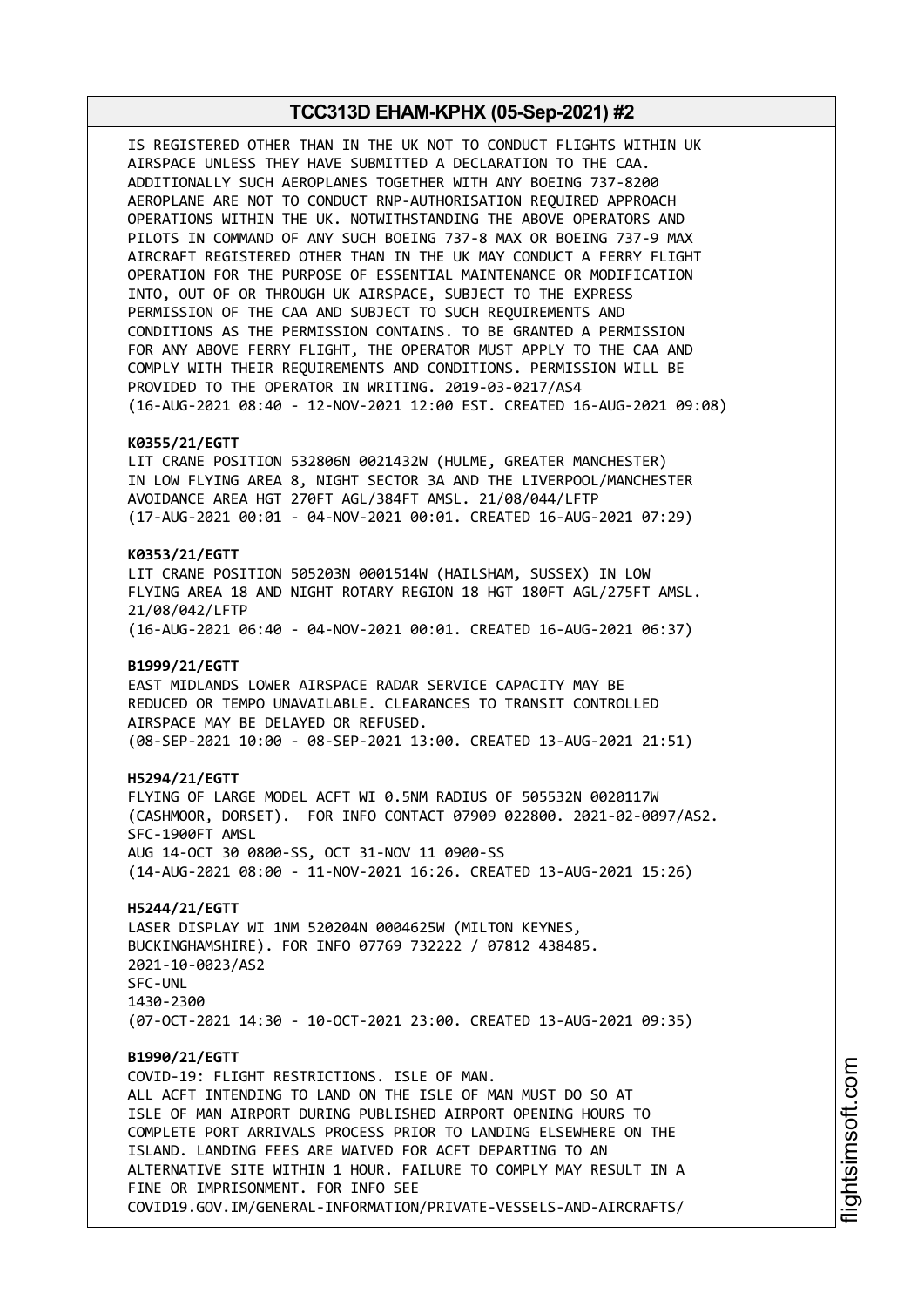OR PHONE +44 1624 687171. 2020-08-0241/AS4 (12-AUG-2021 12:00 - 09-NOV-2021 23:59 EST. CREATED 12-AUG-2021 12:09) **H5200/21/EGTT** FIREWORK DISPLAY WI 0.5NM RADIUS 525538N 0010346W (COTSGRAVE, NOTTINGHAMSHIRE). FOR INFO 07890 228526. 2021-08-0271/AS5 SFC-750FT AMSL (05-SEP-2021 19:30 - 05-SEP-2021 21:30. CREATED 12-AUG-2021 08:51) **B1980/21/EGTT** CORRECTION TO ATS ROUTE M604 DEPICTION ON ENROUTE CHARTS: M604 ROUTE EXTENDED FROM DME DET TO DME LYD. UK AIP ENR 6-68, ENR 6-70 REFERS (09-SEP-2021 00:00 - PERM. CREATED 11-AUG-2021 12:07) **N0155/21/EGTT** AIR NAV OBST LGT UK0171A310F (RTM BILSDALE MAST) U/S. PSN 542130.97N 0010901.35W, ELEV 2298FT/HGT 1050FT (10-AUG-2021 16:33 - 10-SEP-2021 23:59. CREATED 10-AUG-2021 16:33) **H5085/21/EGTT** UNMANNED CAPTIVE BALLOON IN LOW FLYING AREA 1A, 1B AND NIGHT ROTARY REGION 1 WI 1NM RADIUS OF PSN 511730N 0005446W (WINCHFIELD, HAMPSHIRE) MAX HEIGHT 200FT AGL. 21/08/032/LFTP SFC-457FT AMSL 0800-2100 (10-AUG-2021 08:00 - 10-SEP-2021 21:00. CREATED 10-AUG-2021 07:16) **K0352/21/EGTT** LIT CRANE POSITION 512947N 0000009E (GREENWICH PENINSULA, LONDON) IN LOW FLYING AREA THAMES VALLEY AVOIDANCE AREA DAY AND NIGHT HGT 223FT AMSL (223FT AGL). 21/08/030/LFTP (16-AUG-2021 04:30 - 07-OCT-2021 19:30. CREATED 09-AUG-2021 10:10) **K0351/21/EGTT** LIT CRANE POSITION 513142N 0000011W (ABBEY MILLS, LONDON) IN LOW FLYING AREA THAMES VALLEY AVOIDANCE AREA DAY AND NIGHT HGT 183FT AMSL (180FT AGL). 21/08/029/LFTP (15-AUG-2021 04:30 - 07-OCT-2021 19:30. CREATED 09-AUG-2021 10:00) **B1923/21/EGTT** DUE TO COM ISSUES BRIZE NORTON LOWER AIRSPACE RADAR SER 124.275 CAN ONLY PROVIDE AIR SYSTEMS WITH BASIC SERVICE. SER MAY BE CLOSED AT SHORT NOTICE (05-AUG-2021 09:23 - 05-NOV-2021 06:00. CREATED 05-AUG-2021 09:37) **H4935/21/EGTT** MODEL ACFT OPR WI 0.5NM RADIUS OF 533943N 0003340W (WINTERTON, LINCOLNSHIRE). FOR INFO CONTACT 07484 232798. 2020-09-0161/AS2. SFC-1600FT AMSL AUG 07-OCT 30 0700-1800, OCT 31-NOV 06 0800-1900 (07-AUG-2021 07:00 - 06-NOV-2021 19:00. CREATED 04-AUG-2021 13:44) **K0348/21/EGTT** LIT CRANE POSITION 510245N 0003030E (HAWKHURST, KENT) IN LOW FLYING AREA 18 AND NIGHT ROTARY REGION 18 HGT 452FT AMSL (233FT AGL). 21/08/016/LFTP (05-AUG-2021 04:30 - 07-OCT-2021 19:30. CREATED 04-AUG-2021 09:56)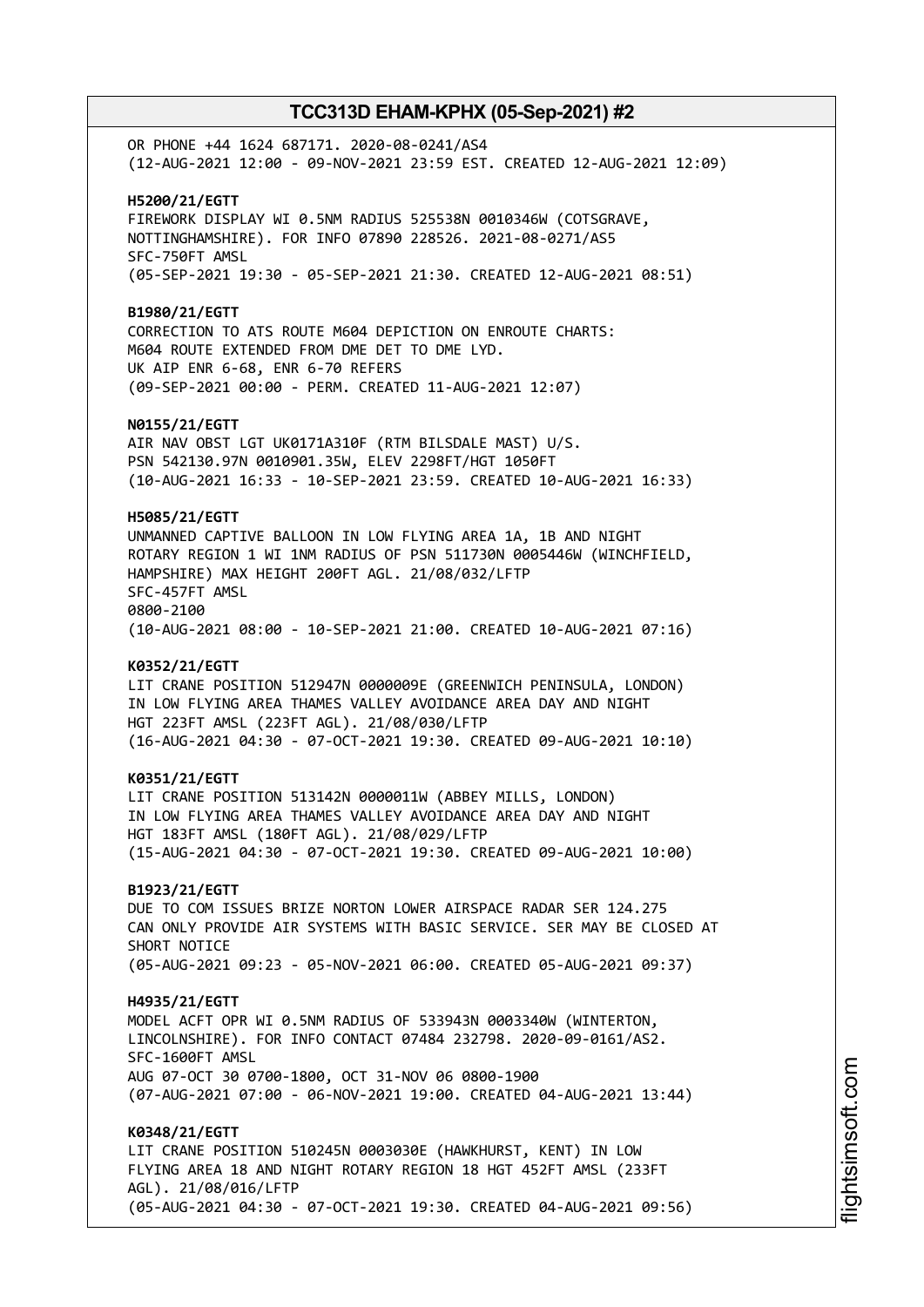**H4914/21/EGTT** MODEL ACFT WI 0.5NM RADIUS OF 522407N 0000619W (WARBOYS, CAMBRIDGSHIRE). FOR INFO CONTACT 07586 292737. 2020-12-0127/AS2. SFC-1600FT AMSL AUG 28-OCT 30 0800-1800, OCT 31 0900-1900, NOV 01-NOV 27 0900-2000 (28-AUG-2021 08:00 - 27-NOV-2021 20:00. CREATED 04-AUG-2021 09:27) **K0346/21/EGTT** LIT CRANE POSITION 512837N 0000435W (PECKHAM, LONDON) IN LOW FLYING AREA THAMES VALLEY AVOIDANCE AREA DAY AND NIGHT HGT 250FT AMSL (230FT AGL). 21/08/021/LFTP (06-AUG-2021 04:30 - 07-OCT-2021 19:30. CREATED 04-AUG-2021 09:10) **K0345/21/EGTT** UNLIT CRANE POSITION 512932N 0000338W (SOUTHWARK, LONDON) IN LOW FLYING AREA THAMES VALLEY AVOIDANCE AREA DAY AND NIGHT. HGT 261FT AMSL (251FT AGL). 21/08/020/LFTP (05-AUG-2021 04:30 - 07-OCT-2021 19:30. CREATED 04-AUG-2021 09:01) **K0344/21/EGTT** LIT CRANE POSITION 512551N 0000249W (MAYOW ROAD, LONDON) IN LOW FLYING AREA THAMES VALLEY AVOIDANCE AREA DAY AND NIGHT HGT 394FT AMSL (230FT AGL). 21/08/019/LFTP (05-AUG-2021 04:30 - 07-OCT-2021 19:30. CREATED 04-AUG-2021 08:47) **K0343/21/EGTT** LIT CRANE OPR PSN 513132N 0001228W (KENSAL ROAD, LONDON) IN LOW FLYING AREA THAMES VALLEY AVOIDANCE AREA DAY AND NIGHT HGT 188FT AMSL (96FT AGL). 21/08/018/LFTP

(06-AUG-2021 04:30 - 07-OCT-2021 19:30. CREATED 04-AUG-2021 08:41)

## **K0342/21/EGTT**

LIT CRANE POSITION 522211N 0011618W (BILTON ROAD, WARWICKSHIRE) IN LOW FLYING AREA 6 AND NIGHT ROTARY REGION 4C, HGT 493FT AMSL (122FT AGL). 21/08/017/LFTP (05-AUG-2021 04:30 - 07-OCT-2021 19:30. CREATED 04-AUG-2021 08:32)

#### **B1907/21/EGTT**

BRIZE NORTON LOWER AIRSPACE RADAR SERVICE MAY BE LIMITED TO BASIC SERVICE ONLY OR CLOSE AT SHORT NOTICE DUE TO FREQUENCY PROBLEMS. (03-AUG-2021 21:00 - 03-NOV-2021 21:00. CREATED 03-AUG-2021 14:35)

#### **K0338/21/EGTT**

UNLIT MAST IN POSITION 512113N 0022233W (BATH, SOMERSET) IN LOW FLYING AREA 2 AND NIGHT ROTARY REGION 2. HEIGHT 652FT AMSL (80FT AGL). 21/08/002/LFTP (03-AUG-2021 07:48 - 07-OCT-2021 23:59. CREATED 03-AUG-2021 07:48)

#### **H4856/21/EGTT**

MILITARY EXERCISE. MULTIPLE MIXED MIL ACFT, INCLUDING FAST JETS, WILL CONDUCT HIGH ENERGY MANOEVRES WI 15NM RADIUS 532848N 0001335E (DONNA NOOK, LONCOLNSHIRE). ACFT MAY BE UNABLE TO COMPLY WITH RAC. ACFT SHALL REMAIN OUTSIDE OF CONTROLLED AIRSPACE. FOR FURTHER INFO AIC Y042/2020 REFERS. OPS CTC 276.125MHZ / 373.400MHZ / 122.750MHZ. 2021-10-0019/AS3. SFC-20000FT AMSL MON WED 0800-2100, TUE THU 0800-1530, FRI 0800-1400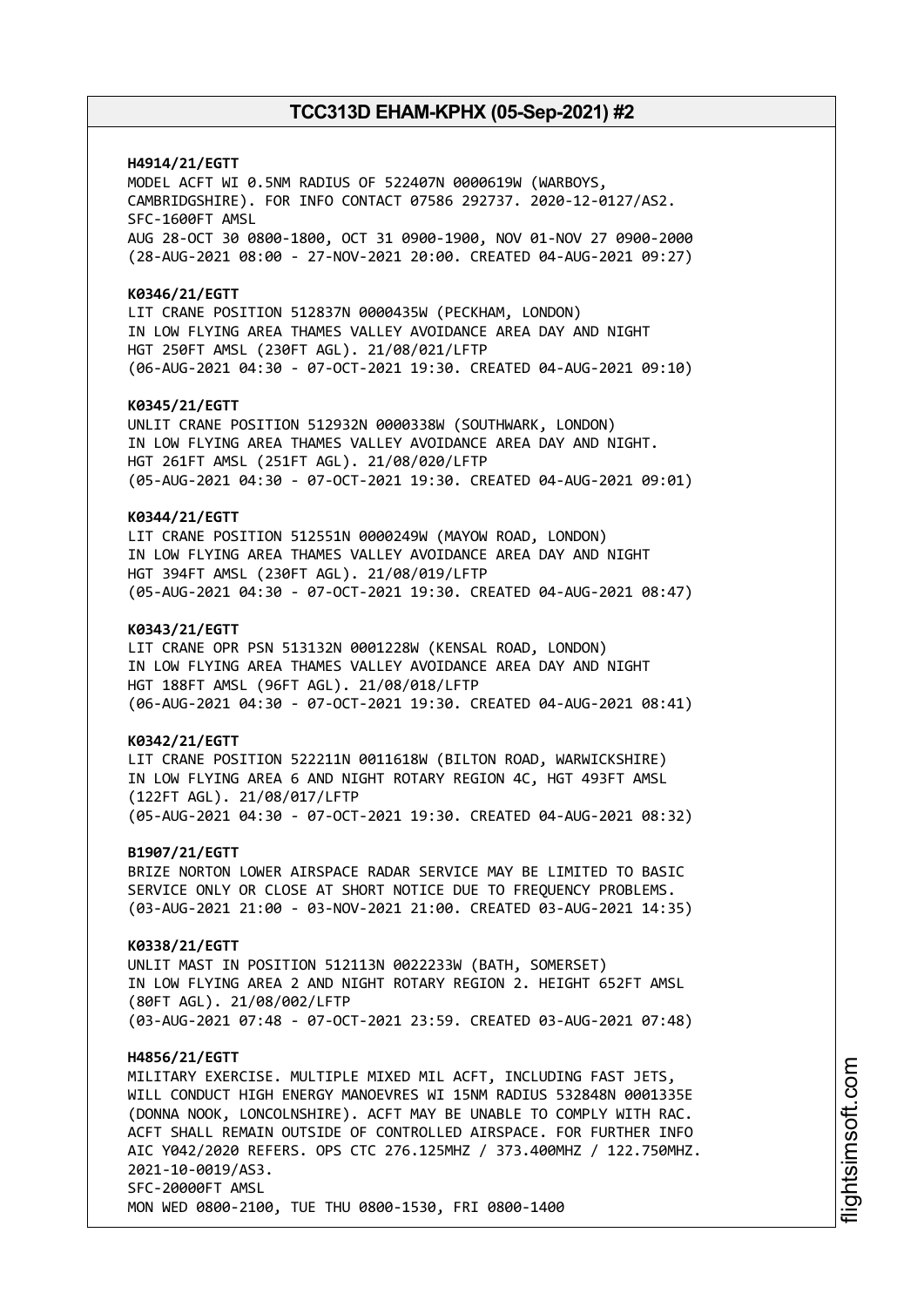(04-OCT-2021 08:00 - 15-OCT-2021 14:00. CREATED 03-AUG-2021 06:25) **H4853/21/EGTT** PJE. PARACHUTE DISPLAY WI 3NM RADIUS PSN 524826N 0003100W (CORBY GLEN, LEICESTERSHIRE). DROP HGT SUBJ ATC CLR. FOR INFO 07855 769977. 2021-09-0107/AS3. SFC-5900FT AMSL (12-SEP-2021 08:25 - 12-SEP-2021 08:55. CREATED 03-AUG-2021 06:11) **N0152/21/EGTT** LIT CRANE OPR AT 545828.8N 0013708.1W NEWCASTLE UPON TYNE (CITY CENTRE). MAX HGT 469FT AGL, 633FT AMSL. (02-AUG-2021 09:30 - 22-SEP-2021 23:59. CREATED 02-AUG-2021 09:41) **H4795/21/EGTT** UAS OPR BEYOND VISUAL LINE OF SIGHT (BVLOS) UTILISING VISUAL OBSERVERS (EXTENDED LINE OF SIGHT) WI 1.6NM RADIUS OF 521045N 0002947W (CLAPHAM, BEDFORDSHIRE). MAX HGT 1000FT AGL. FOR INFO 07801 368609. 2021-08-0244/AS2 SFC-1280FT AMSL MON-FRI 0800-1600 (02-AUG-2021 08:00 - 30-SEP-2021 16:00. CREATED 30-JUL-2021 13:38) **H4793/21/EGTT** FLYING OF LARGE MODEL ACFT WI 0.5NM RADIUS OF 534138N 0011924W (PONTEFRACT, WEST YORKSHIRE). FOR INFO CONTACT 07802 725231. 2021-07-0674/AS2. SFC-1670FT AMSL JUL 31 - OCT 30 0800-2000, OCT 31 0900-2100 (31-JUL-2021 08:00 - 31-OCT-2021 21:00. CREATED 30-JUL-2021 13:23) **K0335/21/EGTT** LIT CRANE POSITION 504319N 0015823W (POOLE, DORSET) IN LOW FLYING AREA 18, BOURMENOUTH/SOUTHAMPTON/ISLE OF WIGHT AVOIDANCE AREA DAY AND NIGHT AND NIGHT ROTARY REGION 18. HGT 325FT AMSL (273FT AGL). 21/07/094/LFTP (30-JUL-2021 03:30 - 09-SEP-2021 23:59. CREATED 29-JUL-2021 10:47) **J2841/21/EGTT** TRIGGER NOTAM - TEMPORARY DANGER AREA EG D597 - 06 SEPT TO 24 SEP 2021 AND 07 MAR TO 25 MAR 2022. SUP 039/21 REFERS FL085-FL660 (06-SEP-2021 00:00 - 19-SEP-2021 23:59. CREATED 29-JUL-2021 00:19) **B1836/21/EGTT** TRIGGER NOTAM - PERM AIRAC AIP AMDT 09/21 WEF 09 SEP 2021. MULTIPLE ENR CHANGES, SEE COVER SHEET FOR FULL DETAILS (09-SEP-2021 00:00 - 22-SEP-2021 23:59. CREATED 29-JUL-2021 00:11) **K0333/21/EGTT** UNMARKED WIRES BETWEEN POSITIONS 525334N 0005819W - 525124N 0010208W IN LOW FLYING AREA 6 AND NIGHT SECTOR 3A. HGT 700FT AMSL (200FT AGL) UNLIT. 21/07/092/LFTP (28-JUL-2021 12:35 - 07-OCT-2021 23:59. CREATED 28-JUL-2021 12:43) **K0329/21/EGTT** LIT CRANE POSITION 511920N 0001223W (BANSTEAD, SURREY) IN LOW FLYING AREA THE THAMES VALLEY AVOIDANCE AREA DAY AND NIGHT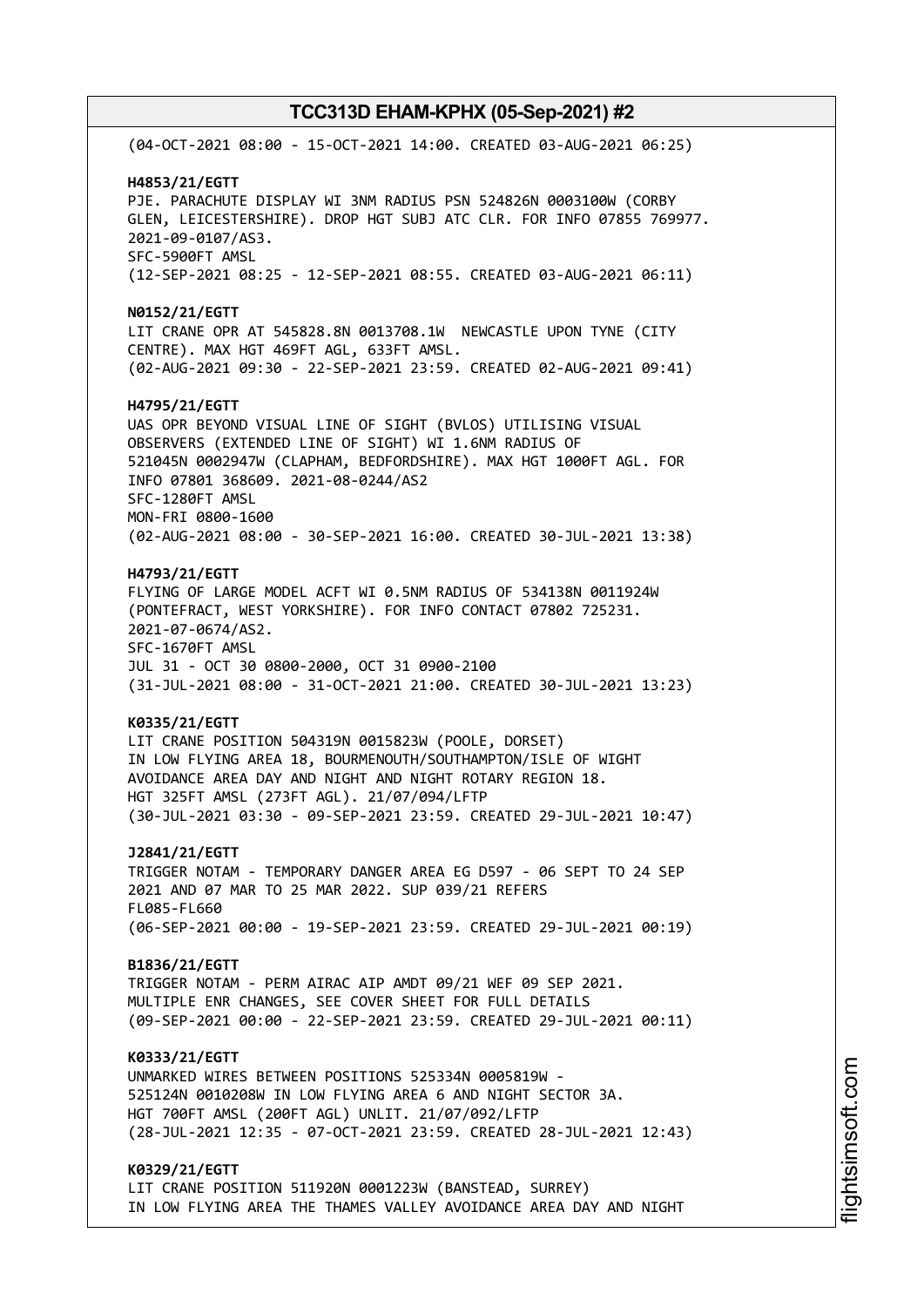HGT 630FT AMSL (108FT AGL). 21/07/087/LFTP (02-AUG-2021 04:30 - 09-SEP-2021 23:59. CREATED 27-JUL-2021 10:06) **H4687/21/EGTT** MILITARY EXERCISE. ACFT WILL OPR WI 4NM OF PSN 520205N 0033643W (SENNYBRIDGE, POWYS). ACFT MAY BE UNABLE TO COMPLY WITH RAC. NON-DEVIATING STATUS APPROVED IN ACCORDANCE WITH AIRSPACE COORDINATION NOTICE 2021-08-0055. FOR INFO 07827 939372. 2021-09-0078/AS3. FL180-FL200 02-06 11-16 2100-0500 (02-SEP-2021 21:00 - 17-SEP-2021 05:00. CREATED 27-JUL-2021 08:37) **H4684/21/EGTT** MILITARY EXERCISE. ACFT WILL OPR WI 4NM OF PSN 550343N 0023539W (SPADEADAM, CUMBRIA). ACFT MAY BE UNABLE TO COMPLY WITH RAC. NON-DEVIATING STATUS APPROVED IN ACCORDANCE WITH AIRSPACE COORDINATION NOTICE 2021-08-0055. FOR INFO 07827 939372. 2021-09-0072/AS3. FL180-FL200 02-06 11-16 2100-0500 (02-SEP-2021 21:00 - 17-SEP-2021 05:00. CREATED 27-JUL-2021 08:35) **N0149/21/EGTT** CRANE. CONSTRUCTION SITE CRANE OPERATING AT PSN 512713N 0023507W (CITY CENTRE, BRISTOL). UP TO 358FT AGL/398FT AMSL. FOR INFO CONTACT 07483 318152. ON EXPIRY OF THIS NOTAM DETAILS WILL BE INCLUDED IN THE UK AIP ENR 5.4 2021-08-0197/AS4 (14-AUG-2021 01:00 - 12-NOV-2021 23:59. CREATED 26-JUL-2021 13:37) **K0325/21/EGTT** LIT CRANE PSN 513428N 0004108E (SOUTHEND AIRPORT BUSINESS PARK, ESSEX) IN LOW FLYING AREA THE THAMES VALLEY AVOIDANCE AREA DAY AND NIGHT. HGT 130FT AMSL (87FT AGL). 21/07/076/LFTP (29-JUL-2021 03:30 - 09-SEP-2021 23:59. CREATED 26-JUL-2021 13:06) **K0324/21/EGTT** UNLIT CRANE POSITION 524055N 0014952W (BEACONSFIELD HOUSE, STAFFORDSHIRE) IN LOW FLYING AREA 8, BIRMINGHAM AVOIDANCE AREA DAY AND NIGHT AND NIGHT ROTARY REGION 4C. HGT 390FT AMSL (121FT AGL). 21/07/075/LFTP (30-JUL-2021 03:30 - 09-SEP-2021 23:59. CREATED 26-JUL-2021 12:48) **H4600/21/EGTT** FLYING OF LARGE MODEL ACFT WI 0.5NM RADIUS OF 521434N 0012038W (NAPTON ON THE HILL, WARWICKSHIRE). FOR INFO CONTACT 07801 281492. 2020-09-0492/AS2. SFC-1500FT AMSL 0900-SS PLUS30 (23-JUL-2021 09:00 - 22-OCT-2021 17:26. CREATED 23-JUL-2021 08:21) **H4546/21/EGTT** KITE FLYING WI 0.25NM RADIUS 524411N 0022535W (LILLESHALL, SHROPESHIRE). MAX HGT 1500FT AGL. FOR INFO 07966 361181. 2021-08-0125/AS7 SFC-1900FT AMSL SR-SS (08-AUG-2021 04:40 - 08-NOV-2021 16:27. CREATED 22-JUL-2021 10:39)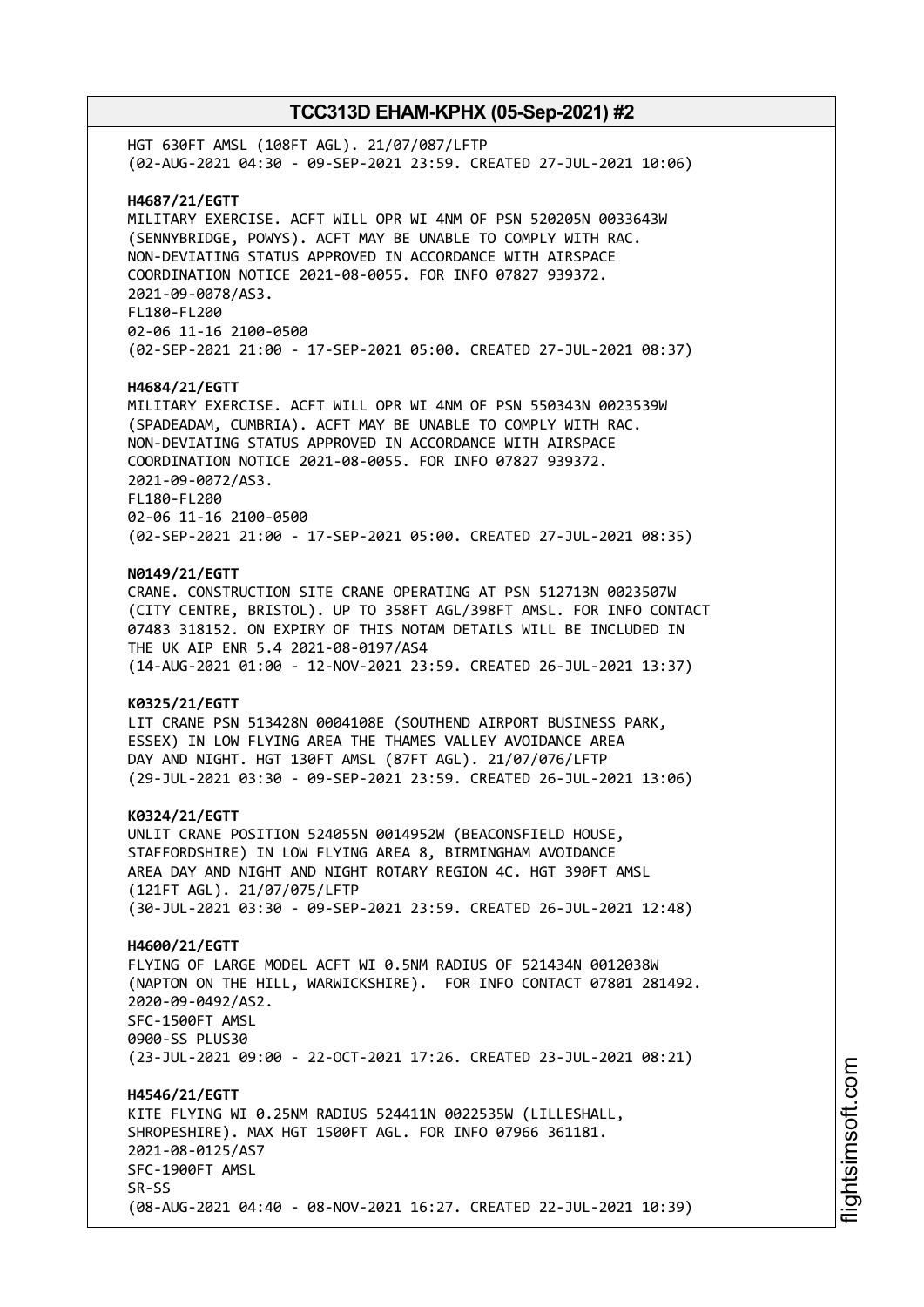**H4540/21/EGTT** MODEL ROCKET FIRING WI 1NM LOCATION 521500N 0000537W (ELSWORTH, CAMBRIDGESHIRE). FOR INFO 07792 607247 OR 07813 037022. 2021-09-0054/AS2 SFC-10200FT AMSL (05-SEP-2021 08:30 - 05-SEP-2021 18:00. CREATED 22-JUL-2021 09:43) **H4534/21/EGTT** LASER DISPLAY WI 1NM 520852N 0002753W (BEDFORD PARK, BEDFORDSHIRE). FOR INFO 07889 907696. 2021-09-0060/AS2 SFC-UNL 10 2100-2300, 11-12 2000-2230 (10-SEP-2021 21:00 - 12-SEP-2021 22:30. CREATED 22-JUL-2021 09:20) **H4522/21/EGTT** FLYING OF LARGE MODEL ACFT WI 0.5NM RADIUS OF 505225N 0002637W (FINDON, WEST SUSSEX). MAX HEIGHT 600FT AGL. FOR INFO CONTACT 07967 399254. 2019-10-0171/AS2. SFC-1600FT AMSL SR-SS (23-JUL-2021 04:15 - 22-OCT-2021 16:55. CREATED 22-JUL-2021 08:21) **H4521/21/EGTT** FLYING OF LARGE MODEL ACFT WI 0.5NM RADIUS OF 504930N 0003336W (LITTLEHAMPTON, WEST SUSSEX). MAX HEIGHT 600FT AGL. FOR INFO CONTACT 07967 399254. 2019-10-0173/AS2. SFC-1100FT AMSL SR-SS (23-JUL-2021 04:16 - 22-OCT-2021 16:56. CREATED 22-JUL-2021 08:20) **K0321/21/EGTT** LIT CRANE POSITION 512820N 0031035W (CARDIFF, GLAMORGAN) IN LOW FLYING AREA 7 AND NIGHT ROTARY REGION 7S HGT 310FT AMSL (300FT AGL). 21/07/069/LFTP (27-JUL-2021 00:01 - 09-SEP-2021 23:59. CREATED 21-JUL-2021 12:15) **K0319/21/EGTT** LIT CRANE POSITION 512841N 0000203W (LEWISHAM, LONDON) IN THE THAMES VALLEY AVOIDANCE AREA HGT 224FT AMSL (204FT AGL). 21/07/067/LFTP (27-JUL-2021 00:01 - 09-SEP-2021 23:59. CREATED 21-JUL-2021 11:54) **N0147/21/EGTT** CRANES. TWO CONSTRUCTION SITE CRANES OPERATING AT PSN 512240N 0000608W (CROYDON, GREATER LONDON). UP TO 504FT AGL/624FT AMSL. FOR INFO CONTACT 01895 627315. ON EXPIRY OF THIS NOTAM DETAILS WILL BE INCLUDED IN THE UK AIP ENR 5.4 2021-08-0166/AS4 (20-AUG-2021 01:00 - 18-NOV-2021 23:59. CREATED 21-JUL-2021 11:39) **V0012/21/EGTT** AIRSPACE SECURITY WARNINGS ISSUED BY THE DEPARTMENT FOR TRANSPORT IN RESPONSE TO HAZARDOUS SITUATIONS WITHIN THE TERRITORY AND/OR AIRSPACE OF AFGHANISTAN, EGYPT, IRAN, IRAQ, KENYA, LIBYA, MALI, NORTH KOREA, PAKISTAN, SOMALIA, SOUTH SUDAN, SYRIA, UP TO 200NM

OUTSIDE THE DAMASCUS FIR, UKRAINE AND YEMEN. ALL OPERATORS ARE TO REFER TO THE TABLE IN UK AIP AT ENR 1.1 SECTION 1.4 FOR FURTHER DETAILS. FOR INFORMATION CONTACT UK DEPARTMENT FOR TRANSPORT +44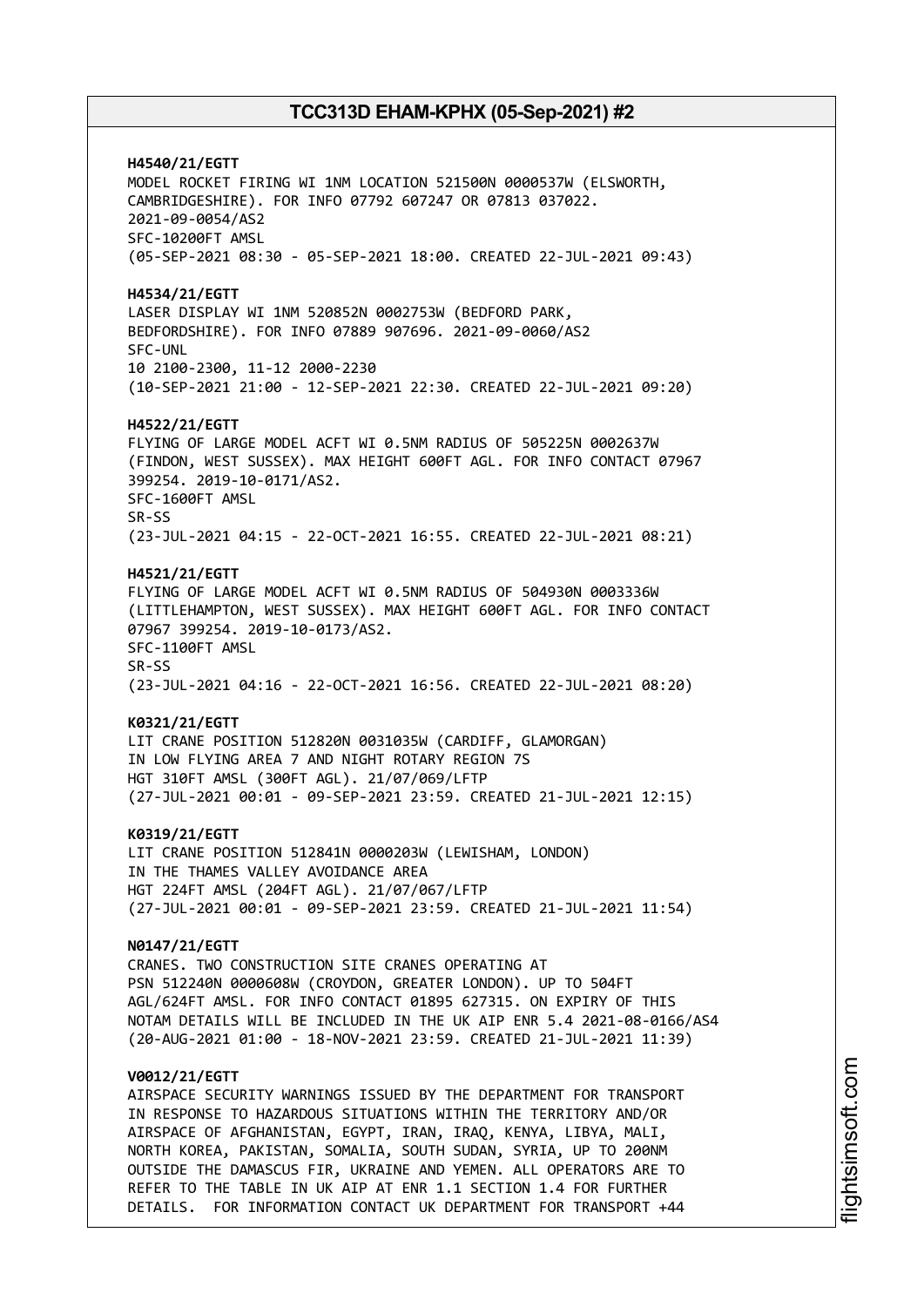(0)207 944 6322 OR +44 (0)207 944 5999 OUT OF HOURS. 2018-03-0229-AS6 SFC-UNL

(19-JUL-2021 14:14 - 16-OCT-2021 23:59 EST. CREATED 19-JUL-2021 14:18)

#### **K0316/21/EGTT**

UNLIT CRANE POSITION 520248N 0001352W (BIGGLESWADE, BEDFORDSHIRE) IN LOW FLYING AREA 4 AND NIGHT ROTARY REGION 4C HGT 160FT AGL/409FT AMSL. 21/07/057/LFTP (26-JUL-2021 00:01 - 09-SEP-2021 23:59. CREATED 19-JUL-2021 12:45)

#### **K0313/21/EGTT**

LIT CRANE PSN 525416N 0022852W (MARKET DRAYTON, SHROPSHIRE) IN LOW FLYING AREA 9 AND NIGHT ROTARY REGION 9 HGT 247FT AGL/529FT AMSL. 21/07/053/LFTP (22-JUL-2021 00:01 - 09-SEP-2021 23:59. CREATED 19-JUL-2021 09:22)

#### **B1751/21/EGTT**

COVID-19 THE FOLLOWING ON-BOARD MESSAGE MUST BE DELIVERED BY ALL FLIGHTS INTO SCOTLAND PRIOR TO DISEMBARKATION. THIS SHOULD BE COMPLETED IN ENGLISH AND AN OFFICIALLY RECOGNISED LANGUAGE OF THE COUNTRY OF DEPARTURE. -ANNOUNCEMENT STARTS- THE FOLLOWING IS A PUBLIC HEALTH MESSAGE ON BEHALF OF THE UK PUBLIC HEALTH AGENCIES. HOWEVER LONG YOU INTEND TO STAY IN THE UK, EVERYONE MUST TAKE A PRE-BOOKED COVID-19 TEST WITHIN THE FIRST TWO DAYS AFTER YOU ARRIVE, EVEN IF YOU HAVE BEEN FULLY VACCINATED. FOR THOSE NOT FULLY VACCINATED: IF YOU HAVE BEEN IN OR TRANSITED THROUGH ANY COUNTRIES ON THE RED OR AMBER LIST YOU MUST ALSO TAKE ANOTHER PRE-BOOKED TEST 8 DAYS AFTER ARRIVAL AND IF YOU HAVE BEEN IN OR TRANSITED THROUGH AN AMBER OR RED COUNTRY WITHIN THE PREVIOUS 10 DAYS, YOU MUST QUARANTINE FOR THE FIRST 10 DAYS AFTER YOU ARRIVE. THE SYMPTOMS OF CORONAVIRUS ARE A NEW CONTINUOUS COUGH, A HIGH TEMPERATURE OR A LOSS OF, OR CHANGE IN, NORMAL SENSE OF TASTE OR SMELL. IF YOU EXPERIENCE ANY OF THESE SYMPTOMS, HOWEVER MILD, YOU ARE ADVISED TO MAKE YOURSELF KNOWN TO THE CREW. PLEASE FOLLOW THE PUBLIC HEALTH GUIDANCE FOR THE AREA YOU ARE LIVING OR TRAVELLING IN. VISIT GOV.UK/CORONAVIRUS FOR MORE ADVICE. 2020-10-0279/AS6 (19-JUL-2021 03:00 - 15-OCT-2021 11:59. CREATED 16-JUL-2021 21:06)

#### **B1750/21/EGTT**

COVID-19 THE FOLLOWING ON-BOARD MESSAGE MUST BE DELIVERED BY ALL FLIGHTS INTO ENGLAND, WALES AND NORTHERN IRELAND PRIOR TO DISEMBARKATION. THIS SHOULD BE COMPLETED IN ENGLISH AND AN OFFICIALLY RECOGNISED LANGUAGE OF THE COUNTRY OF DEPARTURE. -ANNOUNCEMENT STARTS- THE FOLLOWING IS A PUBLIC HEALTH MESSAGE ON BEHALF OF THE UK PUBLIC HEALTH AGENCIES. HOWEVER LONG YOU INTEND TO STAY IN THE UK, EVERYONE MUST TAKE A PRE-BOOKED COVID-19 TEST WITHIN THE FIRST TWO DAYS AFTER YOU ARRIVE, EVEN IF YOU HAVE BEEN FULLY VACCINATED. IF YOU HAVE BEEN IN OR TRANSITED THROUGH ANY COUNTRIES ON THE RED OR AMBER LIST YOU MUST ALSO TAKE ANOTHER PRE-BOOKED TEST 8 DAYS AFTER ARRIVAL. IF YOU HAVE BEEN IN OR TRANSITED THROUGH AN AMBER OR RED COUNTRY WITHIN THE PREVIOUS 10 DAYS YOU MUST QUARANTINE FOR THE FIRST 10 DAYS AFTER YOU ARRIVE. THE SYMPTOMS OF CORONAVIRUS ARE A NEW CONTINUOUS COUGH, A HIGH TEMPERATURE OR A LOSS OF, OR CHANGE IN, NORMAL SENSE OF TASTE OR SMELL. IF YOU EXPERIENCE ANY OF THESE SYMPTOMS, HOWEVER MILD, YOU ARE ADVISED TO MAKE YOURSELF KNOWN TO THE CREW. PLEASE FOLLOW THE PUBLIC HEALTH GUIDANCE FOR THE AREA YOU ARE LIVING OR TRAVELLING IN. VISIT GOV.UK/CORONAVIRUS FOR MORE ADVICE. 2020-10-0279/AS6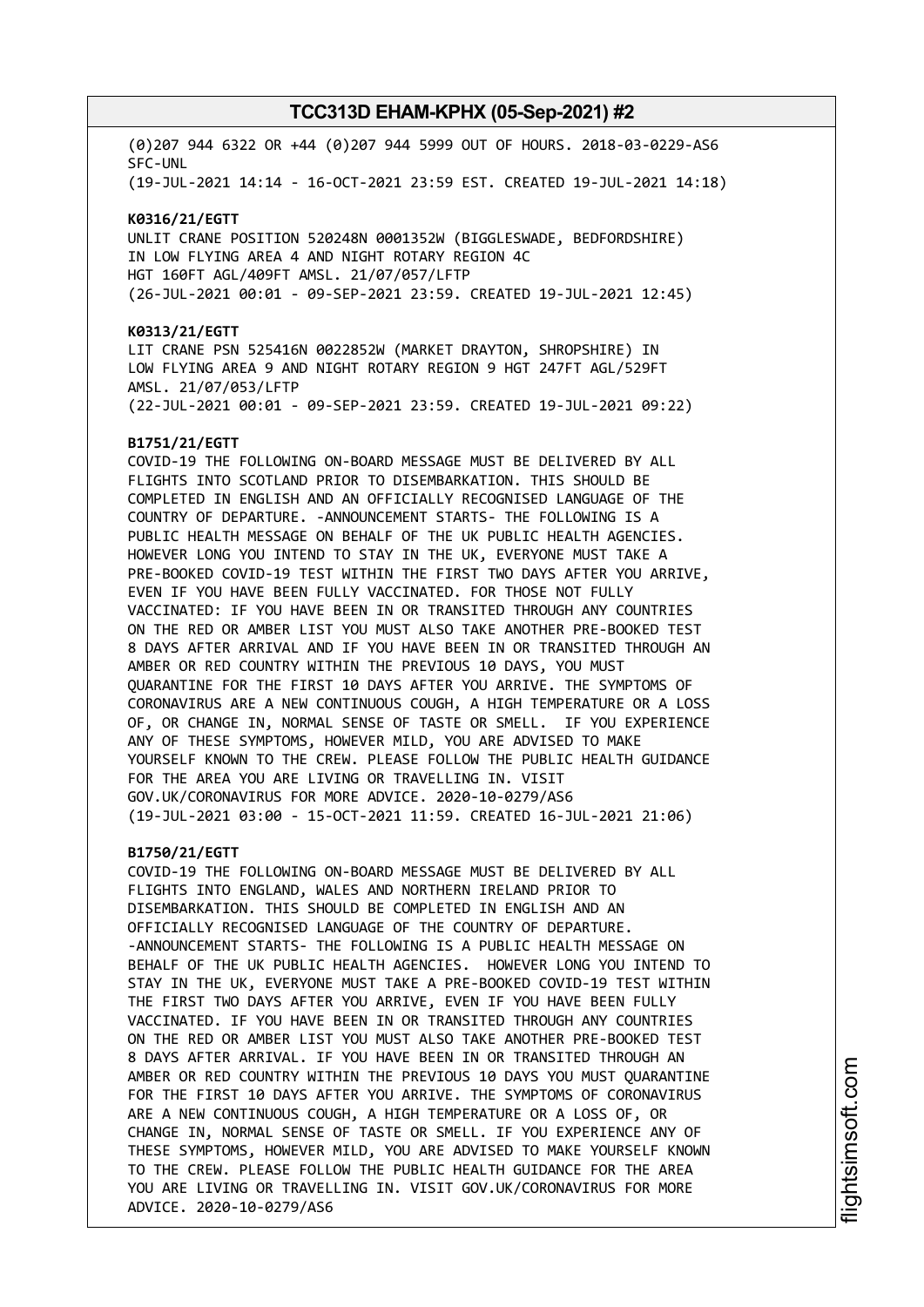(19-JUL-2021 03:00 - 15-OCT-2021 11:59. CREATED 16-JUL-2021 21:03) **B1747/21/EGTT** AMEND ENR 5.3 OTHER ACTIVITIES OF A DANGEROUS NATURE AND OTHER POTENTIAL HAZARDS CHANGE TO PERSHORE AND PORTSDOWN HIRTA INTRODUCED BY AIRAC 07/2021 EFF 15/07/2021 IS CANCELLED IN TOTAL. ORIGINAL ENTRY SHOULD BE REINSTATED. PERSHORE HIRTA - A CIRCLE, 1 NM RADIUS, CENTRED AT 520813N 0020205W. UPPER LIMIT 6000 FT ALT, LOWER LIMIT SFC. PORTSDOWN HIRTA - A CIRCLE, 1 NM RADIUS, CENTRED AT 505124N 0010522W. UPPER LIMIT 6600 FT ALT, LOWER LIMIT SFC. MADLEY, SUTTON COLDFIELD AND COLERNE HIRTA SHOULD BE REMOVED FROM THE AIP. UK AIP ENR 5.3 REFERS (16-JUL-2021 15:36 - PERM. CREATED 16-JUL-2021 15:38) **K0307/21/EGTT** UNLIT UNCHARTED OBSTRUCTION, CONCRETE WATER TOWER WITH AERIALS PSN 522248N 0003532W (WOODFORD, NORTHAMPTONSHIRE) IN LOW FLYING AREA 6 AND NIGHT SECTOR NIGHT ROTARY REGION 4C HGT 120FT AGL/390FT AMSL 21/07/045/LFTP (15-JUL-2021 12:40 - 09-SEP-2021 23:59. CREATED 15-JUL-2021 13:11) **B1717/21/EGTT** BIRD SANCTUARIES - ENTRY FOR SEVERN TO READ: PILOTS ARE REQUESTED TO AVOID THE AREA THROUGHOUT THE YEAR. UK AIP ENR 5.6 REFERS. (15-JUL-2021 08:30 - PERM. CREATED 15-JUL-2021 07:39) **K0299/21/EGTT** LIT CRANE POSITION 545734N 0035850W (CASTLE DOUGLAS, DUMFRIES AND GALLOWAY) IN LOW FLYING AREA 20T AND NIGHT SECTOR 2B. HGT 345FT AMSL (190FT AGL). 21/07/036/LFTP (19-JUL-2021 06:00 - 09-SEP-2021 23:59. CREATED 13-JUL-2021 12:20) **K0298/21/EGTT** LIT CRANE POSITION 513509N 0000112W (WALTHAMSTOW, LONDON) IN LOW FLYING AREA THE THAMES VALLEY AVOIDANCE AREA DAY AND NIGHT HGT 278FT AGL/380FT AMSL. 21/07/035/LFTP (19-JUL-2021 06:00 - 09-SEP-2021 23:59. CREATED 13-JUL-2021 12:05) **H4132/21/EGTT** LASER DISPLAY WI 1NM 504229N 0011720W (NEWPORT, ISLE OF WIGHT). FOR INFO 07776 528464. 2021-09-0050/AS2 SFC-UNL 17 2200-0300, 18 1900-2200 (17-SEP-2021 22:00 - 18-SEP-2021 22:00. CREATED 12-JUL-2021 08:45) **H4131/21/EGTT** AERIAL SURVEY WI 5NM RADIUS: 504323N 0021423W (BOVINGTON, DORSET). FOR INFO 01302 230501. 2021-09-0049/AS3. 500FT AMSL-6000FT AMSL 0830-1600 (06-SEP-2021 08:30 - 10-SEP-2021 16:00. CREATED 12-JUL-2021 08:42) **K0293/21/EGTT** LIT CRANE POSITION 534045N 0013436W (WAKEFIELD, WEST YORKSHIRE)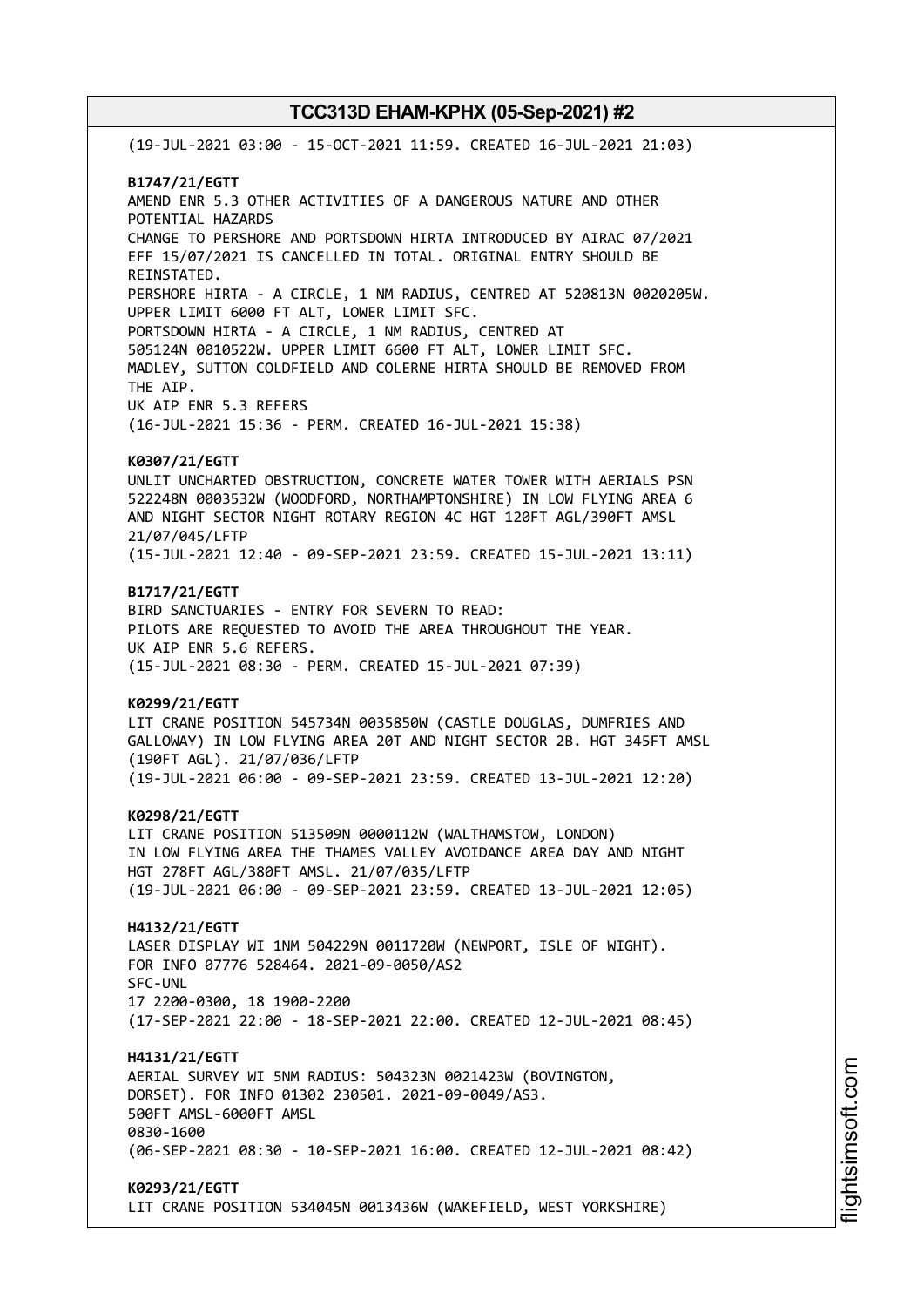IN LOW FLYING AREA 8, NIGHT SECTOR 3A AND THE LEEDS BRADFORD AVOIDANCE AREA HGT 556FT AMSL (223FT AGL). 21/07/022/LFTP (13-JUL-2021 04:00 - 09-SEP-2021 22:59. CREATED 06-JUL-2021 10:19)

#### **K0292/21/EGTT**

UNLIT CRANE POSITION 521154N 0012906W (STRATFORD UPON AVON, WARWICKSHIRE) IN LOW FLYING AREA 4 AND NIGHT ROTARY REGION 4C. HGT 510FT AMSL (100FT AGL). 21/07/021/LFTP (12-JUL-2021 04:00 - 09-SEP-2021 22:59. CREATED 06-JUL-2021 10:05)

## **B1630/21/EGTT**

LONDON DVOR LON FREQ 113.60 MHZ THERE MAY BE OBSERVATIONS OF MDVOR BEARING FLUCTUATIONS WITHIN THE 045 - 085 DEG. MAG. SECTOR RADIALS FROM THE LONDON VOR/DME STATION (113.600 HZ), DUE TO CRANE ACTIVITY IN THE VICINITY. (12-JUL-2021 00:01 - 29-OCT-2021 23:59. CREATED 06-JUL-2021 09:56)

#### **K0287/21/EGTT**

LIT CRANE POSITION 515448N 0003012W (HOUGHTON REGIS, DUNSTABLE) IN LOW FLYING AREA 6 HGT 591FT AMSL (171FT AGL). 21/07/008/LFTP SR-SS (05-JUL-2021 07:45 - 09-SEP-2021 18:31. CREATED 05-JUL-2021 07:40)

#### **K0286/21/EGTT**

LIT CRANE POSITION 515228N 0001001W (BRAGBURY, STEVENAGE) IN LOW FLYING AREA THE THAMES VALLEY AVOIDANCE AREA DAY AND NIGHT HGT 418FT AMSL (118FT AGL). 21/07/006/LFTP (05-JUL-2021 03:30 - 09-SEP-2021 22:59. CREATED 02-JUL-2021 09:19)

#### **K0281/21/EGTT**

LIT CRANE POSITION 505016N 0000734W (HOLLINGDEAN ROAD, BRIGHTON) IN LOW FLYING AREA 18 AND NIGHT SECTOR NIGHT ROTARY REGION 18 HGT 282FT AMSL (185FT AGL). 21/06/099/LFTP (05-JUL-2021 03:30 - 09-SEP-2021 22:59. CREATED 30-JUN-2021 10:03)

#### **K0277/21/EGTT**

LIT CRANE OPR PSN 532815N 0021421W (CHESTER STREET, MANCHESTER) IN LOW FLYING AREA 8, MANCHESTER AVOIDANCE AREA DAY AND NIGHT AND NIGHT SECTOR 3A HGT 405FT AMSL (285FT AGL). 21/06/094/LFTP (03-JUL-2021 06:00 - 09-SEP-2021 22:59. CREATED 29-JUN-2021 14:11)

### **K0276/21/EGTT**

LIT CRANE POSITION 513230N 0003938E (PURFLEET,ESSEX) IN LOW FLYING AREA THE THAMES VALLEY AVOIDANCE AREA DAY AND NIGHT HGT 210FT AMSL (99FT AGL). 21/06/093/LFTP (01-JUL-2021 06:00 - 09-SEP-2021 22:59. CREATED 29-JUN-2021 13:47)

#### **N0136/21/EGTT**

LIT CRANE OPR PSN 513125N 0003740W (SLOUGH, BERKSHIRE) IN LOW FLYING AREA THE THAMES VALLEY AVOIDANCE AREA DAY AND NIGHT HGT 430FT AMSL 318FT AGL. 21/06/091/LFTP (05-JUL-2021 06:00 - 09-SEP-2021 22:59. CREATED 29-JUN-2021 11:39)

#### **H3581/21/EGTT**

UAS OPR EXTENDED VISUAL LINE OF SIGHT WI 0.5NM RADIUS OF 510636N 0020224W (CHILMARK, WILTSHIRE). MAX HGT 1000FT AGL. FOR INFO 01722 744946. 2020-12-0205/AS2 SFC-1700FT AMSL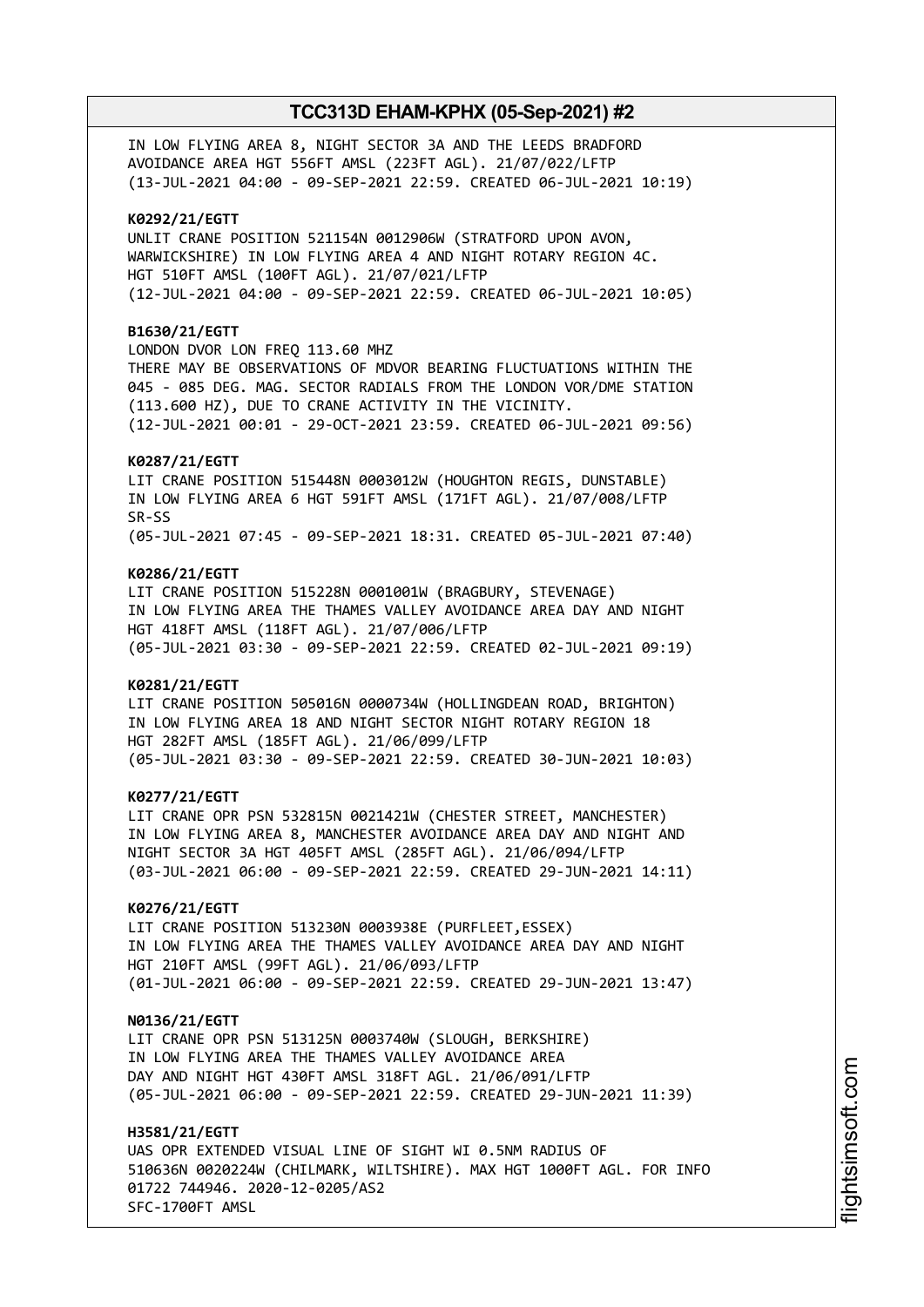SR-SS (25-JUN-2021 10:44 - 14-SEP-2021 18:25. CREATED 25-JUN-2021 10:45) **H3579/21/EGTT** FLYING OF LARGE MODEL ACFT WI 0.5NM RADIUS OF 513300N 0013000W (SPARSHOLT FIRS, OXFORDSHIRE). FOR INFO CONTACT 07454 733211. 2020-03-0017/AS2. SFC-2200FT AMSL 0700-1900 (01-JUL-2021 07:00 - 30-SEP-2021 19:00. CREATED 25-JUN-2021 10:41) **K0275/21/EGTT** UNCHARTED MAST POSITION 535542N 0020915W IN LOW FLYING AREA 17 AND NIGHT SECTOR 3BW AND 3BE. HGT 833FT AMSL (230FT AGL) UNLIT. 21/06/083/LFTP (25-JUN-2021 07:15 - 09-SEP-2021 22:59. CREATED 25-JUN-2021 07:22) **K0271/21/EGTT** LIT CRANE POSITION 531141N 0022658W (MIDDLEWICH, CHESHIRE) IN LOW FLYING AREA 8 AND NIGHT SECTOR 5E. HGT 379FT AMSL (258FT AGL). 21/06/078/LFTP (24-JUN-2021 00:01 - 09-SEP-2021 00:01. CREATED 23-JUN-2021 14:14) **K0263/21/EGTT** LIT CRANE OPR PSN 513005N 0000019E (PENINUSLA SQUARE, LONDON) IN THE THAMES VALLEY AVOIDANCE AREA. HGT 155FT AMSL (145FT AGL). 21/06/065/LFTP (24-JUN-2021 00:01 - 09-SEP-2021 00:01. CREATED 21-JUN-2021 11:42) **H3418/21/EGTT** FLYING OF LARGE MODEL ACFT WI 0.5NM RADIUS OF 531318N 0001720W (BARDNEY, LINCOLNSHIRE). FOR INFO CONTACT 07397 268321 OR 07450 707636. 2020-05-0238/AS2. SFC-1300FT AMSL 0700-2200 (21-JUN-2021 07:00 - 20-SEP-2021 22:00. CREATED 21-JUN-2021 08:01) **H3419/21/EGTT** FLYING OF LARGE MODEL ACFT WI 0.5NM RADIUS 514259N 0001541W (E OF LONDON COLNEY, HERTFORDSHIRE). FOR INFO, 07710 924721. 2020-04-0193/AS2. SFC-2000FT AMSL 0600-2100 (28-JUN-2021 06:00 - 29-SEP-2021 21:00. CREATED 21-JUN-2021 08:01) **H3384/21/EGTT** FLYING OF LARGE MODEL ACFT WI 0.5NM RADIUS 515905N 0000955W (E OF BALDOCK, HERTFORDSHIRE). FOR INFO 07710 924721. 2020-04-0191/AS2. SFC-2000FT AMSL 0600-2100 (28-JUN-2021 06:00 - 27-SEP-2021 21:00. CREATED 18-JUN-2021 09:37) **H3385/21/EGTT** FLYING OF LARGE MODEL ACFT WI 0.5NM RADIUS 525523N 0005743E (BINHAM, NORFOLK). FOR INFO, 07710 924721. 2020-04-0192/AS2. SFC-1700FT AMSL SR MINUS30-SS PLUS30 (19-JUN-2021 03:00 - 18-SEP-2021 18:34. CREATED 18-JUN-2021 09:37)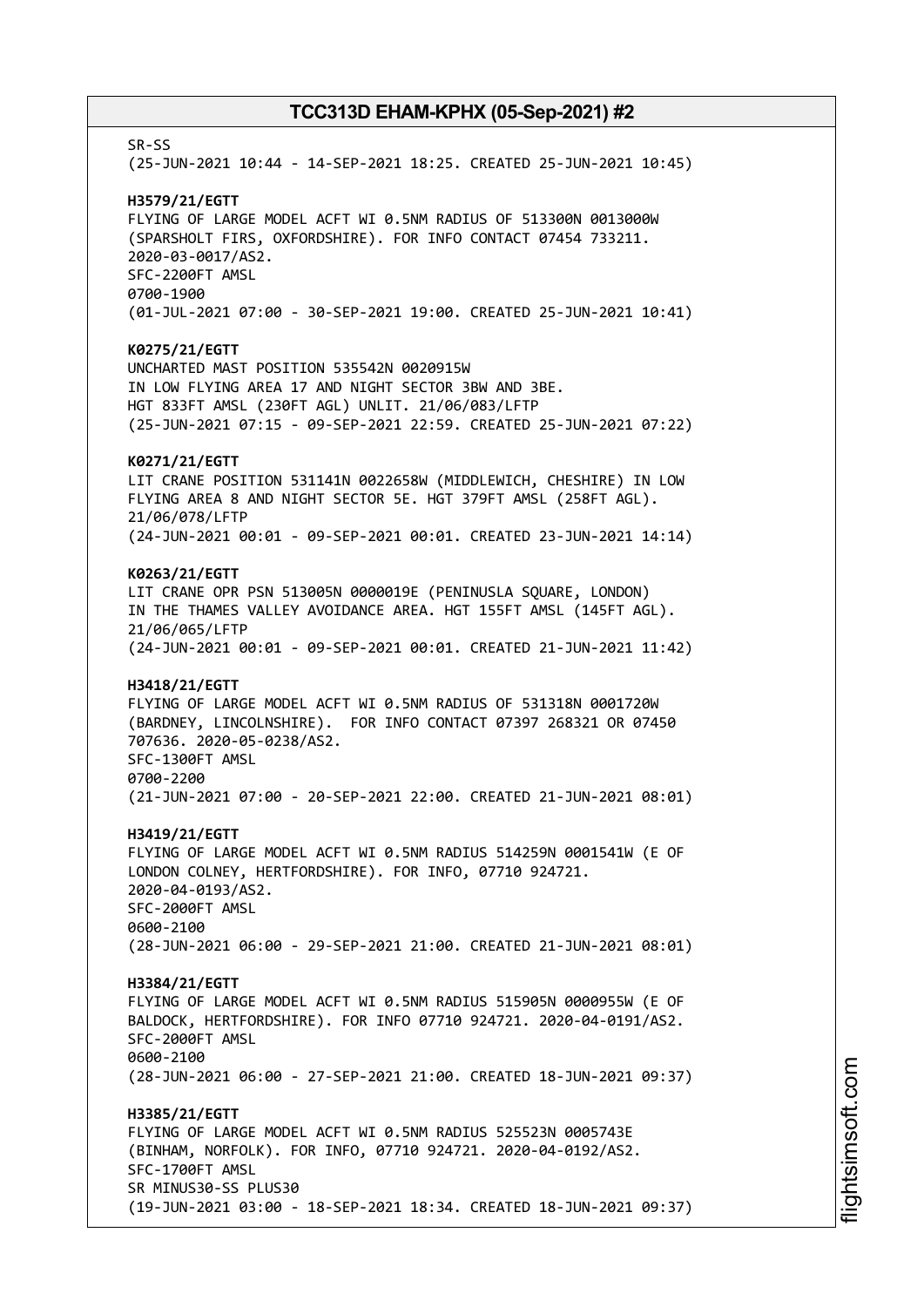**H3383/21/EGTT** FLYING OF LARGE MODEL ACFT WI 0.5NM RADIUS 521200N 0002132W (COLESDEN, BEDFORD). FOR INFO 07876 200320. 2019-06-0836/AS2. SFC-1400FT AMSL 0800-SS PLUS30 (27-JUN-2021 08:00 - 26-SEP-2021 18:20. CREATED 18-JUN-2021 09:36) **K0262/21/EGTT** LIT CRANE POSITION 512234N 0002121W (ESHER, SURREY) IN THE THAMES VALLEY AVOIDANCE AREA DAY AND NIGHT HGT 200FT AMSL (78FT AGL). 21/06/065/LFTP (21-JUN-2021 00:01 - 08-SEP-2021 23:59. CREATED 18-JUN-2021 09:13) **K0260/21/EGTT** LIT CRANE POSITION 535116N 0015036W (BINGLEY, WEST YORKSHIRE) IN LOW FLYING AREA 11 AND NIGHT SECTOR 3A HGT 410FT AMSL (124FT AGL). 21/06/063/LFTP (21-JUN-2021 00:00 - 09-SEP-2021 23:59. CREATED 17-JUN-2021 09:28) **K0259/21/EGTT** LIT CRANE POSITION 534730N 0013313W (LEEDS, WEST YORKSHIRE) IN LOW FLYING AREA 11 AND NIGHT SECTOR 3A HGT 372FT AMSL (287FT AGL). 21/06/061/LFTP (19-JUN-2021 00:00 - 09-SEP-2021 23:59. CREATED 17-JUN-2021 09:13) **H3308/21/EGTT** KITE FLYING WI 0.25NM RADIUS 520939N 0012513W (BURTON DASSETT, WARWICKSHIRE). MAX HGT 2400FT AGL. FOR INFO 07890 348762. 2021-06-0428/AS7 SFC-3100FT AMSL SAT SUN SR MINUS30-SS PLUS30 (19-JUN-2021 03:14 - 12-SEP-2021 18:58. CREATED 16-JUN-2021 15:21) **H3301/21/EGTT** KITE FLYING WI 0.25NM RADIUS 520939N 0012513W (BURTON DASSETT, WARWICKSHIRE). MAX HGT 2400FT AGL. FOR INFO 07890 348762. 2021-06-0428/AS7 SFC-3100FT AMSL SAT SUN SR MINUS30-SS PLUS30 (18-SEP-2021 05:15 - 31-OCT-2021 17:09. CREATED 16-JUN-2021 14:25) **K0255/21/EGTT** LIT CRANE OPR PSN 532813N 0021422W (MANCHESTER, GREATER MANCHESTER) IN LOW FLYING AREA 8 AND NIGHT SECTOR 3A HGT 372FT AMSL (255FT AGL). 21/06/056/LFTP (19-JUN-2021 00:00 - 09-SEP-2021 23:59. CREATED 16-JUN-2021 11:09) **K0254/21/EGTT** LIT CRANE POSITION 513156N 0000326E (EAST HAM, LONDON) IN LOW FLYING AREA THAMES VALLEY AVOIDANCE AREA HGT 218FT AMSL (208FT AGL). 21/06/055/LFTP (19-JUN-2021 00:00 - 09-SEP-2021 23:59. CREATED 16-JUN-2021 10:43) **H3168/21/EGTT** FLYING OF LARGE MODEL ACFT WI 0.5NM RADIUS OF 524650N 0004242W (SEWSTERN, LEICESTERSHIRE). FOR INFO CONTACT 07778 287350.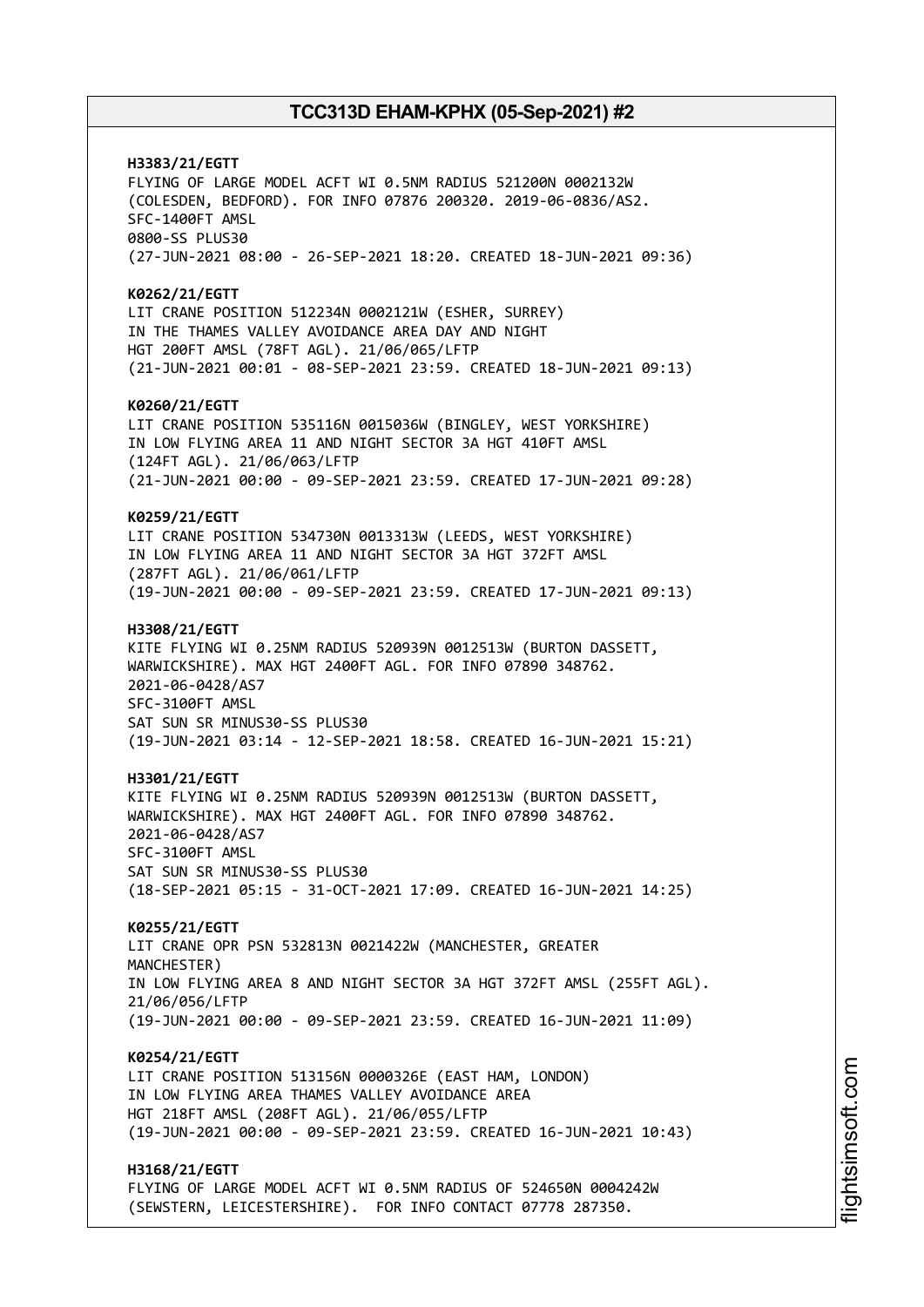2021-06-0430/AS2. SFC-2000FT AMSL 0800-2000 (12-JUN-2021 08:00 - 09-SEP-2021 20:00. CREATED 11-JUN-2021 13:03) **N0124/21/EGTT** CRANE. CONSTRUCTION SITE CRANE OPERATING AT PSN 512225N 0000537W (CROYDON, SOUTH EAST LONDON). UP TO 555FT AGL/749FT AMSL. FOR INFO CONTACT 08458 735936. ON EXPIRY OF THIS NOTAM DETAILS WILL BE INCLUDED IN THE UK AIP ENR 5.4 2021-06-0371/AS4 (09-JUN-2021 15:00 - 07-SEP-2021 23:59. CREATED 09-JUN-2021 10:50) **B1413/21/EGTT** THE EUROPEAN GEOSTATIONARY NAVIGATION OVERLAY SERVICE (EGNOS) IS NOT AVAILABLE FOR LPV PROCEDURES. LPV LINES OF OCA(H) DISPLAYED ON RNP INSTRUMENT APPROACH CHARTS ARE NOT AVAILABLE FOR USE. (25-JUN-2021 00:01 - 24-SEP-2021 23:59. CREATED 08-JUN-2021 13:48) **H3015/21/EGTT** MODEL ROCKET FIRING WI 1NM LOCATION 513321N 0025015W (REDWICK, NEWPORT). MAX HEIGHT 3500FT AGL. FOR INFO 07903 254338. 2021-07-0122/AS2 SFC-3520FT AMSL (19-SEP-2021 09:00 - 19-SEP-2021 15:00. CREATED 08-JUN-2021 08:40) **H2691/21/EGTT** FLYING OF MODEL ACFT WI 0.5NM RADIUS OF 534828N 0025641W (WEETON, LANCASHIRE). MAX HGT 1400FT AGL. FOR INFO CONTACT 07591 561535 / 07906 541357. 2021-05-0567/AS2. SFC-1500FT AMSL MON-SAT 0800-2000, SUN 0900-1800 (25-AUG-2021 08:00 - 30-SEP-2021 20:00. CREATED 26-MAY-2021 10:10) **H1969/21/EGTT** MODEL ACFT OPR WI 1NM RADIUS OF 525220N 0042836W (PENRHOS, GWYNEDD). FOR INFO, 07475 649156. 2021-07-0043/AS2. SFC-1200FT AMSL 0800-2000 (01-JUL-2021 08:00 - 30-SEP-2021 20:00. CREATED 29-APR-2021 09:10) **B1036/21/EGTT** THE CHANGE TO 5LNC FROM KARNO TO KARMO INTRODUCED BY AIRAC 06/2021 IS SUSPENDED UNTIL AIRAC 09/2021, EFFECTIVE 09 SEP 2021. UK AIP ENR 4.4, ENR 3.3 (N862, T7), ENR 6-68, ENR 6-70 REFERS. (28-APR-2021 09:25 - PERM. CREATED 28-APR-2021 09:25) **H1832/21/EGTT** KITE FLYING FOR FALCONRY PURPOSES AT VARIOUS POSITIONS WI 0.5NM RADIUS 530842N 0012941W (HOLESTONE MOOR, NEAR ASHOVER). LARGE BIRDS OF PREY FLYING TO/FROM THE KITE. FOR INFO, TEL 07860 331351. 2021-04-0386/AS7. SFC-2000FT AMSL SR-SS (18-OCT-2021 06:38 - 16-JAN-2022 16:21. CREATED 23-APR-2021 14:54) **H1792/21/EGTT** KITE FLYING FOR FALCONRY PURPOSES AT VARIOUS POSITIONS WI 0.5NM RADIUS 530842N 0012941W (HOLESTONE MOOR, NEAR ASHOVER). LARGE BIRDS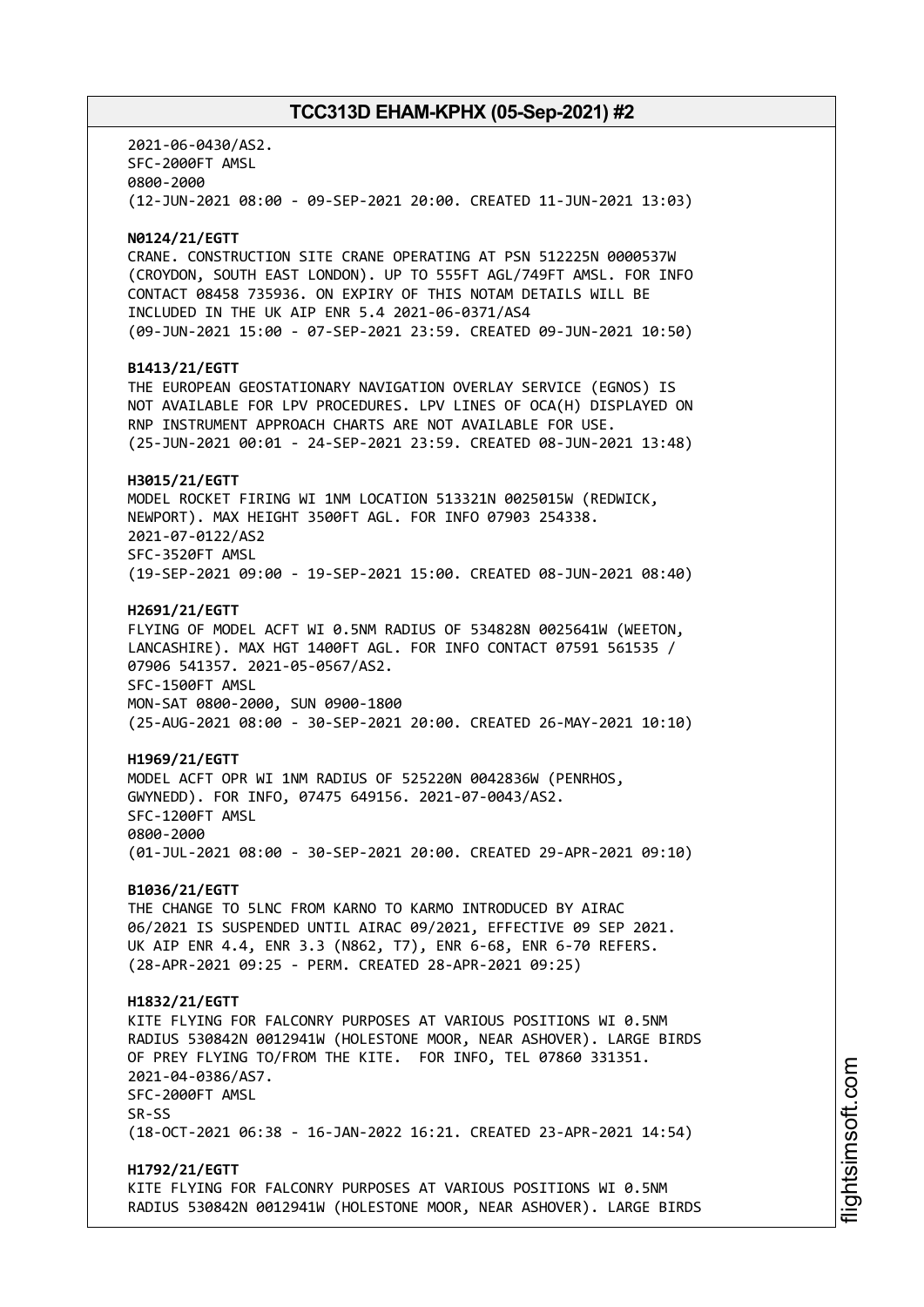OF PREY FLYING TO/FROM THE KITE. FOR INFO, TEL 07860 331351. 2021-04-0386/AS7. SFC-2000FT AMSL SR-SS (17-JAN-2022 08:10 - 17-APR-2022 19:10. CREATED 22-APR-2021 11:23) **H1780/21/EGTT** KITE FLYING WI 0.25NM RADIUS 512924N 0014641W (BARBURY CASTLE, WILTSHIRE). MAX HGT 500FT AGL. FOR INFO 07973 753389 OR 07917 762254. 2021-01-0284/AS7 SFC-1300FT AMSL (12-SEP-2021 08:00 - 12-SEP-2021 16:00. CREATED 22-APR-2021 10:54) **H1779/21/EGTT** KITE FLYING WI 0.25NM RADIUS 512924N 0014641W (BARBURY CASTLE, WILTSHIRE). MAX HGT 500FT AGL. FOR INFO 07973 753389 OR 07917 762254. 2021-01-0284/AS7 SFC-1300FT AMSL (10-OCT-2021 08:00 - 10-OCT-2021 16:00. CREATED 22-APR-2021 10:54) **H1778/21/EGTT** KITE FLYING WI 0.25NM RADIUS 512924N 0014641W (BARBURY CASTLE, WILTSHIRE). MAX HGT 500FT AGL. FOR INFO 07973 753389 OR 07917 762254. 2021-01-0284/AS7 SFC-1300FT AMSL (14-NOV-2021 09:00 - 14-NOV-2021 17:00. CREATED 22-APR-2021 10:53) **H1776/21/EGTT** KITE FLYING WI 0.25NM RADIUS 512924N 0014641W (BARBURY CASTLE, WILTSHIRE). MAX HGT 500FT AGL. FOR INFO 07973 753389 OR 07917 762254. 2021-01-0284/AS7 SFC-1300FT AMSL (12-DEC-2021 09:00 - 12-DEC-2021 17:00. CREATED 22-APR-2021 10:52) **H1773/21/EGTT** KITE FLYING WI 0.25NM RADIUS 521119N 0021156W (WORCESTER COUNTRYSIDE CENTRE, WORCESTERSHIRE). MAX HGT 800FT AGL. FOR INFO 07577 663244. 2021-01-0111/AS7 SFC-1100FT AMSL 1030-SS PLUS30 (19-DEC-2021 10:30 - 19-DEC-2021 16:28. CREATED 22-APR-2021 10:44) **H1772/21/EGTT** KITE FLYING WI 0.25NM RADIUS 521119N 0021156W (WORCESTER COUNTRYSIDE CENTRE, WORCESTERSHIRE). MAX HGT 800FT AGL. FOR INFO 07577 663244. 2021-01-0111/AS7 SFC-1100FT AMSL 1030-SS PLUS30 (21-NOV-2021 10:30 - 21-NOV-2021 16:39. CREATED 22-APR-2021 10:43) **H1770/21/EGTT** KITE FLYING WI 0.25NM RADIUS 521119N 0021156W (WORCESTER COUNTRYSIDE CENTRE, WORCESTERSHIRE). MAX HGT 800FT AGL. FOR INFO 07577 663244. 2021-01-0111/AS7 SFC-1100FT AMSL 0930-SS PLUS30 (19-SEP-2021 09:30 - 19-SEP-2021 18:44. CREATED 22-APR-2021 10:42)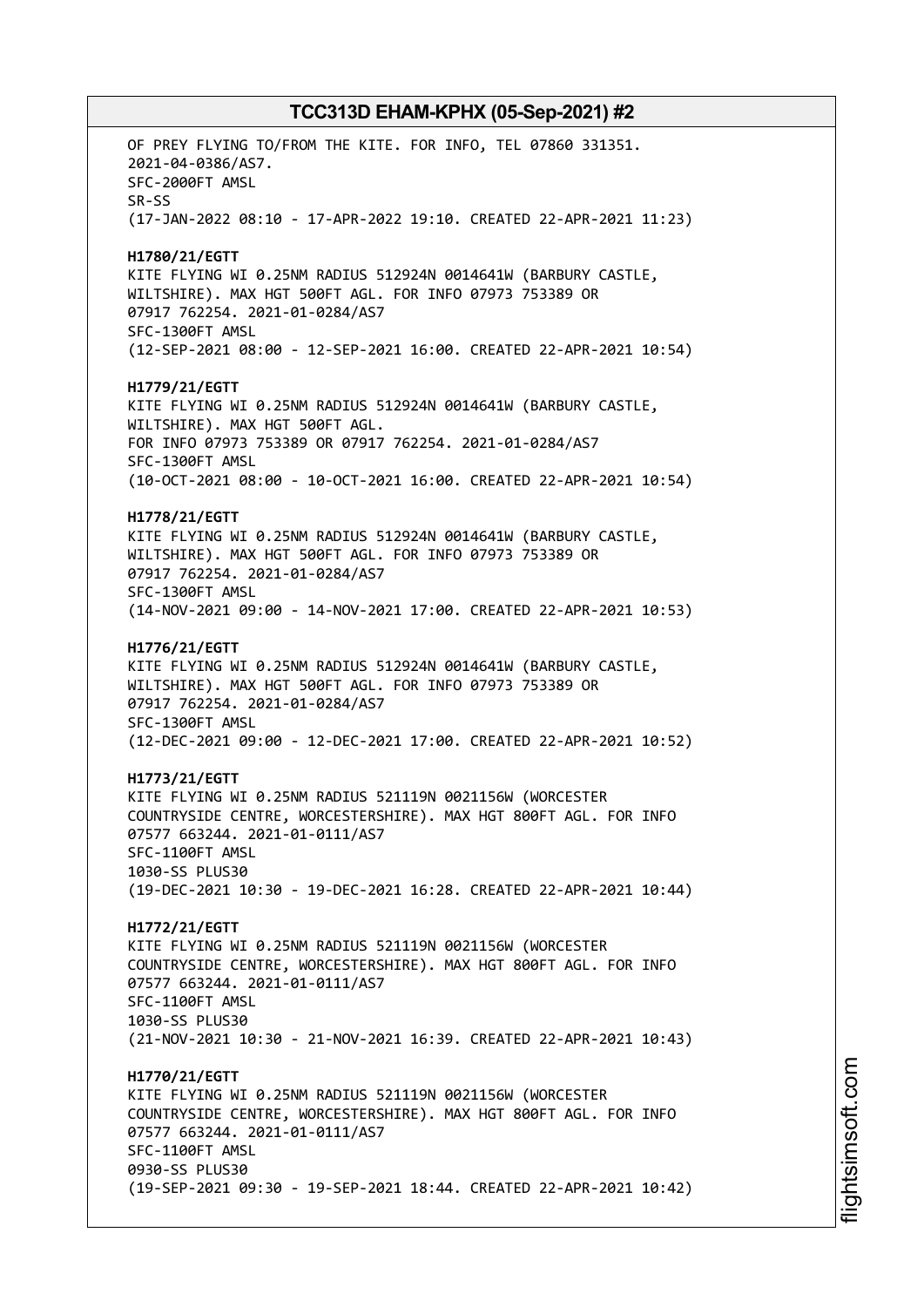**H1768/21/EGTT** KITE FLYING WI 0.25NM RADIUS 521119N 0021156W (WORCESTER COUNTRYSIDE CENTRE, WORCESTERSHIRE). MAX HGT 800FT AGL. FOR INFO 07577 663244. 2021-01-0111/AS7 SFC-1100FT AMSL 0930-SS PLUS30 (17-OCT-2021 09:30 - 17-OCT-2021 17:40. CREATED 22-APR-2021 10:41) **H1657/21/EGTT** KITE FLYING FOR FALCONRY PURPOSES AT VARIOUS POSITIONS WI 0.5NM RADIUS 530842N 0012941W (HOLESTONE MOOR, NEAR ASHOVER). LARGE BIRDS OF PREY FLYING TO/FROM THE KITE. FOR INFO, TEL 07860 331351. 2021-04-0386/AS7. SFC-2000FT AMSL SR-SS (19-JUL-2021 04:03 - 17-OCT-2021 17:05. CREATED 19-APR-2021 12:21) **H4988/20/EGTT** KITE FLYING 0.5NM RADIUS 503708N 0032151W (SANDY BAY, E OF EXMOUTH, DEVON) FOR INFO, 07843 098727 / 01395 279443. 2020-12-0012/AS7. SFC-1300FT AMSL 1100-SS PLUS30 (25-SEP-2021 11:00 - 30-OCT-2021 17:22. CREATED 10-NOV-2020 13:49) **H4987/20/EGTT** KITE FLYING 0.5NM RADIUS 503708N 0032151W (SANDY BAY, E OF EXMOUTH, DEVON) FOR INFO, 07843 098727 / 01395 279443. 2020-12-0012/AS7. SFC-1300FT AMSL 1100-SS PLUS30 (27-JUN-2021 11:00 - 24-SEP-2021 18:37. CREATED 10-NOV-2020 13:32) **H4986/20/EGTT** KITE FLYING 0.5NM RADIUS 503708N 0032151W (SANDY BAY, E OF EXMOUTH, DEVON) FOR INFO, 07843 098727 / 01395 279443. 2020-12-0012/AS7. SFC-1300FT AMSL 1200-SS PLUS30 (31-OCT-2021 12:00 - 30-NOV-2021 16:43. CREATED 10-NOV-2020 13:15) ┌──────────────────────────────────────────────────────────────────────────────┐ │**EGPX (SCOTTISH FIR/UIR)** │ └──────────────────────────────────────────────────────────────────────────────┘ **B2198/21/EGPX** COVID-19 INFORMATION: NEWCASTLE LOWER AIRSPACE RADAR SERVICE OPR HR 0500-2200 (06-SEP-2021 00:00 - 24-OCT-2021 23:59. CREATED 05-SEP-2021 08:14) **C8880/21/EGPX** COVID-19 INFORMATION : NEWCASTLE CTA/CTR/ATZ HOURS ACTIVE 06-10 0000-0130 0445-2359 11-12 0000-0130 0500-2359 (06-SEP-2021 00:00 - 12-SEP-2021 23:59. CREATED 05-SEP-2021 08:08) **H6045/21/EGPX**

GLD FLY WO SSR TRANSPONDER WI 560000N 0070000W - 575000N 0070000W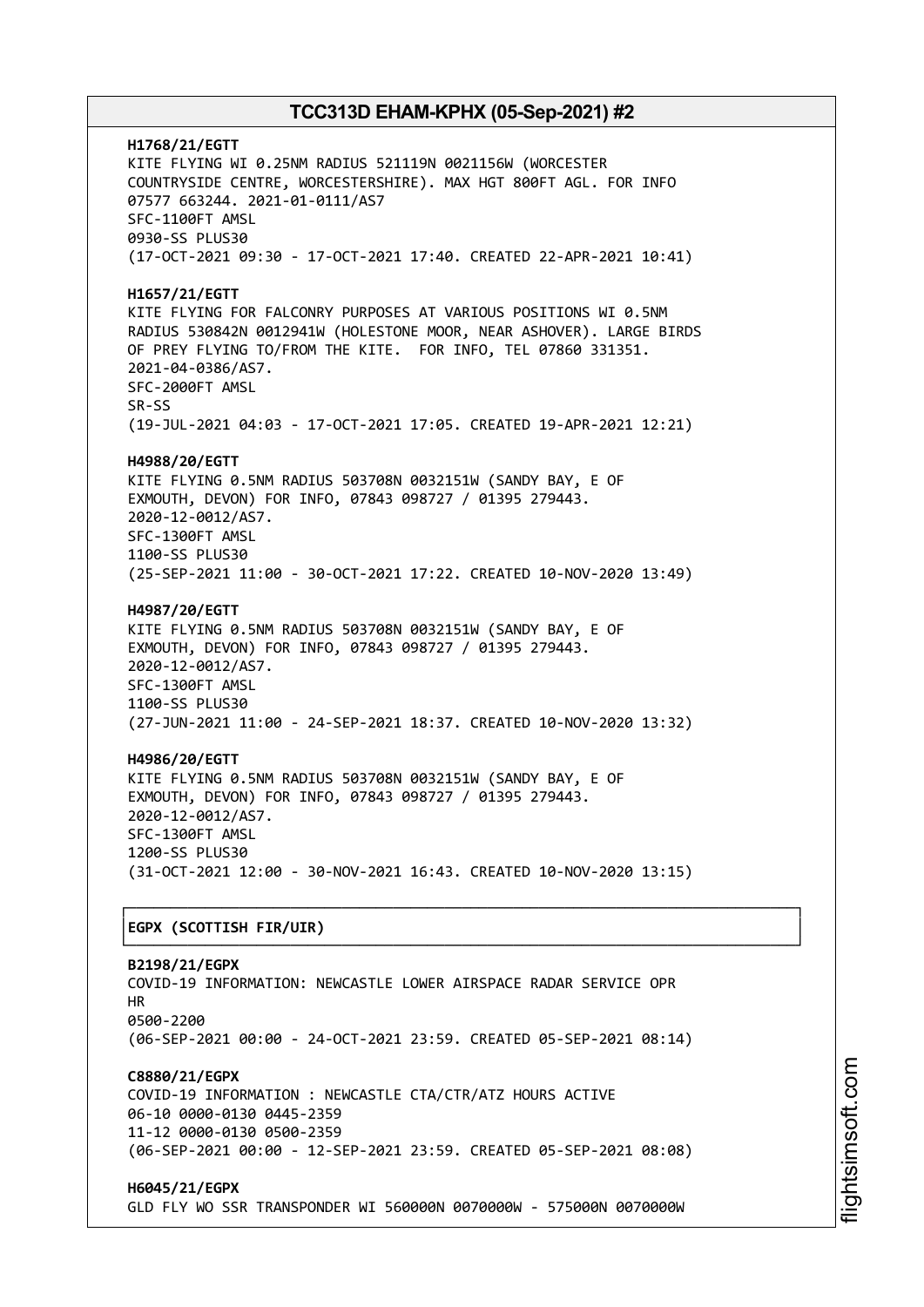- 591500N 0040000W - 591500N 0020000W - 573000N 0020000W - 560000N 0020000W - 560000N 0070000W. REF AIP ENR 1.1. 2021-04-0235/OOH FL100-FL195 (06-SEP-2021 07:00 - 06-SEP-2021 18:55. CREATED 05-SEP-2021 07:39) **H6041/21/EGPX** GLD FLY WO SSR TRANSPONDER WI 560000N 0070000W - 575000N 0070000W - 591500N 0040000W - 591500N 0020000W - 573000N 0020000W - 560000N 0020000W - 560000N 0070000W REF AIP ENR 1.1 FL100-FL195 (05-SEP-2021 07:00 - 05-SEP-2021 18:58. CREATED 04-SEP-2021 07:17) **B2183/21/EGPX** DME GLO/GREEN LOWTHER CH33Y U/S (03-SEP-2021 14:10 - 06-SEP-2021 17:00. CREATED 03-SEP-2021 14:13) **H6026/21/EGPX** AERIAL FILMING WI AREA BOUNDED BY 570337N 0030410W - 570836N 0025134W - 571323N 0022832W - 570900N 0021114W - 565639N 0021105W - 564942N 0023722W - 570043N 0023737W - 570200N 0030221W - 570337N 0030410W (AREA TO SOUTH WEST OF ABERDEEN AD) . R44 HELICOPTER OPERATING BETWEEN 250-500FT AGL. ENTRY TO CONTROLLED AIRSPACE SUBJ TO CLR. MAX ALT 500FT AGL. FOR INFO 07813 609196. 2021-09-0280/AS5 SFC-2500FT AMSL (12-SEP-2021 09:15 - 12-SEP-2021 14:30. CREATED 03-SEP-2021 14:05) **H6024/21/EGPX** AERIAL FILMING WI AREA BOUNDED BY 545256N 0025938W - 545148N 0025335W - 550023N 0020528W - 545440N 0014732W - 545725N 0013538W - 545445N 0013435W - 543140N 0025751W - 544624N 0030440W - 545256N 0025938W (AREA TO SOUTH WEST OF NEWCASTLE AD) . R44 HELICOPTER OPERATING BETWEEN 250-500FT AGL REMAINING CLEAR OF ANY CONTROLLED AIRSPACE AND AVOIDING CONGESTED AREAS. MAX ALT 500FT AGL. FOR INFO 07813 609196. 2021-09-0280/AS5 SFC-3500FT AMSL (10-SEP-2021 09:30 - 10-SEP-2021 15:30. CREATED 03-SEP-2021 14:01) **H6023/21/EGPX** AERIAL FILMING WI AREA BOUNDED BY 555704N 0030343W - 555631N 0024644W - 554823N 0021646W - 554314N 0022245W - 554022N 0024605W - 552354N 0024505W - 552443N 0031102W - 555704N 0030343W (AREA TO SOUTH EAST OF EDINBURGH AD) . R44 HELICOPTER OPERATING BETWEEN 250-500FT AGL REMAINING CLEAR OF ANY CONTROLLED AIRSPACE AND AVOIDING CONGESTED AREAS. MAX ALT 500FT AGL. FOR INFO 07813 609196. 2021-09-0280/AS5 SFC-2700FT AMSL (11-SEP-2021 09:30 - 11-SEP-2021 15:30. CREATED 03-SEP-2021 13:59) **J3529/21/EGPX** TEMPO DANGER AREA (TDA) ESTABLISHED (EG D597) WI AREA BOUNDED BY: FOR FURTHER INFO SUP 39/2021 REFERS. 561522.01N 0003907.58E - 554828.32N 0020147.56E - 542336.85N 0012224.70E - 550309.65N 0010229.13W - 550418.68N 0010502.80W - THENCE COUNTER-CLOCKWISE BY THE ARC OF A CIRCLE RADIUS 21NM CENTRED ON 550216.52N 0014123.32W TO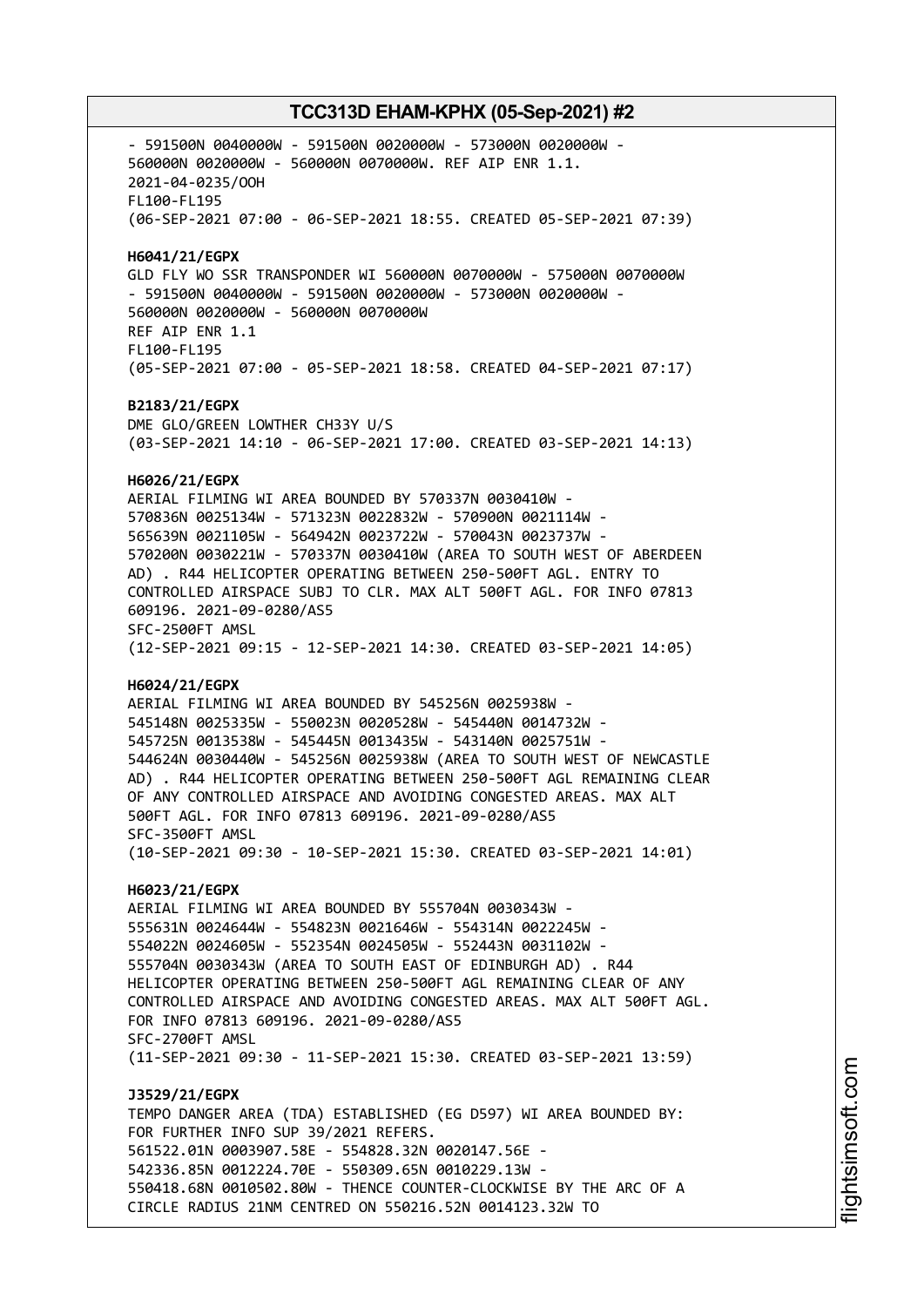551920.19N 0012006.56W - 551609.66N 0013433.36W - 551426.45N 0014100.04W - 551402.96N 0014228.53W - 552951.71N 0023046.94W - 553928.34N 0024211.52W - 560121.54N 0023945.40W - 561317.02N 0025226.34W - 563754.07N 0024600.56W - 564943.66N 0023058.81W - 561522.01N 0003907.58E FL085-FL660 (06-SEP-2021 09:00 - 06-SEP-2021 12:00. CREATED 03-SEP-2021 13:34) **M3494/21/EGPX** THE FOLLOWING TRA ARE ACTIVATED: TRA 007A 1700-1800 FL195-FL245 TRA 007B 1700-1800 FL195-FL245 TRA 008A 1700-1800 FL195-FL245 TRA 008B 1700-1800 FL195-FL245 TRA 008C 1700-1800 FL195-FL245 FL195-FL245 (06-SEP-2021 17:00 - 06-SEP-2021 18:00. CREATED 03-SEP-2021 12:36) **H6014/21/EGPX** PIPELINE INSPECTION NOTIFICATION PROCEDURE SYSTEM (PINS) WILL TAKE PLACE IN THE FOLLOWING LOW FLYING AREAS - 1, 2, 4, 5, 6, 7N, 8, 9, 10, 11N, 11S, 12, 13, 14E, 16, 17, 18, THAMES VALLEY AVOIDANCE AREA MAX HEIGHT 2000FT AGL. UK AIP ENR 6 (PINS AREAS AND UK DAY LOW FLYING SYSTEM (DLFS)) REFERS. 21/09/016/LFBC SFC-6500FT AMSL (06-SEP-2021 06:00 - 06-SEP-2021 16:00. CREATED 03-SEP-2021 12:14) **M3485/21/EGPX** THE FOLLOWING MORAY FIRTH DANGER AREAS ARE ACTIVATED: EG D809N 1130-1300 SFC-55000FT AMSL EG D809N 1500-1630 SFC-55000FT AMSL EG D809C 1130-1300 SFC-55000FT AMSL EG D809C 1500-1630 SFC-55000FT AMSL EG D809S 1130-1300 SFC-55000FT AMSL EG D809S 1500-1630 SFC-55000FT AMSL SFC-55000FT AMSL (06-SEP-2021 11:30 - 06-SEP-2021 16:30. CREATED 03-SEP-2021 11:59) **M3484/21/EGPX** THE FOLLOWING CENTRAL MANAGED DANGER AREAS ARE ACTIVATED: EG D613A 1530-1700 FL100-FL660 EG D613B 1530-1700 FL100-FL660 EG D613C 1530-1700 FL100-FL660 EG D613D 1530-1700 FL100-FL660 FL100-FL660 (06-SEP-2021 15:30 - 06-SEP-2021 17:00. CREATED 03-SEP-2021 11:58) **M3483/21/EGPX** THE FOLLOWING DRURIDGE BAY DANGER AREAS ARE ACTIVATED: EG D513A 1500-1630 SFC-FL230 EG D513B 1500-1630 SFC-FL230 EG D513C 1500-1630 SFC-FL100 SFC-FL230 (06-SEP-2021 15:00 - 06-SEP-2021 16:30. CREATED 03-SEP-2021 11:57)

**M3479/21/EGPX**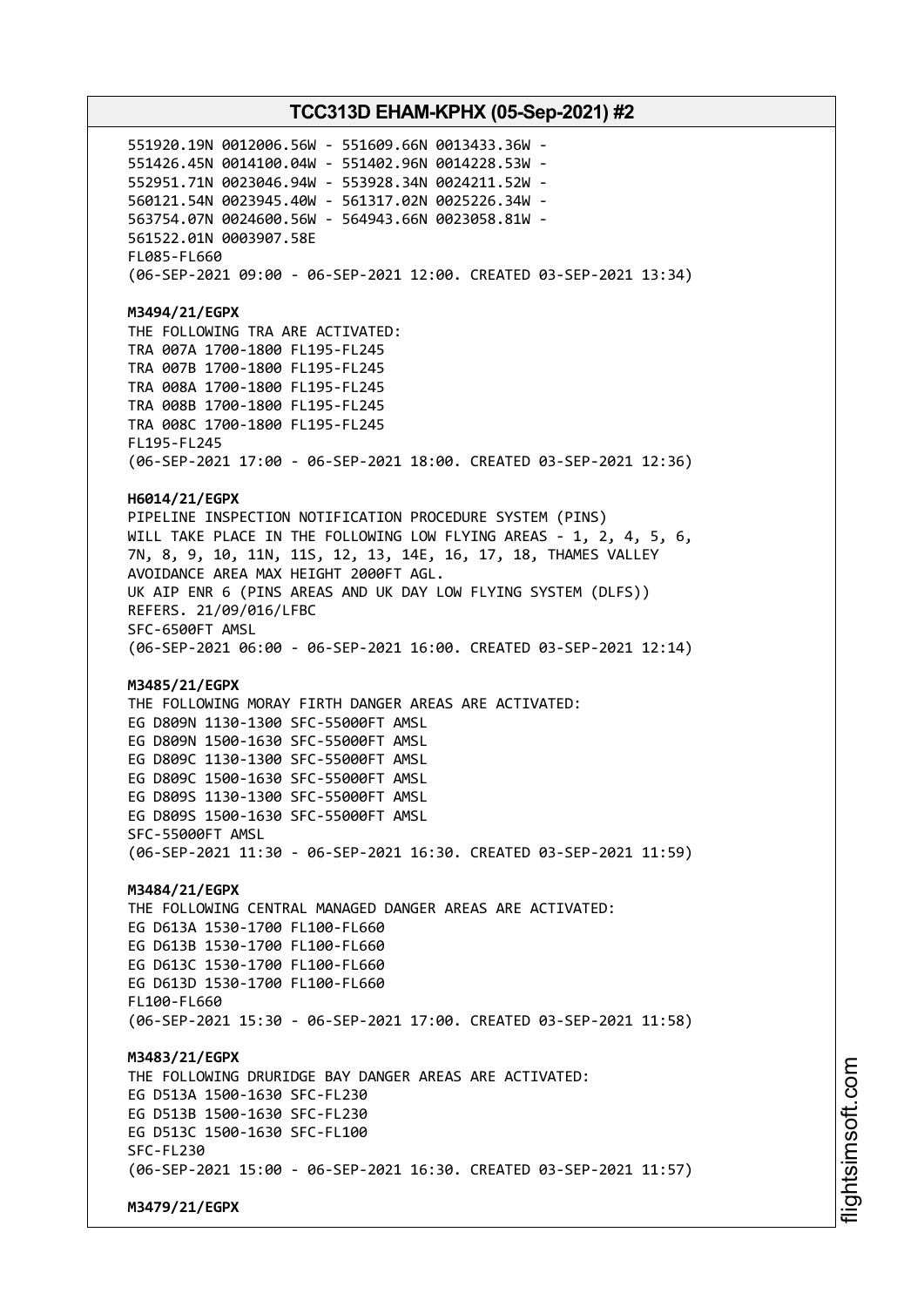THE FOLLOWING SOUTHERN MANAGED DANGER AREAS ARE ACTIVATED: EG D323B 1300-1415 FL050-FL660 EG D323H 1300-1415 FL150-FL660 EG D323M 1300-1415 FL100-FL660 EG D323R 1300-1415 FL100-FL660 FL050-FL660 (06-SEP-2021 13:00 - 06-SEP-2021 14:15. CREATED 03-SEP-2021 11:53)

**M3478/21/EGPX** THE FOLLOWING SOUTHERN MANAGED DANGER AREAS ARE ACTIVATED: EG D323A 1300-1415 FL050-FL660 EG D323G 1300-1415 FL150-FL660 EG D323L 1300-1415 FL100-FL660 EG D323Q 1300-1415 FL100-FL660 FL050-FL660 (06-SEP-2021 13:00 - 06-SEP-2021 14:15. CREATED 03-SEP-2021 11:50)

#### **B2175/21/EGPX**

THE NOTAM OFFICE WILL BE UNABLE TO ISSUE NOTAM DUE TO A PLANNED EUROPEAN AIS DATABASE (EAD) OUTAGE. DURING THIS TIME, ONLY TIME CRITICAL NOTAM WILL BE TRANSMITTED AS AN X SERIES NOTAM IF SENT TO EGGNYNYX. ADDITIONALLY, THE AIS WEBSITE, INTEGRATED AIP (IAIP) AND NOTAM PIB WILL ALSO BE UNAVAILABLE. (08-SEP-2021 19:05 - 08-SEP-2021 19:35 EST. CREATED 03-SEP-2021 10:23)

#### **J3487/21/EGPX**

RESTRICTED AREA (TEMPORARY) FOR TRNSMT MUSIC FESTIVAL (GLASGOW GREEN, GLASGOW) FOR UNMANNED ACFT ONLY. RESTRICTION OF FLYING REGULATIONS MADE UNDER ARTICLE 239 OF THE AIR NAVIGATION ORDER 2016. AIC BRIEFING SHEET, WHICH INCLUDES A CHART, WILL REFER. NO UNMANNED ACFT IS TO FLY WITHIN AREA BOUNDED BY CIRCLE RADIUS 1NM CENTRED AT 555105N 0041426W EXCEPT UNMANNED ACFT OPERATED BY POLICE SCOTLAND OR WITH A PERMISSION ISSUED BY THE POLICE SCOTLAND AVIATION SAFETY AND SECURITY UNIT WHO MAY BE CONTACTED AT OSDAVIATIONSAFETY AT SCOTLAND.PNN.POLICE.UK OR IF URGENT ON TELEPHONE NUMBER 01786 895840. 2021-08-0457 AS6 SFC-1000FT AMSL (10-SEP-2021 09:00 - 12-SEP-2021 22:00. CREATED 03-SEP-2021 08:58)

#### **H6009/21/EGPX**

E BAND HIGH INTENSITY RADIO TRANSMISSION AREA (HIRTA) IN LOW FLYING AREA 12 AND NIGHT SECTOR SPADEADAM RANGE AT PSN 551557N 0021151W, (OTTERBURN, NORTHUMBRIA) RADIUS 1NM. MAX HEIGHT 469FT AGL. 21/09/026/LFTP

| SAFE DISTANCES                                                     |          |           |
|--------------------------------------------------------------------|----------|-----------|
| CIVILIAN ACFT                                                      | 0.072NM  | 143FT AGL |
| MIL ACFT SUSCEPTIBILITY                                            |          |           |
| VERY LOW                                                           | 0.0599NM | 73FT AGL  |
| LOW                                                                | 0.0778NM | 175FT AGL |
| MEDIUM                                                             | 0.0916NM | 254FT AGL |
| HIGH                                                               | 0.1292NM | 469FT AGL |
| PULSE LOW                                                          | 0.0592NM | 69FT AGL  |
| PULSE MEDIUM                                                       | 0.0645NM | 99FT AGL  |
| PULSE HIGH                                                         | 0.0749NM | 159FT AGL |
| SFC-1329FT AMSL                                                    |          |           |
| (05-SEP-2021 00:00 - 24-SEP-2021 22:00. CREATED 03-SEP-2021 08:45) |          |           |
|                                                                    |          |           |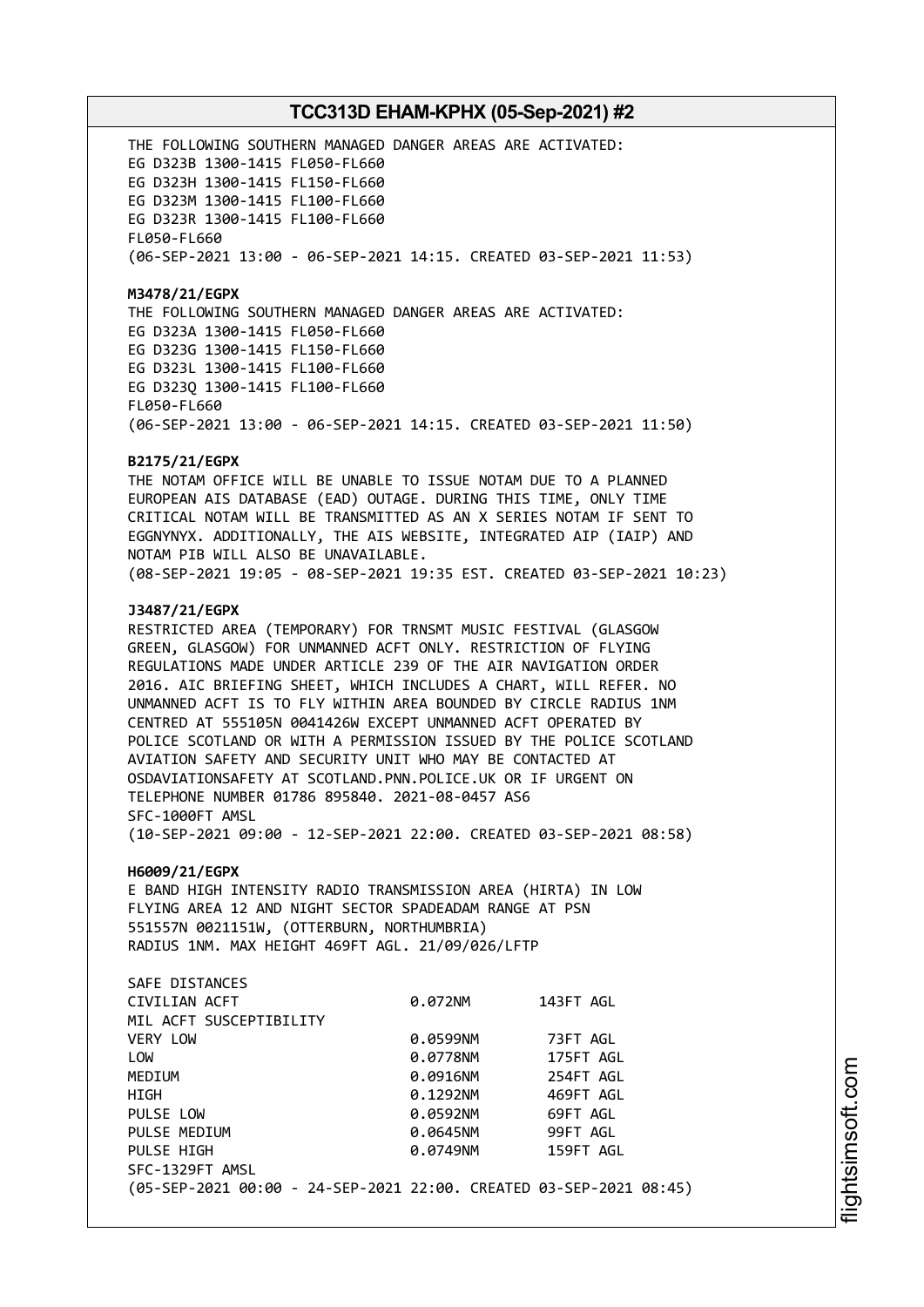**H6008/21/EGPX** E BAND HIGH INTENSITY RADIO TRANSMISSION AREA (HIRTA) IN LOW FLYING AREA 12 AND NIGHT SECTOR SPADEADAM RANGE AT PSN 551642N 0021327W, (OTTERBURN, NORTHUMBRIA) RADIUS 1NM. MAX HEIGHT 469FT AGL. 21/09/025/LFTP SAFE DISTANCES CIVILIAN ACFT 0.072NM 143FT AGL MIL ACFT SUSCEPTIBILITY VERY LOW 0.0599NM 73FT AGL LOW 0.0778NM 175FT AGL MEDIUM 0.0916NM HIGH 0.1292NM 469FT AGL PULSE LOW 0.0592NM 69FT AGL PULSE MEDIUM  $0.0645$ NM 99FT AGL PULSE HIGH 0.0749NM 159FT AGL SFC-1296FT AMSL (05-SEP-2021 00:00 - 24-SEP-2021 22:00. CREATED 03-SEP-2021 08:44) **H6006/21/EGPX** E BAND HIGH INTENSITY RADIO TRANSMISSION AREA (HIRTA) IN LOW FLYING AREA 12 AND NIGHT SECTOR SPADEADAM RANGE AT PSN 551855N 0020714W, (OTTERBURN, NORTHUMBRIA) RADIUS 1NM. MAX HEIGHT 469FT AGL. 21/09/024/LFTP SAFE DISTANCES CIVILIAN ACFT 0.072NM 143FT AGL MIL ACFT SUSCEPTIBILITY VERY LOW 0.0599NM 73FT AGL LOW 0.0778NM 175FT AGL MEDIUM 0.0916NM HIGH 0.1292NM 469FT AGL PULSE LOW 0.0592NM 69FT AGL PULSE MEDIUM 0.0645NM 99FT AGL PULSE HIGH 0.0749NM 159FT AGL SFC-1391FT AMSL (05-SEP-2021 00:00 - 24-SEP-2021 22:00. CREATED 03-SEP-2021 08:42) **H6005/21/EGPX** E BAND HIGH INTENSITY RADIO TRANSMISSION AREA (HIRTA) IN LOW FLYING AREA 12 AND NIGHT SECTOR SPADEADAM RANGE AT PSN 551552N 0020759W, (OTTERBURN, NORTHUMBRIA) RADIUS 1NM. MAX HEIGHT 469FT AGL. 21/09/023/LFTP SAFE DISTANCES CIVILIAN ACFT 0.072NM 143FT AGL MIL ACFT SUSCEPTIBILITY VERY LOW 0.0599NM 73FT AGL LOW 0.0778NM 175FT AGL MEDIUM 0.0916NM 254FT AGL HIGH 0.1292NM 469FT AGL PULSE LOW 0.0592NM 69FT AGL PULSE MEDIUM 0.0645NM 99FT AGL PULSE HIGH **DELACT CONTROLLY AGENCY OR AGENCY OF AGENCY OF AGENCY CONTROLLY AGENCY OF AGENCY OF AGENCY** SFC-1414FT AMSL (05-SEP-2021 00:00 - 24-SEP-2021 22:00. CREATED 03-SEP-2021 08:41) **H6004/21/EGPX**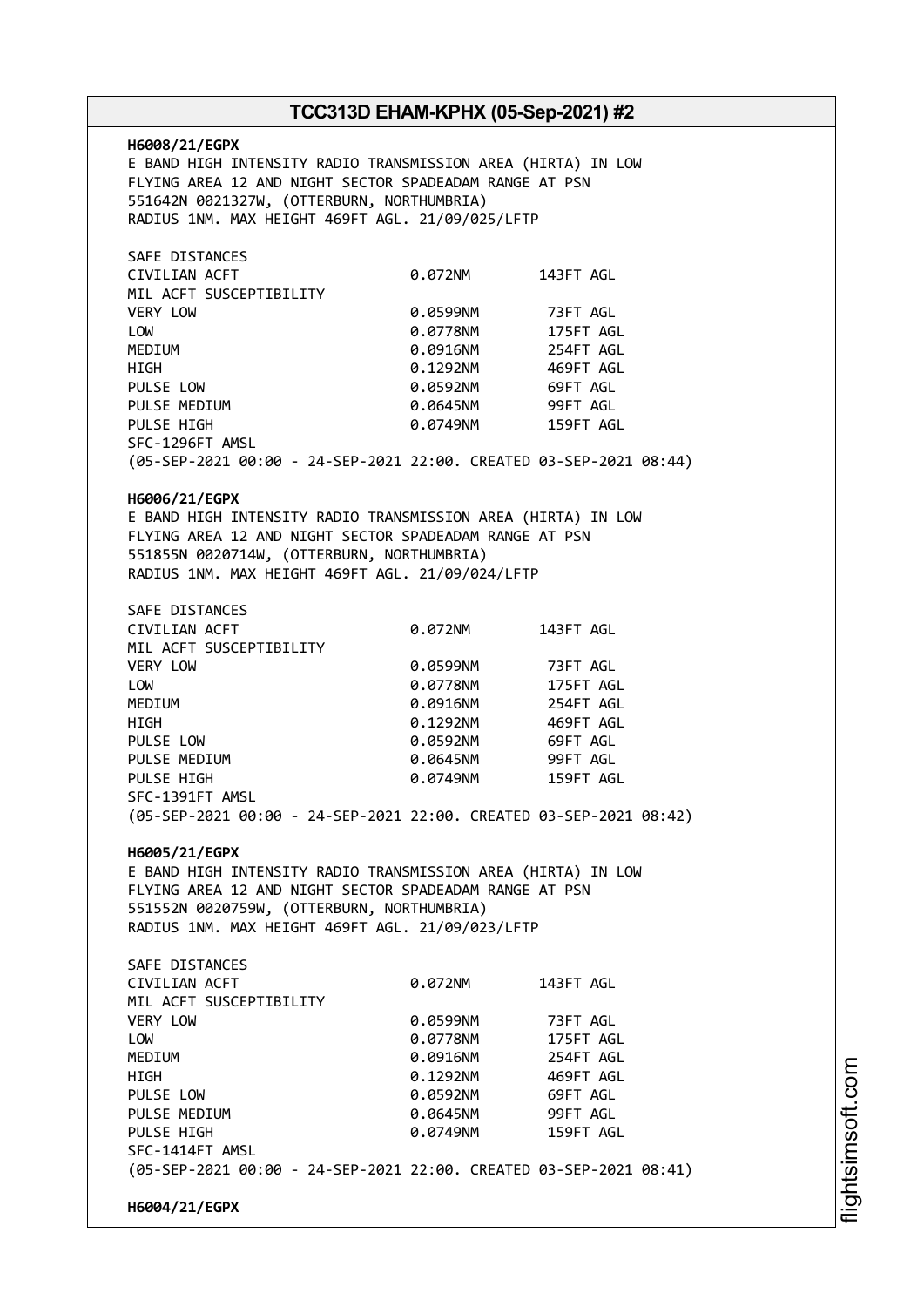E BAND HIGH INTENSITY RADIO TRANSMISSION AREA (HIRTA) IN LOW FLYING AREA 12 AND NIGHT SECTOR SPADEADAM RANGE AT PSN 551556N 0020959W, (OTTERBURN, NORTHUMBRIA) RADIUS 1NM. MAX HEIGHT 469FT AGL. 21/09/022/LFTP SAFE DISTANCES CIVILIAN ACFT 0.072NM 143FT AGL MIL ACFT SUSCEPTIBILITY VERY LOW 0.0599NM 73FT AGL LOW 0.0778NM 175FT AGL MEDIUM 0.0916NM 254FT AGL HIGH 0.1292NM 469FT AGL PULSE LOW 0.0592NM 69FT AGL PULSE MEDIUM  $0.0645$ NM 99FT AGL PULSE HIGH **0.0749NM** 159FT AGL SFC-1283FT AMSL (05-SEP-2021 00:00 - 24-SEP-2021 22:00. CREATED 03-SEP-2021 08:41) **H6002/21/EGPX** E BAND HIGH INTENSITY RADIO TRANSMISSION AREA (HIRTA) IN LOW FLYING AREA 12 AND NIGHT SECTOR SPADEADAM RANGE AT PSN 552108N 0021759W, (OTTERBURN, NORTHUMBRIA) RADIUS 1NM. MAX HEIGHT 469FT AGL. 21/09/021/LFTP SAFE DISTANCES CIVILIAN ACFT 0.072NM 143FT AGL MIL ACFT SUSCEPTIBILITY VERY LOW 0.0599NM 73FT AGL LOW 0.0778NM 175FT AGL MEDIUM 0.0916NM 254FT AGL HIGH 0.1292NM 469FT AGL PULSE LOW 0.0592NM 69FT AGL PULSE MEDIUM 0.0645NM 99FT AGL PULSE HIGH **DELAND CONTROLLER METALLY CONTROLLER AGE OF A PULSE HIGH AGE OF A PULSE AGE OF A PULSE AGE OF A PU** SFC-1995FT AMSL (05-SEP-2021 00:00 - 24-SEP-2021 22:00. CREATED 03-SEP-2021 08:39) **M3475/21/EGPX** THE FOLLOWING HEBRIDES DANGER AREAS ARE ACTIVATED. EG D701A 0900-1600 SFC-10000FT AMSL SFC-10000FT AMSL (10-SEP-2021 09:00 - 10-SEP-2021 16:00. CREATED 03-SEP-2021 08:22) **M3474/21/EGPX** THE FOLLOWING HEBRIDES DANGER AREAS ARE ACTIVATED. EG D701A 0900-1600 SFC-10000FT AMSL SFC-10000FT AMSL (09-SEP-2021 09:00 - 09-SEP-2021 16:00. CREATED 03-SEP-2021 08:21) **M3473/21/EGPX** THE FOLLOWING HEBRIDES DANGER AREAS ARE ACTIVATED. EG D701A 0900-1600 SFC-10000FT AMSL SFC-10000FT AMSL (08-SEP-2021 09:00 - 08-SEP-2021 16:00. CREATED 03-SEP-2021 08:20) **M3472/21/EGPX** THE FOLLOWING HEBRIDES DANGER AREAS ARE ACTIVATED. EG D701A 0900-1600 SFC-10000FT AMSL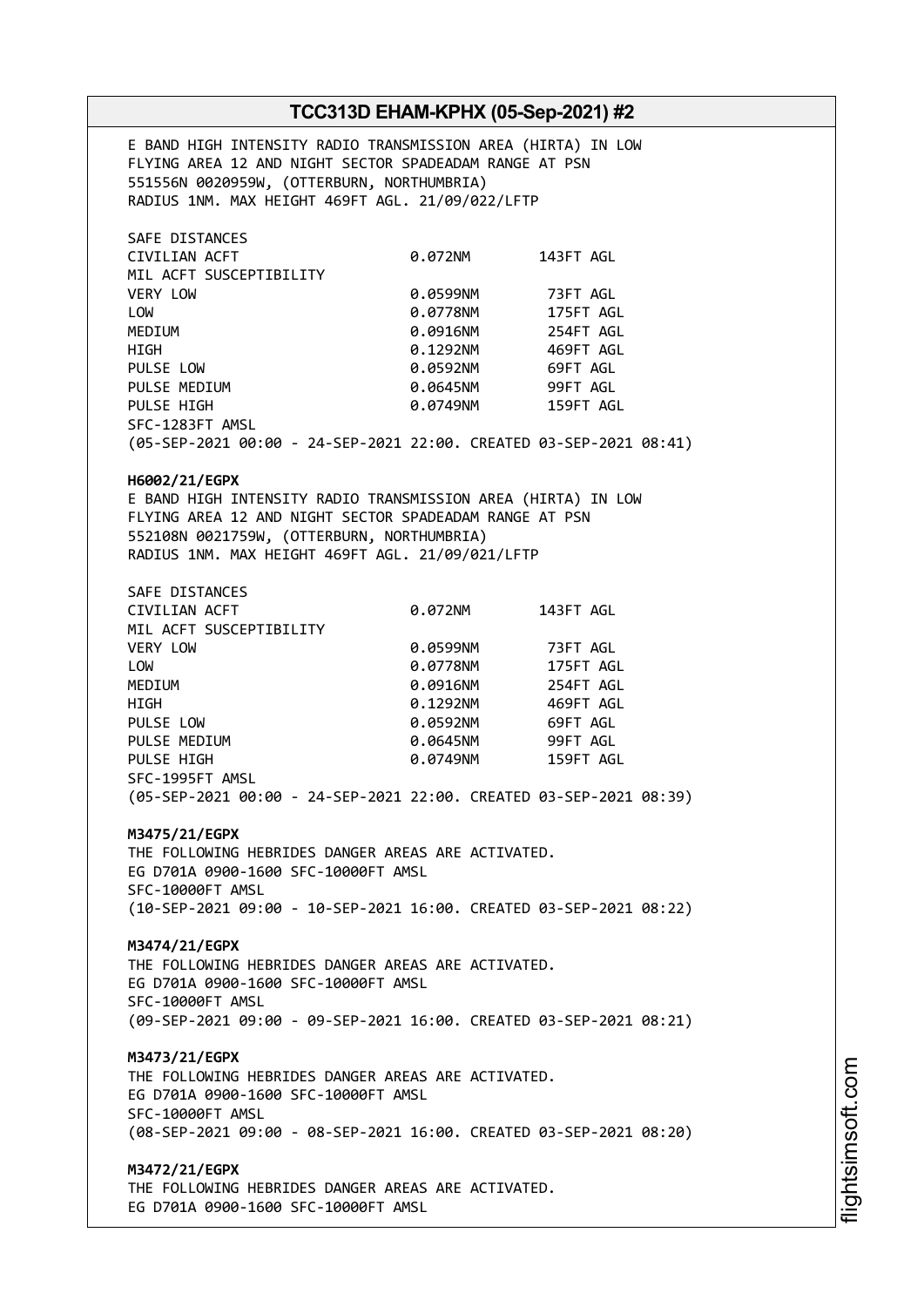SFC-10000FT AMSL (07-SEP-2021 09:00 - 07-SEP-2021 16:00. CREATED 03-SEP-2021 08:20) **M3471/21/EGPX** THE FOLLOWING HEBRIDES DANGER AREAS ARE ACTIVATED. EG D701A 0900-1600 SFC-10000FT AMSL SFC-10000FT AMSL (06-SEP-2021 09:00 - 06-SEP-2021 16:00. CREATED 03-SEP-2021 08:19) **H5996/21/EGPX** E BAND HIGH INTENSITY RADIO TRANSMISSION AREA (HIRTA) IN LOW FLYING AREA 12 AND NIGHT SECTOR SPADEADAM RANGE AT PSN 551615N 0021040W, (OTTERBURN, NORTHUMBRIA) RADIUS 1NM. MAX HEIGHT 469FT AGL. 21/09/020/LFTP SAFE DISTANCES CIVILIAN ACFT 0.390NM 143FT AGL MIL ACFT SUSCEPTIBILITY VERY LOW 0.3785NM 73FT AGL LOW 0.3964NM 175FT AGL MEDIUM 0.4102NM 254FT AGL HIGH 0.4478NM 469FT AGL PULSE LOW 0.3778NM 69FT AGL PULSE MEDIUM 0.3830NM 99FT AGL PULSE HIGH 0.3935NM 159FT AGL SFC-1350FT AMSL (05-SEP-2021 00:00 - 24-SEP-2021 22:00. CREATED 03-SEP-2021 08:17) **H5995/21/EGPX** E BAND HIGH INTENSITY RADIO TRANSMISSION AREA (HIRTA) IN LOW FLYING AREA 12 AND NIGHT SECTOR SPADEADAM RANGE AT PSN 551659N 0021153W, (OTTERBURN, NORTHUMBRIA) RADIUS 1NM. MAX HEIGHT 469FT AGL. 21/09/019/LFTP SAFE DISTANCES CIVILIAN ACFT 0.390NM 143FT AGL MIL ACFT SUSCEPTIBILITY VERY LOW 0.3785NM 73FT AGL LOW 0.3964NM 175FT AGL MEDIUM 0.4102NM 254FT AGL HIGH 0.4478NM 469FT AGL PULSE LOW **0.3778NM** 69FT AGL PULSE MEDIUM 0.3830NM 99FT AGL PULSE HIGH 0.3935NM 159FT AGL SFC-1475FT AMSL (05-SEP-2021 00:00 - 24-SEP-2021 22:00. CREATED 03-SEP-2021 08:16) **H5990/21/EGPX** E BAND HIGH INTENSITY RADIO TRANSMISSION AREA (HIRTA) IN LOW FLYING AREA 12 AND NIGHT SECTOR SPADEADAM RANGE AT PSN 551711N 0021349W, (OTTERBURN, NORTHUMBRIA) RADIUS 1NM. MAX HEIGHT 469FT AGL. 21/09/018/LFTP SAFE DISTANCES CIVILIAN ACFT 0.390NM 143FT AGL MIL ACFT SUSCEPTIBILITY VERY LOW 0.3785NM 73FT AGL LOW 0.3964NM 175FT AGL MEDIUM 0.4102NM 254FT AGL HIGH 0.4478NM 469FT AGL PULSE LOW 0.3778NM 69FT AGL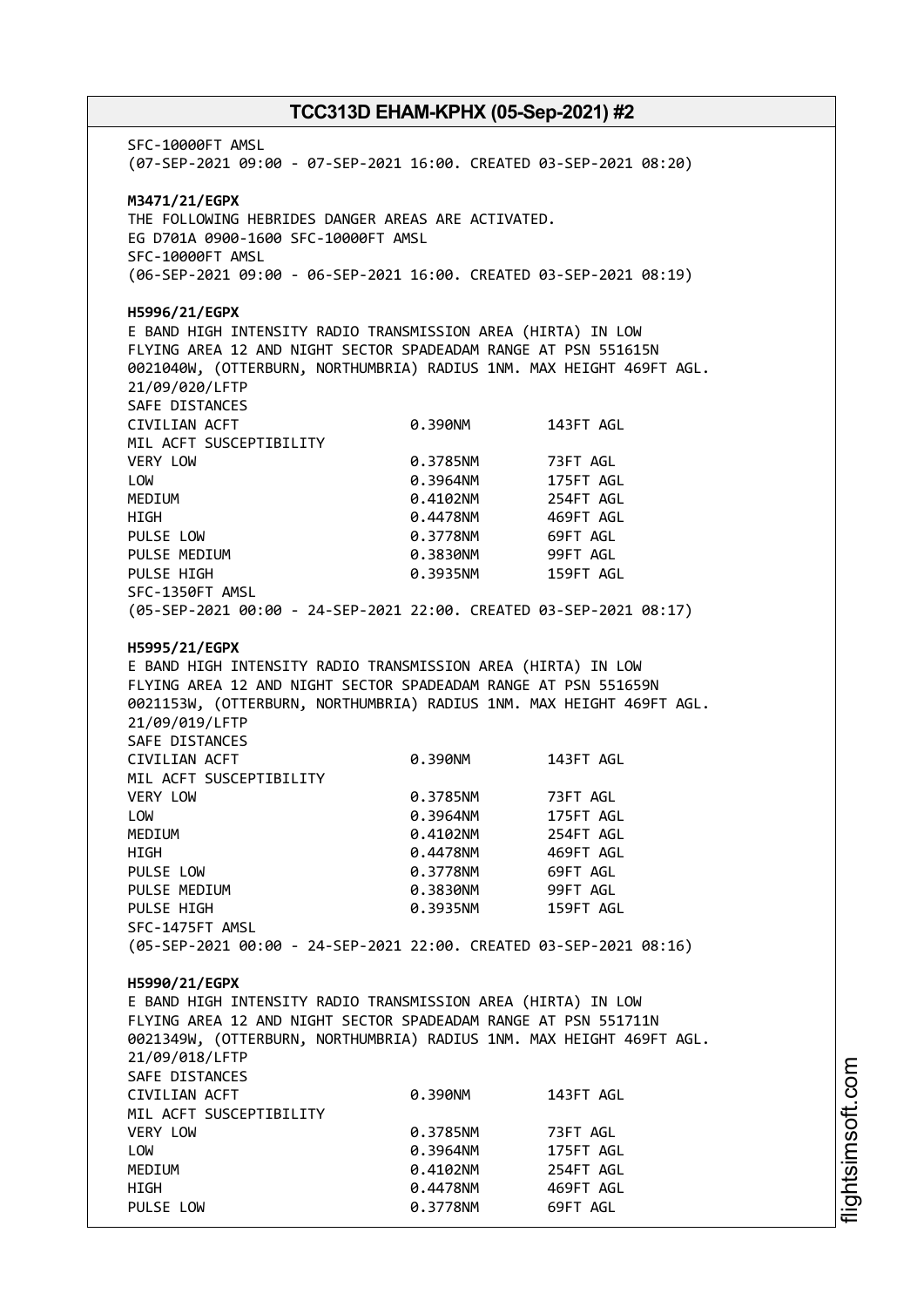PULSE MEDIUM 0.3830NM 99FT AGL PULSE HIGH 0.3935NM 159FT AGL SFC-1480FT AMSL (05-SEP-2021 00:00 - 24-SEP-2021 22:00. CREATED 03-SEP-2021 08:09) **H5988/21/EGPX** E BAND HIGH INTENSITY RADIO TRANSMISSION AREA (HIRTA) IN LOW FLYING AREA 12 AND NIGHT SECTOR SPADEADAM RANGE AT PSN 551506N 0020849W, (OTTERBURN, NORTHUMBRIA) RADIUS 1NM. MAX HEIGHT 469FT AGL. 21/09/017/LFTP SAFE DISTANCES CIVILIAN ACFT 0.390NM 143FT AGL MIL ACFT SUSCEPTIBILITY VERY LOW 0.3785NM 73FT AGL LOW 0.3964NM 175FT AGL MEDIUM 0.4102NM 254FT AGL HIGH 0.4478NM 469FT AGL PULSE LOW 0.3778NM 69FT AGL PULSE MEDIUM  $0.3830$ NM 99FT AGL PULSE HIGH 0.3935NM 159FT AGL SFC-1380FT AMSL (05-SEP-2021 00:00 - 24-SEP-2021 22:00. CREATED 03-SEP-2021 08:07) **H5987/21/EGPX** E BAND HIGH INTENSITY RADIO TRANSMISSION AREA (HIRTA) IN LOW FLYING AREA 12 AND NIGHT SECTOR SPADEADAM RANGE AT PSN 551606N 0021318W, (OTTERBURN, NORTHUMBRIA) RADIUS 1NM. MAX HEIGHT 469FT AGL. 21/09/016/LFTP SAFE DISTANCES CIVILIAN ACFT 0.390NM 143FT AGL MIL ACFT SUSCEPTIBILITY VERY LOW 0.3785NM 73FT AGL LOW 0.3964NM 175FT AGL MEDIUM 0.4102NM 254FT AGL HIGH 0.4478NM 469FT AGL PULSE LOW 0.3778NM 69FT AGL PULSE MEDIUM  $0.3830N$  99FT AGL PULSE HIGH 0.3935NM 159FT AGL SFC-1270FT AMSL (05-SEP-2021 00:00 - 24-SEP-2021 22:00. CREATED 03-SEP-2021 08:06) **H5977/21/EGPX** E BAND HIGH INTENSITY RADIO TRANSMISSION AREA (HIRTA) IN LOW FLYING AREA 12 AND NIGHT SECTOR 4AS AT PSN 553130N 0014027W, (BRUNTON, NORTHUMBRIA) RADIUS 1NM. MAX HEIGHT 1145FT AGL. 21/09/015/LFTP SAFE DISTANCES CIVILIAN ACFT 0.273NM 1145FT AGL MIL ACFT SUSCEPTIBILITY VERY LOW 0.097NM 77FT AGL LOW 0.131NM 280FT AGL MEDIUM 0.156NM 436FT AGL HIGH 0.226NM 860FT AGL PULSE LOW 0.133NM 295FT AGL PULSE MEDIUM  $0.180N$  578FT AGL PULSE HIGH 0.273NM 1145FT AGL SFC-1345FT AMSL (06-SEP-2021 00:00 - 15-SEP-2021 22:00. CREATED 03-SEP-2021 07:36)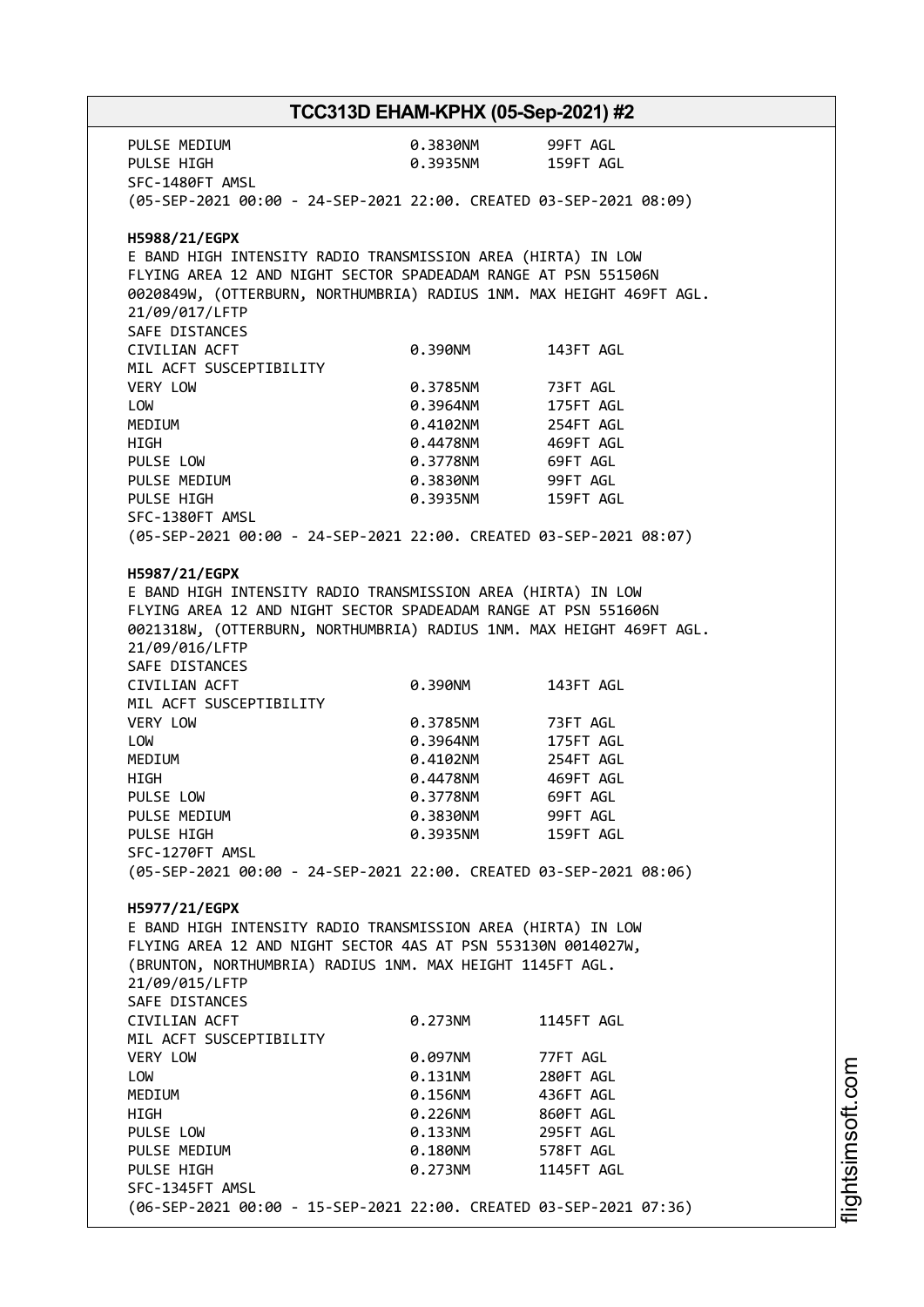**H5976/21/EGPX** E BAND HIGH INTENSITY RADIO TRANSMISSION AREA (HIRTA) IN LOW FLYING AREA 12 AND NIGHT SECTOR 4AS AT PSN 552519N 0013607W, (LONGHOUGHTON, NORTHUMBRIA) RADIUS 1NM. MAX HEIGHT 1145FT AGL. 21/09/014/LFTP SAFE DISTANCES CIVILIAN ACFT 0.273NM 1145FT AGL MIL ACFT SUSCEPTIBILITY VERY LOW 0.097NM 77FT AGL LOW 0.131NM 280FT AGL MEDIUM 0.156NM 436FT AGL HIGH 0.226NM 860FT AGL PULSE LOW **0.133NM** 295FT AGL PULSE MEDIUM  $0.180N$ M 578FT AGL PULSE HIGH 0.273NM 1145FT AGL SFC-1245FT AMSL (06-SEP-2021 00:00 - 15-SEP-2021 22:00. CREATED 03-SEP-2021 07:35) **H5975/21/EGPX** E BAND HIGH INTENSITY RADIO TRANSMISSION AREA (HIRTA) IN LOW FLYING AREA 12 AND NIGHT SECTOR 4AN AT PSN 552448N 0013736W, (BOULMER, NORTHUMBRIA). RADIUS 1NM. MAX HEIGHT 469FT AGL. 21/09/013/LFTP SAFE DISTANCES CIVILIAN ACFT 0.036NM 143FT AGL MIL ACFT SUSCEPTIBILITY VERY LOW 0.024NM 73FT AGL LOW 0.042NM 175FT AGL MEDIUM 0.055NM 254FT AGL HIGH 0.093NM 469FT AGL PULSE LOW 0.023NM 69FT AGL PULSE MEDIUM  $0.028$ NM 99FT AGL PULSE HIGH 0.039NM 159FT AGL SFC-650FT AMSL (05-SEP-2021 00:00 - 14-SEP-2021 22:00. CREATED 03-SEP-2021 07:28) **H5974/21/EGPX** E BAND HIGH INTENSITY RADIO TRANSMISSION AREA (HIRTA) IN LOW FLYING AREA 16 AND NIGHT SECTOR 2A AT PSN 554244N 0022259W, (CHARTERHALL, SCOTTISH LOWLANDS) RADIUS 1NM. MAX HEIGHT 469FT AGL. 21/09/012/LFTP SAFE DISTANCES CIVILIAN ACFT 0.415NM 143FT AGL MIL ACFT SUSCEPTIBILITY VERY LOW 0.4033NM 73FT AGL LOW 0.4212NM 175FT AGL MEDIUM 0.4350NM 254FT AGL HIGH 0.4726NM 469FT AGL PULSE LOW **0.4026NM** 69FT AGL PULSE MEDIUM  $0.4079N$ M 99FT AGL PULSE HIGH 0.4183NM 159FT AGL SFC-850FT AMSL (05-SEP-2021 00:00 - 24-SEP-2021 21:00. CREATED 03-SEP-2021 07:16) **F0837/21/EGPX** DANGER AREA EG D509 CAMPBELTOWN ACTIVATED SFC-22000FT AMSL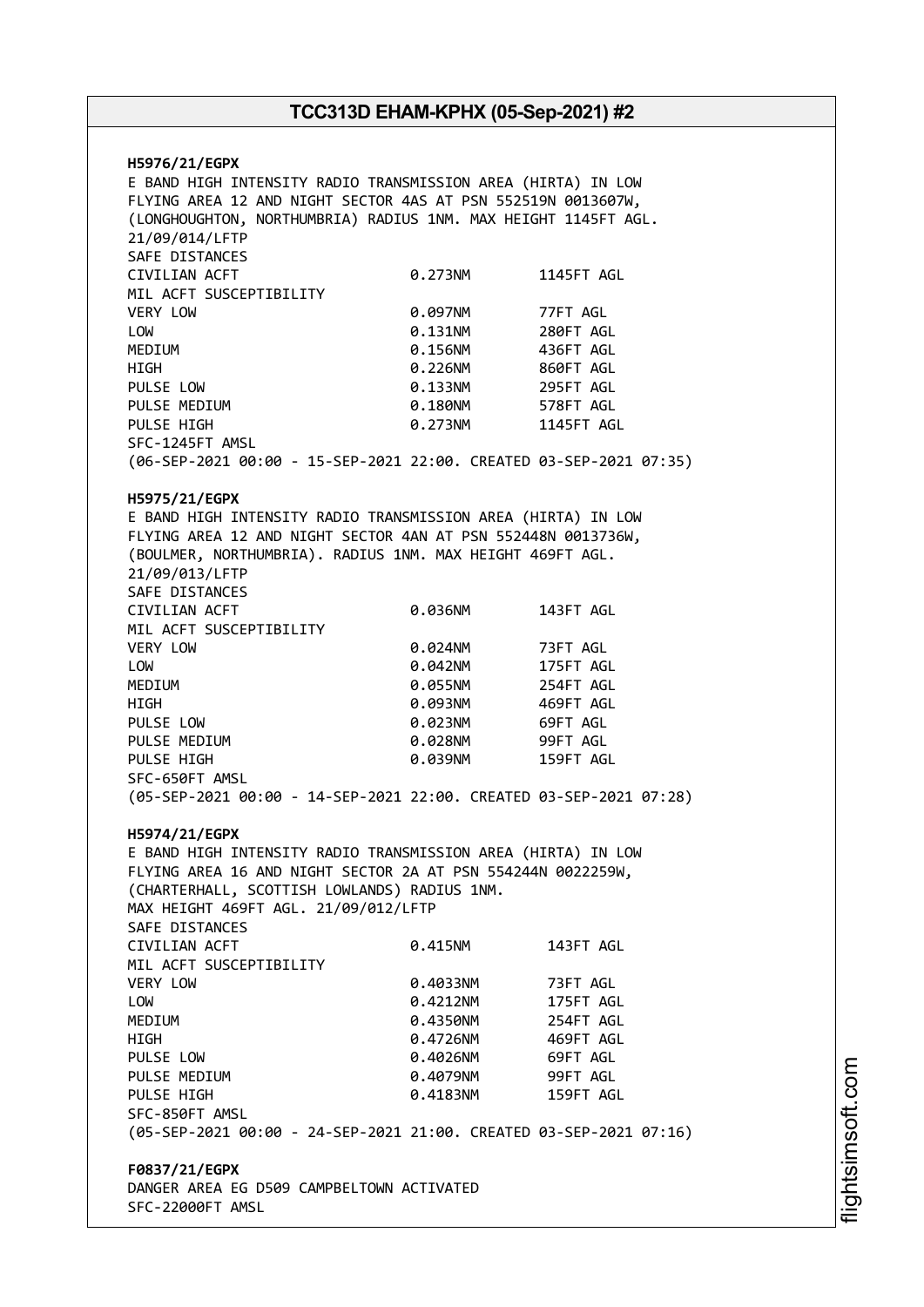| (07-SEP-2021 06:00 - 07-SEP-2021 23:59. CREATED 03-SEP-2021 05:29)                                                                                                                                                                                                                                                                                                                                                                                                                                                                                                                                                                                                                                                                                                                                                                                                 |                                                                           |                                                                                           |  |  |
|--------------------------------------------------------------------------------------------------------------------------------------------------------------------------------------------------------------------------------------------------------------------------------------------------------------------------------------------------------------------------------------------------------------------------------------------------------------------------------------------------------------------------------------------------------------------------------------------------------------------------------------------------------------------------------------------------------------------------------------------------------------------------------------------------------------------------------------------------------------------|---------------------------------------------------------------------------|-------------------------------------------------------------------------------------------|--|--|
| H5960/21/EGPX<br>AERIAL SURVEY WI AREA BOUNDED BY: 570425N 0010327W -<br>570256N 0003905W - 563548N 0002307E - 562414N 0000000E -<br>561715N 0004908W - 564752N 0013509W - 570425N 0010327W (AREA OVER<br>SEA, SOUTH EAST OF ABERDEEN, HIGHLAND) . FOR INFO 01777838731 /<br>131.875 MHZ. 2021-09-0315/AS5.<br>SFC-1800FT AMSL<br>(05-SEP-2021 12:00 - 05-SEP-2021 16:00. CREATED 02-SEP-2021 15:53)                                                                                                                                                                                                                                                                                                                                                                                                                                                               |                                                                           |                                                                                           |  |  |
| B2172/21/EGPX<br>AIRSPACE RESTRICTION ISSUED BY THE DEPARTMENT FOR TRANSPORT -<br>AIRCRAFT OPERATING SCHEDULED SERVICES BY OR ON BEHALF OF BELAVIA<br>BELARUSIAN AIRLINES ARE PROHIBITED FROM FLYING IN UK AIRSPACE,<br>INCLUDING THAT AIRSPACE ABOVE THE TERRITORIAL SEA OF THE UK. THIS<br>REGULATION DOES NOT APPLY TO ANY AIRCRAFT FLYING IN ACCORDANCE<br>WITH THE PERMISSION OF THE UK SECRETARY OF STATE FOR TRANSPORT OR<br>TO ACFT FLYING IN ACCORDANCE WITH A CLEARANCE ISSUED BY LONDON<br>TERMINAL CONTROL CENTRE SWANWICK THE AIR TRAFFIC CONTROL CENTRE<br>PRESTWICK. PERMISSION AVAILABLE FROM UK DEPARTMENT FOR TRANSPORT<br>+44 0300 330 3000, MON - FRI 0830-1730, OR VIA DUTYOFFICERS AT<br>DFT.GOV.UK, OR IN WRITING TO CONTACTDFT AT DFT.GOV.UK<br>2021-05-0542/AS6<br>(02-SEP-2021 15:49 - 30-NOV-2021 10:59 EST. CREATED 02-SEP-2021 15:50) |                                                                           |                                                                                           |  |  |
| H5935/21/EGPX<br>FLYPAST WI 2NM RADIUS 551948N 0032640W (MOFFAT, DUMFRIES AND<br>GALLOWAY). 2021-09-0258/AS2<br>SFC-3350FT AMSL<br>(05-SEP-2021 13:15 - 05-SEP-2021 13:45. CREATED 02-SEP-2021 09:52)                                                                                                                                                                                                                                                                                                                                                                                                                                                                                                                                                                                                                                                              |                                                                           |                                                                                           |  |  |
| H5909/21/EGPX<br>CIVIL AIRCRAFT NOTIFICATION PROCEDURE - UNDERSLUNG LOADS WILL<br>OPERATE IN LOW FLYING AREA 12 WI 2NM RADIUS OF PSN<br>551539N 0020119W AND 551628N 0015926W (HEPPLE, NORTHUMBERLAND).<br>MAX HEIGHT 500FT AGL. ACFT MAY BE RESTRICTED IN ABILITY TO<br>MANOEUVRE AND UNABLE TO COMPLY WITH RAC. OPS CTC 07442 502437<br>21/09/001/LFC<br>SFC-2100FT AMSL<br>1100-1700<br>(06-SEP-2021 11:00 - 10-SEP-2021 17:00. CREATED 01-SEP-2021 13:38)                                                                                                                                                                                                                                                                                                                                                                                                      |                                                                           |                                                                                           |  |  |
| H5908/21/EGPX<br>E BAND HIGH INTENSITY RADIO TRANSMISSION AREA (HIRTA) IN LOW<br>FLYING AREA 12 AND NIGHT SECTOR SPADEADAM RANGE AT PSN<br>552157N 0021859W, (OTTERBURN, NORTHUMBRIA) RADIUS 2NM.<br>MAX HEIGHT 2056FT AGL. 21/09/004/LFTP                                                                                                                                                                                                                                                                                                                                                                                                                                                                                                                                                                                                                         |                                                                           |                                                                                           |  |  |
| SAFE DISTANCES<br>CIVILIAN ACFT<br>MIL ACFT SUSCEPTIBILITY<br><b>VERY LOW</b><br>LOW<br>MEDIUM<br>HIGH<br>PULSE LOW<br>PULSE MEDIUM                                                                                                                                                                                                                                                                                                                                                                                                                                                                                                                                                                                                                                                                                                                                | 0.200NM<br>0.132NM<br>0.203NM<br>0.263NM<br>0.425NM<br>0.113NM<br>0.118NM | 686FT AGL<br>277FT AGL<br>704FT AGL<br>1068FT AGL<br>2056FT AGL<br>119FT AGL<br>159FT AGL |  |  |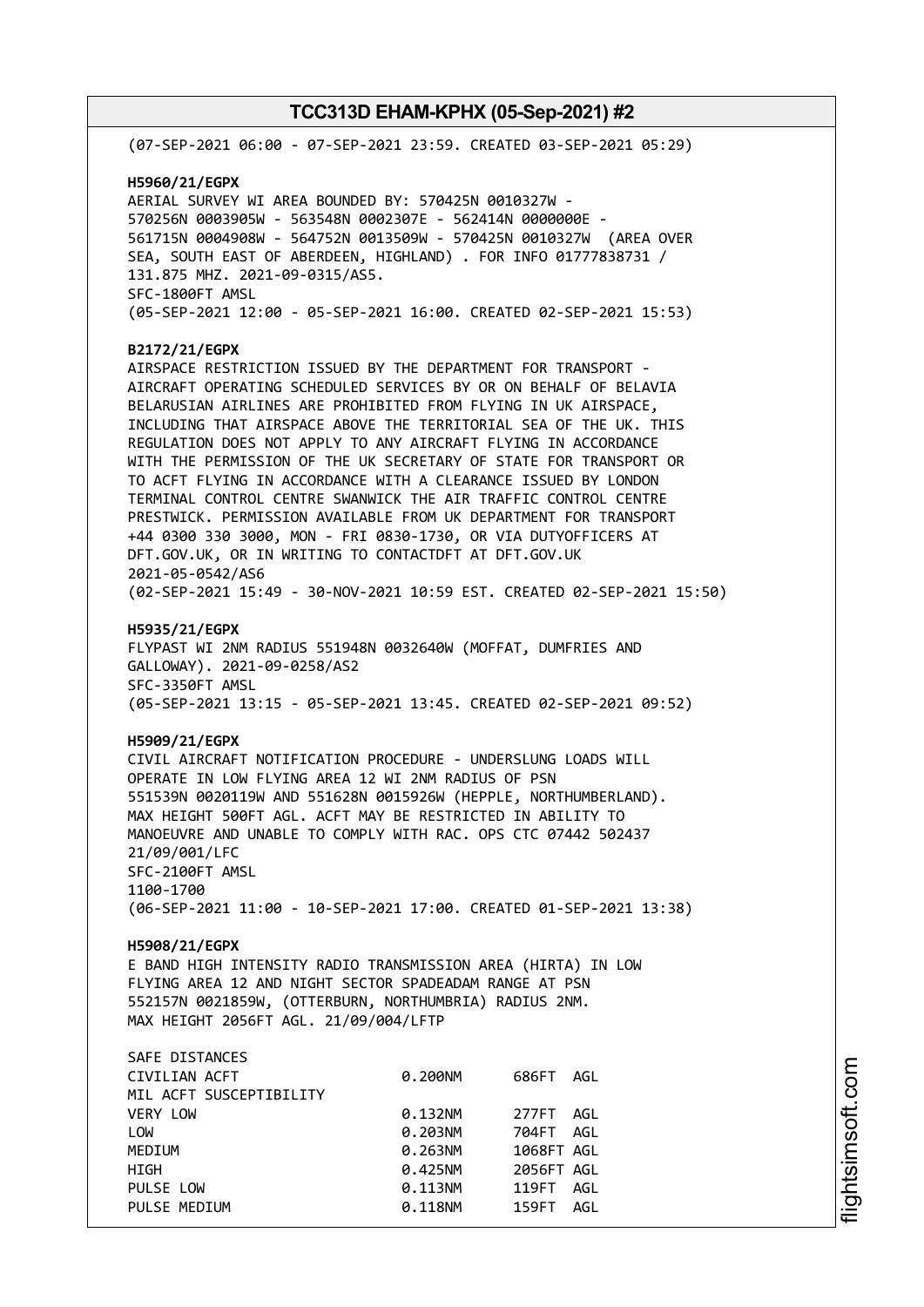PULSE HIGH  $0.129$ NM 239FT AGL SFC-3756FT AMSL (01-SEP-2021 13:00 - 24-SEP-2021 23:59. CREATED 01-SEP-2021 12:47) **H5906/21/EGPX** E BAND HIGH INTENSITY RADIO TRANSMISSION AREA (HIRTA) IN LOW FLYING AREA 12 AND NIGHT SECTOR SPADEADAM RANGE AT PSN 551659N 0020659W, (OTTERBURN, NORTHUMBRIA) RADIUS 2NM. MAX HEIGHT 2056FT AGL. 21/09/006/LFTP SAFE DISTANCES CIVILIAN ACFT 0.200NM 686FT AGL MIL ACFT SUSCEPTIBILITY VERY LOW 0.132NM 277FT AGL LOW 0.203NM 704FT AGL MEDIUM 0.263NM 1068FT AGL HIGH 0.425NM 2056FT AGL PULSE LOW 0.113NM 119FT AGL PULSE MEDIUM  $0.118$ NM 159FT AGL PULSE HIGH 0.129NM 239FT AGL SFC-2900FT AMSL (01-SEP-2021 13:00 - 24-SEP-2021 23:59. CREATED 01-SEP-2021 12:37) **H5905/21/EGPX** E BAND HIGH INTENSITY RADIO TRANSMISSION AREA (HIRTA) IN LOW FLYING AREA 12 AND NIGHT SECTOR SPADEADAM RANGE AT PSN 551559N 0020714W, (OTTERBURN, NORTHUMBRIA) RADIUS 2NM. MAX HEIGHT 2056FT AGL. 21/09/005/LFTP SAFE DISTANCES CIVILIAN ACFT 0.200NM 686FT AGL MIL ACFT SUSCEPTIBILITY VERY LOW **0.132NM** 277FT AGL LOW 0.203NM 704FT AGL MEDIUM 0.263NM 1068FT AGL HIGH 0.425NM 2056FT AGL PULSE LOW 0.113NM 119FT AGL PULSE MEDIUM 0.118NM PULSE HIGH 0.129NM 239FT AGL SFC-3156FT AMSL (01-SEP-2021 13:00 - 24-SEP-2021 23:59. CREATED 01-SEP-2021 12:31) **H5904/21/EGPX** E BAND HIGH INTENSITY RADIO TRANSMISSION AREA (HIRTA) IN LOW FLYING AREA 12 AND NIGHT SECTOR SPADEADAM RANGE AT PSN 552108N 0021759W, (OTTERBURN, NORTHUMBRIA) RADIUS 2NM. MAX HEIGHT 2056FT AGL. 21/09/003/LFTP SAFE DISTANCES CIVILIAN ACFT 0.200NM 686FT AGL MIL ACFT SUSCEPTIBILITY VERY LOW 0.132NM 277FT AGL LOW 0.203NM 704FT AGL MEDIUM 0.263NM 1068FT AGL HIGH 0.425NM 2056FT AGL PULSE LOW 0.113NM 119FT AGL PULSE MEDIUM  $0.118$ NM  $159$ FT AGL PULSE HIGH  $0.129$ NM 239FT AGL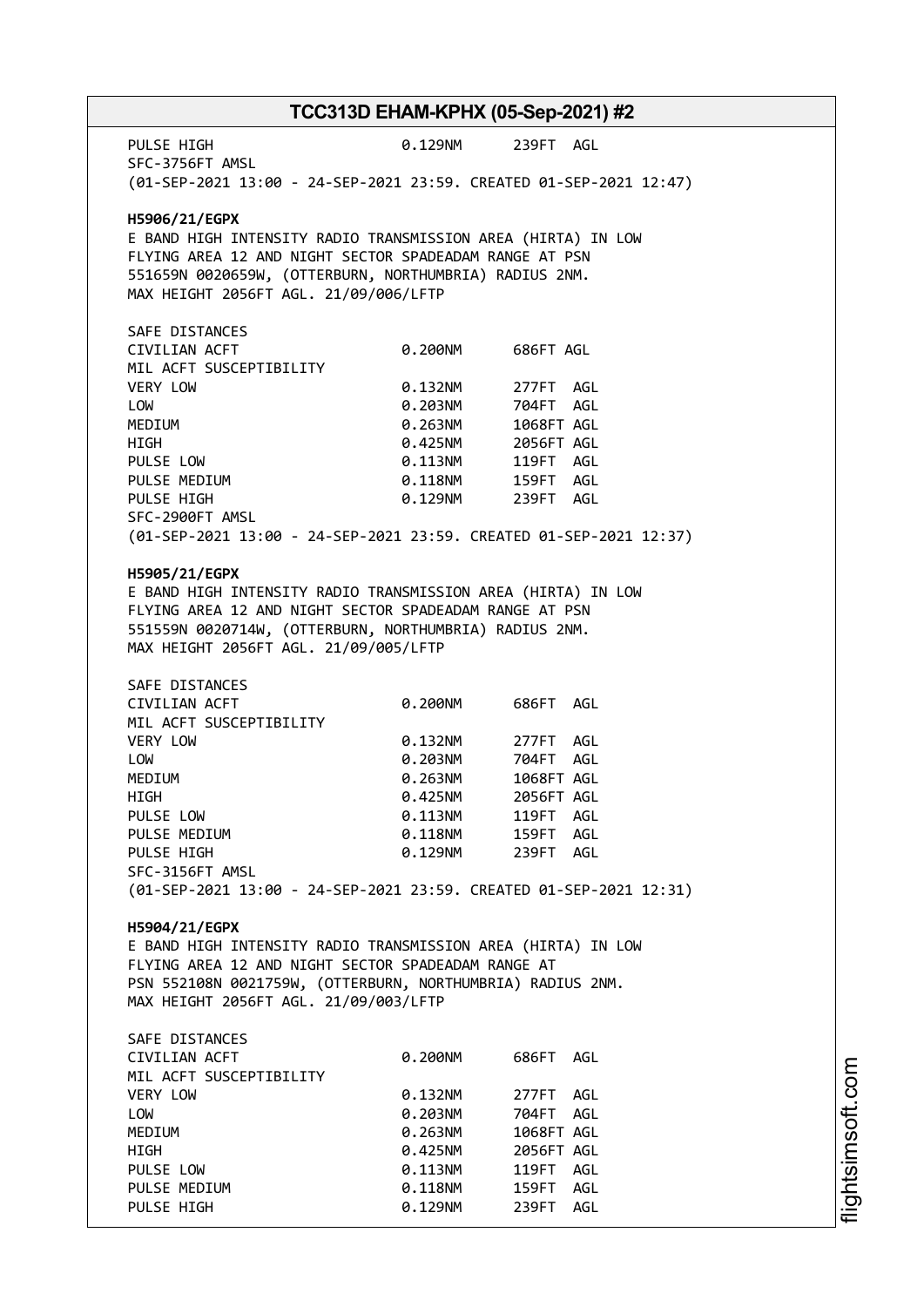SFC-3581FT AMSL (01-SEP-2021 13:00 - 24-SEP-2021 23:59. CREATED 01-SEP-2021 12:18) **H5902/21/EGPX** STATIONARY TRANSPONDER TESTING. TEST TRANSPONDER LOCATED WI 0.5NM: 572027N 0072125W (SOUTH UIST, OUTER HEBRIDES). VIRTUAL STATIONARY - AIRCRAFT INDICATIONS MAY OCCUR ABOVE THE SITE OUT TO 200NM. MODE 3A: 7777 / MODE C: 62000. FOR INFO 07967 750921. 2021-08-0548/AS3. SFC-UNL (02-SEP-2021 23:00 - 30-SEP-2021 23:00. CREATED 01-SEP-2021 12:12) **H5889/21/EGPX** MAJOR GLIDING COMPETITION. INTENSE ACT WI 10NM RADIUS 570500N 0025100W (ABOYNE AD, ABERDEENSHIRE). UP TO 26 GLIDERS AND 3 TUG ACFT MAY PARTICIPATE. FOR DAILY ROUTE INFO WWW.GLIDINGTASKS.CO.UK OR 07961 975949 / 07554 391214 AND 130.105MHZ. 2021-09-0250/AS5 SFC-FL195 SR-SS (05-SEP-2021 05:22 - 11-SEP-2021 18:41. CREATED 01-SEP-2021 10:46) **H5888/21/EGPX** MAJOR GLIDING COMPETITION. INTENSE ACT WI 10NM RADIUS 570500N 0025100W (ABOYNE AD, ABERDEENSHIRE). UP TO 30 GLIDERS AND 3 TUG ACFT MAY PARTICIPATE. FOR DAILY ROUTE INFO WWW.GLIDINGTASKS.CO.UK OR 07961 975949 / 07554 391214 AND 130.105MHZ. 2021-09-0250/AS5 SFC-FL195 SR-SS (13-SEP-2021 05:38 - 31-OCT-2021 16:29. CREATED 01-SEP-2021 10:45) **C8733/21/EGPX** CHECKL<sub>IST</sub> YEAR=2021 2190 4325 4892 5013 5014 5015 5129 5432 5608 5655 5656 5657 5658 5659 5660 5661 5672 5753 5756 5757 5897 5922 5933 6007 6025 6055 6447 6472 6482 6495 6549 6554 6641 6772 6780 6845 6882 6914 7006 7041 7044 7066 7071 7131 7133 7193 7196 7223 7249 7296 7297 7298 7299 7301 7334 7412 7504 7505 7602 7603 7604 7605 7606 7608 7702 7743 7745 7746 7763 7765 7774 7788 7800 7814 7833 7858 7863 7888 7889 7967 7973 7996 8012 8015 8084 8130 8135 8137 8142 8143 8146 8148 8154 8199 8200 8201 8202 8203 8204 8205 8211 8250 8269 8298 8314 8316 8341 8352 8366 8377 8405 8428 8430 8432 8433 8435 8440 8441 8458 8461 8463 8468 8469 8478 8486 8487 8488 8489 8490 8491 8492 8493 8494 8504 8512 8514 8515 8516 8517 8518 8519 8520 8521 8523 8524 8525 8527 8533 8534 8539 8542 8561 8562 8563 8564 8565 8568 8572 8576 8582 8585 8587 8590 8595 8599 8600 8603 8604 8613 8614 8615 8616 8617 8618 8619 8620 8621 8629 8643 8647 8648 8670 8671 8673 8679 8680 8693 8694 8695 8698 8699 8702 8703 8705 8707 8709 8711 8712 8713 8714 8715 8716 8717 8718 8719 8720 8721 8722 8723 8725 8727 8728 8729 8730 8731 8732 PART 1 OF 3 (01-SEP-2021 00:05 - 01-OCT-2021 00:05 EST. CREATED 01-SEP-2021 01:32) **C8733/21/EGPX** LATEST PUBLICATIONS AIP AIRAC AMDT IFR 010/2021 EFFECTIVE DATE 07 OCT 21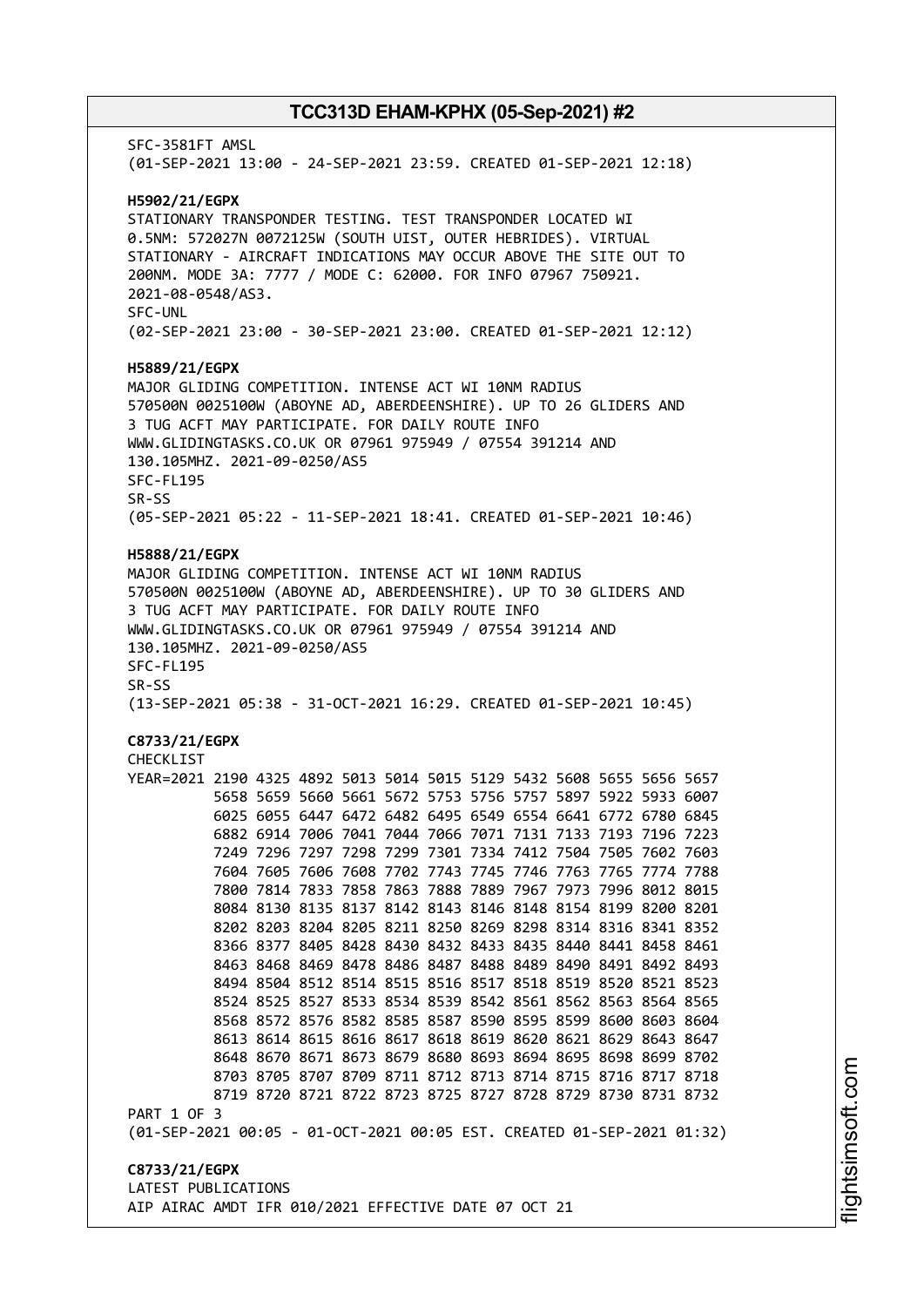AIP SUP IFR 045/2021 EFFECTIVE DATE 26 AUG 21 AIC IFR W083/2021 EFFECTIVE DATE 26 AUG 21 AIC IFR P067/2021 EFFECTIVE DATE 29 JUL 21 AIC IFR Y082/2021 EFFECTIVE DATE 26 AUG 21 (01-SEP-2021 00:05 - 01-OCT-2021 00:05 EST. CREATED 01-SEP-2021 01:32) **C8733/21/EGPX** AIP MIL NIL SUP CHECKLIST AIP IFR 053/2018 060/2018 011/2019 025/2019 003/2020 017/2020 019/2020 023/2020 030/2020 031/2020 032/2020 038/2020 039/2020 046/2020 048/2020 049/2020 052/2020 002/2021 003/2021 007/2021 008/2021 012/2021 014/2021 017/2021 018/2021 019/2021 020/2021 022/2021 023/2021 024/2021 025/2021 026/2021 028/2021 029/2021 030/2021 031/2021 032/2021 034/2021 035/2021 036/2021 037/2021 038/2021 039/2021 041/2021 042/2021 043/2021 044/2021 045/2021 AIP VFR NIL AIP MIL NIL PART 3 OF 3 (01-SEP-2021 00:05 - 01-OCT-2021 00:05 EST. CREATED 01-SEP-2021 01:32) **Q0446/21/EGPX** CHECKLIST YEAR=2021 0404 0405 0406 0407 0408 0412 0424 0428 0433 0440 0441 0442 0444 0445 LATEST PUBLICATIONS AIP AIRAC AMDT IFR 010/2021 EFFECTIVE DATE 07 OCT 21 AIP SUP IFR 045/2021 EFFECTIVE DATE 26 AUG 21 AIC IFR W083/2021 EFFECTIVE DATE 26 AUG 21 AIC IFR P067/2021 EFFECTIVE DATE 29 JUL 21 AIC IFR Y082/2021 EFFECTIVE DATE 26 AUG 21 AIC IFR M079/2021 EFFECTIVE DATE 26 AUG 21 AIC IFR G097/2009 EFFECTIVE DATE 31 DEC 09 AIC CHECKLIST AIP IFR P127/2006 P008/2008 P064/2008 P086/2008 P077/2009 P070/2010 P062/2012 P138/2012 Y009/2014 P002/2018 P053/2018 Y104/2018 Y031/2019 Y055/2019 Y117/2019 Y135/2019 P136/2019 P137/2019 P138/2019 P139/2019 Y140/2019 Y141/2019 Y142/2019 Y001/2020 P003/2020 W008/2020 Y011/2020 Y012/2020 W018/2020 Y024/2020 Y028/2020 Y031/2020 P034/2020 W035/2020 Y036/2020 Y039/2020 Y040/2020 Y041/2020 Y042/2020 Y043/2020 P044/2020 Y045/2020 P046/2020 Y051/2020 Y052/2020 P053/2020 P056/2020 P060/2020 P083/2020 Y085/2020 Y086/2020 Y087/2020 Y002/2021 Y008/2021 Y010/2021 Y011/2021 M012/2021 P017/2021 P018/2021 P026/2021 Y027/2021 Y029/2021 Y037/2021 M044/2021 P045/2021 Y050/2021 Y054/2021 Y055/2021 Y058/2021 M060/2021 Y062/2021 M064/2021 M065/2021 P067/2021 Y068/2021 M070/2021 M071/2021 M072/2021 M073/2021 M074/2021 M075/2021 Y076/2021 M077/2021 M078/2021 M079/2021 Y080/2021 Y081/2021 Y082/2021 W083/2021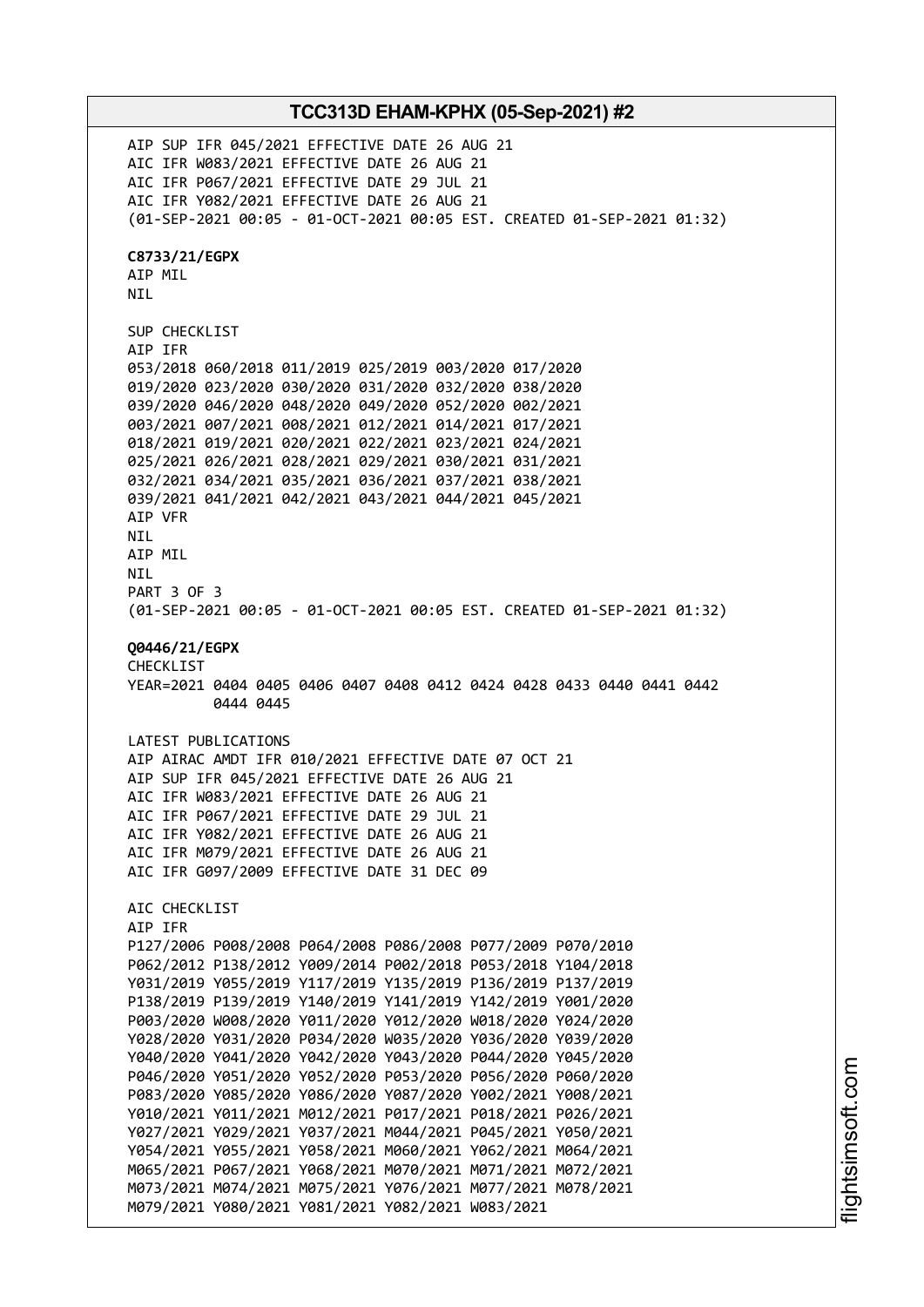AIP VFR NIL AIP MIL NIL SUP CHECKLIST AIP IFR 053/2018 060/2018 011/2019 025/2019 003/2020 017/2020 019/2020 023/2020 030/2020 031/2020 032/2020 038/2020 (01-SEP-2021 00:05 - 01-OCT-2021 00:05 EST. CREATED 01-SEP-2021 01:28) **V0022/21/EGPX** P138/2019 P139/2019 Y140/2019 Y141/2019 Y142/2019 Y001/2020 P003/2020 W008/2020 Y011/2020 Y012/2020 W018/2020 Y024/2020 Y028/2020 Y031/2020 P034/2020 W035/2020 Y036/2020 Y039/2020 Y040/2020 Y041/2020 Y042/2020 Y043/2020 P044/2020 Y045/2020 P046/2020 Y051/2020 Y052/2020 P053/2020 P056/2020 P060/2020 P083/2020 Y085/2020 Y086/2020 Y087/2020 Y002/2021 Y008/2021 Y010/2021 Y011/2021 M012/2021 P017/2021 P018/2021 P026/2021 Y027/2021 Y029/2021 Y037/2021 M044/2021 P045/2021 Y050/2021 Y054/2021 Y055/2021 Y058/2021 M060/2021 Y062/2021 M064/2021 M065/2021 P067/2021 Y068/2021 M070/2021 M071/2021 M072/2021 M073/2021 M074/2021 M075/2021 Y076/2021 M077/2021 M078/2021 M079/2021 Y080/2021 Y081/2021 Y082/2021 W083/2021 AIP VFR NIL AIP MIL NIL SUP CHECKLIST AIP IFR 053/2018 060/2018 011/2019 025/2019 003/2020 017/2020 019/2020 023/2020 030/2020 031/2020 032/2020 038/2020 039/2020 046/2020 048/2020 049/2020 052/2020 002/2021 003/2021 007/2021 008/2021 012/2021 014/2021 017/2021 018/2021 019/2021 020/2021 022/2021 023/2021 024/2021 025/2021 026/2021 028/2021 029/2021 030/2021 031/2021 032/2021 034/2021 035/2021 036/2021 037/2021 038/2021 039/2021 041/2021 042/2021 043/2021 044/2021 045/2021 AIP VFR **NTL** AIP MIL NIL PART 2 OF 2 (01-SEP-2021 00:05 - 01-OCT-2021 00:05 EST. CREATED 01-SEP-2021 01:28) **Q0446/21/EGPX** 039/2020 046/2020 048/2020 049/2020 052/2020 002/2021 003/2021 007/2021 008/2021 012/2021 014/2021 017/2021 018/2021 019/2021 020/2021 022/2021 023/2021 024/2021 025/2021 026/2021 028/2021 029/2021 030/2021 031/2021 032/2021 034/2021 035/2021 036/2021 037/2021 038/2021 039/2021 041/2021 042/2021 043/2021 044/2021 045/2021 AIP VFR **NTI** AIP MIL **NTI** (01-SEP-2021 00:05 - 01-OCT-2021 00:05 EST. CREATED 01-SEP-2021 01:28)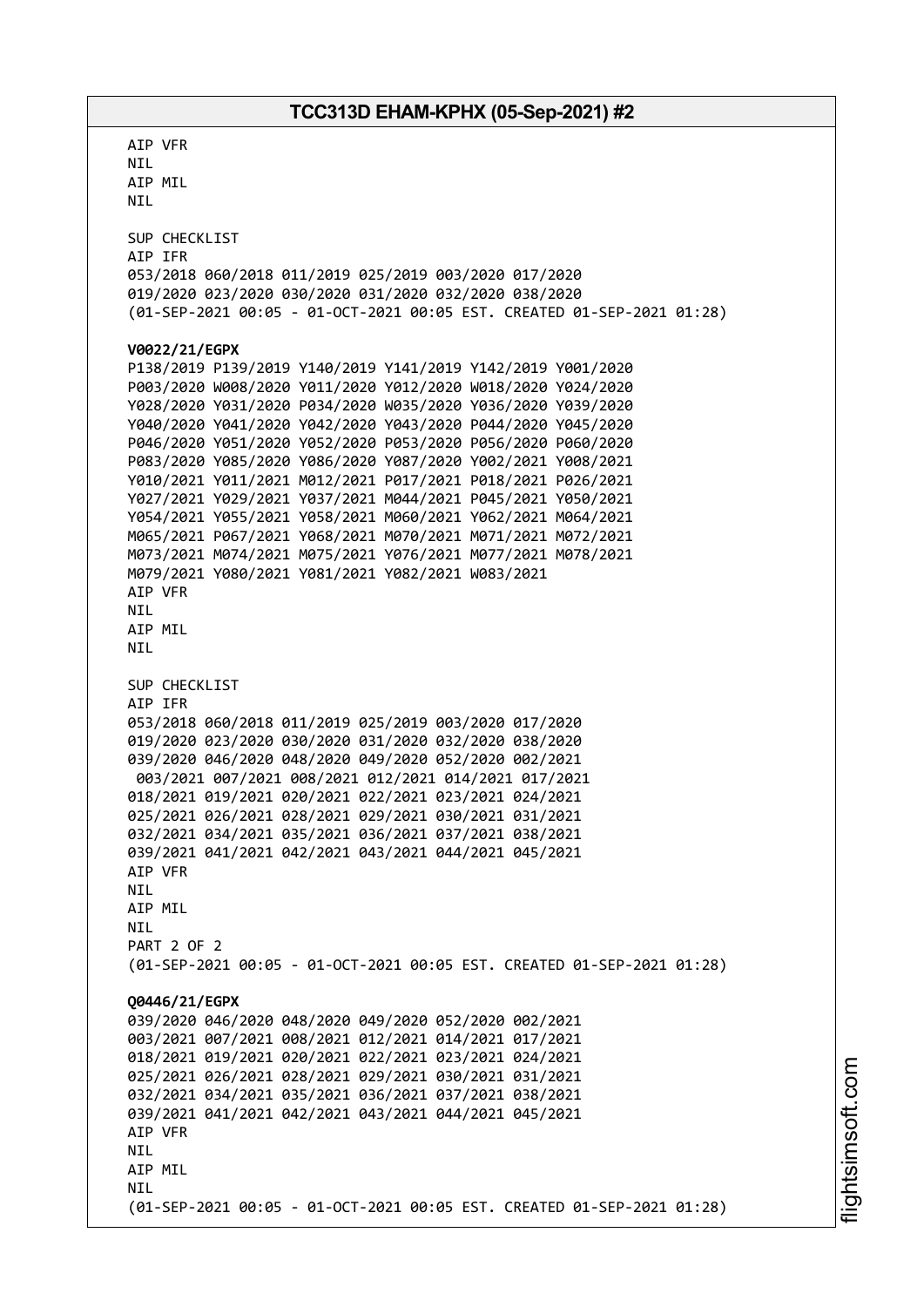**V0022/21/EGPX** CHECKLIST YEAR=2021 0012 0014 0020 0021 LATEST PUBLICATIONS AIP AIRAC AMDT IFR 010/2021 EFFECTIVE DATE 07 OCT 21 AIP SUP IFR 045/2021 EFFECTIVE DATE 26 AUG 21 AIC IFR W083/2021 EFFECTIVE DATE 26 AUG 21 AIC IFR P067/2021 EFFECTIVE DATE 29 JUL 21 AIC IFR Y082/2021 EFFECTIVE DATE 26 AUG 21 AIC IFR M079/2021 EFFECTIVE DATE 26 AUG 21 AIC IFR G097/2009 EFFECTIVE DATE 31 DEC 09 AIC CHECKLIST AIP IFR P127/2006 P008/2008 P064/2008 P086/2008 P077/2009 P070/2010 P062/2012 P138/2012 Y009/2014 P002/2018 P053/2018 Y104/2018 Y031/2019 Y055/2019 Y117/2019 Y135/2019 P136/2019 P137/2019 PART 1 OF 2 (01-SEP-2021 00:05 - 01-OCT-2021 00:05 EST. CREATED 01-SEP-2021 01:28) **G0265/21/EGPX** CHECKLIST YEAR=2021 NIL LATEST PUBLICATIONS AIP AIRAC AMDT IFR 010/2021 EFFECTIVE DATE 07 OCT 21 AIP SUP IFR 045/2021 EFFECTIVE DATE 26 AUG 21 AIC IFR W083/2021 EFFECTIVE DATE 26 AUG 21 AIC IFR P067/2021 EFFECTIVE DATE 29 JUL 21 AIC IFR Y082/2021 EFFECTIVE DATE 26 AUG 21 AIC IFR M079/2021 EFFECTIVE DATE 26 AUG 21 AIC IFR G097/2009 EFFECTIVE DATE 31 DEC 09 ATC CHECKLIST AIP IFR P127/2006 P008/2008 P064/2008 P086/2008 P077/2009 P070/2010 P062/2012 P138/2012 Y009/2014 P002/2018 P053/2018 Y104/2018 Y031/2019 Y055/2019 Y117/2019 Y135/2019 P136/2019 P137/2019 PART 1 OF 2 (01-SEP-2021 00:05 - 01-OCT-2021 00:05 EST. CREATED 01-SEP-2021 01:25) **G0265/21/EGPX** P138/2019 P139/2019 Y140/2019 Y141/2019 Y142/2019 Y001/2020 P003/2020 W008/2020 Y011/2020 Y012/2020 W018/2020 Y024/2020 Y028/2020 Y031/2020 P034/2020 W035/2020 Y036/2020 Y039/2020 Y040/2020 Y041/2020 Y042/2020 Y043/2020 P044/2020 Y045/2020 P046/2020 Y051/2020 Y052/2020 P053/2020 P056/2020 P060/2020 P083/2020 Y085/2020 Y086/2020 Y087/2020 Y002/2021 Y008/2021 Y010/2021 Y011/2021 M012/2021 P017/2021 P018/2021 P026/2021 Y027/2021 Y029/2021 Y037/2021 M044/2021 P045/2021 Y050/2021 Y054/2021 Y055/2021 Y058/2021 M060/2021 Y062/2021 M064/2021 M065/2021 P067/2021 Y068/2021 M070/2021 M071/2021 M072/2021 M073/2021 M074/2021 M075/2021 Y076/2021 M077/2021 M078/2021 M079/2021 Y080/2021 Y081/2021 Y082/2021 W083/2021 AIP VFR **NTL**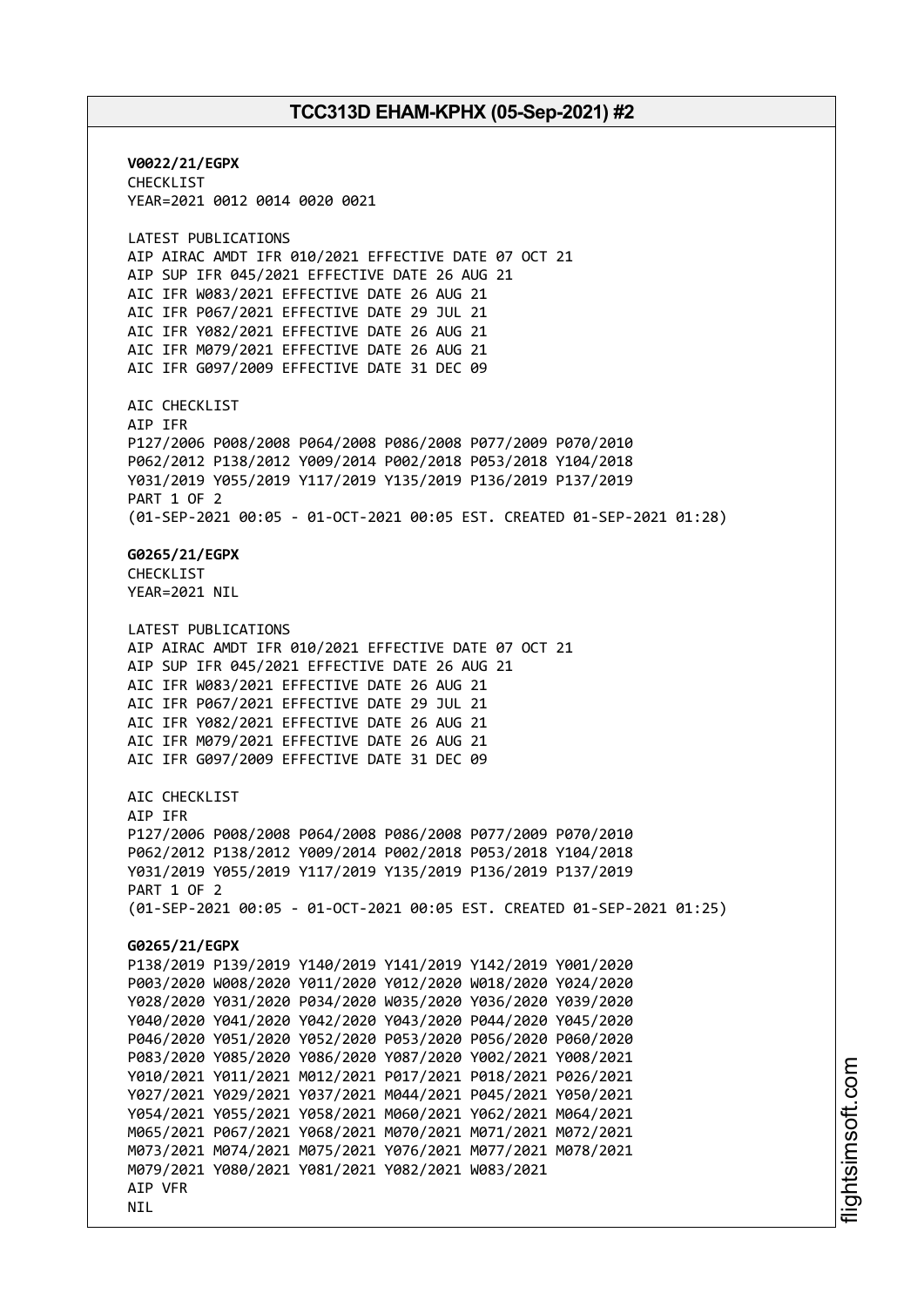AIP MIL NIL SUP CHECKLIST AIP IFR 053/2018 060/2018 011/2019 025/2019 003/2020 017/2020 019/2020 023/2020 030/2020 031/2020 032/2020 038/2020 039/2020 046/2020 048/2020 049/2020 052/2020 002/2021 (01-SEP-2021 00:05 - 01-OCT-2021 00:05 EST. CREATED 01-SEP-2021 01:25) **A3094/21/EGPX** P046/2020 Y051/2020 Y052/2020 P053/2020 P056/2020 P060/2020 P083/2020 Y085/2020 Y086/2020 Y087/2020 Y002/2021 Y008/2021 Y010/2021 Y011/2021 M012/2021 P017/2021 P018/2021 P026/2021 Y027/2021 Y029/2021 Y037/2021 M044/2021 P045/2021 Y050/2021 Y054/2021 Y055/2021 Y058/2021 M060/2021 Y062/2021 M064/2021 M065/2021 P067/2021 Y068/2021 M070/2021 M071/2021 M072/2021 M073/2021 M074/2021 M075/2021 Y076/2021 M077/2021 M078/2021 M079/2021 Y080/2021 Y081/2021 Y082/2021 W083/2021 AIP VFR NIL AIP MIL NIL SUP CHECKLIST AIP IFR 053/2018 060/2018 011/2019 025/2019 003/2020 017/2020 019/2020 023/2020 030/2020 031/2020 032/2020 038/2020 039/2020 046/2020 048/2020 049/2020 052/2020 002/2021 003/2021 007/2021 008/2021 012/2021 014/2021 017/2021 018/2021 019/2021 020/2021 022/2021 023/2021 024/2021 025/2021 026/2021 028/2021 029/2021 030/2021 031/2021 032/2021 034/2021 035/2021 036/2021 037/2021 038/2021 039/2021 041/2021 042/2021 043/2021 044/2021 045/2021 AIP VFR **NTI** AIP MIL **NTI** END PART 2 OF 2 (01-SEP-2021 00:05 - 01-OCT-2021 00:05 EST. CREATED 01-SEP-2021 01:19) **A3094/21/EGPX** CHECKLIST YEAR=2021 1471 1740 1798 1940 1970 2025 2032 2033 2034 2078 2111 2138 2167 2168 2224 2259 2290 2320 2391 2393 2398 2410 2411 2434 2441 2445 2510 2527 2528 2530 2583 2596 2597 2598 2599 2600 2601 2602 2611 2612 2629 2641 2642 2674 2694 2701 2702 2705 2709 2745 2777 2787 2791 2818 2820 2836 2853 2879 2881 2882 2891 2905 2916 2917 2918 2936 2937 2950 2979 2980 2981 2982 2983 2998 3002 3016 3023 3024 3026 3027 3028 3029 3037 3040 3041 3042 3043 3047 3063 3064 3065 3066 3067 3069 3075 3076 3078 3079 3080 3086 3087 3088 3089 3091 3093 LATEST PUBLICATIONS AIP AIRAC AMDT IFR 010/2021 EFFECTIVE DATE 07 OCT 21 AIP SUP IFR 045/2021 EFFECTIVE DATE 26 AUG 21 AIC IFR W083/2021 EFFECTIVE DATE 26 AUG 21 AIC IFR P067/2021 EFFECTIVE DATE 29 JUL 21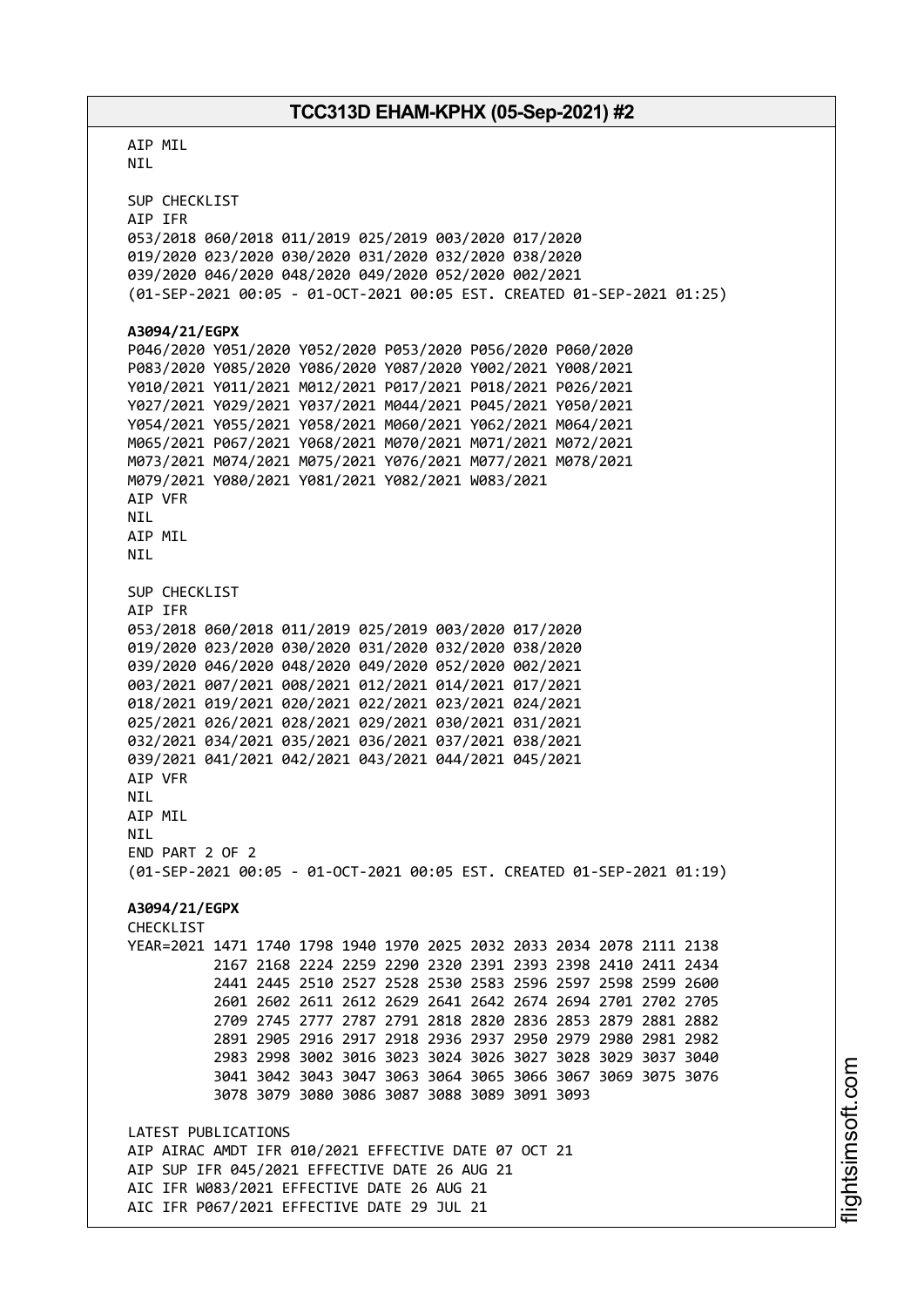**TCC313D EHAM-KPHX (05-Sep-2021) #2** AIC IFR Y082/2021 EFFECTIVE DATE 26 AUG 21 AIC IFR M079/2021 EFFECTIVE DATE 26 AUG 21 AIC IFR G097/2009 EFFECTIVE DATE 31 DEC 09 AIC CHECKLIST AIP IFR P127/2006 P008/2008 P064/2008 P086/2008 P077/2009 P070/2010 P062/2012 P138/2012 Y009/2014 P002/2018 P053/2018 Y104/2018 Y031/2019 Y055/2019 Y117/2019 Y135/2019 P136/2019 P137/2019 P138/2019 P139/2019 Y140/2019 Y141/2019 Y142/2019 Y001/2020 P003/2020 W008/2020 Y011/2020 Y012/2020 W018/2020 Y024/2020 Y028/2020 Y031/2020 P034/2020 W035/2020 Y036/2020 Y039/2020 Y040/2020 Y041/2020 Y042/2020 Y043/2020 P044/2020 Y045/2020 END PART 1 OF 2 (01-SEP-2021 00:05 - 01-OCT-2021 00:05 EST. CREATED 01-SEP-2021 01:19) **F0817/21/EGPX** CHECKLIST YEAR=2021 0811 0812 0813 0814 0815 0816 LATEST PUBLICATIONS AIP AIRAC AMDT IFR 010/2021 EFFECTIVE DATE 07 OCT 21 AIP SUP IFR 045/2021 EFFECTIVE DATE 26 AUG 21 AIC IFR W083/2021 EFFECTIVE DATE 26 AUG 21 AIC IFR P067/2021 EFFECTIVE DATE 29 JUL 21 AIC IFR Y082/2021 EFFECTIVE DATE 26 AUG 21 AIC IFR M079/2021 EFFECTIVE DATE 26 AUG 21 AIC IFR G097/2009 EFFECTIVE DATE 31 DEC 09 AIC CHECKLIST AIP IFR P127/2006 P008/2008 P064/2008 P086/2008 P077/2009 P070/2010 P062/2012 P138/2012 Y009/2014 P002/2018 P053/2018 Y104/2018 Y031/2019 Y055/2019 Y117/2019 Y135/2019 P136/2019 P137/2019 P138/2019 P139/2019 Y140/2019 Y141/2019 Y142/2019 Y001/2020 P003/2020 W008/2020 Y011/2020 Y012/2020 W018/2020 Y024/2020 Y028/2020 Y031/2020 P034/2020 W035/2020 Y036/2020 Y039/2020 Y040/2020 Y041/2020 Y042/2020 Y043/2020 P044/2020 Y045/2020 P046/2020 Y051/2020 Y052/2020 P053/2020 P056/2020 P060/2020 P083/2020 Y085/2020 Y086/2020 Y087/2020 Y002/2021 Y008/2021 END PART 1 OF 2 (01-SEP-2021 00:05 - 01-OCT-2021 00:05 EST. CREATED 01-SEP-2021 01:16) **F0817/21/EGPX** Y010/2021 Y011/2021 M012/2021 P017/2021 P018/2021 P026/2021 Y027/2021 Y029/2021 Y037/2021 M044/2021 P045/2021 Y050/2021 Y054/2021 Y055/2021 Y058/2021 M060/2021 Y062/2021 M064/2021 M065/2021 P067/2021 Y068/2021 M070/2021 M071/2021 M072/2021 M073/2021 M074/2021 M075/2021 Y076/2021 M077/2021 M078/2021 M079/2021 Y080/2021 Y081/2021 Y082/2021 W083/2021 AIP VFR NIL AIP MIL **NTI** SUP CHECKLIST AIP IFR 053/2018 060/2018 011/2019 025/2019 003/2020 017/2020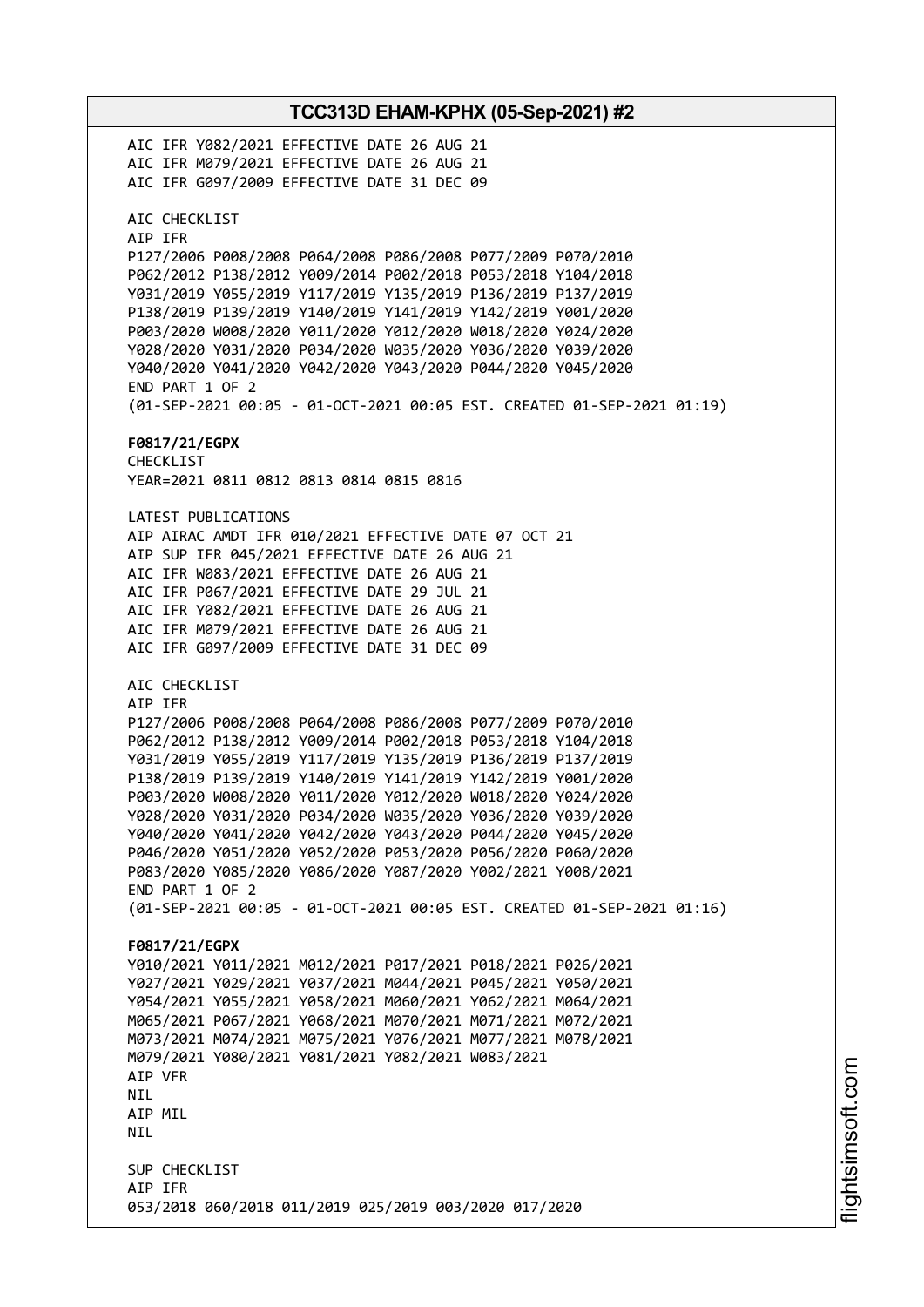019/2020 023/2020 030/2020 031/2020 032/2020 038/2020 039/2020 046/2020 048/2020 049/2020 052/2020 002/2021 003/2021 007/2021 008/2021 012/2021 014/2021 017/2021 018/2021 019/2021 020/2021 022/2021 023/2021 024/2021 025/2021 026/2021 028/2021 029/2021 030/2021 031/2021 032/2021 034/2021 035/2021 036/2021 037/2021 038/2021 039/2021 041/2021 042/2021 043/2021 044/2021 045/2021 AIP VFR NIL AIP MIL NIL END PART 2 OF 2 (01-SEP-2021 00:05 - 01-OCT-2021 00:05 EST. CREATED 01-SEP-2021 01:16) **P0003/21/EGPX** CHECKLIST YEAR=2021 0001 0002 LATEST PUBLICATIONS AIP AIRAC AMDT IFR 010/2021 EFFECTIVE DATE 07 OCT 21 AIP SUP IFR 045/2021 EFFECTIVE DATE 26 AUG 21 AIC IFR W083/2021 EFFECTIVE DATE 26 AUG 21 AIC IFR P067/2021 EFFECTIVE DATE 29 JUL 21 AIC IFR Y082/2021 EFFECTIVE DATE 26 AUG 21 AIC IFR M079/2021 EFFECTIVE DATE 26 AUG 21 AIC IFR G097/2009 EFFECTIVE DATE 31 DEC 09 AIC CHECKLIST AIP IFR P127/2006 P008/2008 P064/2008 P086/2008 P077/2009 P070/2010 P062/2012 P138/2012 Y009/2014 P002/2018 P053/2018 Y104/2018 Y031/2019 Y055/2019 Y117/2019 Y135/2019 P136/2019 P137/2019 P138/2019 P139/2019 Y140/2019 Y141/2019 Y142/2019 Y001/2020 P003/2020 W008/2020 Y011/2020 Y012/2020 W018/2020 Y024/2020 Y028/2020 Y031/2020 P034/2020 W035/2020 Y036/2020 Y039/2020 Y040/2020 Y041/2020 Y042/2020 Y043/2020 P044/2020 Y045/2020 P046/2020 Y051/2020 Y052/2020 P053/2020 P056/2020 P060/2020 P083/2020 Y085/2020 Y086/2020 Y087/2020 Y002/2021 Y008/2021 Y010/2021 Y011/2021 M012/2021 P017/2021 P018/2021 P026/2021 Y027/2021 Y029/2021 Y037/2021 M044/2021 P045/2021 Y050/2021 Y054/2021 Y055/2021 Y058/2021 M060/2021 Y062/2021 M064/2021 M065/2021 P067/2021 Y068/2021 M070/2021 M071/2021 M072/2021 M073/2021 M074/2021 M075/2021 Y076/2021 M077/2021 M078/2021 M079/2021 Y080/2021 Y081/2021 Y082/2021 W083/2021 AIP VFR **NTI** AIP MIL **NTI** (01-SEP-2021 00:05 - 01-OCT-2021 00:05 EST. CREATED 01-SEP-2021 01:14) **P0003/21/EGPX** SUP CHECKLIST AIP IFR 053/2018 060/2018 011/2019 025/2019 003/2020 017/2020 019/2020 023/2020 030/2020 031/2020 032/2020 038/2020 039/2020 046/2020 048/2020 049/2020 052/2020 002/2021 003/2021 007/2021 008/2021 012/2021 014/2021 017/2021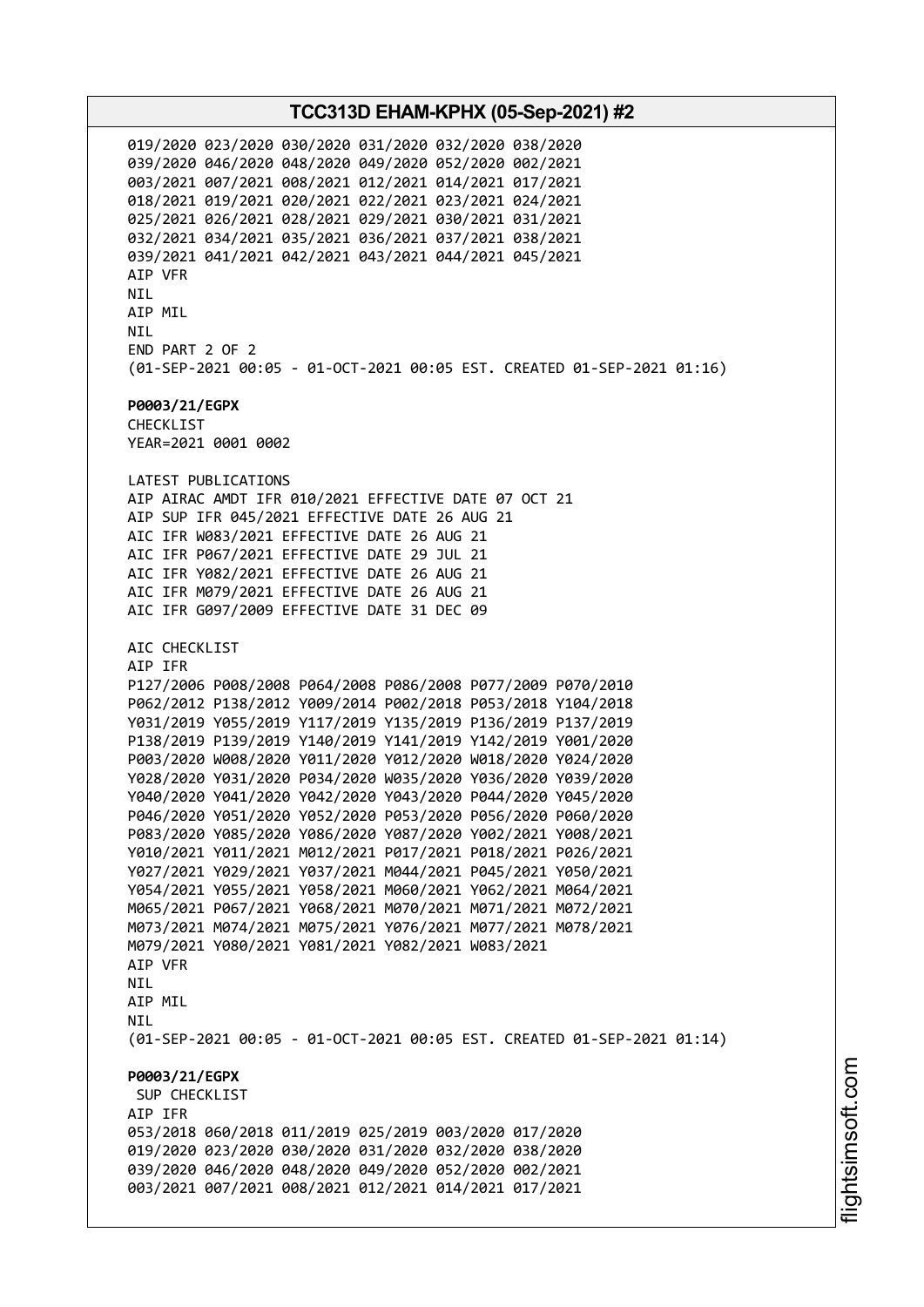018/2021 019/2021 020/2021 022/2021 023/2021 024/2021 025/2021 026/2021 028/2021 029/2021 030/2021 031/2021 032/2021 034/2021 035/2021 036/2021 037/2021 038/2021 039/2021 041/2021 042/2021 043/2021 044/2021 045/2021 AIP VFR NIL AIP MIL NIL (01-SEP-2021 00:05 - 01-OCT-2021 00:05 EST. CREATED 01-SEP-2021 01:14) **K0379/21/EGPX** M065/2021 P067/2021 Y068/2021 M070/2021 M071/2021 M072/2021 M073/2021 M074/2021 M075/2021 Y076/2021 M077/2021 M078/2021 M079/2021 Y080/2021 Y081/2021 Y082/2021 W083/2021 AIP VFR NIL AIP MIL NIL SUP CHECKLIST AIP IFR 053/2018 060/2018 011/2019 025/2019 003/2020 017/2020 019/2020 023/2020 030/2020 031/2020 032/2020 038/2020 039/2020 046/2020 048/2020 049/2020 052/2020 002/2021 003/2021 007/2021 008/2021 012/2021 014/2021 017/2021 018/2021 019/2021 020/2021 022/2021 023/2021 024/2021 025/2021 026/2021 028/2021 029/2021 030/2021 031/2021 032/2021 034/2021 035/2021 036/2021 037/2021 038/2021 039/2021 041/2021 042/2021 043/2021 044/2021 045/2021 AIP VFR NIL AIP MIL END PART 2 OF 2 (01-SEP-2021 00:05 - 01-OCT-2021 00:05 EST. CREATED 01-SEP-2021 01:11) **J3415/21/EGPX** CHECKLIST YEAR=2021 2841 3101 3160 3165 3311 3312 3314 3315 3318 3321 3345 3367 3369 3370 3371 3372 3373 3374 3375 3376 3377 3378 3379 3380 3381 3382 3383 3395 3396 3397 3398 3399 3400 3401 3402 3403 3404 3405 3406 3407 3408 3410 3411 3412 LATEST PUBLICATIONS AIP AIRAC AMDT IFR 010/2021 EFFECTIVE DATE 07 OCT 21 AIP SUP IFR 045/2021 EFFECTIVE DATE 26 AUG 21 AIC IFR W083/2021 EFFECTIVE DATE 26 AUG 21 AIC IFR P067/2021 EFFECTIVE DATE 29 JUL 21 AIC IFR Y082/2021 EFFECTIVE DATE 26 AUG 21 AIC IFR M079/2021 EFFECTIVE DATE 26 AUG 21 AIC IFR G097/2009 EFFECTIVE DATE 31 DEC 09 AIC CHECKLIST AIP IFR P127/2006 P008/2008 P064/2008 P086/2008 P077/2009 P070/2010 P062/2012 P138/2012 Y009/2014 P002/2018 P053/2018 Y104/2018 Y031/2019 Y055/2019 Y117/2019 Y135/2019 P136/2019 P137/2019 P138/2019 P139/2019 Y140/2019 Y141/2019 Y142/2019 Y001/2020 P003/2020 W008/2020 Y011/2020 Y012/2020 W018/2020 Y024/2020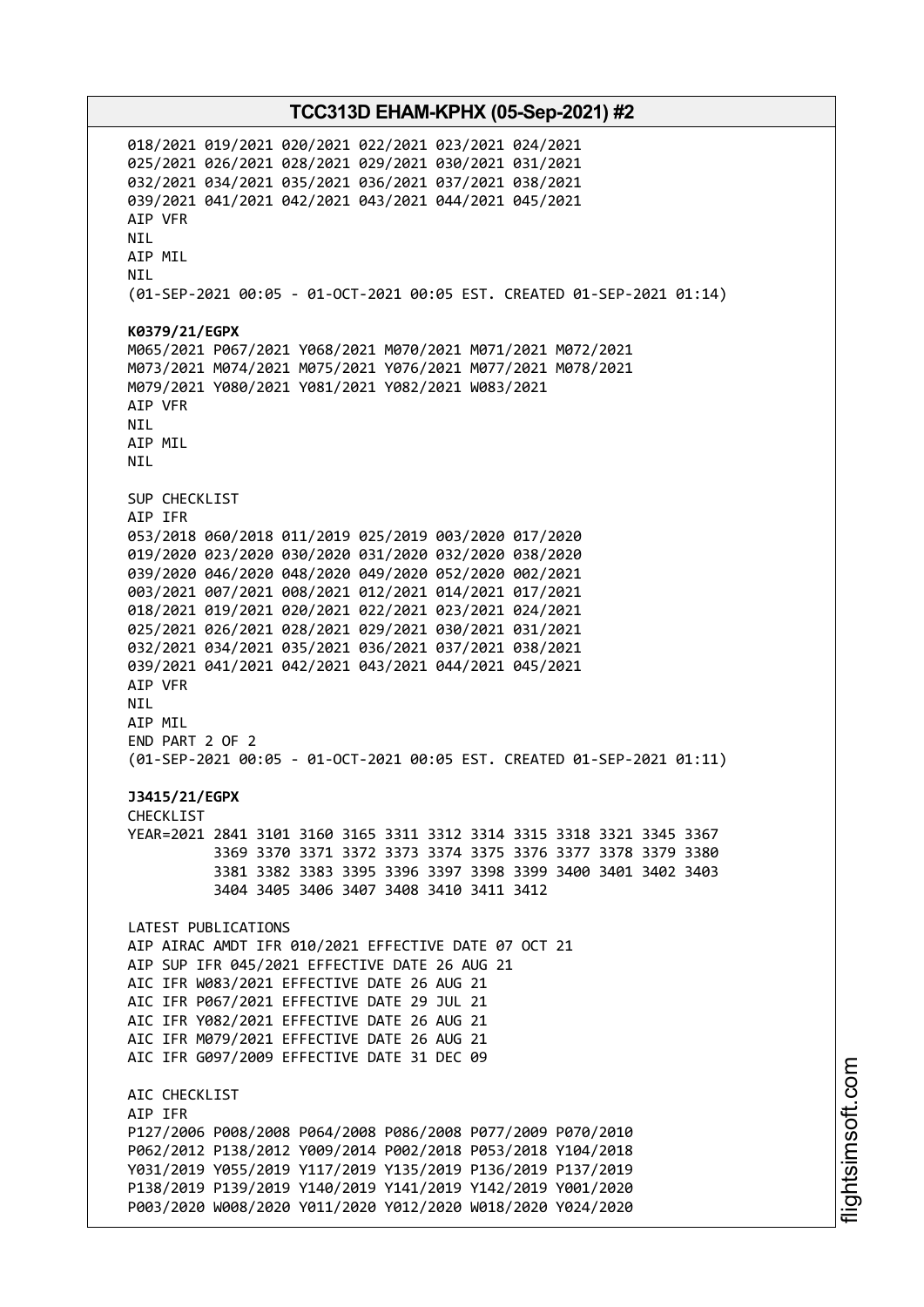Y028/2020 Y031/2020 P034/2020 W035/2020 Y036/2020 Y039/2020 Y040/2020 Y041/2020 Y042/2020 Y043/2020 P044/2020 Y045/2020 P046/2020 Y051/2020 Y052/2020 P053/2020 P056/2020 P060/2020 P083/2020 Y085/2020 Y086/2020 Y087/2020 Y002/2021 Y008/2021 Y010/2021 Y011/2021 M012/2021 P017/2021 P018/2021 P026/2021 Y027/2021 Y029/2021 Y037/2021 M044/2021 P045/2021 Y050/2021 Y054/2021 Y055/2021 Y058/2021 M060/2021 Y062/2021 M064/2021 M065/2021 P067/2021 Y068/2021 M070/2021 M071/2021 M072/2021 (01-SEP-2021 00:05 - 01-OCT-2021 00:05 EST. CREATED 01-SEP-2021 01:11) **K0379/21/EGPX** CHECKLIST YEAR=2021 0254 0255 0259 0260 0262 0263 0271 0275 0276 0277 0281 0286 0287 0292 0293 0298 0299 0303 0307 0313 0314 0316 0319 0321 0324 0325 0329 0333 0334 0335 0338 0342 0343 0344 0345 0346 0348 0351 0352 0353 0354 0355 0359 0360 0364 0365 0367 0368 0371 0372 0374 0375 0376 0377 0378 LATEST PUBLICATIONS AIP AIRAC AMDT IFR 010/2021 EFFECTIVE DATE 07 OCT 21 AIP SUP IFR 045/2021 EFFECTIVE DATE 26 AUG 21 AIC IFR W083/2021 EFFECTIVE DATE 26 AUG 21 AIC IFR P067/2021 EFFECTIVE DATE 29 JUL 21 AIC IFR Y082/2021 EFFECTIVE DATE 26 AUG 21 AIC IFR M079/2021 EFFECTIVE DATE 26 AUG 21 AIC IFR G097/2009 EFFECTIVE DATE 31 DEC 09 AIC CHECKLIST AIP IFR P127/2006 P008/2008 P064/2008 P086/2008 P077/2009 P070/2010 P062/2012 P138/2012 Y009/2014 P002/2018 P053/2018 Y104/2018 Y031/2019 Y055/2019 Y117/2019 Y135/2019 P136/2019 P137/2019 P138/2019 P139/2019 Y140/2019 Y141/2019 Y142/2019 Y001/2020 P003/2020 W008/2020 Y011/2020 Y012/2020 W018/2020 Y024/2020 Y028/2020 Y031/2020 P034/2020 W035/2020 Y036/2020 Y039/2020 Y040/2020 Y041/2020 Y042/2020 Y043/2020 P044/2020 Y045/2020 P046/2020 Y051/2020 Y052/2020 P053/2020 P056/2020 P060/2020 P083/2020 Y085/2020 Y086/2020 Y087/2020 Y002/2021 Y008/2021 Y010/2021 Y011/2021 M012/2021 P017/2021 P018/2021 P026/2021 Y027/2021 Y029/2021 Y037/2021 M044/2021 P045/2021 Y050/2021 Y054/2021 Y055/2021 Y058/2021 M060/2021 Y062/2021 M064/2021 END PART 1 OF 2 (01-SEP-2021 00:05 - 01-OCT-2021 00:05 EST. CREATED 01-SEP-2021 01:11) **H5856/21/EGPX** LATEST PUBLICATIONS AIP AIRAC AMDT IFR 010/2021 EFFECTIVE DATE 07 OCT 21 AIP SUP IFR 045/2021 EFFECTIVE DATE 26 AUG 21 AIC IFR W083/2021 EFFECTIVE DATE 26 AUG 21 AIC IFR P067/2021 EFFECTIVE DATE 29 JUL 21 AIC IFR Y082/2021 EFFECTIVE DATE 26 AUG 21 AIC IFR M079/2021 EFFECTIVE DATE 26 AUG 21 AIC IFR G097/2009 EFFECTIVE DATE 31 DEC 09 ATC CHECKLIST AIP IFR P127/2006 P008/2008 P064/2008 P086/2008 P077/2009 P070/2010 P062/2012 P138/2012 Y009/2014 P002/2018 P053/2018 Y104/2018 Y031/2019 Y055/2019 Y117/2019 Y135/2019 P136/2019 P137/2019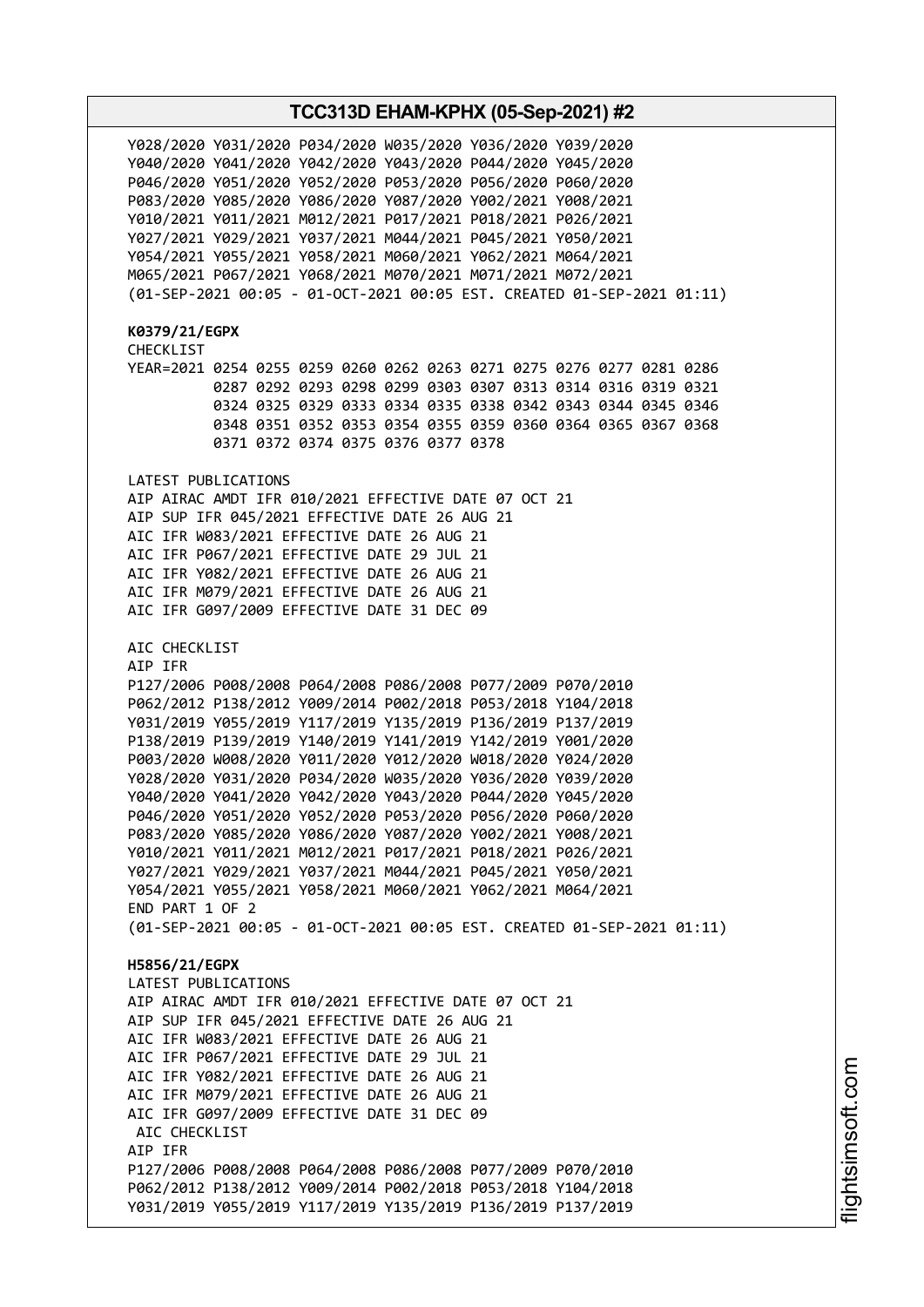**TCC313D EHAM-KPHX (05-Sep-2021) #2** P138/2019 P139/2019 Y140/2019 Y141/2019 Y142/2019 Y001/2020 P003/2020 W008/2020 Y011/2020 Y012/2020 W018/2020 Y024/2020 Y028/2020 Y031/2020 P034/2020 W035/2020 Y036/2020 Y039/2020 Y040/2020 Y041/2020 Y042/2020 Y043/2020 P044/2020 Y045/2020 P046/2020 Y051/2020 Y052/2020 P053/2020 P056/2020 P060/2020 P083/2020 Y085/2020 Y086/2020 Y087/2020 Y002/2021 Y008/2021 Y010/2021 Y011/2021 M012/2021 P017/2021 P018/2021 P026/2021 Y027/2021 Y029/2021 Y037/2021 M044/2021 P045/2021 Y050/2021 Y054/2021 Y055/2021 Y058/2021 M060/2021 Y062/2021 M064/2021 M065/2021 P067/2021 Y068/2021 M070/2021 M071/2021 M072/2021 M073/2021 M074/2021 M075/2021 Y076/2021 M077/2021 M078/2021 PART 2 OF 3 (01-SEP-2021 00:05 - 01-OCT-2021 00:05 EST. CREATED 01-SEP-2021 01:10) **H5856/21/EGPX** M079/2021 Y080/2021 Y081/2021 Y082/2021 W083/2021 AIP VFR NIL AIP MIL **NTI** SUP CHECKLIST AIP IFR 053/2018 060/2018 011/2019 025/2019 003/2020 017/2020 019/2020 023/2020 030/2020 031/2020 032/2020 038/2020 039/2020 046/2020 048/2020 049/2020 052/2020 002/2021 003/2021 007/2021 008/2021 012/2021 014/2021 017/2021 018/2021 019/2021 020/2021 022/2021 023/2021 024/2021 025/2021 026/2021 028/2021 029/2021 030/2021 031/2021 032/2021 034/2021 035/2021 036/2021 037/2021 038/2021 039/2021 041/2021 042/2021 043/2021 044/2021 045/2021 AIP VFR NIL AIP MIL NIL PART 3 OF 3 (01-SEP-2021 00:05 - 01-OCT-2021 00:05 EST. CREATED 01-SEP-2021 01:10) **H5856/21/EGPX** CHECKLIST YEAR=2020 4986 4987 4988 YEAR=2021 0953 0954 0955 0960 1567 1568 1571 1573 1657 1768 1770 1772 1773 1776 1778 1779 1780 1792 1832 1969 2691 2694 2695 2696 3015 3168 3211 3216 3223 3288 3301 3308 3327 3383 3384 3385 3418 3419 3562 3579 3580 3581 3631 4096 4119 4130 4131 4132 4133 4158 4478 4521 4522 4534 4538 4540 4546 4600 4684 4687 4697 4742 4757 4758 4793 4795 4798 4809 4853 4856 4914 4935 5085 5148 5169 5200 5203 5205 5206 5243 5244 5284 5294 5295 5317 5323 5326 5327 5328 5351 5352 5367 5403 5405 5423 5477 5501 5517 5538 5539 5547 5562 5587 5604 5615 5631 5632 5646 5653 5660 5667 5671 5677 5695 5696 5700 5701 5702 5703 5708 5709 5739 5740 5742 5754 5757 5762 5763 5766 5778 5779 5780 5781 5782 5783 5784 5785 5786 5787 5788 5791 5792 5793 5794 5797 5798 5799 5800 5801 5802 5803 5804 5805 5806 5807 5810 5812 5813 5814 5815 5816 5817 5818 5819 5820 5821 5822 5823 5824 5825 5827 5828 5829 5830 5831 5832 5833 5834 5835 5836 5837 5838 5839 5840 5841 5842 5843 5844 5845 5846 5847 5849 5850 5851 5852 5853 5855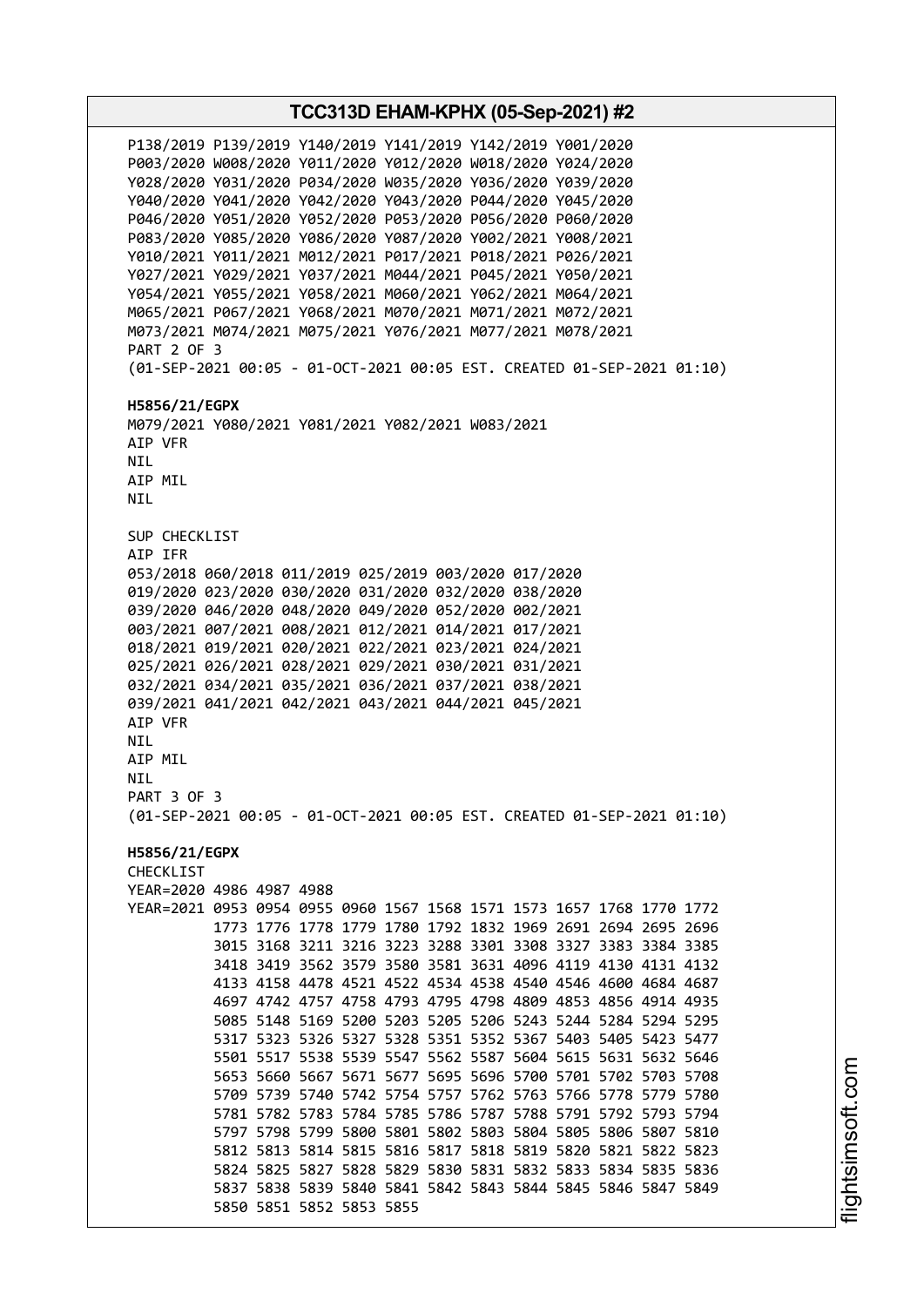PART 1 OF 3 (01-SEP-2021 00:05 - 01-OCT-2021 00:05 EST. CREATED 01-SEP-2021 01:10) **J3415/21/EGPX** SUP CHECKLIST AIP IFR AIP VFR NIL M073/2021 M074/2021 M075/2021 Y076/2021 M077/2021 M078/2021 M079/2021 Y080/2021 Y081/2021 Y082/2021 W083/2021 (01-SEP-2021 00:05 - 01-OCT-2021 00:05 EST. CREATED 01-SEP-2021 01:10) **M3429/21/EGPX** CHECKLIST YEAR=2021 3332 3408 3409 3410 3411 3412 3413 3414 3415 3416 3417 3418 3419 3421 3422 3423 3424 3426 LATEST PUBLICATIONS AIP AIRAC AMDT IFR 010/2021 EFFECTIVE DATE 07 OCT 21 AIP SUP IFR 045/2021 EFFECTIVE DATE 26 AUG 21 AIC IFR W083/2021 EFFECTIVE DATE 26 AUG 21 AIC IFR P067/2021 EFFECTIVE DATE 29 JUL 21 AIC IFR Y082/2021 EFFECTIVE DATE 26 AUG 21 AIC IFR M079/2021 EFFECTIVE DATE 26 AUG 21 AIC IFR G097/2009 EFFECTIVE DATE 31 DEC 09 AIC CHECKLIST AIP IFR P127/2006 P008/2008 P064/2008 P086/2008 P077/2009 P070/2010 P062/2012 P138/2012 Y009/2014 P002/2018 P053/2018 Y104/2018 Y031/2019 Y055/2019 Y117/2019 Y135/2019 P136/2019 P137/2019 P138/2019 P139/2019 Y140/2019 Y141/2019 Y142/2019 Y001/2020 P003/2020 W008/2020 Y011/2020 Y012/2020 W018/2020 Y024/2020 Y028/2020 Y031/2020 P034/2020 W035/2020 Y036/2020 Y039/2020 Y040/2020 Y041/2020 Y042/2020 Y043/2020 P044/2020 Y045/2020 P046/2020 Y051/2020 Y052/2020 P053/2020 P056/2020 P060/2020 P083/2020 Y085/2020 Y086/2020 Y087/2020 Y002/2021 Y008/2021 Y010/2021 Y011/2021 M012/2021 P017/2021 P018/2021 P026/2021 Y027/2021 Y029/2021 Y037/2021 M044/2021 P045/2021 Y050/2021 Y054/2021 Y055/2021 Y058/2021 M060/2021 Y062/2021 M064/2021 M065/2021 P067/2021 Y068/2021 M070/2021 M071/2021 M072/2021 M073/2021 M074/2021 M075/2021 Y076/2021 M077/2021 M078/2021 M079/2021 Y080/2021 Y081/2021 Y082/2021 W083/2021 AIP VFR NIL AIP MIL **NTL** SUP CHECKLIST AIP IFR 053/2018 060/2018 011/2019 025/2019 003/2020 017/2020 (01-SEP-2021 00:05 - 01-OCT-2021 00:05 EST. CREATED 01-SEP-2021 00:59) **B2163/21/EGPX** P138/2019 P139/2019 Y140/2019 Y141/2019 Y142/2019 Y001/2020 P003/2020 W008/2020 Y011/2020 Y012/2020 W018/2020 Y024/2020 Y028/2020 Y031/2020 P034/2020 W035/2020 Y036/2020 Y039/2020 Y040/2020 Y041/2020 Y042/2020 Y043/2020 P044/2020 Y045/2020 P046/2020 Y051/2020 Y052/2020 P053/2020 P056/2020 P060/2020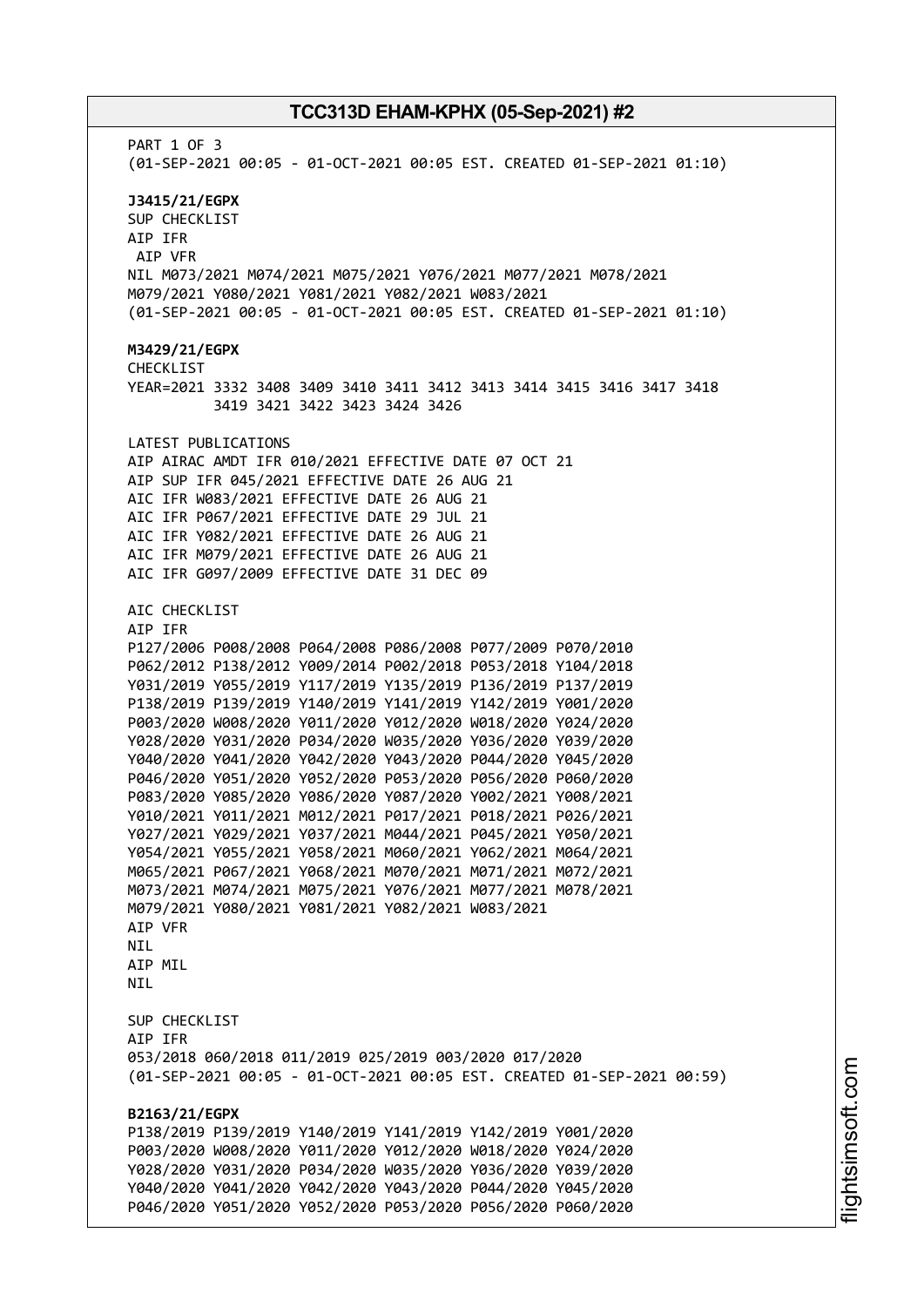P083/2020 Y085/2020 Y086/2020 Y087/2020 Y002/2021 Y008/2021 Y010/2021 Y011/2021 M012/2021 P017/2021 P018/2021 P026/2021 Y027/2021 Y029/2021 Y037/2021 M044/2021 P045/2021 Y050/2021 Y054/2021 Y055/2021 Y058/2021 M060/2021 Y062/2021 M064/2021 M065/2021 P067/2021 Y068/2021 M070/2021 M071/2021 M072/2021 M073/2021 M074/2021 M075/2021 Y076/2021 M077/2021 M078/2021 M079/2021 Y080/2021 Y081/2021 Y082/2021 W083/2021 AIP VFR NIL AIP MIL NIL SUP CHECKLIST AIP IFR 053/2018 060/2018 011/2019 025/2019 003/2020 017/2020 019/2020 023/2020 030/2020 031/2020 032/2020 038/2020 039/2020 046/2020 048/2020 049/2020 052/2020 002/2021 003/2021 007/2021 008/2021 012/2021 014/2021 017/2021 018/2021 019/2021 020/2021 022/2021 023/2021 024/2021 025/2021 026/2021 028/2021 029/2021 030/2021 031/2021 032/2021 034/2021 035/2021 036/2021 037/2021 038/2021 039/2021 041/2021 042/2021 043/2021 044/2021 045/2021 AIP VFR NIL AIP MIL NIL PART 2 OF 2 (01-SEP-2021 00:05 - 01-OCT-2021 00:05 EST. CREATED 01-SEP-2021 00:57) **U5399/21/EGPX** CHECKLIST YEAR=2021 3136 3332 3353 3363 3411 3417 3418 3433 3434 3516 3609 3627 3729 3749 3772 3875 3876 3880 3938 3939 3979 4011 4056 4057 4058 4059 4062 4073 4074 4080 4160 4163 4203 4235 4240 4249 4260 4267 4286 4398 4405 4406 4407 4452 4464 4554 4570 4573 4586 4606 4624 4628 4642 4656 4664 4693 4777 4779 4804 4814 4822 4827 4835 4844 4894 4906 4907 4908 4909 4910 4919 4925 4929 4930 4932 4933 4942 4980 4986 4994 4996 5001 5017 5018 5019 5021 5023 5024 5050 5055 5073 5078 5079 5080 5087 5088 5129 5179 5181 5182 5184 5188 5189 5192 5196 5210 5211 5212 5215 5220 5221 5229 5233 5241 5245 5246 5247 5248 5249 5251 5255 5260 5264 5266 5277 5287 5290 5291 5323 5326 5332 5333 5341 5342 5346 5347 5355 5371 5375 5377 5379 5381 5382 5383 5385 5386 5389 5390 5391 5393 5395 5396 LATEST PUBLICATIONS AIP AIRAC AMDT IFR 010/2021 EFFECTIVE DATE 07 OCT 21 AIP SUP IFR 045/2021 EFFECTIVE DATE 26 AUG 21 AIC IFR W083/2021 EFFECTIVE DATE 26 AUG 21 AIC IFR P067/2021 EFFECTIVE DATE 29 JUL 21 AIC IFR Y082/2021 EFFECTIVE DATE 26 AUG 21 AIC IFR M079/2021 EFFECTIVE DATE 26 AUG 21 AIC IFR G097/2009 EFFECTIVE DATE 31 DEC 09 ATC CHECKLIST AIP IFR P127/2006 P008/2008 P064/2008 P086/2008 P077/2009 P070/2010 P062/2012 P138/2012 Y009/2014 P002/2018 P053/2018 Y104/2018 Y031/2019 Y055/2019 Y117/2019 Y135/2019 P136/2019 P137/2019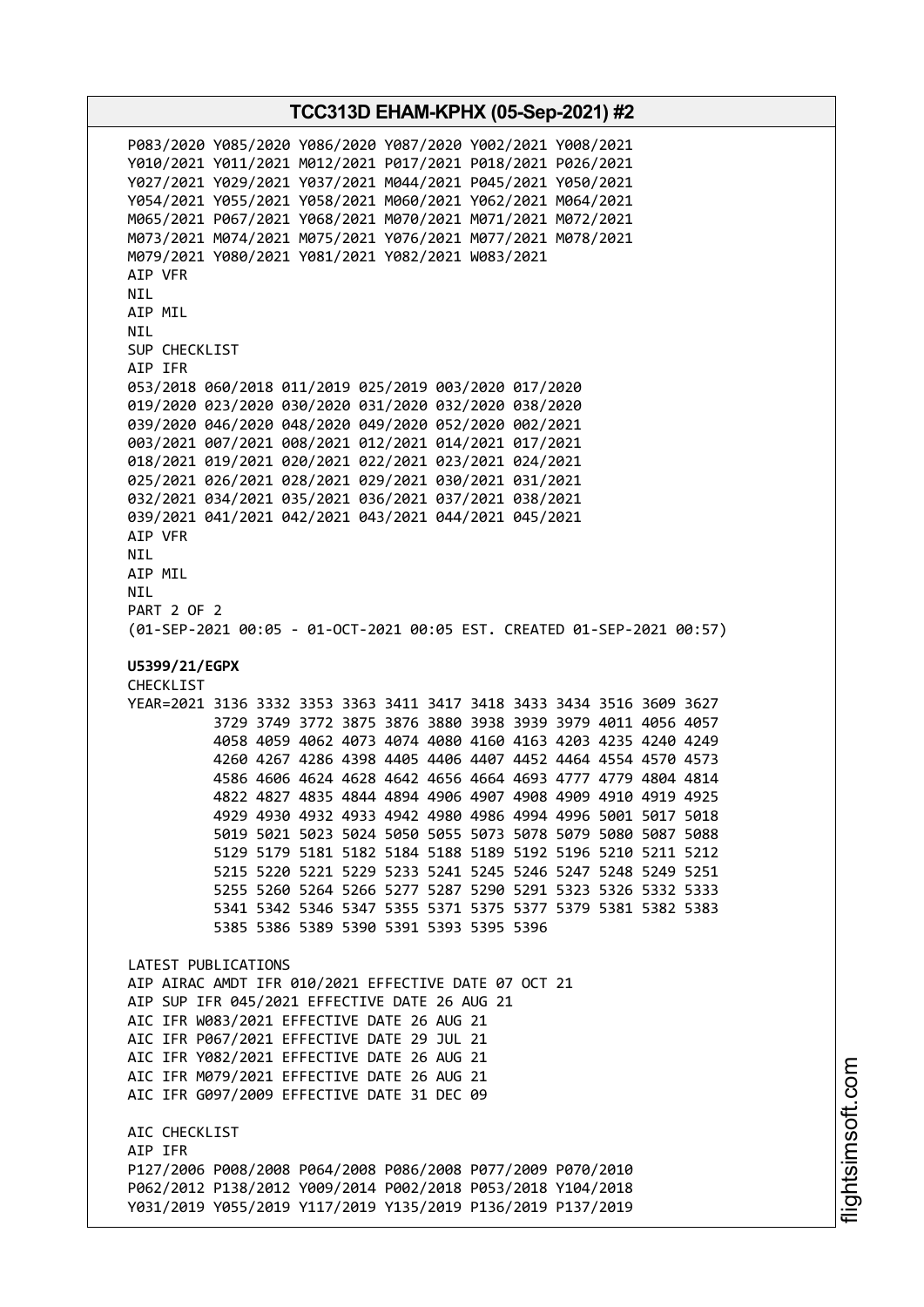| P138/2019 P139/2019 Y140/2019 Y141/2019 Y142/2019 Y001/2020<br>(01-SEP-2021 00:05 - 01-OCT-2021 00:05 EST. CREATED 01-SEP-2021 00:57)                                                                                                                                                                                                                                                                                                                                                                                                                                                                                                                                                                |  |  |  |
|------------------------------------------------------------------------------------------------------------------------------------------------------------------------------------------------------------------------------------------------------------------------------------------------------------------------------------------------------------------------------------------------------------------------------------------------------------------------------------------------------------------------------------------------------------------------------------------------------------------------------------------------------------------------------------------------------|--|--|--|
| U5399/21/EGPX<br>Y028/2020 Y031/2020 P034/2020 W035/2020 Y036/2020 Y039/2020<br>Y040/2020 Y041/2020 Y042/2020 Y043/2020 P044/2020 Y045/2020<br>P046/2020 Y051/2020 Y052/2020 P053/2020 P056/2020 P060/2020<br>P083/2020 Y085/2020 Y086/2020 Y087/2020 Y002/2021 Y008/2021<br>Y010/2021 Y011/2021 M012/2021 P017/2021 P018/2021 P026/2021<br>Y027/2021 Y029/2021 Y037/2021 M044/2021 P045/2021 Y050/2021<br>Y054/2021 Y055/2021 Y058/2021 M060/2021 Y062/2021 M064/2021<br>M065/2021 P067/2021 Y068/2021 M070/2021 M071/2021 M072/2021<br>M073/2021 M074/2021 M075/2021 Y076/2021 M077/2021 M078/2021<br>M079/2021 Y080/2021 Y081/2021 Y082/2021 W083/2021<br>AIP VFR<br>NIL<br>AIP MIL<br><b>NIL</b> |  |  |  |
| SUP CHECKLIST<br>AIP IFR<br>053/2018 060/2018 011/2019 025/2019 003/2020 017/2020<br>019/2020 023/2020 030/2020 031/2020 032/2020 038/2020<br>039/2020 046/2020 048/2020 049/2020 052/2020 002/2021<br>003/2021 007/2021 008/2021 012/2021 014/2021 017/2021<br>018/2021 019/2021 020/2021 022/2021 023/2021 024/2021<br>025/2021 026/2021 028/2021 029/2021 030/2021 031/2021<br>032/2021 034/2021 035/2021 036/2021 037/2021 038/2021<br>039/2021 041/2021 042/2021 043/2021 044/2021 045/2021<br>AIP VFR<br><b>NIL</b><br>AIP MIL<br>NIL<br>(01-SEP-2021 00:05 - 01-OCT-2021 00:05 EST. CREATED 01-SEP-2021 00:57)                                                                                |  |  |  |
| B2163/21/EGPX<br><b>CHECKLIST</b><br>YEAR=2021 1036 1372 1413 1630 1717 1747 1750 1751 1836 1907 1923 1980<br>1990 1999 2017 2018 2033 2036 2038 2067 2073 2074 2075 2082<br>2087 2088 2092 2099 2107 2118 2124 2125 2126 2127 2128 2129                                                                                                                                                                                                                                                                                                                                                                                                                                                             |  |  |  |
| 2130 2133 2139 2140 2145 2146<br>LATEST PUBLICATIONS<br>AIP AIRAC AMDT IFR 010/2021 EFFECTIVE DATE 07 OCT 21<br>AIP SUP IFR 045/2021 EFFECTIVE DATE 26 AUG 21<br>AIC IFR W083/2021 EFFECTIVE DATE 26 AUG 21<br>AIC IFR P067/2021 EFFECTIVE DATE 29 JUL 21<br>AIC IFR Y082/2021 EFFECTIVE DATE 26 AUG 21<br>AIC IFR M079/2021 EFFECTIVE DATE 26 AUG 21<br>AIC IFR G097/2009 EFFECTIVE DATE 31 DEC 09                                                                                                                                                                                                                                                                                                  |  |  |  |
| AIC CHECKLIST<br>AIP IFR<br>P127/2006 P008/2008 P064/2008 P086/2008 P077/2009 P070/2010<br>P062/2012 P138/2012 Y009/2014 P002/2018 P053/2018 Y104/2018<br>Y031/2019 Y055/2019 Y117/2019 Y135/2019 P136/2019 P137/2019<br>PART 1 OF 2<br>(01-SEP-2021 00:05 - 01-OCT-2021 00:05 EST. CREATED 01-SEP-2021 00:57)                                                                                                                                                                                                                                                                                                                                                                                       |  |  |  |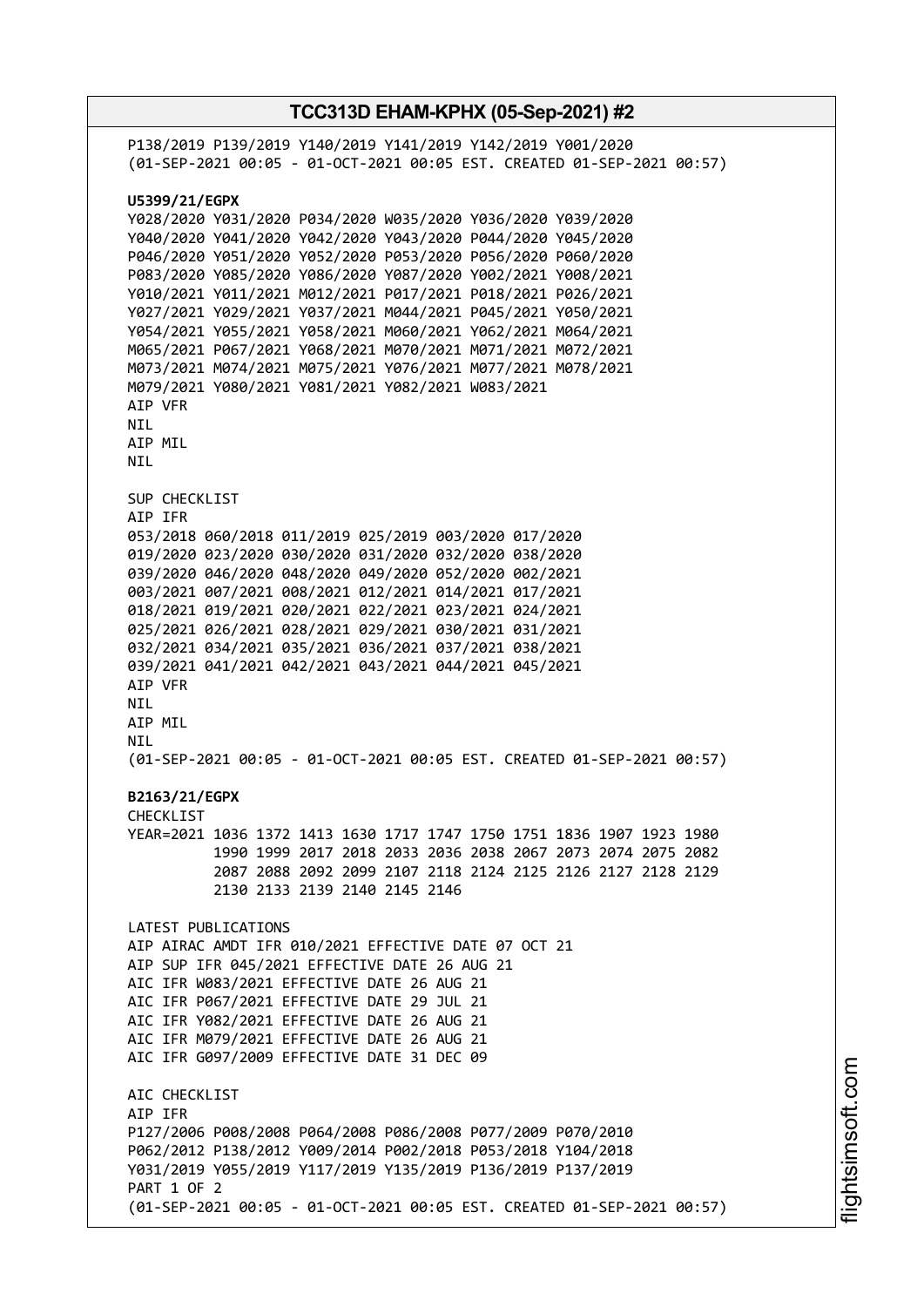**D1226/21/EGPX** CHECKLIST YEAR=2021 1164 1165 1201 1202 1203 1204 1205 1206 1207 1208 1209 1212 1217 1218 1219 1220 1221 1222 1224 1225 LATEST PUBLICATIONS AIP AIRAC AMDT IFR 010/2021 EFFECTIVE DATE 07 OCT 21 AIP SUP IFR 045/2021 EFFECTIVE DATE 26 AUG 21 AIC IFR W083/2021 EFFECTIVE DATE 26 AUG 21 AIC IFR P067/2021 EFFECTIVE DATE 29 JUL 21 AIC IFR Y082/2021 EFFECTIVE DATE 26 AUG 21 AIC IFR M079/2021 EFFECTIVE DATE 26 AUG 21 AIC IFR G097/2009 EFFECTIVE DATE 31 DEC 09 AIC CHECKLIST AIP IFR P127/2006 P008/2008 P064/2008 P086/2008 P077/2009 P070/2010 P062/2012 P138/2012 Y009/2014 P002/2018 P053/2018 Y104/2018 Y031/2019 Y055/2019 Y117/2019 Y135/2019 P136/2019 P137/2019 P138/2019 P139/2019 Y140/2019 Y141/2019 Y142/2019 Y001/2020 P003/2020 W008/2020 Y011/2020 Y012/2020 W018/2020 Y024/2020 Y028/2020 Y031/2020 P034/2020 W035/2020 Y036/2020 Y039/2020 Y040/2020 Y041/2020 Y042/2020 Y043/2020 P044/2020 Y045/2020 P046/2020 Y051/2020 Y052/2020 P053/2020 P056/2020 P060/2020 P083/2020 Y085/2020 Y086/2020 Y087/2020 Y002/2021 Y008/2021 Y010/2021 Y011/2021 M012/2021 P017/2021 P018/2021 P026/2021 Y027/2021 Y029/2021 Y037/2021 M044/2021 P045/2021 Y050/2021 Y054/2021 Y055/2021 Y058/2021 M060/2021 Y062/2021 M064/2021 M065/2021 P067/2021 Y068/2021 M070/2021 M071/2021 M072/2021 M073/2021 M074/2021 M075/2021 Y076/2021 M077/2021 M078/2021 M079/2021 Y080/2021 Y081/2021 Y082/2021 W083/2021 AIP VFR **NTI** AIP MIL **NTI** SUP CHECKLIST AIP IFR 053/2018 060/2018 011/2019 025/2019 003/2020 017/2020 (01-SEP-2021 00:05 - 01-OCT-2021 00:05 EST. CREATED 01-SEP-2021 00:53) **D1226/21/EGPX** 019/2020 023/2020 030/2020 031/2020 032/2020 038/2020 039/2020 046/2020 048/2020 049/2020 052/2020 002/2021 003/2021 007/2021 008/2021 012/2021 014/2021 017/2021 018/2021 019/2021 020/2021 022/2021 023/2021 024/2021 025/2021 026/2021 028/2021 029/2021 030/2021 031/2021 032/2021 034/2021 035/2021 036/2021 037/2021 038/2021 039/2021 041/2021 042/2021 043/2021 044/2021 045/2021 AIP VFR NIL AIP MIL **NTL** (01-SEP-2021 00:05 - 01-OCT-2021 00:05 EST. CREATED 01-SEP-2021 00:52) **L3840/21/EGPX** P083/2020 Y085/2020 Y086/2020 Y087/2020 Y002/2021 Y008/2021

m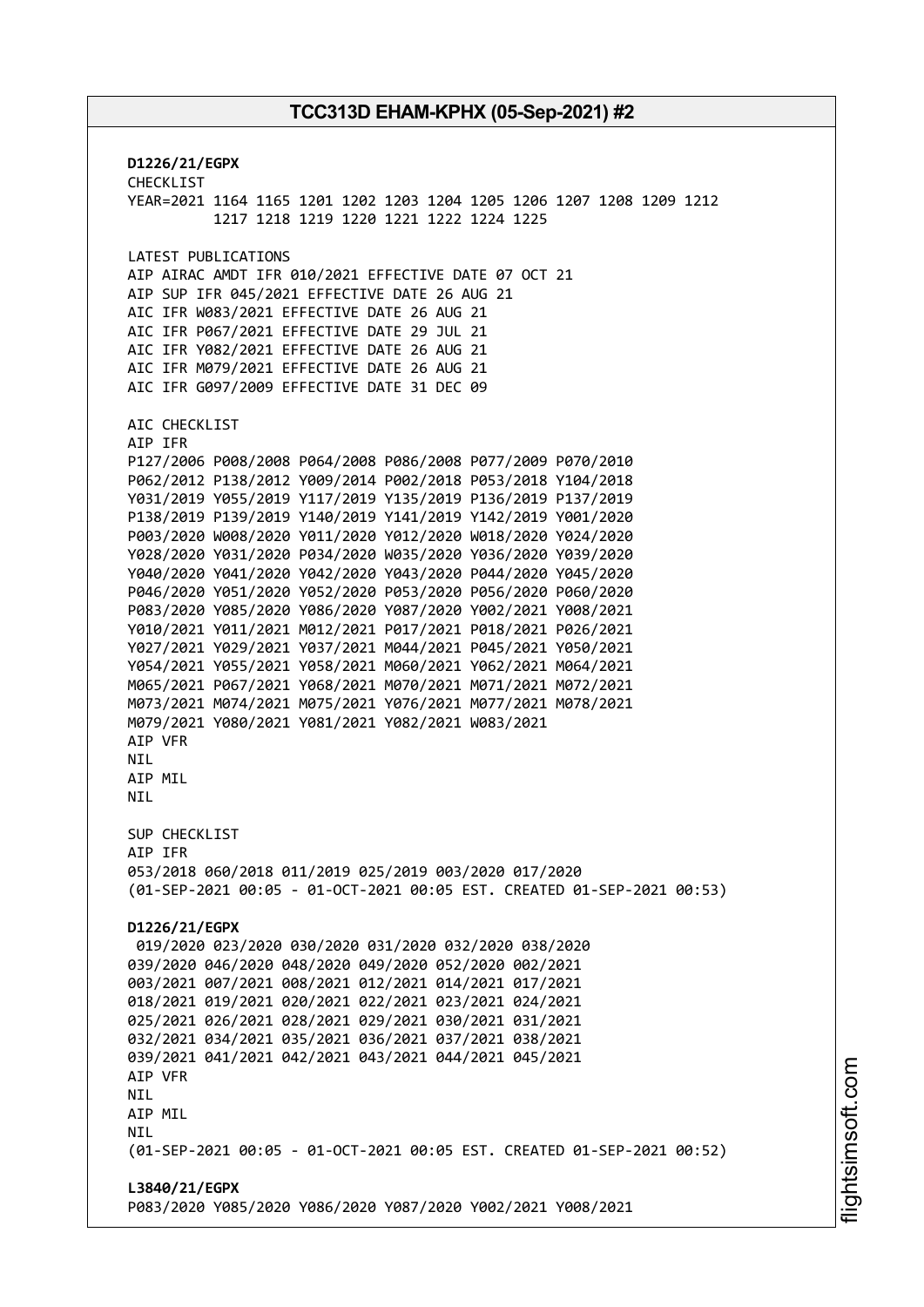Y010/2021 Y011/2021 M012/2021 P017/2021 P018/2021 P026/2021 Y027/2021 Y029/2021 Y037/2021 M044/2021 P045/2021 Y050/2021 Y054/2021 Y055/2021 Y058/2021 M060/2021 Y062/2021 M064/2021 M065/2021 P067/2021 Y068/2021 M070/2021 M071/2021 M072/2021 M073/2021 M074/2021 M075/2021 Y076/2021 M077/2021 M078/2021 M079/2021 Y080/2021 Y081/2021 Y082/2021 W083/2021 AIP VFR NIL AIP MIL NIL SUP CHECKLIST AIP IFR 053/2018 060/2018 011/2019 025/2019 003/2020 017/2020 019/2020 023/2020 030/2020 031/2020 032/2020 038/2020 039/2020 046/2020 048/2020 049/2020 052/2020 002/2021 003/2021 007/2021 008/2021 012/2021 014/2021 017/2021 018/2021 019/2021 020/2021 022/2021 023/2021 024/2021 025/2021 026/2021 028/2021 029/2021 030/2021 031/2021 032/2021 034/2021 035/2021 036/2021 037/2021 038/2021 039/2021 041/2021 042/2021 043/2021 044/2021 045/2021 AIP VFR NIL AIP MIL NIL (01-SEP-2021 00:05 - 01-OCT-2021 00:05 EST. CREATED 01-SEP-2021 00:47) **L3840/21/EGPX** CHECKLIST YEAR=2021 2289 2333 2441 2559 2560 2561 2563 2644 2648 2678 2696 2697 2739 2743 2746 2769 2793 2874 2880 2979 2981 2983 3082 3089 3093 3094 3108 3115 3181 3182 3219 3300 3342 3363 3369 3390 3391 3393 3394 3395 3424 3433 3434 3435 3438 3440 3465 3479 3480 3506 3529 3530 3562 3566 3577 3578 3579 3580 3581 3582 3583 3584 3605 3606 3607 3608 3611 3645 3667 3677 3703 3721 3727 3733 3734 3735 3750 3752 3755 3756 3759 3760 3761 3765 3766 3767 3774 3776 3778 3779 3781 3782 3784 3802 3807 3809 3810 3815 3817 3824 3825 3827 3828 3830 3831 3832 3833 3835 3836 3837 3838 3839 LATEST PUBLICATIONS AIP AIRAC AMDT IFR 010/2021 EFFECTIVE DATE 07 OCT 21 AIP SUP IFR 045/2021 EFFECTIVE DATE 26 AUG 21 AIC IFR W083/2021 EFFECTIVE DATE 26 AUG 21 AIC IFR P067/2021 EFFECTIVE DATE 29 JUL 21 AIC IFR Y082/2021 EFFECTIVE DATE 26 AUG 21 AIC IFR M079/2021 EFFECTIVE DATE 26 AUG 21 AIC IFR G097/2009 EFFECTIVE DATE 31 DEC 09 AIC CHECKLIST AIP IFR P127/2006 P008/2008 P064/2008 P086/2008 P077/2009 P070/2010 P062/2012 P138/2012 Y009/2014 P002/2018 P053/2018 Y104/2018 Y031/2019 Y055/2019 Y117/2019 Y135/2019 P136/2019 P137/2019 P138/2019 P139/2019 Y140/2019 Y141/2019 Y142/2019 Y001/2020 P003/2020 W008/2020 Y011/2020 Y012/2020 W018/2020 Y024/2020 Y028/2020 Y031/2020 P034/2020 W035/2020 Y036/2020 Y039/2020 Y040/2020 Y041/2020 Y042/2020 Y043/2020 P044/2020 Y045/2020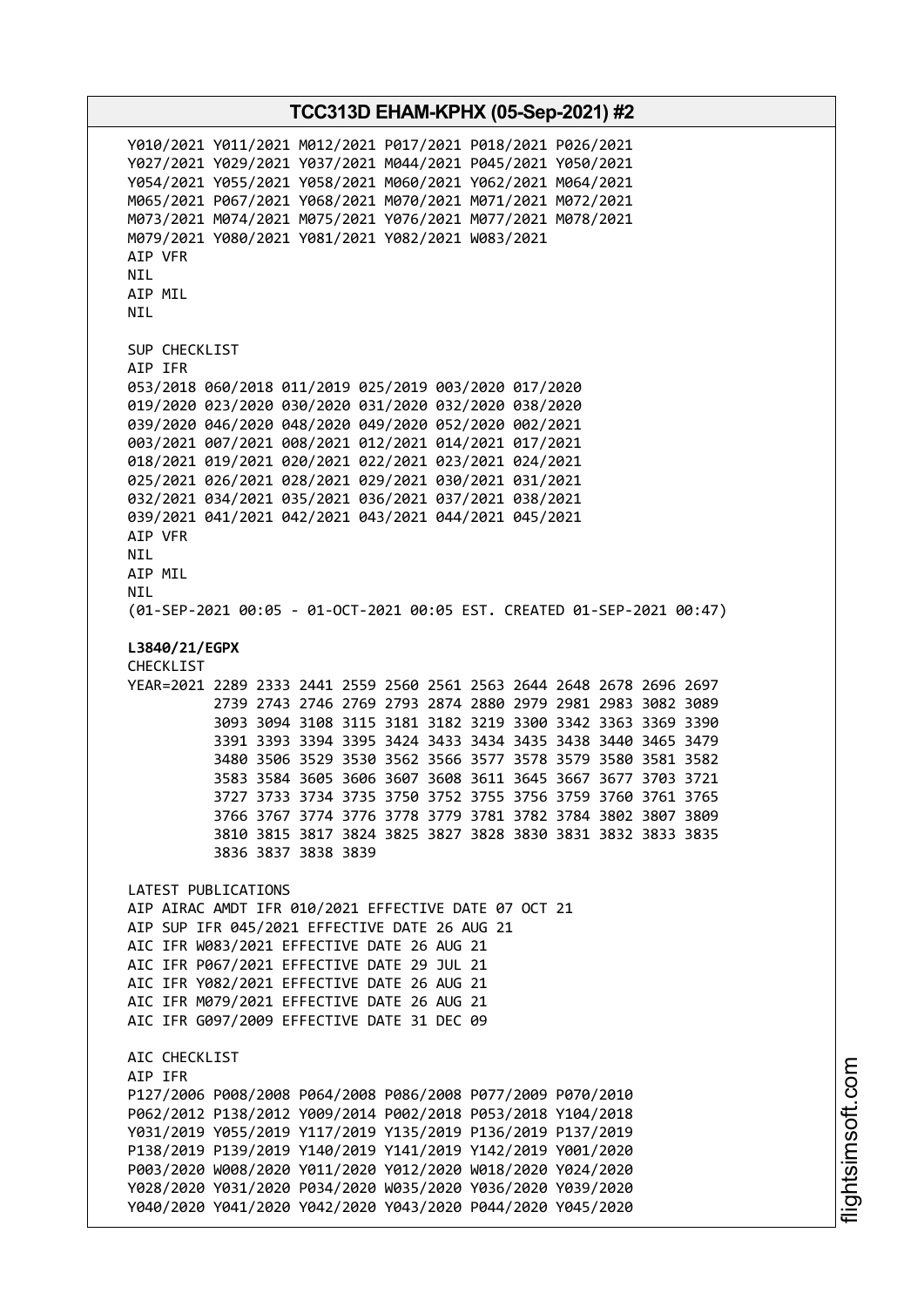P046/2020 Y051/2020 Y052/2020 P053/2020 P056/2020 P060/2020 (01-SEP-2021 00:05 - 01-OCT-2021 00:05 EST. CREATED 01-SEP-2021 00:47) **N0169/21/EGPX** CHECKLIST YEAR=2021 0124 0136 0147 0149 0152 0155 0156 0157 0159 0161 0164 0165 0166 0168 LATEST PUBLICATIONS AIP AIRAC AMDT IFR 010/2021 EFFECTIVE DATE 07 OCT 21 AIP SUP IFR 045/2021 EFFECTIVE DATE 26 AUG 21 AIC IFR W083/2021 EFFECTIVE DATE 26 AUG 21 AIC IFR P067/2021 EFFECTIVE DATE 29 JUL 21 AIC IFR Y082/2021 EFFECTIVE DATE 26 AUG 21 AIC IFR M079/2021 EFFECTIVE DATE 26 AUG 21 AIC IFR G097/2009 EFFECTIVE DATE 31 DEC 09 AIC CHECKLIST AIP IFR P127/2006 P008/2008 P064/2008 P086/2008 P077/2009 P070/2010 P062/2012 P138/2012 Y009/2014 P002/2018 P053/2018 Y104/2018 Y031/2019 Y055/2019 Y117/2019 Y135/2019 P136/2019 P137/2019 P138/2019 P139/2019 Y140/2019 Y141/2019 Y142/2019 Y001/2020 P003/2020 W008/2020 Y011/2020 Y012/2020 W018/2020 Y024/2020 Y028/2020 Y031/2020 P034/2020 W035/2020 Y036/2020 Y039/2020 Y040/2020 Y041/2020 Y042/2020 Y043/2020 P044/2020 Y045/2020 P046/2020 Y051/2020 Y052/2020 P053/2020 P056/2020 P060/2020 P083/2020 Y085/2020 Y086/2020 Y087/2020 Y002/2021 Y008/2021 Y010/2021 Y011/2021 M012/2021 P017/2021 P018/2021 P026/2021 Y027/2021 Y029/2021 Y037/2021 M044/2021 P045/2021 Y050/2021 Y054/2021 Y055/2021 Y058/2021 M060/2021 Y062/2021 M064/2021 M065/2021 P067/2021 Y068/2021 M070/2021 M071/2021 M072/2021 M073/2021 M074/2021 M075/2021 Y076/2021 M077/2021 M078/2021 M079/2021 Y080/2021 Y081/2021 Y082/2021 W083/2021 AIP VFR **NTL** AIP MIL NIL SUP CHECKLIST AIP IFR 053/2018 060/2018 011/2019 025/2019 003/2020 017/2020 019/2020 023/2020 030/2020 031/2020 032/2020 038/2020 (01-SEP-2021 00:05 - 01-OCT-2021 00:05 EST. CREATED 01-SEP-2021 00:45) **N0169/21/EGPX** 039/2020 046/2020 048/2020 049/2020 052/2020 002/2021 003/2021 007/2021 008/2021 012/2021 014/2021 017/2021 018/2021 019/2021 020/2021 022/2021 023/2021 024/2021 025/2021 026/2021 028/2021 029/2021 030/2021 031/2021 032/2021 034/2021 035/2021 036/2021 037/2021 038/2021 039/2021 041/2021 042/2021 043/2021 044/2021 045/2021 AIP VFR **NTL** AIP MIL **NTI** (01-SEP-2021 00:05 - 01-OCT-2021 00:05 EST. CREATED 01-SEP-2021 00:45)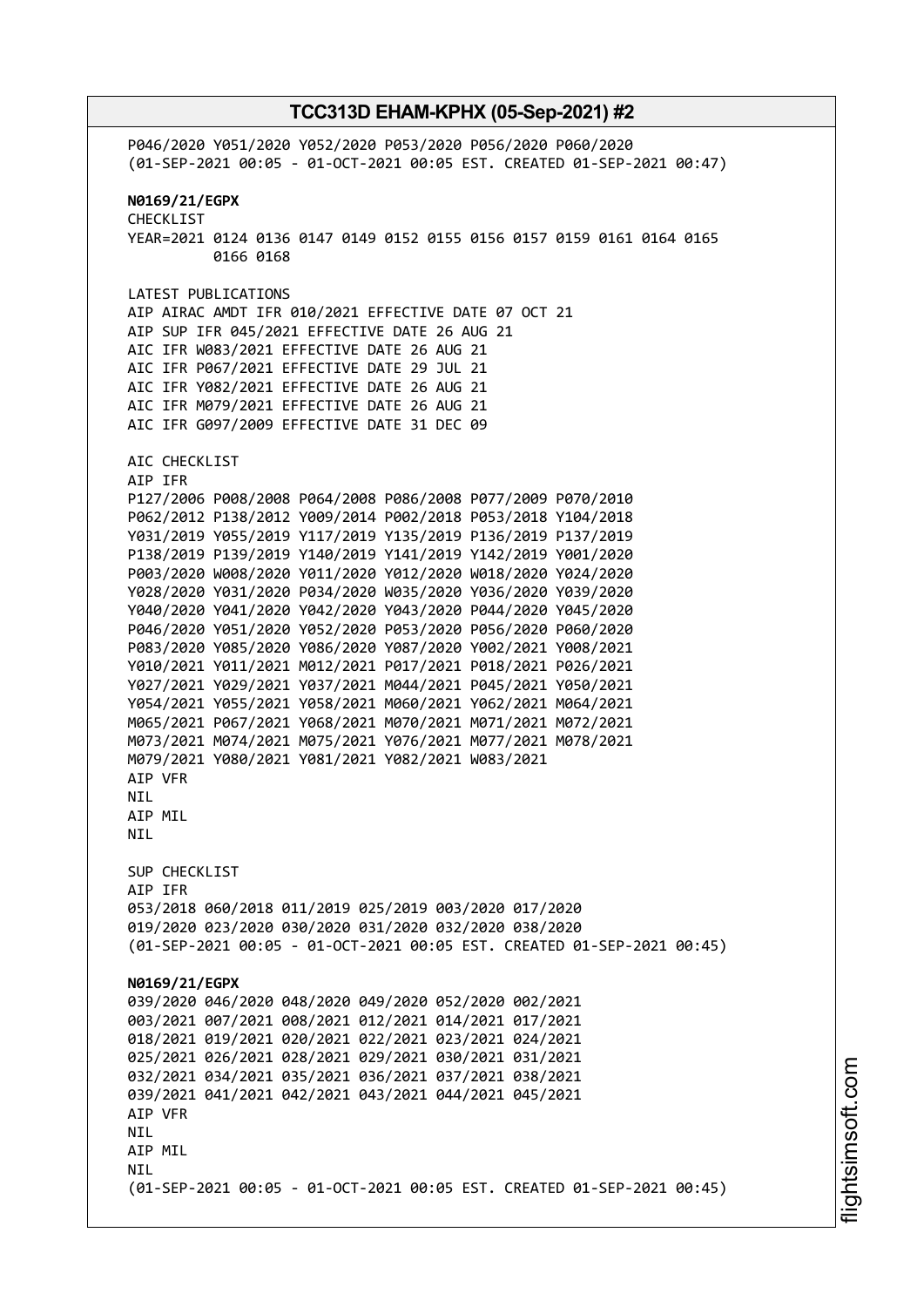**D1221/21/EGPX** DANGER AREA EG D702 FORT GEORGE ACTIVATED SFC-2100FT AMSL 25-30 1500-2259 (25-SEP-2021 15:00 - 30-SEP-2021 22:59. CREATED 31-AUG-2021 10:27) **D1219/21/EGPX** DANGER AREA EG D702 FORT GEORGE ACTIVATED SFC-2100FT AMSL 14-17 1500-2259 (14-SEP-2021 15:00 - 17-SEP-2021 22:59. CREATED 31-AUG-2021 10:23) **B2145/21/EGPX** COVID-19 INFORMATION: NEWCASTLE LOWER AIRSPACE RADAR SERVICE OPERATING HOURS 0500-2200 (30-AUG-2021 00:00 - 05-SEP-2021 23:59. CREATED 28-AUG-2021 10:09) **C8604/21/EGPX** COVID-19 INFORMATION: NEWCASTLE CTA/CTR/ATZ HOURS ACTIVE 30 0445-2359 31-03 0000-0130 0445-2359

04-05 0000-0130 0500-2359

(30-AUG-2021 02:00 - 05-SEP-2021 23:59. CREATED 28-AUG-2021 09:33)

#### **H5763/21/EGPX**

MILITARY EXERCISE. MIXED ACFT INCREASED AERIAL ACTIVITY OPR WITH NO LIGHTS WI 6NM 550343N 0023539W (SPADEADAM, CUMBRIA). AIRSPACE COORDINATION NOTICE 2021-08-0055 (SPADEADAM) REFERS. FOR INFO 07969 332600. 2021-09-0074/AS3. SFC-5700FT AMSL 02-06 11-16 2100-0500 (02-SEP-2021 21:00 - 17-SEP-2021 05:00. CREATED 27-AUG-2021 12:59)

#### **B2133/21/EGPX**

COVID-19: EMERGENCY DIVERSIONS. THE ABILITY FOR AERODROMES TO ACCEPT NON-EMERGENCY DIVERSIONS MAY BE LIMITED DURING COVID-19. NON-EMERGENCY DIVERSION REQUESTS WILL TAKE TIME TO COORDINATE AND OPERATORS SHOULD BE AWARE THAT THE EXPECTED ALTERNATE MAY NOT BE ABLE TO ACCEPT THE REQUEST AND ALTERNATE OPTIONS MAY NEED TO BE CONSIDERED IN ADVANCE. SHOULD A DIVERSION EXPECT TO ARRIVE WITH LESS THAN THE FINAL RESERVE FUEL THE COMMANDER SHALL IMMEDIATELY INFORM ATC AND DECLARE AN EMERGENCY. AIRCRAFT EMERGENCIES WILL BE OFFERED ANY SUITABLE AND AVAILABLE AERODROME. 2001-05-0459/AS3. (27-AUG-2021 12:28 - 25-NOV-2021 23:59 EST. CREATED 27-AUG-2021 12:29)

#### **B2124/21/EGPX**

COVID-19 INFORMATION

COMMERCIAL AND PRIVATE PASSENGER FLIGHTS WHERE THE LAST POINT OF DEPATURE WAS ARGENTINA, BANGLADESH, BRAZIL, CAPE VERDE, CHILE, CUBA, DOMINICAN REPUBLIC, EGYPT, ETHIOPIA, INDONESIA, KENYA, THE MALDIVES, MONTENEGRO, OMAN, PAKISTAN, SOUTH AFRICA, SRI LANKA, THAILAND, TUNISIA OR TURKEY WILL BE PERMITTED TO LAND IN ENGLAND ONLY IF THEY LAND AT LONDON HEATHROW (LHR/EGLL) OR BIRMINGHAM INTERNATIONAL (BHX/EGBB) AND DISEMBARK PASSENGERS THROUGH DEDICATED TERMINALS. THIS REGULATION DOES NOT APPLY TO AIR AMBULANCE ACFT WHERE THE LANDING IS FOR THE PURPOSE OF TRANSPORTING A PERSON FOR MEDICAL TREATMENT. ALL FLIGHTS LANDING TO SECURE THE SAFETY OF THE AIRCRAFT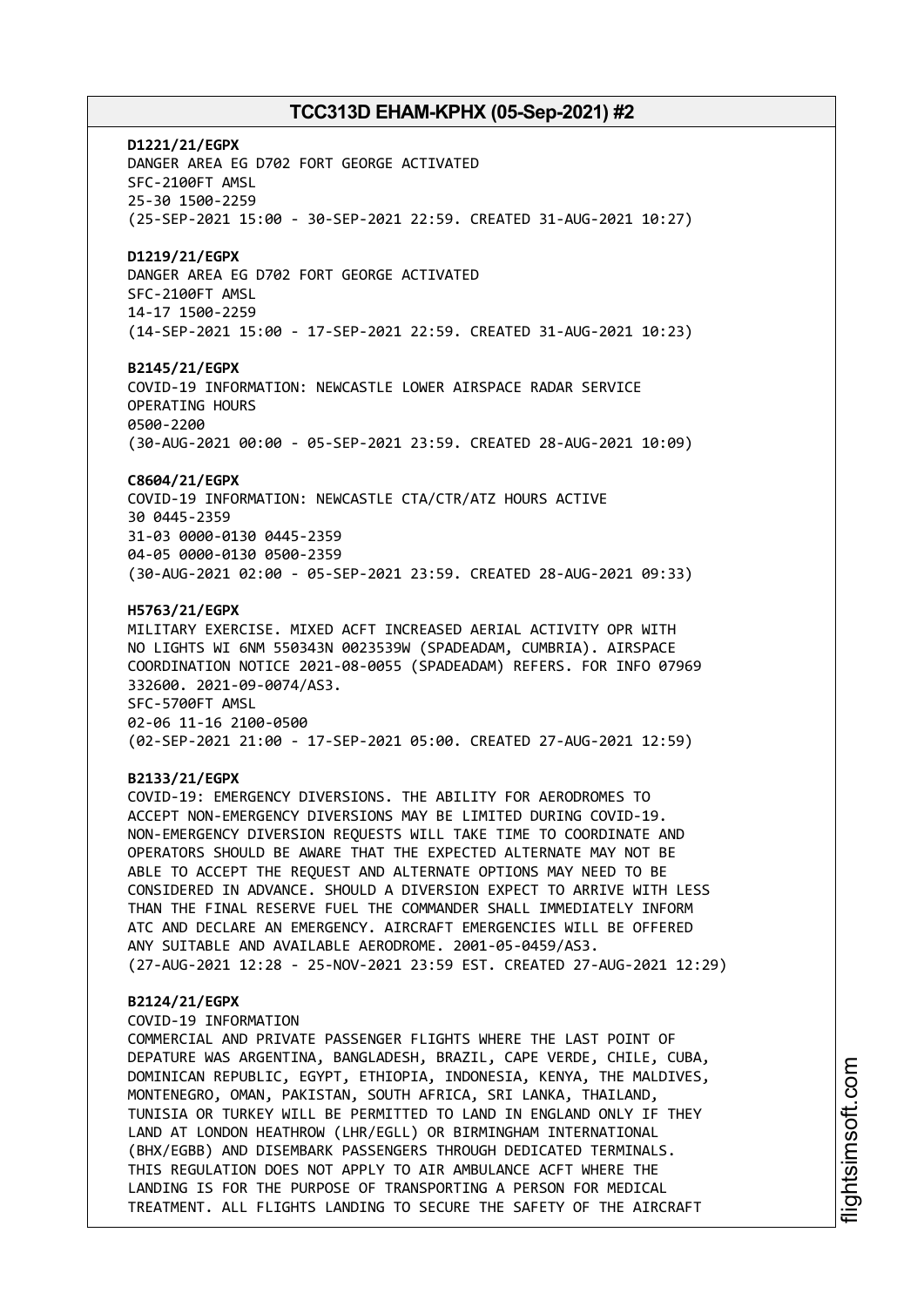OR FOR HEALTH AND SAFETY OF ANY PERSON ABOARD WILL CONTINUE TO BE PERMITTED. 2020-10-0279 AS6 (30-AUG-2021 03:00 - 19-NOV-2021 11:59. CREATED 27-AUG-2021 09:47) **D1209/21/EGPX** DANGER AREA EG D803 GARVIE ISLAND ACTIVATED SFC-24000FT AMSL (07-SEP-2021 12:30 - 07-SEP-2021 16:00. CREATED 26-AUG-2021 16:14) **D1205/21/EGPX** DANGER AREA EG D802 CAPE WRATH (SOUTH EAST) ACTIVATED SFC-24000FT AMSL (07-SEP-2021 12:30 - 07-SEP-2021 16:30. CREATED 26-AUG-2021 16:10) **V0021/21/EGPX** KABUL ATS: IT IS ADVISED THAT OPERATORS SHOULD AVOID KABUL FIR FOR THE FORESEEABLE FUTURE AS ATS IS NOT AVAILABLE. 2021-08-0694/AS4 SFC-UNL (26-AUG-2021 15:55 - 24-NOV-2021 16:00 EST. CREATED 26-AUG-2021 16:04) **V0020/21/EGPX** AIRSPACE SECURITY WARNINGS ISSUED BY THE DEPARTMENT FOR TRANSPORT IN RESPONSE TO HAZARDOUS SITUATIONS WITHIN THE TERRITORY AND/OR AIRSPACE IN AFGHANISTAN. OPERATORS ARE ADVISED TO AVOID OPERATING AT LESS THAN 25,000 FT AGL IN AFGHANISTAN (KABUL FIR - OAKX) WITH THE EXCEPTION OF ROUTE P500/G500 FOR TRANSITING OVERFLIGHTS ONLY. THIS IS DUE TO THE THREAT FROM DEDICATED ANTI-AVIATION WEAPONRY. CONTACT UK DEPARTMENT FOR TRANSPORT +44 (0)207-082-6639 OR +44 (0)207-944 5999 OUT OF HOURS. THIS NOTAM IS AN AMENDMENT TO UK AIP ENR1.1.1.4.5 CURRENT AIRSPACE WARNINGS, SERIAL 8. 2021-08-0694/AS4 SFC-UNL (26-AUG-2021 15:40 - 24-NOV-2021 16:00 EST. CREATED 26-AUG-2021 15:45) **D1201/21/EGPX** DANGER AREA EG D710 RAASAY ACTIVATED SFC-1500FT AMSL (06-SEP-2021 08:30 - 06-SEP-2021 15:30. CREATED 26-AUG-2021 15:04) **H5703/21/EGPX** E BAND HIGH INTENSITY RADIO TRANSMISSION AREA (HIRTA) IN LOW FLYING AREA 14 AND NIGHT SECTOR 4BE AT PSN 574219N 0032021W, (RAF LOSSIEMOUTH, MORAYSHIRE) RADIUS 2NM. MAX HGT FT AGL. 21/08/091/LFTP SAFE DISTANCES CIVILIAN ACFT SAFE MIL ACFT SUSCEPTIBILITY VERY LOW SAFE LOW SAFE MEDIUM 0.0733NM 65AGL HIGH 0.0926NM 124AGL PULSE LOW NO HIRTA PULSE MEDIUM NO HIRTA PULSE HTGH NO HTRTA SFC-2124FT AMSL (26-AUG-2021 14:00 - 31-OCT-2021 22:00. CREATED 26-AUG-2021 14:06) **B2099/21/EGPX**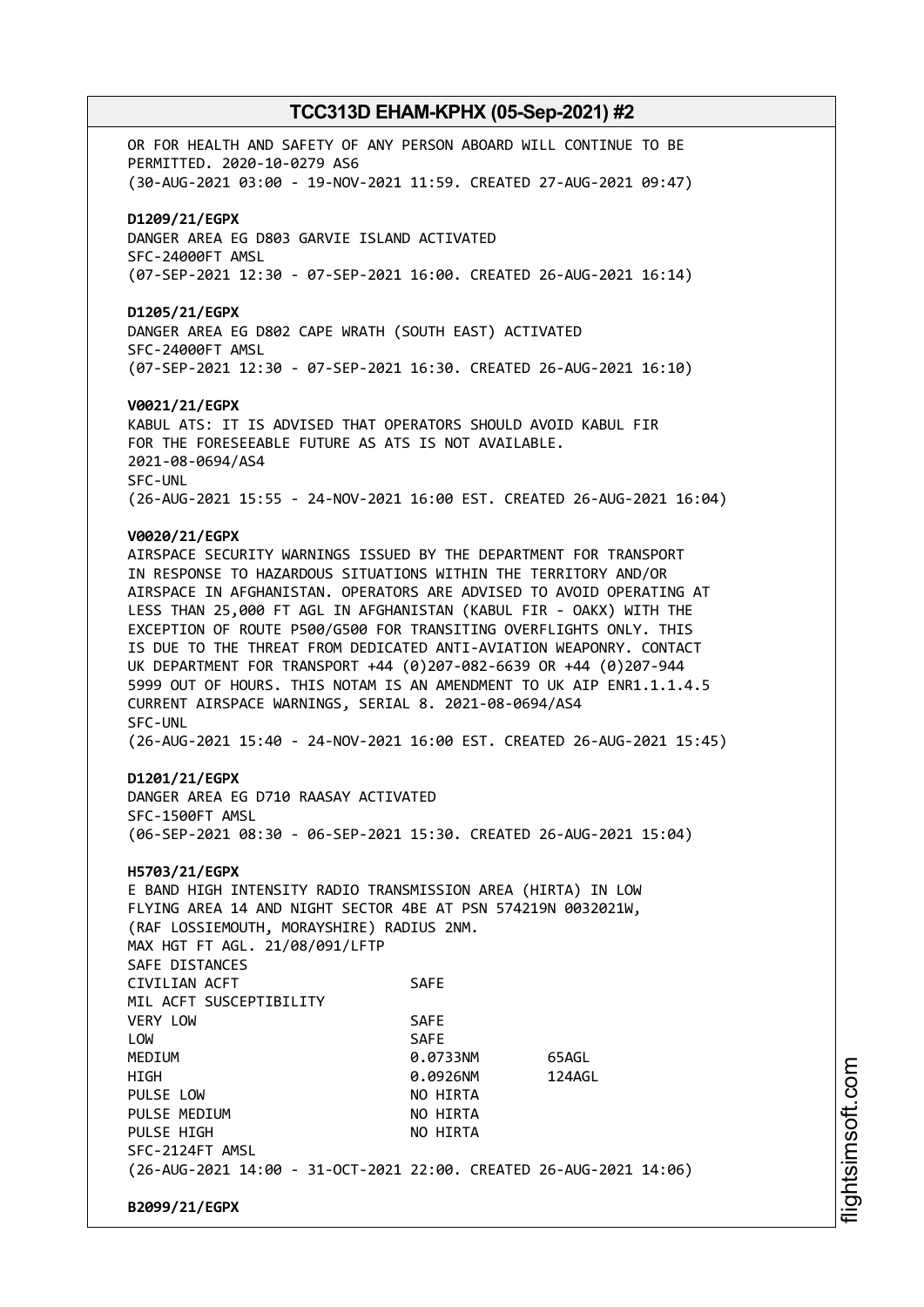TRIGGER NOTAM - PERM AIRAC AIP AMDT 10/21 WEF 07 OCT 2021. - CHANGES TO PERSHORE AND PORTSDOWN HIRTA REINSTATED, MADLEY, SUTTON COLDFIELD AND COLERNE HIRTA RE-MOVED. UK AIP ENR 5.3 AND ENR 6 (07-OCT-2021 00:00 - 20-OCT-2021 23:59. CREATED 26-AUG-2021 00:20)

#### **N0166/21/EGPX**

AIR NAV OBST LGT UK28145585F RTM KNOCKMOR SE OF ELGIN L14 U/S. PSN 573156.49N 0030806.35W, ELEV 1544 FT / 387 FT (25-AUG-2021 17:20 - 25-SEP-2021 23:59. CREATED 25-AUG-2021 17:21)

### **B2092/21/EGPX**

MILITARY EXERCISE. SSR MODE 3/A CODES 1600-1677 AND 1700-1727 TEMPO ALLOCATED TO EXER JOINT WARRIOR 21. INFO CTC 01436 674321 (FASLENE EXTENSION 4379). 2021-09-0168/AS3. (18-SEP-2021 00:01 - 30-SEP-2021 23:59. CREATED 25-AUG-2021 13:12)

#### **M3332/21/EGPX**

TEMPO AIP CHANGE ENR5.1. ADD BEYOND VISUAL LINE OF SIGHT UAS ACTIVITY DESIGNATOR FOR EG D323 COMPLEX. 2021-08-0031/AS2 SFC-UNL (25-AUG-2021 00:01 - 12-SEP-2021 22:59. CREATED 24-AUG-2021 14:16)

#### **U5266/21/EGPX**

LATEST UK MIL AIS PUBLICATIONS. UK MIL AIP AIRAC AMDT 009/2021 EFFECTIVE 09 SEP 21. UK MIL AIP SUPP 002/21. GO TO WWW.AIDU.MOD.UK/AIP/INDEX.HTML FOR FURTHER INFORMATION. (09-SEP-2021 00:00 - 06-OCT-2021 23:59. CREATED 24-AUG-2021 11:05)

#### **V0014/21/EGPX**

AIRSPACE SECURITY WARNING ISSUED BY THE DEPARTMENT FOR TRANSPORT -

RISK TO CIVIL AVIATION IN BELARUS. OPERATORS ARE ADVISED NOT TO ENTER THE TERRITORY AND AIRSPACE OF BELARUS DUE TO SERIOUS SAFETY AND SECURITY CONCERNS POSED TO COMMERCIAL AVIATION. OPERATORS ARE ADVISED TO TAKE THIS INFORMATION INTO ACCOUNT IN THEIR OWN RISK ASSESSMENTS AND ROUTING DECISIONS. CONTACT UK DEPARTMENT FOR TRANSPORT +44(0)207 082 6639 OR +44(0)207 944 5999 OUT OF HOURS. FOR FURTHER DETAILS. 2021-05-0542/AS6 SFC-UNL (20-AUG-2021 08:18 - 17-NOV-2021 11:59 EST. CREATED 20-AUG-2021 08:18)

#### **B2036/21/EGPX**

WEF 01 OCT UNTIL 31 DEC THE UK C SERIES NOTAM WILL CHANGE TO P SERIES. ALL EXISTING C SERIES NOTAM WILL BE REISSUED AS A P SERIES ON 01 OCT. ALL NEW NOTAM REQUESTS AFTER 01 OCT WILL BE ISSUED AS A P SERIES. RECIPIENTS OF C SERIES NOTAM WILL AUTOMATICALLY BE MOVED TO THE P SERIES DISTRIBUTION LIST. AIC Y087/21 EFFECTIVE 23 SEP 21 REFERS. UK NOTAM SERIES DETAILS ARE CONTAINED IN UK AIP GEN 3.1 TABLE 3.6.3.4 (01-OCT-2021 00:00 - 31-DEC-2021 23:59. CREATED 18-AUG-2021 14:43)

**B2033/21/EGPX** GEN 3.1 PARAGRAPH 3.6.3.4 TABLE - UK NOTAM SERIES K AND SERIES N. REPLACE 300FT AGL WITH 100M (328FT) AGL. (18-AUG-2021 13:25 - PERM. CREATED 18-AUG-2021 13:26)

**H5405/21/EGPX**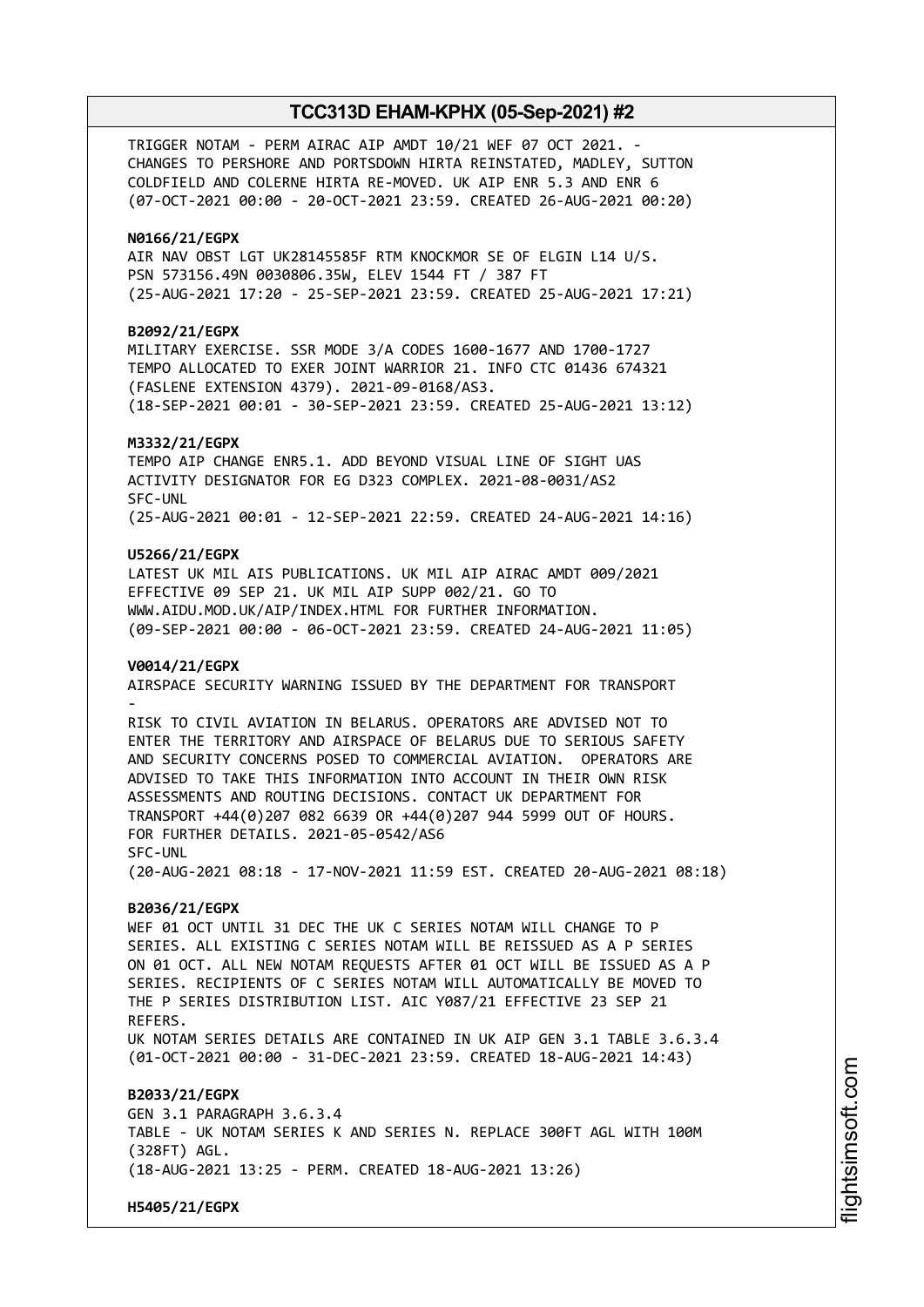AIR DISPLAY/AEROBATICS WI 2NM RADIUS 554752N 0045240W (LARGS BAY, NORTH AYRSHIRE). FOR INFO 07950 967282. 2021-09-0079/AS1 SFC-3000FT AMSL (05-SEP-2021 11:00 - 05-SEP-2021 16:00. CREATED 18-AUG-2021 12:21)

**N0161/21/EGPX**

AIR NAV OBS LGT WITHDRAWN POWER STATION CHIMNEY UK0150A006F PSN 560255N 0034057W (LONGANNET POWER STATION, KINCARDINE-ON-FORTH, CLACKMANNANSHIRE). HGT 600FT AGL/603FT AMSL. 2021-08-0568/AS4 (19-AUG-2021 16:00 - 17-NOV-2021 23:59. CREATED 18-AUG-2021 11:03)

#### **K0360/21/EGPX**

LIT CRANE POSITION 555212N 0041747W (GLASGOW, LANARKSHIRE) IN LOW FLYING AREA 16, NIGHT SECTOR 3A AND THE GLASGOW/PRESTWICK AVOIDANCE AREA HGT 314FT AMSL (260FT AGL). 21/08/056/LFTP (18-AUG-2021 00:01 - 04-NOV-2021 00:01. CREATED 17-AUG-2021 09:29)

#### **B2018/21/EGPX**

COVID-19: CREWS/PASSENGERS REQUIREMENTS. CREWS SHOULD COMPLETE THE ENHANCED GENERAL AIRCRAFT DECLARATION (GAD) PROCESS FOR ALL INTERNATIONAL FLIGHTS INTO THE UK, INCLUDING THE ACTIVE REPORTING OF NIL RETURNS. IF SYMPTOMATIC PASSENGERS ARE IDENTIFIED, THIS MUST BE NOTIFIED. GADS FOR FLIGHTS TO ENGLAND SHOULD BE SENT TO THE HEALTH CONTROL UNIT TEL: +44 (0) 20 8745 7209 EMAIL: HEATHROW.HCU(AT)PHE.GOV.UK.GADS. FOR FLIGHTS TO SCOTLAND SHOULD BE SENT TO PUBLIC HEALTH SCOTLAND TEL: +44 (0)141 300 1414 EMAIL: NSS.HPSCORONAVIRUS(AT)NHS.NET (SUBJECT: AIRCRAFT DECLARATION). GADS FOR FLIGHTS TO NORTHERN IRELAND SHOULD BE SENT TO PUBLIC HEALTH AGENCY TEL: +44 (0)141 300 1414 EMAIL: NIPORTHEALTH(AT)HSCNI.NET. 2021-05-0359/AS6 (16-AUG-2021 14:00 - 12-NOV-2021 11:59. CREATED 16-AUG-2021 13:53)

### **B2017/21/EGPX**

SAFETY AND OPERATIONAL DIRECTIVE, NUMBER 2021/003 ISSUED 14 MAY 2021, BOEING 737-8 BOEING 737-8200 AND BOEING 737-9 (MAX) RETURN TO SERVICE. IN ACCORDANCE WITH SD-2021/003 THE CIVIL AVIATION AUTHORITY (CAA), IN EXERCISE OF ITS POWERS UNDER ARTICLE 248, AND IN ACCORDANCE WITH ARTICLE 17(1), OF THE AIR NAVIGATION ORDER 2016, AND SUBJECT TO, AND IN ACCORDANCE WITH, UK REGULATION (EU) 2018/1139 (AS RETAINED IN UK LAW), ARTICLE 70, DIRECTS OPERATORS AND PILOTS IN COMMAND OF ANY BOEING 737-8 MAX OR BOEING 737-9 MAX AIRCRAFT WHICH IS REGISTERED OTHER THAN IN THE UK NOT TO CONDUCT FLIGHTS WITHIN UK AIRSPACE UNLESS THEY HAVE SUBMITTED A DECLARATION TO THE CAA. ADDITIONALLY SUCH AEROPLANES TOGETHER WITH ANY BOEING 737-8200 AEROPLANE ARE NOT TO CONDUCT RNP-AUTHORISATION REQUIRED APPROACH OPERATIONS WITHIN THE UK. NOTWITHSTANDING THE ABOVE OPERATORS AND PILOTS IN COMMAND OF ANY SUCH BOEING 737-8 MAX OR BOEING 737-9 MAX AIRCRAFT REGISTERED OTHER THAN IN THE UK MAY CONDUCT A FERRY FLIGHT OPERATION FOR THE PURPOSE OF ESSENTIAL MAINTENANCE OR MODIFICATION INTO, OUT OF OR THROUGH UK AIRSPACE, SUBJECT TO THE EXPRESS PERMISSION OF THE CAA AND SUBJECT TO SUCH REQUIREMENTS AND CONDITIONS AS THE PERMISSION CONTAINS. TO BE GRANTED A PERMISSION FOR ANY ABOVE FERRY FLIGHT, THE OPERATOR MUST APPLY TO THE CAA AND COMPLY WITH THEIR REQUIREMENTS AND CONDITIONS. PERMISSION WILL BE PROVIDED TO THE OPERATOR IN WRITING. 2019-03-0217/AS4 (16-AUG-2021 08:40 - 12-NOV-2021 12:00 EST. CREATED 16-AUG-2021 09:08)

**B1990/21/EGPX**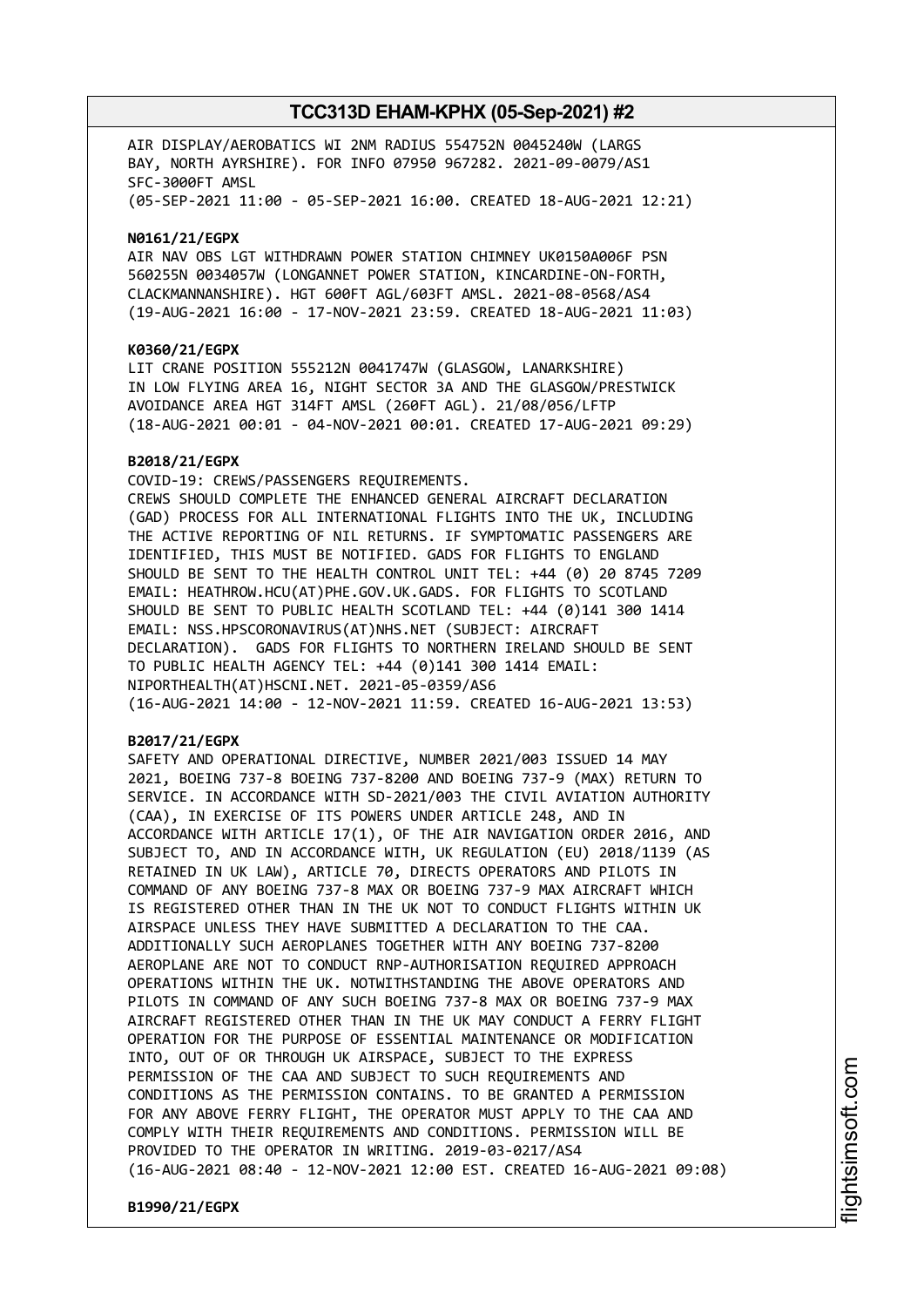COVID-19: FLIGHT RESTRICTIONS. ISLE OF MAN. ALL ACFT INTENDING TO LAND ON THE ISLE OF MAN MUST DO SO AT ISLE OF MAN AIRPORT DURING PUBLISHED AIRPORT OPENING HOURS TO COMPLETE PORT ARRIVALS PROCESS PRIOR TO LANDING ELSEWHERE ON THE ISLAND. LANDING FEES ARE WAIVED FOR ACFT DEPARTING TO AN ALTERNATIVE SITE WITHIN 1 HOUR. FAILURE TO COMPLY MAY RESULT IN A FINE OR IMPRISONMENT. FOR INFO SEE COVID19.GOV.IM/GENERAL-INFORMATION/PRIVATE-VESSELS-AND-AIRCRAFTS/ OR PHONE +44 1624 687171. 2020-08-0241/AS4 (12-AUG-2021 12:00 - 09-NOV-2021 23:59 EST. CREATED 12-AUG-2021 12:09) **J2841/21/EGPX** TRIGGER NOTAM - TEMPORARY DANGER AREA EG D597 - 06 SEPT TO 24 SEP 2021 AND 07 MAR TO 25 MAR 2022. SUP 039/21 REFERS FL085-FL660 (06-SEP-2021 00:00 - 19-SEP-2021 23:59. CREATED 29-JUL-2021 00:19) **B1836/21/EGPX** TRIGGER NOTAM - PERM AIRAC AIP AMDT 09/21 WEF 09 SEP 2021. MULTIPLE ENR CHANGES, SEE COVER SHEET FOR FULL DETAILS (09-SEP-2021 00:00 - 22-SEP-2021 23:59. CREATED 29-JUL-2021 00:11) **H4697/21/EGPX** CIVIL AIRCRAFT NOTIFICATION PROCEDURE - UNDERSLUNG LOADS WILL OPERATE LOW FLYING AREA 14 WI 2NM RADIUS OF PSN 570807N 0034019W, (AVIEMORE, HIGHLANDS). MAX HEIGHT 500FT AGL. ACFT MAY BE RESTRICTED IN ABILITY TO MANOEUVRE AND UNABLE TO COMPLY WITH RAC OPS CTC 07442 502437. 21/07/253/LFC SFC-4500FT AMSL 0700-1600 (01-AUG-2021 07:00 - 29-OCT-2021 16:00. CREATED 27-JUL-2021 10:04) **H4684/21/EGPX** MILITARY EXERCISE. ACFT WILL OPR WI 4NM OF PSN 550343N 0023539W (SPADEADAM, CUMBRIA). ACFT MAY BE UNABLE TO COMPLY WITH RAC. NON-DEVIATING STATUS APPROVED IN ACCORDANCE WITH AIRSPACE COORDINATION NOTICE 2021-08-0055. FOR INFO 07827 939372. 2021-09-0072/AS3. FL180-FL200 02-06 11-16 2100-0500 (02-SEP-2021 21:00 - 17-SEP-2021 05:00. CREATED 27-JUL-2021 08:35) **V0012/21/EGPX** AIRSPACE SECURITY WARNINGS ISSUED BY THE DEPARTMENT FOR TRANSPORT IN RESPONSE TO HAZARDOUS SITUATIONS WITHIN THE TERRITORY AND/OR AIRSPACE OF AFGHANISTAN, EGYPT, IRAN, IRAQ, KENYA, LIBYA, MALI, NORTH KOREA, PAKISTAN, SOMALIA, SOUTH SUDAN, SYRIA, UP TO 200NM OUTSIDE THE DAMASCUS FIR, UKRAINE AND YEMEN. ALL OPERATORS ARE TO REFER TO THE TABLE IN UK AIP AT ENR 1.1 SECTION 1.4 FOR FURTHER DETAILS. FOR INFORMATION CONTACT UK DEPARTMENT FOR TRANSPORT +44 (0)207 944 6322 OR +44 (0)207 944 5999 OUT OF HOURS. 2018-03-0229-AS6 SFC-UNL (19-JUL-2021 14:14 - 16-OCT-2021 23:59 EST. CREATED 19-JUL-2021 14:18) **B1751/21/EGPX** COVID-19 THE FOLLOWING ON-BOARD MESSAGE MUST BE DELIVERED BY ALL FLIGHTS INTO SCOTLAND PRIOR TO DISEMBARKATION. THIS SHOULD BE

COMPLETED IN ENGLISH AND AN OFFICIALLY RECOGNISED LANGUAGE OF THE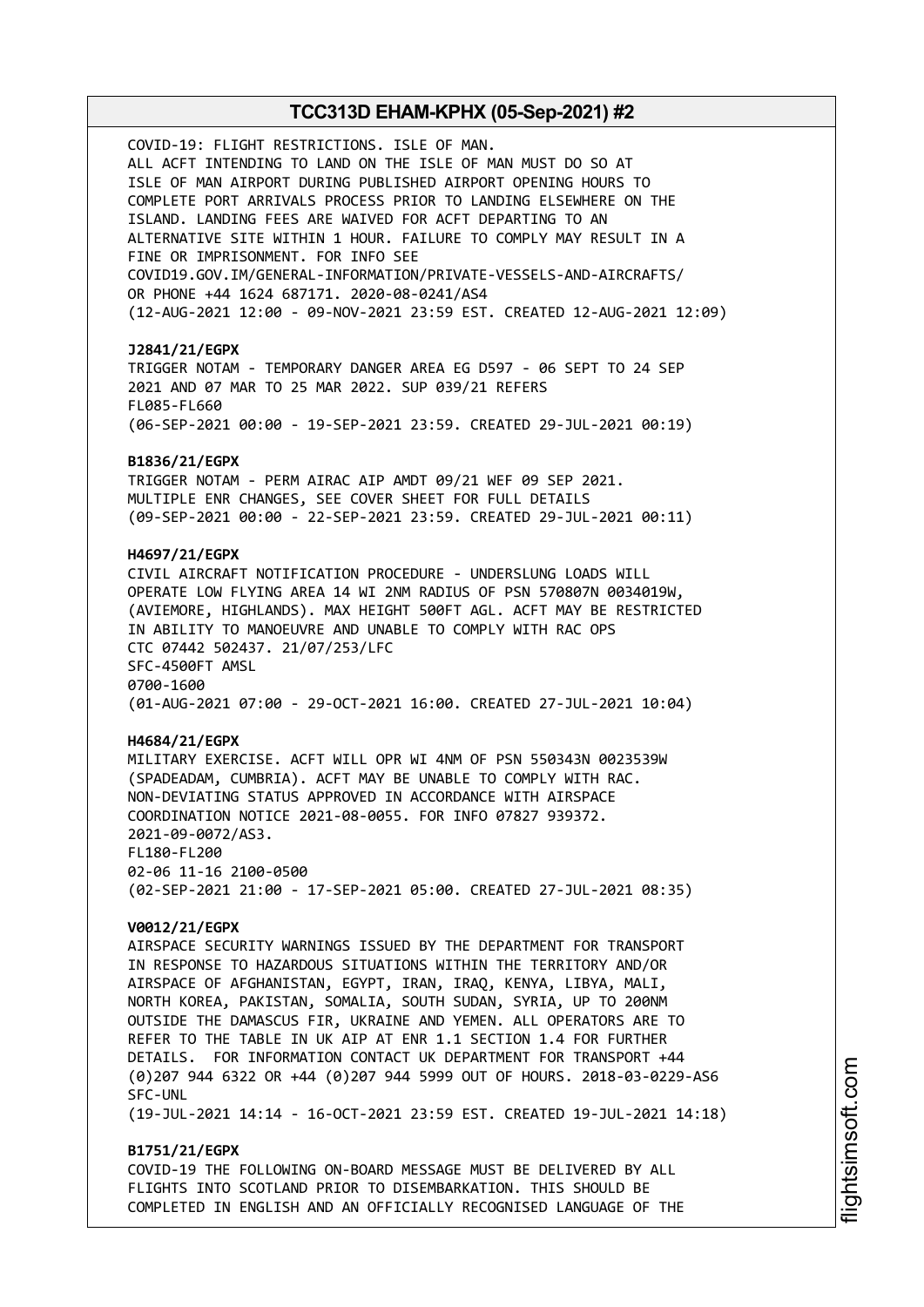COUNTRY OF DEPARTURE. -ANNOUNCEMENT STARTS- THE FOLLOWING IS A PUBLIC HEALTH MESSAGE ON BEHALF OF THE UK PUBLIC HEALTH AGENCIES. HOWEVER LONG YOU INTEND TO STAY IN THE UK, EVERYONE MUST TAKE A PRE-BOOKED COVID-19 TEST WITHIN THE FIRST TWO DAYS AFTER YOU ARRIVE, EVEN IF YOU HAVE BEEN FULLY VACCINATED. FOR THOSE NOT FULLY VACCINATED: IF YOU HAVE BEEN IN OR TRANSITED THROUGH ANY COUNTRIES ON THE RED OR AMBER LIST YOU MUST ALSO TAKE ANOTHER PRE-BOOKED TEST 8 DAYS AFTER ARRIVAL AND IF YOU HAVE BEEN IN OR TRANSITED THROUGH AN AMBER OR RED COUNTRY WITHIN THE PREVIOUS 10 DAYS, YOU MUST QUARANTINE FOR THE FIRST 10 DAYS AFTER YOU ARRIVE. THE SYMPTOMS OF CORONAVIRUS ARE A NEW CONTINUOUS COUGH, A HIGH TEMPERATURE OR A LOSS OF, OR CHANGE IN, NORMAL SENSE OF TASTE OR SMELL. IF YOU EXPERIENCE ANY OF THESE SYMPTOMS, HOWEVER MILD, YOU ARE ADVISED TO MAKE YOURSELF KNOWN TO THE CREW. PLEASE FOLLOW THE PUBLIC HEALTH GUIDANCE FOR THE AREA YOU ARE LIVING OR TRAVELLING IN. VISIT GOV.UK/CORONAVIRUS FOR MORE ADVICE. 2020-10-0279/AS6 (19-JUL-2021 03:00 - 15-OCT-2021 11:59. CREATED 16-JUL-2021 21:06)

#### **B1750/21/EGPX**

COVID-19 THE FOLLOWING ON-BOARD MESSAGE MUST BE DELIVERED BY ALL FLIGHTS INTO ENGLAND, WALES AND NORTHERN IRELAND PRIOR TO DISEMBARKATION. THIS SHOULD BE COMPLETED IN ENGLISH AND AN OFFICIALLY RECOGNISED LANGUAGE OF THE COUNTRY OF DEPARTURE. -ANNOUNCEMENT STARTS- THE FOLLOWING IS A PUBLIC HEALTH MESSAGE ON BEHALF OF THE UK PUBLIC HEALTH AGENCIES. HOWEVER LONG YOU INTEND TO STAY IN THE UK, EVERYONE MUST TAKE A PRE-BOOKED COVID-19 TEST WITHIN THE FIRST TWO DAYS AFTER YOU ARRIVE, EVEN IF YOU HAVE BEEN FULLY VACCINATED. IF YOU HAVE BEEN IN OR TRANSITED THROUGH ANY COUNTRIES ON THE RED OR AMBER LIST YOU MUST ALSO TAKE ANOTHER PRE-BOOKED TEST 8 DAYS AFTER ARRIVAL. IF YOU HAVE BEEN IN OR TRANSITED THROUGH AN AMBER OR RED COUNTRY WITHIN THE PREVIOUS 10 DAYS YOU MUST QUARANTINE FOR THE FIRST 10 DAYS AFTER YOU ARRIVE. THE SYMPTOMS OF CORONAVIRUS ARE A NEW CONTINUOUS COUGH, A HIGH TEMPERATURE OR A LOSS OF, OR CHANGE IN, NORMAL SENSE OF TASTE OR SMELL. IF YOU EXPERIENCE ANY OF THESE SYMPTOMS, HOWEVER MILD, YOU ARE ADVISED TO MAKE YOURSELF KNOWN TO THE CREW. PLEASE FOLLOW THE PUBLIC HEALTH GUIDANCE FOR THE AREA YOU ARE LIVING OR TRAVELLING IN. VISIT GOV.UK/CORONAVIRUS FOR MORE ADVICE. 2020-10-0279/AS6

(19-JUL-2021 03:00 - 15-OCT-2021 11:59. CREATED 16-JUL-2021 21:03)

## **H4158/21/EGPX**

FLYING OF LARGE MODEL ACFT WI 0.5NM RADIUS OF 560050N 0024738W (DREM, EAST LOTHIAN). FOR INFO CONTACT 07770 746850. 2021-07-0497/AS2. SFC-1700FT AMSL 0900-SS PLUS30 (13-JUL-2021 09:00 - 10-OCT-2021 17:53. CREATED 12-JUL-2021 13:02)

#### **H3562/21/EGPX**

D BAND HIGH INTENSITY RADIO TRANSMISSION AREA (HIRTA) IN LOW FLYING AREA 14 AND NIGHT SECTOR 1A AT 562213N 0025259W, (LEUCHARS, FIFE) RADIUS 0.5NM. MAX HEIGHT 512FT AGL. 21/06/079/LFTP SAFE DISTANCES CIVILIAN ACFT 0.069NM 115FT AGL MIL ACFT SUSCEPTIBILITY VERY LOW SAFE SAFE LOW 0.0843NM 170FT AGL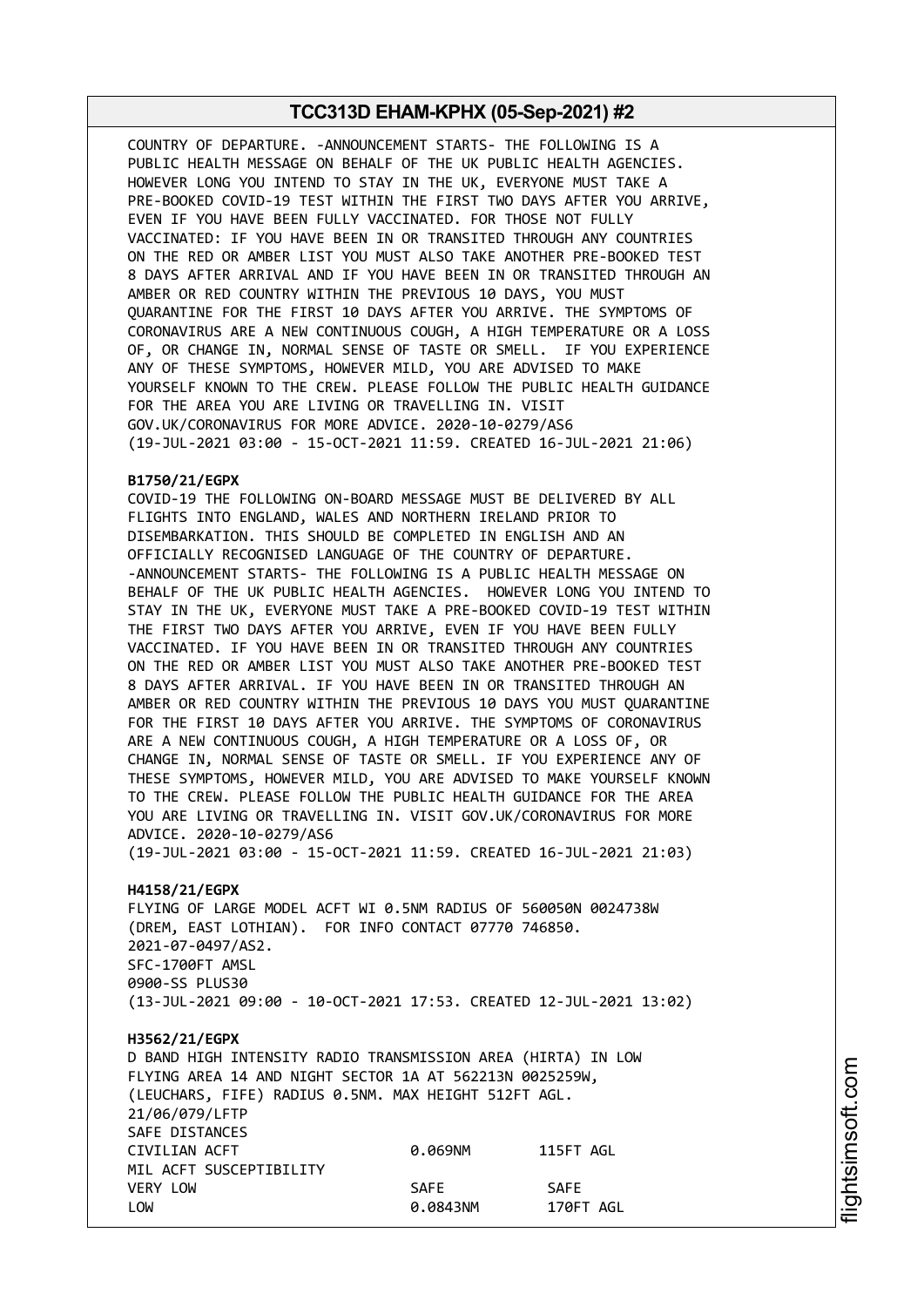| MEDIUM                                                                                                                                                                                                                                                                                          | 0.1107NM 262FT AGL              |  |  |  |                                                                        |  |  |  |
|-------------------------------------------------------------------------------------------------------------------------------------------------------------------------------------------------------------------------------------------------------------------------------------------------|---------------------------------|--|--|--|------------------------------------------------------------------------|--|--|--|
| HIGH                                                                                                                                                                                                                                                                                            | 0.1825NM 512FT AGL              |  |  |  |                                                                        |  |  |  |
| PULSE LOW                                                                                                                                                                                                                                                                                       | 0.0438NM 28FT AGL               |  |  |  |                                                                        |  |  |  |
| PULSE MEDIUM                                                                                                                                                                                                                                                                                    | 0.0488NM 46FT AGL               |  |  |  |                                                                        |  |  |  |
| PULSE HIGH                                                                                                                                                                                                                                                                                      | 0.0587NM 81FT AGL               |  |  |  |                                                                        |  |  |  |
| SFC-535FT AMSL                                                                                                                                                                                                                                                                                  |                                 |  |  |  |                                                                        |  |  |  |
| (24-JUN-2021 09:45 - 09-SEP-2021 22:59. CREATED 24-JUN-2021 10:01)                                                                                                                                                                                                                              |                                 |  |  |  |                                                                        |  |  |  |
| H3211/21/EGPX<br>UNMANNED CAPTIVE BALLOON IN LOW FLYING AREA 14 WI 1NM RADIUS OF<br>PSN 562756N 0025709W (DUNDEE, DUNDEE CITY) MAX HGT 200FT AGL.<br>21/06/039/LFTP<br>SFC-600FT AMSL<br>SR - SS<br>(15-JUN-2021 03:21 - 14-SEP-2021 18:32. CREATED 14-JUN-2021 12:33)                          |                                 |  |  |  |                                                                        |  |  |  |
|                                                                                                                                                                                                                                                                                                 |                                 |  |  |  |                                                                        |  |  |  |
| B1413/21/EGPX<br>THE EUROPEAN GEOSTATIONARY NAVIGATION OVERLAY SERVICE (EGNOS) IS<br>NOT AVAILABLE FOR LPV PROCEDURES. LPV LINES OF OCA(H) DISPLAYED ON<br>RNP INSTRUMENT APPROACH CHARTS ARE NOT AVAILABLE FOR USE.<br>(25-JUN-2021 00:01 - 24-SEP-2021 23:59. CREATED 08-JUN-2021 13:48)      |                                 |  |  |  |                                                                        |  |  |  |
| H1573/21/EGPX                                                                                                                                                                                                                                                                                   |                                 |  |  |  |                                                                        |  |  |  |
| MODEL ROCKET FIRING WI 2NM LOCATION 554300N 0044800W (FAIRLIE                                                                                                                                                                                                                                   |                                 |  |  |  |                                                                        |  |  |  |
| MOOR, NORTH AYRSHIRE). FOR INFO 07733 250135. 2021-06-0042/AS2                                                                                                                                                                                                                                  |                                 |  |  |  |                                                                        |  |  |  |
| SFC-16000FT AMSL                                                                                                                                                                                                                                                                                |                                 |  |  |  |                                                                        |  |  |  |
| (06-NOV-2021 12:00 - 06-NOV-2021 17:00. CREATED 14-APR-2021 14:24)                                                                                                                                                                                                                              |                                 |  |  |  |                                                                        |  |  |  |
|                                                                                                                                                                                                                                                                                                 |                                 |  |  |  |                                                                        |  |  |  |
| H1571/21/EGPX<br>MODEL ROCKET FIRING WI 2NM LOCATION 554300N 0044800W (FAIRLIE                                                                                                                                                                                                                  |                                 |  |  |  |                                                                        |  |  |  |
| MOOR, NORTH AYRSHIRE). FOR INFO 07733 250135. 2021-06-0042/AS2                                                                                                                                                                                                                                  |                                 |  |  |  |                                                                        |  |  |  |
| SFC-16000FT AMSL                                                                                                                                                                                                                                                                                |                                 |  |  |  |                                                                        |  |  |  |
| (27-NOV-2021 12:00 - 27-NOV-2021 17:00. CREATED 14-APR-2021 14:22)                                                                                                                                                                                                                              |                                 |  |  |  |                                                                        |  |  |  |
|                                                                                                                                                                                                                                                                                                 |                                 |  |  |  |                                                                        |  |  |  |
| H1567/21/EGPX                                                                                                                                                                                                                                                                                   |                                 |  |  |  |                                                                        |  |  |  |
| MODEL ROCKET FIRING WI 2NM LOCATION 554300N 0044800W (FAIRLIE                                                                                                                                                                                                                                   |                                 |  |  |  |                                                                        |  |  |  |
| MOOR, NORTH AYRSHIRE). FOR INFO 07733 250135. 2021-06-0042/AS2                                                                                                                                                                                                                                  |                                 |  |  |  |                                                                        |  |  |  |
| SFC-16000FT AMSL                                                                                                                                                                                                                                                                                |                                 |  |  |  |                                                                        |  |  |  |
| (16-OCT-2021 12:00 - 16-OCT-2021 18:00. CREATED 14-APR-2021 14:19)                                                                                                                                                                                                                              |                                 |  |  |  |                                                                        |  |  |  |
| H1568/21/EGPX                                                                                                                                                                                                                                                                                   |                                 |  |  |  |                                                                        |  |  |  |
| MODEL ROCKET FIRING WI 2NM LOCATION 554300N 0044800W (FAIRLIE                                                                                                                                                                                                                                   |                                 |  |  |  |                                                                        |  |  |  |
| MOOR, NORTH AYRSHIRE). FOR INFO 07733 250135. 2021-06-0042/AS2                                                                                                                                                                                                                                  |                                 |  |  |  |                                                                        |  |  |  |
| SFC-16000FT AMSL                                                                                                                                                                                                                                                                                |                                 |  |  |  |                                                                        |  |  |  |
| (25-SEP-2021 12:00 - 25-SEP-2021 18:00. CREATED 14-APR-2021 14:19)                                                                                                                                                                                                                              |                                 |  |  |  |                                                                        |  |  |  |
|                                                                                                                                                                                                                                                                                                 |                                 |  |  |  |                                                                        |  |  |  |
|                                                                                                                                                                                                                                                                                                 | EGGX (SHANWICK OCEANIC FIR/UIR) |  |  |  |                                                                        |  |  |  |
| B2175/21/EGGX<br>THE NOTAM OFFICE WILL BE UNABLE TO ISSUE NOTAM DUE TO A PLANNED<br>EUROPEAN AIS DATABASE (EAD) OUTAGE. DURING THIS TIME, ONLY TIME<br>CRITICAL NOTAM WILL BE TRANSMITTED AS AN X SERIES NOTAM IF SENT TO<br>EGGNYNYX. ADDITIONALLY, THE AIS WEBSITE, INTEGRATED AIP (IAIP) AND |                                 |  |  |  |                                                                        |  |  |  |
|                                                                                                                                                                                                                                                                                                 |                                 |  |  |  | NOTAM PIB WILL ALSO BE UNAVAILABLE.                                    |  |  |  |
|                                                                                                                                                                                                                                                                                                 |                                 |  |  |  | (08-SEP-2021 19:05 - 08-SEP-2021 19:35 EST. CREATED 03-SEP-2021 10:23) |  |  |  |

**C8733/21/EGGX**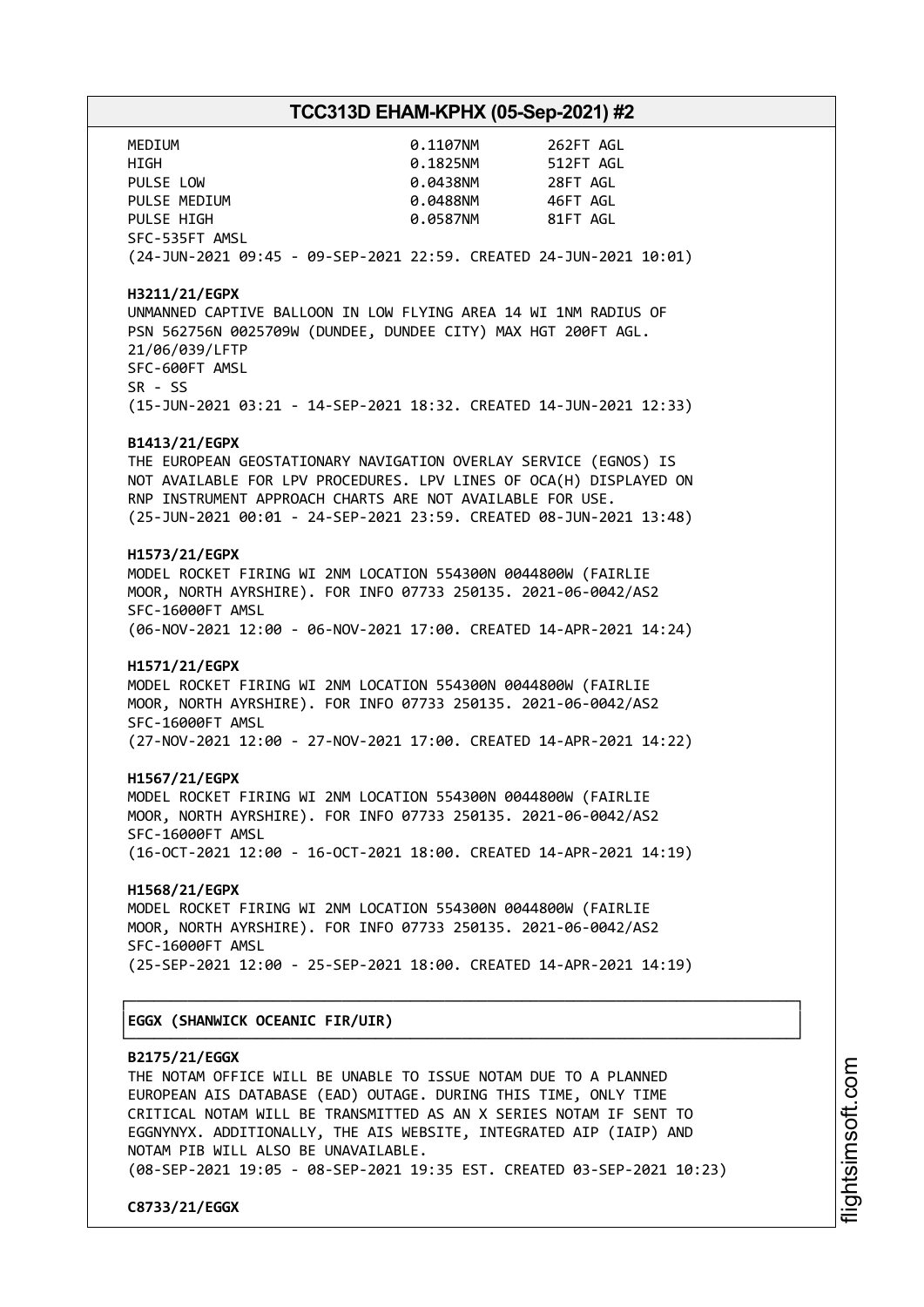| TCC313D EHAM-KPHX (05-Sep-2021) #2                                                                                                                                                                                                                                                                                                                                                                                                                                                                                 |  |  |  |  |
|--------------------------------------------------------------------------------------------------------------------------------------------------------------------------------------------------------------------------------------------------------------------------------------------------------------------------------------------------------------------------------------------------------------------------------------------------------------------------------------------------------------------|--|--|--|--|
| CHECKLIST                                                                                                                                                                                                                                                                                                                                                                                                                                                                                                          |  |  |  |  |
| YEAR=2021 2190 4325 4892 5013 5014 5015 5129 5432 5608 5655 5656 5657<br>5658 5659 5660 5661 5672 5753 5756 5757 5897 5922 5933 6007<br>6025 6055 6447 6472 6482 6495 6549 6554 6641 6772 6780 6845<br>6882 6914 7006 7041 7044 7066 7071 7131 7133 7193 7196 7223<br>7249 7296 7297 7298 7299 7301 7334 7412 7504 7505 7602 7603                                                                                                                                                                                  |  |  |  |  |
| 7604 7605 7606 7608 7702 7743 7745 7746 7763 7765 7774 7788<br>7800 7814 7833 7858 7863 7888 7889 7967 7973 7996 8012 8015<br>8084 8130 8135 8137 8142 8143 8146 8148 8154 8199 8200 8201<br>8202 8203 8204 8205 8211 8250 8269 8298 8314 8316 8341 8352<br>8366 8377 8405 8428 8430 8432 8433 8435 8440 8441 8458 8461                                                                                                                                                                                            |  |  |  |  |
| 8463 8468 8469 8478 8486 8487 8488 8489 8490 8491 8492 8493<br>8494 8504 8512 8514 8515 8516 8517 8518 8519 8520 8521 8523<br>8524 8525 8527 8533 8534 8539 8542 8561 8562 8563 8564 8565<br>8568 8572 8576 8582 8585 8587 8590 8595 8599 8600 8603 8604<br>8613 8614 8615 8616 8617 8618 8619 8620 8621 8629 8643 8647<br>8648 8670 8671 8673 8679 8680 8693 8694 8695 8698 8699 8702<br>8703 8705 8707 8709 8711 8712 8713 8714 8715 8716 8717 8718                                                              |  |  |  |  |
| 8719 8720 8721 8722 8723 8725 8727 8728 8729 8730 8731 8732<br>PART 1 OF 3<br>(01-SEP-2021 00:05 - 01-OCT-2021 00:05 EST. CREATED 01-SEP-2021 01:32)                                                                                                                                                                                                                                                                                                                                                               |  |  |  |  |
| C8733/21/EGGX<br>LATEST PUBLICATIONS<br>AIP AIRAC AMDT IFR 010/2021 EFFECTIVE DATE 07 OCT 21<br>AIP SUP IFR 045/2021 EFFECTIVE DATE 26 AUG 21<br>AIC IFR W083/2021 EFFECTIVE DATE 26 AUG 21<br>AIC IFR P067/2021 EFFECTIVE DATE 29 JUL 21<br>AIC IFR Y082/2021 EFFECTIVE DATE 26 AUG 21<br>(01-SEP-2021 00:05 - 01-OCT-2021 00:05 EST. CREATED 01-SEP-2021 01:32)<br>C8733/21/EGGX<br>AIP MIL<br><b>NIL</b>                                                                                                        |  |  |  |  |
| SUP CHECKLIST<br>AIP IFR<br>053/2018 060/2018 011/2019 025/2019 003/2020 017/2020<br>019/2020 023/2020 030/2020 031/2020 032/2020 038/2020<br>039/2020 046/2020 048/2020 049/2020 052/2020 002/2021<br>003/2021 007/2021 008/2021 012/2021 014/2021 017/2021<br>018/2021 019/2021 020/2021 022/2021 023/2021 024/2021<br>025/2021 026/2021 028/2021 029/2021 030/2021 031/2021<br>032/2021 034/2021 035/2021 036/2021 037/2021 038/2021<br>039/2021 041/2021 042/2021 043/2021 044/2021 045/2021<br>AIP VFR<br>NIL |  |  |  |  |
| AIP MIL<br>NIL<br>PART 3 OF 3<br>(01-SEP-2021 00:05 - 01-OCT-2021 00:05 EST. CREATED 01-SEP-2021 01:32)                                                                                                                                                                                                                                                                                                                                                                                                            |  |  |  |  |
| Q0446/21/EGGX<br>CHECKLIST<br>YEAR=2021 0404 0405 0406 0407 0408 0412 0424 0428 0433 0440 0441 0442<br>0444 0445                                                                                                                                                                                                                                                                                                                                                                                                   |  |  |  |  |
| LATEST PUBLICATIONS                                                                                                                                                                                                                                                                                                                                                                                                                                                                                                |  |  |  |  |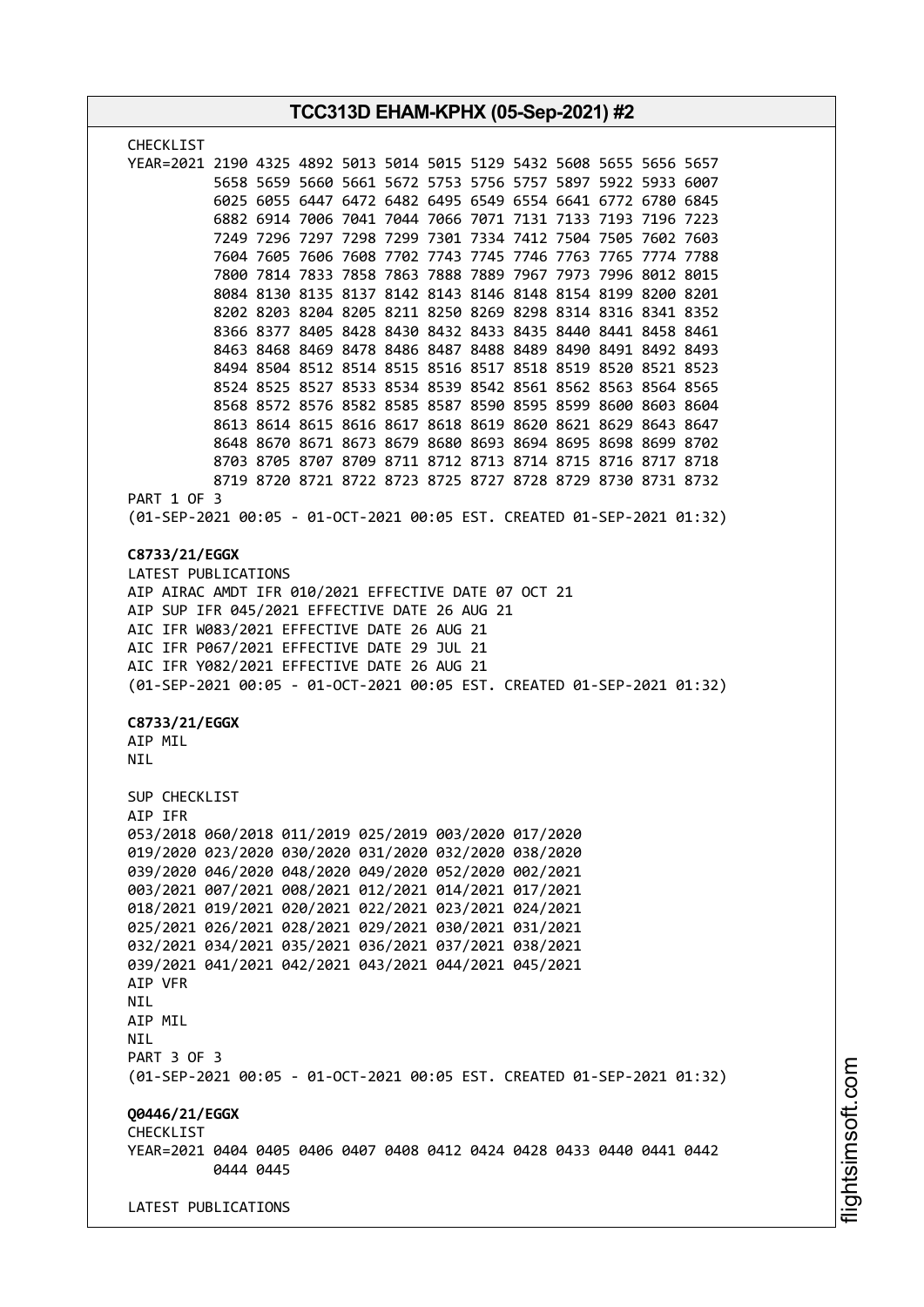AIP AIRAC AMDT IFR 010/2021 EFFECTIVE DATE 07 OCT 21 AIP SUP IFR 045/2021 EFFECTIVE DATE 26 AUG 21 AIC IFR W083/2021 EFFECTIVE DATE 26 AUG 21 AIC IFR P067/2021 EFFECTIVE DATE 29 JUL 21 AIC IFR Y082/2021 EFFECTIVE DATE 26 AUG 21 AIC IFR M079/2021 EFFECTIVE DATE 26 AUG 21 AIC IFR G097/2009 EFFECTIVE DATE 31 DEC 09 AIC CHECKLIST AIP IFR P127/2006 P008/2008 P064/2008 P086/2008 P077/2009 P070/2010 P062/2012 P138/2012 Y009/2014 P002/2018 P053/2018 Y104/2018 Y031/2019 Y055/2019 Y117/2019 Y135/2019 P136/2019 P137/2019 P138/2019 P139/2019 Y140/2019 Y141/2019 Y142/2019 Y001/2020 P003/2020 W008/2020 Y011/2020 Y012/2020 W018/2020 Y024/2020 Y028/2020 Y031/2020 P034/2020 W035/2020 Y036/2020 Y039/2020 Y040/2020 Y041/2020 Y042/2020 Y043/2020 P044/2020 Y045/2020 P046/2020 Y051/2020 Y052/2020 P053/2020 P056/2020 P060/2020 P083/2020 Y085/2020 Y086/2020 Y087/2020 Y002/2021 Y008/2021 Y010/2021 Y011/2021 M012/2021 P017/2021 P018/2021 P026/2021 Y027/2021 Y029/2021 Y037/2021 M044/2021 P045/2021 Y050/2021 Y054/2021 Y055/2021 Y058/2021 M060/2021 Y062/2021 M064/2021 M065/2021 P067/2021 Y068/2021 M070/2021 M071/2021 M072/2021 M073/2021 M074/2021 M075/2021 Y076/2021 M077/2021 M078/2021 M079/2021 Y080/2021 Y081/2021 Y082/2021 W083/2021 AIP VFR NIL AIP MIL NIL SUP CHECKLIST AIP IFR 053/2018 060/2018 011/2019 025/2019 003/2020 017/2020 019/2020 023/2020 030/2020 031/2020 032/2020 038/2020 (01-SEP-2021 00:05 - 01-OCT-2021 00:05 EST. CREATED 01-SEP-2021 01:28) **Q0446/21/EGGX** 039/2020 046/2020 048/2020 049/2020 052/2020 002/2021 003/2021 007/2021 008/2021 012/2021 014/2021 017/2021 018/2021 019/2021 020/2021 022/2021 023/2021 024/2021 025/2021 026/2021 028/2021 029/2021 030/2021 031/2021 032/2021 034/2021 035/2021 036/2021 037/2021 038/2021 039/2021 041/2021 042/2021 043/2021 044/2021 045/2021 AIP VFR NIL AIP MIL **NTI** (01-SEP-2021 00:05 - 01-OCT-2021 00:05 EST. CREATED 01-SEP-2021 01:28) **V0022/21/EGGX** CHECKLIST YEAR=2021 0012 0014 0020 0021 LATEST PUBLICATIONS AIP AIRAC AMDT IFR 010/2021 EFFECTIVE DATE 07 OCT 21 AIP SUP IFR 045/2021 EFFECTIVE DATE 26 AUG 21 AIC IFR W083/2021 EFFECTIVE DATE 26 AUG 21 AIC IFR P067/2021 EFFECTIVE DATE 29 JUL 21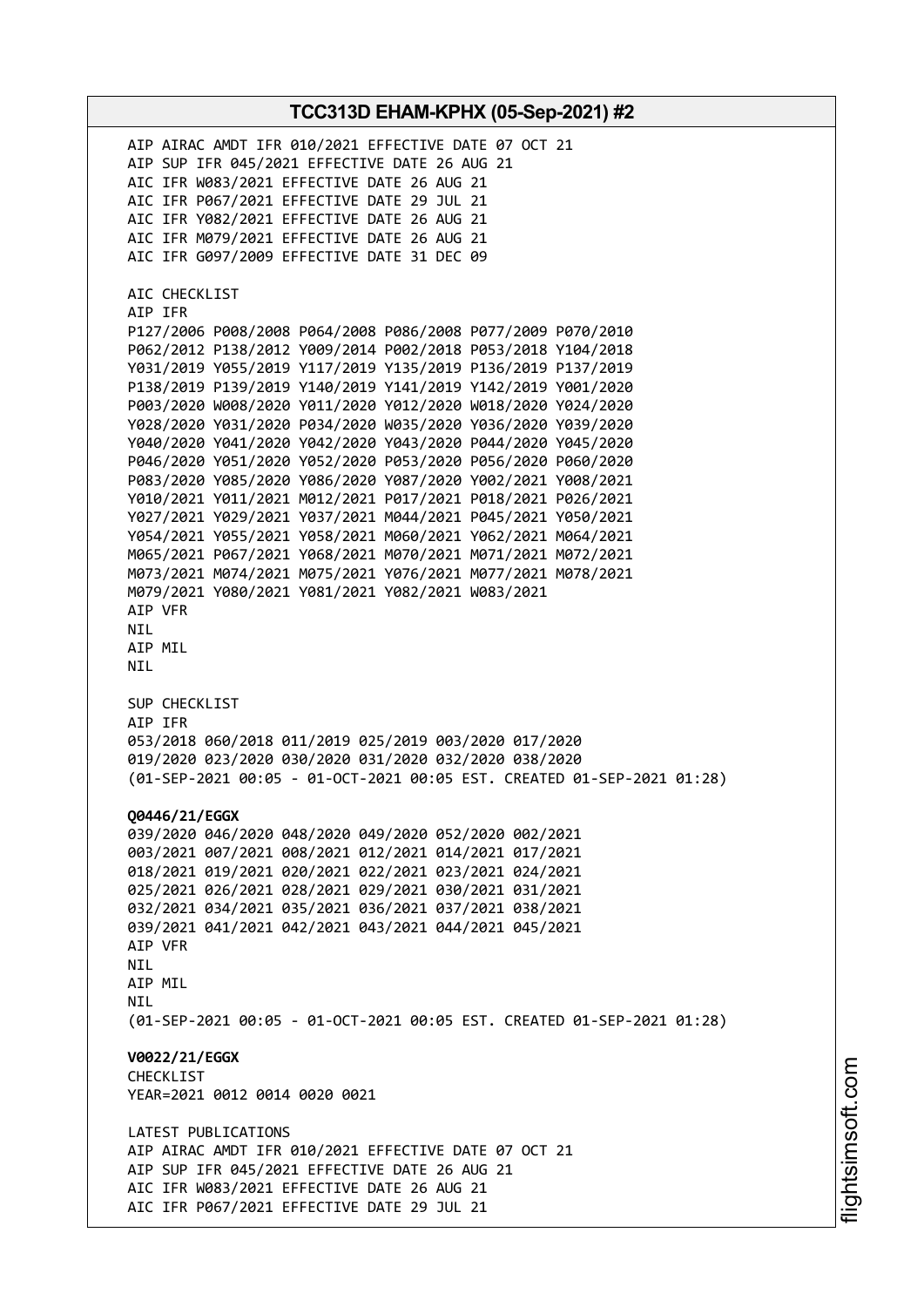**TCC313D EHAM-KPHX (05-Sep-2021) #2** AIC IFR Y082/2021 EFFECTIVE DATE 26 AUG 21 AIC IFR M079/2021 EFFECTIVE DATE 26 AUG 21 AIC IFR G097/2009 EFFECTIVE DATE 31 DEC 09 AIC CHECKLIST AIP IFR P127/2006 P008/2008 P064/2008 P086/2008 P077/2009 P070/2010 P062/2012 P138/2012 Y009/2014 P002/2018 P053/2018 Y104/2018 Y031/2019 Y055/2019 Y117/2019 Y135/2019 P136/2019 P137/2019 PART 1 OF 2 (01-SEP-2021 00:05 - 01-OCT-2021 00:05 EST. CREATED 01-SEP-2021 01:28) **V0022/21/EGGX** P138/2019 P139/2019 Y140/2019 Y141/2019 Y142/2019 Y001/2020 P003/2020 W008/2020 Y011/2020 Y012/2020 W018/2020 Y024/2020 Y028/2020 Y031/2020 P034/2020 W035/2020 Y036/2020 Y039/2020 Y040/2020 Y041/2020 Y042/2020 Y043/2020 P044/2020 Y045/2020 P046/2020 Y051/2020 Y052/2020 P053/2020 P056/2020 P060/2020 P083/2020 Y085/2020 Y086/2020 Y087/2020 Y002/2021 Y008/2021 Y010/2021 Y011/2021 M012/2021 P017/2021 P018/2021 P026/2021 Y027/2021 Y029/2021 Y037/2021 M044/2021 P045/2021 Y050/2021 Y054/2021 Y055/2021 Y058/2021 M060/2021 Y062/2021 M064/2021 M065/2021 P067/2021 Y068/2021 M070/2021 M071/2021 M072/2021 M073/2021 M074/2021 M075/2021 Y076/2021 M077/2021 M078/2021 M079/2021 Y080/2021 Y081/2021 Y082/2021 W083/2021 AIP VFR NIL AIP MIL NIL SUP CHECKLIST AIP IFR 053/2018 060/2018 011/2019 025/2019 003/2020 017/2020 019/2020 023/2020 030/2020 031/2020 032/2020 038/2020 039/2020 046/2020 048/2020 049/2020 052/2020 002/2021 003/2021 007/2021 008/2021 012/2021 014/2021 017/2021 018/2021 019/2021 020/2021 022/2021 023/2021 024/2021 025/2021 026/2021 028/2021 029/2021 030/2021 031/2021 032/2021 034/2021 035/2021 036/2021 037/2021 038/2021 039/2021 041/2021 042/2021 043/2021 044/2021 045/2021 AIP VFR NIL AIP MIL NIL PART 2 OF 2 (01-SEP-2021 00:05 - 01-OCT-2021 00:05 EST. CREATED 01-SEP-2021 01:28) **G0265/21/EGGX** P138/2019 P139/2019 Y140/2019 Y141/2019 Y142/2019 Y001/2020 P003/2020 W008/2020 Y011/2020 Y012/2020 W018/2020 Y024/2020 Y028/2020 Y031/2020 P034/2020 W035/2020 Y036/2020 Y039/2020 Y040/2020 Y041/2020 Y042/2020 Y043/2020 P044/2020 Y045/2020 P046/2020 Y051/2020 Y052/2020 P053/2020 P056/2020 P060/2020 P083/2020 Y085/2020 Y086/2020 Y087/2020 Y002/2021 Y008/2021 Y010/2021 Y011/2021 M012/2021 P017/2021 P018/2021 P026/2021 Y027/2021 Y029/2021 Y037/2021 M044/2021 P045/2021 Y050/2021 Y054/2021 Y055/2021 Y058/2021 M060/2021 Y062/2021 M064/2021 M065/2021 P067/2021 Y068/2021 M070/2021 M071/2021 M072/2021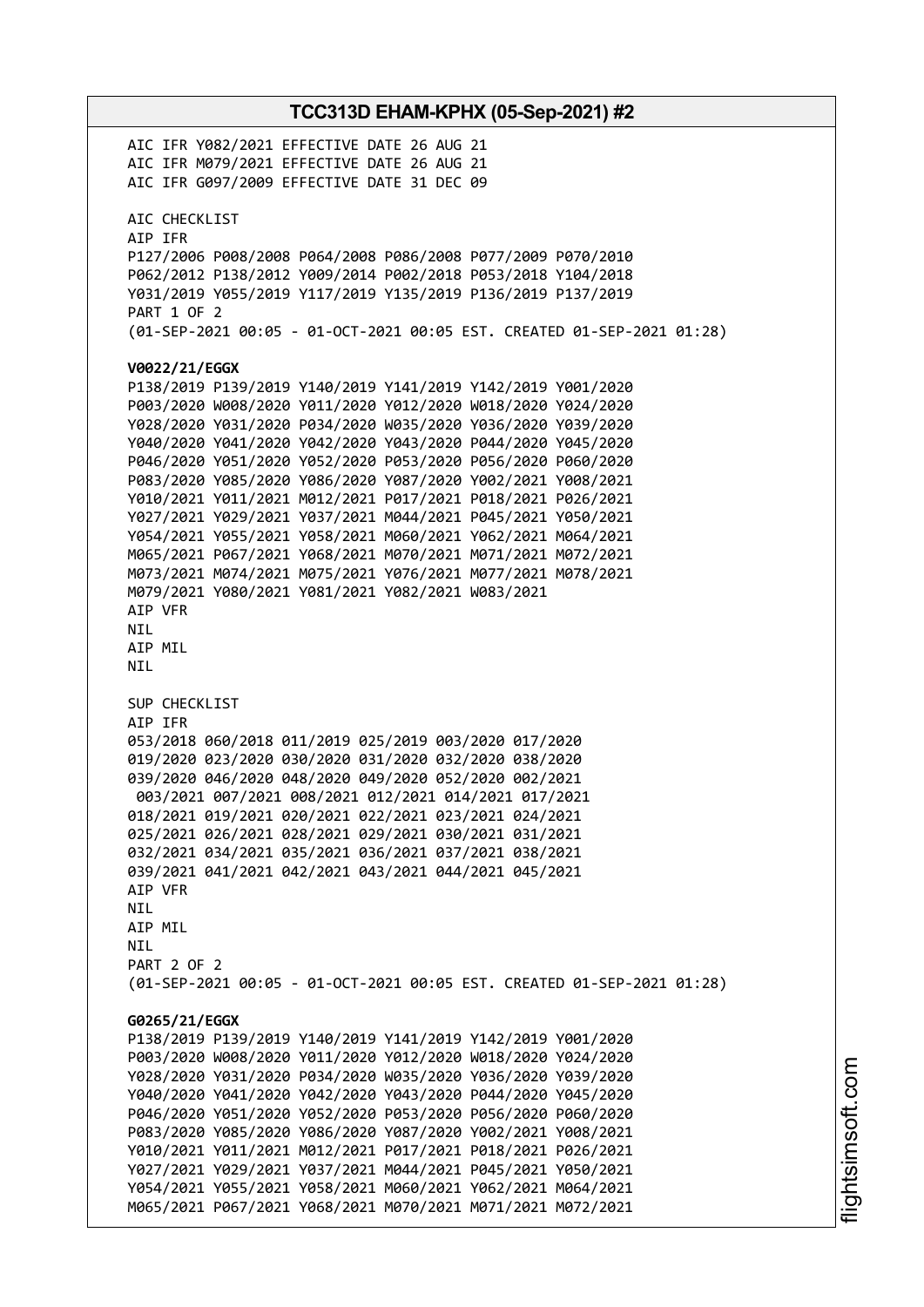M073/2021 M074/2021 M075/2021 Y076/2021 M077/2021 M078/2021 M079/2021 Y080/2021 Y081/2021 Y082/2021 W083/2021 AIP VFR NIL AIP MIL NIL SUP CHECKLIST AIP IFR 053/2018 060/2018 011/2019 025/2019 003/2020 017/2020 019/2020 023/2020 030/2020 031/2020 032/2020 038/2020 039/2020 046/2020 048/2020 049/2020 052/2020 002/2021 (01-SEP-2021 00:05 - 01-OCT-2021 00:05 EST. CREATED 01-SEP-2021 01:25) **G0265/21/EGGX** CHECKLIST YEAR=2021 NIL LATEST PUBLICATIONS AIP AIRAC AMDT IFR 010/2021 EFFECTIVE DATE 07 OCT 21 AIP SUP IFR 045/2021 EFFECTIVE DATE 26 AUG 21 AIC IFR W083/2021 EFFECTIVE DATE 26 AUG 21 AIC IFR P067/2021 EFFECTIVE DATE 29 JUL 21 AIC IFR Y082/2021 EFFECTIVE DATE 26 AUG 21 AIC IFR M079/2021 EFFECTIVE DATE 26 AUG 21 AIC IFR G097/2009 EFFECTIVE DATE 31 DEC 09 AIC CHECKLIST AIP IFR P127/2006 P008/2008 P064/2008 P086/2008 P077/2009 P070/2010 P062/2012 P138/2012 Y009/2014 P002/2018 P053/2018 Y104/2018 Y031/2019 Y055/2019 Y117/2019 Y135/2019 P136/2019 P137/2019 PART 1 OF 2 (01-SEP-2021 00:05 - 01-OCT-2021 00:05 EST. CREATED 01-SEP-2021 01:25) **I2366/21/EGGX** Y010/2021 Y011/2021 M012/2021 P017/2021 P018/2021 P026/2021 Y027/2021 Y029/2021 Y037/2021 M044/2021 P045/2021 Y050/2021 Y054/2021 Y055/2021 Y058/2021 M060/2021 Y062/2021 M064/2021 M065/2021 P067/2021 Y068/2021 M070/2021 M071/2021 M072/2021 M073/2021 M074/2021 M075/2021 Y076/2021 M077/2021 M078/2021 M079/2021 Y080/2021 Y081/2021 Y082/2021 W083/2021 AIP VFR NIL AIP MIL **NTI** SUP CHECKLIST AIP IFR 053/2018 060/2018 011/2019 025/2019 003/2020 017/2020 019/2020 023/2020 030/2020 031/2020 032/2020 038/2020 039/2020 046/2020 048/2020 049/2020 052/2020 002/2021 003/2021 007/2021 008/2021 012/2021 014/2021 017/2021 018/2021 019/2021 020/2021 022/2021 023/2021 024/2021 025/2021 026/2021 028/2021 029/2021 030/2021 031/2021 032/2021 034/2021 035/2021 036/2021 037/2021 038/2021 039/2021 041/2021 042/2021 043/2021 044/2021 045/2021 AIP VFR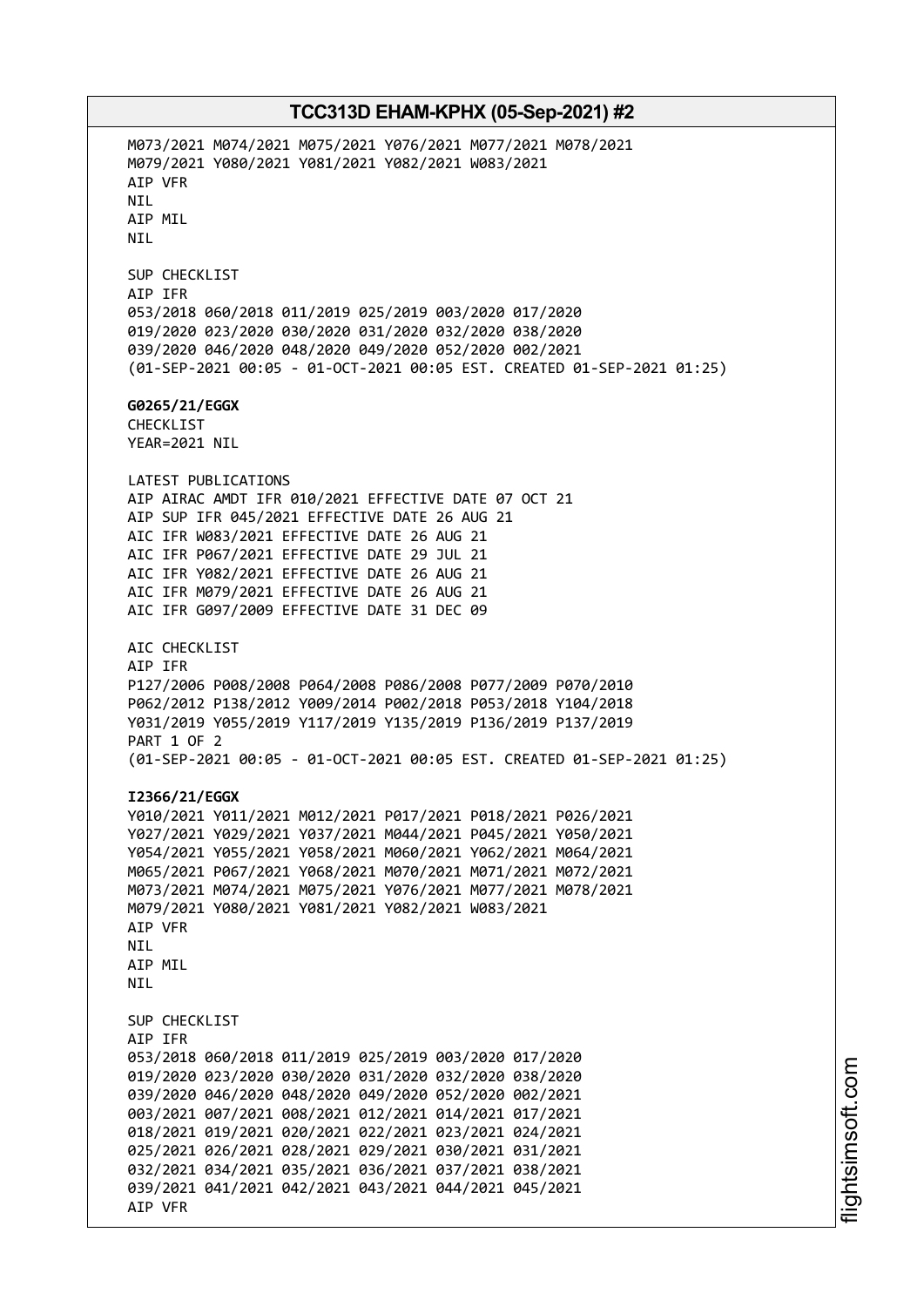**NTI** AIP MIL NIL END PART 2 OF 2 (01-SEP-2021 00:05 - 01-OCT-2021 00:05 EST. CREATED 01-SEP-2021 01:24) **I2366/21/EGGX** CHECKLIST YEAR=2021 1087 1117 1580 1581 1582 1632 1633 1634 1635 1636 1637 1638 1722 1811 1935 1977 1996 2162 2177 2178 2275 2281 2307 2312 2314 2315 2317 2331 2334 2338 2341 2349 2356 2358 LATEST PUBLICATIONS AIP AIRAC AMDT IFR 010/2021 EFFECTIVE DATE 07 OCT 21 AIP SUP IFR 045/2021 EFFECTIVE DATE 26 AUG 21 AIC IFR W083/2021 EFFECTIVE DATE 26 AUG 21 AIC IFR P067/2021 EFFECTIVE DATE 29 JUL 21 AIC IFR Y082/2021 EFFECTIVE DATE 26 AUG 21 AIC IFR M079/2021 EFFECTIVE DATE 26 AUG 21 AIC IFR G097/2009 EFFECTIVE DATE 31 DEC 09 AIC CHECKLIST AIP IFR P127/2006 P008/2008 P064/2008 P086/2008 P077/2009 P070/2010 P062/2012 P138/2012 Y009/2014 P002/2018 P053/2018 Y104/2018 Y031/2019 Y055/2019 Y117/2019 Y135/2019 P136/2019 P137/2019 P138/2019 P139/2019 Y140/2019 Y141/2019 Y142/2019 Y001/2020 P003/2020 W008/2020 Y011/2020 Y012/2020 W018/2020 Y024/2020 Y028/2020 Y031/2020 P034/2020 W035/2020 Y036/2020 Y039/2020 Y040/2020 Y041/2020 Y042/2020 Y043/2020 P044/2020 Y045/2020 P046/2020 Y051/2020 Y052/2020 P053/2020 P056/2020 P060/2020 P083/2020 Y085/2020 Y086/2020 Y087/2020 Y002/2021 Y008/2021 END PART 1 OF 2 (01-SEP-2021 00:05 - 01-OCT-2021 00:05 EST. CREATED 01-SEP-2021 01:24) **A3094/21/EGGX** CHECKLIST YEAR=2021 1471 1740 1798 1940 1970 2025 2032 2033 2034 2078 2111 2138 2167 2168 2224 2259 2290 2320 2391 2393 2398 2410 2411 2434 2441 2445 2510 2527 2528 2530 2583 2596 2597 2598 2599 2600 2601 2602 2611 2612 2629 2641 2642 2674 2694 2701 2702 2705 2709 2745 2777 2787 2791 2818 2820 2836 2853 2879 2881 2882 2891 2905 2916 2917 2918 2936 2937 2950 2979 2980 2981 2982 2983 2998 3002 3016 3023 3024 3026 3027 3028 3029 3037 3040 3041 3042 3043 3047 3063 3064 3065 3066 3067 3069 3075 3076 3078 3079 3080 3086 3087 3088 3089 3091 3093 LATEST PUBLICATIONS AIP AIRAC AMDT IFR 010/2021 EFFECTIVE DATE 07 OCT 21 AIP SUP IFR 045/2021 EFFECTIVE DATE 26 AUG 21 AIC IFR W083/2021 EFFECTIVE DATE 26 AUG 21 AIC IFR P067/2021 EFFECTIVE DATE 29 JUL 21 AIC IFR Y082/2021 EFFECTIVE DATE 26 AUG 21 AIC IFR M079/2021 EFFECTIVE DATE 26 AUG 21 AIC IFR G097/2009 EFFECTIVE DATE 31 DEC 09 AIC CHECKLIST AIP IFR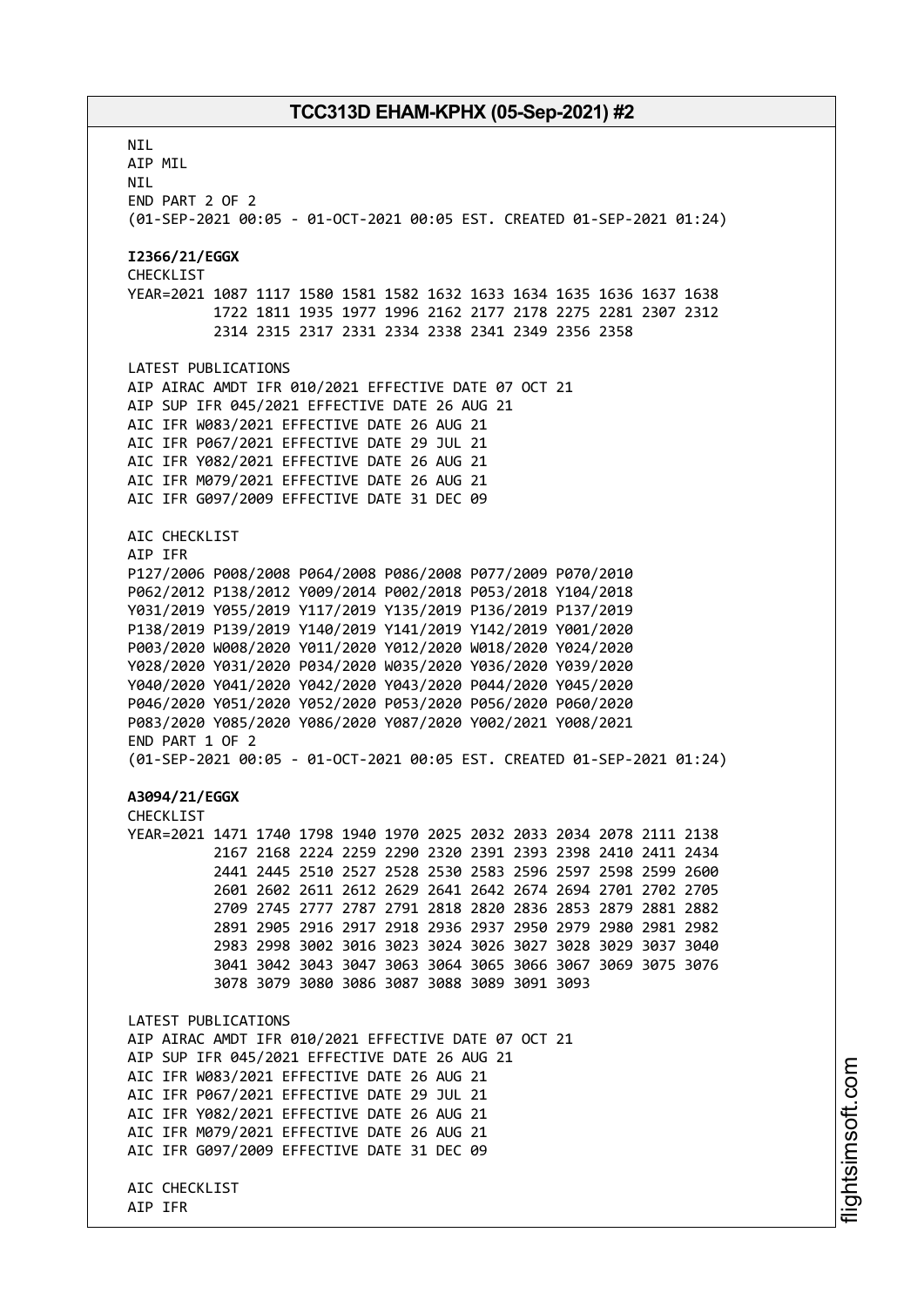P127/2006 P008/2008 P064/2008 P086/2008 P077/2009 P070/2010 P062/2012 P138/2012 Y009/2014 P002/2018 P053/2018 Y104/2018 Y031/2019 Y055/2019 Y117/2019 Y135/2019 P136/2019 P137/2019 P138/2019 P139/2019 Y140/2019 Y141/2019 Y142/2019 Y001/2020 P003/2020 W008/2020 Y011/2020 Y012/2020 W018/2020 Y024/2020 Y028/2020 Y031/2020 P034/2020 W035/2020 Y036/2020 Y039/2020 Y040/2020 Y041/2020 Y042/2020 Y043/2020 P044/2020 Y045/2020 END PART 1 OF 2 (01-SEP-2021 00:05 - 01-OCT-2021 00:05 EST. CREATED 01-SEP-2021 01:19) **A3094/21/EGGX** P046/2020 Y051/2020 Y052/2020 P053/2020 P056/2020 P060/2020 P083/2020 Y085/2020 Y086/2020 Y087/2020 Y002/2021 Y008/2021 Y010/2021 Y011/2021 M012/2021 P017/2021 P018/2021 P026/2021 Y027/2021 Y029/2021 Y037/2021 M044/2021 P045/2021 Y050/2021 Y054/2021 Y055/2021 Y058/2021 M060/2021 Y062/2021 M064/2021 M065/2021 P067/2021 Y068/2021 M070/2021 M071/2021 M072/2021 M073/2021 M074/2021 M075/2021 Y076/2021 M077/2021 M078/2021 M079/2021 Y080/2021 Y081/2021 Y082/2021 W083/2021 AIP VFR NIL AIP MIL NIL SUP CHECKLIST AIP IFR 053/2018 060/2018 011/2019 025/2019 003/2020 017/2020 019/2020 023/2020 030/2020 031/2020 032/2020 038/2020 039/2020 046/2020 048/2020 049/2020 052/2020 002/2021 003/2021 007/2021 008/2021 012/2021 014/2021 017/2021 018/2021 019/2021 020/2021 022/2021 023/2021 024/2021 025/2021 026/2021 028/2021 029/2021 030/2021 031/2021 032/2021 034/2021 035/2021 036/2021 037/2021 038/2021 039/2021 041/2021 042/2021 043/2021 044/2021 045/2021 AIP VFR **NTL** AIP MIL **NTI** END PART 2 OF 2 (01-SEP-2021 00:05 - 01-OCT-2021 00:05 EST. CREATED 01-SEP-2021 01:19) **F0817/21/EGGX** CHECKLIST YEAR=2021 0811 0812 0813 0814 0815 0816 LATEST PUBLICATIONS AIP AIRAC AMDT IFR 010/2021 EFFECTIVE DATE 07 OCT 21 AIP SUP IFR 045/2021 EFFECTIVE DATE 26 AUG 21 AIC IFR W083/2021 EFFECTIVE DATE 26 AUG 21 AIC IFR P067/2021 EFFECTIVE DATE 29 JUL 21 AIC IFR Y082/2021 EFFECTIVE DATE 26 AUG 21 AIC IFR M079/2021 EFFECTIVE DATE 26 AUG 21 AIC IFR G097/2009 EFFECTIVE DATE 31 DEC 09 ATC CHECKLIST AIP IFR P127/2006 P008/2008 P064/2008 P086/2008 P077/2009 P070/2010 P062/2012 P138/2012 Y009/2014 P002/2018 P053/2018 Y104/2018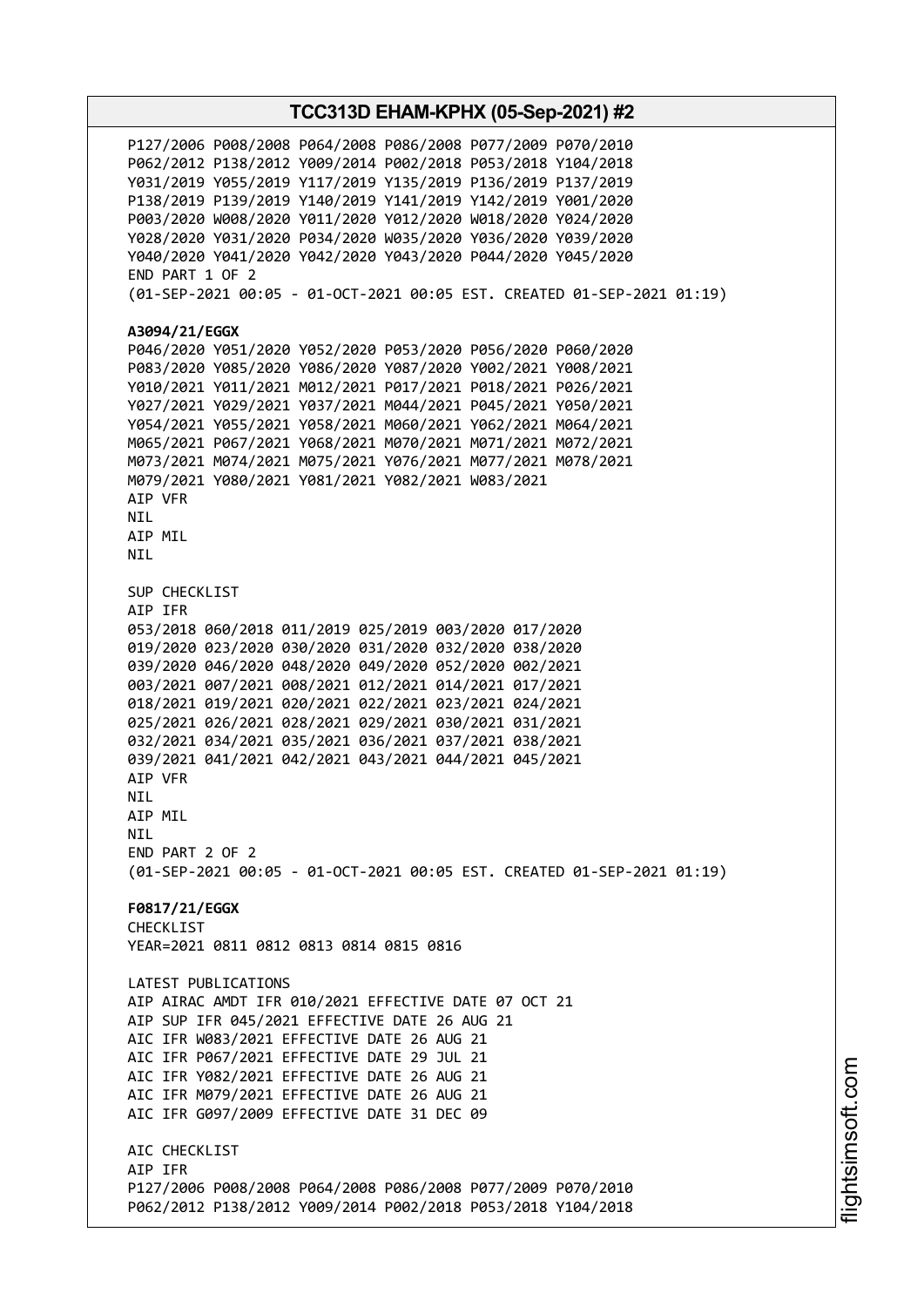Y031/2019 Y055/2019 Y117/2019 Y135/2019 P136/2019 P137/2019 P138/2019 P139/2019 Y140/2019 Y141/2019 Y142/2019 Y001/2020 P003/2020 W008/2020 Y011/2020 Y012/2020 W018/2020 Y024/2020 Y028/2020 Y031/2020 P034/2020 W035/2020 Y036/2020 Y039/2020 Y040/2020 Y041/2020 Y042/2020 Y043/2020 P044/2020 Y045/2020 P046/2020 Y051/2020 Y052/2020 P053/2020 P056/2020 P060/2020 P083/2020 Y085/2020 Y086/2020 Y087/2020 Y002/2021 Y008/2021 END PART 1 OF 2 (01-SEP-2021 00:05 - 01-OCT-2021 00:05 EST. CREATED 01-SEP-2021 01:16) **F0817/21/EGGX** Y010/2021 Y011/2021 M012/2021 P017/2021 P018/2021 P026/2021 Y027/2021 Y029/2021 Y037/2021 M044/2021 P045/2021 Y050/2021 Y054/2021 Y055/2021 Y058/2021 M060/2021 Y062/2021 M064/2021 M065/2021 P067/2021 Y068/2021 M070/2021 M071/2021 M072/2021 M073/2021 M074/2021 M075/2021 Y076/2021 M077/2021 M078/2021 M079/2021 Y080/2021 Y081/2021 Y082/2021 W083/2021 AIP VFR NIL AIP MIL NIL SUP CHECKLIST AIP IFR 053/2018 060/2018 011/2019 025/2019 003/2020 017/2020 019/2020 023/2020 030/2020 031/2020 032/2020 038/2020 039/2020 046/2020 048/2020 049/2020 052/2020 002/2021 003/2021 007/2021 008/2021 012/2021 014/2021 017/2021 018/2021 019/2021 020/2021 022/2021 023/2021 024/2021 025/2021 026/2021 028/2021 029/2021 030/2021 031/2021 032/2021 034/2021 035/2021 036/2021 037/2021 038/2021 039/2021 041/2021 042/2021 043/2021 044/2021 045/2021 AIP VFR NIL AIP MIL **NTL** END PART 2 OF 2 (01-SEP-2021 00:05 - 01-OCT-2021 00:05 EST. CREATED 01-SEP-2021 01:16) **P0003/21/EGGX CHECKLIST** YEAR=2021 0001 0002 LATEST PUBLICATIONS AIP AIRAC AMDT IFR 010/2021 EFFECTIVE DATE 07 OCT 21 AIP SUP IFR 045/2021 EFFECTIVE DATE 26 AUG 21 AIC IFR W083/2021 EFFECTIVE DATE 26 AUG 21 AIC IFR P067/2021 EFFECTIVE DATE 29 JUL 21 AIC IFR Y082/2021 EFFECTIVE DATE 26 AUG 21 AIC IFR M079/2021 EFFECTIVE DATE 26 AUG 21 AIC IFR G097/2009 EFFECTIVE DATE 31 DEC 09 AIC CHECKLIST AIP IFR P127/2006 P008/2008 P064/2008 P086/2008 P077/2009 P070/2010 P062/2012 P138/2012 Y009/2014 P002/2018 P053/2018 Y104/2018 Y031/2019 Y055/2019 Y117/2019 Y135/2019 P136/2019 P137/2019 P138/2019 P139/2019 Y140/2019 Y141/2019 Y142/2019 Y001/2020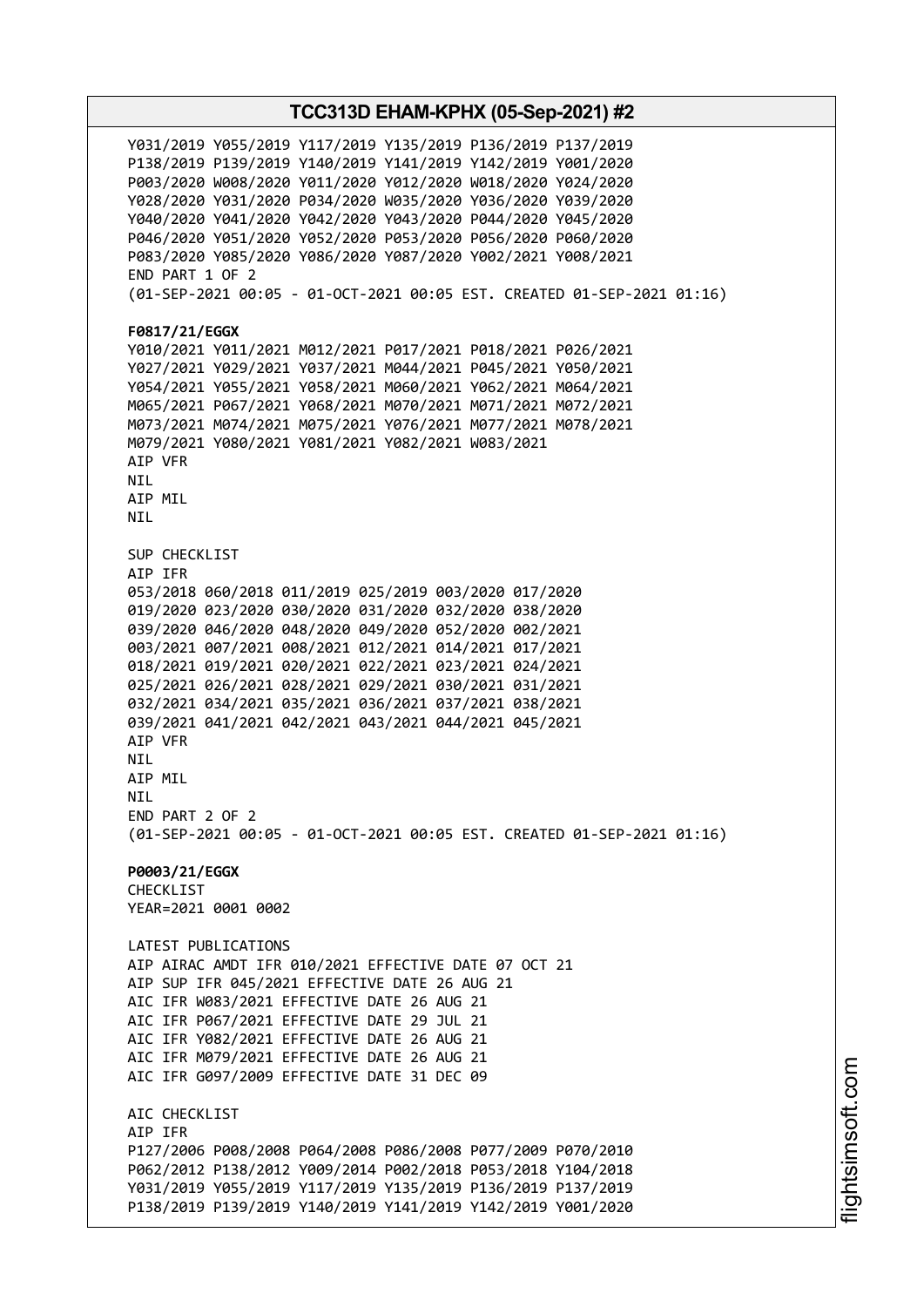**TCC313D EHAM-KPHX (05-Sep-2021) #2** P003/2020 W008/2020 Y011/2020 Y012/2020 W018/2020 Y024/2020 Y028/2020 Y031/2020 P034/2020 W035/2020 Y036/2020 Y039/2020 Y040/2020 Y041/2020 Y042/2020 Y043/2020 P044/2020 Y045/2020 P046/2020 Y051/2020 Y052/2020 P053/2020 P056/2020 P060/2020 P083/2020 Y085/2020 Y086/2020 Y087/2020 Y002/2021 Y008/2021 Y010/2021 Y011/2021 M012/2021 P017/2021 P018/2021 P026/2021 Y027/2021 Y029/2021 Y037/2021 M044/2021 P045/2021 Y050/2021 Y054/2021 Y055/2021 Y058/2021 M060/2021 Y062/2021 M064/2021 M065/2021 P067/2021 Y068/2021 M070/2021 M071/2021 M072/2021 M073/2021 M074/2021 M075/2021 Y076/2021 M077/2021 M078/2021 M079/2021 Y080/2021 Y081/2021 Y082/2021 W083/2021 AIP VFR NIL AIP MIL NIL (01-SEP-2021 00:05 - 01-OCT-2021 00:05 EST. CREATED 01-SEP-2021 01:14) **P0003/21/EGGX** SUP CHECKLIST AIP IFR 053/2018 060/2018 011/2019 025/2019 003/2020 017/2020 019/2020 023/2020 030/2020 031/2020 032/2020 038/2020 039/2020 046/2020 048/2020 049/2020 052/2020 002/2021 003/2021 007/2021 008/2021 012/2021 014/2021 017/2021 018/2021 019/2021 020/2021 022/2021 023/2021 024/2021 025/2021 026/2021 028/2021 029/2021 030/2021 031/2021 032/2021 034/2021 035/2021 036/2021 037/2021 038/2021 039/2021 041/2021 042/2021 043/2021 044/2021 045/2021 AIP VFR NIL AIP MIL NIL (01-SEP-2021 00:05 - 01-OCT-2021 00:05 EST. CREATED 01-SEP-2021 01:14) **K0379/21/EGGX** M065/2021 P067/2021 Y068/2021 M070/2021 M071/2021 M072/2021 M073/2021 M074/2021 M075/2021 Y076/2021 M077/2021 M078/2021 M079/2021 Y080/2021 Y081/2021 Y082/2021 W083/2021 AIP VFR **NTI** AIP MIL NIL SUP CHECKLIST AIP IFR 053/2018 060/2018 011/2019 025/2019 003/2020 017/2020 019/2020 023/2020 030/2020 031/2020 032/2020 038/2020 039/2020 046/2020 048/2020 049/2020 052/2020 002/2021 003/2021 007/2021 008/2021 012/2021 014/2021 017/2021 018/2021 019/2021 020/2021 022/2021 023/2021 024/2021 025/2021 026/2021 028/2021 029/2021 030/2021 031/2021 032/2021 034/2021 035/2021 036/2021 037/2021 038/2021 039/2021 041/2021 042/2021 043/2021 044/2021 045/2021 AIP VFR NIL AIP MIL END PART 2 OF 2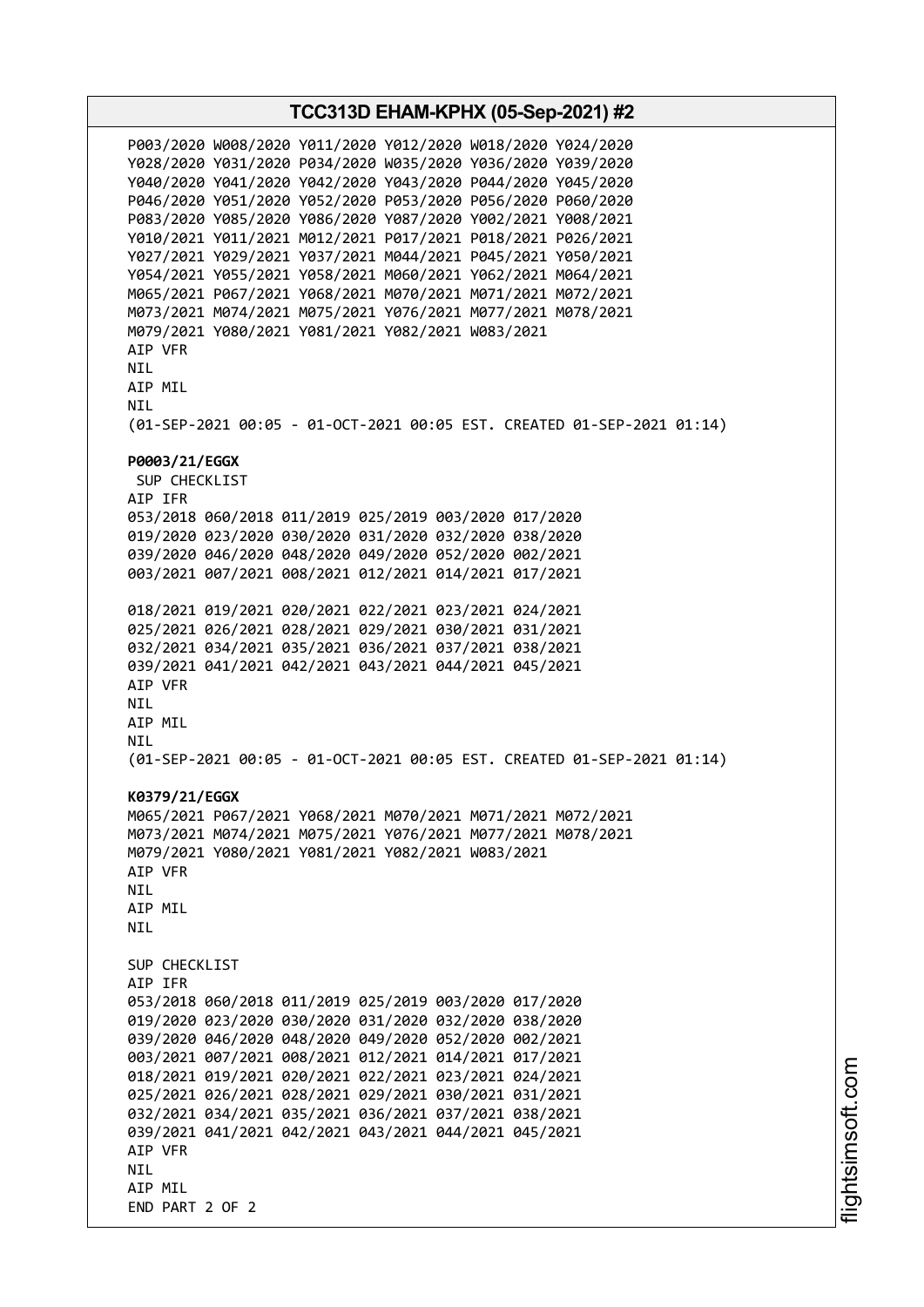(01-SEP-2021 00:05 - 01-OCT-2021 00:05 EST. CREATED 01-SEP-2021 01:11) **K0379/21/EGGX** CHECKLIST YEAR=2021 0254 0255 0259 0260 0262 0263 0271 0275 0276 0277 0281 0286 0287 0292 0293 0298 0299 0303 0307 0313 0314 0316 0319 0321 0324 0325 0329 0333 0334 0335 0338 0342 0343 0344 0345 0346 0348 0351 0352 0353 0354 0355 0359 0360 0364 0365 0367 0368 0371 0372 0374 0375 0376 0377 0378 LATEST PUBLICATIONS AIP AIRAC AMDT IFR 010/2021 EFFECTIVE DATE 07 OCT 21 AIP SUP IFR 045/2021 EFFECTIVE DATE 26 AUG 21 AIC IFR W083/2021 EFFECTIVE DATE 26 AUG 21 AIC IFR P067/2021 EFFECTIVE DATE 29 JUL 21 AIC IFR Y082/2021 EFFECTIVE DATE 26 AUG 21 AIC IFR M079/2021 EFFECTIVE DATE 26 AUG 21 AIC IFR G097/2009 EFFECTIVE DATE 31 DEC 09 AIC CHECKLIST AIP IFR P127/2006 P008/2008 P064/2008 P086/2008 P077/2009 P070/2010 P062/2012 P138/2012 Y009/2014 P002/2018 P053/2018 Y104/2018 Y031/2019 Y055/2019 Y117/2019 Y135/2019 P136/2019 P137/2019 P138/2019 P139/2019 Y140/2019 Y141/2019 Y142/2019 Y001/2020 P003/2020 W008/2020 Y011/2020 Y012/2020 W018/2020 Y024/2020 Y028/2020 Y031/2020 P034/2020 W035/2020 Y036/2020 Y039/2020 Y040/2020 Y041/2020 Y042/2020 Y043/2020 P044/2020 Y045/2020 P046/2020 Y051/2020 Y052/2020 P053/2020 P056/2020 P060/2020 P083/2020 Y085/2020 Y086/2020 Y087/2020 Y002/2021 Y008/2021 Y010/2021 Y011/2021 M012/2021 P017/2021 P018/2021 P026/2021 Y027/2021 Y029/2021 Y037/2021 M044/2021 P045/2021 Y050/2021 Y054/2021 Y055/2021 Y058/2021 M060/2021 Y062/2021 M064/2021 END PART 1 OF 2 (01-SEP-2021 00:05 - 01-OCT-2021 00:05 EST. CREATED 01-SEP-2021 01:11) **J3415/21/EGGX** CHECKLIST YEAR=2021 2841 3101 3160 3165 3311 3312 3314 3315 3318 3321 3345 3367 3369 3370 3371 3372 3373 3374 3375 3376 3377 3378 3379 3380 3381 3382 3383 3395 3396 3397 3398 3399 3400 3401 3402 3403 3404 3405 3406 3407 3408 3410 3411 3412 LATEST PUBLICATIONS AIP AIRAC AMDT IFR 010/2021 EFFECTIVE DATE 07 OCT 21 AIP SUP IFR 045/2021 EFFECTIVE DATE 26 AUG 21 AIC IFR W083/2021 EFFECTIVE DATE 26 AUG 21 AIC IFR P067/2021 EFFECTIVE DATE 29 JUL 21 AIC IFR Y082/2021 EFFECTIVE DATE 26 AUG 21 AIC IFR M079/2021 EFFECTIVE DATE 26 AUG 21 AIC IFR G097/2009 EFFECTIVE DATE 31 DEC 09 AIC CHECKLIST AIP IFR P127/2006 P008/2008 P064/2008 P086/2008 P077/2009 P070/2010 P062/2012 P138/2012 Y009/2014 P002/2018 P053/2018 Y104/2018 Y031/2019 Y055/2019 Y117/2019 Y135/2019 P136/2019 P137/2019 P138/2019 P139/2019 Y140/2019 Y141/2019 Y142/2019 Y001/2020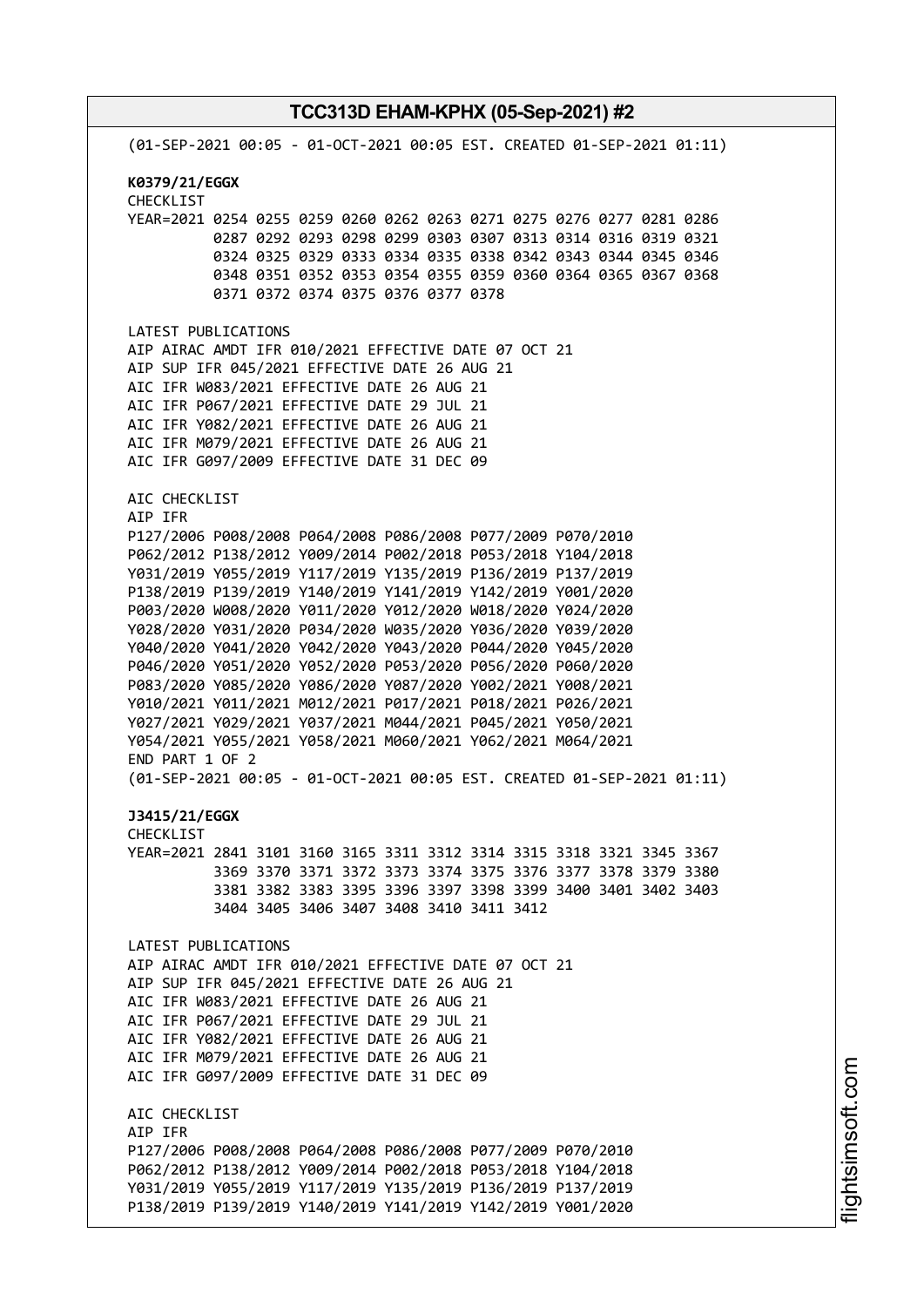## **TCC313D EHAM-KPHX (05-Sep-2021) #2** P003/2020 W008/2020 Y011/2020 Y012/2020 W018/2020 Y024/2020 Y028/2020 Y031/2020 P034/2020 W035/2020 Y036/2020 Y039/2020 Y040/2020 Y041/2020 Y042/2020 Y043/2020 P044/2020 Y045/2020 P046/2020 Y051/2020 Y052/2020 P053/2020 P056/2020 P060/2020 P083/2020 Y085/2020 Y086/2020 Y087/2020 Y002/2021 Y008/2021 Y010/2021 Y011/2021 M012/2021 P017/2021 P018/2021 P026/2021 Y027/2021 Y029/2021 Y037/2021 M044/2021 P045/2021 Y050/2021 Y054/2021 Y055/2021 Y058/2021 M060/2021 Y062/2021 M064/2021 M065/2021 P067/2021 Y068/2021 M070/2021 M071/2021 M072/2021 (01-SEP-2021 00:05 - 01-OCT-2021 00:05 EST. CREATED 01-SEP-2021 01:11) **J3415/21/EGGX** SUP CHECKLIST AIP IFR AIP VFR NIL M073/2021 M074/2021 M075/2021 Y076/2021 M077/2021 M078/2021 M079/2021 Y080/2021 Y081/2021 Y082/2021 W083/2021 (01-SEP-2021 00:05 - 01-OCT-2021 00:05 EST. CREATED 01-SEP-2021 01:10) **H5856/21/EGGX** M079/2021 Y080/2021 Y081/2021 Y082/2021 W083/2021 AIP VFR NIL AIP MIL NIL SUP CHECKLIST AIP IFR 053/2018 060/2018 011/2019 025/2019 003/2020 017/2020 019/2020 023/2020 030/2020 031/2020 032/2020 038/2020 039/2020 046/2020 048/2020 049/2020 052/2020 002/2021 003/2021 007/2021 008/2021 012/2021 014/2021 017/2021 018/2021 019/2021 020/2021 022/2021 023/2021 024/2021 025/2021 026/2021 028/2021 029/2021 030/2021 031/2021 032/2021 034/2021 035/2021 036/2021 037/2021 038/2021 039/2021 041/2021 042/2021 043/2021 044/2021 045/2021 AIP VFR NIL AIP MIL NIL PART 3 OF 3 (01-SEP-2021 00:05 - 01-OCT-2021 00:05 EST. CREATED 01-SEP-2021 01:10) **H5856/21/EGGX** LATEST PUBLICATIONS AIP AIRAC AMDT IFR 010/2021 EFFECTIVE DATE 07 OCT 21 AIP SUP IFR 045/2021 EFFECTIVE DATE 26 AUG 21 AIC IFR W083/2021 EFFECTIVE DATE 26 AUG 21 AIC IFR P067/2021 EFFECTIVE DATE 29 JUL 21 AIC IFR Y082/2021 EFFECTIVE DATE 26 AUG 21 AIC IFR M079/2021 EFFECTIVE DATE 26 AUG 21 AIC IFR G097/2009 EFFECTIVE DATE 31 DEC 09 AIC CHECKLIST AIP IFR P127/2006 P008/2008 P064/2008 P086/2008 P077/2009 P070/2010 P062/2012 P138/2012 Y009/2014 P002/2018 P053/2018 Y104/2018 Y031/2019 Y055/2019 Y117/2019 Y135/2019 P136/2019 P137/2019 P138/2019 P139/2019 Y140/2019 Y141/2019 Y142/2019 Y001/2020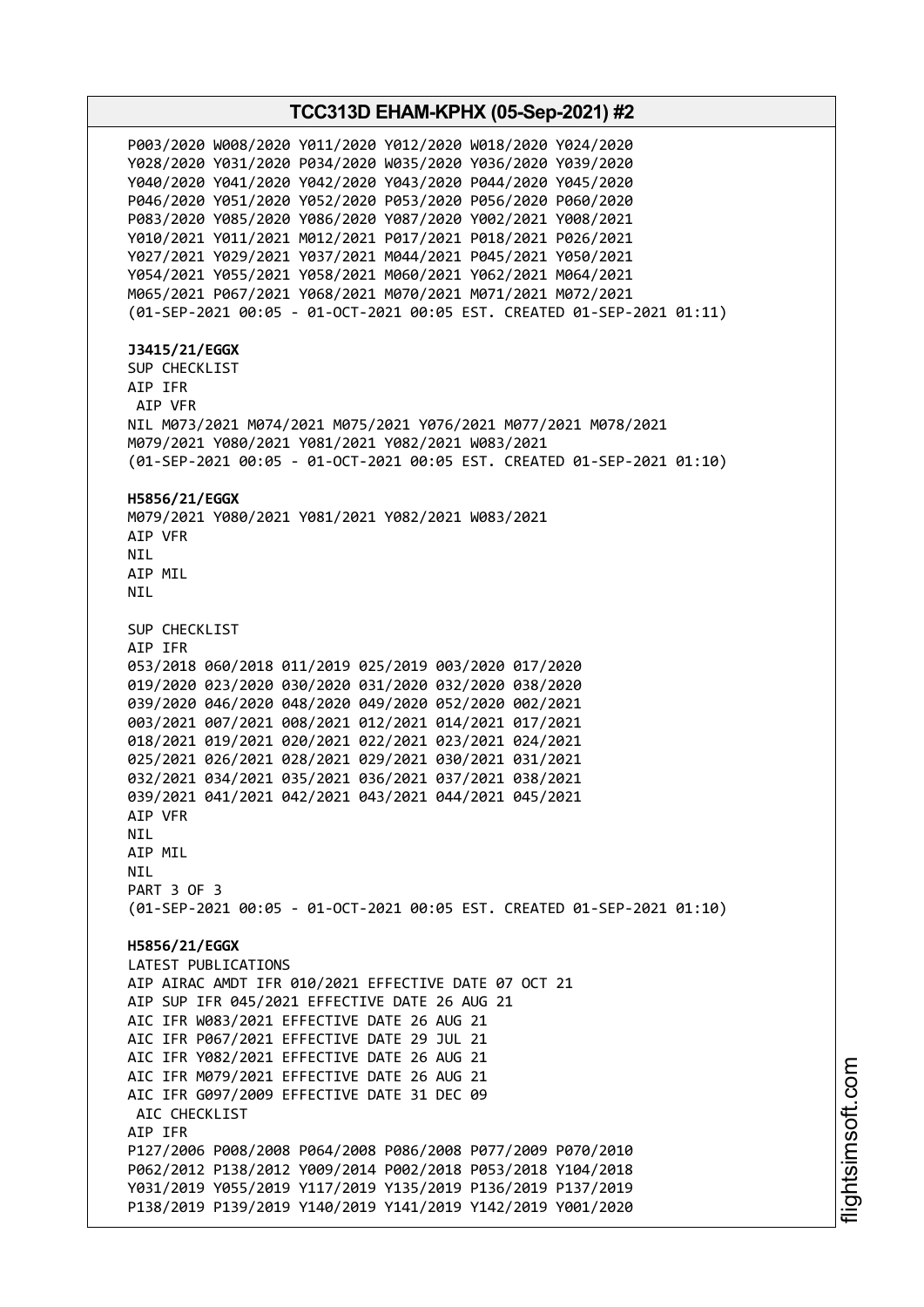**TCC313D EHAM-KPHX (05-Sep-2021) #2** P003/2020 W008/2020 Y011/2020 Y012/2020 W018/2020 Y024/2020 Y028/2020 Y031/2020 P034/2020 W035/2020 Y036/2020 Y039/2020 Y040/2020 Y041/2020 Y042/2020 Y043/2020 P044/2020 Y045/2020 P046/2020 Y051/2020 Y052/2020 P053/2020 P056/2020 P060/2020 P083/2020 Y085/2020 Y086/2020 Y087/2020 Y002/2021 Y008/2021 Y010/2021 Y011/2021 M012/2021 P017/2021 P018/2021 P026/2021 Y027/2021 Y029/2021 Y037/2021 M044/2021 P045/2021 Y050/2021 Y054/2021 Y055/2021 Y058/2021 M060/2021 Y062/2021 M064/2021 M065/2021 P067/2021 Y068/2021 M070/2021 M071/2021 M072/2021 M073/2021 M074/2021 M075/2021 Y076/2021 M077/2021 M078/2021 PART 2 OF 3 (01-SEP-2021 00:05 - 01-OCT-2021 00:05 EST. CREATED 01-SEP-2021 01:10) **H5856/21/EGGX** CHECKLIST YEAR=2020 4986 4987 4988 YEAR=2021 0953 0954 0955 0960 1567 1568 1571 1573 1657 1768 1770 1772 1773 1776 1778 1779 1780 1792 1832 1969 2691 2694 2695 2696 3015 3168 3211 3216 3223 3288 3301 3308 3327 3383 3384 3385 3418 3419 3562 3579 3580 3581 3631 4096 4119 4130 4131 4132 4133 4158 4478 4521 4522 4534 4538 4540 4546 4600 4684 4687 4697 4742 4757 4758 4793 4795 4798 4809 4853 4856 4914 4935 5085 5148 5169 5200 5203 5205 5206 5243 5244 5284 5294 5295 5317 5323 5326 5327 5328 5351 5352 5367 5403 5405 5423 5477 5501 5517 5538 5539 5547 5562 5587 5604 5615 5631 5632 5646 5653 5660 5667 5671 5677 5695 5696 5700 5701 5702 5703 5708 5709 5739 5740 5742 5754 5757 5762 5763 5766 5778 5779 5780 5781 5782 5783 5784 5785 5786 5787 5788 5791 5792 5793 5794 5797 5798 5799 5800 5801 5802 5803 5804 5805 5806 5807 5810 5812 5813 5814 5815 5816 5817 5818 5819 5820 5821 5822 5823 5824 5825 5827 5828 5829 5830 5831 5832 5833 5834 5835 5836 5837 5838 5839 5840 5841 5842 5843 5844 5845 5846 5847 5849 5850 5851 5852 5853 5855 PART 1 OF 3 (01-SEP-2021 00:05 - 01-OCT-2021 00:05 EST. CREATED 01-SEP-2021 01:10) **M3429/21/EGGX** CHECKL<sub>TST</sub> YEAR=2021 3332 3408 3409 3410 3411 3412 3413 3414 3415 3416 3417 3418 3419 3421 3422 3423 3424 3426 LATEST PUBLICATIONS AIP AIRAC AMDT IFR 010/2021 EFFECTIVE DATE 07 OCT 21 AIP SUP IFR 045/2021 EFFECTIVE DATE 26 AUG 21 AIC IFR W083/2021 EFFECTIVE DATE 26 AUG 21 AIC IFR P067/2021 EFFECTIVE DATE 29 JUL 21 AIC IFR Y082/2021 EFFECTIVE DATE 26 AUG 21 AIC IFR M079/2021 EFFECTIVE DATE 26 AUG 21 AIC IFR G097/2009 EFFECTIVE DATE 31 DEC 09 AIC CHECKLIST AIP IFR P127/2006 P008/2008 P064/2008 P086/2008 P077/2009 P070/2010 P062/2012 P138/2012 Y009/2014 P002/2018 P053/2018 Y104/2018 Y031/2019 Y055/2019 Y117/2019 Y135/2019 P136/2019 P137/2019 P138/2019 P139/2019 Y140/2019 Y141/2019 Y142/2019 Y001/2020 P003/2020 W008/2020 Y011/2020 Y012/2020 W018/2020 Y024/2020 Y028/2020 Y031/2020 P034/2020 W035/2020 Y036/2020 Y039/2020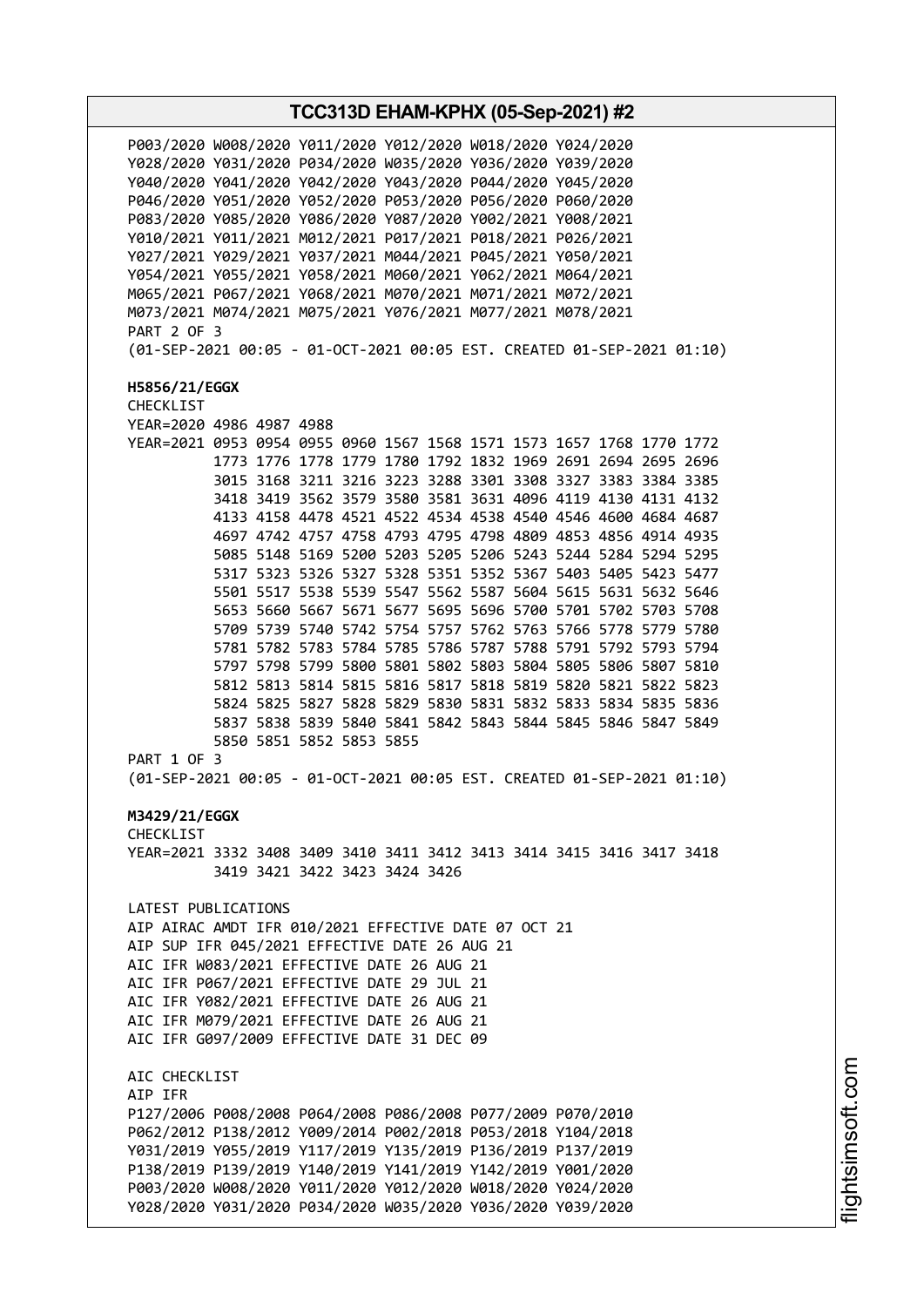Y040/2020 Y041/2020 Y042/2020 Y043/2020 P044/2020 Y045/2020 P046/2020 Y051/2020 Y052/2020 P053/2020 P056/2020 P060/2020 P083/2020 Y085/2020 Y086/2020 Y087/2020 Y002/2021 Y008/2021 Y010/2021 Y011/2021 M012/2021 P017/2021 P018/2021 P026/2021 Y027/2021 Y029/2021 Y037/2021 M044/2021 P045/2021 Y050/2021 Y054/2021 Y055/2021 Y058/2021 M060/2021 Y062/2021 M064/2021 M065/2021 P067/2021 Y068/2021 M070/2021 M071/2021 M072/2021 M073/2021 M074/2021 M075/2021 Y076/2021 M077/2021 M078/2021 M079/2021 Y080/2021 Y081/2021 Y082/2021 W083/2021 AIP VFR NIL AIP MIL NIL SUP CHECKLIST AIP IFR 053/2018 060/2018 011/2019 025/2019 003/2020 017/2020 (01-SEP-2021 00:05 - 01-OCT-2021 00:05 EST. CREATED 01-SEP-2021 00:59) **B2163/21/EGGX** P138/2019 P139/2019 Y140/2019 Y141/2019 Y142/2019 Y001/2020 P003/2020 W008/2020 Y011/2020 Y012/2020 W018/2020 Y024/2020 Y028/2020 Y031/2020 P034/2020 W035/2020 Y036/2020 Y039/2020 Y040/2020 Y041/2020 Y042/2020 Y043/2020 P044/2020 Y045/2020 P046/2020 Y051/2020 Y052/2020 P053/2020 P056/2020 P060/2020 P083/2020 Y085/2020 Y086/2020 Y087/2020 Y002/2021 Y008/2021 Y010/2021 Y011/2021 M012/2021 P017/2021 P018/2021 P026/2021 Y027/2021 Y029/2021 Y037/2021 M044/2021 P045/2021 Y050/2021 Y054/2021 Y055/2021 Y058/2021 M060/2021 Y062/2021 M064/2021 M065/2021 P067/2021 Y068/2021 M070/2021 M071/2021 M072/2021 M073/2021 M074/2021 M075/2021 Y076/2021 M077/2021 M078/2021 M079/2021 Y080/2021 Y081/2021 Y082/2021 W083/2021 AIP VFR **NTI** AIP MIL **NTL** SUP CHECKLIST AIP IFR 053/2018 060/2018 011/2019 025/2019 003/2020 017/2020 019/2020 023/2020 030/2020 031/2020 032/2020 038/2020 039/2020 046/2020 048/2020 049/2020 052/2020 002/2021 003/2021 007/2021 008/2021 012/2021 014/2021 017/2021 018/2021 019/2021 020/2021 022/2021 023/2021 024/2021 025/2021 026/2021 028/2021 029/2021 030/2021 031/2021 032/2021 034/2021 035/2021 036/2021 037/2021 038/2021 039/2021 041/2021 042/2021 043/2021 044/2021 045/2021 AIP VFR **NTI** AIP MIL NIL PART 2 OF 2 (01-SEP-2021 00:05 - 01-OCT-2021 00:05 EST. CREATED 01-SEP-2021 00:57) **B2163/21/EGGX CHECKLIST** YEAR=2021 1036 1372 1413 1630 1717 1747 1750 1751 1836 1907 1923 1980 1990 1999 2017 2018 2033 2036 2038 2067 2073 2074 2075 2082 2087 2088 2092 2099 2107 2118 2124 2125 2126 2127 2128 2129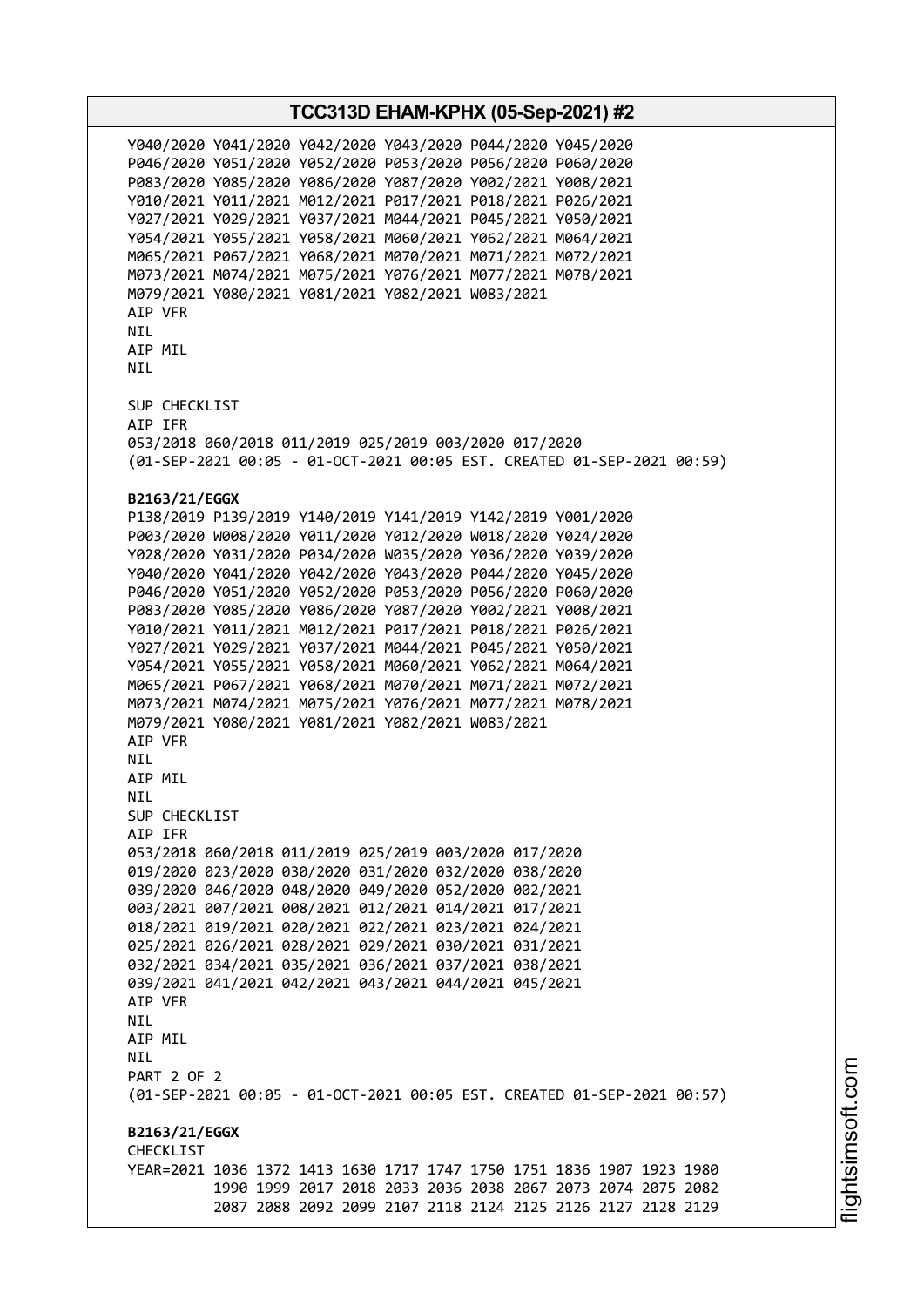2130 2133 2139 2140 2145 2146 LATEST PUBLICATIONS AIP AIRAC AMDT IFR 010/2021 EFFECTIVE DATE 07 OCT 21 AIP SUP IFR 045/2021 EFFECTIVE DATE 26 AUG 21 AIC IFR W083/2021 EFFECTIVE DATE 26 AUG 21 AIC IFR P067/2021 EFFECTIVE DATE 29 JUL 21 AIC IFR Y082/2021 EFFECTIVE DATE 26 AUG 21 AIC IFR M079/2021 EFFECTIVE DATE 26 AUG 21 AIC IFR G097/2009 EFFECTIVE DATE 31 DEC 09 AIC CHECKLIST AIP IFR P127/2006 P008/2008 P064/2008 P086/2008 P077/2009 P070/2010 P062/2012 P138/2012 Y009/2014 P002/2018 P053/2018 Y104/2018 Y031/2019 Y055/2019 Y117/2019 Y135/2019 P136/2019 P137/2019 PART 1 OF 2 (01-SEP-2021 00:05 - 01-OCT-2021 00:05 EST. CREATED 01-SEP-2021 00:57) **U5399/21/EGGX** Y028/2020 Y031/2020 P034/2020 W035/2020 Y036/2020 Y039/2020 Y040/2020 Y041/2020 Y042/2020 Y043/2020 P044/2020 Y045/2020 P046/2020 Y051/2020 Y052/2020 P053/2020 P056/2020 P060/2020 P083/2020 Y085/2020 Y086/2020 Y087/2020 Y002/2021 Y008/2021 Y010/2021 Y011/2021 M012/2021 P017/2021 P018/2021 P026/2021 Y027/2021 Y029/2021 Y037/2021 M044/2021 P045/2021 Y050/2021 Y054/2021 Y055/2021 Y058/2021 M060/2021 Y062/2021 M064/2021 M065/2021 P067/2021 Y068/2021 M070/2021 M071/2021 M072/2021 M073/2021 M074/2021 M075/2021 Y076/2021 M077/2021 M078/2021 M079/2021 Y080/2021 Y081/2021 Y082/2021 W083/2021 AIP VFR NIL AIP MIL **NTI** SUP CHECKLIST AIP IFR 053/2018 060/2018 011/2019 025/2019 003/2020 017/2020 019/2020 023/2020 030/2020 031/2020 032/2020 038/2020 039/2020 046/2020 048/2020 049/2020 052/2020 002/2021 003/2021 007/2021 008/2021 012/2021 014/2021 017/2021 018/2021 019/2021 020/2021 022/2021 023/2021 024/2021 025/2021 026/2021 028/2021 029/2021 030/2021 031/2021 032/2021 034/2021 035/2021 036/2021 037/2021 038/2021 039/2021 041/2021 042/2021 043/2021 044/2021 045/2021 AIP VFR **NTL** AIP MIL **NTI** (01-SEP-2021 00:05 - 01-OCT-2021 00:05 EST. CREATED 01-SEP-2021 00:57) **U5399/21/EGGX** CHECKLIST YEAR=2021 3136 3332 3353 3363 3411 3417 3418 3433 3434 3516 3609 3627 3729 3749 3772 3875 3876 3880 3938 3939 3979 4011 4056 4057 4058 4059 4062 4073 4074 4080 4160 4163 4203 4235 4240 4249 4260 4267 4286 4398 4405 4406 4407 4452 4464 4554 4570 4573 4586 4606 4624 4628 4642 4656 4664 4693 4777 4779 4804 4814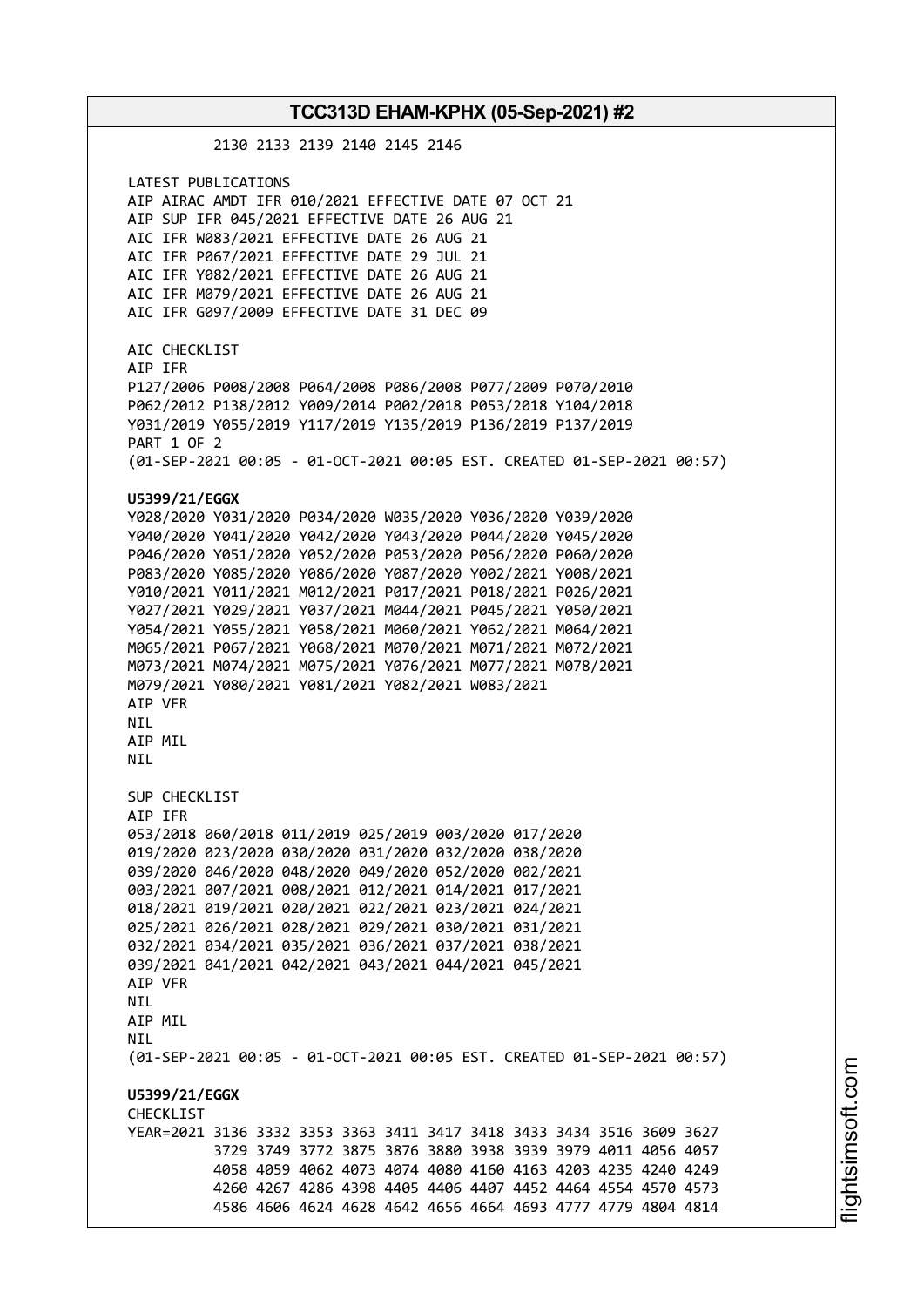## **TCC313D EHAM-KPHX (05-Sep-2021) #2** 4822 4827 4835 4844 4894 4906 4907 4908 4909 4910 4919 4925 4929 4930 4932 4933 4942 4980 4986 4994 4996 5001 5017 5018 5019 5021 5023 5024 5050 5055 5073 5078 5079 5080 5087 5088 5129 5179 5181 5182 5184 5188 5189 5192 5196 5210 5211 5212 5215 5220 5221 5229 5233 5241 5245 5246 5247 5248 5249 5251 5255 5260 5264 5266 5277 5287 5290 5291 5323 5326 5332 5333 5341 5342 5346 5347 5355 5371 5375 5377 5379 5381 5382 5383 5385 5386 5389 5390 5391 5393 5395 5396 LATEST PUBLICATIONS AIP AIRAC AMDT IFR 010/2021 EFFECTIVE DATE 07 OCT 21 AIP SUP IFR 045/2021 EFFECTIVE DATE 26 AUG 21 AIC IFR W083/2021 EFFECTIVE DATE 26 AUG 21 AIC IFR P067/2021 EFFECTIVE DATE 29 JUL 21 AIC IFR Y082/2021 EFFECTIVE DATE 26 AUG 21 AIC IFR M079/2021 EFFECTIVE DATE 26 AUG 21 AIC IFR G097/2009 EFFECTIVE DATE 31 DEC 09 AIC CHECKLIST AIP IFR P127/2006 P008/2008 P064/2008 P086/2008 P077/2009 P070/2010 P062/2012 P138/2012 Y009/2014 P002/2018 P053/2018 Y104/2018 Y031/2019 Y055/2019 Y117/2019 Y135/2019 P136/2019 P137/2019 P138/2019 P139/2019 Y140/2019 Y141/2019 Y142/2019 Y001/2020 (01-SEP-2021 00:05 - 01-OCT-2021 00:05 EST. CREATED 01-SEP-2021 00:57) **D1226/21/EGGX** CHECKLIST YEAR=2021 1164 1165 1201 1202 1203 1204 1205 1206 1207 1208 1209 1212 1217 1218 1219 1220 1221 1222 1224 1225 LATEST PUBLICATIONS AIP AIRAC AMDT IFR 010/2021 EFFECTIVE DATE 07 OCT 21 AIP SUP IFR 045/2021 EFFECTIVE DATE 26 AUG 21 AIC IFR W083/2021 EFFECTIVE DATE 26 AUG 21 AIC IFR P067/2021 EFFECTIVE DATE 29 JUL 21 AIC IFR Y082/2021 EFFECTIVE DATE 26 AUG 21 AIC IFR M079/2021 EFFECTIVE DATE 26 AUG 21 AIC IFR G097/2009 EFFECTIVE DATE 31 DEC 09 AIC CHECKLIST AIP IFR P127/2006 P008/2008 P064/2008 P086/2008 P077/2009 P070/2010 P062/2012 P138/2012 Y009/2014 P002/2018 P053/2018 Y104/2018 Y031/2019 Y055/2019 Y117/2019 Y135/2019 P136/2019 P137/2019 P138/2019 P139/2019 Y140/2019 Y141/2019 Y142/2019 Y001/2020 P003/2020 W008/2020 Y011/2020 Y012/2020 W018/2020 Y024/2020 Y028/2020 Y031/2020 P034/2020 W035/2020 Y036/2020 Y039/2020 Y040/2020 Y041/2020 Y042/2020 Y043/2020 P044/2020 Y045/2020 P046/2020 Y051/2020 Y052/2020 P053/2020 P056/2020 P060/2020 P083/2020 Y085/2020 Y086/2020 Y087/2020 Y002/2021 Y008/2021 Y010/2021 Y011/2021 M012/2021 P017/2021 P018/2021 P026/2021 Y027/2021 Y029/2021 Y037/2021 M044/2021 P045/2021 Y050/2021 Y054/2021 Y055/2021 Y058/2021 M060/2021 Y062/2021 M064/2021 M065/2021 P067/2021 Y068/2021 M070/2021 M071/2021 M072/2021 M073/2021 M074/2021 M075/2021 Y076/2021 M077/2021 M078/2021 M079/2021 Y080/2021 Y081/2021 Y082/2021 W083/2021 AIP VFR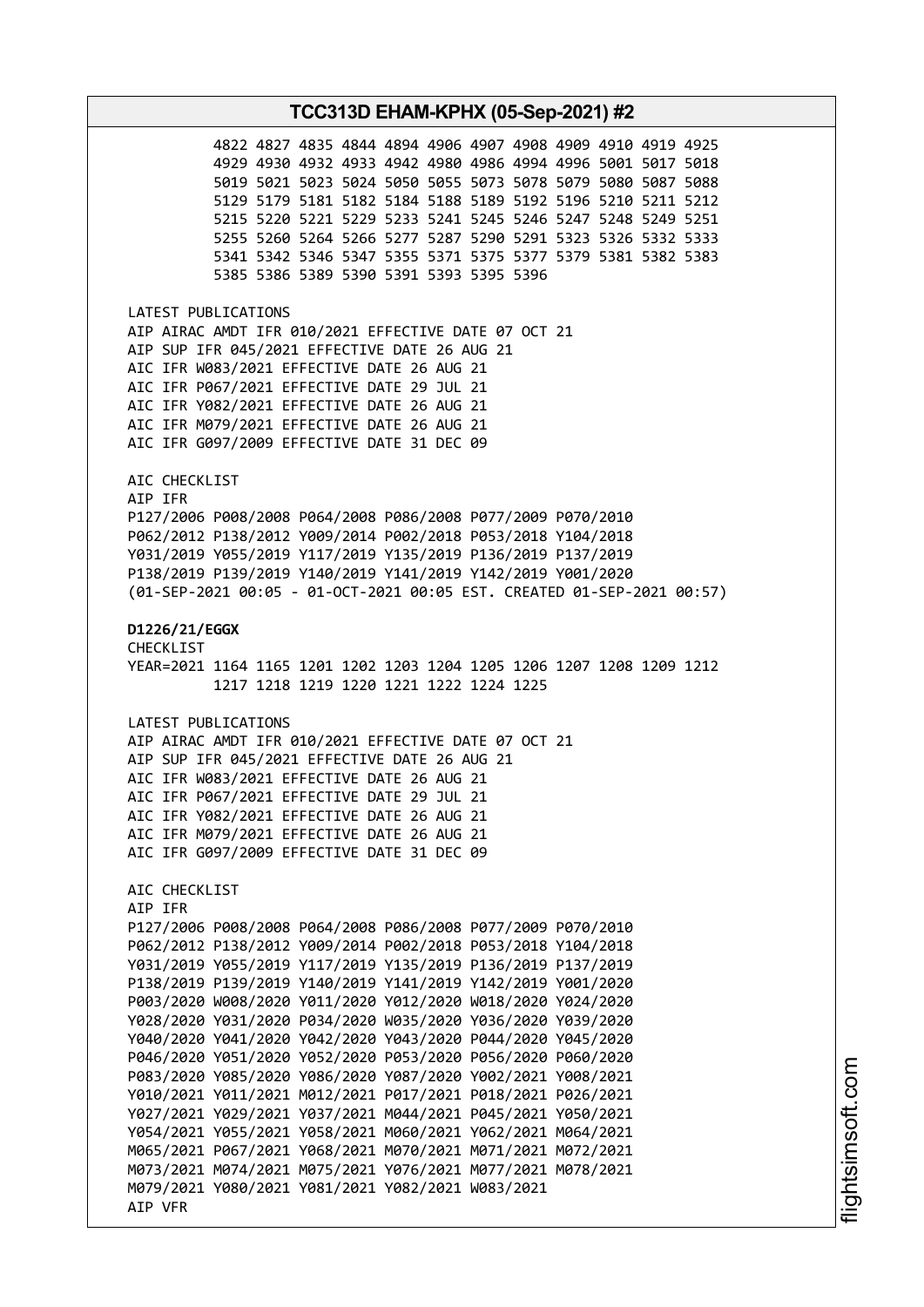**NTI** AIP MIL NIL SUP CHECKLIST AIP IFR 053/2018 060/2018 011/2019 025/2019 003/2020 017/2020 (01-SEP-2021 00:05 - 01-OCT-2021 00:05 EST. CREATED 01-SEP-2021 00:53) **D1226/21/EGGX** 019/2020 023/2020 030/2020 031/2020 032/2020 038/2020 039/2020 046/2020 048/2020 049/2020 052/2020 002/2021 003/2021 007/2021 008/2021 012/2021 014/2021 017/2021 018/2021 019/2021 020/2021 022/2021 023/2021 024/2021 025/2021 026/2021 028/2021 029/2021 030/2021 031/2021 032/2021 034/2021 035/2021 036/2021 037/2021 038/2021 039/2021 041/2021 042/2021 043/2021 044/2021 045/2021 AIP VFR NIL AIP MIL NIL (01-SEP-2021 00:05 - 01-OCT-2021 00:05 EST. CREATED 01-SEP-2021 00:52) **L3840/21/EGGX** CHECKLIST YEAR=2021 2289 2333 2441 2559 2560 2561 2563 2644 2648 2678 2696 2697 2739 2743 2746 2769 2793 2874 2880 2979 2981 2983 3082 3089 3093 3094 3108 3115 3181 3182 3219 3300 3342 3363 3369 3390 3391 3393 3394 3395 3424 3433 3434 3435 3438 3440 3465 3479 3480 3506 3529 3530 3562 3566 3577 3578 3579 3580 3581 3582 3583 3584 3605 3606 3607 3608 3611 3645 3667 3677 3703 3721 3727 3733 3734 3735 3750 3752 3755 3756 3759 3760 3761 3765 3766 3767 3774 3776 3778 3779 3781 3782 3784 3802 3807 3809 3810 3815 3817 3824 3825 3827 3828 3830 3831 3832 3833 3835 3836 3837 3838 3839 LATEST PUBLICATIONS AIP AIRAC AMDT IFR 010/2021 EFFECTIVE DATE 07 OCT 21 AIP SUP IFR 045/2021 EFFECTIVE DATE 26 AUG 21 AIC IFR W083/2021 EFFECTIVE DATE 26 AUG 21 AIC IFR P067/2021 EFFECTIVE DATE 29 JUL 21 AIC IFR Y082/2021 EFFECTIVE DATE 26 AUG 21 AIC IFR M079/2021 EFFECTIVE DATE 26 AUG 21 AIC IFR G097/2009 EFFECTIVE DATE 31 DEC 09 AIC CHECKLIST AIP IFR P127/2006 P008/2008 P064/2008 P086/2008 P077/2009 P070/2010 P062/2012 P138/2012 Y009/2014 P002/2018 P053/2018 Y104/2018 Y031/2019 Y055/2019 Y117/2019 Y135/2019 P136/2019 P137/2019 P138/2019 P139/2019 Y140/2019 Y141/2019 Y142/2019 Y001/2020 P003/2020 W008/2020 Y011/2020 Y012/2020 W018/2020 Y024/2020 Y028/2020 Y031/2020 P034/2020 W035/2020 Y036/2020 Y039/2020 Y040/2020 Y041/2020 Y042/2020 Y043/2020 P044/2020 Y045/2020 P046/2020 Y051/2020 Y052/2020 P053/2020 P056/2020 P060/2020 (01-SEP-2021 00:05 - 01-OCT-2021 00:05 EST. CREATED 01-SEP-2021 00:47) **L3840/21/EGGX**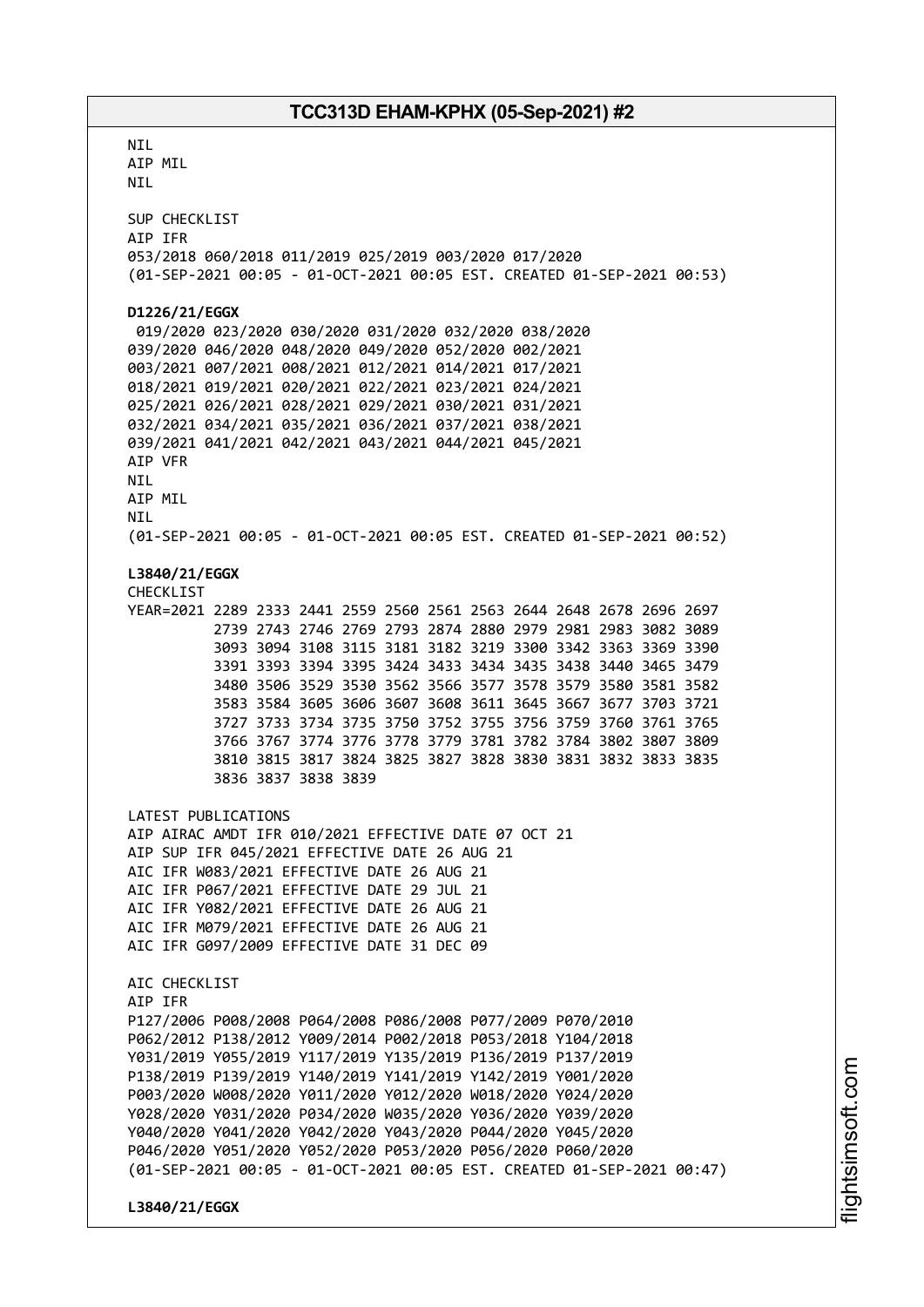P083/2020 Y085/2020 Y086/2020 Y087/2020 Y002/2021 Y008/2021 Y010/2021 Y011/2021 M012/2021 P017/2021 P018/2021 P026/2021 Y027/2021 Y029/2021 Y037/2021 M044/2021 P045/2021 Y050/2021 Y054/2021 Y055/2021 Y058/2021 M060/2021 Y062/2021 M064/2021 M065/2021 P067/2021 Y068/2021 M070/2021 M071/2021 M072/2021 M073/2021 M074/2021 M075/2021 Y076/2021 M077/2021 M078/2021 M079/2021 Y080/2021 Y081/2021 Y082/2021 W083/2021 AIP VFR NIL AIP MIL NIL SUP CHECKLIST AIP IFR 053/2018 060/2018 011/2019 025/2019 003/2020 017/2020 019/2020 023/2020 030/2020 031/2020 032/2020 038/2020 039/2020 046/2020 048/2020 049/2020 052/2020 002/2021 003/2021 007/2021 008/2021 012/2021 014/2021 017/2021 018/2021 019/2021 020/2021 022/2021 023/2021 024/2021 025/2021 026/2021 028/2021 029/2021 030/2021 031/2021 032/2021 034/2021 035/2021 036/2021 037/2021 038/2021 039/2021 041/2021 042/2021 043/2021 044/2021 045/2021 AIP VFR NIL AIP MIL NIL (01-SEP-2021 00:05 - 01-OCT-2021 00:05 EST. CREATED 01-SEP-2021 00:47) **N0169/21/EGGX** CHECKLIST YEAR=2021 0124 0136 0147 0149 0152 0155 0156 0157 0159 0161 0164 0165 0166 0168 LATEST PUBLICATIONS AIP AIRAC AMDT IFR 010/2021 EFFECTIVE DATE 07 OCT 21 AIP SUP IFR 045/2021 EFFECTIVE DATE 26 AUG 21 AIC IFR W083/2021 EFFECTIVE DATE 26 AUG 21 AIC IFR P067/2021 EFFECTIVE DATE 29 JUL 21 AIC IFR Y082/2021 EFFECTIVE DATE 26 AUG 21 AIC IFR M079/2021 EFFECTIVE DATE 26 AUG 21 AIC IFR G097/2009 EFFECTIVE DATE 31 DEC 09 AIC CHECKLIST AIP IFR P127/2006 P008/2008 P064/2008 P086/2008 P077/2009 P070/2010 P062/2012 P138/2012 Y009/2014 P002/2018 P053/2018 Y104/2018 Y031/2019 Y055/2019 Y117/2019 Y135/2019 P136/2019 P137/2019 P138/2019 P139/2019 Y140/2019 Y141/2019 Y142/2019 Y001/2020 P003/2020 W008/2020 Y011/2020 Y012/2020 W018/2020 Y024/2020 Y028/2020 Y031/2020 P034/2020 W035/2020 Y036/2020 Y039/2020 Y040/2020 Y041/2020 Y042/2020 Y043/2020 P044/2020 Y045/2020 P046/2020 Y051/2020 Y052/2020 P053/2020 P056/2020 P060/2020 P083/2020 Y085/2020 Y086/2020 Y087/2020 Y002/2021 Y008/2021 Y010/2021 Y011/2021 M012/2021 P017/2021 P018/2021 P026/2021 Y027/2021 Y029/2021 Y037/2021 M044/2021 P045/2021 Y050/2021 Y054/2021 Y055/2021 Y058/2021 M060/2021 Y062/2021 M064/2021 M065/2021 P067/2021 Y068/2021 M070/2021 M071/2021 M072/2021 M073/2021 M074/2021 M075/2021 Y076/2021 M077/2021 M078/2021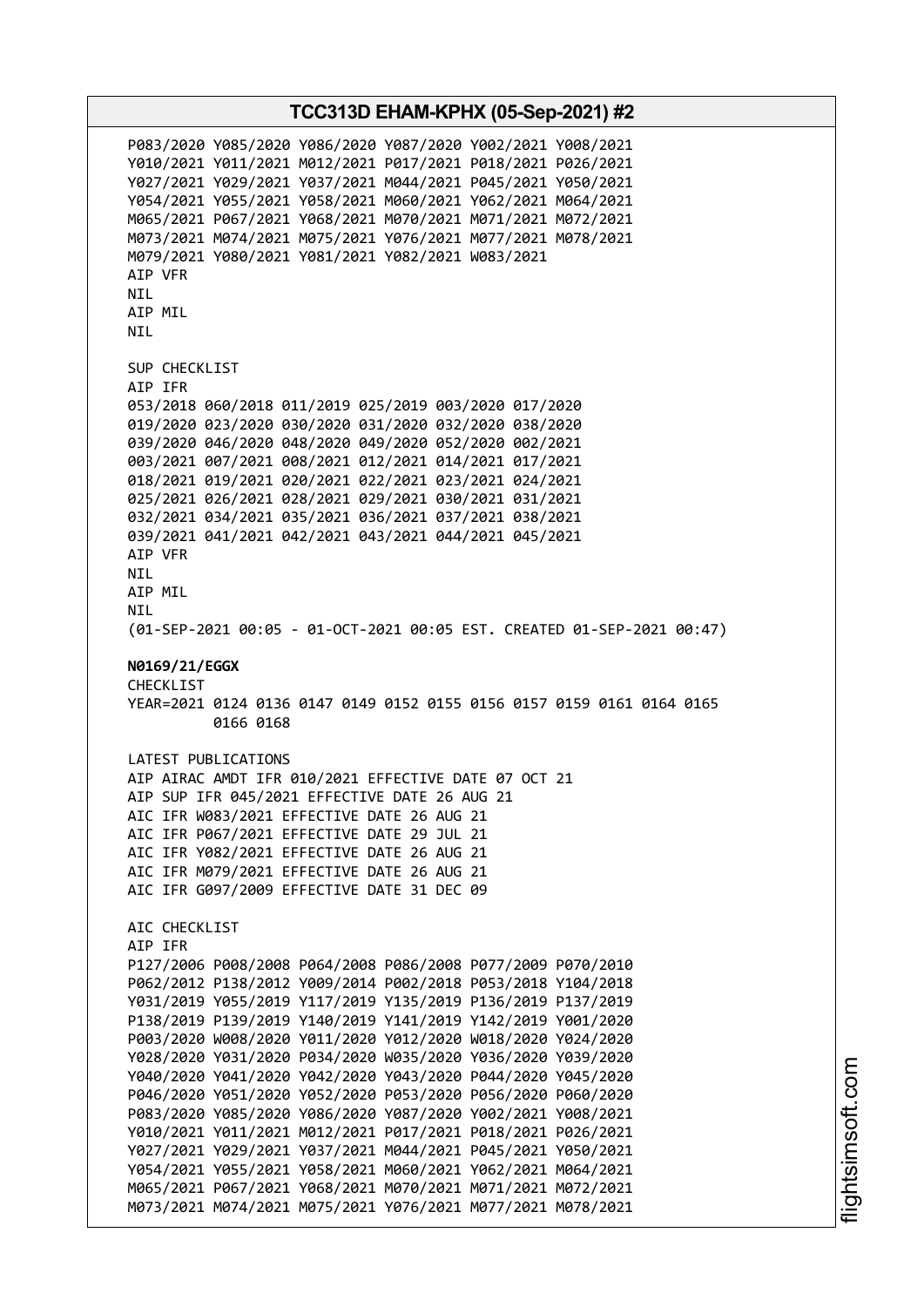M079/2021 Y080/2021 Y081/2021 Y082/2021 W083/2021 AIP VFR NIL AIP MIL **NTI** SUP CHECKLIST AIP IFR 053/2018 060/2018 011/2019 025/2019 003/2020 017/2020 019/2020 023/2020 030/2020 031/2020 032/2020 038/2020 (01-SEP-2021 00:05 - 01-OCT-2021 00:05 EST. CREATED 01-SEP-2021 00:45) **N0169/21/EGGX** 039/2020 046/2020 048/2020 049/2020 052/2020 002/2021 003/2021 007/2021 008/2021 012/2021 014/2021 017/2021 018/2021 019/2021 020/2021 022/2021 023/2021 024/2021 025/2021 026/2021 028/2021 029/2021 030/2021 031/2021 032/2021 034/2021 035/2021 036/2021 037/2021 038/2021 039/2021 041/2021 042/2021 043/2021 044/2021 045/2021 AIP VFR NIL AIP MIL **NTI** (01-SEP-2021 00:05 - 01-OCT-2021 00:05 EST. CREATED 01-SEP-2021 00:45) **B2133/21/EGGX** COVID-19: EMERGENCY DIVERSIONS. THE ABILITY FOR AERODROMES TO ACCEPT NON-EMERGENCY DIVERSIONS MAY BE LIMITED DURING COVID-19. NON-EMERGENCY DIVERSION REQUESTS WILL TAKE TIME TO COORDINATE AND OPERATORS SHOULD BE AWARE THAT THE EXPECTED ALTERNATE MAY NOT BE ABLE TO ACCEPT THE REQUEST AND ALTERNATE OPTIONS MAY NEED TO BE CONSIDERED IN ADVANCE. SHOULD A DIVERSION EXPECT TO ARRIVE WITH LESS THAN THE FINAL RESERVE FUEL THE COMMANDER SHALL IMMEDIATELY INFORM ATC AND DECLARE AN EMERGENCY. AIRCRAFT EMERGENCIES WILL BE OFFERED ANY SUITABLE AND AVAILABLE AERODROME. 2001-05-0459/AS3. (27-AUG-2021 12:28 - 25-NOV-2021 23:59 EST. CREATED 27-AUG-2021 12:29) **V0021/21/EGGX** KABUL ATS: IT IS ADVISED THAT OPERATORS SHOULD AVOID KABUL FIR FOR THE FORESEEABLE FUTURE AS ATS IS NOT AVAILABLE. 2021-08-0694/AS4 SFC-UNL (26-AUG-2021 15:55 - 24-NOV-2021 16:00 EST. CREATED 26-AUG-2021 16:04) **V0020/21/EGGX** AIRSPACE SECURITY WARNINGS ISSUED BY THE DEPARTMENT FOR TRANSPORT IN RESPONSE TO HAZARDOUS SITUATIONS WITHIN THE TERRITORY AND/OR AIRSPACE IN AFGHANISTAN. OPERATORS ARE ADVISED TO AVOID OPERATING AT LESS THAN 25,000 FT AGL IN AFGHANISTAN (KABUL FIR - OAKX) WITH THE EXCEPTION OF ROUTE P500/G500 FOR TRANSITING OVERFLIGHTS ONLY. THIS IS DUE TO THE THREAT FROM DEDICATED ANTI-AVIATION WEAPONRY. CONTACT UK DEPARTMENT FOR TRANSPORT +44 (0)207-082-6639 OR +44 (0)207-944 5999 OUT OF HOURS. THIS NOTAM IS AN AMENDMENT TO UK AIP ENR1.1.1.4.5 CURRENT AIRSPACE WARNINGS, SERIAL 8. 2021-08-0694/AS4 SFC-UNL (26-AUG-2021 15:40 - 24-NOV-2021 16:00 EST. CREATED 26-AUG-2021 15:45) **B2099/21/EGGX**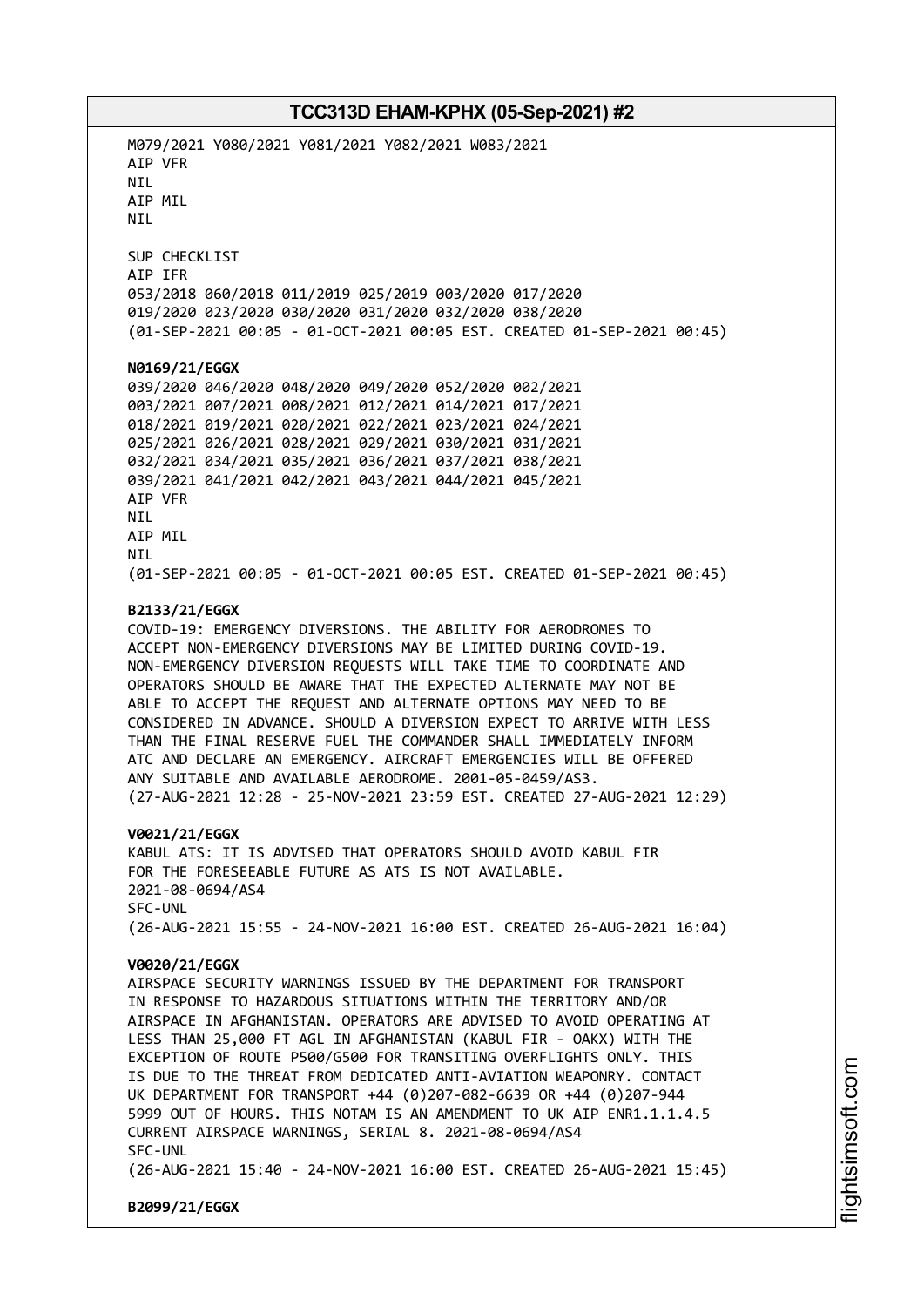TRIGGER NOTAM - PERM AIRAC AIP AMDT 10/21 WEF 07 OCT 2021. - CHANGES TO PERSHORE AND PORTSDOWN HIRTA REINSTATED, MADLEY, SUTTON COLDFIELD AND COLERNE HIRTA RE-MOVED. UK AIP ENR 5.3 AND ENR 6 (07-OCT-2021 00:00 - 20-OCT-2021 23:59. CREATED 26-AUG-2021 00:20)

#### **V0014/21/EGGX**

AIRSPACE SECURITY WARNING ISSUED BY THE DEPARTMENT FOR TRANSPORT -

RISK TO CIVIL AVIATION IN BELARUS. OPERATORS ARE ADVISED NOT TO ENTER THE TERRITORY AND AIRSPACE OF BELARUS DUE TO SERIOUS SAFETY AND SECURITY CONCERNS POSED TO COMMERCIAL AVIATION. OPERATORS ARE ADVISED TO TAKE THIS INFORMATION INTO ACCOUNT IN THEIR OWN RISK ASSESSMENTS AND ROUTING DECISIONS. CONTACT UK DEPARTMENT FOR TRANSPORT +44(0)207 082 6639 OR +44(0)207 944 5999 OUT OF HOURS. FOR FURTHER DETAILS. 2021-05-0542/AS6 SFC-UNL

(20-AUG-2021 08:18 - 17-NOV-2021 11:59 EST. CREATED 20-AUG-2021 08:18)

#### **B2036/21/EGGX**

WEF 01 OCT UNTIL 31 DEC THE UK C SERIES NOTAM WILL CHANGE TO P SERIES. ALL EXISTING C SERIES NOTAM WILL BE REISSUED AS A P SERIES ON 01 OCT. ALL NEW NOTAM REQUESTS AFTER 01 OCT WILL BE ISSUED AS A P SERIES. RECIPIENTS OF C SERIES NOTAM WILL AUTOMATICALLY BE MOVED TO THE P SERIES DISTRIBUTION LIST. AIC Y087/21 EFFECTIVE 23 SEP 21 REFERS.

UK NOTAM SERIES DETAILS ARE CONTAINED IN UK AIP GEN 3.1 TABLE 3.6.3.4 (01-OCT-2021 00:00 - 31-DEC-2021 23:59. CREATED 18-AUG-2021 14:43)

#### **B1836/21/EGGX**

TRIGGER NOTAM - PERM AIRAC AIP AMDT 09/21 WEF 09 SEP 2021. MULTIPLE ENR CHANGES, SEE COVER SHEET FOR FULL DETAILS (09-SEP-2021 00:00 - 22-SEP-2021 23:59. CREATED 29-JUL-2021 00:11)

## **V0012/21/EGGX**

AIRSPACE SECURITY WARNINGS ISSUED BY THE DEPARTMENT FOR TRANSPORT IN RESPONSE TO HAZARDOUS SITUATIONS WITHIN THE TERRITORY AND/OR AIRSPACE OF AFGHANISTAN, EGYPT, IRAN, IRAQ, KENYA, LIBYA, MALI, NORTH KOREA, PAKISTAN, SOMALIA, SOUTH SUDAN, SYRIA, UP TO 200NM OUTSIDE THE DAMASCUS FIR, UKRAINE AND YEMEN. ALL OPERATORS ARE TO REFER TO THE TABLE IN UK AIP AT ENR 1.1 SECTION 1.4 FOR FURTHER DETAILS. FOR INFORMATION CONTACT UK DEPARTMENT FOR TRANSPORT +44 (0)207 944 6322 OR +44 (0)207 944 5999 OUT OF HOURS. 2018-03-0229-AS6 SFC-UNL

(19-JUL-2021 14:14 - 16-OCT-2021 23:59 EST. CREATED 19-JUL-2021 14:18)

┌──────────────────────────────────────────────────────────────────────────────┐

└──────────────────────────────────────────────────────────────────────────────┘

#### │**CZQX (GANDER OCEANIC FIR/UIR)** │

#### **N2946/21/CZQX**

CHARLOTTETOWN NDB 1D 346KHZ U/S (03-SEP-2021 14:24 - 03-DEC-2021 16:00 EST. CREATED 03-SEP-2021 14:24)

## **H2866/21/CZQX**

COVID-19: FLIGHT RESTRICTIONS UNTIL FURTHER NOTICE, WITH THE INTENT TO PREVENT THE SPREAD OF COVID-19 THROUGHOUT CANADA, AN OPERATOR OPERATING A FLIGHT BETWEEN TWO POINTS IN CANADA OR A FLIGHT TO CANADA MUST COMPLY WITH THE PROVISIONS OF THE INTERIM ORDER RESPECTING CERTAIN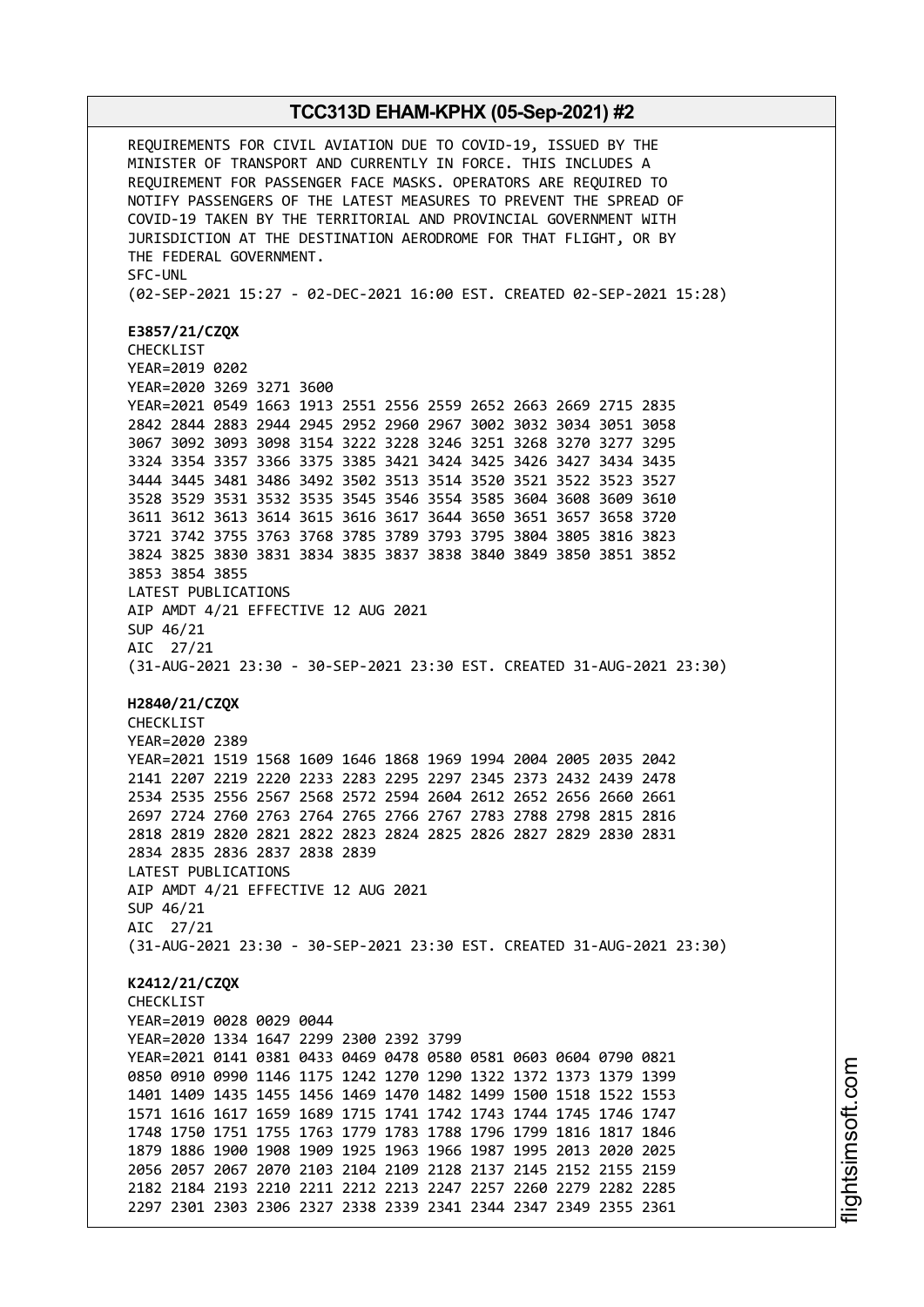2362 2366 2367 2374 2376 2377 2378 2379 2381 2385 2386 2388 2390 2393 2394 2395 2396 2397 2398 2399 2400 2401 2402 2404 2405 LATEST PUBLICATIONS AIP AMDT 4/21 EFFECTIVE 12 AUG 2021 SUP 46/21 AIC 27/21 (31-AUG-2021 23:30 - 30-SEP-2021 23:30 EST. CREATED 31-AUG-2021 23:30) **N2893/21/CZQX** CHECKLIST YEAR=2019 0010 0011 YEAR=2020 2348 3944 YEAR=2021 1566 1575 1576 1577 1578 1579 1638 1910 1953 1954 2009 2035 2036 2106 2121 2124 2330 2332 2347 2369 2375 2461 2465 2524 2539 2541 2612 2663 2724 2753 2799 2862 2863 2864 2868 2879 2881 2882 2883 2885 2886 2890 2891 LATEST PUBLICATIONS AIP AMDT 4/21 EFFECTIVE 12 AUG 2021 SUP 46/21 AIC 27/21 (31-AUG-2021 23:30 - 30-SEP-2021 23:30 EST. CREATED 31-AUG-2021 23:30) **H2798/21/CZQX** COVID-19: FLIGHT RESTRICTIONS PURSUANT TO SECTION 5.1 OF THE AERONAUTICS ACT, THE MINISTER OF TRANSPORT IS OF THE OPINION IT IS NECESSARY FOR AVIATION SAFETY AND THE PROTECTION OF THE PUBLIC, TO PROHIBIT THE OPS OF ACFT INVOLVED IN SKED AND NON SKED INTL COMMERCIAL AIR SVC FM MOROCCO, FOR THE TRANSPORT OF PASSENGERS ON AN INBOUND FLT TO CANADA. THIS PROHIBITION FURTHER APPLIES TO OPS OF ACFT INVOLVED IN PRIVATE AND CHARTER AIR SVC. THIS PROHIBITION DOES NOT APPLY TO ACFT OPERATED IN THE FLW CIRCUMSTANCES: - CARGO FLT - MEDEVAC FLT - FERRY FLT - FLIGHT CREW REPATRIATION FLT - TECHNICAL STOPS WHERE PASSENGERS DO NOT DISEMBARK, OR - AT ALTERNATE AP IDENTIFIED IN A FLT PLAN TO ADDRESS WX, OR - ACFT SAFETY SITUATIONS, OR - FLT EN ROUTE TO CANADA AT THE TIME THIS NOTICE TAKES EFFECT - IN THE CASE WHERE SPECIAL AUTH HAS BEEN GRANTED BY TRANSPORT CANADA: 1-613-992-6853. SFC-UNL (29-AUG-2021 04:01 - 29-SEP-2021 04:00. CREATED 28-AUG-2021 16:16) **N2799/21/CZQX** BLASTING ACT WILL TAKE PLACE WITHIN 5.5NM RADIUS CENTRED ON 514411N 565155W (APRX 21NM NE LOURDES-DE-BLANC-SABLON AD). SFC-500FT AGL DAILY 1000-2200 (26-AUG-2021 15:30 - 10-SEP-2021 22:00. CREATED 26-AUG-2021 14:59) **H2661/21/CZQX** ST. JOHN'S PSR U/S. FLT WITHIN 40NM RADIUS CENTRED ON 473900N 0524825W, 12500FT AMSL AND BLW, WILL NOT BE PROVIDED NON-TRANSPONDER EQUIPPED ACFT INFO (21-AUG-2021 02:58 - 08-SEP-2021 23:59 EST. CREATED 21-AUG-2021 02:58)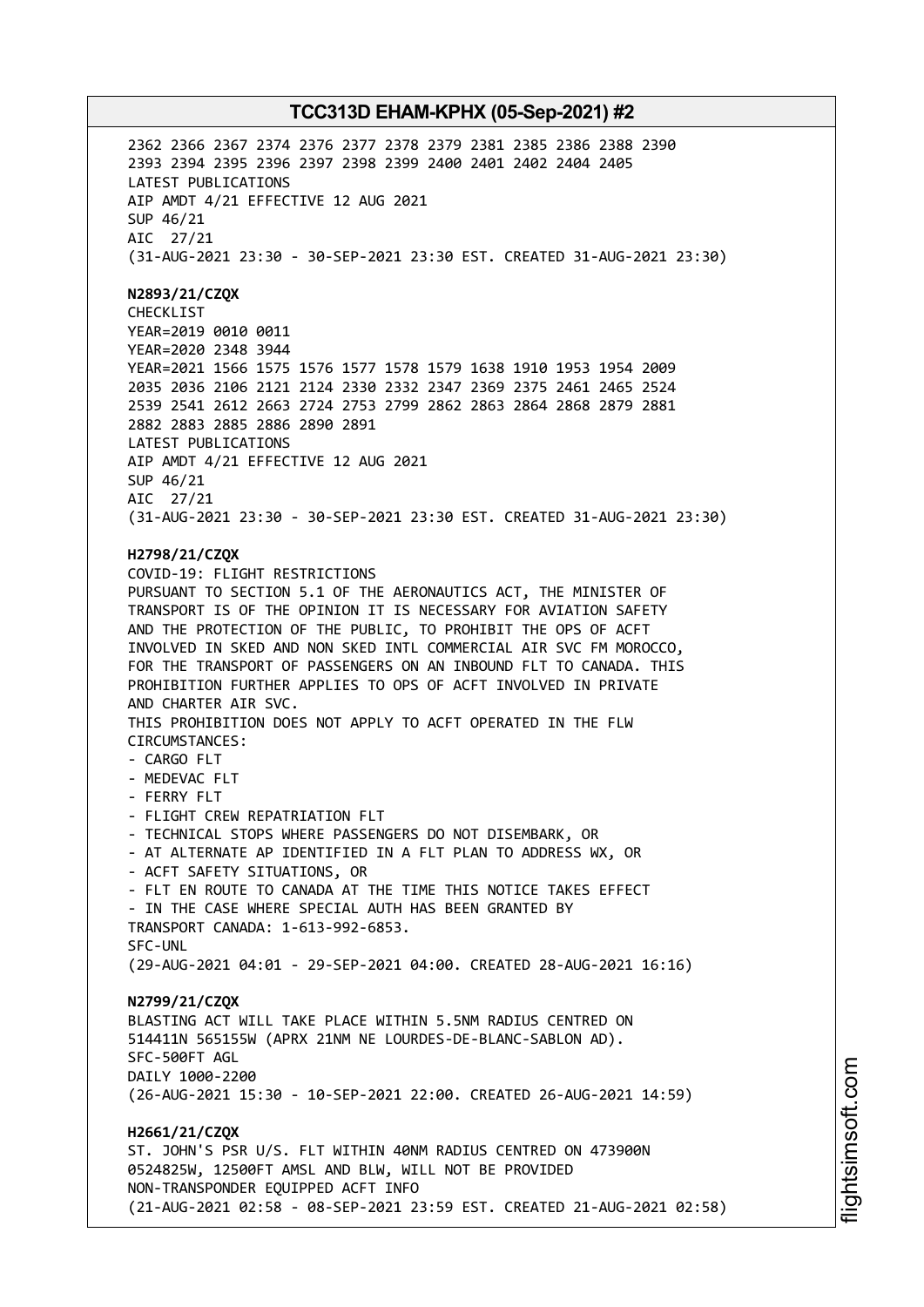#### **H2660/21/CZQX**

ST. JOHN'S SSR U/S. FLT WITHIN 200NM RADIUS CENTRED ON 473900N 0524825W WITHIN GANDER CTA MAY BE DENIED ROUTING AND/OR ALT REQUESTS. POSSIBLE DLA OF UP TO 15 MIN FOR ARR/DEP AT ST. JOHN'S INTL AD. (21-AUG-2021 02:58 - 08-SEP-2021 23:59. CREATED 21-AUG-2021 02:58)

#### **H2656/21/CZQX**

AIRSPACE SECURITY WARNING ISSUED BY THE DEPARTMENT OF TRANSPORT IN RESPONSE TO THE VOLATILE SECURITY SITUATION IN AFGHANISTAN. POTENTIAL RISK FROM EXTREMIST AND MILITANT ACTIVITY AND LIMITED RISK MITIGATION CAPABILITIES. CANADIAN AIR OPERATORS AND OWNERS OF AIRCRAFT REGISTERED IN CANADA ARE ADVISED NOT TO ENTER THE AIRSPACE OF AFGHANISTAN (KABUL FIR (OAKX)). (20-AUG-2021 22:18 - 18-NOV-2021 16:00. CREATED 20-AUG-2021 22:18)

#### **H2556/21/CZQX**

RESTRICTED AREA CYR727 (AREA 1) GOOSE BAY DEACTIVATED 5000FT AMSL TO 12500FT AMSL 5000FT AMSL-12500FT AMSL (16-AUG-2021 13:54 - 16-OCT-2021 23:59. CREATED 16-AUG-2021 13:55)

#### **H2432/21/CZQX**

COVID-19: FLIGHT RESTRICTIONS PURSUANT TO SECTION 5.1 OF THE AERONAUTICS ACT, THE MINISTER OF TRANSPORT IS OF THE OPINION IT IS NECESSARY FOR AVIATION SAFETY AND THE PROTECTION OF THE PUBLIC, TO PROHIBIT THE OPS OF ACFT INVOLVED IN SKED AND NON SKED INTL COMMERCIAL AIR SVC FM INDIA, FOR THE TRANSPORT OF PASSENGERS ON AN INBOUND FLT TO CANADA. THIS PROHIBITION FURTHER APPLIES TO OPS OF ACFT INVOLVED IN PRIVATE AND CHARTER AIR SVC. THIS PROHIBITION DOES NOT APPLY TO ACFT OPERATED IN THE FLW CIRCUMSTANCES: - CARGO FLT

- MEDEVAC FLT
- FERRY FLT
- FLIGHT CREW REPATRIATION FLT
- TECHNICAL STOPS WHERE PASSENGERS DO NOT DISEMBARK, OR
- AT ALTERNATE AP IDENTIFIED IN A FLT PLAN TO ADDRESS WX, OR
- ACFT SAFETY SITUATIONS, OR
- FLT EN ROUTE TO CANADA AT THE TIME THIS NOTICE TAKES EFFECT
- IN THE CASE WHERE SPECIAL AUTH HAS BEEN GRANTED BY TRANSPORT CANADA: 1-613-992-6853. SFC-UNL

(09-AUG-2021 21:09 - 22-SEP-2021 03:59. CREATED 09-AUG-2021 21:09)

#### **H2345/21/CZQX**

COVID-19: FLIGHT RESTRICTIONS

UNTIL FURTHER NOTICE, WITH THE INTENT TO PREVENT THE SPREAD OF COVID-19 THROUGHOUT CANADA, ALL COMMERCIAL AIR SVC, PRIVATE OPR (CAR SUBPART 604) AND FOREIGN BUSINESS AVIATION, THAT ARE TRANSPORTING PASSENGERS TO CANADA MUST COMPLY WITH THE PROVISIONS OF THE INTERIM ORDER RESPECTING CERTAIN REQUIREMENTS FOR CIVIL AVIATION DUE TO COVID-19, ISSUED BY THE MINISTER OF TRANSPORT AND CURRENTLY IN FORCE. THIS INCLUDES A REQUIREMENT PASSENGERS TO WEAR FACE MASKS AND PROVIDE EVIDENCE OF A NEGATIVE RESULT FOR A COVID-19 MOLECULAR TEST PRIOR TO BOARDING.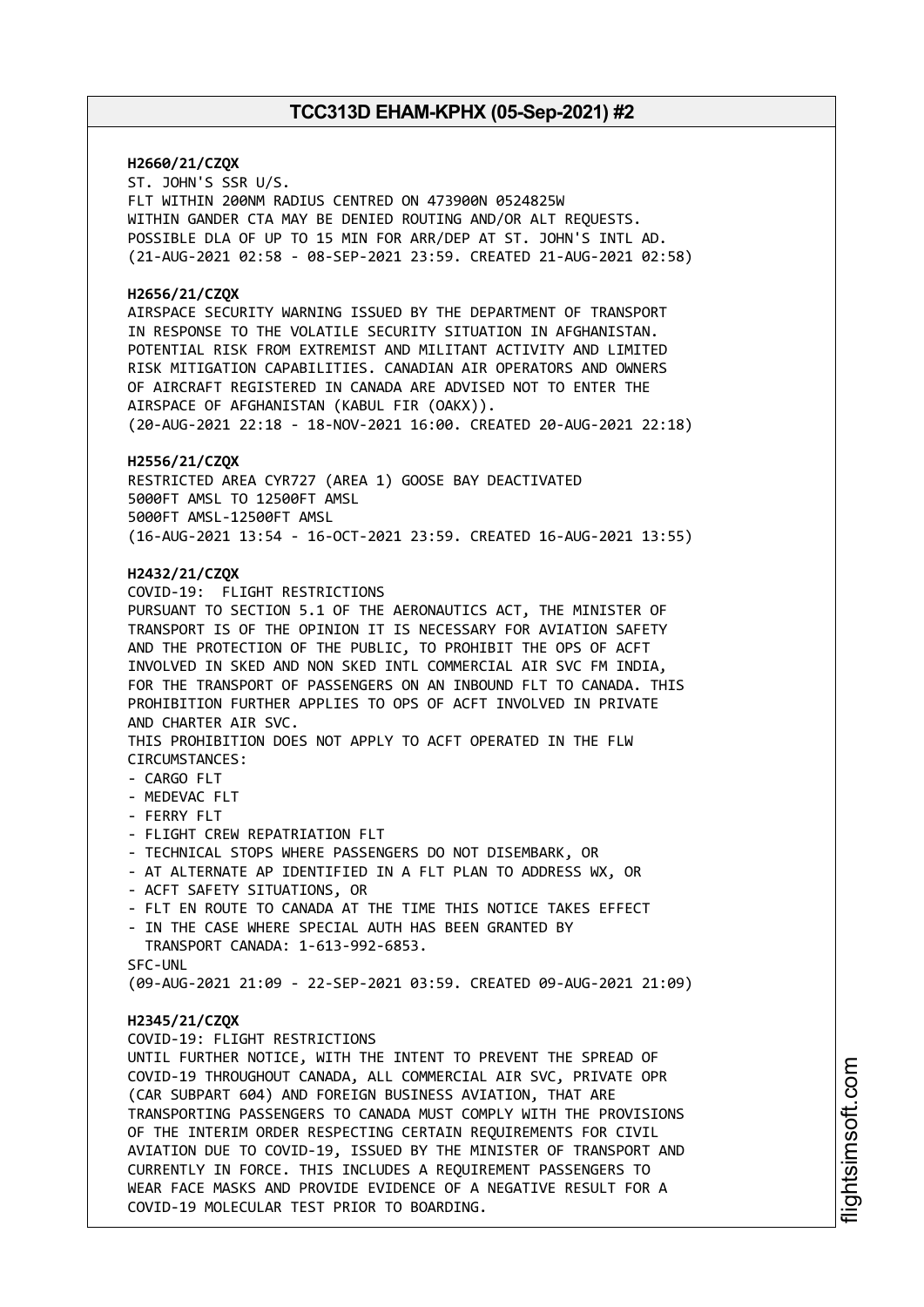IN ADDITION TO ABV, AND PURSUANT TO SECTION 5.1 OF THE AERONAUTICS ACT, ALL COMMERCIAL AIR SVC, PRIVATE OPR (CAR SUBPART 604) AND FOREIGN BUSINESS AVIATION, THAT ARE TRANSPORTING PASSENGERS TO CANADA MUST, FOR THE PURPOSE OF DISEMBARKING PASSENGERS, LAND AT ONE OF THE FOLLOWING AP: END PART 1 OF 2 (09-AUG-2021 04:01 - 29-OCT-2021 04:00. CREATED 02-AUG-2021 11:35) **H2345/21/CZQX** - AEROPORT INTL DE MONTREAL-TRUDEAU (CYUL) - AEROPORT DE QUEBEC-JEAN LESAGE (CYQB) - CALGARY INTL AIRPORT (CYYC) - EDMONTON INTL AIRPORT (CYEG) - WINNIPEG INTL AIRPORT- JAMES ARMSTRONG (CYWG) - TORONTO-PEARSON INTL AIRPORT (CYYZ) - OTTAWA INTL AIRPORT (CYOW) - VANCOUVER INTL AIRPORT (CYVR) - HALIFAX INTL AIRPORT-STANDFIELD (CYHZ) THIS RESTRICTION DOES NOT APPLY TO ACFT OPERATED IN THE FLW CIRCUMSTANCES: - DIRECT FLT FM SAINT-PIERRE-ET-MIQUELON - MEDEVAC FLT - FERRY AND CREW REPATRIATION FLT - CARGO FLIGHTS CARRYING ONLY AIRCREW OR AIRLINE EMPLOYEES - TECHNICAL STOPS WHERE PASSENGERS DO NOT DISEMBARK - AT ALTERNATE AP IDENTIFIED IN A FLT PLAN TO ADDRESS WX - ACFT SAFETY SITUATIONS, OR - IN THE CASE WHERE SPECIAL AUTH HAS BEEN GRANTED BY TRANSPORT CANADA: 1-888-857-4003. SFC-UNL END PART 2 OF 2 (09-AUG-2021 04:01 - 29-OCT-2021 04:00. CREATED 02-AUG-2021 11:35) **H2295/21/CZQX** COVID 19: INFORMATION BORDER SVC ARE TEMPO SUSPENDED AT THE MAJORITY OF SMALL AIRPORTS ACROSS CANADA. FOR AN UPDATED LIST OF AUTH AIRPORTS OF ENTRY SEE THE LINK FOR OPEN PORTS OF ENTRY AT WWW.CBSA-ASFC.GC.CA/OFFICES (29-JUL-2021 17:00 - 29-OCT-2021 15:00 EST. CREATED 29-JUL-2021 17:00) **H2283/21/CZQX** ALL FLT TO/FM AIRPORTS OF GREENLAND, OR OVERFLYING GREENLANDIC TERRITORY FM BELARUSSIAN AIRSPACE, ARE NOT ALLOWED IF ACFT ARE OPERATED BY BELARUSSIAN AIR CARRIERS AND/OR REGISTRATED IN BELARUS EXC FOR ACFT IN EMERG OR HUMANITARIAN FLT. (28-JUL-2021 13:47 - 27-OCT-2021 16:00 EST. CREATED 28-JUL-2021 13:47) **H2141/21/CZQX** NOTICE OF TRIAL TO REMOVE FLT PLANNING REQUIREMENTS OF EASTBOUND NORTH AMERICAN RTE (NAR) SYSTEM: ALL FLT OPR WITHIN THE NORTH ATLANTIC ORGANIZED TRACK STRUCTURE

(OTS) ARE NOT REQUIRED TO FILE THE ASSOCIATED NAR LISTED ON THE DAILY ZBW NORTH ATLANTIC ADVISORY OR THE NAT OTS MESSAGE.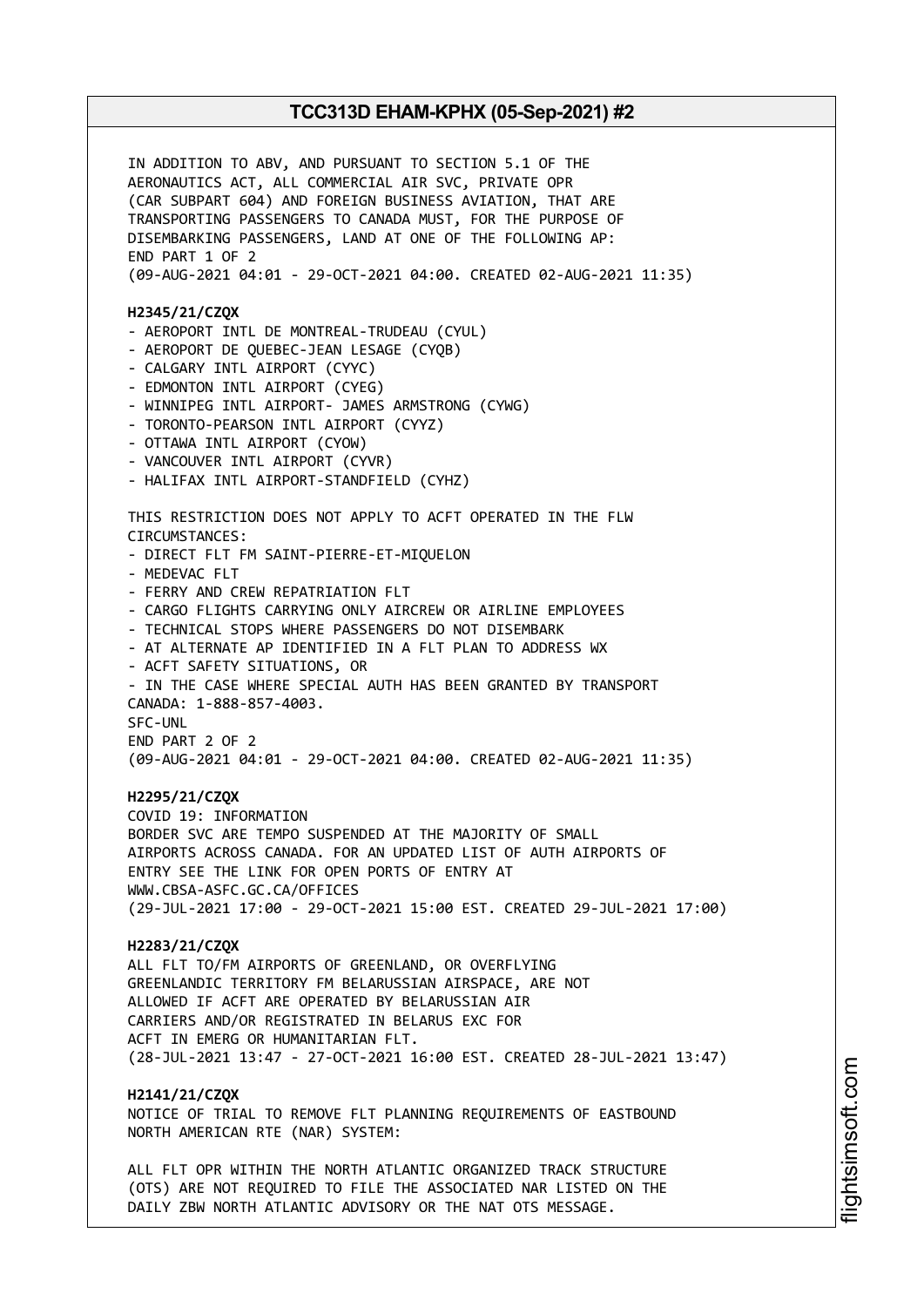| TCC313D EHAM-KPHX (05-Sep-2021) #2                                                                                                                                                                                                                                                                                                                                                                                                                                               |
|----------------------------------------------------------------------------------------------------------------------------------------------------------------------------------------------------------------------------------------------------------------------------------------------------------------------------------------------------------------------------------------------------------------------------------------------------------------------------------|
| ASSOCIATED NAR ARE REFERENCED UNDER THE (JFK DEP) SECTION OF THE<br>ADVISORY.                                                                                                                                                                                                                                                                                                                                                                                                    |
| DEP MUST STILL COMPLY WITH ANY DEP RTE, STRUCTURES, AND/OR<br>RESTRICTIONS FM THE DEP AP. OPTIMIZED ROUTINGS CAN ONLY BEGIN FM<br>POINTS WITHIN ZBW AIRSPACE, THE MONCTON FIR, OR BOTH. ONCE INSIDE<br>ZBW AIRSPACE/MONCTON FIR, RANDOM ROUTINGS TO THE OEP ARE<br>PERMITTED. FLT PATHS OF ACFT PARTICIPATING IN THE TRIAL MUST<br>REMAIN AT OR NORTH OF A LINE VITOL-LOMPI. PLEASE REFER TO DAILY<br>ZBW NORTH ATLANTIC ADVISORY FOR SPECIFIC INFO AND STATUS OF THIS<br>TRIAL. |
| THIS TRIAL MAY BE DISCONTINUED AT ANY TIME, BASED ON OPR IMPACT.                                                                                                                                                                                                                                                                                                                                                                                                                 |
| DISPATCHERS SHALL INCLUDE (NO NARS EAST TRIAL) IN THE REMARKS<br>SECTION OF FLT PLANS FOR PARTCIPATING ACFT.                                                                                                                                                                                                                                                                                                                                                                     |
| FLT CREWS ARE EXPECTED TO CARRY APPLICABLE NAR DOCUMENTATION ON<br>THE FLT DECK FOR ALL FLT, REGARDLESS IF PARTICIPATING IN THE<br>TRIAL OR NOT.<br>(14-JUL-2021 12:54 - 30-SEP-2021 23:59. CREATED 14-JUL-2021 12:55)                                                                                                                                                                                                                                                           |
| N2009/21/CZQX<br>AMEND PUBLICATIONS: V315 BTN YAY AND YQX MEA TO READ 7500 INSTEAD<br>OF 6500<br>(05-JUL-2021 15:32 - PERM. CREATED 05-JUL-2021 15:32)                                                                                                                                                                                                                                                                                                                           |
| H2005/21/CZQX<br>GANDER OCEANIC VERBAL CLR DELIVERY SVC NOT AVBL.<br>EASTBOUND OCEANIC FLT WILL REC CLR BY MONCTON, MONTREAL OR<br>GANDER ACC. OPR ARE TO REQUEST THEIR CLR ON CONTROL FREQ.<br>DATA LINK CLR SERVICE UNCHANGED.<br>(30-JUN-2021 22:51 - 30-SEP-2021 13:00. CREATED 30-JUN-2021 22:52)                                                                                                                                                                           |
| H1868/21/CZQX<br>NOTICE OF TEMPORARY CHANGES TO NORTH AMERICAN ROUTES (NARS) FOR<br>KJFK AND KEWR ARR:                                                                                                                                                                                                                                                                                                                                                                           |
| INLAND NAVIGATION FIXES (INFS) WILL BE OPTIONAL FOR KJFK AND KEWR<br>ARR AND ACFT WILL BE ABLE TO PROCEED DIRECT FM THE OCEANIC ENTRY<br>POINT (OEP) FOR THE FOLLOWING ROUTES:<br>ACFT FLT PLANNED TO KJFK AND KEWR VIA KJOHN MAY FILE DIRECT KJOHN<br>FM THE OEP.                                                                                                                                                                                                               |
| ACFT FLT PLANNED TO KJFK VIA PLYMM/ENE MAY FILE DIRECT PLYMM/ENE<br>FM THE OEP.<br>ACFT FLT PLANNED TO KEWR VIA COPLY MAY FILE DIRECT COPLY FM THE                                                                                                                                                                                                                                                                                                                               |
| <b>OEP</b><br>(21-JUN-2021 13:45 - 20-SEP-2021 23:59. CREATED 21-JUN-2021 13:45)                                                                                                                                                                                                                                                                                                                                                                                                 |
| H1568/21/CZQX<br>AMEND PUBLICATIONS: MONTREAL CENTRE:<br>BREVOORT PERIPHERAL STATION (PAL) FREQ 132.025 TO READ:<br>(BLW FL290) 0730-2330Z (DT 0630-2230Z)<br>O/T GANDER CENTRE CLNC DEL<br>(07-JUN-2021 14:56 - PERM. CREATED 07-JUN-2021 14:56)                                                                                                                                                                                                                                |
| H2389/20/CZQX<br>AMEND AIP CANADA (ICAO): PART 2. ENR 7.3.3 (J):                                                                                                                                                                                                                                                                                                                                                                                                                 |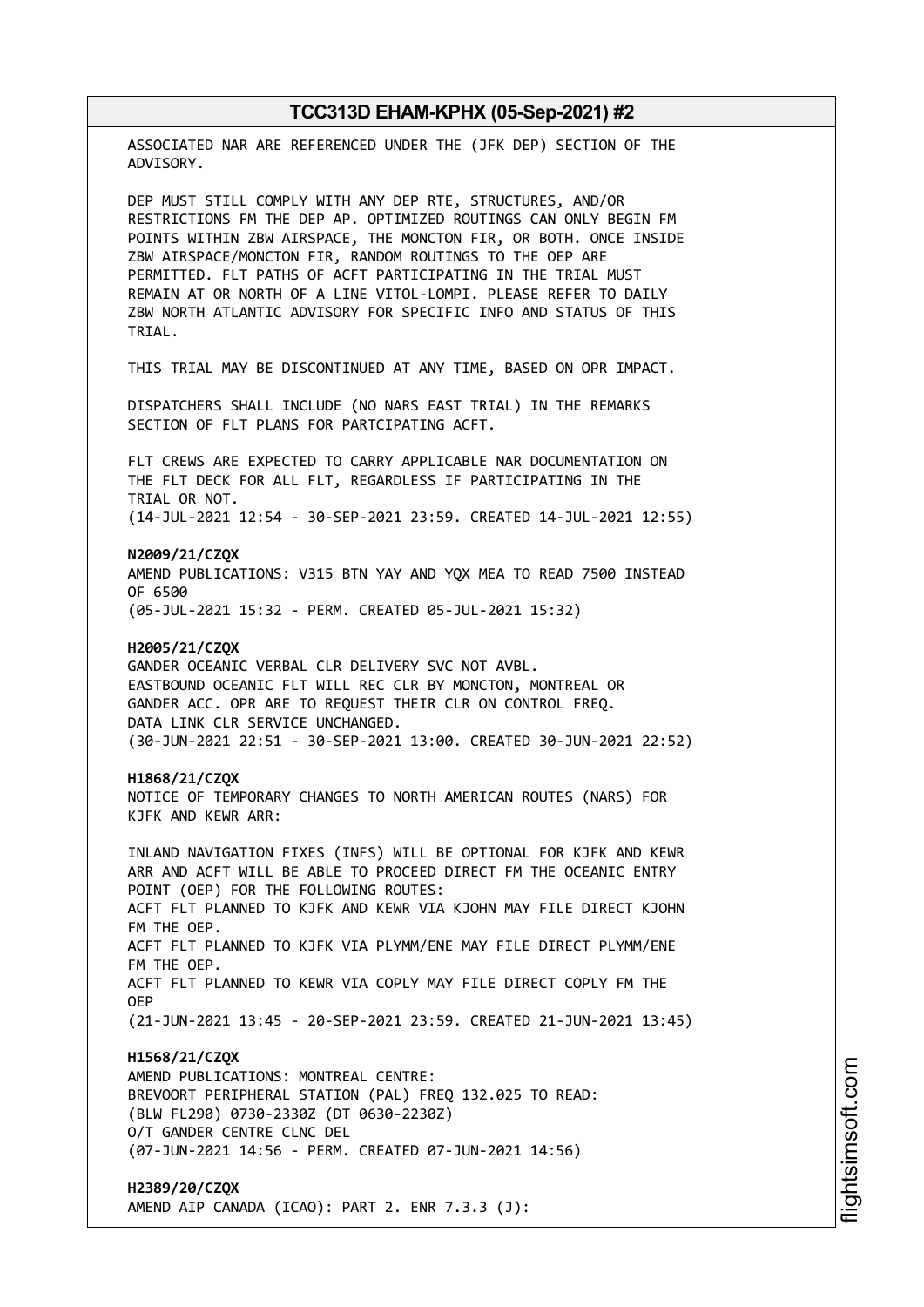┌──────────────────────────────────────────────────────────────────────────────┐

└──────────────────────────────────────────────────────────────────────────────┘

TO READ: OZN - 5900N 05000W - CUDDY (FL290-FL600) - PORGY (10-OCT-2020 09:01 - PERM. CREATED 09-SEP-2020 19:37)

#### │**BGGL (NUUK FIR/UIR)** │

**A0561/21/BGGL** FIC NUUK INFORMATION FREQ 120.300 MHZ PSN 653054N0370944W (KULUSUK) OUT OF SERVICE DUE TO MAINTENANCE. (26-SEP-2021 11:00 - 26-SEP-2021 17:00. CREATED 02-SEP-2021 14:05) **A0560/21/BGGL** COVID-19: FLIGHT RESTRICTION. ALL AIRCRAFT OPERATORS CARRYING PASSENGERS TO GREENLAND MUST RECEIVE A PERMISSION FROM THE CORONA SECRETARIAT BEFORE COMMENCING THE FLIGHT TOWARDS GREENLAND. APPLICATION MUST BE SENT TO CORONA AT NANOQ.GL EXEMPTION: AIRCRAFT OPERATORS WITH REGULAR SCHEDULED FLIGHTS TO GREENLAND CAN BRING PASSENGERS ACCORDING TO THE LIMIT SET BY THE CORONA SECRETARIAT. (02-SEP-2021 12:00 - 01-OCT-2021 01:59. CREATED 02-SEP-2021 12:03) **B1067/21/BGGL** CHECKLIST YEAR=2021 0821 0822 0823 0824 0825 0827 0828 0829 0830 0831 0832 0845 0861 0877 0878 0890 0968 0987 0993 1025 1031 1032 1034 1040 1041 1043 1049 1052 1053 1054 1055 1056 1057 1058 1059 1060 1061 1062 1063 1064 1065 1066 LATEST AIS PUBLICATIONS ISSUED: AIP AIRAC AMDT IFR 007/2021 EFFECTIVE DATE 09 SEP 21 AIP AMDT IFR 003/2018 EFFECTIVE DATE 15 MAR 18 AIP SUP IFR 001/2021 EFFECTIVE DATE 07 SEP 21 AIC IFR A001/2021 EFFECTIVE DATE 23 AUG 21 AIRAC EFFECTIVE DATE 07 OCT 2021 - NIL ATC CHECKLIST AIP IFR A001/2016 A002/2016 A001/2017 A002/2017 A002/2018 A003/2018 A004/2018 A001/2019 A001/2021 SUP CHECKLIST AIP IFR **NTI** (01-SEP-2021 00:38 - 01-OCT-2021 00:00 EST. CREATED 01-SEP-2021 00:38) **C0153/21/BGGL** CHECKLIST YEAR=2021 0138 0139 0141 0142 0149 0151 0152 LATEST AIS PUBLICATIONS ISSUED: AIP AIRAC AMDT IFR 007/2021 EFFECTIVE DATE 09 SEP 21 AIP AMDT IFR 003/2018 EFFECTIVE DATE 15 MAR 18 AIP SUP IFR 001/2021 EFFECTIVE DATE 07 SEP 21 AIC IFR A001/2021 EFFECTIVE DATE 23 AUG 21 AIRAC EFFECTIVE DATE 07 OCT 2021 - NIL ATC CHECKLIST AIP IFR A001/2016 A002/2016 A001/2017 A002/2017 A002/2018 A003/2018 A004/2018 A001/2019 A001/2021 SUP CHECKLIST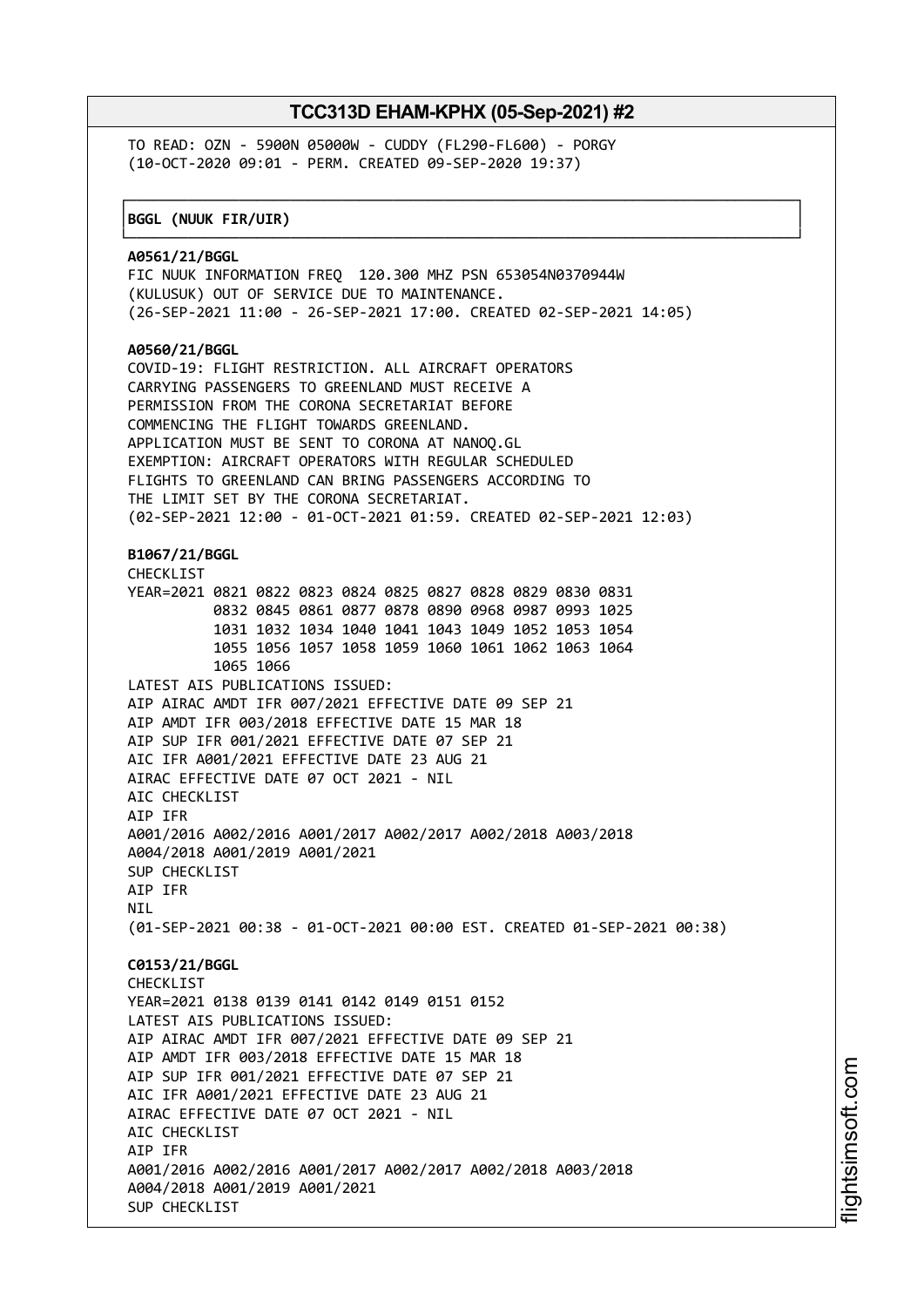AIP IFR NIL (01-SEP-2021 00:29 - 01-OCT-2021 00:00 EST. CREATED 01-SEP-2021 00:29) **A0559/21/BGGL** CHECKLIST YEAR=2018 0199 YEAR=2021 0314 0315 0424 0425 0430 0434 0441 0449 0451 0478 0508 0514 0525 0528 0529 0530 0531 0532 0547 0552 0555 0556 0557 0558 LATEST AIS PUBLICATIONS ISSUED: AIP AIRAC AMDT IFR 007/2021 EFFECTIVE DATE 09 SEP 21 AIP AMDT IFR 003/2018 EFFECTIVE DATE 15 MAR 18 AIP SUP IFR 001/2021 EFFECTIVE DATE 07 SEP 21 AIC IFR A001/2021 EFFECTIVE DATE 23 AUG 21 AIRAC EFFECTIVE DATE 07 OCT 2021 - NIL AIC CHECKLIST AIP IFR A001/2016 A002/2016 A001/2017 A002/2017 A002/2018 A003/2018 A004/2018 A001/2019 A001/2021 SUP CHECKLIST AIP IFR **NTI** (01-SEP-2021 00:27 - 01-OCT-2021 00:00 EST. CREATED 01-SEP-2021 00:27) **A0525/21/BGGL** NUUK INFORMATION FREQ 5526 KHZ PSN 6534N03707W (KULUSUK) TRANSMITTER UNRELIABLE. (11-AUG-2021 13:49 - 29-OCT-2021 12:00. CREATED 11-AUG-2021 13:49) **A0478/21/BGGL** ALL FLIGHTS TO/FROM AIRPORTS OF GREENLAND, OR OVERFLYING GREENLANDIC AIRSPACE FROM BELARUSSIAN AIRSPACE, ARE NOT ALLOWED IF AIRCRAFT ARE OPERATED BY BELARUSSIAN AIR CARRIERS AND/OR REGISTRATED IN BELARUS EXCEPT FOR AIRCRAFT IN EMERGENCY OR HUMANITARIAN FLIGHTS. (28-JUL-2021 06:23 - 01-DEC-2021 00:59. CREATED 28-JUL-2021 06:26) **A0449/21/BGGL** TRIGGER NOTAM - PERM AIP GREENLAND AIRAC AMDT 07/21 WEF 09 SEP 2021. REF GEN 1.1: CHANGE OF CAA NAME AND EMAIL. REF GEN 2.2: ROD - RATE OF DESCENT ADDED. REF ENR 2.1: CHANGE TO NUUK SECTOR NORTH: PSN HF ANTENNA FREQ 5526 KHZ LOCATION KULUSUK CHANGED AND ASTERISK WITHDRAWN AS COORDINATES HAS BEEN WGS-84 VERIFIED AND LOCATION CHANGED TO TASIILAQ. KANGERLUSSUAQ HF ANTENNA NOW SHOWN CORRECTLY WITH FREQ 5526/8945/10042 KHZ. (09-SEP-2021 00:00 - 22-SEP-2021 23:59. CREATED 12-JUL-2021 08:50) **A0315/21/BGGL** DIRECTION OF CRUISING LEVELS FOR RNP-ROUTE UT596 IS CHANGED FROM ODD FLIGHT LEVELS TO EVEN FLIGHT LEVELS SECTION GH-SUBUD (18-MAY-2021 07:12 - PERM. CREATED 18-MAY-2021 07:14)

#### **A0314/21/BGGL** DIRECTION OF CRUISING LEVELS FOR RNP-ROUTE UW30 IS CHANGED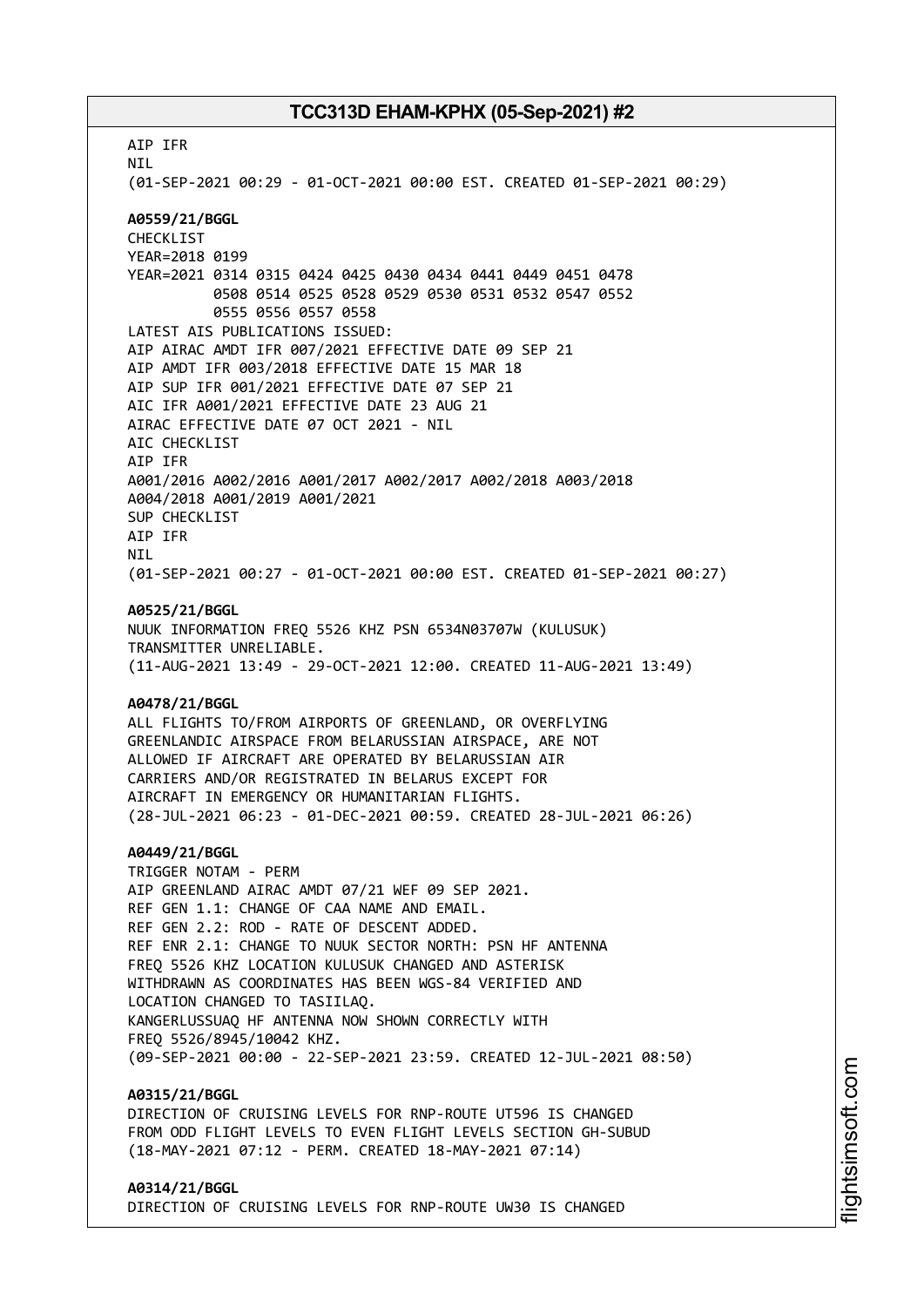┌──────────────────────────────────────────────────────────────────────────────┐

└──────────────────────────────────────────────────────────────────────────────┘

FROM ODD FLIGHT LEVELS TO EVEN FLIGHT LEVELS DIRECTION AA-HB AND FROM EVEN FLIGHT LEVELS TO ODD FLIGHT LEVELS DIRECTION HB-AA (18-MAY-2021 07:03 - PERM. CREATED 18-MAY-2021 07:12)

### │**CZUL (MONTREAL FIR/UIR)** │

#### **N2974/21/CZUL**

BLASTING ACT WILL TAKE PLACE WITHIN 1NM RADIUS CENTRED ON 584032N 0695743W (APRX 120FT BFR THR 23 AND 2480FT NW EXTENDED RCL, TASIUJAQ AD) SFC-170FT AGL (06-SEP-2021 11:45 - 06-SEP-2021 20:45. CREATED 05-SEP-2021 12:34) **N2969/21/CZUL** BLASTING ACT WILL TAKE PLACE WITHIN 1NM RADIUS CENTRED ON 584032N 0695743W (APRX 0.5NM NW TASIUJAQ AD) SFC-10FT AGL DAILY 1145-1215 1345-1415 1815-1845 2015-2045 (05-SEP-2021 11:45 - 12-SEP-2021 20:45. CREATED 04-SEP-2021 22:09)

## **N2967/21/CZUL**

BLASTING ACT WILL TAKE PLACE WITHIN 3NM RADIUS CENTRED ON 522114N 672154W (APRX 29 NM SW FERMONT(HELI) AD) SFC TO 150 FT AGL SFC-2300FT AMSL (05-SEP-2021 16:00 - 05-SEP-2021 16:30. CREATED 04-SEP-2021 18:48)

#### **N2957/21/CZUL**

SAR OPS IN EFFECT WITHIN 5NM RADIUS CENTRED ON 484012N 673412W (STE-PAULE VILLAGE, APRX 12NM SW MATANE/RUSSELL-BURNETT AD) ACFT ARE REQUESTED TO REMAIN CLEAR OF AREA. SFC-3000FT AGL (04-SEP-2021 01:21 - 11-SEP-2021 04:00 EST. CREATED 04-SEP-2021 01:21)

#### **N2939/21/CZUL**

FIREWORKS ACT WILL TAKE PLACE WITHIN 427FT RADIUS CENTERED ON 481026N 0655344W (APRX 19NM NW BONAVENTURE AD) SFC-677FT AMSL (06-SEP-2021 02:30 - 06-SEP-2021 03:30. CREATED 03-SEP-2021 13:05)

**N2938/21/CZUL** FIREWORKS ACT WILL TAKE PLACE WITHIN 197FT RADIUS CENTRED ON 451350N 0721122W (APRX 1.11NM S MAGOG/LESSARD (HELI)) SFC-1115FT AMSL (06-SEP-2021 01:45 - 06-SEP-2021 02:00. CREATED 03-SEP-2021 13:01)

**N2934/21/CZUL** FIREWORKS ACT WILL TAKE PLACE WITHIN 427FT RADIUS CENTRED ON 481026N 0655344W (APRX 19NM NW BONAVENTURE AD) SFC TO 808FT AGL SFC-900FT AMSL (06-SEP-2021 02:00 - 06-SEP-2021 02:30. CREATED 03-SEP-2021 12:41)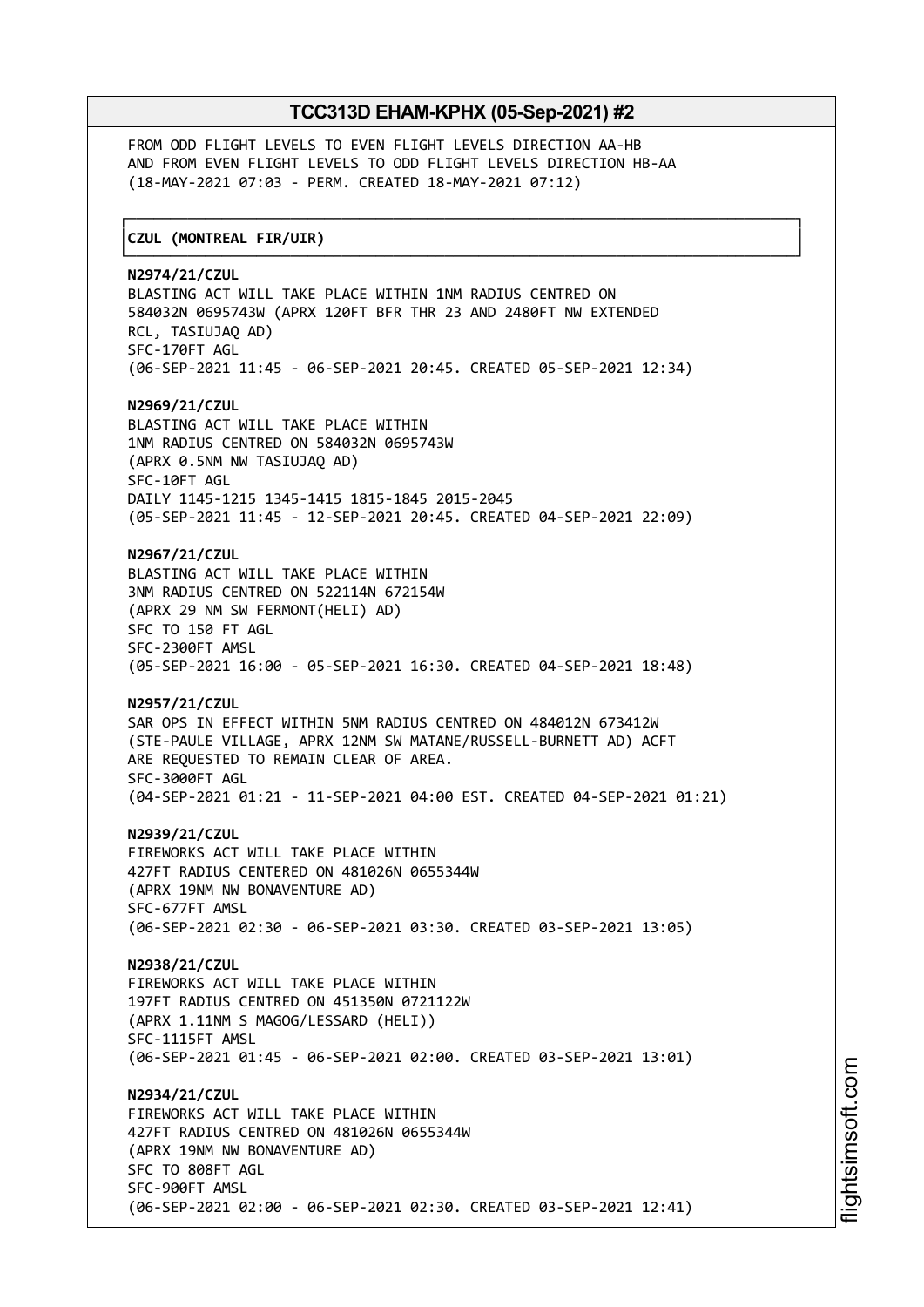**H2873/21/CZUL** FIREWORKS ACT WILL TAKE PLACE WITHIN 500FT RADIUS CENTRED ON 452104N 0754504W (APRX 2.8NM SW OTTAWA (CIVIC HOSP) (HELI)) SFC-795FT AMSL (08-SEP-2021 01:00 - 08-SEP-2021 01:15. CREATED 03-SEP-2021 12:38) **G1508/21/CZUL** BLASTING ACT WILL TAKE PLACE WITHIN 0.22NM RADIUS CENTRED ON 551736N 0774312W (APRX 4240FT BFR THR 21 AND 7720FT SE EXTENDED RCL KUUJJUARAPIK AD). SFC-333FT AGL SEP 4-5 2200-0000 (04-SEP-2021 22:00 - 06-SEP-2021 00:00. CREATED 02-SEP-2021 23:54) **H2866/21/CZUL** COVID-19: FLIGHT RESTRICTIONS UNTIL FURTHER NOTICE, WITH THE INTENT TO PREVENT THE SPREAD OF COVID-19 THROUGHOUT CANADA, AN OPERATOR OPERATING A FLIGHT BETWEEN TWO POINTS IN CANADA OR A FLIGHT TO CANADA MUST COMPLY WITH THE PROVISIONS OF THE INTERIM ORDER RESPECTING CERTAIN REQUIREMENTS FOR CIVIL AVIATION DUE TO COVID-19, ISSUED BY THE MINISTER OF TRANSPORT AND CURRENTLY IN FORCE. THIS INCLUDES A REQUIREMENT FOR PASSENGER FACE MASKS. OPERATORS ARE REQUIRED TO NOTIFY PASSENGERS OF THE LATEST MEASURES TO PREVENT THE SPREAD OF COVID-19 TAKEN BY THE TERRITORIAL AND PROVINCIAL GOVERNMENT WITH JURISDICTION AT THE DESTINATION AERODROME FOR THAT FLIGHT, OR BY THE FEDERAL GOVERNMENT. SFC-UNL (02-SEP-2021 15:27 - 02-DEC-2021 16:00 EST. CREATED 02-SEP-2021 15:28) **H2841/21/CZUL** FIREWORKS ACT WILL TAKE PLACE WITHIN 0.5NM RADIUS CENTRED ON 452730N 0754137W (APRX 1.6NM NW OTTAWA/GATINEAU (CASINO) HELI) SFC-1000FT AMSL DAILY 0245-0330 (03-SEP-2021 02:45 - 06-SEP-2021 03:30. CREATED 01-SEP-2021 03:22) **N2894/21/CZUL** SOARING ACT WILL TAKE PLACE WITHIN 5NM RADIUS CENTRED ON 482852N 714529W (APRX 4.9NM W ALMA AD) SFC-4500FT AMSL (02-SEP-2021 22:00 - 06-SEP-2021 13:00. CREATED 01-SEP-2021 00:50) **H2840/21/CZUL CHECKLIST** YEAR=2020 2389 YEAR=2021 1519 1568 1609 1646 1868 1969 1994 2004 2005 2035 2042 2141 2207 2219 2220 2233 2283 2295 2297 2345 2373 2432 2439 2478 2534 2535 2556 2567 2568 2572 2594 2604 2612 2652 2656 2660 2661 2697 2724 2760 2763 2764 2765 2766 2767 2783 2788 2798 2815 2816 2818 2819 2820 2821 2822 2823 2824 2825 2826 2827 2829 2830 2831 2834 2835 2836 2837 2838 2839 LATEST PUBLICATIONS AIP AMDT 4/21 EFFECTIVE 12 AUG 2021 SUP 46/21 AIC 27/21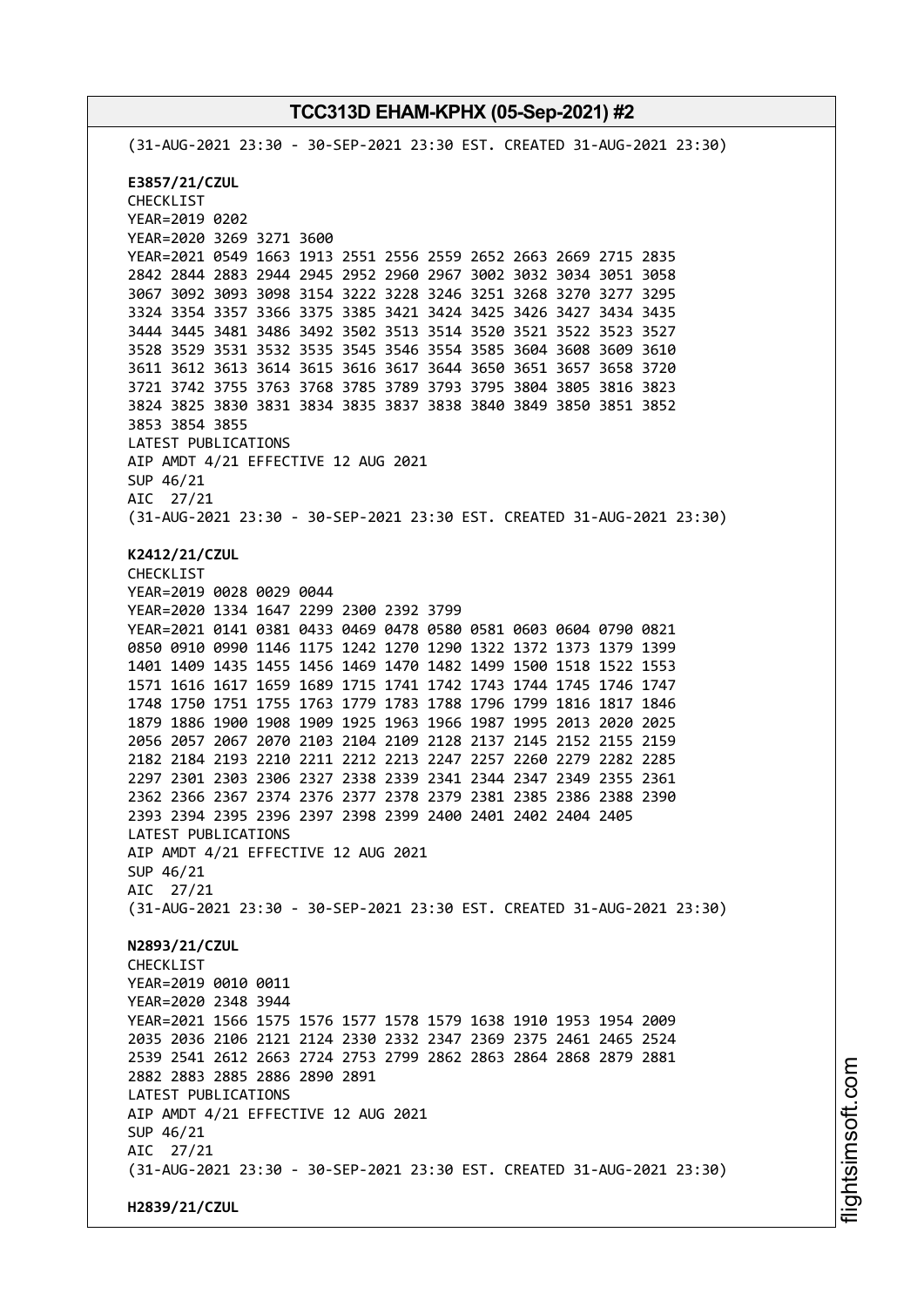SPECIAL AVIATION EVENT, BALLOON FESTIVAL WILL TAKE PLACE WITHIN 20NM RADIUS CENTRED ON 452730N 754137W (APRX 11150FT BFR DTHR 09 AND 1650FT NORTH EXTENDED RCL OTTAWA/ROCKCLIFFE AD, PARC DE LA BAIE, GATINEAU) SFC-6000FT AMSL SEP 02 2130-2359, SEP 03 04 05 1030-1330 2130-2359, SEP 06 1030-1330 (02-SEP-2021 21:30 - 06-SEP-2021 13:30. CREATED 31-AUG-2021 22:33) **N2891/21/CZUL** EXTENSIVE VFR ACT WILL TAKE PLACE WITHIN 5NM RADIUS CENTRED ON 475618N 0740523W (ABANDONED AD CASEY, APRX 11NM WNW WEYMONTACHIE AD). ADDITIONAL SEAPLANE ACT ON NEARBY WET LAKE 0.8NM SE CASEY. INFO CTC VINCENT CHARRON 613-299-6964 SFC-3000FT AGL SR-SS (31-AUG-2021 20:07 - 06-SEP-2021 20:00. CREATED 31-AUG-2021 20:07) **H2815/21/CZUL** RESTRICTED AREA CYR602 VALCARTIER ACT 7000FT AMSL-17000FT AMSL DAILY 1200-0300 (13-SEP-2021 12:00 - 20-SEP-2021 03:00. CREATED 30-AUG-2021 15:55) **H2798/21/CZUL** COVID-19: FLIGHT RESTRICTIONS PURSUANT TO SECTION 5.1 OF THE AERONAUTICS ACT, THE MINISTER OF TRANSPORT IS OF THE OPINION IT IS NECESSARY FOR AVIATION SAFETY AND THE PROTECTION OF THE PUBLIC, TO PROHIBIT THE OPS OF ACFT INVOLVED IN SKED AND NON SKED INTL COMMERCIAL AIR SVC FM MOROCCO, FOR THE TRANSPORT OF PASSENGERS ON AN INBOUND FLT TO CANADA. THIS PROHIBITION FURTHER APPLIES TO OPS OF ACFT INVOLVED IN PRIVATE AND CHARTER AIR SVC. THIS PROHIBITION DOES NOT APPLY TO ACFT OPERATED IN THE FLW CIRCUMSTANCES: - CARGO FLT - MEDEVAC FLT - FERRY FLT - FLIGHT CREW REPATRIATION FLT - TECHNICAL STOPS WHERE PASSENGERS DO NOT DISEMBARK, OR - AT ALTERNATE AP IDENTIFIED IN A FLT PLAN TO ADDRESS WX, OR - ACFT SAFETY SITUATIONS, OR - FLT EN ROUTE TO CANADA AT THE TIME THIS NOTICE TAKES EFFECT - IN THE CASE WHERE SPECIAL AUTH HAS BEEN GRANTED BY TRANSPORT CANADA: 1-613-992-6853. SFC-UNL (29-AUG-2021 04:01 - 29-SEP-2021 04:00. CREATED 28-AUG-2021 16:16) **H2760/21/CZUL** PURSUANT TO SECTION 5.1 OF THE AERONAUTICS ACT, THE AIRSPACE WITHIN THE AREA BOUNDED BY A LINE BEGINNING AT 453410N 0752011W - 452857N 0753455W - 452925N 0754505W - 453219N 0754758W THENCE CLOCKWISE ALONG THE ARC OF A CIRCLE OF 10NM RADIUS CENTRED ON 453118N 0753349W (CYND AD) TO 453410N 0752011W (POINT OF BEGINNING) , SFC TO 9000 FT AMSL AND THE AIRSPACE WITHIN THE AREA BOUNDED BY A LINE BEGINNING AT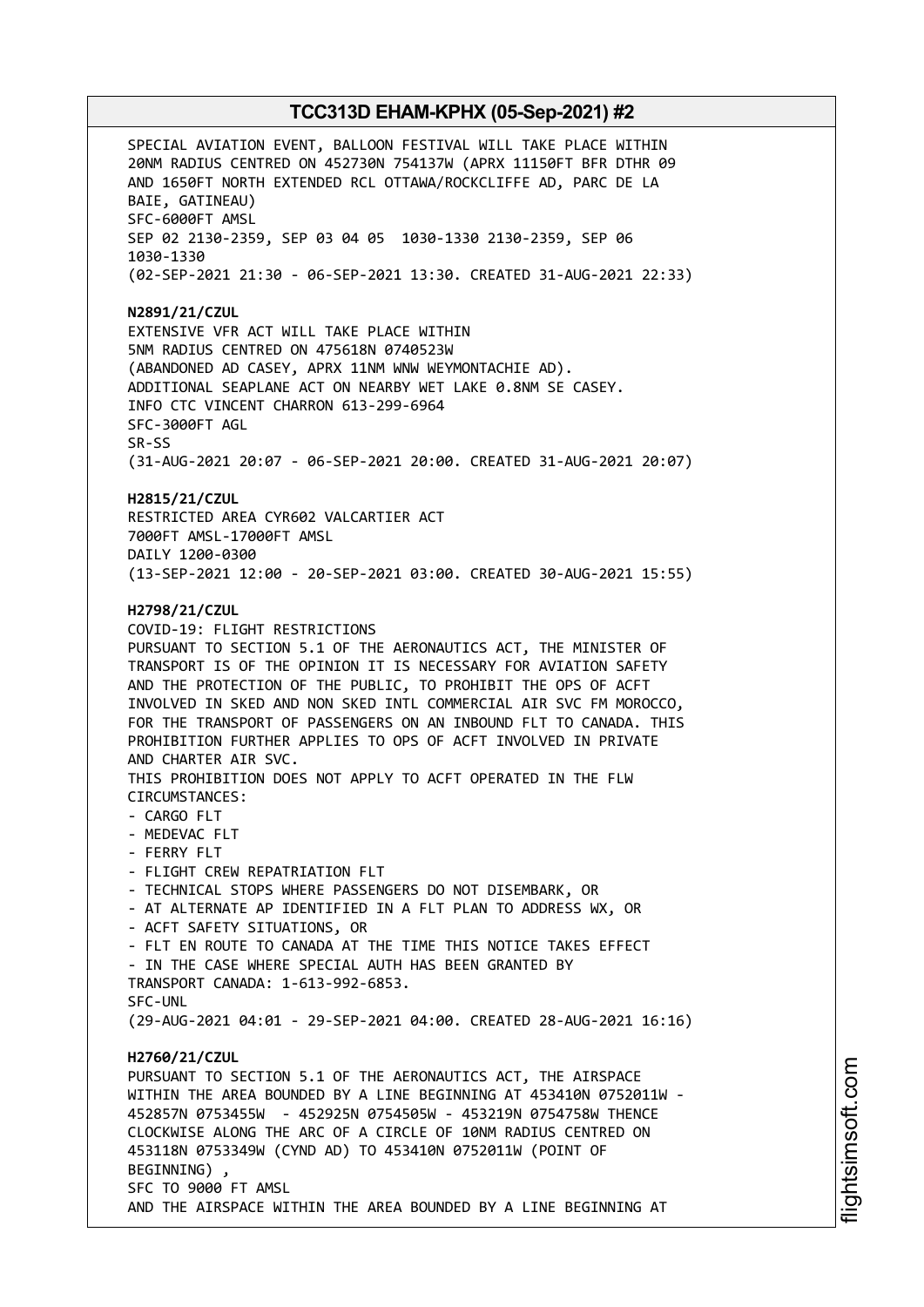452912N 0754017W - 452857N 0753455W - 453151N 0752644W THENCE CLOCKWISE ALONG THE ARC OF A CIRCLE RADIUS 5 NM CENTRE 453118N 0753349W (CYND AD) TO 452912N 0754017W (POINT OF BEGINNING), 1300 FT AMSL TO 9000 FT AMSL, IS RESTRICTED (AIR SHOW) NO PERSON SHALL OPR AN ACFT, INCLUDING A REMOTELY PILOTED ACFT (RPA-DRONE), WITHIN THE AREAS DESCRIBED EXC FOR MEDEVAC, POLICE OPS AND ACFT AUTHORISED BY THE AIRSHOW AT 819-469-8788 OR 514-618-0569 OR THROUGH ATC OTTAWA TERMINAL ON 128.175MHZ OR 514-633-3671 OR THROUGH ATS GATINEAU FSS 122.3MHZ. MEDEVAC AND POLICE OPS MUST GIVE AT LEAST 10 MIN PN FOR COORDINATION. SFC-9000FT AMSL DAILY 1500-2200 (10-SEP-2021 15:00 - 12-SEP-2021 22:00. CREATED 26-AUG-2021 21:01) **N2724/21/CZUL** BLASTING ACT WILL TAKE PLACE WITHIN 1NM RADIUS CENTRED ON 501453N 0604830W (APRX 5NM WNW LA ROMAINE AD). SFC-500FT AGL DAILY 2045-2115 (22-AUG-2021 20:45 - 29-OCT-2021 21:15. CREATED 22-AUG-2021 18:45) **H2656/21/CZUL** AIRSPACE SECURITY WARNING ISSUED BY THE DEPARTMENT OF TRANSPORT IN RESPONSE TO THE VOLATILE SECURITY SITUATION IN AFGHANISTAN. POTENTIAL RISK FROM EXTREMIST AND MILITANT ACTIVITY AND LIMITED RISK MITIGATION CAPABILITIES. CANADIAN AIR OPERATORS AND OWNERS OF AIRCRAFT REGISTERED IN CANADA ARE ADVISED NOT TO ENTER THE AIRSPACE OF AFGHANISTAN (KABUL FIR (OAKX)). (20-AUG-2021 22:18 - 18-NOV-2021 16:00. CREATED 20-AUG-2021 22:18) **H2612/21/CZUL** INTENSIVE REMOTELY PILOTED ACFT (RPAS, DRONE) ACT WITHIN 0.5NM RADIUS CENTERED ON 454855N 731953W (APRX 12NM S JOLIETEE/ST-THOMAS AD) NON PARTICIPATING ACFT REQUESTED TO REMAIN CLR. SFC-500FT AMSL (19-AUG-2021 10:28 - 15-NOV-2021 23:59. CREATED 19-AUG-2021 10:28) **H2604/21/CZUL** AMEND PUBLICATIONS: CFS PLANNING MANDATORY IFR ROUTES: CZUL MONTREAL FIR: FROM LOCATION TO LOCATION OR DIRECTION DELETE: CYHU H ARR FR CYUY RNAV YUY J524 YMW BEMOG Q919 VIDGO Q911 PIGNA CYMX H ARR FR CYUY RNAV YUY J524 YMW BEMOG Q919 VIDGO Q911 PIGNA CYUL H ARR FR CYUY RNAV YUY J524 YMW BEMOG LAFLEUR ARR ADD: CYHU H ARR FR CYUY RNAV YUY B7 REZIN YMW BEMOG Q919 VIDGO Q911 PIGNA CYMX H ARR FR CYUY RNAV YUY B7 REZIN YMW BEMOG Q919 VIDGO Q911 **PTGNA** CYUL H ARR FR CYUY RNAV YUY B7 REZIN YMW BEMOG LAFLEUR ARR (18-AUG-2021 19:14 - PERM. CREATED 18-AUG-2021 19:15) **N2612/21/CZUL** BLASTING ACT WILL TAKE PLACE WITHIN 2NM RADIUS CENTERD ON 463820N 0735700W (APRX 2.4NM W ST-MICHEL-DES-SAINTS/LAC KAIAGAMAC (WATER)).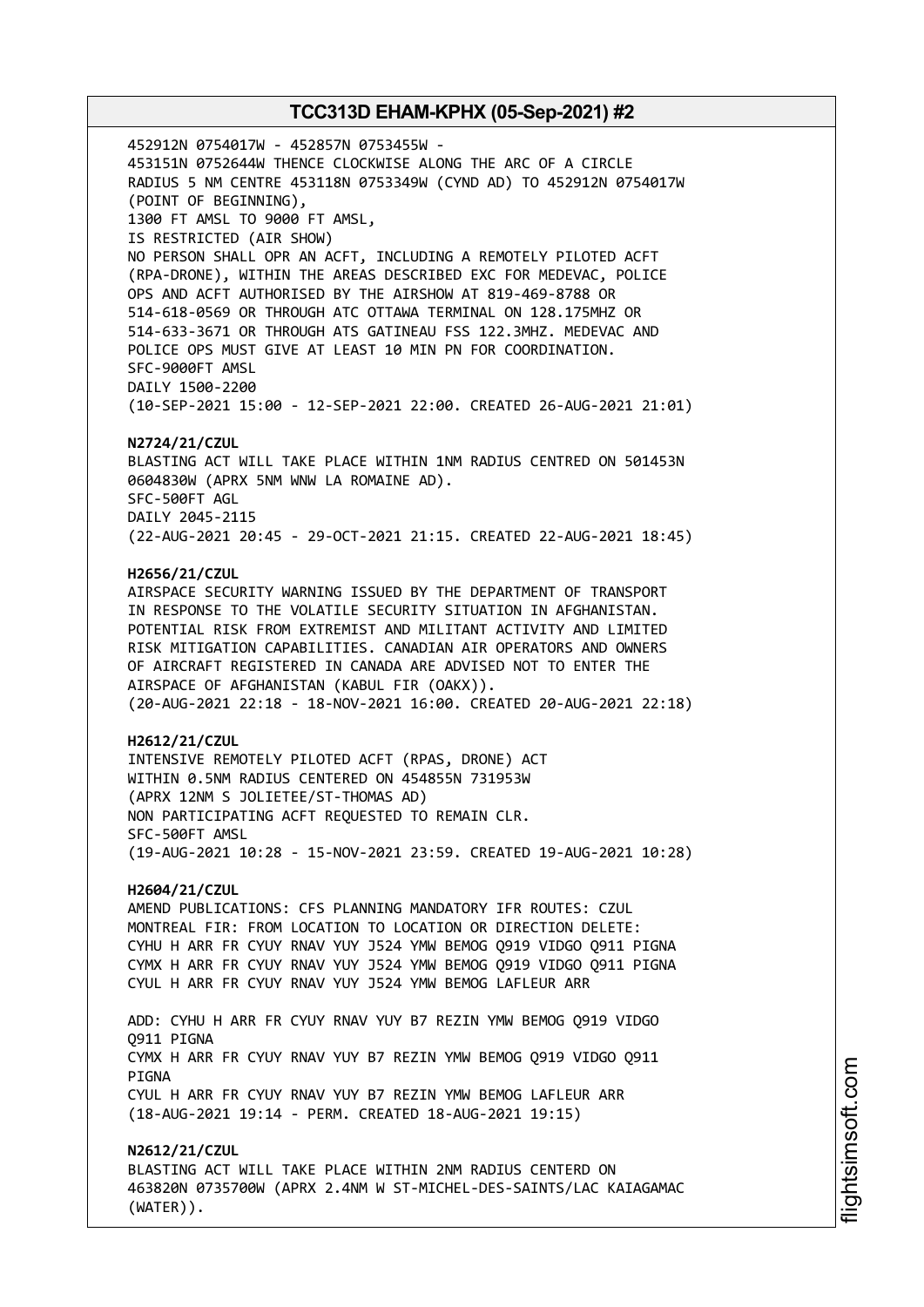SFC TO 5000FT AGL SFC-5000FT AGL MON-FRI 1100-2300 (16-AUG-2021 11:00 - 30-SEP-2021 23:00. CREATED 14-AUG-2021 16:47) **H2535/21/CZUL** RESTRICTED AREA CYR665 BAGOTVILLE ACT ABV FL310 TO UNL FL310-UNL MON-FRI 1300-2300 EXC HOL (16-AUG-2021 13:00 - 05-NOV-2021 23:00. CREATED 14-AUG-2021 13:02) **H2534/21/CZUL** RESTRICTED AREA CYR666 BAGOTVILLE ACT ABV FL310 TO UNL FL310-UNL MON-FRI 1300-2300, SAT-SUN AND HOL 1400-2000 (15-AUG-2021 14:00 - 05-NOV-2021 23:00. CREATED 14-AUG-2021 12:46) **H2439/21/CZUL** AMEND PUBLICATIONS: CFS PLANNING MANDATORY IFR ROUTES: CZUL MONTREAL FIR: FROM LOCATION TO LOCATION OR DIRECTION AND OVERFLIGHTS: ROUTE OF FLT: KELSU TO READ: KESLU (12-AUG-2021 09:01 - PERM. CREATED 10-AUG-2021 12:24) **H2432/21/CZUL** COVID-19: FLIGHT RESTRICTIONS PURSUANT TO SECTION 5.1 OF THE AERONAUTICS ACT, THE MINISTER OF TRANSPORT IS OF THE OPINION IT IS NECESSARY FOR AVIATION SAFETY AND THE PROTECTION OF THE PUBLIC, TO PROHIBIT THE OPS OF ACFT INVOLVED IN SKED AND NON SKED INTL COMMERCIAL AIR SVC FM INDIA, FOR THE TRANSPORT OF PASSENGERS ON AN INBOUND FLT TO CANADA. THIS PROHIBITION FURTHER APPLIES TO OPS OF ACFT INVOLVED IN PRIVATE AND CHARTER AIR SVC. THIS PROHIBITION DOES NOT APPLY TO ACFT OPERATED IN THE FLW CIRCUMSTANCES: - CARGO FLT - MEDEVAC FLT - FERRY FLT - FLIGHT CREW REPATRIATION FLT - TECHNICAL STOPS WHERE PASSENGERS DO NOT DISEMBARK, OR - AT ALTERNATE AP IDENTIFIED IN A FLT PLAN TO ADDRESS WX, OR - ACFT SAFETY SITUATIONS, OR - FLT EN ROUTE TO CANADA AT THE TIME THIS NOTICE TAKES EFFECT - IN THE CASE WHERE SPECIAL AUTH HAS BEEN GRANTED BY TRANSPORT CANADA: 1-613-992-6853. SFC-UNL (09-AUG-2021 21:09 - 22-SEP-2021 03:59. CREATED 09-AUG-2021 21:09) **N2524/21/CZUL** BLASTING ACT WILL TAKE PLACE WITHIN 1NM RADIUS CENTRED ON 501539N 0604321W (APRX 1.87NM WNW LA ROMAINE AD). SFC TO 500FT AGL SFC-500FT AGL DAILY 2045-2115 (11-AUG-2021 20:45 - 29-OCT-2021 21:15. CREATED 09-AUG-2021 16:11) **N2461/21/CZUL**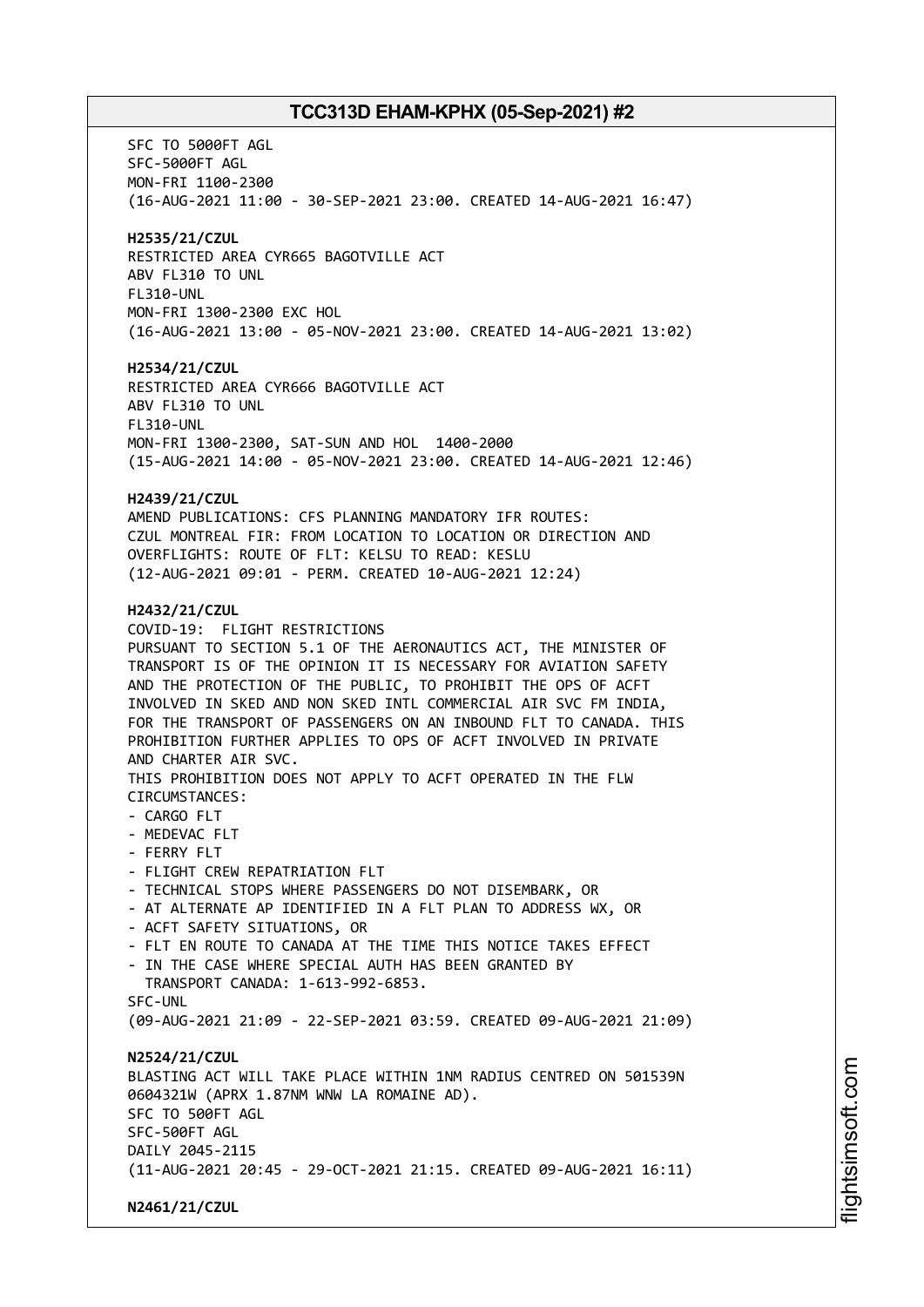BLASTING ACT WILL TAKE PLACE WITHIN 0.1NM RADIUS CENTRED ON 621100N 0754041W (APRX 2333FT NNW SALLUIT AD) SFC TO 50FT AGL SFC-855FT AMSL DAILY 1500-1700 2200-0000 (06-AUG-2021 15:00 - 06-OCT-2021 00:00. CREATED 05-AUG-2021 16:52) **W2084/21/CZUL** AERODROME US DOD DAFIF; WPT VIKPA (N5846 W06946); CHG COORDS TO N584629.37 W0693844.47. REST DATA UNCHG. (04-AUG-2021 13:03 - 09-SEP-2021 00:01. CREATED 04-AUG-2021 13:03) **H2345/21/CZUL** - AEROPORT INTL DE MONTREAL-TRUDEAU (CYUL) - AEROPORT DE QUEBEC-JEAN LESAGE (CYQB) - CALGARY INTL AIRPORT (CYYC) - EDMONTON INTL AIRPORT (CYEG) - WINNIPEG INTL AIRPORT- JAMES ARMSTRONG (CYWG) - TORONTO-PEARSON INTL AIRPORT (CYYZ) - OTTAWA INTL AIRPORT (CYOW) - VANCOUVER INTL AIRPORT (CYVR) - HALIFAX INTL AIRPORT-STANDFIELD (CYHZ) THIS RESTRICTION DOES NOT APPLY TO ACFT OPERATED IN THE FLW CIRCUMSTANCES: - DIRECT FLT FM SAINT-PIERRE-ET-MIQUELON - MEDEVAC FLT - FERRY AND CREW REPATRIATION FLT - CARGO FLIGHTS CARRYING ONLY AIRCREW OR AIRLINE EMPLOYEES - TECHNICAL STOPS WHERE PASSENGERS DO NOT DISEMBARK - AT ALTERNATE AP IDENTIFIED IN A FLT PLAN TO ADDRESS WX - ACFT SAFETY SITUATIONS, OR - IN THE CASE WHERE SPECIAL AUTH HAS BEEN GRANTED BY TRANSPORT CANADA: 1-888-857-4003. SFC-UNL END PART 2 OF 2 (09-AUG-2021 04:01 - 29-OCT-2021 04:00. CREATED 02-AUG-2021 11:35) **H2345/21/CZUL** COVID-19: FLIGHT RESTRICTIONS UNTIL FURTHER NOTICE, WITH THE INTENT TO PREVENT THE SPREAD OF COVID-19 THROUGHOUT CANADA, ALL COMMERCIAL AIR SVC, PRIVATE OPR (CAR SUBPART 604) AND FOREIGN BUSINESS AVIATION, THAT ARE TRANSPORTING PASSENGERS TO CANADA MUST COMPLY WITH THE PROVISIONS OF THE INTERIM ORDER RESPECTING CERTAIN REQUIREMENTS FOR CIVIL AVIATION DUE TO COVID-19, ISSUED BY THE MINISTER OF TRANSPORT AND CURRENTLY IN FORCE. THIS INCLUDES A REQUIREMENT PASSENGERS TO WEAR FACE MASKS AND PROVIDE EVIDENCE OF A NEGATIVE RESULT FOR A COVID-19 MOLECULAR TEST PRIOR TO BOARDING. IN ADDITION TO ABV, AND PURSUANT TO SECTION 5.1 OF THE AERONAUTICS ACT, ALL COMMERCIAL AIR SVC, PRIVATE OPR (CAR SUBPART 604) AND FOREIGN BUSINESS AVIATION, THAT ARE TRANSPORTING PASSENGERS TO CANADA MUST, FOR THE PURPOSE OF DISEMBARKING PASSENGERS, LAND AT ONE OF THE FOLLOWING AP: END PART 1 OF 2 (09-AUG-2021 04:01 - 29-OCT-2021 04:00. CREATED 02-AUG-2021 11:35)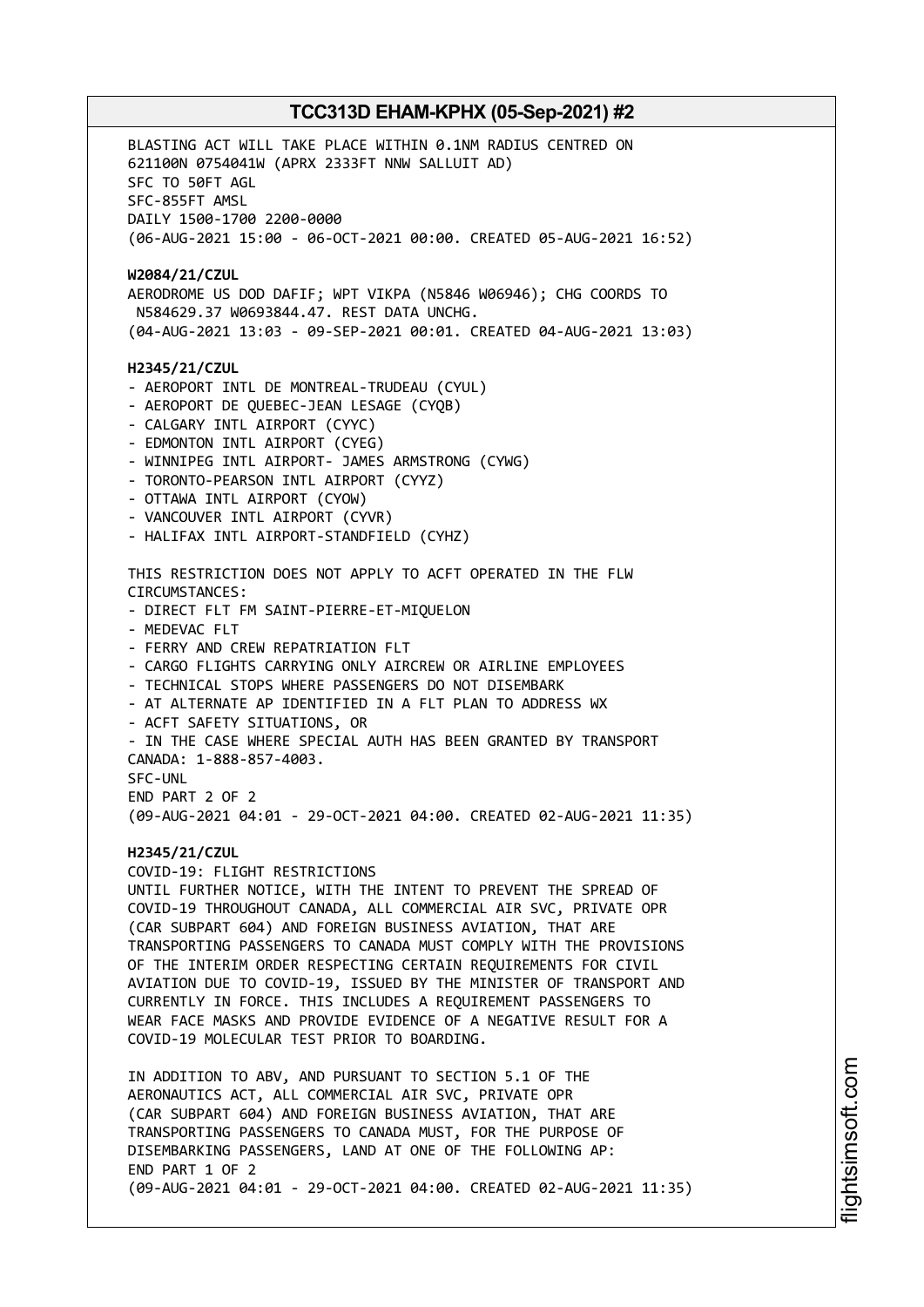**H2295/21/CZUL** COVID 19: INFORMATION BORDER SVC ARE TEMPO SUSPENDED AT THE MAJORITY OF SMALL AIRPORTS ACROSS CANADA. FOR AN UPDATED LIST OF AUTH AIRPORTS OF ENTRY SEE THE LINK FOR OPEN PORTS OF ENTRY AT WWW.CBSA-ASFC.GC.CA/OFFICES (29-JUL-2021 17:00 - 29-OCT-2021 15:00 EST. CREATED 29-JUL-2021 17:00) **N2332/21/CZUL** BLASTING ACT WILL TAKE PLACE WITHIN AREA BOUNDED BY 474531N 0692304W - 474146N 0691446W - 474156N 0690441N - 474037N 0685929W - 473900N 0690046W - 474104N 0690808W - 474531N 0692304W (CENTRE APRX 17NM ESE RIVIERE-DU-LOUP AD) SFC TO 394FT AGL SFC-1893FT AMSL MON-FRI 1100-2300 (28-JUL-2021 15:19 - 22-OCT-2021 23:00. CREATED 28-JUL-2021 15:19) **N2330/21/CZUL** BLASTING ACT WILL TAKE PLACE WITHIN AREA BOUNDED BY 474615N 692804W-474711N 692715W-474531N 692304W-474458N 692510W-474615N 692804W (CENTRE APRX 6NM E RIVIERE-DU-LOUP AD) SFC TO 394FT AGL SFC-997FT AMSL MON-FRI 1100-2300 (28-JUL-2021 15:03 - 30-SEP-2021 23:00. CREATED 28-JUL-2021 15:03) **H2233/21/CZUL** V360 BTN YBC AND ML NDB NOT SUITABLE FOR VOR NAVIGATION (23-JUL-2021 09:56 - 22-OCT-2021 16:00 EST. CREATED 23-JUL-2021 09:56) **H2207/21/CZUL** J567 BTN YGL AND NM NDB NOT SUITABLE FOR VOR NAVIGATION (21-JUL-2021 11:39 - 20-OCT-2021 18:00 EST. CREATED 21-JUL-2021 11:39) **H2141/21/CZUL** NOTICE OF TRIAL TO REMOVE FLT PLANNING REQUIREMENTS OF EASTBOUND NORTH AMERICAN RTE (NAR) SYSTEM: ALL FLT OPR WITHIN THE NORTH ATLANTIC ORGANIZED TRACK STRUCTURE (OTS) ARE NOT REQUIRED TO FILE THE ASSOCIATED NAR LISTED ON THE DAILY ZBW NORTH ATLANTIC ADVISORY OR THE NAT OTS MESSAGE. ASSOCIATED NAR ARE REFERENCED UNDER THE (JFK DEP) SECTION OF THE ADVISORY. DEP MUST STILL COMPLY WITH ANY DEP RTE, STRUCTURES, AND/OR RESTRICTIONS FM THE DEP AP. OPTIMIZED ROUTINGS CAN ONLY BEGIN FM POINTS WITHIN ZBW AIRSPACE, THE MONCTON FIR, OR BOTH. ONCE INSIDE ZBW AIRSPACE/MONCTON FIR, RANDOM ROUTINGS TO THE OEP ARE PERMITTED. FLT PATHS OF ACFT PARTICIPATING IN THE TRIAL MUST REMAIN AT OR NORTH OF A LINE VITOL-LOMPI. PLEASE REFER TO DAILY ZBW NORTH ATLANTIC ADVISORY FOR SPECIFIC INFO AND STATUS OF THIS TRIAL.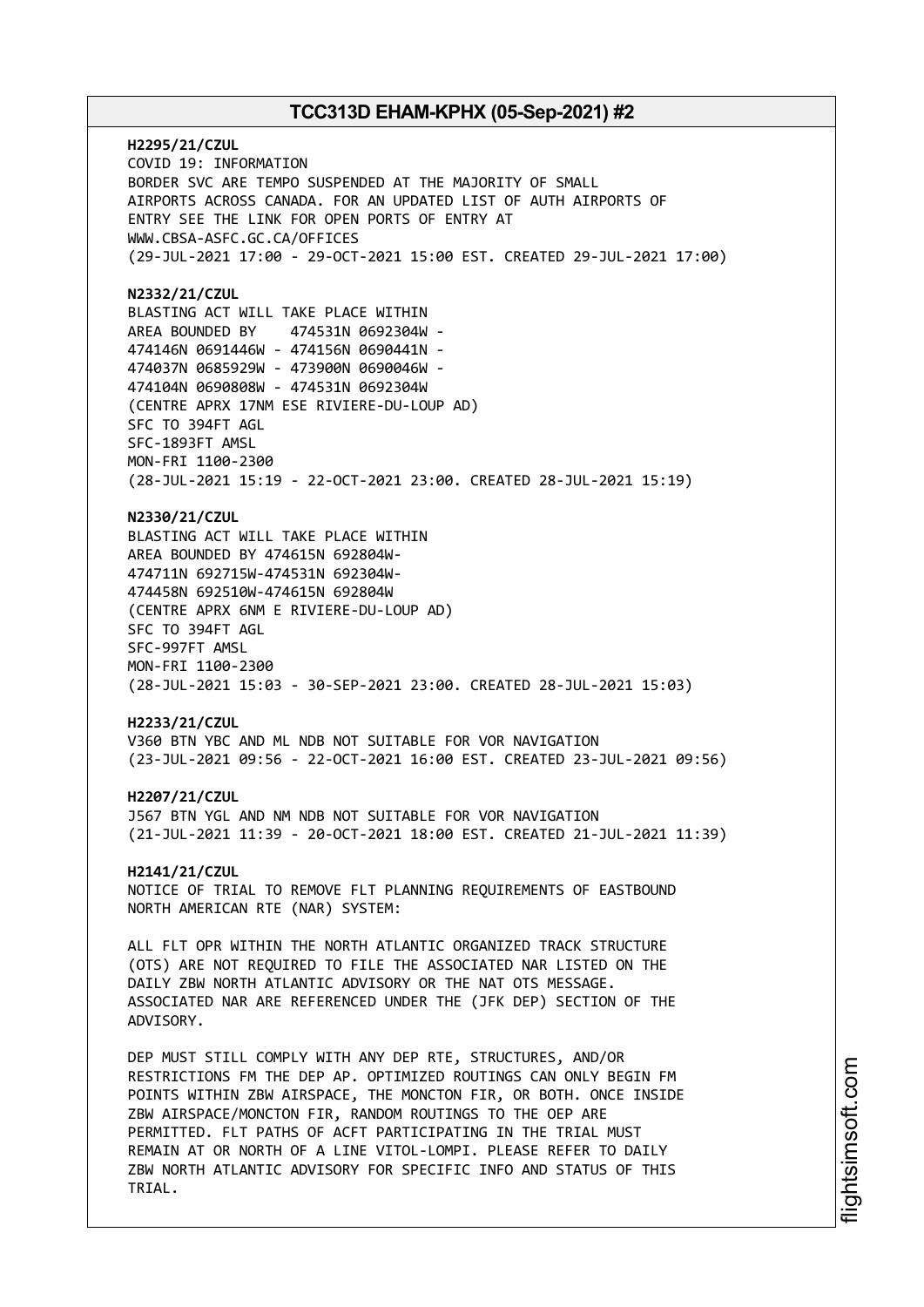**TCC313D EHAM-KPHX (05-Sep-2021) #2** THIS TRIAL MAY BE DISCONTINUED AT ANY TIME, BASED ON OPR IMPACT. DISPATCHERS SHALL INCLUDE (NO NARS EAST TRIAL) IN THE REMARKS SECTION OF FLT PLANS FOR PARTCIPATING ACFT. FLT CREWS ARE EXPECTED TO CARRY APPLICABLE NAR DOCUMENTATION ON THE FLT DECK FOR ALL FLT, REGARDLESS IF PARTICIPATING IN THE TRIAL OR NOT. (14-JUL-2021 12:54 - 30-SEP-2021 23:59. CREATED 14-JUL-2021 12:55) **N2121/21/CZUL** BLASTING ACT WILL TAKE PLACE WITHIN 1640FT RADIUS CENTRED ON 583032N 780100W (APRX 3NM NE INUKJUAK AD) SFC TO 328FT AGL SFC-450FT AMSL (14-JUL-2021 12:44 - 13-OCT-2021 18:00 EST. CREATED 14-JUL-2021 12:44) **N2036/21/CZUL** AMEND PUBLICATIONS: BLASTING ACT WILL TAKE PLACE 3281FT RADIUS CENTRED ON 550128N 0671659W (APRX 20NM NW SCHEFFERVILLE/SQUAW LAKE (WATER)). SFC TO 656FT AGL SFC-3084FT AMSL (09-JUL-2021 00:01 - PERM. CREATED 07-JUL-2021 13:59) **N2035/21/CZUL** AMEND PUBLICATIONS: BLASTING ACT WILL TAKE PLACE 3281FT RADIUS CENTRED ON 545909N 0671257W (APRX 17NM NW SCHEFFERVILLE/SQUAW LAKE (WATER) SFC TO 656FT AGL SFC-2756FT AMSL (09-JUL-2021 00:01 - PERM. CREATED 07-JUL-2021 13:52) **H2042/21/CZUL** V372 BTN YVO AND TAGET NOT SUITABLE FOR VOR NAV (06-JUL-2021 11:55 - 01-OCT-2021 16:00 EST. CREATED 06-JUL-2021 11:55) **H2004/21/CZUL** COVID-19: FLIGHT RESTRICTIONS UNTIL FURTHER NOTICE, WITH THE INTENT TO PREVENT THE SPREAD OF THE COVID-19 VIRUS THROUGHOUT NUNAVUT ALL NON-SKED FLT ORIGINATING OUTSIDE OF NUNAVUT LDG IN NUNAVUT ARE REQUIRED TO CTC THE OFFICE OF NUNAVUT'S CHIEF PUBLIC HEALTH OFFICE IN ADVANCE CPHOTRAVELREQUESTS GOV.NU.CA OR CALL 1-867-975-5772. IT IS RECOMMENDED TO CTC 24 HR IN ADVANCE (30-JUN-2021 20:30 - 29-SEP-2021 20:00 EST. CREATED 30-JUN-2021 20:30) **H1994/21/CZUL** PURSUANT TO SECTION 5.1 OF THE AERONAUTICS ACT, THE AIRSPACE WITHIN 0.5NM RADIUS CENTRED ON 453243N 734110W (BORDEAUX PRISON, APRX 5NM NE OF CYUL AD) IS RESTRICTED. NO PERSON SHALL OPR A REMOTELY PILOTED ACFT (RPAS, DRONE) WITHIN THE AREA DESCRIBED UNLESS AUTH BY THE DEPUTY DIRECTOR GENERAL OF SECURITY, CORRECTIONAL SERVICES AT 514-864-8010 EXT 50502 OR EMAIL: SOUTIEN-DGAS(A)MSP.GOUV.QC.CA. SFC-1100FT AMSL (29-JUN-2021 19:42 - 27-SEP-2021 23:59 EST. CREATED 29-JUN-2021 19:42)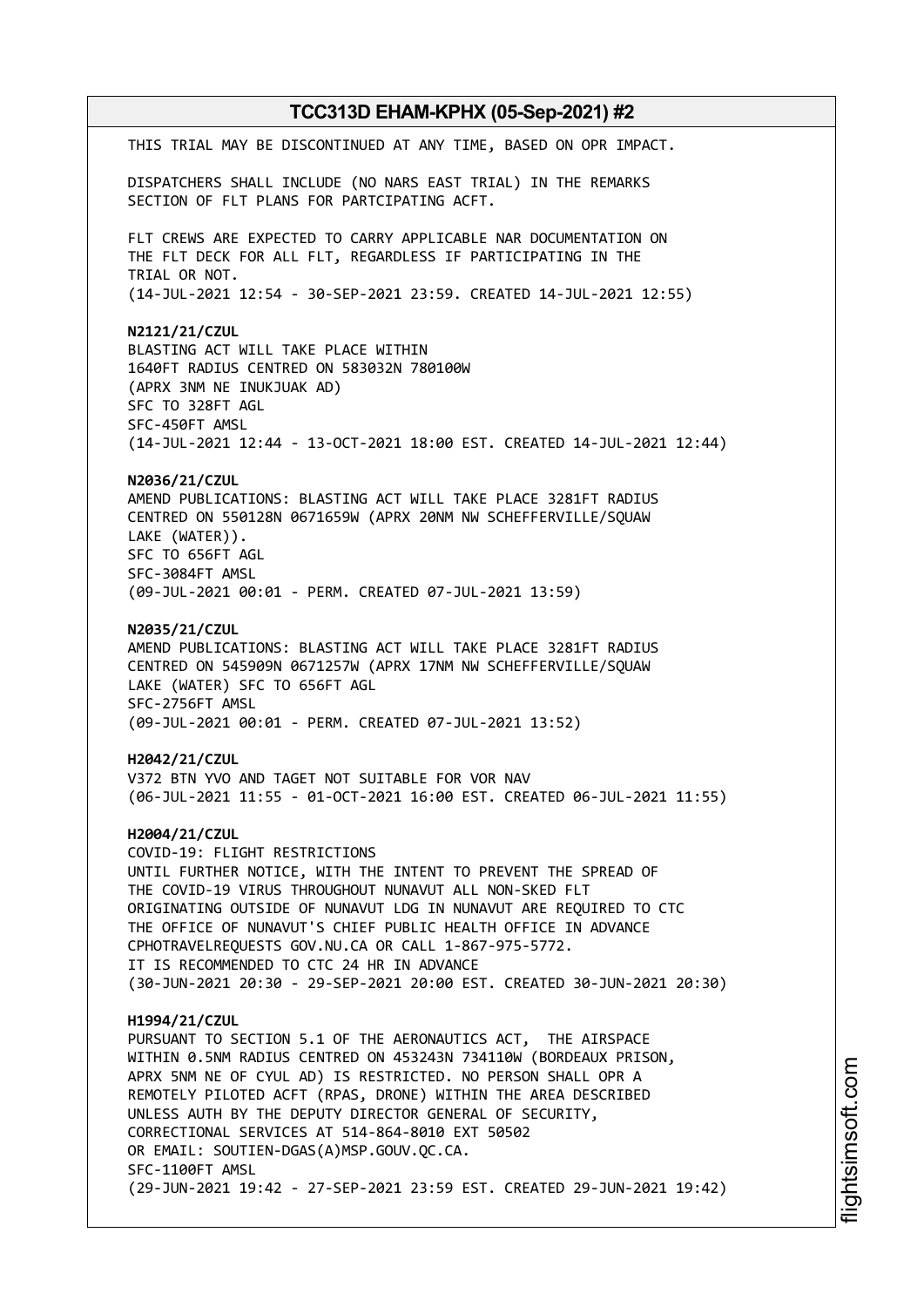**N1910/21/CZUL** AMEND PUBLICATIONS: V487: BTN YVO AND YMW: MEA TO READ 13000 INSTEAD OF 7000. (28-JUN-2021 14:23 - PERM. CREATED 28-JUN-2021 14:23) **H1969/21/CZUL**

AMEND PUBLICATIONS: J542: BTN YVO AND VBS: MEA TO READ 20000 (28-JUN-2021 12:02 - PERM. CREATED 28-JUN-2021 12:02)

**H1646/21/CZUL** AMEND PUBLICATIONS: BLASTING WILL TAKE PLACE WITHIN 1640FT RADIUS CENTRED ON 634556N 683321W (APRX 1980FT BEYOND THR 16 AND 2330FT EAST RCL IQALUIT AD) , 164FT AGL, 446FT AMSL SFC-446FT AMSL (12-JUN-2021 02:37 - PERM. CREATED 12-JUN-2021 02:37)

**H1568/21/CZUL** AMEND PUBLICATIONS: MONTREAL CENTRE: BREVOORT PERIPHERAL STATION (PAL) FREQ 132.025 TO READ: (BLW FL290) 0730-2330Z (DT 0630-2230Z) O/T GANDER CENTRE CLNC DEL (07-JUN-2021 14:56 - PERM. CREATED 07-JUN-2021 14:56)

**N3944/20/CZUL** AMEND AIR5002 (MONTREAL VFR NAV CHART): RESTRICTED AIRSPACE 3NM W OF CSC3 TO READ CYR618 INSTEAD OF CYA618 SFC-900FT AMSL (19-DEC-2020 13:11 - PERM. CREATED 19-DEC-2020 13:11)

## │**CZWG (WINNIPEG FIR/UIR)** │

**M2636/21/CZWG** FIREWORKS ACT WILL TAKE PLACE WITHIN 0.5NM RADIUS CENTRED ON 494038N 0963556W (APRX 8NM NNE STEINBACH AD) . SFC-500FT AGL (06-SEP-2021 02:00 - 06-SEP-2021 02:30. CREATED 04-SEP-2021 02:49)

┌──────────────────────────────────────────────────────────────────────────────┐

└──────────────────────────────────────────────────────────────────────────────┘

**M2629/21/CZWG** FIREWORKS ACT WILL TAKE PLACE WITHIN 1NM RADIUS CENTRED ON 502958N 965749W (APRX 8NM SSE GIMLI INDUSTRIAL PARK AIRPORT AD). SFC-625FT AGL SEP 05-06 0200-0230 (05-SEP-2021 02:00 - 06-SEP-2021 02:30. CREATED 03-SEP-2021 18:26)

**G1495/21/CZWG** COVID-19: FLIGHT RESTRICTIONS UNTIL FURTHER NOTICE, WITH THE INTENT TO PREVENT THE SPREAD OF COVID-19 THROUGHOUT CANADA, AN OPERATOR OPERATING A FLIGHT BETWEEN TWO POINTS IN CANADA OR A FLIGHT TO CANADA MUST COMPLY WITH THE PROVISIONS OF THE INTERIM ORDER RESPECTING CERTAIN REQUIREMENTS FOR CIVIL AVIATION DUE TO COVID-19, ISSUED BY THE MINISTER OF TRANSPORT AND CURRENTLY IN FORCE. THIS INCLUDES A REQUIREMENT FOR PASSENGER FACE MASKS. OPERATORS ARE REQUIRED TO NOTIFY PASSENGERS OF THE LATEST MEASURES TO PREVENT THE SPREAD OF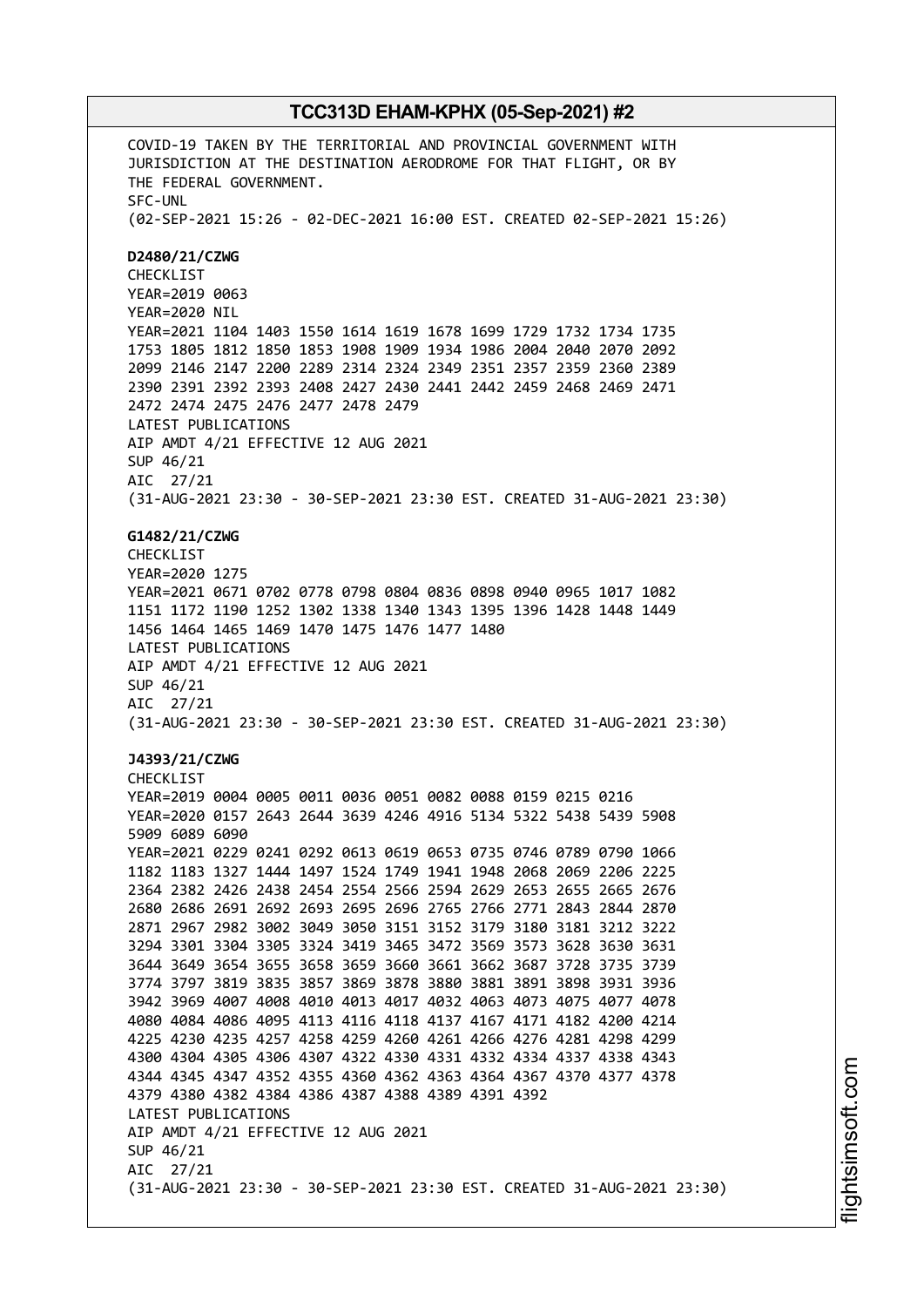**M2584/21/CZWG** CHECKLIST YEAR=2021 0927 1310 1331 1459 1496 1664 1687 1717 1718 1747 1781 1845 1906 2016 2138 2139 2145 2146 2175 2220 2276 2279 2316 2330 2348 2361 2370 2374 2470 2485 2488 2490 2502 2508 2510 2514 2554 2562 2566 2567 2568 2569 2577 2582 LATEST PUBLICATIONS AIP AMDT 4/21 EFFECTIVE 12 AUG 2021 SUP 46/21 AIC 27/21 (31-AUG-2021 23:30 - 30-SEP-2021 23:30 EST. CREATED 31-AUG-2021 23:30) **G1477/21/CZWG** EDMONTON CENTRE PERIPHERAL STATION (PAL) 133.6MHZ AT BIG TROUT LAKE U/S (31-AUG-2021 16:05 - 10-SEP-2021 23:59. CREATED 31-AUG-2021 16:05) **G1456/21/CZWG** COVID-19: FLIGHT RESTRICTIONS PURSUANT TO SECTION 5.1 OF THE AERONAUTICS ACT, THE MINISTER OF TRANSPORT IS OF THE OPINION IT IS NECESSARY FOR AVIATION SAFETY AND THE PROTECTION OF THE PUBLIC, TO PROHIBIT THE OPS OF ACFT INVOLVED IN SKED AND NON SKED INTL COMMERCIAL AIR SVC FM MOROCCO, FOR THE TRANSPORT OF PASSENGERS ON AN INBOUND FLT TO CANADA. THIS PROHIBITION FURTHER APPLIES TO OPS OF ACFT INVOLVED IN PRIVATE AND CHARTER AIR SVC. THIS PROHIBITION DOES NOT APPLY TO ACFT OPERATED IN THE FLW CIRCUMSTANCES: - CARGO FLT - MEDEVAC FLT - FERRY FLT - FLIGHT CREW REPATRIATION FLT - TECHNICAL STOPS WHERE PASSENGERS DO NOT DISEMBARK, OR - AT ALTERNATE AP IDENTIFIED IN A FLT PLAN TO ADDRESS WX, OR - ACFT SAFETY SITUATIONS, OR - FLT EN ROUTE TO CANADA AT THE TIME THIS NOTICE TAKES EFFECT - IN THE CASE WHERE SPECIAL AUTH HAS BEEN GRANTED BY TRANSPORT CANADA: 1-613-992-6853. SFC-UNL (29-AUG-2021 04:01 - 29-SEP-2021 04:00. CREATED 28-AUG-2021 16:17) **M2490/21/CZWG** PURSUANT TO SECTION 5.1 OF THE AERONUCTICS ACT, THE AIRSPACE SURROUNDING MARIEVAL INDIAN RESIDENTIAL SCHOOL IS RESTRICTED WITHIN AREA BOUNDED BY 503502N 1023924W - 503459N 1023908W - 503450N 1023918W - 503456N 1023931W - 503502N 1023924W (CENTER APRX 14.5NM NE GRENFELL AD) . NO PERSON SHALL OPR AN ACFT, INCLUDING REMOTELY PILOTED ACFT (RPA-DRONE) AND MODEL ACFT, WITHIN THE AREA DESCRIBED UNLESS THE FLT IS AUTH BY THE ADMIN NATION NAVIGATOR 639-205-7811. SFC-3000FT AMSL (25-AUG-2021 17:40 - 29-OCT-2021 23:59. CREATED 25-AUG-2021 17:40) **G1428/21/CZWG** RESTRICTED AREA CYR223 COLD LAKE ACT 7000FT AMSL TO BLW 18000FT AMSL 7000FT AMSL-18000FT AMSL

MON 1400-2359, TUE-FRI H24, SAT 0000-0100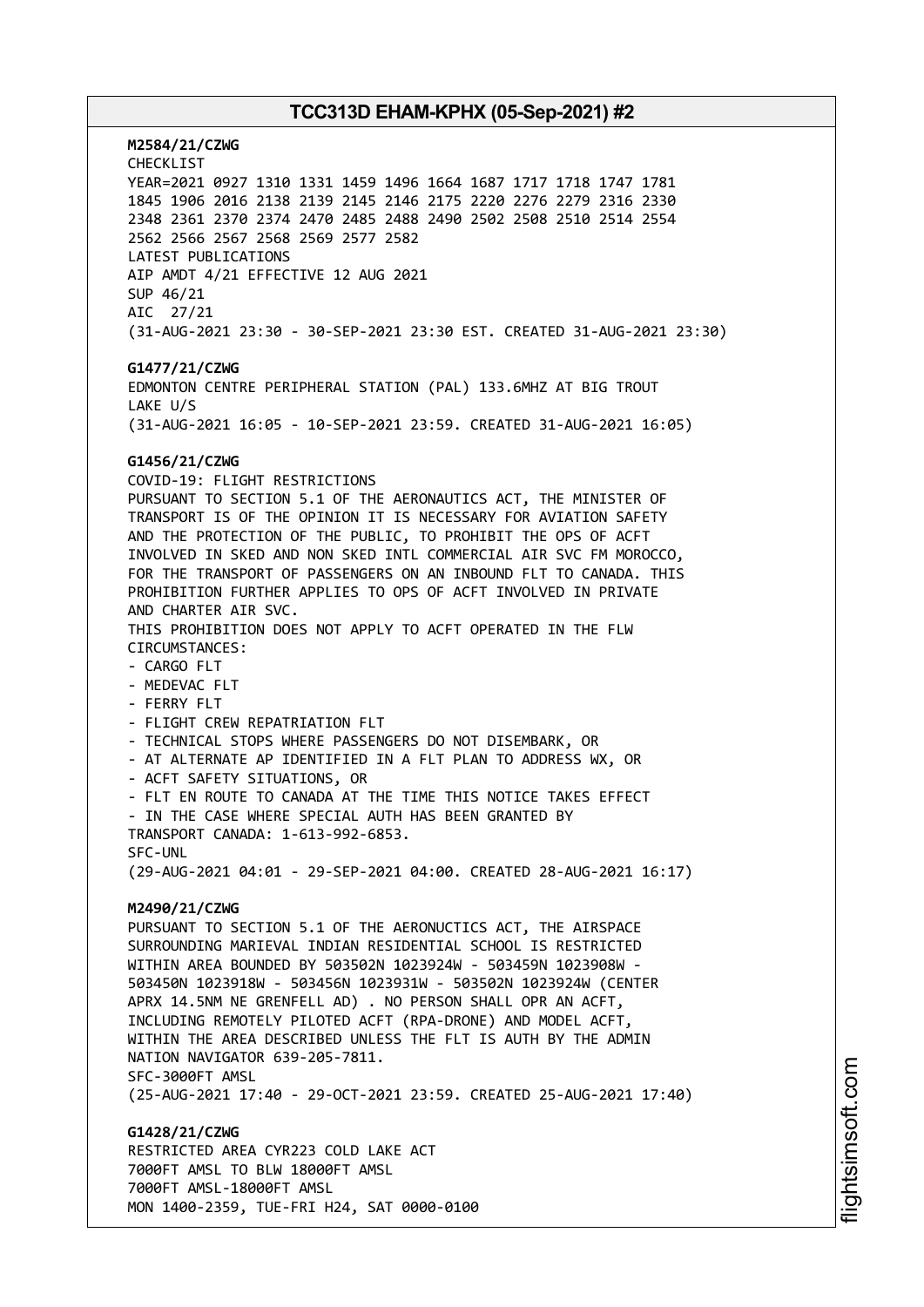| (30-AUG-2021 14:00 - 02-OCT-2021 01:00. CREATED 24-AUG-2021 15:53)                                                                                                                                                                                                                                                                                                                                                                                                                                                                                                                                                                                                                                                                                                                                                                                                                                                                                                                                                                                                  |
|---------------------------------------------------------------------------------------------------------------------------------------------------------------------------------------------------------------------------------------------------------------------------------------------------------------------------------------------------------------------------------------------------------------------------------------------------------------------------------------------------------------------------------------------------------------------------------------------------------------------------------------------------------------------------------------------------------------------------------------------------------------------------------------------------------------------------------------------------------------------------------------------------------------------------------------------------------------------------------------------------------------------------------------------------------------------|
| G1396/21/CZWG<br>AIRSPACE SECURITY WARNING ISSUED BY THE DEPARTMENT OF TRANSPORT<br>IN RESPONSE TO THE VOLATILE SECURITY SITUATION IN AFGHANISTAN.<br>POTENTIAL RISK FROM EXTREMIST AND MILITANT ACTIVITY AND LIMITED<br>RISK MITIGATION CAPABILITIES. CANADIAN AIR OPERATORS AND OWNERS<br>OF AIRCRAFT REGISTERED IN CANADA ARE ADVISED NOT TO ENTER THE<br>AIRSPACE OF AFGHANISTAN (KABUL FIR (OAKX)).<br>(20-AUG-2021 22:15 - 18-NOV-2021 16:00. CREATED 20-AUG-2021 22:15)                                                                                                                                                                                                                                                                                                                                                                                                                                                                                                                                                                                      |
| G1302/21/CZWG<br>COVID-19: FLIGHT RESTRICTIONS<br>PURSUANT TO SECTION 5.1 OF THE AERONAUTICS ACT, THE MINISTER OF<br>TRANSPORT IS OF THE OPINION IT IS NECESSARY FOR AVIATION SAFETY<br>AND THE PROTECTION OF THE PUBLIC, TO PROHIBIT THE OPS OF ACFT<br>INVOLVED IN SKED AND NON SKED INTL COMMERCIAL AIR SVC FM INDIA,<br>FOR THE TRANSPORT OF PASSENGERS ON AN INBOUND FLT TO CANADA. THIS<br>PROHIBITION FURTHER APPLIES TO OPS OF ACFT INVOLVED IN PRIVATE<br>AND CHARTER AIR SVC.<br>THIS PROHIBITION DOES NOT APPLY TO ACFT OPERATED IN THE FLW<br>CIRCUMSTANCES:<br>- CARGO FLT<br>- MEDEVAC FLT<br>- FERRY FLT<br>- FLIGHT CREW REPATRIATION FLT<br>- TECHNICAL STOPS WHERE PASSENGERS DO NOT DISEMBARK, OR<br>- AT ALTERNATE AP IDENTIFIED IN A FLT PLAN TO ADDRESS WX, OR<br>- ACFT SAFETY SITUATIONS, OR<br>- FLT EN ROUTE TO CANADA AT THE TIME THIS NOTICE TAKES EFFECT<br>- IN THE CASE WHERE SPECIAL AUTH HAS BEEN GRANTED BY<br>TRANSPORT CANADA: 1-613-992-6853.<br>SFC-UNL<br>(09-AUG-2021 21:10 - 22-SEP-2021 03:59. CREATED 09-AUG-2021 21:10) |
| D2092/21/CZWG<br>BLASTING ACT WILL TAKE PLACE WITHIN<br>1NM RADIUS CENTRED ON 554122N 1033510W<br>(APRX 3000FT BFR THR 23 AND 2090FT LEFT EXTENDED RCL<br>SEABEE MINE AD)<br>SFC-1000FT AGL<br>(04-AUG-2021 17:07 - 30-SEP-2021 23:59. CREATED 04-AUG-2021 17:07)                                                                                                                                                                                                                                                                                                                                                                                                                                                                                                                                                                                                                                                                                                                                                                                                   |
| G1190/21/CZWG<br>COVID-19: FLIGHT RESTRICTIONS<br>UNTIL FURTHER NOTICE, WITH THE INTENT TO PREVENT THE SPREAD OF<br>COVID-19 THROUGHOUT CANADA, ALL COMMERCIAL AIR SVC, PRIVATE OPR<br>(CAR SUBPART 604) AND FOREIGN BUSINESS AVIATION, THAT ARE<br>TRANSPORTING PASSENGERS TO CANADA MUST COMPLY WITH THE PROVISIONS<br>OF THE INTERIM ORDER RESPECTING CERTAIN REQUIREMENTS FOR CIVIL<br>AVIATION DUE TO COVID-19, ISSUED BY THE MINISTER OF TRANSPORT AND<br>CURRENTLY IN FORCE. THIS INCLUDES A REQUIREMENT PASSENGERS TO<br>WEAR FACE MASKS AND PROVIDE EVIDENCE OF A NEGATIVE RESULT FOR A<br>COVID-19 MOLECULAR TEST PRIOR TO BOARDING.<br>IN ADDITION TO ABV, AND PURSUANT TO SECTION 5.1 OF THE<br>AERONAUTICS ACT, ALL COMMERCIAL AIR SVC, PRIVATE OPR<br>(CAR SUBPART 604) AND FOREIGN BUSINESS AVIATION, THAT ARE<br>TRANSPORTING PASSENGERS TO CANADA MUST, FOR THE PURPOSE OF                                                                                                                                                                         |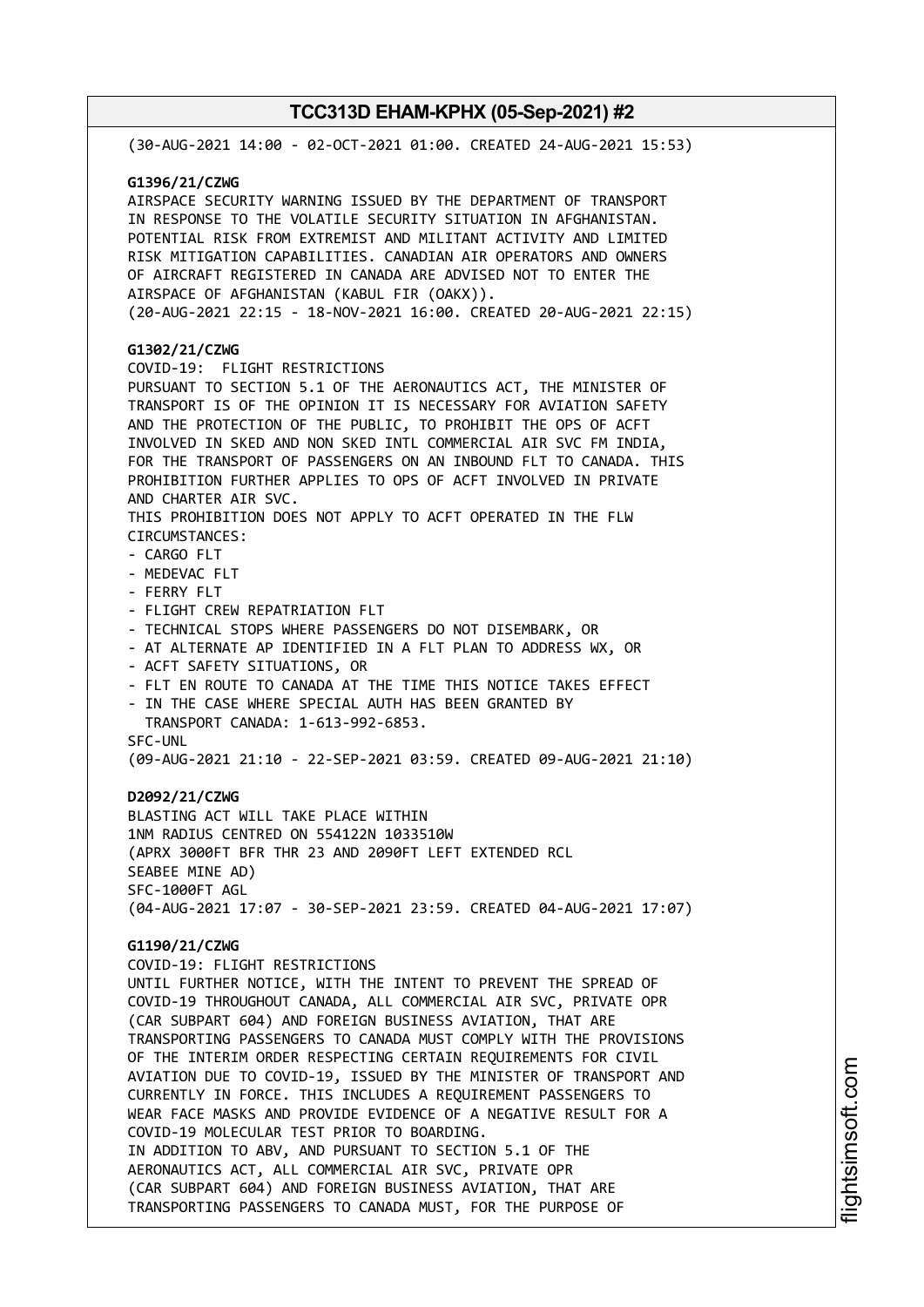DISEMBARKING PASSENGERS, LAND AT ONE OF THE FOLLOWING AP: - AEROPORT INTL DE MONTREAL-TRUDEAU (CYUL) PART 1 OF 2 (09-AUG-2021 04:01 - 29-OCT-2021 04:00. CREATED 02-AUG-2021 11:42) **G1190/21/CZWG** - AEROPORT DE QUEBEC-JEAN LESAGE (CYQB) - CALGARY INTL AIRPORT (CYYC) - EDMONTON INTL AIRPORT (CYEG) - WINNIPEG INTL AIRPORT- JAMES ARMSTRONG (CYWG) - TORONTO-PEARSON INTL AIRPORT (CYYZ) - OTTAWA INTL AIRPORT (CYOW) - VANCOUVER INTL AIRPORT (CYVR) - HALIFAX INTL AIRPORT-STANDFIELD (CYHZ) THIS RESTRICTION DOES NOT APPLY TO ACFT OPERATED IN THE FLW CIRCUMSTANCES: - DIRECT FLT FM SAINT-PIERRE-ET-MIQUELON - MEDEVAC FLT - FERRY AND CREW REPATRIATION FLT - CARGO FLIGHTS CARRYING ONLY AIRCREW OR AIRLINE EMPLOYEES - TECHNICAL STOPS WHERE PASSENGERS DO NOT DISEMBARK - AT ALTERNATE AP IDENTIFIED IN A FLT PLAN TO ADDRESS WX - ACFT SAFETY SITUATIONS, OR - IN THE CASE WHERE SPECIAL AUTH ) HAS BEEN GRANTED BY TRANSPORT CANADA: 1-888-857-4003. SFC-UNL) PART 2 OF 2 (09-AUG-2021 04:01 - 29-OCT-2021 04:00. CREATED 02-AUG-2021 11:42) **G1172/21/CZWG** PARAJUMP ACT WILL TAKE PLACE WITHIN 2NM RADIOUS CENTRED ON 502605N 1052316W (APRX AT MOOSE JAW MUNICIPAL) SFC-12500FT AGL SR-SS (30-JUL-2021 18:07 - 27-OCT-2021 23:47. CREATED 30-JUL-2021 18:07) **G1151/21/CZWG** COVID 19: INFORMATION BORDER SVC ARE TEMPO SUSPENDED AT THE MAJORITY OF SMALL AIRPORTS ACROSS CANADA. FOR AN UPDATED LIST OF AUTH AIRPORTS OF ENTRY SEE THE LINK FOR OPEN PORTS OF ENTRY AT WWW.CBSA-ASFC.GC.CA/OFFICES (29-JUL-2021 17:01 - 29-OCT-2021 15:00 EST. CREATED 29-JUL-2021 17:01) **L3498/21/CZWG** BLASTING ACT WILL TAKE PLACE WITHIN 1NM RADIUS CENTRED ON 544544N 1015308W (APRX 1.95NM WNW FLIN FLON/CHANNING (WATER) AD) SFC-1500FT AGL (07-JUL-2021 16:24 - 05-OCT-2021 18:00. CREATED 07-JUL-2021 16:24) **G0940/21/CZWG** PARAJUMPS ACT WILL TAKE PLACE WITHIN 1.5 NM RADIUS CENTRED ON GIMLI INDUSTRIAL PARK AD SFC-12500FT AMSL (05-JUL-2021 01:14 - 05-OCT-2021 01:00. CREATED 05-JUL-2021 01:14) **G0898/21/CZWG**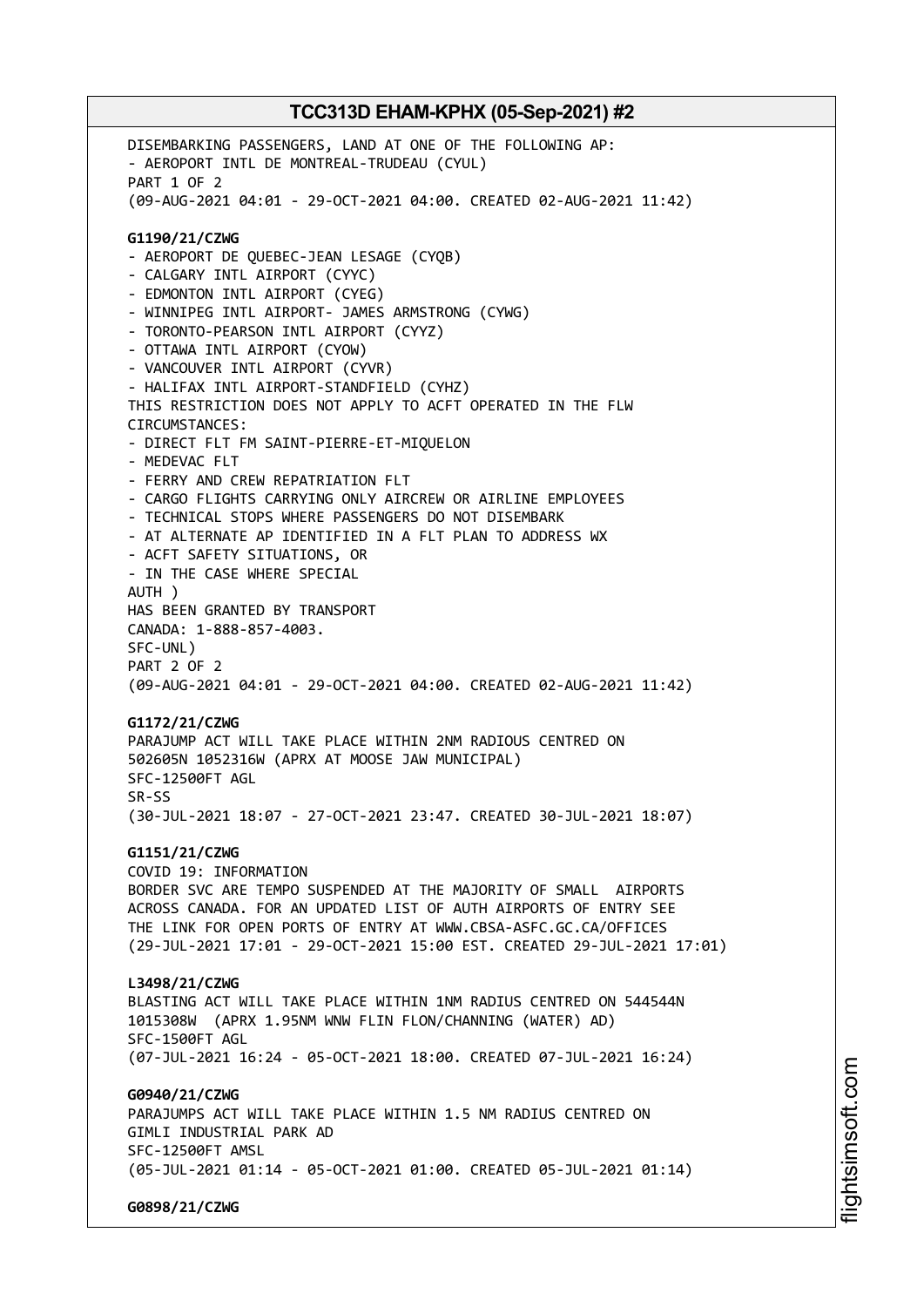┌──────────────────────────────────────────────────────────────────────────────┐

└──────────────────────────────────────────────────────────────────────────────┘

COVID-19: FLIGHT RESTRICTIONS UNTIL FURTHER NOTICE, WITH THE INTENT TO PREVENT THE SPREAD OF THE COVID-19 VIRUS THROUGHOUT NUNAVUT ALL NON-SKED FLT ORIGINATING OUTSIDE OF NUNAVUT LDG IN NUNAVUT ARE REQUIRED TO CTC THE OFFICE OF NUNAVUT'S CHIEF PUBLIC HEALTH OFFICE IN ADVANCE CPHOTRAVELREQUESTS GOV.NU.CA OR CALL 1-867-975-5772. IT IS RECOMMENDED TO CTC 24 HR IN ADVANCE (30-JUN-2021 18:58 - 28-SEP-2021 18:00 EST. CREATED 30-JUN-2021 18:58)

#### **G0798/21/CZWG**

WINNIPEG CENTRE PERIPHERAL STATION (PAL) 225.2MHZ AT KENORA U/S (18-JUN-2021 20:57 - 17-SEP-2021 23:59. CREATED 18-JUN-2021 20:57)

## │**KZMP (MINNEAPOLIS FIR)** │

#### **09/393/KZMP**

ZMP AIRSPACE R5401 ACT SFC-5000FT (05-SEP-2021 13:00 - 05-SEP-2021 23:00. CREATED 04-SEP-2021 13:05)

#### **09/012/KZMP**

ZMP AIRSPACE UAS WI AN AREA DEFINED AS 475741N0972403W (9NM W GFK) TO 482000N0975000W (17.7NM W D06) TO 485209N0970702W (9.5NM NW HCO) TO 490000N0970400W (7.9NM NE PMB) TO POINT OF ORIGIN FL180-FL280 (07-SEP-2021 20:00 - 11-SEP-2021 05:00. CREATED 02-SEP-2021 19:09)

#### **09/011/KZMP**

ZMP AIRSPACE AIRDROP WI AN AREA DEFINED AS 3NM EITHER SIDE OF A LINE FM AXN064050 TO AXN050035 TO AXN038040 SFC-3300FT (09-SEP-2021 17:00 - 09-SEP-2021 19:30. CREATED 02-SEP-2021 17:14)

#### **09/010/KZMP**

ZMP AIRSPACE AIRDROP WI AN AREA DEFINED AS 3NM EITHER SIDE OF A LINE FM AXN064050 TO AXN050035 TO AXN038040 SFC-3300FT (09-SEP-2021 01:00 - 09-SEP-2021 03:45. CREATED 02-SEP-2021 13:13)

#### **09/009/KZMP**

ZMP AIRSPACE AIRDROP WI AN AREA DEFINED AS 3NM EITHER SIDE OF A LINE FM AXN085032 TO AXN032051 SFC-6000FT (08-SEP-2021 17:00 - 08-SEP-2021 19:30. CREATED 02-SEP-2021 13:11)

#### **09/008/KZMP**

ZMP AIRSPACE AIRDROP WI AN AREA DEFINED AS 3NM EITHER SIDE OF A LINE FM AXN064050 TO AXN050035 TO AXN038040 SFC-3300FT (08-SEP-2021 01:00 - 08-SEP-2021 03:45. CREATED 02-SEP-2021 13:10)

#### **1/0343/KZMP**

ZMP MN..AIRSPACE 18NM SE OF ELY, MN..TEMPORARY FLIGHT RESTRICTIONS WI AN AREA DEFINED AS 474200N0914200W (HIB058047.3) TO 474200N0912024W (HIB065060.4) TO 472848N0912024W (HIB077056.6) TO 472848N0914200W (HIB073042.3) TO POINT OF ORIGIN SFC-6500FT. TO PROVIDE A SAFE ENVIRONMENT FOR FIRE FIGHTING AVIATION OPS. PURSUANT TO 14 CFR SECTION 91.137(A)(2) TEMPORARY FLIGHT RESTRICTIONS ARE IN EFFECT. UNITED STATES FOREST SERVICE TEL 218-327-4582 OR FREQ 118.5500/GREENWOOD FIRE IS IN CHARGE OF THE OPS. MINNEAPOLIS /ZMP/ ARTCC TEL 651-463-5580 IS THE FAA CDN FACILITY. DLY 1100-0100 2109021100-2110020100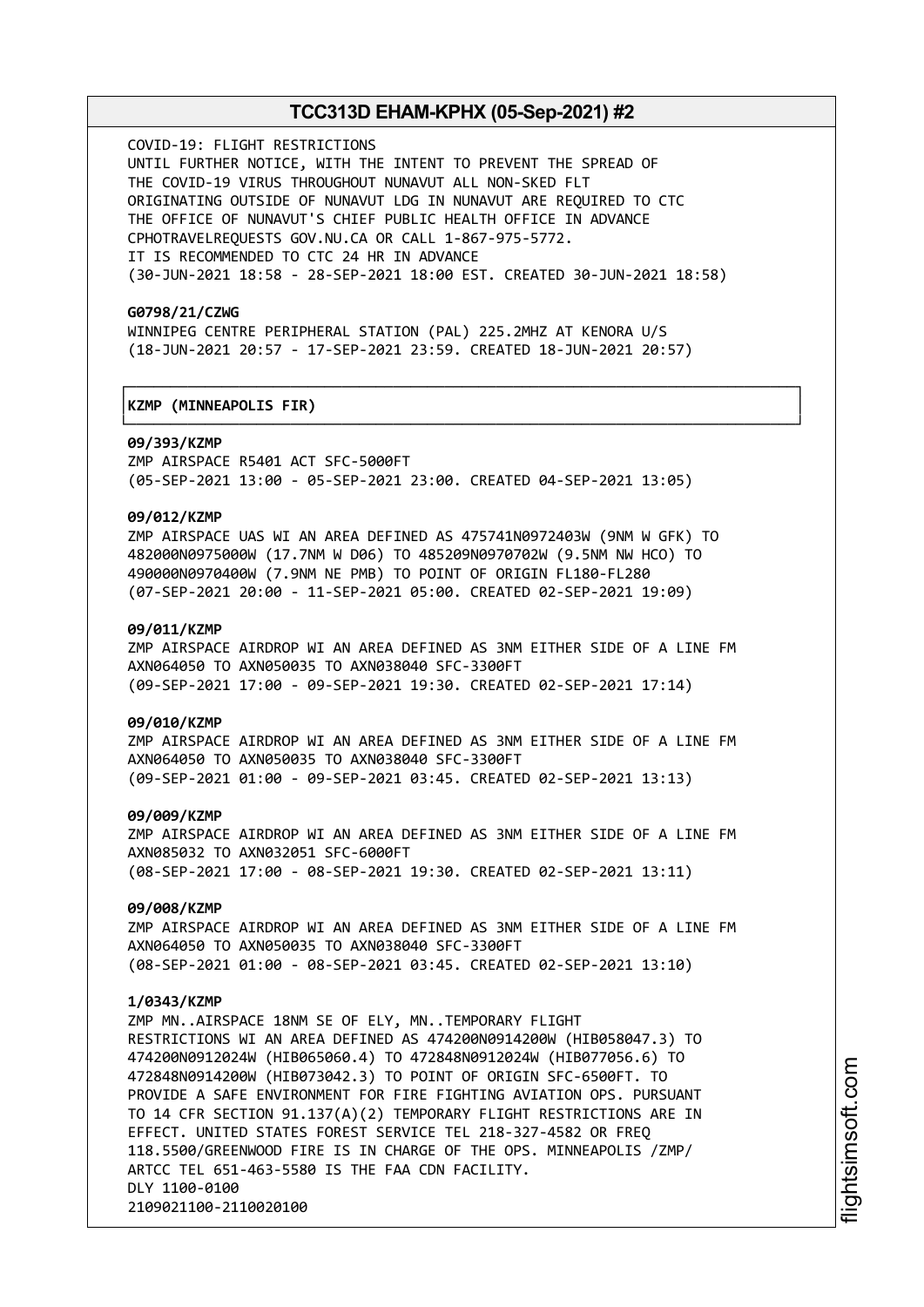(PERM. CREATED 01-SEP-2021 23:04)

#### **08/180/KZMP**

ZMP AIRSPACE NUMEROUS ACFT WI AN AREA DEFINED AS 444500N0970000W TO 444500N0960000W TO 440300N0960000W TO 440300N0970000W TO POINT OF ORIGIN SFC-11500FT AVOIDANCE ADZ DLY 1300-2300 (28-AUG-2021 13:00 - 10-SEP-2021 23:00. CREATED 27-AUG-2021 16:42)

#### **08/178/KZMP**

ZMP AIRSPACE NUMEROUS ACFT WI AN AREA DEFINED AS 444500N0970000W TO 444500N0960000W TO 440300N0960000W TO 440300N0970000W TO POINT OF ORIGIN SFC-11500FT AVOIDANCE ADZ DLY 1300-2300 (28-AUG-2021 13:00 - 10-SEP-2021 23:00. CREATED 27-AUG-2021 16:34)

#### **08/172/KZMP**

ZMP OBST WIND TURBINE FARM WI AN AREA DEFINED AS 5NM RADIUS OF 430707N0980427W (18NM ENE AGZ) 2000FT (600FT AGL) NOT LGTD (27-AUG-2021 01:20 - 01-OCT-2021 03:00. CREATED 27-AUG-2021 01:20)

#### **08/151/KZMP**

ZMP OBST TOWER LGT (ASR UNKNOWN) 435458N0850848W (6.5NM W 9C8) 1300FT (221FT AGL) U/S (21-AUG-2021 14:18 - 15-OCT-2021 23:59. CREATED 21-AUG-2021 14:18)

#### **08/136/KZMP**

ZMP OBST WIND TURBINE FARM WI AN AREA DEFINED AS 4.36NM RADIUS OF 484721N1025036W (6.9NM SSW D49) 2451FT (499FT AGL) NOT LGTD (20-AUG-2021 05:41 - 20-SEP-2021 23:59 EST. CREATED 20-AUG-2021 05:44)

#### **08/066/KZMP**

ZMP OBST WIND TURBINE FARM WI AN AREA DEFINED AS 5.16NM RADIUS OF 470924N1011118W (34.5NM NW BIS) 2574FT (400FT AGL) NOT LGTD (10-AUG-2021 18:30 - 10-SEP-2021 23:59 EST. CREATED 10-AUG-2021 18:35)

#### **08/064/KZMP**

ZMP OBST TOWER LGT (ASR UNKNOWN) 410721.00N0992240.00W (17.1NM SW OF4) 2438FT (263FT AGL) U/S (09-AUG-2021 19:08 - 25-SEP-2021 23:59. CREATED 09-AUG-2021 19:08)

#### **08/060/KZMP**

ZMP OBST WIND TURBINE FARM WI AN AREA DEFINED AS 5.3NM RADIUS OF 455607N0990031W (15.5NM SE ASY) 2497FT (396FT AGL) NOT LGTD (09-AUG-2021 14:18 - 23-SEP-2021 23:59. CREATED 09-AUG-2021 14:18)

#### **08/039/KZMP**

ZMP OBST WIND TURBINE FARM WI AN AREA DEFINED AS 5.58NM RADIUS OF 470711N0975518W (37.9NM ENE JMS) 1882FT (400FT AGL) NOT LGTD (05-AUG-2021 14:22 - 05-SEP-2021 23:00. CREATED 05-AUG-2021 14:25)

#### **1/9807/KZMP**

ZMP KS..ROUTE ZMP ZKC. V532 SALINA (SLN) VORTAC, KS TO LINCOLN (LNK) VORTAC, NE MOCA 3100. 2108021922-2308021922EST (PERM. CREATED 02-AUG-2021 19:23)

**1/3469/KZMP** ZMP IA..ROUTE ZMP. V505 ALMAY, MN TO PRAGS, MN MOCA 2800.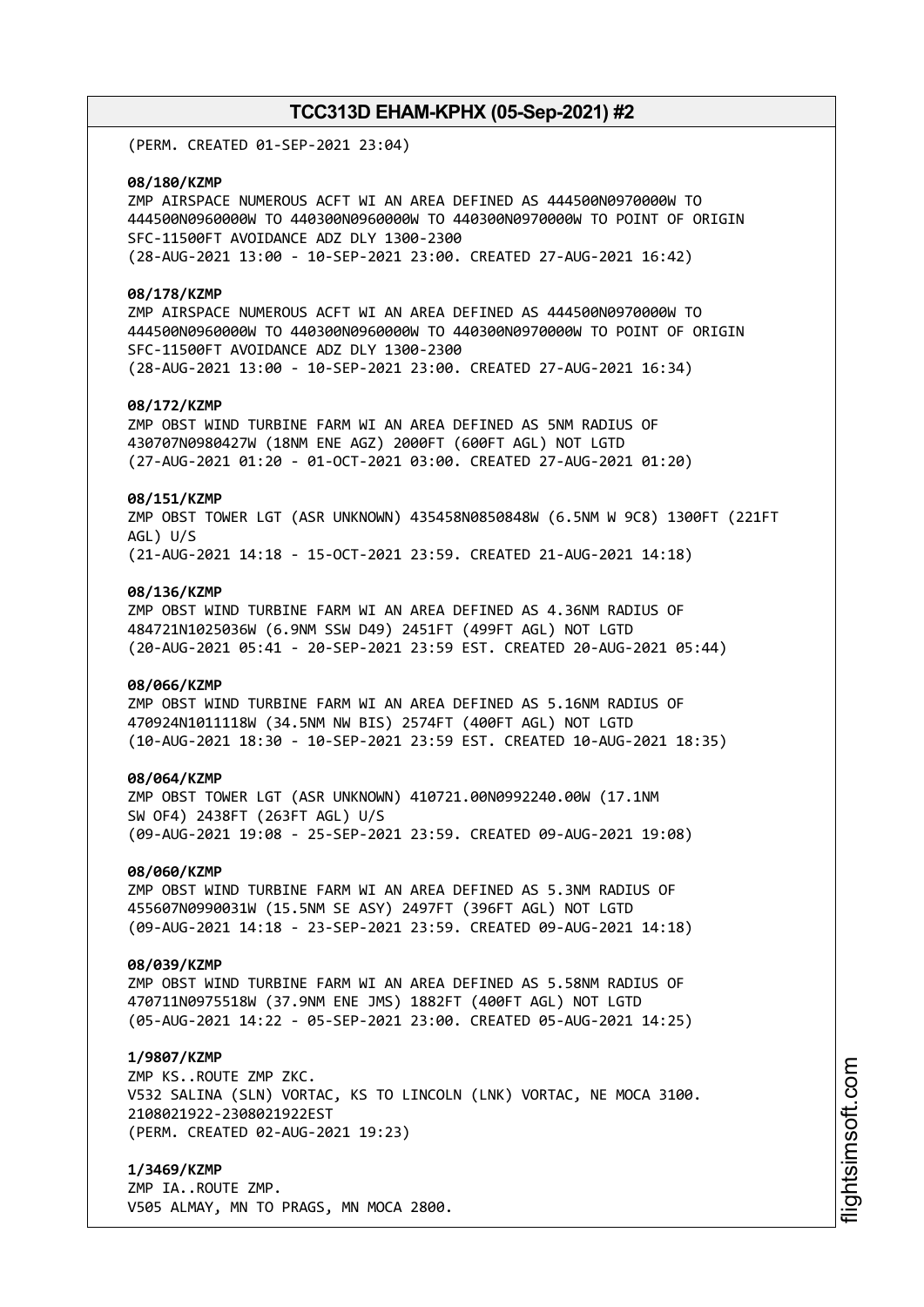2107012144-2306292144EST (PERM. CREATED 01-JUL-2021 21:44)

**1/3468/KZMP** ZMP IA..ROUTE ZMP. V505 GUMBO, IA TO FORT DODGE (FOD) VORTAC, IA MEA 3100. 2107012142-2306292142EST (PERM. CREATED 01-JUL-2021 21:42)

#### **06/245/KZMP**

ZMP OBST WIND TURBINE FARM WI AN AREA DEFINED AS 3NM RADIUS OF 442840N0990801W (8.1NM WSW MKA) 2451FT (420FT AGL) NOT LGTD (30-JUN-2021 22:00 - 31-DEC-2021 23:59. CREATED 30-JUN-2021 22:00)

## **1/7606/KZMP**

ZMP MN..ROUTE ZMP. V218, V505 SQEAK, MN MRA 10000. INL VOR R-176 RESTRICTIONS. (21-JUN-2021 21:22 - 19-JUN-2023 21:22 EST. CREATED 21-JUN-2021 21:22)

#### **1/5683/KZMP**

ZMP IA..ROUTE ZMP. V172 WUNOT, IA TO LINDE, IA MOCA 3900. 2106021438-2306011438EST (PERM. CREATED 02-JUN-2021 14:39)

#### **1/5617/KZMP**

ZMP MN..ROUTE ZMP. V15 MOFIT, ND TO IRIWY, ND MOCA 3700. 2106021252-2306021252EST (PERM. CREATED 02-JUN-2021 12:52)

#### **05/184/KZMP**

ZMP OBST WIND TURBINE FARM WI AN AREA DEFINED AS 15NM RADIUS OF 433110.27N0930923.76W (15NM NW AEL) 1893FT (459FT AGL) NOT LGTD (29-MAY-2021 18:22 - 30-NOV-2021 23:59. CREATED 29-MAY-2021 18:22)

#### **05/170/KZMP**

ZMP AIRSPACE UAS WI AN AREA DEFINED AS 480829N0971609W (9.6NM SE D06) TO 480836N0972327W (9.5NM S D06) TO 480736N0972917W (10.3NM SSW D06) TO 480514N0973522W (14.4NM SW D06) TO 481610N0995042W (9.8NM SE RUG) TO 483200N0994600W (8.3NM SE 2H9) TO 484600N0993600W (6.3NM S 06D) TO 485336N0992513W (7.4NM E 06D) TO 485439N0971530W (1.7NM S PMB) TO POINT OF ORIGIN SFC-FL180 (28-MAY-2021 14:48 - 25-MAY-2022 23:59. CREATED 28-MAY-2021 14:48)

#### **05/140/KZMP**

ZMP AIRSPACE UAS WI AN AREA DEFINED AS 485439N0971530W (2NM S PMB) TO 484942N0964014W (10NM NE HCO) TO 483722N0961709W (10NM NE 23D) TO 482554N0960458W (18.6NM NW 3G2) TO 480627N0955538W (10NM ENE TVF) TO 475746N0971617W (3.5NM W GFK) TO POINT OF ORIGIN 11000FT-FL180 (25-MAY-2021 14:01 - 25-MAY-2022 23:59. CREATED 25-MAY-2021 14:01)

#### **1/7155/KZMP**

ZMP MN..ROUTE ZMP. V412 REDWOOD FALLS (RWF) VOR/DME, MN TO FLYING CLOUD (FCM) VOR/DME, MN MEA 4000. 2104282016-2304282016EST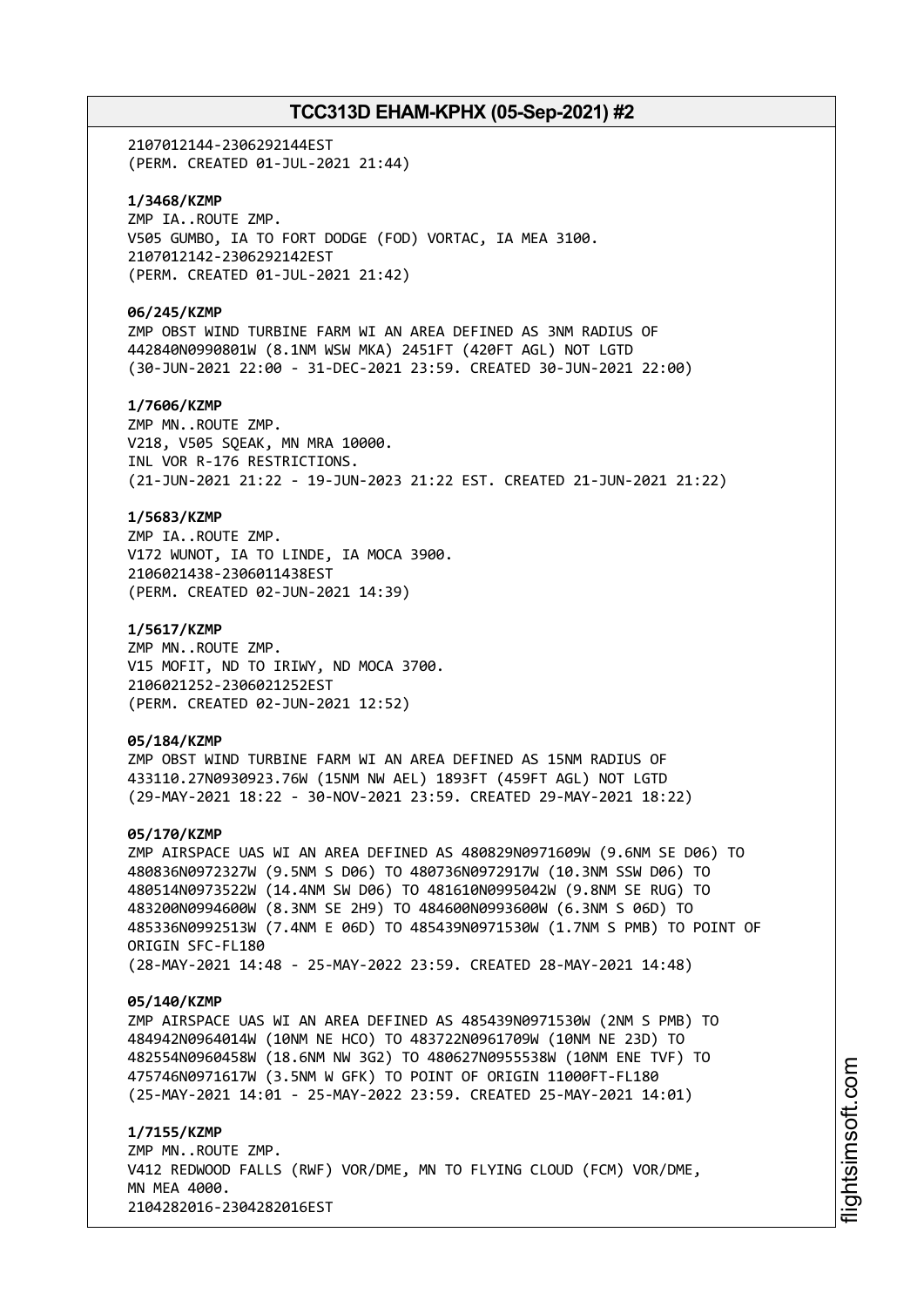(PERM. CREATED 28-APR-2021 20:17)

#### **04/146/KZMP**

ZMP SVC MINNEAPOLIS ARTCC CLASS E SERVICE AVBL WI AN AREA DEFINED AS 63NM RADIUS OF 462132.12N0872350.72W (SAW) 1200FT AGL-14500FT EXC SAWYER TWR CLASS D SFC AREA (20-APR-2021 20:35 - PERM. CREATED 20-APR-2021 20:35)

#### **04/009/KZMP**

ZMP AIRSPACE UAS WI AN AREA DEFINED AS 1NM RADIUS OF 453537.50N0931059.90W (4.0NM ENE CBG) SFC-400FT AGL SUN SAT SR-SS (04-APR-2021 11:48 - 31-OCT-2021 23:01. CREATED 01-APR-2021 19:16)

#### **1/8045/KZMP**

ZMP ROUTE ZMP. V78 WATERTOWN (ATY) VORTAC, SD TO CLAPS INT, MN MOCA 3600. 2102251413-2302251413EST (PERM. CREATED 25-FEB-2021 14:15)

#### **1/2001/KZMP**

ZMP KS..ROUTE ZMP ZKC. V551 SALINA (SLN) VORTAC, KS TO MANKATO (TKO) VORTAC, KS MEA 6000. 2101071747-2301071747EST (PERM. CREATED 07-JAN-2021 17:47)

#### **0/2230/KZMP**

ZMP MT..ROUTE ZMP ZLC. J70 LEWISTOWN (LWT) VOR/DME, MT TO DICKINSON (DIK) VORTAC, ND MEA 21000. LWT VOR/DME RESTRICTION. (25-SEP-2020 19:29 - 25-SEP-2022 19:29 EST. CREATED 25-SEP-2020 19:29)

#### **09/105/KZMP**

ZMP OBST CRANE (ASN UNKNOWN) 460421N0933943W (17.5NM N 18Y) UNKNOWN (120FT AGL) FLAGGED AND LGTD DLY 1200-2200 (21-SEP-2020 12:00 - 01-JAN-2022 22:00. CREATED 14-SEP-2020 12:02)

#### **0/3546/KZMP**

ZMP MN..ROUTE ZMP. V78 WATERTOWN (ATY) VORTAC, SD TO CLAPS, MN MOCA 3600. 2008172013-2208172013EST (PERM. CREATED 17-AUG-2020 20:14)

#### **0/4948/KZMP**

ZMP SD..ROUTE ZMP. V78 WATERTOWN (ATY) VORTAC, SD TO CLAPS, MN MOCA 3600. 2006012022-2206012022EST (PERM. CREATED 01-JUN-2020 20:23)

### **0/0061/KZMP**

ZMP NE..ROUTE ZMP. V71 PAWNEE CITY (PWE) VORTAC, NE R-149 TO TOPEKA (TOP) VORTAC, KS R-330 MOCA 2900. 2005111724-2205051724EST (PERM. CREATED 11-MAY-2020 17:25)

**0/5880/KZMP** ZMP WI..ROUTE ZMP.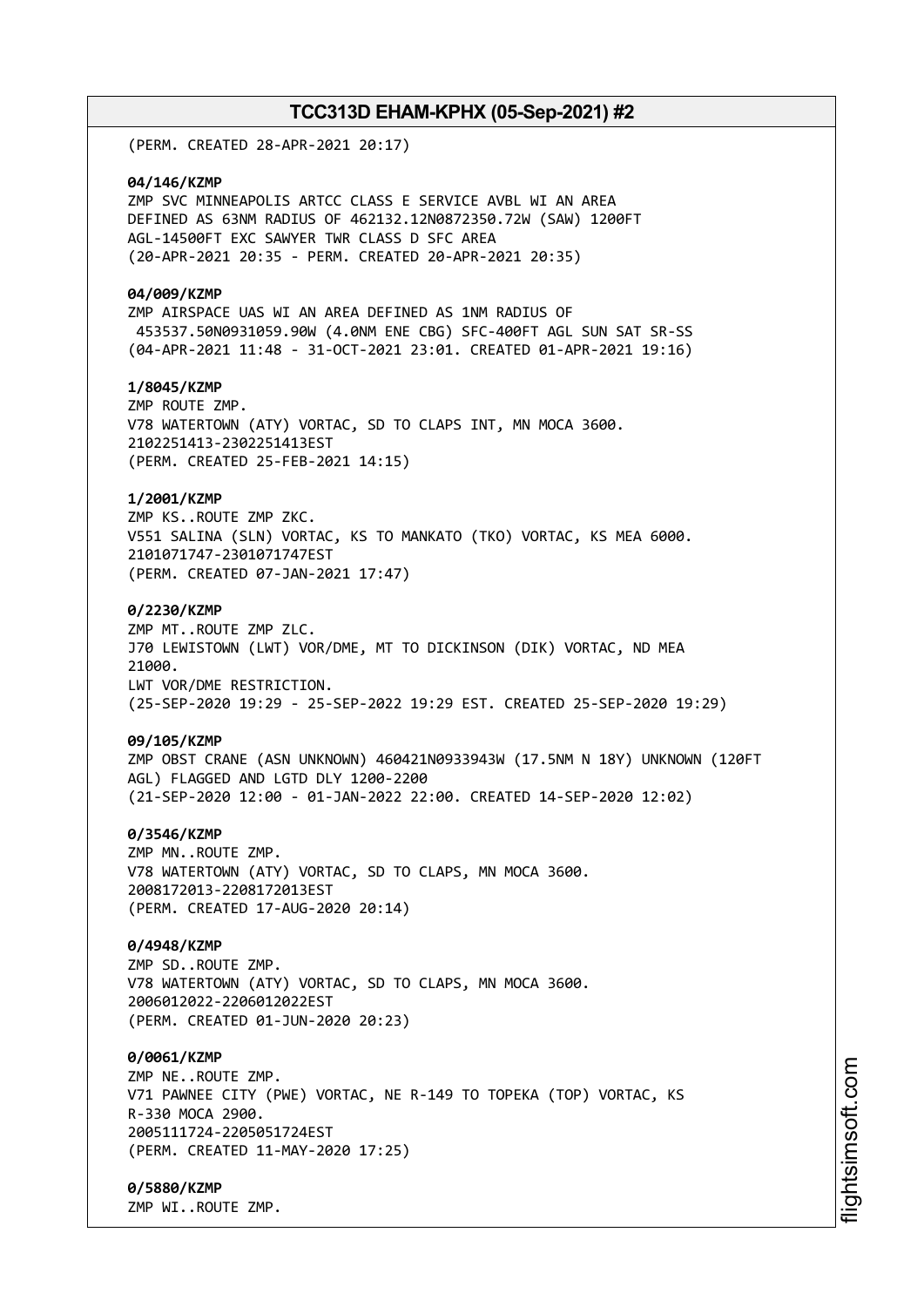V129 EAU CLAIRE (EAU) VORTAC, WI R-176 TO NODINE (ODI) VORTAC, MN MEA 4700. EAU VORTAC R-176 UNUSABLE BELOW 4700. (22-JAN-2020 15:01 - 22-JAN-2022 14:59 EST. CREATED 22-JAN-2020 15:01)

#### **0/5874/KZMP**

ZMP WI..ROUTE ZMP. V129 EAU CLAIRE (EAU) VORTAC, WI R-341 TO COP MEA 6000. EAU VORTAC R-341 UNUSABLE BEYOND 40 NM BELOW 6000. 2001221451-2201221451EST (PERM. CREATED 22-JAN-2020 14:51)

#### **0/5391/KZMP**

ZMP ROUTE ZMP. V398 ALMAY, MN TO KASPR, MN MOCA 2900. 2001211612-2201211612EST (PERM. CREATED 21-JAN-2020 16:12)

#### **0/5329/KZMP**

ZMP ROUTE ZMP. V24 ALMAY, MN TO KASPR, MN MOCA 2900. 2001211439-2201211439EST (PERM. CREATED 21-JAN-2020 14:40)

#### **0/3417/KZMP**

ZMP WI..ROUTE ZMP. V26 EAU CLAIRE (EAU) VORTAC, WI R-088 FROM 40 NM TO COP MEA 7500. EAU VORTAC R-088 UNUSABLE BEYOND 40 NM BELOW 7500. 2001131829-2201131824EST (PERM. CREATED 13-JAN-2020 18:29)

┌──────────────────────────────────────────────────────────────────────────────┐

└──────────────────────────────────────────────────────────────────────────────┘

## │**KZDV (DENVER FIR)** │

#### **09/035/KZDV**

ZDV NAV GPS (MHRC GPS 21-08) (INCLUDING WAAS, GBAS, AND ADS-B) MAY NOT BE AVBL WI A 344NM RADIUS CENTERED AT 424448N1153702W (TWF270052) FL400-UNL, 285NM RADIUS AT FL250, 201NM RADIUS AT 10000FT, 182NM RADIUS AT 4000FT AGL, 148NM RADIUS AT 50FT AGL. 1600-1700 1815-2030 2109091600-2109092030 (PERM. CREATED 04-SEP-2021 16:14)

**09/031/KZDV** ZDV NAV GPS (FTIRCA GPS 21-56) (INCLUDING WAAS, GBAS, AND ADS-B) MAY NOT BE AVBL WI A 271NM RADIUS CENTERED AT 352121N1163405W (HEC 336034) FL400-UNL, 221NM RADIUS AT FL250, 148NM RADIUS AT 10000FT, 121NM RADIUS AT 4000FT AGL, 89NM RADIUS AT 50FT AGL, 2109080600-2109081259 (PERM. CREATED 04-SEP-2021 15:05)

**09/540/KZDV**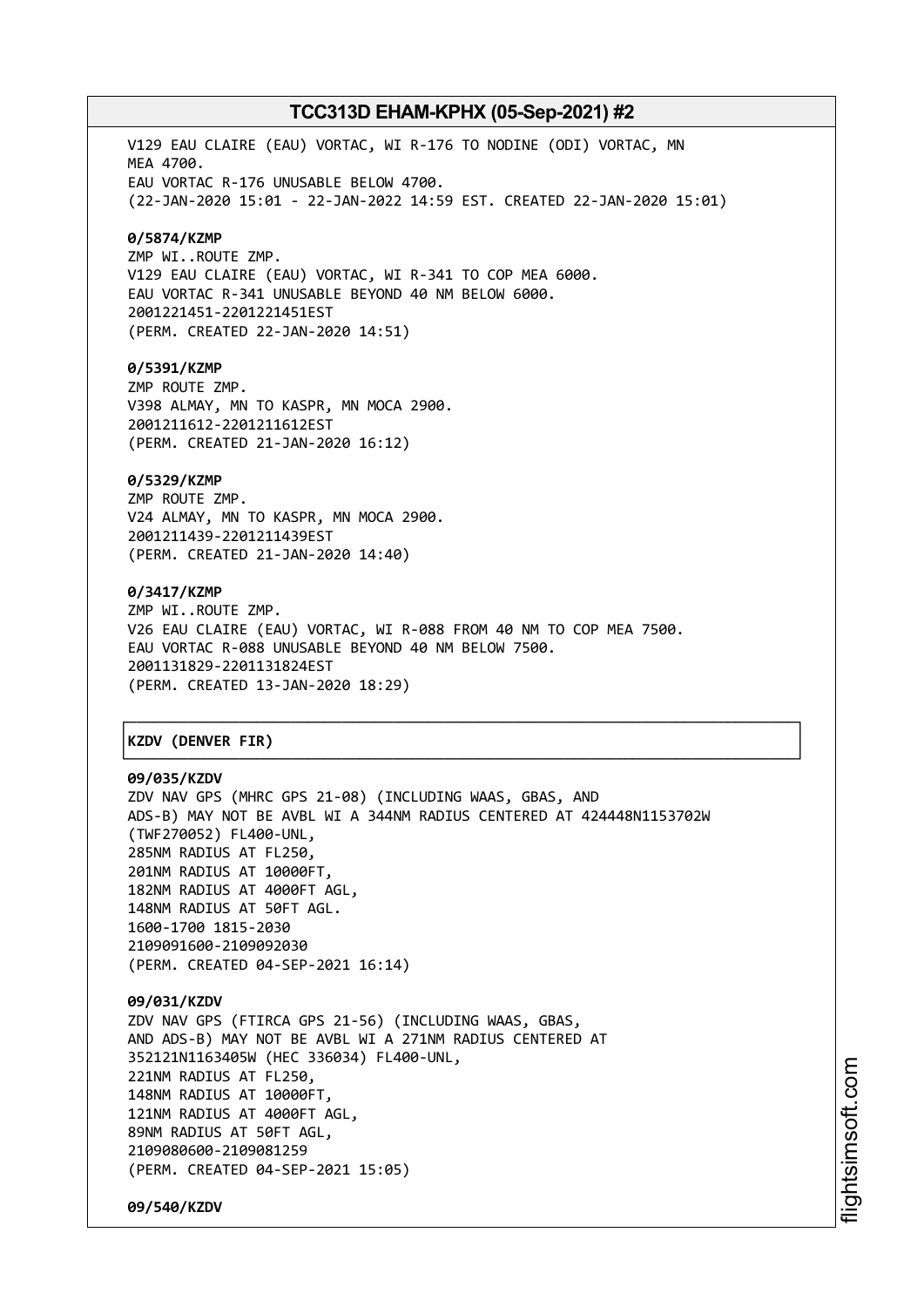ZDV AIRSPACE R2601A ACT SFC-12499FT (04-SEP-2021 06:01 - 06-SEP-2021 10:59. CREATED 04-SEP-2021 00:06) **09/026/KZDV** ZDV NAV GPS (FTIRCA GPS 21-56) (INCLUDING WAAS, GBAS, AND ADS-B) MAY NOT BE AVBL WI A 271NM RADIUS CENTERED AT 352121N1163405W (HEC 336034) FL400-UNL, 221NM RADIUS AT FL250, 148NM RADIUS AT 10000FT, 121NM RADIUS AT 4000FT AGL, 89NM RADIUS AT 50FT AGL, 2109070600-2109071259 (PERM. CREATED 03-SEP-2021 14:17) **09/017/KZDV** ZDV NAV GPS (WSMRNM GPS 21-15) (INCLUDING WAAS, GBAS, AND ADS-B) MAY NOT BE AVBL WI A 414NM RADIUS CENTERED AT 334050N1063428W (ONM150041) FL400-UNL, 373NM RADIUS AT FL250, 273NM RADIUS AT 10000FT, 286NM RADIUS AT 4000FT AGL, 219NM RADIUS AT 50FT AGL. DLY 0600-1300 2109080600-2109111300 (PERM. CREATED 03-SEP-2021 07:03) **09/479/KZDV** ZDV AIRSPACE R2601B ACT 12500FT UP TO BUT NOT INCLUDING FL225 (03-SEP-2021 06:00 - 07-SEP-2021 06:00. CREATED 03-SEP-2021 00:06) **09/011/KZDV** ZDV NAV GPS (MHRC GPS 21-08) (INCLUDING WAAS, GBAS, AND ADS-B) MAY NOT BE AVBL WI A 344NM RADIUS CENTERED AT 424448N1153702W (TWF270052) FL400-UNL, 285NM RADIUS AT FL250, 201NM RADIUS AT 10000FT, 182NM RADIUS AT 4000FT AGL, 148NM RADIUS AT 50FT AGL. 1600-1700, 1915-2100 2109081600-2109082100 (PERM. CREATED 02-SEP-2021 20:01) **09/006/KZDV** ZDV NAV GPS (MHRC GPS 21-08) (INCLUDING WAAS, GBAS, AND ADS-B) MAY NOT BE AVBL WI A 344NM RADIUS CENTERED AT 424448N1153702W (TWF270052) FL400-UNL, 285NM RADIUS AT FL250, 201NM RADIUS AT 10000FT, 182NM RADIUS AT 4000FT AGL, 148NM RADIUS AT 50FT AGL. 2109071915-2109072100 (PERM. CREATED 02-SEP-2021 19:58) **09/004/KZDV** ZDV NAV GPS (FTIRCA GPS 21-56) (INCLUDING WAAS, GBAS, AND ADS-B) MAY NOT BE AVBL WI A 271NM RADIUS CENTERED AT 352121N1163405W (HEC336034) FL400-UNL, 221NM RADIUS AT FL250,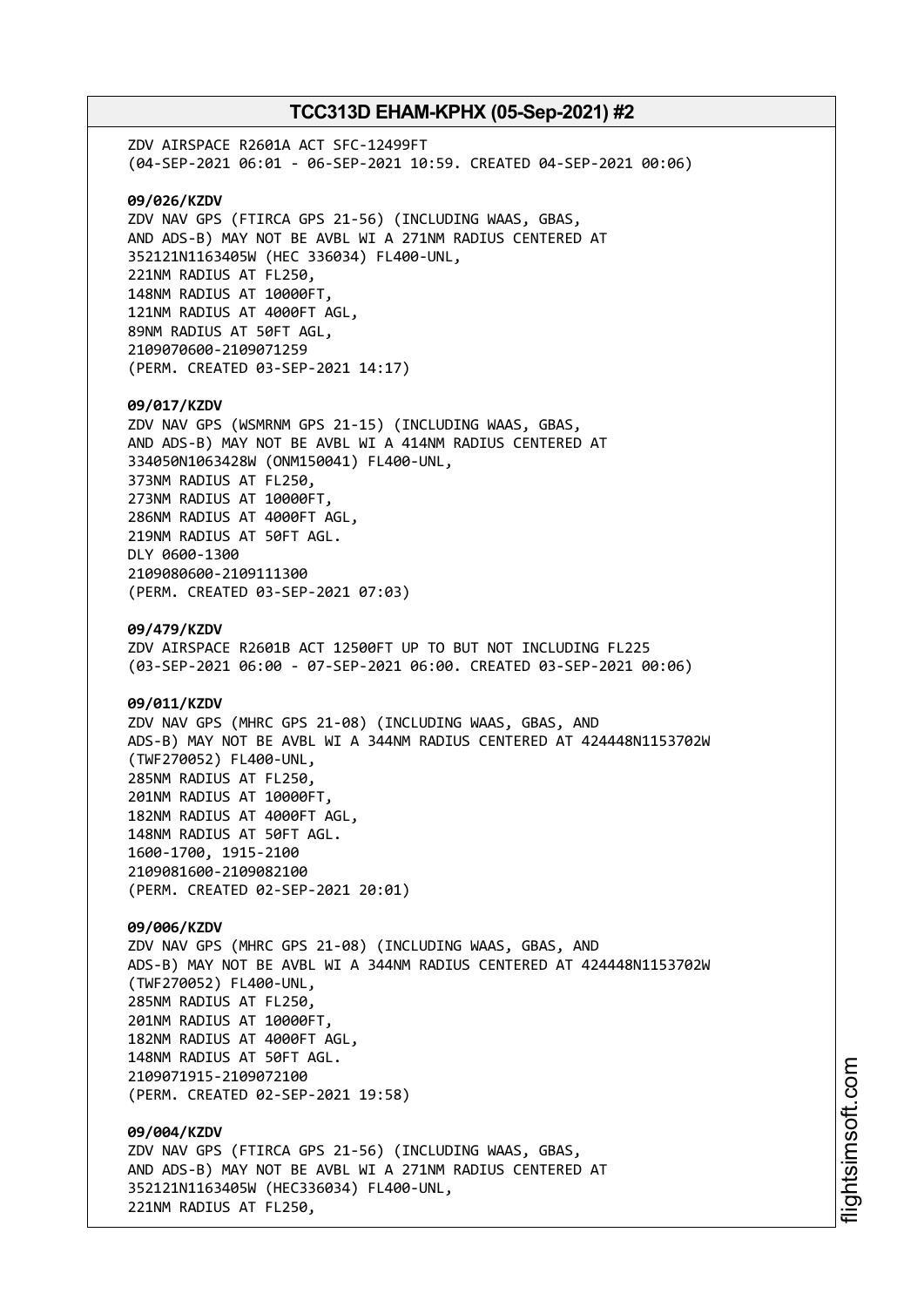148NM RADIUS AT 10000FT, 121NM RADIUS AT 4000FT AGL, 89NM RADIUS AT 50FT AGL. 2109060600-2109061259 (PERM. CREATED 02-SEP-2021 16:14)

#### **09/007/KZDV**

ZDV OBST WIND TURBINE FARM WI AN AREA DEFINED AS 5NM RADIUS OF 363112N1113820W (16.8NM S L41) 3828FT (439FT AGL) NOT LGTD (08-SEP-2021 13:00 - 09-SEP-2021 20:00. CREATED 01-SEP-2021 13:02)

## **08/716/KZDV**

ZDV OBST WIND TURBINE FARM WI AN AREA DEFINED AS 5.1NM RADIUS OF 390254N1002252W (17.3NM E FLY) 6450FT (400FT AGL) NOT LGTD (31-AUG-2021 18:34 - 30-SEP-2021 23:59 EST. CREATED 31-AUG-2021 18:44)

#### **08/706/KZDV**

ZDV AIRSPACE SMALL ARMS FRNG WI AN AREA DEFINED AS 422502N1045414W (8.2NM SE 76V) TO 422502N1045242W (9.2NM SE 76V) TO 422007N1045225W (7.6NM NW GUR) TO 422007N1045415W (8.8NM NW GUR) TO POINT OF ORIGIN SFC-8500FT AGL DLY 1400-0600 (07-SEP-2021 14:00 - 01-OCT-2021 06:00. CREATED 31-AUG-2021 14:39)

#### **08/705/KZDV**

ZDV AIRSPACE SMALL ARMS FIRING WI AN AREA DEFINED AS 422000N1045231W (7.5NM NW GUR) TO 422000N1045438W (9NM NW GUR) TO 422907N1045437W (15.5NM NW GUR) TO 422907N1045231W (14.8NM NW GUR) TO POINT OF ORIGIN SFC-8500FT AGL DLY 1400-0600

(07-SEP-2021 14:00 - 01-OCT-2021 06:00. CREATED 31-AUG-2021 14:39)

#### **1/8334/KZDV**

ZDV CO..AIRSPACE MORRISON, CO LASER LGT DEMONSTRATION WI AN AREA DEFINED AS RED ROCKS AMPHITHEATER OR 393956N1051219W OR THE JEFFCO /BJC/ VORTAC 181 RADIAL AT 15NM, SFC-10566 FT AGL. LASER LGT BEAM MAY BE INJURIOUS TO PILOTS/PASSENGERS EYES WI 841FT VERT AND 1416FT LATERALLY OF THE LGT SOURCE. FLASH BLINDNESS OR COCKPIT ILLUMINATION MAY OCCUR BEYOND THESE DISTANCES. DENVER TRACON /D01/ TELEPHONE 303-342-1590 IS THE FAA CDN FACILITY (07-SEP-2021 03:00 - 07-SEP-2021 06:30. CREATED 30-AUG-2021 13:11)

#### **1/8134/KZDV**

ZDV CO..AIRSPACE 8NM NE OF KREMLING, CO..TEMPORARY FLIGHT RESTRICTIONS WI AN AREA DEFINED AS 3NM RADIUS OF 400924N1061438W (RLG031013.0) SFC-14500FT. TO PROVIDE A SAFE ENVIRONMENT FOR FIRE FIGHTING ACFT OPS. PURSUANT TO 14 CFR SECTION 91.137(A)(2) TEMPORARY FLIGHT RESTRICTIONS ARE IN EFFECT. CRAIG INTERAGENCY DISPATCH CENTER TEL 970-826-5037 OR FREQ 119.2250/THE BLACK MOUNTAIN FIRE IS IN CHARGE OF THE OPS. DENVER /ZDV/ ARTCC TEL 303-651-4248 IS THE FAA CDN FACILITY. DLY 1400-0200 2108301400-2110290200EST (PERM. CREATED 30-AUG-2021 02:01)

#### **08/627/KZDV**

ZDV OBST WIND TURBINE FARM WI AN AREA DEFINED AS 4NM RADIUS OF 424057N1055326W (23NM WSW DGW) 6800FT (400FT AGL) NOT LGTD (27-AUG-2021 01:19 - 01-OCT-2021 03:00. CREATED 27-AUG-2021 01:19)

**08/470/KZDV**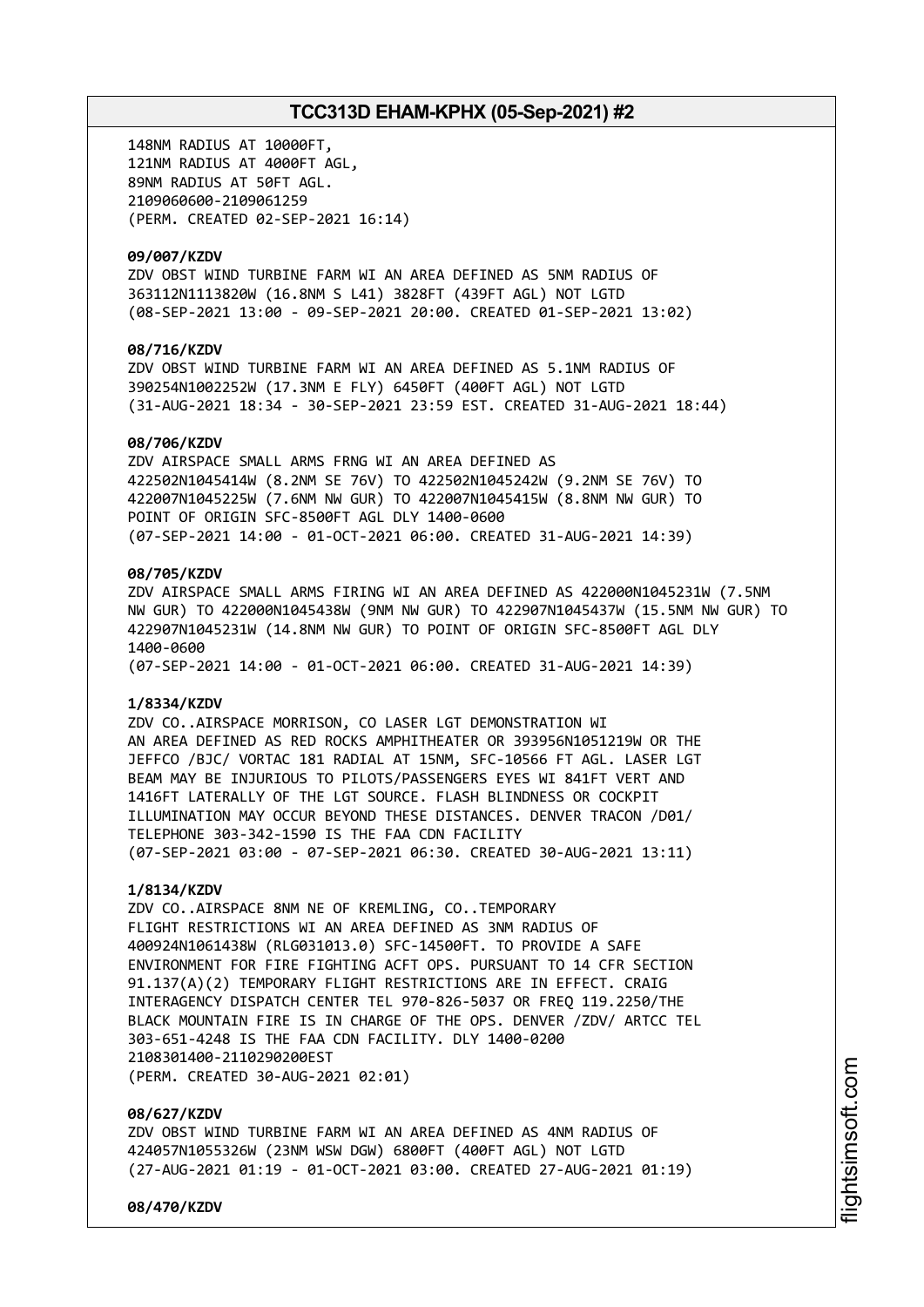ZDV OBST WIND TURBINE FARM WI AN AREA DEFINED AS 8.35NM RADIUS OF 430402N1053059W (16.7NM NNW DGW) 5996FT (499FT AGL) NOT LGTD (20-AUG-2021 12:22 - 20-SEP-2021 23:59 EST. CREATED 20-AUG-2021 12:34)

#### **08/420/KZDV**

ZDV OBST WIND TURBINE FARM WI AN AREA DEFINED AS 4.3NM RADIUS OF 410329N1050549W (14NM SW CYS) 7451FT (500FT AGL) NOT LGTD (19-AUG-2021 01:50 - 19-SEP-2021 23:00. CREATED 19-AUG-2021 01:52)

#### **08/242/KZDV**

ZDV OBST WIND TURBINE FARM WI AN AREA DEFINED AS 6.61NM RADIUS OF 405841N1032416W (11.3NM SW SNY) 5101FT (400FT AGL) NOT LGTD (11-AUG-2021 12:00 - 11-SEP-2021 23:59 EST. CREATED 11-AUG-2021 12:02)

## **08/241/KZDV**

ZDV OBST WIND TURBINE FARM WI AN AREA DEFINED AS 4.7NM RADIUS OF 405845N1025148W (11.1NM SE SNY) 4621FT (400FT AGL) NOT LGTD (11-AUG-2021 11:58 - 11-SEP-2021 23:59 EST. CREATED 11-AUG-2021 11:59)

#### **08/240/KZDV**

ZDV OBST WIND TURBINE FARM WI AN AREA DEFINED AS 1.1NM RADIUS OF 405917N1025519W (11.1NM SE SNY) 4693FT (400FT AGL) NOT LGTD (11-AUG-2021 11:59 - 11-SEP-2021 23:59 EST. CREATED 11-AUG-2021 11:59)

#### **08/170/KZDV**

ZDV OBST WIND TURBINE FARM WI AN AREA DEFINED AS 6.61NM RADIUS OF 405841N1032416W (14.9NM SSE IBM) 5101FT (400FT AGL) NOT LGTD (09-AUG-2021 02:59 - 08-SEP-2021 17:00. CREATED 09-AUG-2021 03:01)

#### **08/133/KZDV**

ZDV OBST WIND TURBINE FARM WI AN AREA DEFINED AS 3.9NM RADIUS OF 412126N1104715W (14NM ENE EVW) 7580FT (400FT AGL) NOT LGTD (06-AUG-2021 19:24 - 06-SEP-2021 23:00. CREATED 06-AUG-2021 19:34)

#### **08/129/KZDV**

ZDV AIRSPACE SMALL ARMS FIRING WI AN AREA DEFINED AS 422502N1045414W (8.2NM SE 76V) TO 422502N1045242W (9.2NM SE 76V) TO 422007N1045225W (7.6NM NW GUR) TO 422007N1045415W (8.8NM NW GUR) TO POINT OF ORIGIN SFC-8500FT AGL (06-AUG-2021 14:10 - 06-SEP-2021 06:00. CREATED 06-AUG-2021 14:10)

## **08/128/KZDV**

ZDV AIRSPACE SMALL ARMS FIRING WI AN AREA DEFINED AS 422502N1045414W (8.2NM SE 76V) TO 422502N1045242W (9.2NM SE 76V) TO 422007N1045225W (7.6NM NW GUR) TO 422007N1045415W (8.8NM NW GUR) TO POINT OF ORIGIN SFC-8500FT AGL DLY 1408-0600

(06-AUG-2021 14:08 - 06-SEP-2021 06:00. CREATED 06-AUG-2021 14:08)

#### **08/127/KZDV**

ZDV AIRSPACE SMALL ARMS FIRING WI AN AREA DEFINED AS 422000N1045231W (7.5NM NW GUR) TO 422000N1045438W (9NM NW GUR) TO 422907N1045437W (15.5NM NW GUR) TO 422907N1045231W (14.8NM NW GUR) TO POINT OF ORIGIN SFC-8500FT AGL DLY 1407-0600 (06-AUG-2021 14:07 - 06-SEP-2021 06:00. CREATED 06-AUG-2021 14:08)

## **06/620/KZDV**

ZDV OBST WIND TURBINE FARM WI AN AREA DEFINED AS 5NM RADIUS OF 405445N1034909W (18.3NM SW IBM) 5666FT (410FT AGL) NOT LGTD (30-JUN-2021 21:24 - 31-DEC-2021 23:59. CREATED 30-JUN-2021 21:24)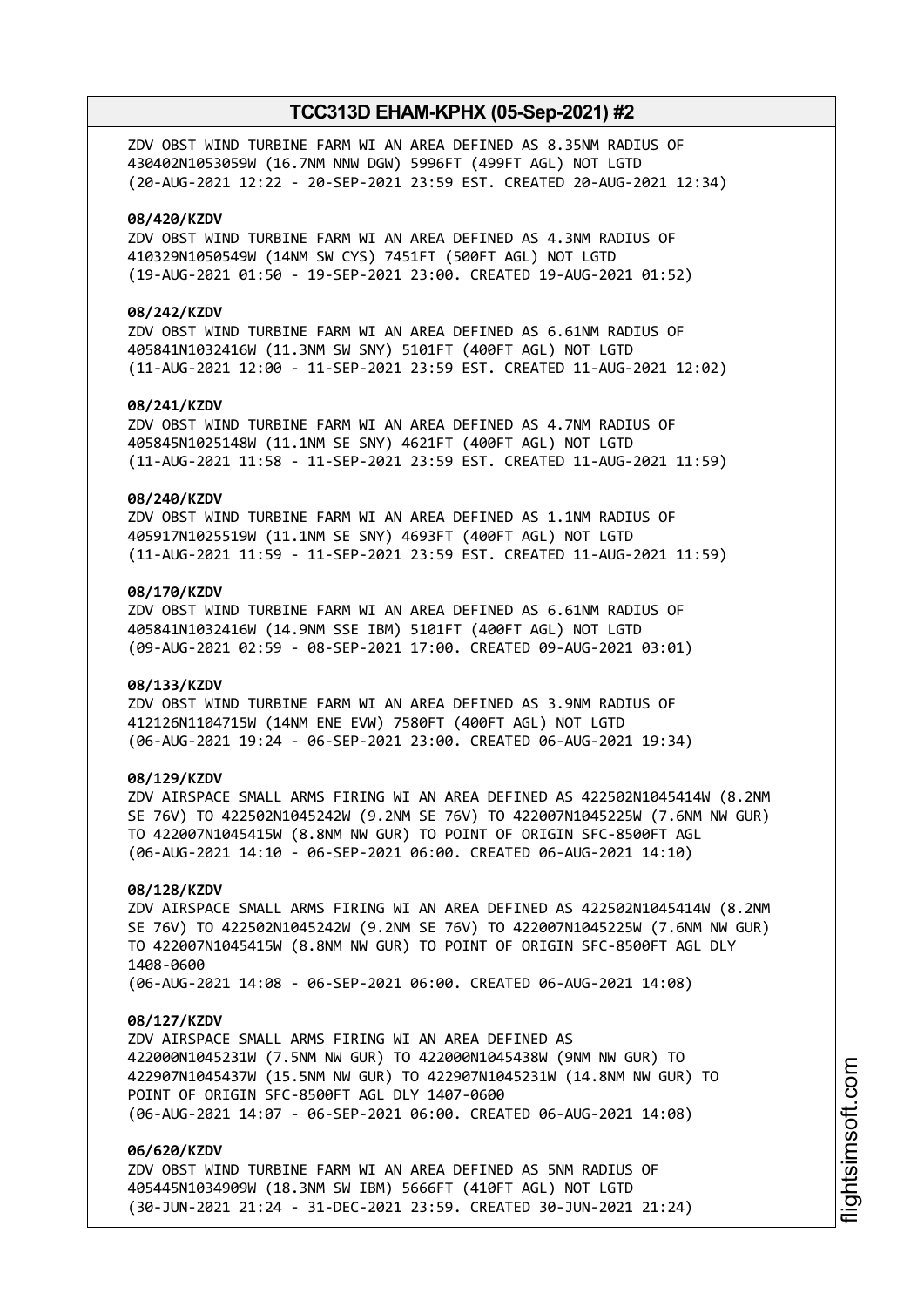#### **06/619/KZDV**

ZDV OBST WIND TURBINE FARM WI AN AREA DEFINED AS 5NM RADIUS OF 405639N1034426W (15.5NM SSW IBM) 5543FT (389FT AGL) NOT LGTD (30-JUN-2021 21:18 - 31-DEC-2021 23:59. CREATED 30-JUN-2021 21:20)

## **1/5052/KZDV**

ZDV CO..ROUTE ZDV. V108 TRUEL, CO TO RED TABLE (DBL) VOR/DME, CO MOCA 14000. 2106011502-2305301502EST (PERM. CREATED 01-JUN-2021 15:03)

#### **1/3092/KZDV**

ZDV SD..AIRSPACE CRAZY HORSE, SD.. LASER LGT DEMONSTRATION WILL BE CONDUCTED AT CRAZY HORSE MEMORIAL WI AN AREA DEFINED AS 435001N1033737W OR (RAP239028) SFC-500FT AGL. LASER LGT BEAMS WILL BE TERMINATED IF NON PARTICIPATING ACFT ARE DETECTED ENTERING THE AFFECTED AREA. LASER LGT BEAMS MAY BE INJUROUS TO PILOTS/PASSENGERS EYES WI 500FT VERTICALLY AND 1900FT LATERALLY OF THE LGT SOURCE. FLASH BLINDNESS OR COCKPIT ILLUMINATION MAY OCCUR BEYOND THESE DISTANCES. ELLSWORTH AFB /RCA/ TERMINAL APCH CTL TEL 605-385-6199 IS THE FAA CDN FACILITY DLY 0030-0330 (29-MAY-2021 00:30 - 30-SEP-2021 03:30. CREATED 26-MAY-2021 21:47)

#### **1/8432/KZDV**

ZDV UT..ROUTE ZDV ZLC. J196 BRYCE CANYON (BCE) VORTAC, UT TO RIFMN, UT MEA 36000. BCE VORTAC R-033 D160 36000-45000. (19-MAY-2021 18:33 - 17-MAY-2023 18:33 EST. CREATED 19-MAY-2021 18:34)

#### **1/0706/KZDV**

ZDV KS..ROUTE ZDV ZKC. V17 GARDEN CITY (GCK) VORTAC, KS TO COFFE, KS MOCA 4700. 2104161846-2304141846EST (PERM. CREATED 16-APR-2021 18:46)

#### **1/0386/KZDV**

ZDV CO..ROUTE ZDV. V211 BRAZO, NM MRA 14000 AT BRAZO WHEN USING DME. DRO DME UNUSABLE BELOW 14000 AT BRAZO. (15-APR-2021 21:03 - 15-APR-2023 21:03 EST. CREATED 15-APR-2021 21:03)

### **1/0953/KZDV**

ZDV CO..ROUTE ZDV. V356 FIDLE INT, CO TO ELORE INT, CO NA EXCEPT FOR ACFT EQUIPPED WITH SUITABLE RNAV SYSTEM WITH GPS. 2103041542-2303041542EST (PERM. CREATED 04-MAR-2021 15:43)

#### **03/009/KZDV**

ZDV AIRSPACE AIRDROP WI AN AREA DEFINED AS 3NM EITHER SIDE OF A LINE FM HGO358021 TO HGO337012 TO HGO259010 TO HGO248012 TO HGO177019 SFC-9000FT AVOIDANCE ADZ DLY 1700-0500 (02-MAR-2021 17:00 - 02-MAR-2022 05:00. CREATED 01-MAR-2021 21:39)

#### **03/008/KZDV**

ZDV AIRSPACE AIRDROP WI AN AREA DEFINED AS 3NM EITHER SIDE OF A LINE FM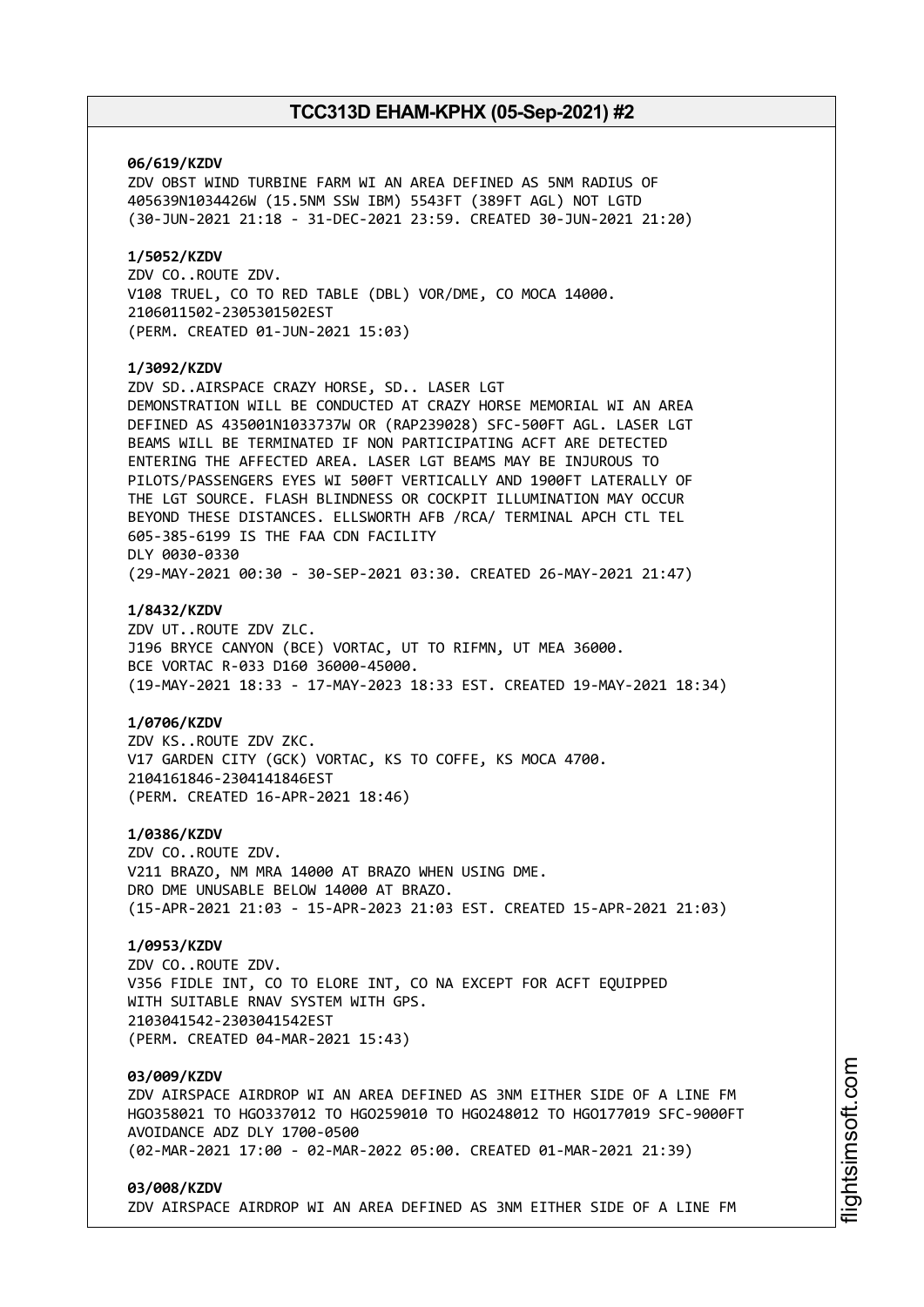HGO193026 TO HGO206018 TO HGO260010 TO HGO274010 TO HGO269023 SFC-9000FT AVOIDANCE ADZ DLY 1700-0500 (02-MAR-2021 17:00 - 02-MAR-2022 05:00. CREATED 01-MAR-2021 21:39)

#### **1/4254/KZDV**

ZDV WY..ROUTE ZDV ZLC. V235 BORGG, WY TO OILLY, WY MEA 11500. DDY VOR/DME R222, UNUSABLE BELOW 11500 AT COP. 2102161823-2302141823EST (PERM. CREATED 16-FEB-2021 18:24)

#### **1/4251/KZDV**

ZDV WY..ROUTE ZDV ZLC. V235 MUDDY MOUNTAIN (DDY) VOR/DME, WY MCA 8100 SOUTHWESTBOUND. DDY VOR/DME R222, UNUSABLE BELOW 11500 AT COP. 2102161823-2302141823EST (PERM. CREATED 16-FEB-2021 18:24)

#### **0/6595/KZDV**

ZDV NE..ROUTE ZDV. V219 HAYES CENTER (HCT) VORTAC, NE R-048 TO YOZLE INT, NE MEA 7000. 2011052227-2211052227EST (PERM. CREATED 05-NOV-2020 22:28)

┌──────────────────────────────────────────────────────────────────────────────┐

└──────────────────────────────────────────────────────────────────────────────┘

#### │**KZAB (ALBUQUERQUE FIR)** │

#### **09/051/KZAB**

ZAB OBST WIND TURBINE FARM WI AN AREA DEFINED AS 6.24NM RADIUS OF 263005.75N0984115.00W (8NM SE DUX) 1690FT (443FT AGL) NOT LGTD (05-SEP-2021 03:09 - 08-SEP-2021 23:00. CREATED 05-SEP-2021 03:09)

#### **1/1713/KZAB**

ZAB AIRSPACE ADS-B, AUTO DEPENDENT SURVEILLANCE REBROADCAST (ADS-R), TFC INFO SERVICE BCST (TIS-B), FLT INFO SERVICE BCST (FIS-B) SERVICES MAY NOT BE AVBL WI AN AREA DEFINED AS 69NM RADIUS OF 340140N1044443W. AP AIRSPACE AFFECTED INCLUDES ROW, PRZ, SRR. 5000FT-8000FT 2109050015-2109132200EST (PERM. CREATED 05-SEP-2021 00:27)

#### **09/050/KZAB**

ZAB AIRSPACE UAS WI AN AREA DEFINED AS 6NM EITHER SIDE OF A LINE FM 314410N1081930W (40.4NM SE LSB) TO 320046N1081930W (26.8NM SE LSB) SFC-400FT AGL (06-SEP-2021 00:00 - 06-SEP-2021 07:59. CREATED 05-SEP-2021 00:21)

#### **09/403/KZAB**

ZAB AIRSPACE R5103B ACT SFC-FL200 (05-SEP-2021 06:00 - 06-SEP-2021 06:00. CREATED 05-SEP-2021 00:05)

## **09/402/KZAB**

ZAB AIRSPACE R5103C ACT SFC-FL200 (05-SEP-2021 06:00 - 06-SEP-2021 06:00. CREATED 05-SEP-2021 00:05)

#### **09/401/KZAB**

ZAB AIRSPACE R5107K ACT SFC-FL200 (05-SEP-2021 06:00 - 06-SEP-2021 06:00. CREATED 05-SEP-2021 00:05)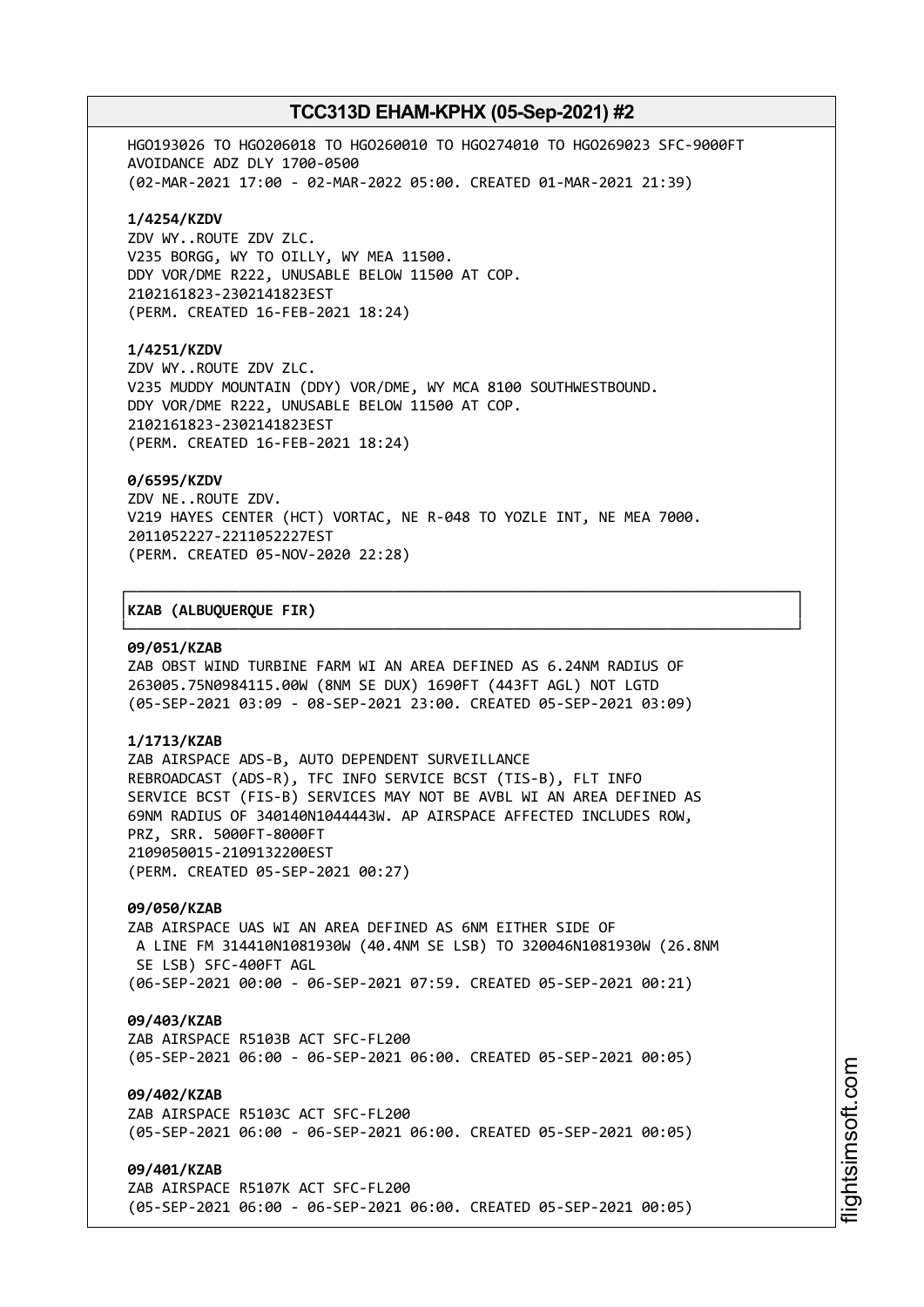**09/400/KZAB** ZAB AIRSPACE R5103A ACT SFC-15000FT (05-SEP-2021 06:00 - 06-SEP-2021 06:00. CREATED 05-SEP-2021 00:05) **09/030/KZAB** ZAB NAV GPS (FTIRCA GPS 21-56) (INCLUDING WAAS, GBAS, AND ADS-B) MAY NOT BE AVBL WI A 271NM RADIUS CENTERED AT 352121N1163405W (HEC 336034) FL400-UNL, 221NM RADIUS AT FL250, 148NM RADIUS AT 10000FT, 121NM RADIUS AT 4000FT AGL, 89NM RADIUS AT 50FT AGL, 2109080600-2109081259 (PERM. CREATED 04-SEP-2021 15:05) **09/394/KZAB** ZAB AIRSPACE R2310A ACT SFC-10000FT (06-SEP-2021 14:00 - 06-SEP-2021 23:00. CREATED 04-SEP-2021 14:06) **09/028/KZAB** ZAB NAV GPS (YUMAAZ GPS 21-03) (INCLUDING WAAS, GBAS, AND ADS-B) MAY NOT BE AVBL WI A 26NM RADIUS CENTERED AT 323408N1141916W (BZA116019) FL400-UNL, 27NM RADIUS AT FL250, 27NM RADIUS AT 10000FT, 28NM RADIUS AT 4000FT AGL, 31NM RADIUS AT 50FT AGL. 2109081830-2109082230 (PERM. CREATED 03-SEP-2021 16:08) **09/027/KZAB** ZAB NAV GPS (FTIRCA GPS 21-56) (INCLUDING WAAS, GBAS, AND ADS-B) MAY NOT BE AVBL WI A 271NM RADIUS CENTERED AT 352121N1163405W (HEC 336034) FL400-UNL, 221NM RADIUS AT FL250, 148NM RADIUS AT 10000FT, 121NM RADIUS AT 4000FT AGL, 89NM RADIUS AT 50FT AGL, 2109070600-2109071259 (PERM. CREATED 03-SEP-2021 14:17) **09/358/KZAB** ZAB AIRSPACE R2310A ACT SFC-10000FT (05-SEP-2021 14:00 - 05-SEP-2021 23:00. CREATED 03-SEP-2021 14:05) **09/016/KZAB** ZAB NAV GPS (WSMRNM GPS 21-15) (INCLUDING WAAS, GBAS, AND ADS-B) MAY NOT BE AVBL WI A 414NM RADIUS CENTERED AT 334050N1063428W (ONM150041) FL400-UNL, 373NM RADIUS AT FL250, 273NM RADIUS AT 10000FT, 286NM RADIUS AT 4000FT AGL, 219NM RADIUS AT 50FT AGL. DLY 0600-1300 2109080600-2109111300 (PERM. CREATED 03-SEP-2021 07:02)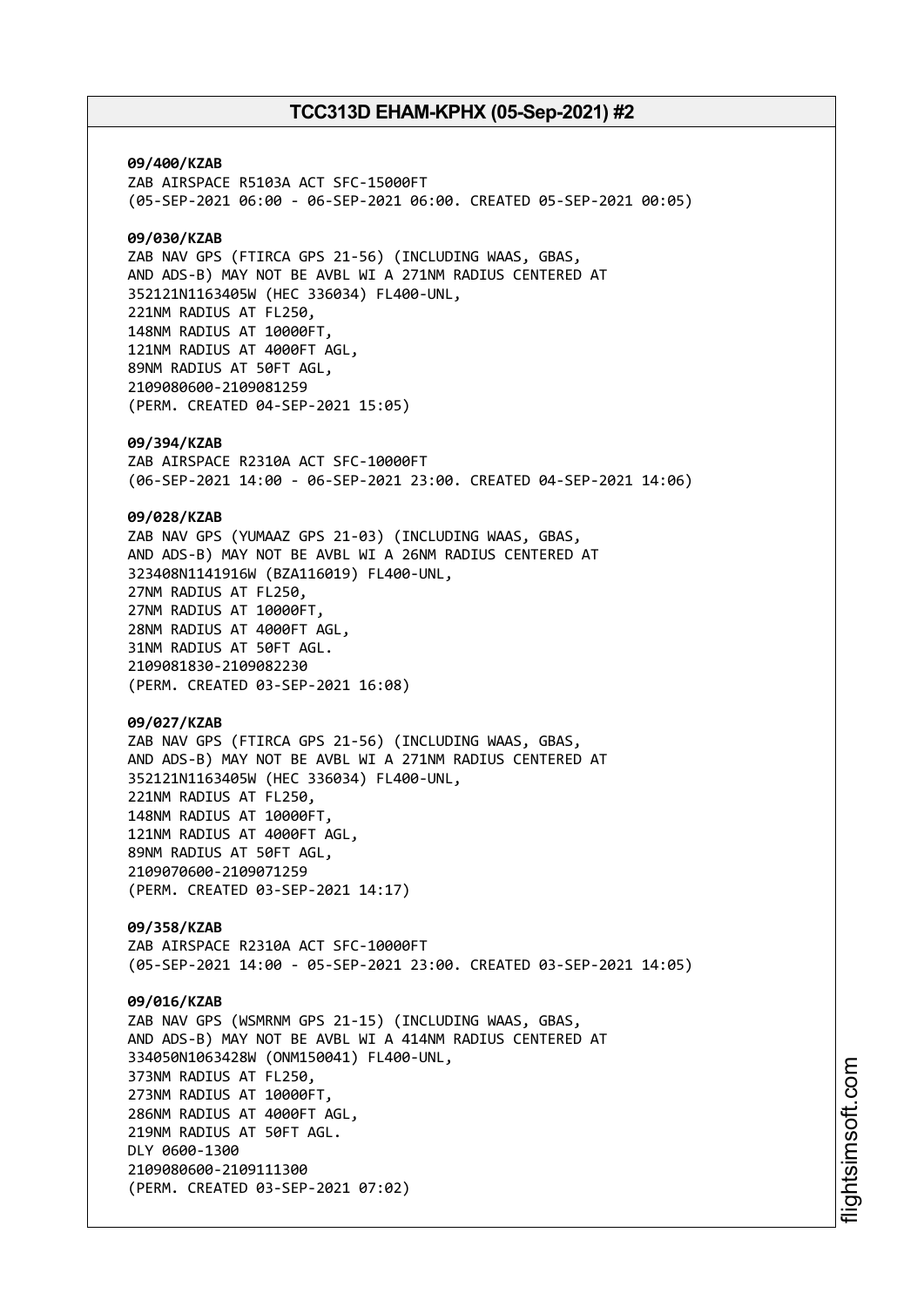# **09/005/KZAB**

ZAB NAV GPS (FTIRCA GPS 21-56) (INCLUDING WAAS, GBAS, AND ADS-B) MAY NOT BE AVBL WI A 271NM RADIUS CENTERED AT 352121N1163405W (HEC336034) FL400-UNL, 221NM RADIUS AT FL250, 148NM RADIUS AT 10000FT, 121NM RADIUS AT 4000FT AGL, 89NM RADIUS AT 50FT AGL. 2109060600-2109061259 (PERM. CREATED 02-SEP-2021 16:14)

# **08/383/KZAB**

ZAB AIRSPACE UAS WI AN AREA DEFINED AS 312200N1055900W (12.3NM SE E35) TO 305800N1053100W (38.2NM WSW VHN) TO 311300N1051600W (26.6NM WNW VHN) TO 312900N1055703W (10.3NM E E35) TO POINT OF ORIGIN SFC-400FT AGL TUE-SUN 0505-1400 (31-AUG-2021 05:05 - 05-SEP-2021 14:00. CREATED 31-AUG-2021 05:05)

## **08/342/KZAB**

ZAB AIRSPACE UAS WI AN AREA DEFINED AS 313353N1061720W (7.8NM W E35) TO 312807N1061241W (4.4NM SW E35) TO 312348N1060458W (7.9NM SE E35) TO 312303N1055949W (11.1NM SE E35) TO 312456N1055755W (11.1NM ESE E35) TO 313711N1061104W (6.4NM NNW E35) TO POINT OF ORIGIN SFC-400FT AGL DLY 0000-2359 (28-AUG-2021 00:00 - 11-SEP-2021 23:59. CREATED 27-AUG-2021 03:26)

# **08/333/KZAB**

ZAB AIRSPACE UAS WI AN AREA DEFINED AS 1NM EITHER SIDE OF A LINE FM 344658N1022125W (4.9NM SSW HRX) TO 344252N1022541W (10.1NM SSW HRX) TO 343100N1022519W (5.7NM WSW T55) TO 343126N1023012W (9.3NM WSW T55) SFC-300FT AGL DLY 1200-2330

(29-AUG-2021 12:00 - 30-SEP-2021 23:30. CREATED 26-AUG-2021 18:17)

## **08/332/KZAB**

ZAB AIRSPACE UAS WI AN AREA DEFINED AS 1NM EITHER SIDE OF A LINE FM 343120N1022526W (5.7NM WSW T55) TO 342800N1022429W (7.3NM SW T55) TO 342738N1020133W (13.6NM WSW I06) TO 342532N1015952W (11.9NM WNW 29F) TO 342450N1015400W (7.1NM WNW 29F) TO 342259N1015406W (7.0NM W 29F) TO 342311N1014942W (3.4NM W 29F) SFC-300FT AGL DLY 1200-2330 (29-AUG-2021 12:00 - 30-SEP-2021 23:30. CREATED 26-AUG-2021 18:15)

# **08/331/KZAB**

ZAB AIRSPACE UAS WI AN AREA DEFINED AS 1NM EITHER SIDE OF A LINE FM 335355N1031640W (16.1NM SSW PRZ) TO 335739N1031521W (13.4NM SW PRZ) TO 340616N1024935W (10.4NM WSW 2T1) TO 340903N1025030W (10.2NM WSW 2T1) TO 340831N1024121W (3.5NM SW 2T1) SFC-300FT AGL DLY 1200-2330 (29-AUG-2021 12:00 - 30-SEP-2021 23:30. CREATED 26-AUG-2021 18:14)

#### **08/330/KZAB**

ZAB AIRSPACE UAS WI AN AREA DEFINED AS 1NM EITHER SIDE OF A LINE FM 341236N1031850W (6.2NM NE PRZ) TO 341821N1031159W (9.4NM SW CVN) SFC-300FT AGL DLY 1200-2330 (29-AUG-2021 12:00 - 30-SEP-2021 23:30. CREATED 26-AUG-2021 18:08)

# **08/329/KZAB**

ZAB AIRSPACE UAS WI AN AREA DEFINED AS 1NM EITHER SIDE OF A LINE FM 350216N1014809W (3.5NM SW H81) TO 343747N1014943W (4.4NM NNW I06) SFC-300FT AGL DLY 1200-2330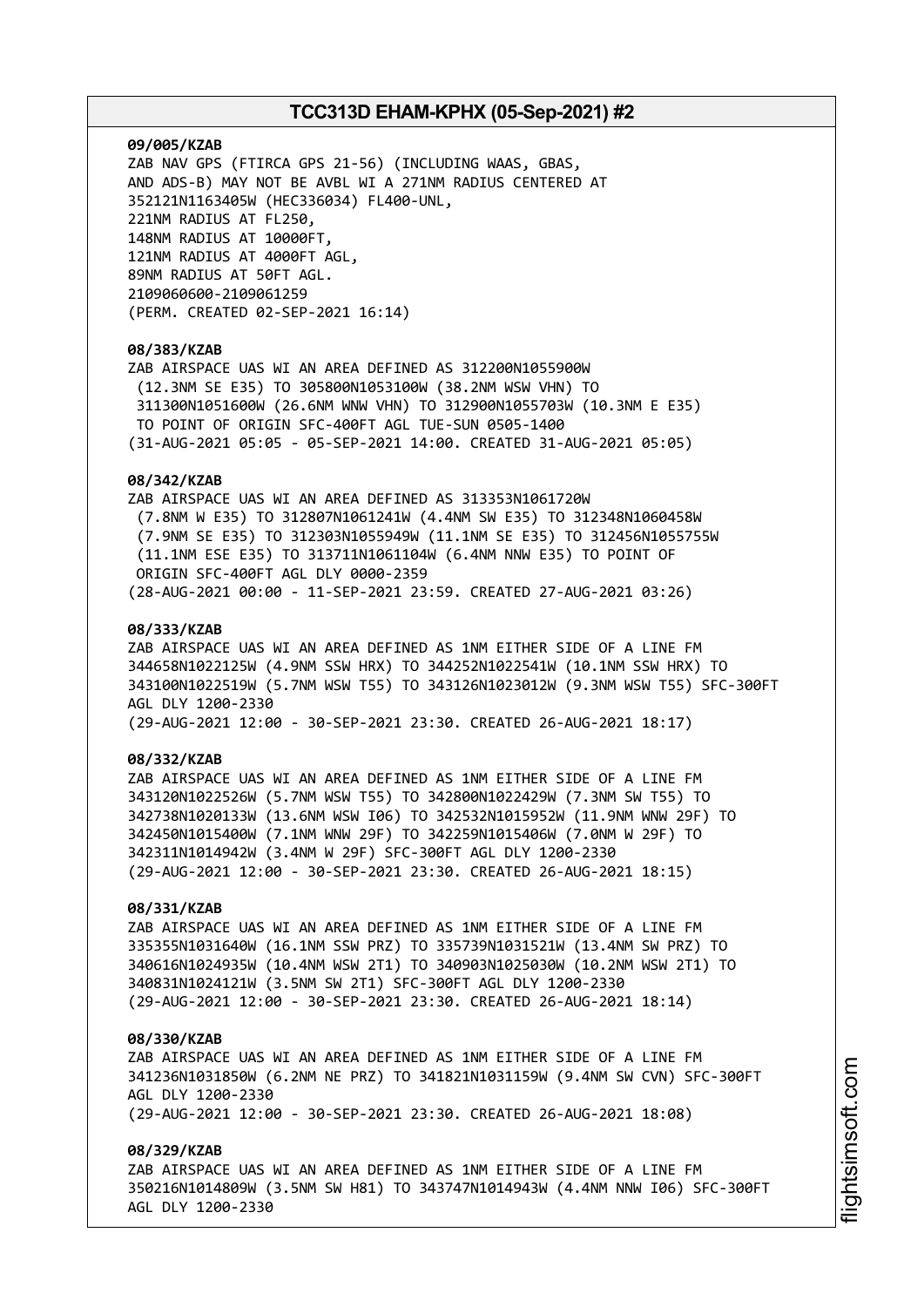(29-AUG-2021 12:00 - 30-SEP-2021 23:30. CREATED 26-AUG-2021 18:03)

## **08/328/KZAB**

ZAB AIRSPACE UAS WI AN AREA DEFINED AS 1NM EITHER SIDE OF A LINE FM 351003N1034129W (4.4NM ESE TCC) TO 350502N1034109W (7.2NM SW TCC) TO 345058N1033129W (20.3NM SSE TCC) TO 344259N1033204W (28.1NM S TCC) TO 344226N1032036W (21.4NM NW CVN) TO 343849N1030831W (13.7NM NNW CVN) TO 342653N1030849W (3.7NM WNW CVN) SFC-300FT AGL DLY 1200-2330 (29-AUG-2021 12:00 - 30-SEP-2021 23:30. CREATED 26-AUG-2021 18:01)

# **08/327/KZAB**

ZAB AIRSPACE UAS WI AN AREA DEFINED AS 1NM EITHER SIDE OF A LINE FM 344016N1023722W (3.6NM ENE X54) TO 344752N1022414W (5.4NM SW HRX) SFC-300FT AGL DLY 1200-2330 (29-AUG-2021 12:00 - 30-SEP-2021 23:30. CREATED 26-AUG-2021 17:59)

#### **08/326/KZAB**

ZAB AIRSPACE UAS WI AN AREA DEFINED AS 1NM EITHER SIDE OF A LINE FM 343734N1015309W (6.3NM NW I06) TO 343849N1015307W (7.0NM NW I06) TO 343847N1015015W (5.5NM NW I06) TO 344414N1015111W (10.8NM SSE I06) SFC-300FT AGL DLY 1200-2330 (29-AUG-2021 12:00 - 30-SEP-2021 23:30. CREATED 26-AUG-2021 17:58)

# **08/272/KZAB**

ZAB AIRSPACE UAS WI AN AREA DEFINED AS 10NM RADIUS OF FST157039 (35.2NM WNW 6R6) SFC-9800FT DLY 1400-0500 (25-AUG-2021 14:00 - 07-SEP-2021 05:00. CREATED 22-AUG-2021 17:09)

## **08/255/KZAB**

ZAB OBST WIND TURBINE FARM WI AN AREA DEFINED AS 20NM RADIUS OF 354844N1015956W (4NM S DUX) 4024FT (350FT AGL) NOT LGTD (21-AUG-2021 15:01 - 30-SEP-2021 23:59. CREATED 21-AUG-2021 15:01)

# **08/254/KZAB**

ZAB OBST WIND TURBINE FARM WI AN AREA DEFINED AS 20NM RADIUS OF 355943N1015134W (3NM S X43) 3877FT (350FT AGL) NOT LGTD (21-AUG-2021 15:01 - 30-SEP-2021 23:59. CREATED 21-AUG-2021 15:01)

#### **08/253/KZAB**

ZAB OBST WIND TURBINE FARM WI AN AREA DEFINED AS 20NM RADIUS OF 355741N1014804W (5NM S X43) 3877FT (350FT AGL) NOT LGTD (21-AUG-2021 15:01 - 30-SEP-2021 23:59. CREATED 21-AUG-2021 15:01)

# **08/252/KZAB**

ZAB OBST WIND TURBINE FARM WI AN AREA DEFINED AS 20NM RADIUS OF 360131N1015206W (2NM W X43) 3860FT (350FT AGL) NOT LGTD (21-AUG-2021 15:00 - 30-SEP-2021 23:59. CREATED 21-AUG-2021 15:00)

### **08/251/KZAB**

ZAB OBST WIND TURBINE FARM WI AN AREA DEFINED AS 20NM RADIUS OF 362351N1012243W (9.4NM N E19) 3573FT (407FT AGL) NOT LGTD (21-AUG-2021 15:00 - 30-SEP-2021 23:59. CREATED 21-AUG-2021 15:00)

# **08/250/KZAB**

ZAB OBST WIND TURBINE FARM WI AN AREA DEFINED AS 20NM RADIUS OF 362351N1012243W (9.4NM N E19) 3573FT (407FT AGL) NOT LGTD (21-AUG-2021 14:59 - 30-SEP-2021 23:59. CREATED 21-AUG-2021 14:59)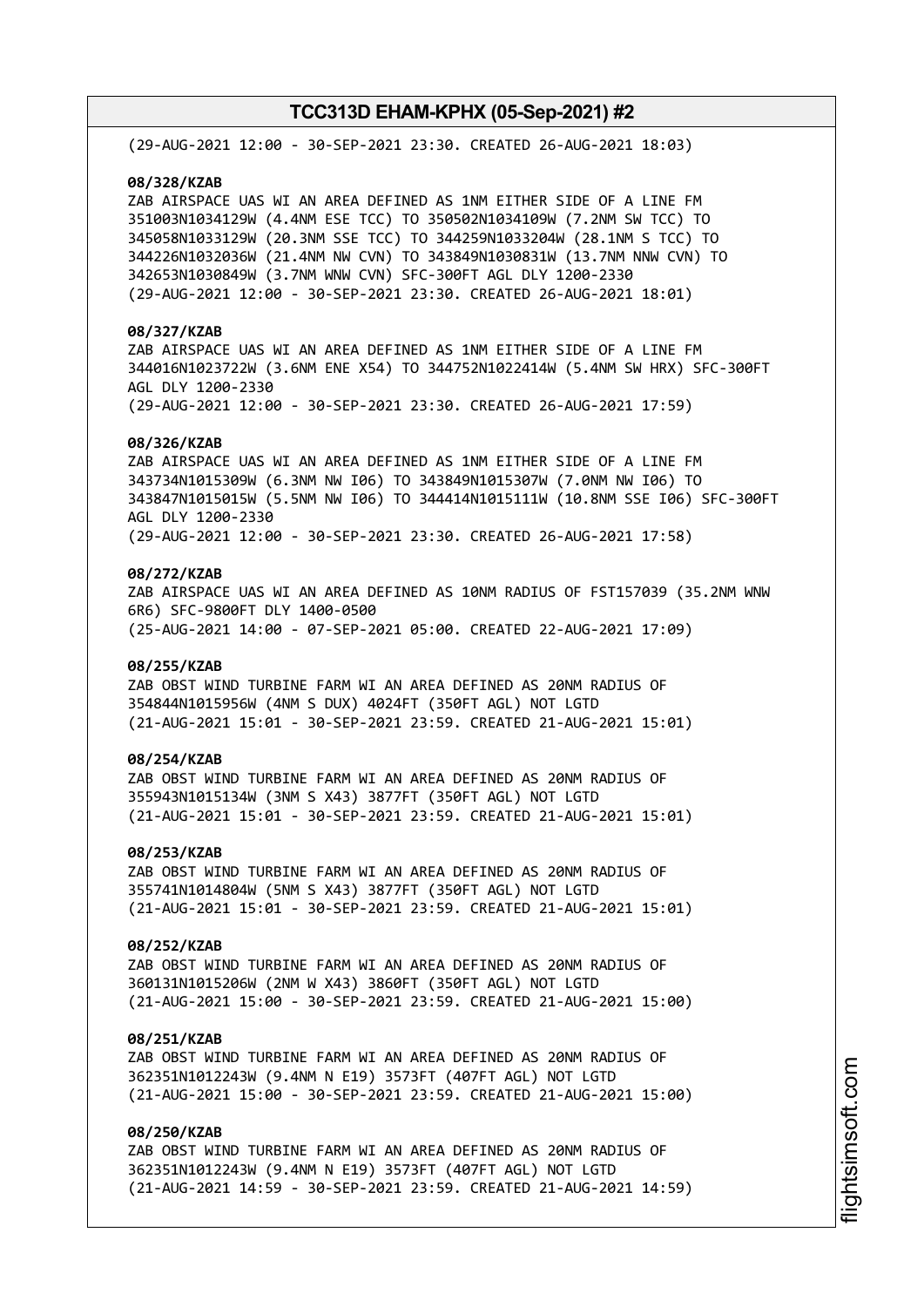# **08/249/KZAB** ZAB OBST WIND TURBINE FARM WI AN AREA DEFINED AS 5NM RADIUS OF 360135N1015400W (3.5NM W X43) 3912FT (350FT AGL) NOT LGTD (21-AUG-2021 14:58 - 30-SEP-2021 23:59. CREATED 21-AUG-2021 14:58) **08/127/KZAB** ZAB OBST WIND TURBINE FARM WI AN AREA DEFINED AS 5.38NM RADIUS OF 311409N1021104W (6.5NM N E48) 3513FT (400FT AGL) NOT LGTD (10-AUG-2021 18:42 - 10-SEP-2021 23:59 EST. CREATED 10-AUG-2021 18:42) **1/3057/KZAB** ZAB TX..ROUTE ZAB. V234 DALHART (DHT) VORTAC, TX R-233 MEA 10000 BEYOND 68NM. DHT VOR R-233 UNUSABLE BEYOND 68 NM BELOW 10000. 2108070823-2308070823EST (PERM. CREATED 07-AUG-2021 08:23) **1/1438/KZAB** ZAB AZ..ROUTE ZAB. V528 PAYSO, AZ TO ST JOHNS (SJN) VORTAC, AZ MOCA 9900. 2108041929-2308041929EST (PERM. CREATED 04-AUG-2021 19:29) **1/8222/KZAB** ZAB NM..ROUTE ZAB. J184 DEMING (DMN) VORTAC, NM R-274 TO BUCKEYE (BXK) VORTAC, AZ R-090 NA EXCEPT FOR ACFT EQUIPPED WITH SUITABLE RNAV SYSTEM WITH GPS. DMN VORTAC AND BXK VORTAC UNUSABLE AT CHANGE OVER POINT. 2106071330-2306071324EST (PERM. CREATED 07-JUN-2021 13:31) **1/9110/KZAB** ZAB AZ..ROUTE ZAB. V395 U.S. BORDER TO NOGALES (OLS) VOR/DME, AZ MOCA 6700. 2105031443-2305011443EST (PERM. CREATED 03-MAY-2021 14:44) **1/6802/KZAB** ZAB AZ..ROUTE ZAB. V190 GRINE, AZ TO PEAKS, AZ MOCA 7200. 2104281431-2304271431EST (PERM. CREATED 28-APR-2021 14:33) **03/187/KZAB** ZAB OBST WIND TURBINE FARM WI AN AREA DEFINED AS 11NM RADIUS OF 342048N1052729W (20.5NM SW N17) 7165FT (599FT AGL) NOT LGTD 2103191623-2111042359 (PERM. CREATED 19-MAR-2021 16:23)

**02/353/KZAB** ZAB AIRSPACE PJE WI AN AREA DEFINED AS 15NM RADIUS OF MZJ SFC-FL250 (23-FEB-2021 19:32 - 23-FEB-2022 23:59. CREATED 23-FEB-2021 19:32)

**1/8899/KZAB** ZAB AZ..ROUTE ZAB. V16 BUCKEYE (BXK) VORTAC, AZ TO PERKY, AZ MEA 5300. V16 PERKY, AZ TO PHOENIX (PXR) VORTAC, AZ MEA 4400.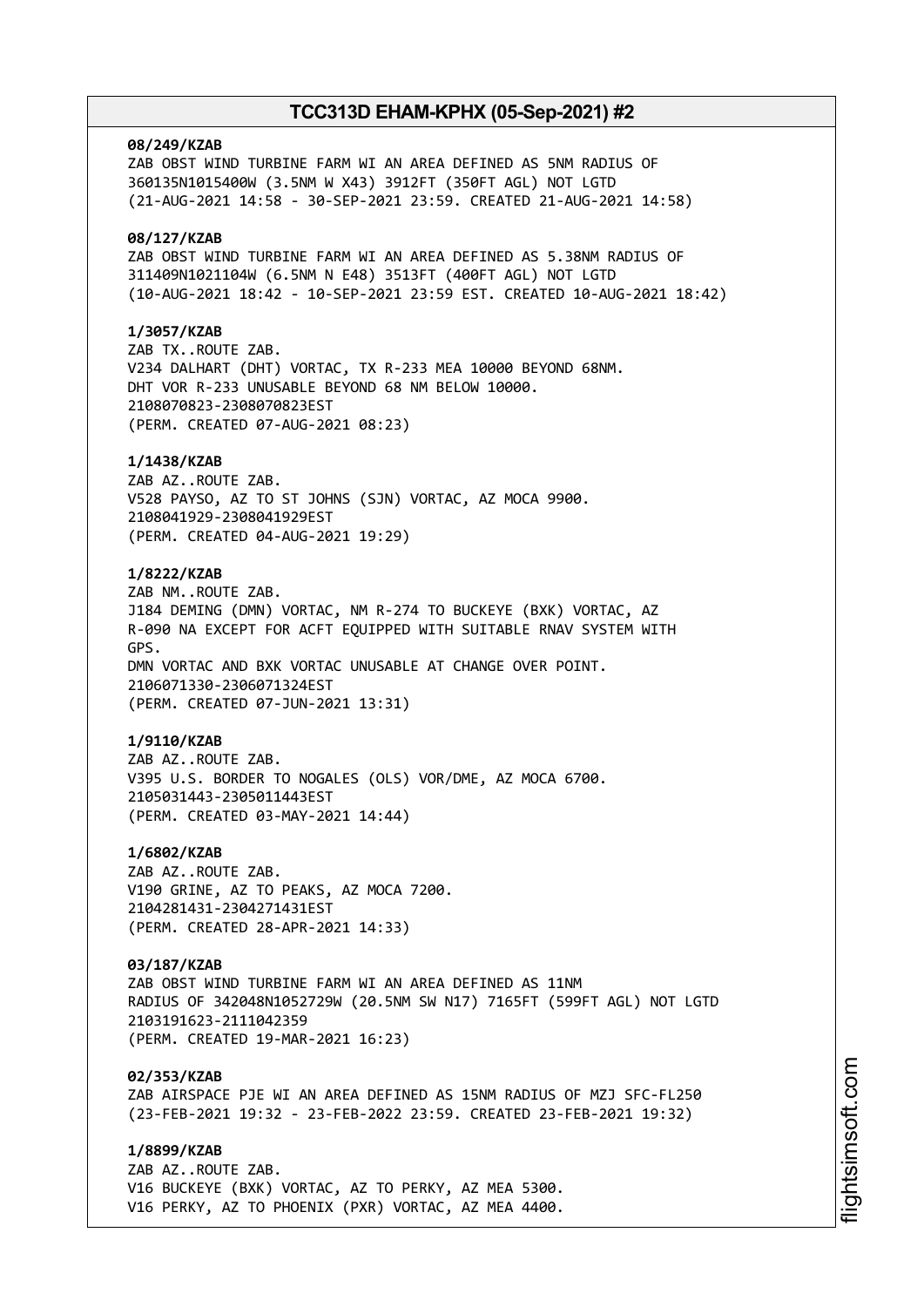2101291617-2301271617EST (PERM. CREATED 29-JAN-2021 16:18)

**1/8559/KZAB** ZAB AZ..ROUTE ZAB. T306 BUCKEYE (BXK) VORTAC, AZ TO PERKY, AZ MEA 5300. T306 PERKY, AZ TO PHOENIX (PXR) VORTAC, AZ MEA 4400. 2101281747-2301261747EST (PERM. CREATED 28-JAN-2021 17:49)

# **01/298/KZAB**

ZAB AIRSPACE UAS WI AN AREA DEFINED AS 2NM EITHER SIDE OF A LINE FM EWM345008 TO BWS179025 SFC-15000FT AGL (28-JAN-2021 00:01 - 31-DEC-2021 23:59. CREATED 27-JAN-2021 20:29)

## **1/4550/KZAB**

ZAB TX..ROUTE ZAB. V81 DALHART (DHT) VORTAC, TX R-312 MEA 14000 BEYOND 87NM. DHT VOR UNUSABLE R-312 UNUSABLE BEYOND 87 NM BELOW 14000. 2101151942-2301151942EST (PERM. CREATED 15-JAN-2021 19:42)

#### **1/4548/KZAB**

ZAB TX..ROUTE ZAB. V12 VEGGE, TX MRA AT VEGGE 7000 EXCEPT FOR DME EQUIPPED AIRCRAFT. DHT VOR R-159 UNUSABLE BELOW 7000. (15-JAN-2021 19:42 - 15-JAN-2023 19:42 EST. CREATED 15-JAN-2021 19:42)

#### **1/4547/KZAB**

ZAB TX..ROUTE ZAB. V402 SIDER INT, TX MRA AT SIDER 7000 EXCEPT FOR DME EQUIPPED AIRCRAFT. DHT VOR R-146 UNUSABLE BELOW 7000. (15-JAN-2021 19:42 - 15-JAN-2023 19:42 EST. CREATED 15-JAN-2021 19:42)

#### **01/044/KZAB**

ZAB AIRSPACE PJE WI AN AREA DEFINED AS 10NM RADIUS OF TFD125018 (9NM SSW E60) SFC-17999FT (05-JAN-2021 16:18 - 31-DEC-2021 23:59. CREATED 05-JAN-2021 16:18)

# **01/043/KZAB**

ZAB AIRSPACE PJE WI AN AREA DEFINED AS 5NM RADIUS OF TFD094024.4 (7.1NM E E60) SFC-11500FT (05-JAN-2021 16:14 - 31-DEC-2021 23:59. CREATED 05-JAN-2021 16:14)

#### **01/042/KZAB**

ZAB AIRSPACE PJE WI AN AREA DEFINED AS 10NM RADIUS OF TFD049017 (8.2NM NE CGZ ) SFC-17999FT (05-JAN-2021 16:08 - 31-DEC-2021 23:59. CREATED 05-JAN-2021 16:08)

# **0/8428/KZAB**

ZAB TX..ROUTE ZAB ZFW. V14 WINNS INT, TX TO CAPRO INT, NM MRA 9000. LBB VORTAC UNUSABLE BELOW 9000. (10-NOV-2020 14:57 - 10-NOV-2022 14:57 EST. CREATED 10-NOV-2020 14:57)

#### **0/7381/KZAB**

ZAB NM..ROUTE ZAB.